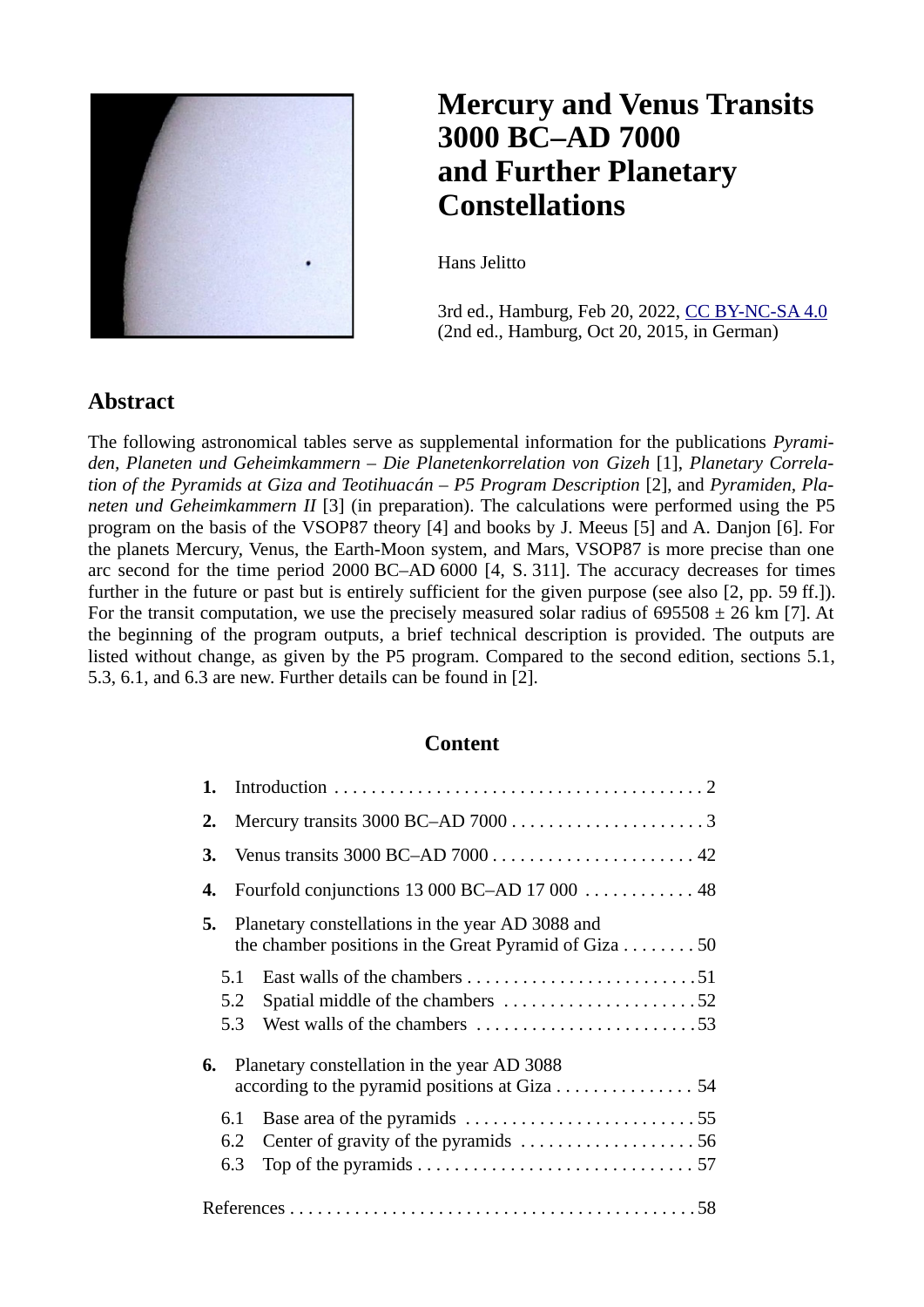#### **1. Introduction**

What is a transit? When observing the Sun, a transit refers to a celestial body passing in front of the solar disk. If observing from Earth, the celestial body can only be the planets Mercury or Venus. (With regard to the Moon, this is not called a transit but a lunar eclipse.) Similar to the planets, the passage of the International Space Station (ISS) in front of the solar disk is also called a transit. From other celestial bodies, such as Mars, Jupiter, Saturn, etc., the transits of other planets and moons are possible, for example the Earth or its Moon.

The essential data of a transit are the transit phases and the position angles. The phases are points in time when the small circular shape of the planet touches the Sun's limb from the outside or inside, and the moment of minimum separation from the solar center. These are commonly indicated using the numbers 1 to 4 or the Roman numbers I to IV and m for the minimum separation. This can be seen in Fig. 1 for the Venus transit in the year 2012. The position angles are measured from the north direction, i.e., from the direction to the northern (ecliptic) celestial pole (see Fig. 1). In this figure, the horizontal direction from east to west corresponds to the apparent motion of the Sun in the sky due to the Earth's rotation. The (geocentric) phases are calculated as if we are observing from the center of the Earth. These angles can differ slightly depending on the observation site on the Earth's surface. The transit data in the tables of this third edition (P5) are identical to those of the second edition (P4). Only the format has changed.



*Figure 1: Venus transit on June 5/6, 2012.*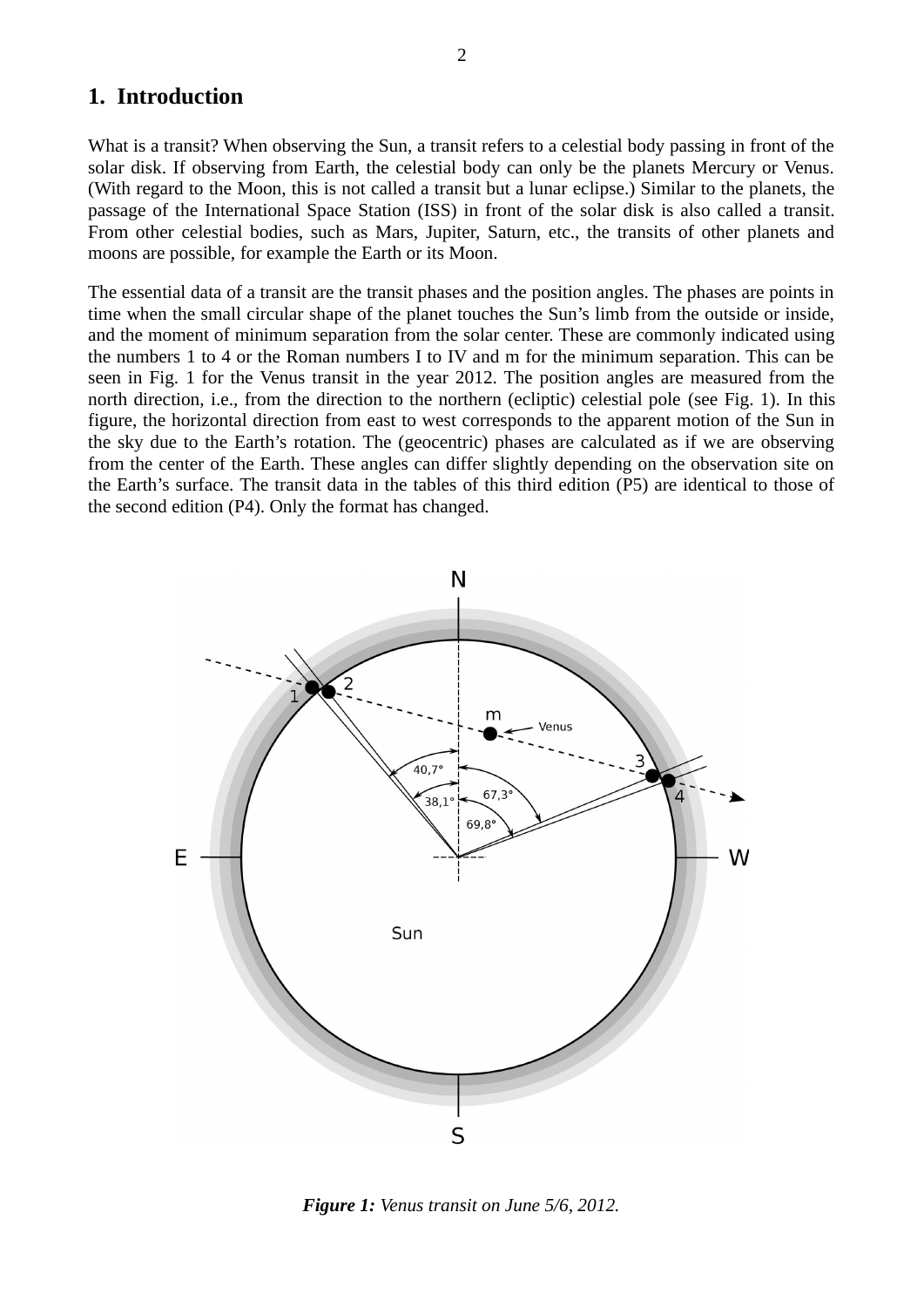# 2. Mercury transits 3000 BC-AD 7000 **2. Mercury transits 3000 BC‒AD 7000**

**Option 21:** Table of the Mercury transits in the period 3000 BC–AD 7000. Brief explanation of the designa-The column containing the numbers of significant constellations (see also the book *Pyramiden und Planeten* nformation is provided in [2]. Note: The quick start option 21 for this program run exists in the P5 version (3rd output can be reproduced with the P4 program by inserting the single parameters one after the other. These are 0, 3, 1, 4, 2, 1, -3000., 7000., 1, 2. The format of the table (P5) corresponds to the format used in [5, pp. 42 **Option 21:** Table of the Mercury transits in the period 3000 BC-AD 7000. Brief explanation of the designaions: I, II, nearest (separation), III, and IV are the transit phases and P1, P2, near., P3, and P4 are the corretions: I, II, nearest (separation), III, and IV are the transit phases and P1, P2, near., P3, and P4 are the corresponding position angles. Concerning the remote past and future, a decreasing accuracy has to be considered. The column containing the numbers of significant constellations (see also the book Pyramiden und Planeten [8]) is indicated by co. The character p in the same header line represents a partial or central transit. In the data [8]) is indicated by co. The character p in the same header line represents a partial or central transit. In the data of the table, m refers to partial transit, C geocentric central transit, and c non-geocentric central transit. Detailed of the table, m refers to partial transit, C geocentric central transit, and c non-geocentric central transit. Detailed information is provided in [2]. Note: The quick start option 21 for this program run exists in the P5 version (3rd edition) but not in the previous version from June 2015 (P4, 2nd edition). Nevertheless, the following program edition) but not in the previous version from June 2015 (P4, 2nd edition). Nevertheless, the following program output can be reproduced with the P4 program by inserting the single parameters one after the other. These are 0, 3, 1, 1, 4, 2, 1, -3000., 7000., 1, 2. The format of the table (P5) corresponds to the format used in [5, pp. 42 sponding position angles. Concerning the remote past and future, a decreasing accuracy has to be considered. ff.]; the serial numbers S are calculated in accordance with the convention of the NASA Eclipse Web Site [9]. ff.]; the serial numbers S are calculated in accordance with the convention of the NASA Eclipse Web Site [9].

### **P5 output:**

P5-option 21 > (monitor line width minimal 148 characters)  $<$  P5-option 21  $>$  (monitor line width minimal 148 characters) (geocentric transit phases, terrestrial time TT) (geocentric transit phases, terrestrial time TT) TRANSITS OF MERCURY TRANSITS OF MERCURY  $\overline{V}$ 

**――――――――――**

|                        |                                          |                       | S                  | <br>  <br>  <br>$-43$                                                                    |                                            | ن ئ<br>18 ئابان                     |                  |                                    |                                         | $-43$                                                                | $-38$                                        |
|------------------------|------------------------------------------|-----------------------|--------------------|------------------------------------------------------------------------------------------|--------------------------------------------|-------------------------------------|------------------|------------------------------------|-----------------------------------------|----------------------------------------------------------------------|----------------------------------------------|
|                        |                                          |                       |                    | 4.98                                                                                     | 6.09                                       | 4.99                                | 6.10             | 4.98                               | 4.98                                    | 4.98                                                                 | 6.09                                         |
|                        |                                          | semidiameters ["]     | $s-Sun$ $s-pl$ .   | 975.29<br>  <br>  <br>                                                                   | 943.78                                     |                                     | 974.28<br>943.36 | 974.67                             |                                         | 975.01<br>975.30                                                     | 943.76                                       |
|                        |                                          |                       | $\overline{4}$     |                                                                                          |                                            | 256.33                              | 153.42           | 289.52                             |                                         |                                                                      |                                              |
|                        |                                          |                       | P3                 | <br>  <br>  <br>                                                                         |                                            |                                     | $\frac{1}{2}$    |                                    |                                         |                                                                      | 145.86 230.60 230.67                         |
|                        |                                          | position angles [deg] | P2 near.           |                                                                                          |                                            | 211.60 255.74                       | 145.71           | 211.81 289.39                      |                                         |                                                                      |                                              |
|                        |                                          |                       |                    | 79.63 79.09 32.02 344.95 344.41<br>  <br>  <br>  <br>  <br>                              | 49.00 48.91 325.94 242.97 242.88           | 167.47                              | $\frac{1}{2}$    | 134.09 134.22                      |                                         | 105.61 105.44 31.96 318.47 318.30<br>71.35 70.63 32.05 353.48 352.76 | 61.12                                        |
|                        |                                          |                       | <u>բլ</u>          |                                                                                          |                                            | 166.87                              | 138.00           |                                    |                                         |                                                                      | 61.05                                        |
|                        |                                          |                       |                    |                                                                                          |                                            |                                     |                  |                                    |                                         |                                                                      |                                              |
|                        |                                          |                       | sep["]a            | <br>  <br>                                                                               | 115.0                                      | $-695.8$                            | $-940.9$         | $-208.6$ /                         | 275.7 /                                 | 758.6                                                                | $-85.7$                                      |
| all Mercury transits   | Jul./Greg. calendar                      |                       | $\overline{L}$     | 9, 0ct. -2992 15:56:31 15:58:46 17:56: 6 19:53:26 19:55:40 660.8 /<br>  <br>  <br>  <br> |                                            |                                     | 19:32:58         |                                    | 2:43:12 2:44:55 5:18:40 7:52:26 7:54:10 | 0:22:53                                                              |                                              |
|                        |                                          |                       | 111                |                                                                                          | 6:20:42 6:23:52 10:24: 7 14:24:18 14:27:28 | 16:36:51 18:28:48 20:20:46 20:23: 7 |                  | 9:19:26 11:56:14 14:33: 3 14:34:45 |                                         | 20:57:50 21: 0:27 22:40:22 0:20:16                                   | 13: 7:51 13:11: 1 17:12:10 21:13:16 21:16:26 |
|                        | Period (years) from -3000.00 to 7000.00, |                       | nearest            |                                                                                          |                                            |                                     | 18:59:59         |                                    |                                         |                                                                      |                                              |
| ecliptic of date,      |                                          |                       | $\mathbf{I}$       |                                                                                          |                                            |                                     | $\frac{1}{1}$    |                                    |                                         |                                                                      |                                              |
| VSOP87C, comb. search, |                                          |                       |                    |                                                                                          |                                            | 16:34:29                            | 18:26:59         | 9:17:45                            |                                         |                                                                      |                                              |
|                        |                                          |                       |                    |                                                                                          |                                            |                                     |                  |                                    |                                         |                                                                      |                                              |
|                        |                                          |                       |                    |                                                                                          | 4. Apr. -2988                              | 3. Oct. - 2985                      | m 7. Apr.-2975   | 5. Oct. - 2972                     | 8. Oct. - 2959                          | 10. Oct.-2946                                                        | 5. Apr. - 2942                               |
|                        |                                          |                       | co/p date/ time: I |                                                                                          |                                            |                                     |                  |                                    |                                         |                                                                      |                                              |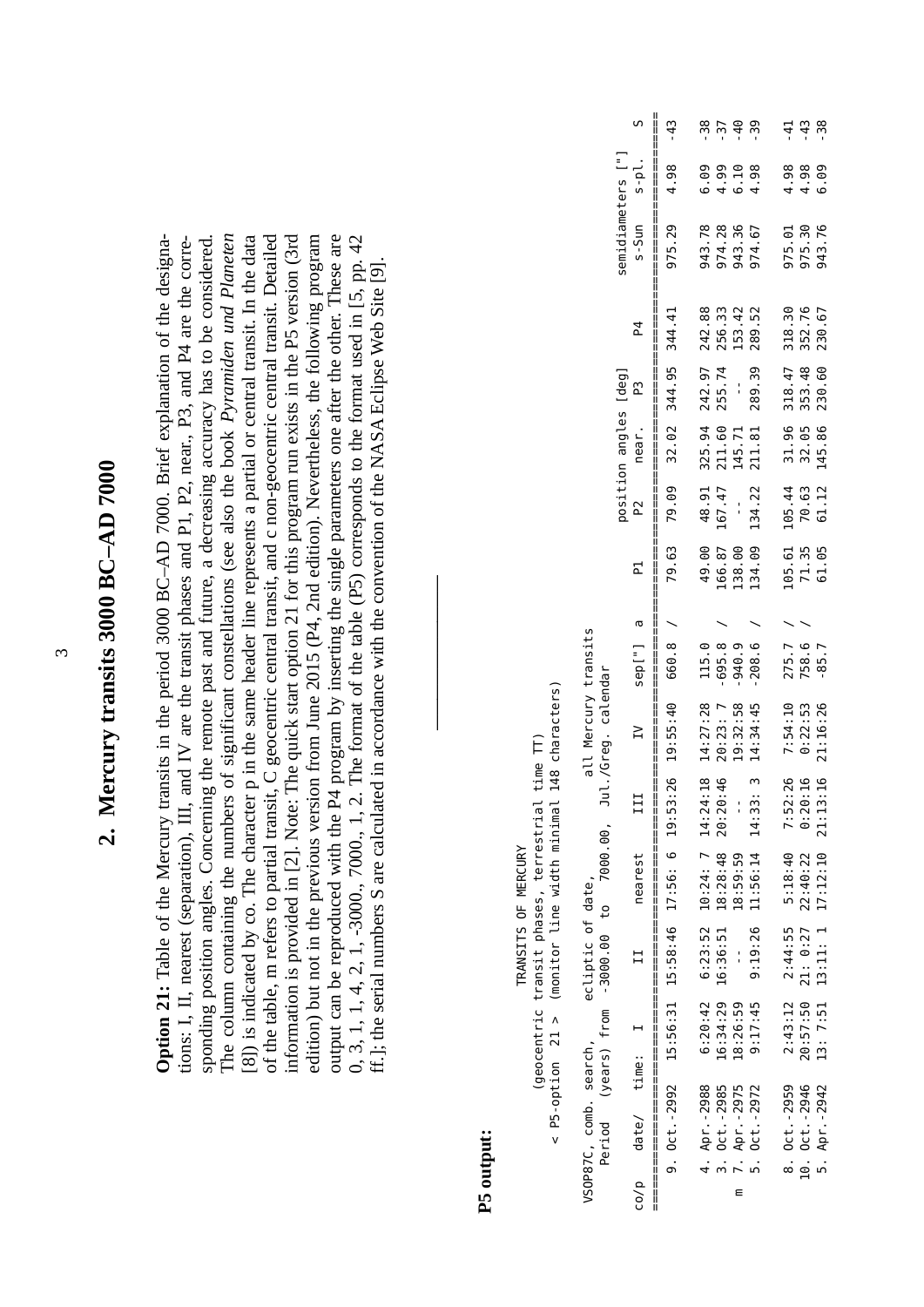| رد.                        | -39<br>4.86                                                            | ين ئا ئات<br>ئاتا ئاتا ئى                                                                                          | 4.884                                                               | 유 <sub>고</sub> 상 습<br>교 선 상 습                                                                          |                                                                           | 39499                                                                                  |                                                                       |                                                            | - 3<br>- 3<br>- 3            |
|----------------------------|------------------------------------------------------------------------|--------------------------------------------------------------------------------------------------------------------|---------------------------------------------------------------------|--------------------------------------------------------------------------------------------------------|---------------------------------------------------------------------------|----------------------------------------------------------------------------------------|-----------------------------------------------------------------------|------------------------------------------------------------|------------------------------|
| 99.<br>4                   | 4.98<br>6.09<br>4.98<br>.99                                            | 4.98<br>6.10<br>$4.99$<br>$4.98$                                                                                   | 6.09<br>$4.99$<br>$4.98$<br>4.98                                    | 6.10<br>9<br>9<br>4<br>4<br>4<br>4<br>98                                                               | 4.99<br>6.09<br>$6.10$<br>$4.98$                                          | 4.98<br>4.98<br>$6.99$<br>$4.99$                                                       | 6.10<br>4.98<br>86<br>0.98<br>44                                      | 6.09                                                       | 6.99<br>4.99                 |
| $\omega$<br>974            | .99<br>$\overline{.19}$<br>.68<br>99<br>974.<br>974<br>944<br>973      | 33<br>.72<br>$\ddot{=}$<br>77<br>943<br>974<br>975<br>974                                                          | .05<br>944.12<br>63<br>$\overline{5}$<br>974<br>975<br>975          | .43<br>76<br>.70<br>943<br>974<br>974<br>975                                                           | 944.09<br>974.02<br>65<br>$\frac{3}{4}$<br>943<br>974                     | .79<br>F<br>944.03<br>69<br>975.<br>974<br>974                                         | <b>SS</b> .<br>$\overline{4}$<br>.77<br>974.<br>943<br>974<br>975     | 99.<br>974.11<br>49<br>82<br>943<br>974<br>974             | 944.39<br>973.75             |
| بَر<br>264                 | 324.44<br>295.41<br>289.44                                             | 3.06<br>217.74<br>271.32<br>301.29                                                                                 | 271.84<br>237.05<br>.05<br>330.87<br>$\overline{a}$                 | $\frac{13}{76}$<br>.22<br>$-91$<br>204.<br>277.<br>307<br>337                                          | 248.33<br>.58<br>$\ddot{ }$<br>187<br>257<br>284                          | .19<br>.01<br>$\frac{7}{27}$<br>345.<br>313<br>244<br>57                               | 55<br>290.17<br>.76<br>$\ddot{4}$<br><u>ig</u><br>318.<br>353.        | 264.99<br>.96<br>232.17<br>.14<br>296.<br>325              | 292.12<br>214.64             |
| .79<br>263                 | 295.34<br>324.68<br>290.46                                             | 217.50<br>270.98<br>.29<br>4.14<br>301                                                                             | 272.38<br>235.78<br>21.89<br>331.20                                 | 277.65<br>307.18<br>338.18<br>203.76                                                                   | 247.53<br>186.74<br>.93<br>257.71<br>283                                  | 313.12<br>345.74<br>244.82<br>256.68                                                   | 158.59<br>290.05<br>319.10<br>354.51                                  | 295.99<br>325.39<br>232.13<br>264.54                       | 293.25<br>$\frac{1}{4}$      |
| .69<br>211                 | 32.00<br>96<br>56<br>5<br>211.<br>326.<br>211                          | 80<br>78<br><b>72</b><br>145.<br>211.1<br>32.                                                                      | S4<br>325.97<br>211.65<br>32.10<br>32.                              | .72<br>211.84<br>31.99<br>32.08<br>145                                                                 | 88<br>211.73<br>66<br>51<br>325<br>145<br>211                             | 32.10<br>80<br>ස<br>ದ<br>32.1<br>325.1                                                 | 29<br>57<br><b>S 2</b><br>211.<br>$\frac{1}{2}$ $\frac{1}{2}$<br>145  | 145.73<br>211.88<br>212.01<br>32.10                        | 325.92<br>211.77             |
| .59<br>159                 | 128.40<br>99.32<br>1.67                                                | 152.57<br>122.58<br><br>74.07<br>99                                                                                | 19.55<br>92.89<br>187.52<br>32<br>42                                | 87.68<br>146.04<br>116.79<br>98<br>85                                                                  | 34.05<br>175.93<br>$\overline{58}$<br>88<br>104<br>139                    | 110.94<br>78.46<br>46.78<br>93<br>166                                                  | 132.64<br>133.88<br>63<br>73<br>105<br>69                             | 128.03<br>59.35<br>80<br>159.21<br>98                      | 358.58<br>$\frac{1}{4}$      |
| $\overline{1}$<br>159      | 128.34<br>99.57<br>2.69                                                | 152.57<br>73.82<br>5<br>122                                                                                        | .22<br>20.09<br>$-16$<br>186.25<br>93<br>45                         | 87.22<br>116.84<br>.40<br>145.77<br>86                                                                 | 175.13<br>$\ddot{3}$<br>.74<br>34<br>103<br>$\overline{39}$               | 111.05<br>.02<br>46.90<br>$\frac{5}{2}$<br>79<br>166                                   | .76<br>133.75<br>.48<br>$\ddot{2}$<br>129<br>105<br>70                | <br>5.58<br>58<br>127<br>50<br>99                          | 359.71<br>208.91             |
|                            |                                                                        |                                                                                                                    |                                                                     |                                                                                                        |                                                                           |                                                                                        |                                                                       |                                                            |                              |
| <u>م</u> .<br>595          | 374.0<br>4.<br>$\infty$<br><u>ო</u><br>110.<br>762<br>982              | 857.2<br>294.0<br>496.4<br>Ę                                                                                       | <u>ං</u><br>884.4<br>ņ<br>472<br>557<br>954                         | $-397.4$<br>496.2<br>$\overline{\cdot}$<br><u>ی</u><br>67<br>571                                       | 786.0<br>349.0<br>706.6                                                   | 186.5<br>669.5<br>147.3<br>686                                                         | 913.6<br>200.2<br>284.1<br>768.5                                      | 587.8<br>$-58.9$<br>$\overline{\phantom{a}}$<br>101<br>383 | 5.275<br>0.062               |
| $\ddot{2}$<br>1:25         | $19:23:28$<br>$12:33:45$<br>$\frac{33}{2}$<br>$\overline{5}$<br>$17$ : | $4:45:7$<br>$4:2:9$<br>$6:24:16$<br>$0:10:39$<br>: 10:39                                                           | 17:11:39<br>$16:33:4$<br>$8:4^{\circ}$                              | 10:26:30<br>m<br>⊝<br>$\overline{5}$<br>11:18:<br>4:55:<br>21:47                                       | 9:11:33<br>21:46:56<br>16:39:43<br>16:10:59                               | $16:12:53$<br>$2:52:32$<br>9:37:39<br>2:19:21                                          | 21:58:49<br>0:31<br>14:19:27<br>6:48:54<br>$\frac{1}{2}$              | 23:10:32<br>7:52:48<br>$1:48:27$<br>$18:59:37$             | 19:41:55<br>17:10:16         |
| : 18<br>ω<br>$\frac{1}{2}$ | 19:21:49<br>12:31:58<br>17:52:14<br>$\blacksquare$                     | $\begin{array}{c} 2 & 0 & 0 \\ 0 & 0 & 0 \\ 0 & 0 & 0 \end{array}$<br>$4000$<br>$4000$<br>$4000$<br>$400$<br>$400$ | $17: 9:46$<br>$1:40:31$<br>$16:29:7$<br>8:40:45<br>$\overline{U}$ : | $\ddot{3}$<br>: 16<br>$\frac{20}{11}$<br>$\begin{array}{c} 10:22\\ 11:16\\ 4:53\\ 21:45\\ \end{array}$ | $\frac{10}{11}$<br>$\frac{1}{2}$ 58                                       | $50 - 42$<br>$0 - 42$<br>$0 - 22$<br>9:35<br>2:17<br>2:50:<br>2:50:<br>$16:3$<br>$2:5$ | 21:46: 9<br>20:58:50<br>$\frac{3}{4}$ $\frac{13}{4}$<br>14:17<br>6:46 | :23<br>7:50:43<br>1:46:48<br>18:57:50<br>7<br>23:          | :12<br>19:36<br>$\mathbf{I}$ |
| 23:16:26                   | 15:31:40<br>16:42:18<br>10: 4: 1<br>10:35:17                           | $3:26:35$<br>$0:8:50$<br>4: 4:17<br>21:28:29                                                                       | 22:26: 8<br>15:23:19<br>8:12:20<br>14:49:44                         | 2:13:30<br>6:57:11<br>8:49:41<br>19:36:17                                                              | 20:10: 0<br>13:55:38<br>13:36:25<br>5:23:49                               | 6:58:30<br>0:21:5<br>12:10:54<br>0:56:41                                               | 18:21:39<br>$11:44:19$<br>5: 8:25<br>20:51:41                         | 19: 5:56<br>5:42:50<br>23:7:4<br>16:30:30                  | $17:26:1$<br>$17:2:8$        |
| 21: 9:36                   | 14: 2:50<br>7:36:4<br>4<br>13:11:<br>÷,                                | 2:11:31<br>1:46:14<br>18:48:1<br>20:18:47                                                                          | 14:17:32<br>7:43:55<br>12:29:43<br>19:11:41                         | $6:23:8$<br>23:33:42<br>17:26:46<br>3:31:33                                                            | 11:16:18<br>1:39:25<br>18:35:53<br>11: 3:37                               | $4:21: 4$<br>$22:25: 5$<br>$8:12: 2$<br>$23: 3:11$                                     | 15:44:30<br>19:57:13<br>9:10:57<br>3:30:37                            | 15: 4:26<br>3:34:58<br>20:27:22<br>14: 3:11                | 15:15:49<br>$\frac{1}{3}$    |
| 21: 7:31                   | 14: 1:10<br>7:34:17<br>13: 5:45                                        | 2:8:4<br>20:15:29<br>1:44:19<br>18:46:22                                                                           | 19: 7:48<br>12:27:50<br>14:13:35<br>7:35:46                         | 3:27:51<br>6:21:19<br>23:32: 3<br>17:24:44                                                             | $\begin{array}{c} 1:36: \ 2\\ 18:33: \ 5\\ 11:11:33\\ 11:133 \end{array}$ | 4:19:23<br>22:22:49<br>8: 8:51<br>0:51<br>23:                                          | 19:44:33<br>15:42:49<br>$9: 9:13$<br>$3:27:56$                        | 3:32:53<br>20:25:43<br>14: 1:23<br>15: 1:17                | 15:10: 6<br>16:54: 0         |
| 0ct.-2939                  | Oct. -2926<br>Apr. -2909<br>Oct. - 2913<br>$0ct. -2906$                | Apr. -2896<br>Oct.-2893<br>Oct.-2880<br>0ct.-2900                                                                  | Apr. -2863<br>Oct. - 2860<br>$0ct. -2854$<br>Oct. - 2867            | Apr. -2850<br>0ct.-2834<br>0ct.-2821<br>Oct. - 2847                                                    | Oct. - 2814<br>Apr. -2804<br>Apr. -2817<br>Oct. -2801                     | Oct. - 2775<br>Oct. - 2788<br>Apr. - 2771<br>Oct. -2768                                | Apr. -2758<br>0ct.-2755<br>0ct.-2742<br>0ct.-2729                     | Apr. - 2725<br>Oct. -2709<br>0ct. -2696<br>0ct. - 2722     | Apr. -2692<br>Oct. -2689     |
| $\ddot{ }$                 | $\ddot{\circ}$ $\ddot{\circ}$ $\ddot{\circ}$ $\ddot{\circ}$<br>ε       | $\frac{1}{4}$ o n o                                                                                                | 9.72                                                                | $-1.8$                                                                                                 | $\frac{1}{n} \frac{1}{n} \frac{1}{n} \frac{1}{n}$                         | $\frac{1}{2}$ in $\frac{1}{4}$                                                         | $\ddot{\circ}$ $\ddot{\circ}$ $\ddot{\circ}$ $\ddot{\circ}$           | $\ddot{\circ}$ in $\ddot{\circ}$                           | ຕ໌ ຕ່<br>Ε                   |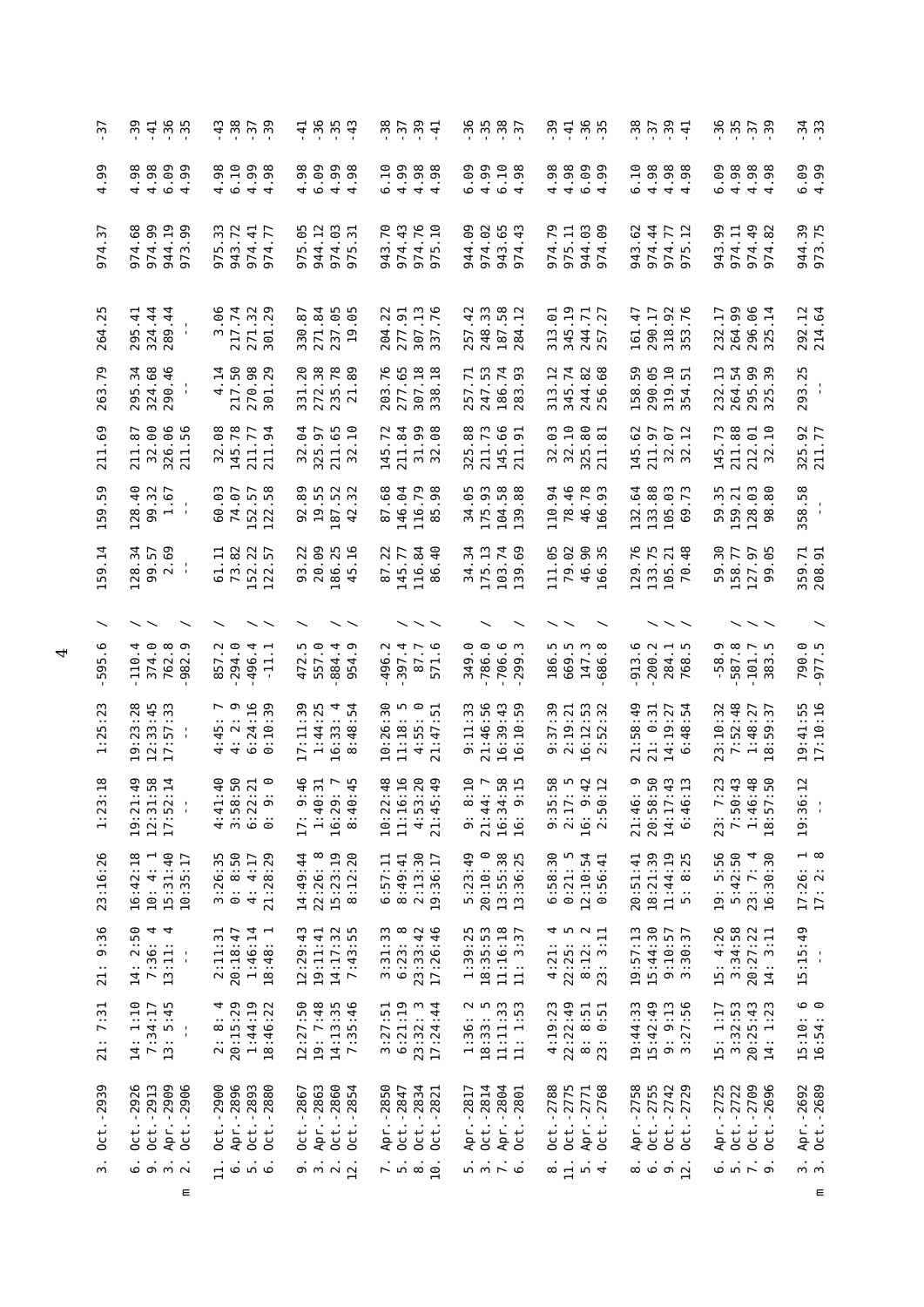| $-4.56$                                                 | $\ddot{u}$ $\ddot{u}$ $\ddot{u}$ $\ddot{u}$ $\ddot{u}$                                                | $\frac{1}{2}$ $\frac{1}{4}$ $\frac{1}{2}$ $\frac{1}{2}$ $\frac{1}{2}$                     | ل في ن<br>ما بن المناطق                                                 | 25 12 13<br>14 14 15 16                                                                      | n 10 10 10<br>10 10 10 11                                                       | ن ن ن ن<br>ن ن ن ن                                                                                         | $\ddot{u}$ $\ddot{u}$ $\ddot{u}$ $\ddot{u}$ $\ddot{u}$                                                          | n 11 11 11<br>11 11 11 11                                                          | -37                               |
|---------------------------------------------------------|-------------------------------------------------------------------------------------------------------|-------------------------------------------------------------------------------------------|-------------------------------------------------------------------------|----------------------------------------------------------------------------------------------|---------------------------------------------------------------------------------|------------------------------------------------------------------------------------------------------------|-----------------------------------------------------------------------------------------------------------------|------------------------------------------------------------------------------------|-----------------------------------|
| $4.98$<br>$6.98$                                        | 4.98<br>4.98<br>4.98<br>6.09                                                                          | $4.99$<br>$4.98$<br>$6.10$<br>$4.98$                                                      | $4.98$<br>$4.98$<br>$6.09$<br>4.99                                      | 6.10<br>4.98<br>$4.98$<br>$4.98$                                                             | 6.09<br>$4.98$<br>$4.98$                                                        | $4.98$<br>$4.98$<br>$6.99$<br>$4.98$                                                                       | 4.98<br>4.98<br>6.99                                                                                            | 4.98<br>6.09<br>$4.98$<br>$4.98$                                                   | .98<br>4                          |
| $\frac{10}{93}$<br>975<br>943                           | $\overline{a}$<br>84<br>$\overline{1}$<br>57<br>974<br>974<br>974<br>944                              | .79<br>$\frac{9}{10}$<br>$^{88}_{17}$<br>975.<br>943.<br>973<br>974                       | 85<br>S<br>$\frac{1}{8}$<br>944.<br>973.<br>974.<br>974                 | 88<br>7,58<br>974.<br>974<br>943<br>974                                                      | 30<br>84<br>$\frac{1}{26}$<br>973.<br>944<br>943<br>974                         | 238<br>.62<br>.92<br>974.<br>974.<br>944<br>m<br>57                                                        | 26<br>69.48<br>5<br>974.<br>974<br>944<br>m<br>$\overline{5}$                                                   | 98<br>944.17<br>89<br>28<br>974.<br>973<br>974                                     | .64<br>974                        |
| 4.25<br>219.66                                          | .95<br>$301.89$<br>$331.60$<br>$273.88$<br>271                                                        | 205.83<br>238.19<br>21.91<br>$\overline{4}$<br>278                                        | .69<br>42<br>54<br>27<br>259.<br>307<br>338<br>249                      | 284.79<br>52<br>51<br>27<br>190.<br>313                                                      | $-10$<br>167.14<br>290.78<br>49<br>258<br>246                                   | 319.60<br>56<br>3 g<br>354.<br>233.<br>265.                                                                | 296.68<br>325.78<br>295.16<br>219.96                                                                            | 5.46<br>221.12<br>272.59<br>302.46                                                 | .24<br>332                        |
| 5.38<br>219.45                                          | 301.89<br>331.93<br>274.46<br>5<br>271                                                                | 25.98<br>205.40<br>278.18<br>236.97                                                       | .75<br>338.85<br>259.87<br>248.49<br>307                                | 284.60<br>64<br>51<br>$\frac{8}{4}$<br>313.46.<br>189.                                       | 257.53<br>165.16<br>290.66<br>246.63                                            | 319.78<br>355.34<br>233.91<br>265.21                                                                       | 326.04<br>296.44<br>296.62<br>$\mathbf{I}$                                                                      | 6.66<br>220.92<br>272.25<br>302.46                                                 | 332.58                            |
| $\frac{13}{67}$<br>32.145                               | .10<br>34<br>$\ddot{5}$<br>.84<br>211<br>212<br>32<br>325                                             | 3.<br>84<br>$\overline{1}$<br>99<br>211<br>32<br>145<br>211                               | $32.09$<br>$32.14$<br>$325.77$<br>$211.91$                              | 145.59<br>212.04<br>32.14<br>32.14                                                           | 97<br>56<br>.71<br>88<br>325.<br>2115.<br>212.                                  | 32.14<br>32.15<br>145.65<br>212.02                                                                         | با<br>5<br>Ę<br>$\overline{3}$<br>34<br>$\frac{32}{325}$ .<br>212                                               | $32.14$<br>$145.61$<br>$212.13$<br>$32.13$                                         | مبر<br>م<br>32                    |
| 58.88<br>71.91                                          | 22<br>$\frac{1}{21}$<br>27<br>122.<br>$\frac{92}{17}$ .<br>152                                        | 186.72<br>38.29<br>88<br>$\overline{85}$ .<br>145                                         | 116.43<br>85.42<br>$31.67$<br>$175.33$                                  | $\overline{4}$<br>59 1<br>101.67<br>139.<br>110.<br>77.                                      | 44.78<br>166.41<br>125.96<br>133.49                                             | 104.49<br>68.95<br>483<br>57<br>58                                                                         | 127.60<br>98.26<br>355.18                                                                                       | .62<br>$70.31$<br>$[51.87$<br>$[21.81]$<br>151.<br>121.<br>57                      | .73<br>50                         |
| .70<br>60<br>71                                         | 56.<br>$\frac{5}{2}$ $\frac{3}{2}$<br>151<br>$\frac{2}{3}$ $\frac{2}{5}$ $\frac{2}{5}$                | .36<br>50.<br>$-43$<br>55.<br>185<br>42<br>85<br>145                                      | $-49$<br>.85<br>32.00<br>116<br>85<br>174                               | $29$<br>$77.38$<br>.91<br>139<br>110<br>78<br>100                                            | .93<br>.84<br>98<br>38<br>$\frac{4}{3}$<br>165<br>123<br>133                    | .68<br>.73<br>38<br>39<br>104<br>69<br>57                                                                  | 54<br>52<br>$-46$<br>.92<br>356<br>98<br>127<br>203                                                             | .81<br>348<br>70<br>58<br>$\frac{151}{22}$                                         | 92.07                             |
|                                                         |                                                                                                       |                                                                                           |                                                                         |                                                                                              |                                                                                 |                                                                                                            |                                                                                                                 |                                                                                    |                                   |
| ್. ್<br>866.<br>262.                                    | <u>م</u> .<br>$-2.9$<br>$-482.18$<br>585.8<br>489                                                     | 964.6<br>877.1<br>472.1<br>391.4                                                          | ڢ<br>579.9<br>383.3<br>778.1<br>95                                      | $790.5$<br>193.7<br>677.8<br>4.<br>5<br>67                                                   | 678.4<br>177.9<br>883.                                                          | 776.6<br>293.9<br>$-28.0$                                                                                  | $392.6$<br>818.9<br>968.9<br>$-92.8$                                                                            | 875.7<br>237.9<br>$-481.8$<br>5.5                                                  | ာ.<br>491                         |
| 11:10: 0<br>5:50:59                                     | 12:48:16<br>$6:34:2$<br>23:38:25<br>3:31:56                                                           | 23: 1: 6<br>15: 8:21<br>12:26:26<br>17:42:48                                              | $10:50:39$<br>$4:14:6$<br>$\frac{36}{2}$<br>4:12:21<br>11:19            | $16: 3:30$<br>8:45: 5<br>$18:37:9$<br>$22:34:57$                                             | 2:22<br>$9:18:19$<br>$0:9:48$<br>$3:25:37$<br>$\frac{18}{1}$                    | 13:12: 9<br>$59:42$<br>$17:22$<br>20:45:4<br>0.14                                                          | 1:26:13<br>13:33<br>21:25:28<br>23:48:59<br>$\ddot{\circ}$                                                      | © က<br>က<br>17:31:13<br>7:51:12<br>19:14:14:1                                      | $\ddot{\cdot}$<br>$\sim$<br><br>ف |
| $\frac{25}{143}$<br>$\circ$ $\sim$<br>5:4<br>$\ddot{a}$ | 3<br>32<br>33<br>35<br>$\ddot{5}$<br>$\begin{array}{c} 12:46 \\ 6:32 \\ 23:36 \\ 3:27 \\ \end{array}$ | $\frac{17}{148}$<br>48<br>$\begin{array}{c} 22:57 \\ 14:56 \\ 12:22 \\ 17:41 \end{array}$ | $\frac{57}{18}$<br>$\frac{23}{12}$<br>11:17<br>4:10:<br>10:47:<br>4:11: | $\frac{38}{2}$<br>:13<br>49<br>$\begin{array}{c} 18:32\\ 22:33\\ 16:42\\ 8:42\\ \end{array}$ | : 10<br>$\frac{56}{12}$<br>$17:59:$<br>$9:16:$<br>$9:16:$<br>$9:23:$<br>$3:23:$ | $\frac{2}{1}$ $\frac{25}{1}$<br>$\ddot{3}$ $\ddot{3}$<br>$20:44$<br>$13:56$<br>$0:56$<br>$0:56$<br>$14:15$ | $\frac{3}{2}$ $\frac{1}{2}$ $\frac{1}{2}$<br>$\begin{array}{c} 8:11: \\ 1:24: \\ 21:19: \\ \end{array}$<br>21:1 | : 28<br>$\frac{1}{2}$ , $\frac{1}{2}$<br>7:47<br>7<br>$19:12:$<br>$13: 0:$<br>17:2 | $\ddot{4}$<br>⊙<br><br>ف          |
| 9:54:17<br>1:55:19                                      | 10:27:33<br>3:51:48<br>0:19:24<br>21:17:22                                                            | 21:48:54<br>8:53:34<br>15:13:54<br>14:39:37                                               | 2: 1:45<br>7: 6:49<br>2:35:24<br>8:38:11                                | 15:44:36<br>19:59:52<br>$13:24:32$<br>6:48: 6<br>6:48                                        | 7:21:5<br>$22:39:32$<br>$0:46:23$<br>14: 1:57                                   | 18:11: 5<br>11:33:23<br>20:54:57<br>12: 6:27                                                               | 19:21:3<br>23:26:16<br>5:31:57<br>22:57:42                                                                      | 16:18:31<br>3:54:2<br>16:52:29<br>10:19:40                                         | 3:42:22                           |
| $8:42:10$<br>$22:2:52$                                  | 1:11:15<br>18:58:13<br>21:10:49<br>8: 8:47                                                            | 14:22:26<br>5:24:19<br>12:46:50<br>20:40:31                                               | 5:58:26<br>23:53:14<br>3:26:21<br>0:59:27                               | 12:56:32<br>17:26:32<br>4:53:26<br>10:47:17                                                  | 10: 4:40<br>5:26:10<br>21:18:14<br>22: 8:54                                     | 15:38:10<br>9:57:20<br>16:53:18<br>9:57:38                                                                 | $2:52:3$<br>$20:31:0$<br>17:22:52<br>×                                                                          | 15: 9:34<br>$0: 0: 3$<br>14:32:55<br>7:39: 3                                       | 1:24:2                            |
| 8:38:34<br>21:59:36                                     | 9:36<br>18:56:19<br>6:52<br>21: 6:49<br>$\ddot{\circ}$<br>$\ddot{a}$                                  | 20:36:42<br>14:10:54<br>5:20:41<br>12:45:2                                                | $3:22:55$<br>$0:56:42$<br>5:56:47<br>23:51:11<br>:56:47                 | 17:24:48<br>10:45:36<br>4:51: 9<br>12:52: 1                                                  | 10:1:29<br>5:23:51<br>21: 9:16<br>22: 7:12                                      | 15:36:26<br>16:50: 9<br>9:55:35<br>9:54:37                                                                 | 2:50:23<br>23: 3:33<br>20:29:12<br>17:16:37                                                                     | 23:56:49<br>15: 5:50<br>7:37:24<br>$\overline{\phantom{0}}$<br>14:31:              | 1:22:8                            |
| Oct.-2683<br>Apr.-2679                                  | Oct. -2663<br>Oct. - 2650<br>Oct. -2676<br>Apr. -2646                                                 | Oct. - 2643<br>Apr. -2633<br>Oct. - 2630<br>Oct. - 2637                                   | $0ct. -2604$<br>Apr. -2600<br>Oct. -2617<br>$0ct. -2597$                | Oct. - 2584<br>Oct. -2571<br>Oct. -2558<br>Apr. -2587                                        | Oct. -2538<br>Apr. -2554<br>Oct. - 2551<br>Apr. - 2541                          | 0ct. - 2525<br>Apr. -2508<br>0ct. - 2512<br>$-2505$<br>Oct.                                                | Oct. -2479<br>Oct. - 2492<br>Apr. - 2475<br>Oct. - 2472                                                         | Oct. -2466<br>0ct.-2459<br>0ct.-2446<br>Apr. -2462                                 | 0ct.-2433                         |
| $\frac{12}{7}$ .                                        | 10.5<br>n ∞<br>$\cup$                                                                                 | $\dot{\infty}$<br>$\frac{3}{13}$<br>9                                                     | $\overline{5}$<br>$\frac{9}{11}$ .                                      | $\ddot{\circ} \ddot{\circ} \ddot{\circ} \ddot{\sim}$                                         | .<br>ம்ம் வெ                                                                    | $\ddot{\circ}$<br>10.1                                                                                     | $\frac{8}{10}$ .<br>$rac{1}{4}$ m<br>ε                                                                          | $\dot{\circ}$<br>$\frac{3}{13}$ .<br>$\ddot{\circ}$ $\ddot{\circ}$<br>ပ            | $\overline{2}$ .                  |

 $\overline{5}$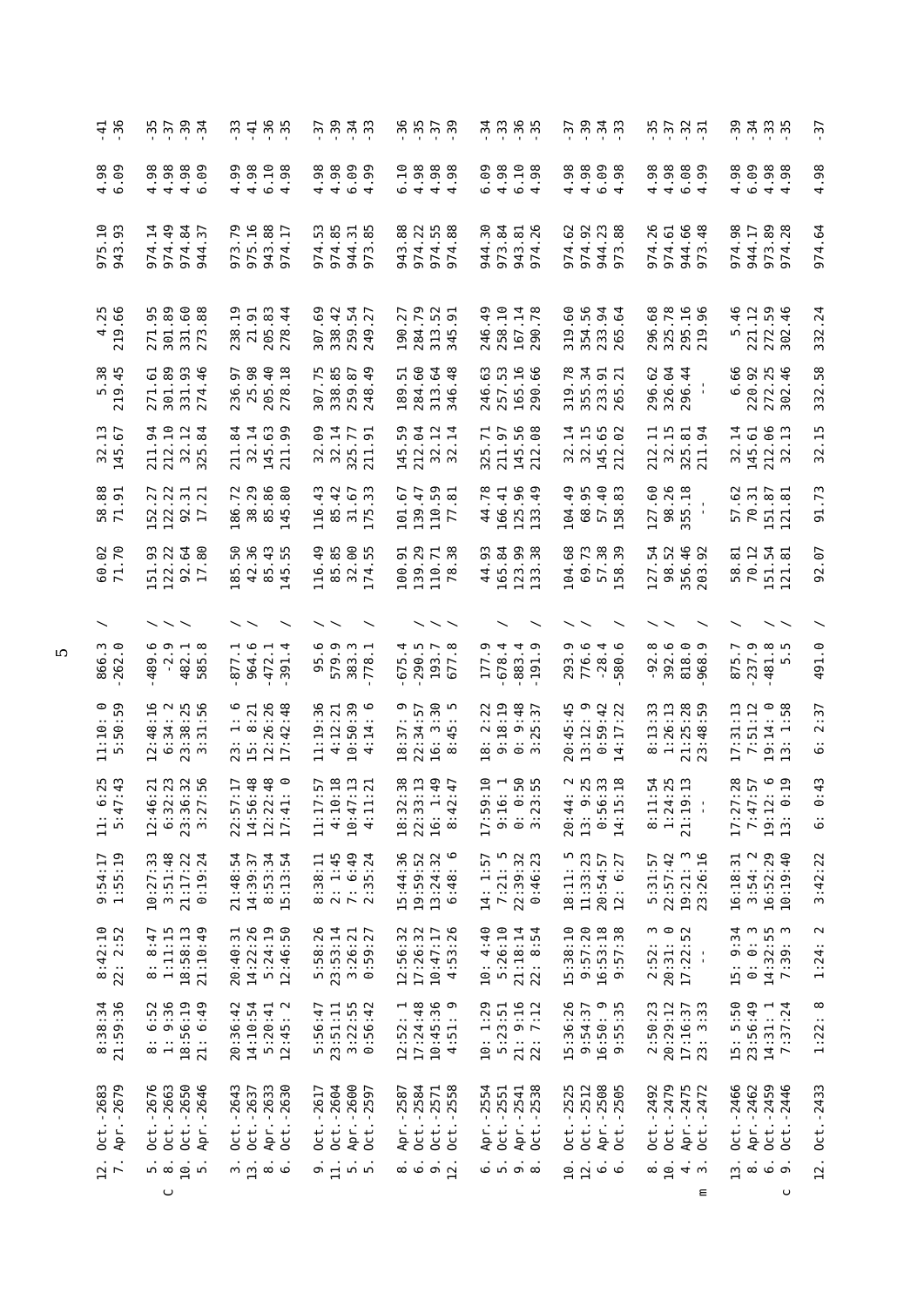| $-34.9$                             |                                 | $\frac{1}{2}$ $\frac{1}{2}$ $\frac{1}{2}$ $\frac{1}{2}$ $\frac{1}{2}$ $\frac{1}{2}$ |                                |                |                        |                     | $\ddot{u}$ $\ddot{u}$ $\ddot{u}$ $\ddot{u}$ $\ddot{u}$ |                  | $\frac{1}{10}$ $\frac{1}{10}$ $\frac{1}{10}$ $\frac{1}{10}$ $\frac{1}{10}$ |                       |                          |                                            |                       |                                                 | $\frac{1}{2}$ $\frac{1}{2}$ $\frac{1}{2}$ $\frac{1}{2}$ $\frac{1}{2}$ $\frac{1}{2}$                                                                                                                                                                                                           |                 |                       | $\ddot{\omega}$ $\ddot{\omega}$ $\ddot{\omega}$ $\ddot{\omega}$ |                        |                        |                                     | 20 21 22<br>20 22 23                                         |                             |                        |                                                   |             |                             |                                       |                         | $3.5.9$ $\ddot{5}$ |                                |        |
|-------------------------------------|---------------------------------|-------------------------------------------------------------------------------------|--------------------------------|----------------|------------------------|---------------------|--------------------------------------------------------|------------------|----------------------------------------------------------------------------|-----------------------|--------------------------|--------------------------------------------|-----------------------|-------------------------------------------------|-----------------------------------------------------------------------------------------------------------------------------------------------------------------------------------------------------------------------------------------------------------------------------------------------|-----------------|-----------------------|-----------------------------------------------------------------|------------------------|------------------------|-------------------------------------|--------------------------------------------------------------|-----------------------------|------------------------|---------------------------------------------------|-------------|-----------------------------|---------------------------------------|-------------------------|--------------------|--------------------------------|--------|
| 0<br>0<br>0 3 8<br>0 4 4<br>98      | 6.09                            |                                                                                     |                                |                |                        |                     |                                                        |                  | .98<br>4                                                                   | 4.98                  | $6.99$<br>$4.98$         |                                            | 6.10                  |                                                 | 88<br>0.98<br>0.98<br><b>98</b><br>98                                                                                                                                                                                                                                                         |                 | $6.09$<br>$4.98$      |                                                                 | $4.98$<br>$4.98$       |                        | 6.08                                | 4.98                                                         | $4.98$<br>$6.09$            |                        | 4.98                                              |             | 88<br>0.98<br>0.98          |                                       | 4.98                    | 4.98               | $6.09$<br>4.98                 |        |
| <b>80 mg</b><br>944<br>973          | $\overline{1}$<br>944<br>4<br>5 | 94<br>973                                                                           | 28<br>974                      | 65<br>974      | 944                    | 54<br>54<br>973     | 944<br>973                                             | $rac{6}{9}$      | 35<br>974                                                                  | 68<br>974             | $\overline{a}$<br>944    | 63<br>973                                  | 64<br>944             | $\odot$<br>974                                  | 35<br>974                                                                                                                                                                                                                                                                                     | 70<br>974       | $-45$<br>944          | .65<br>973                                                      | 641<br>974.            | 5                      | .91<br>944                          | .25<br>973                                                   | $\overline{70}$<br>974      | 43<br>944              | 70<br>973                                         | .08<br>974. | $\frac{1}{4}$<br>974<br>944 | 89                                    | 27<br>973               | 77<br>974          | 38.70<br>944<br>973            |        |
| 276.03<br>239.23<br>25.78           | .93<br>207                      | 279.17                                                                              | 308.29<br>339.07               |                | 261.29                 | 250.07              | 192.55<br>285.35                                       |                  | $-16$<br>314                                                               | .77<br>346.           | 23<br>248                | 67<br>258                                  | 171.92                |                                                 | 291.28<br>320.12<br>355.49                                                                                                                                                                                                                                                                    |                 | 235.69                | 266.33                                                          | 297.14<br>326.25       |                        | 298.98                              | 222.77                                                       | 56<br>32                    | 6.23                   | .28<br>273.                                       |             | 303.05<br>332.76<br>278.36  |                                       | 240.25                  |                    | 210.00<br>279.77               |        |
| 276.67<br>238.06                    | 54<br>207                       | $92 \frac{1}{2}$<br>278.<br>388.<br>339.                                            |                                | $\overline{5}$ | -65<br>261.<br>249.    | $\overline{31}$     | 191.85<br>285.17                                       |                  | 29<br>314<br>347                                                           | 55                    | 39<br>248<br>258         | 급                                          | 57<br>170             | $\frac{17}{15}$                                 | 291.<br>3286.<br>356.                                                                                                                                                                                                                                                                         | 29              |                       | 235.70<br>265.90<br>297.09<br>326.52                            |                        |                        | 300.49                              | 218.98<br>7.82<br>223.16                                     |                             |                        | 272.96                                            |             | 303.06<br>333.10<br>279.05  |                                       | 239.12                  |                    | 209.64<br>279.53               |        |
| 325.75<br>212.00<br>32.12           | $-58$                           | $\overline{10}$<br>145<br>2282                                                      | <b>ដ ដ</b>                     |                |                        | 325.69<br>212.04    | 56<br>145<br>212                                       | $\mathbf{u}$     |                                                                            |                       |                          | $32.16$<br>$32.14$<br>$325.65$<br>$212.08$ | 55.                   | $\frac{15}{1}$                                  | $\overline{16}$<br>145<br>212<br>32<br>32                                                                                                                                                                                                                                                     | $\overline{12}$ | 65                    | $\overline{12}$<br>3212 32                                      | .16                    | $\overline{5}$         | 325.75<br>212.07<br>32.10<br>145.59 |                                                              |                             |                        | 212.14<br>32.16<br>32.14<br>325.70                |             |                             |                                       | $\overline{a}$ .<br>212 | -6.<br>32          | 58<br>16<br>145.<br>212.       |        |
| 14.83<br>185.93                     | .63<br>83                       | 145.27<br>115.95<br>84.79                                                           |                                |                | 29.74<br>174.78        |                     | 99.28                                                  | <b>eg</b><br>139 | 110.03                                                                     | 76.93                 | $\frac{5}{10}$<br>42.    | 166                                        | .73<br>120            |                                                 | 133.13<br>104.01<br>67.96                                                                                                                                                                                                                                                                     |                 | 55.54<br>158.33       |                                                                 |                        | 127.23                 | 351.00                              | 205.15                                                       | 38<br>63<br>56<br>68        |                        | 151.33                                            |             |                             | $121.28$<br>91.18<br>12.35            | 185.08                  |                    | 81.52<br>144.79                |        |
| 15.46<br>184.76<br>38               | $-47$<br>.24<br>83              | $\ddot{\circ}$<br>145                                                               | $01$<br>$23$<br>116            | 85             | $\overline{.10}$<br>30 | .02<br>174          | $98$                                                   | $-33$<br>138     | $\frac{15}{1}$<br>110                                                      | .52<br>$\overline{7}$ | 68<br>$\frac{3}{4}$      | .50<br>165                                 | $\frac{18}{1}$<br>119 |                                                 | $\frac{1}{2}$ $\frac{1}{2}$ $\frac{1}{6}$<br>$\begin{array}{c}\n 1.3 \\  1.68\n \end{array}$                                                                                                                                                                                                  |                 | $-54$<br>55           | .90<br>157                                                      | 127.18                 | 90<br>98               | .52<br>352                          | 201.36                                                       | 68<br>57<br>67              |                        | <u>ိ</u><br>151                                   | 121         | 29<br>53<br><u>ក</u> ក      | $\mathfrak{g}$                        | 183.96                  |                    | 81.16                          | 144.55 |
| $\overline{\phantom{a}}$            |                                 |                                                                                     |                                |                |                        |                     |                                                        |                  |                                                                            |                       |                          |                                            |                       |                                                 |                                                                                                                                                                                                                                                                                               |                 |                       |                                                                 |                        |                        |                                     |                                                              |                             |                        |                                                   |             |                             |                                       |                         |                    |                                |        |
| 614.8<br>870.1<br>973.9             | 441.0                           | 381.4                                                                               | 104.7                          | 588            |                        | 410.8<br>770.9      | $-648.2$<br>$-282.7$                                   |                  | 203.7<br>688.2                                                             |                       | 207.1<br>672.6           |                                            | 851.3                 |                                                 | $-184$<br>$-302$<br>$-786$<br>786.2                                                                                                                                                                                                                                                           |                 | $\frac{4}{1}$         | 572.3                                                           |                        | 399                    | 849.1                               | 961.2                                                        |                             | 884.0                  | 472.4                                             | 15.1        | 498.8<br>644.5              |                                       | 862.6                   | 982.6              | 410.4<br>372.8                 |        |
| $5:17:19$<br>$5:26:49$<br>$21:21:5$ | $\frac{1}{2}$<br>14:19          | $0: 8:34$<br>17:46:48                                                               |                                | .29<br>10:37   | $12:44:4$<br>$10:38:7$ |                     | 20:36:18<br>5: 1:29                                    |                  | $\ddot{=}$<br>: 29<br>22                                                   | 15: 7:51              | $19:52:19$<br>$15:42:47$ |                                            |                       | 50:40                                           | $\frac{3}{2}$<br>$\frac{3}{2}$<br>$\frac{3}{2}$<br>$\frac{3}{2}$<br>$\frac{3}{2}$<br>$\frac{3}{2}$<br>$\frac{3}{2}$<br>$\frac{3}{2}$<br>$\frac{3}{2}$<br>$\frac{3}{2}$<br>$\frac{3}{2}$<br>$\frac{3}{2}$<br>$\frac{3}{2}$<br>$\frac{3}{2}$<br>$\frac{3}{2}$<br>$\frac{3}{2}$<br>$\frac{3}{2}$ |                 | 51:3<br>$\ddot{\sim}$ | 20:43:7                                                         | 14:40:16<br>7:48:18    |                        | :23<br>23:2                         | 6:20:40                                                      | $23:51:54$<br>9:32:44       |                        | 1:41:0                                            |             |                             | $19:26:24$<br>$12:25:36$<br>$7:25:58$ | : 24<br>S<br>$\Xi$      |                    | 16:11:56<br>6:36:25            |        |
| $\frac{2}{7}$<br>$5:13$<br>$5:23$   | $\frac{8}{3}$<br>$\blacksquare$ | $-1.46$                                                                             | $\frac{8}{10}$ $\frac{24}{10}$ |                |                        | $\frac{36}{24}$     | $\frac{36}{10}$ $\frac{45}{10}$                        |                  | 22:28: 0<br>15: 5:32<br>19:49: 6<br>15:40:29                               |                       |                          |                                            |                       | $\frac{1}{2}$<br>$\frac{3}{4}$<br>$\frac{4}{4}$ | <u>n ∞ ∞ ⊣</u>                                                                                                                                                                                                                                                                                | 19:3            | $\frac{1}{2}$         | 28:48:41:38:146:746:746                                         | $\frac{36}{29}$        |                        | $\frac{16}{1}$                      | $\frac{6}{10}$<br>$22:55$<br>$6:9:47$<br>$23:29:$<br>$9:29:$ | $\frac{5}{2}$ $\frac{5}{2}$ |                        | $1:39:7$<br>$19:24:45$<br>$12:23:41$<br>$0:58:42$ |             |                             |                                       | 01.1<br>11:49           | $\mathbf{I}$       | 16: 8:27<br>6:34:37<br>$16$ :  |        |
| $2:11:1$<br>$4:12:19$<br>21: 3:11   | 10:42:6                         | 21:38:54                                                                            | 15: 5:28                       | 8:27:55        |                        | $9:3:42$<br>8:57:52 | 17:37:0                                                | 2:25:55          | $\circ$<br>19:51:                                                          | 13:12:32              | $15:53:42$<br>$13:44:35$ |                                            | 0:24:9                | $7:11:9$<br>$0:35:43$                           |                                                                                                                                                                                                                                                                                               | 17:57:36        | 22:46:58              | 18:31: 9                                                        | 11:58:29<br>5:20:15    |                        | 21:12:34                            | 5:50:24                                                      | 22:42:4                     | 5:33:34                | 23:18:34                                          | 16:44:3     | 10: 6: 4                    | 4: 3:34                               | 10:36:34                | 3:29:20            | $12:31:4$<br>4: 6: 4<br>12:31: |        |
| $23: 8:48$<br>$3: 1:31$             | 7: 8:32<br>$\frac{1}{2}$        | 19:11: 3                                                                            | 12:25:49                       | 6:20:26        | 5:26:44<br>7:20:20     |                     | $14:42: 1$<br>$23:52: 7$                               |                  | 17:14:2                                                                    | 11:19:33              | 11:58:13                 | 11:48:41                                   | 22:42:29              | 4:33:20                                         | 22: 3:11                                                                                                                                                                                                                                                                                      | 16:23:43        | 18:45:25              | 16:21:16                                                        | $9:18:24$<br>$2:54:3$  |                        | 19:29:51                            | 5:30:59                                                      | 21:36: 9                    | 1:37:34                | 20:58:3                                           | 14: 3:24    | $7:48:28$<br>1: 8:24        |                                       | 9:23:19                 |                    | $8:53:38$<br>$1:37:33$         |        |
| 2:57:49<br>23: 4:41                 | 7: 4:58<br>20:45:17             | 19: 9:15                                                                            | 12:24:10                       | 6:18:22        | 5:23:15                | 7:17:37             | 14:37:41                                               | 23:50:24         | 17:12:21                                                                   | 11:17:14              | 11:55:1                  | 11:46:24                                   | 22:35:11              | 4:31:39                                         | 22: 1:27                                                                                                                                                                                                                                                                                      | 16:20:56        | 18:42:17              | 16:19:13                                                        | $9:16:44$<br>$2:52:14$ |                        | 19:22:44                            | 5:20:8                                                       | $21:32:14$<br>$1:34:21$     |                        | 20:56: 9<br>14: 1:45<br>7:46:33<br>1: 4: 7        |             |                             |                                       | 9:19:44                 |                    | $8:50:8$<br>$1:35:46$          |        |
| Apr. -2429<br>0ct. -2426            | Oct. -2420<br>Apr. -2416        | Oct. - 2413                                                                         | Oct. -2400                     | Oct. -2387     | Apr. -2383             | Oct. -2380          | Apr. -2370                                             | Oct. - 2367      | $0ct. -2354$                                                               | $0ct. -2341$          | Apr. -2337               | $0ct. -2334$                               | Apr. -2324            | Oct. -2321                                      | Oct. - 2308                                                                                                                                                                                                                                                                                   | Oct. - 2295     | Apr. -2291            | Oct. - 2288                                                     |                        | 0ct.-2275<br>0ct.-2262 | Apr. -2258                          | Oct. - 2255                                                  |                             | Oct.-2249<br>Apr.-2245 | 0ct. - 2242                                       | Oct. - 2229 | Oct. - 2216                 | Apr. - 2212                           | Oct. -2209              | Oct. - 2203        | Apr. -2199<br>Oct. -2196       |        |
| .<br>ທ່                             | $\overline{13}$ .<br>Ε          | $\begin{array}{c}\n\vdots \\ \infty \\ \vdots \\ \infty\n\end{array}$               |                                |                |                        |                     |                                                        |                  | 9.0000                                                                     |                       |                          |                                            | 10.                   |                                                 | 91.1                                                                                                                                                                                                                                                                                          |                 | ں                     | $\frac{1}{6}$ $\frac{1}{9}$ $\frac{1}{2}$                       |                        |                        |                                     | $\frac{1}{2}$                                                |                             |                        |                                                   |             | ក់ <u>គំ</u> ជំ<br>កំពង់    |                                       | .<br>ف                  | 15.<br>Ε           | $\dot{\circ}$ $\dot{\circ}$    |        |

 $\circ$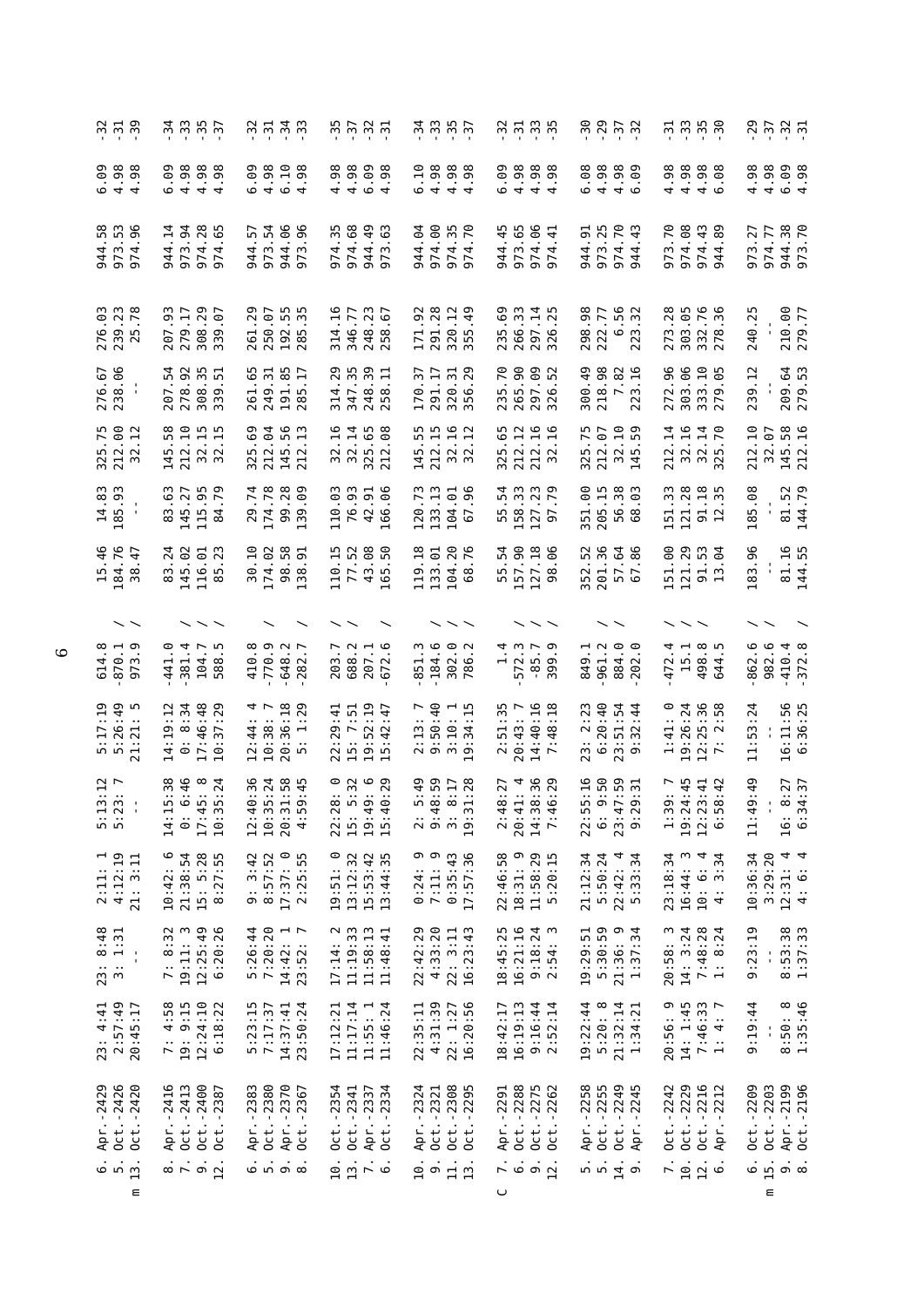| m m m m m<br>1                                                      | 37.79.5                                                                                                | 89825                                                                                                    |                                                               | .<br>"" " " "<br>" " " "                                                                            | 5<br>5<br>5<br>5<br>5<br>5<br>5<br>5<br>5<br>7<br>2<br>2<br>2<br>2<br>2<br>1<br>2<br>2<br>1<br>2<br>1<br>2<br> |                                                                           | 29708                                                           | 7, 8, 8, 7                                       |
|---------------------------------------------------------------------|--------------------------------------------------------------------------------------------------------|----------------------------------------------------------------------------------------------------------|---------------------------------------------------------------|-----------------------------------------------------------------------------------------------------|----------------------------------------------------------------------------------------------------------------|---------------------------------------------------------------------------|-----------------------------------------------------------------|--------------------------------------------------|
| $4.98$<br>$4.98$<br><b>9.8</b><br>$\circ$ 4                         | 88<br>08<br>4<br>4<br>4<br>4<br>.10<br>98.98                                                           | $-1.98$<br><b>eo.</b><br>.98<br>6<br>404                                                                 | $4.98$<br>$4.98$<br>60.9<br>$\sigma$ 4                        | .98<br>8 8 8 8 8<br>6 8 8 8<br>4 4 9 4                                                              | .98<br>6.09<br>38 GC<br>44                                                                                     | 8888<br>646<br>4.98                                                       | .98<br>4.98<br>$980 - 36$<br>4<br>$4\circ$                      | 4.98<br>6.09<br>$4.98$<br>$4.98$                 |
| $\frac{12}{46}$<br>$\overline{7}$<br>33<br>974<br>944<br>974<br>973 | .74<br>$\frac{10}{1}$<br>47<br>$\sim$<br>973<br>974<br>944<br>974                                      | .74<br>$\ddot{3}$<br>.77<br>973<br>944<br>944<br>973                                                     | .14<br>$\frac{8}{4}$<br>69<br>40<br>974.<br>974<br>944<br>973 | .14<br>.79<br>$16$<br>$-16$<br>974<br>945<br>973<br>973                                             | .66<br>48<br>5<br>944<br>974<br>973<br>973                                                                     | $\overline{5}$<br>945.09<br>G7<br>60<br>973<br>974<br>944                 | 973.86<br>51<br>$\frac{8}{2}$<br>974.<br>945.<br>973            | .56<br>52<br>67<br>944.<br>973<br>973<br>973     |
| 88<br>26<br>87<br>84<br>339.<br>263.<br>308<br>50                   | 84<br>57<br>314.72<br>347.54<br>285.<br>195.                                                           | 259.46<br>249.92<br>$\overline{4}$<br>$\overline{a}$<br>175.<br>291                                      | 356.42<br>237.58<br>266.93<br>320.64                          | 297.73<br>326.87<br>303.48<br>224.52                                                                | 7.88<br>225.08<br>80<br>$\frac{8}{4}$<br>273.1                                                                 | 281.12<br>80<br>21<br>333.44<br>241.<br>212                               | 30<br>$\overline{2}$<br>44<br>30<br>309.<br>280.<br>340.<br>265 | 197.56<br>$43$<br>20<br>251.72<br>286.<br>315    |
| 308.91<br>340.34<br>263.65<br>250.13                                | 194.48<br>285.67<br>314.85<br>348.14                                                                   | 174.09<br>291.73<br>250.11<br>258.91                                                                     | 320.84<br>357.25<br>237.61<br>266.51                          | 327.14<br>305.37<br>221.46<br>69.<br>297                                                            | 9.23<br>224.94<br>273.48                                                                                       | 333.80<br>281.88<br>240.22<br>211.89                                      | 279.97<br>309.37<br>$\frac{5}{10}$<br>340.<br>265.              | 251.00<br>286.27<br>315.34<br>196.97             |
| $32.17$<br>$32.12$<br>325.66<br>212.13                              | $\overline{5}$<br>145.57<br>212.17<br>99<br>$\frac{32}{32}$ .                                          | .16<br>$58$<br>64<br>$\overline{L}$<br>325<br>2145<br>145<br>212                                         | 32.14<br>32.06<br>5<br>$\overline{1}$<br>325.<br>212.         | 57<br>72<br>H<br>$\frac{325}{325}$ .<br>212                                                         | 9<br>145.61<br>212.18<br>32.16<br>32                                                                           | 8<br>325.69<br>212.17<br>145.62<br>32.                                    | 212.18<br>65<br>67<br>$32^{15}$                                 | 212.18<br>145.63<br>212.17<br>32.11              |
| $115.42$<br>83.91<br>27.68<br>$\overline{1}$<br>174                 | 109.46<br>65<br>67<br>138.67<br>96<br>76                                                               | $\frac{6}{4}$<br>80<br>$\overline{1}$<br>117.<br>$\frac{1}{4}$<br>165.<br>132                            | $\cdot$ 44<br>87<br><b>63</b><br>66.<br>103<br>57             | 97.10<br>$_{\rm 68}$<br>65<br>83<br>346.<br>126                                                     | 8<br>66.28<br>87<br>54.<br>150<br>120                                                                          | 51<br>57<br>184.11<br>79.34<br>90.<br>$\dot{\circ}$                       | 50<br>$\overline{18}$<br>န္တ<br>62<br>144.<br>114.<br>83<br>25  | 94.28<br>69<br>35<br>173.<br>138.<br>108         |
| 84.36<br>$-40$<br>$\ddot{a}$<br>28.07<br>173<br>115                 | 138.49<br>.03<br>109.59<br>76.65<br>96                                                                 | 41.35<br>.85<br>115.75<br>132.51<br>164                                                                  | 67.70<br>$\cdot$<br>$66 + 1$<br>103<br>SS.<br>57              | $-15$ .<br><u>ေ</u><br>57<br>126<br>347<br>199<br>57                                                | 66.14<br>L50.55<br>L20.83<br>-15<br>95<br>120                                                                  | 90.73<br>183.03<br>10.27<br>.92<br>79                                     | 114.98<br>144.15<br>.65<br>-95<br>83<br>26                      | 93.69<br>137.90<br>109.02<br>.63<br>172          |
|                                                                     |                                                                                                        |                                                                                                          |                                                               |                                                                                                     |                                                                                                                |                                                                           |                                                                 |                                                  |
| 113.8<br>440.6<br>763.2                                             | 213.0<br>616.7<br>275.1                                                                                | 663.5<br>234<br>824<br>175                                                                               | 310.8<br>796.0<br>32.6<br>ە<br>564                            | 410.0<br>880.5<br>$-75.7$<br>955                                                                    | 893.9<br>$-465.0$<br>22.7<br>173.7                                                                             | 509.6<br>677.6<br>854.4<br>377                                            | 122.1<br>366.1<br>608<br>470                                    | 265.4<br>221.7<br>754.2<br>586.2                 |
| $0:11:18$<br>17: 0:15<br>14:31:30<br>17: 6: 3                       | $: 53 : 29$<br>$: 32 : 44$<br>22:27:36<br>11:26:52<br>$\frac{4}{21}$                                   | 21:43:55<br>22: 9:55<br>$: 18:27$<br>$: 16:35$<br>40                                                     | $9:34:9$<br>1:58:18<br>4:37:13<br>3: 9:32                     | $0:32:48$<br>$0:48:56$<br>14:12:59<br>$\ddot{5}$<br>w<br>$\overline{21}$<br>$\overline{\mathbf{1}}$ | :16:48<br>11:27:18<br>$\frac{5}{1.50}$<br>.49<br>6<br>$\infty$ $\rightarrow$                                   | 8:50:24<br>8:42:16<br>18:21:24<br>17:59:26                                | 6:34:14<br>12:58:53<br>30<br>23:26: 5<br>16:16:30               | 17:50:56<br>11:18:36<br>23:32:36<br>0:23:38      |
| $0:58:58:14:3$<br>14:27:33                                          | $\frac{48}{12}$<br>$\frac{27}{8}$<br>$\begin{array}{c} 22:23 \\ 11:25 \\ 4:51 \\ 21:30 \\ \end{array}$ | $\ddot{3}$<br>$\ddot{=}$<br>$\tilde{\cdot}$<br>$\frac{1}{2}$<br>⊙<br>$22:7$<br>$4:12$<br>$16:14$<br>21:4 | $0.140$<br>$0.140$<br>$0.047$<br>$0.047$                      | $$<br>$$<br>1<br>14:11<br>0:24<br>02:40                                                             | $\frac{6}{1}$<br>표료<br>$6:12$<br>11:24<br>8:48<br>8:48                                                         | : 28<br>$\frac{45}{10}$ $\frac{1}{10}$<br>8:37<br>18:48<br>18:17<br>17:56 | 22<br>22<br>24<br>$12:57$<br>$6:32$<br>$23:23$<br>$16:12$       | 23:29:59<br>0:19:38<br>17:49:13<br>11:16:54      |
| ო დ<br>$10:55:11$<br>$15:24:8$<br>14:52:<br>21:30:                  | $19:21:11$<br>8:50:51<br>₹ ⊣<br>19:39:<br>2:15:                                                        | 17:47:13<br>20:10:15<br>2:16:32<br>13:36:42                                                              | 7: 0:16<br>0:23:53<br>$0:32:59$<br>$0:56:35$                  | 11:45:39<br>23: 0:36<br>12:13:59<br>18:21:37                                                        | 5:10:34<br>7:26:55<br>5:42:54<br>23: 7:26                                                                      | 16:31:54<br>$5:51:15$<br>17: 2: 3<br>14:14:56                             | $10:28:1$<br>3:53:5<br>3:53:59<br>21:18:59<br>12:44:33          | 21:10:56<br>$15:14:23$<br>8:40:27<br>21:48:51    |
| 7:22:20<br>13:44:55<br>$18:50:31$<br>$12:46:2$                      | 16:18:54<br>$23:38:23$<br>$17:47:40$<br>6:16:37                                                        | 13:53:41<br>$18:12:53$<br>$0:21:3$<br>$10:58:32$                                                         | $4:28:9$<br>$22:52:19$<br>$20:31:49$<br>$22:45:42$            | 21:36:58<br>11:47:52<br>15:41:19<br>9:20:10                                                         | $3:29:39$<br>$3:21:38$<br>$20:26:43$<br>4: 8:29                                                                | $3: 4:39$<br>15:46:11<br>14:15:21<br>10:33:47                             | 7:58:58<br>1:13:39<br>19:14: 1<br>9:16: 8                       | 20: 7:45<br>18: 2:13<br>$12:39:35$<br>6: 4: 1    |
| 7:18:48<br>13:42:15<br>18:48:51<br>12:43:57                         | m<br>6:14:53<br>$23:36:41$<br>$17:45:19$<br>16:14:4                                                    | 0:14:36<br>13:50:27<br>18:10:37<br>10:56:51                                                              | 4:26:25<br>22:49:28<br>20:28:41<br>22:43:40                   | 15:39:40<br>9:18:21<br>$21:28:23$<br>$11:39:2$                                                      | $3:26:28$<br>$3:19:45$<br>$20:25:4$<br>4: 4:20                                                                 | 14:13:24<br>$3: 0:11$<br>15:42:42<br>10:30:22                             | 7:57:10<br>1:11:59<br>19:11:54<br>9:12:32                       | $20: 5: 7$<br>17:58:12<br>$12:37:52$<br>6: 2:20  |
| Oct. -2170<br>Apr. -2166<br>Oct. - 2183<br>Oct. - 2163              | $0ct. -2150$<br>Apr. -2153<br>Oct. - 2137<br>Oct. - 2124                                               | Apr. -2120<br>Oct. - 2117<br>$0ct. -2104$<br>Apr. -2107                                                  | Oct. - 2091<br>Oct. - 2078<br>Apr. - 2074<br>Oct. - 2071      | Oct. - 2038<br>Oct. - 2058<br>Oct. - 2045<br>Apr. - 2041                                            | Oct. - 2032<br>Apr. - 2028<br>0ct.-2025<br>Oct.-2012                                                           | Oct.-1999<br>Apr.-1995<br>Oct.-1992<br>Apr.-1982                          | Oct.-1979<br>Oct. - 1966<br>Oct.-1953<br>Apr.-1949<br>Apr.      | 0ct.-1946<br>Apr.-1936<br>0ct.-1933<br>0ct.-1920 |
| 10.1<br>$\overline{r}$ $\overline{6}$                               | 9921                                                                                                   | $7 - 19$                                                                                                 | $25.5$<br>$\frac{1}{2}$                                       | 10.1<br>$\ddot{\circ}$                                                                              | ຼ່ງ<br>ລິດລິຕ                                                                                                  | 13.<br>$\begin{array}{c}\n\ddots \\ \circ \\ 10\n\end{array}$             | $\frac{9}{12}$ .<br>14.8                                        | $\frac{7}{10}$ .<br>10.<br>12.                   |

 $\overline{r}$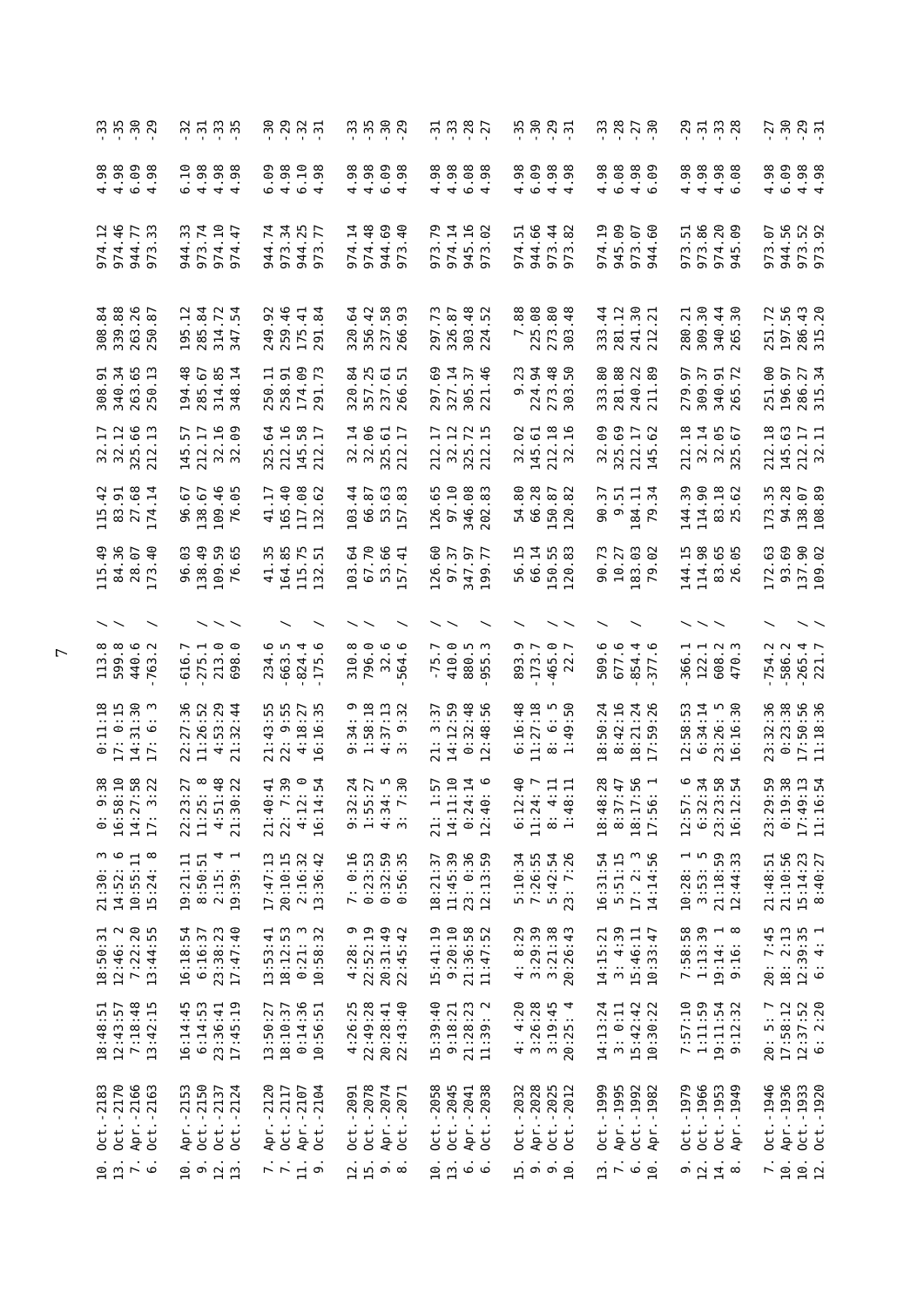|                                                                                                                       | 37.798                                                                             | 7 8 7 7 8<br>7 9 7 9 9                                                  |                                                                                                                                                                                                                                                                                                                                                                         | 7779                                                                                                                                                          | <u>?</u><br>? ? ? ? ?                                             | 25<br>25<br>25<br>27<br>27                                                              |                                                                    | $730$<br>$-29$                                                                                                  |
|-----------------------------------------------------------------------------------------------------------------------|------------------------------------------------------------------------------------|-------------------------------------------------------------------------|-------------------------------------------------------------------------------------------------------------------------------------------------------------------------------------------------------------------------------------------------------------------------------------------------------------------------------------------------------------------------|---------------------------------------------------------------------------------------------------------------------------------------------------------------|-------------------------------------------------------------------|-----------------------------------------------------------------------------------------|--------------------------------------------------------------------|-----------------------------------------------------------------------------------------------------------------|
|                                                                                                                       | 4.98<br>8888<br>446                                                                | 8<br>8 8 8 8 8<br>4 4 4 9                                               | 4.98<br>4.98<br>$6.99$<br>$4.98$                                                                                                                                                                                                                                                                                                                                        | 4.98<br>88<br>08<br>09<br>09<br>09                                                                                                                            | 6.09<br>4.98<br>$4.98$<br>$4.98$                                  | 6.08                                                                                    | 4.98<br>88<br>08<br>09<br>09<br>09                                 | 6.09<br>$4.98$<br>$4.98$                                                                                        |
| 26<br>973.13<br>56<br>945.<br>974<br>944                                                                              | 974.29<br>ς<br>973.91<br>98<br>944.<br>973                                         | 973.55<br>973.95<br>945.41<br>973.13                                    | 974.29<br>944.88<br>.74<br>20<br>972<br>E<br>5                                                                                                                                                                                                                                                                                                                          | 973.94<br>945.39<br>973.58<br>.76<br>972                                                                                                                      | 944.85<br>973.19<br>973.63<br>973.99                              | 972.85<br>30<br>83<br>25<br>$-144$<br>945.<br>973                                       | 974.00<br>945.29<br>.88<br>973.61<br>972                           | 944.76<br>973.31<br>973.68                                                                                      |
| 348.18<br>251.95<br>260.17<br>.06<br>179                                                                              | .43<br>321.27<br>357.31<br>239.24<br>292                                           | 267.56<br>298.25<br>327.48<br>$\overline{21}$<br>308                    | $9.55$<br>$227.00$<br>226.75<br>$\overline{5}$<br>274                                                                                                                                                                                                                                                                                                                   | 303.99<br>334.05<br>283.40<br>242.21                                                                                                                          | $-91$<br>280.78<br>309.84<br>341.04<br>213                        | 252.39<br>$\frac{46}{5}$<br>199.83<br>286.93<br>267                                     | 348.96<br>315.73<br>253.84                                         | 292.90<br>321.72<br>.16<br>182                                                                                  |
| 259.63<br>177.92<br>348.80<br>252.17<br>.92                                                                           | $\cdot$ 33<br>$-48$<br>$\overline{\mathcal{L}}$<br>29<br>321.<br>358<br>239<br>292 | .76<br>267.15<br>$\overline{21}$<br>298<br>327<br>310                   | $\ddot{\text{e}}$<br>226.88<br>.06<br>.27<br>224<br>274<br>$\Xi$                                                                                                                                                                                                                                                                                                        | .22<br>$\overline{.18}$<br>334.42<br>304.01<br>284<br>241                                                                                                     | 55.<br>.61<br>9.52<br>213<br>280<br>309<br>341                    | .92<br>251.69<br>199.29<br>286.77<br>267                                                | 349.60<br>254.08<br>260.28<br>- 87<br>315.                         | 181.13<br>292.81<br>321.93                                                                                      |
| 32.00<br>325.66<br>.18<br>65<br>212<br>145                                                                            | <u>م.</u><br>32.08<br>31.95<br>.66<br>325<br>212                                   | $\overline{14}$<br>.18<br>ස<br>.74<br>212.<br>32<br>325                 | .18<br>89<br>68<br>H<br>$\overline{\rm 31}$<br>145<br>212<br>212                                                                                                                                                                                                                                                                                                        | 32.10<br>31.99<br>325.73<br>212.18                                                                                                                            | .69<br>212.15<br>$32.06$<br>$31.93$<br>93<br>145                  | .18<br>.72<br><b>Z</b> 5<br>212<br>325<br>145<br>212                                    | 32.02<br>$\mathcal{L}$<br>$\overline{16}$<br>31.87<br>325.<br>212. | .76<br>212.09<br>31.97<br>145                                                                                   |
| 75.21<br>39.16<br>164.73<br>38<br>113                                                                                 | 131.98<br>.73<br>102.67<br>S4<br>652                                               | 157.21<br>126.05<br>96.31<br>\$40.74<br>340                             | 52.75<br>200.09<br>64.47<br>.28<br>50                                                                                                                                                                                                                                                                                                                                   | 120.20<br>89.55<br>7.24<br>$\overline{5}$<br>183                                                                                                              | .77<br>143.75<br>33<br>្ម<br>114<br>77<br>82                      | 53.<br>172.66<br>$92.15$<br>$137.48$<br>23                                              | 74.13<br>37.38<br>108.17<br>.05<br>164                             | 110.38<br>131.37<br>102.01                                                                                      |
| 75.82<br>39.38<br>164.19<br>112.24                                                                                    | 102.88<br>131.88<br>59<br>60.<br>.<br>66.<br>52                                    | 156.80<br>126.01<br>59<br>27<br>96.<br>343                              | 197.62<br>54.23<br>64.35<br>149.97                                                                                                                                                                                                                                                                                                                                      | 89.92<br>8.06<br>182.15<br>120.22                                                                                                                             | 77.48<br>143.52<br>114.29<br>$\ddot{5}$<br>82                     | 171.96<br>23.99<br>$\frac{61}{32}$<br>$\frac{5}{13}$                                    | $74.77$<br>37.63<br>163.52<br>108.31                               | 109.36<br>131.28<br>102.22                                                                                      |
|                                                                                                                       |                                                                                    | $\smallsmile\smallsmile$                                                |                                                                                                                                                                                                                                                                                                                                                                         |                                                                                                                                                               |                                                                   |                                                                                         |                                                                    |                                                                                                                 |
| 706.6<br>266.8<br>654.7<br>-793                                                                                       | 322.0<br>ن.<br>805.7<br>165<br>ၜ<br>LO <sub>1</sub>                                | $-66.2$<br>420.7<br>907.3<br>555.7                                      | 905.8<br>143.5<br>ن.<br>`<br>$\ddot{\sim}$<br>946<br>456                                                                                                                                                                                                                                                                                                                | 519.8<br><u>ب</u><br>703.4<br>846.5<br>32                                                                                                                     | 353.0<br>$356.5$<br>$132.5$<br>$617.7$                            | ņ<br>746.7<br>557.5<br>256.3<br>500                                                     | 717.2<br>232.0<br>646                                              | $-156.2$<br>330.8<br>$-765.4$                                                                                   |
| 3:56:14<br>23:28:39<br>$4:36:22$<br>$6:17:42$<br>$\overline{17}$ .                                                    | $8:22:14$<br>$6:32:14$<br>16: 0: 5<br>:41:11<br>22                                 | $9:34:36$<br>$3:30:4$<br>20:39:52<br>2:10:12                            | 19:19:37<br>12:36:36<br>13:18:34<br>14:29:47                                                                                                                                                                                                                                                                                                                            | 1:16:45<br>: 15:33<br>10:31:34<br>0:46:13<br>$\infty$                                                                                                         | 19:59:16<br>$13: 1:21$<br>5:49:8<br>19:23:41                      | 5:56:46<br>2:19:13<br>0:16:32<br>: 4:12<br>$\frac{8}{10}$                               | 17:43:58<br>$10:18:45$<br>1:18:34<br>11: 0:10                      | 8:20:19<br>$5: 8: 1$<br>22:25: 0                                                                                |
| $0.04 - 1.54$<br>$0.04 - 1.54$<br>$0.04 - 1.54$<br>$\frac{1}{2}$ $\frac{1}{2}$<br>$3:5.2$<br>3.3<br>$\frac{1}{4}$ : 1 | 22 : 5<br>15 : 5<br>$\frac{3}{6}$ :2                                               | $28.9000$<br>$28.9000$<br>$28.900$<br>$3.20$<br>$3.20$<br>$20:3$<br>1:5 | : 24<br>$\begin{array}{c} 2 & 0 & 0 & 0 \\ 0 & 0 & 0 & 0 \\ 0 & 0 & 0 & 0 \\ 0 & 0 & 0 & 0 \\ 0 & 0 & 0 & 0 \\ 0 & 0 & 0 & 0 \\ 0 & 0 & 0 & 0 \\ 0 & 0 & 0 & 0 \\ 0 & 0 & 0 & 0 \\ 0 & 0 & 0 & 0 \\ 0 & 0 & 0 & 0 \\ 0 & 0 & 0 & 0 \\ 0 & 0 & 0 & 0 \\ 0 & 0 & 0 & 0 \\ 0 & 0 & 0 & 0 & 0 \\ 0 & 0 & 0 & 0 & 0 \\ 0 & 0 & 0 & 0 & 0 \\$<br>19:1<br>12:3<br>13:1<br>14:2 | $\begin{array}{c}\n 0.460 \\  0.400 \\  0.400 \\  \hline\n 0.004\n \end{array}$<br>$\frac{11}{2}$ $\frac{11}{2}$ $\frac{11}{2}$ $\frac{11}{2}$ $\frac{11}{2}$ | ri - 10 L<br>2 11 11 0<br>2 11 0<br>19:5<br>19:2<br>$12:5$<br>5:4 | $0.400$<br>$0.4000$<br>$0.4000$<br>$0.4000$<br>$28.14$<br>$25.14$<br>$26.14$<br>$26.14$ | 2:16<br>5:15<br>41:51<br>41:57<br>17:4<br>1<br>11<br>19<br>19      | $4:58$<br>$6:20$<br>$5:15$<br>$\frac{1}{3}$<br>$\frac{1}{2}$<br>$\frac{1}{2}$<br>$\frac{1}{2}$<br>$\frac{1}{2}$ |
| 19:34:28<br>2:35:19<br>3:58<br>4: 2:51<br>$\ddot{\tilde{z}}$                                                          | 20: 0:55<br>$6:50:5$<br>2:28:36<br>13:26:47                                        | 7:20:35<br>0:47:52<br>18:13:19<br>0:56:57                               | $\circ$<br>$9:17:7$<br>12:5:45<br>18:38:35<br>11:35:                                                                                                                                                                                                                                                                                                                    | $\circ$<br>22:59:15<br>7:47:39<br>23:24:35<br>5:33:                                                                                                           | 16:12:20<br>$\circ$<br>$10:20:22$<br>$3:43:16$<br>16:52:          | $4:11:29$<br>$23:1:8$<br>$21:39:28$<br>4<br>14:37:                                      | σ<br>21:26:56<br>8:57:49<br>8:28:21<br>15: 6:                      | 5:55: 9<br>2:27:24<br>19:52: 9                                                                                  |
| $0:14:7$<br>15:43:28<br>$0:36:33$<br>$1:53:46$                                                                        | $10:55:15$<br>$5:20:53$<br>$22:28:1$<br>17:22:22                                   | 5: 8:36<br>22: 7:22<br>15:48:38<br>23:54:47                             | 18: 4:46<br>$10:37:53$<br>5:18:46<br>9:43:37                                                                                                                                                                                                                                                                                                                            | $2:52:22$<br>$20:43:43$<br>$5:8:21$<br>6:20<br>$\overline{2}$ :                                                                                               | $12:28:43$<br>$14:22:19$<br>$7:41:5$<br>$1:39:33$                 | 11:13:34<br>2:28:48<br>$19:46:53$<br>$19:4:11$                                          | $6:40:23$<br>17:38:31<br>6:57:43<br>12:30:4                        | $3:35:19$<br>$23:48:31$<br>$17:21:5$                                                                            |
| $0:11:43$<br>15:40:13<br>0:34:18<br>1:47:59                                                                           | 10:53:30<br>22:24:53<br>5:17:57<br>17:20:41                                        | 5: 6:35<br>22: 5:43<br>15:46:48<br>23:43:41                             | 10:33:24<br>5:15:36<br>9:41:45<br>17:57:33                                                                                                                                                                                                                                                                                                                              | $20:41:46$<br>5: 3:42<br>22: 2:57<br>2:50:43                                                                                                                  | $12:25:21$<br>$14:20:33$<br>7:39:24<br>1:37:25                    | 11: 9:53<br>2:26:13<br>19:43:0<br>2:28<br>19:                                           | $6:37:57$<br>17:35:14<br>12:28:22<br>:55:29<br>$\circ$             | 3:29:58<br>23:46:50<br>17:19:19                                                                                 |
| Apr.-1903<br>Oct. - 1900<br>Apr. -1890<br>$0ct. -1907$                                                                | Oct.-1874<br>Oct.-1887<br>Oct.-1861<br>Apr.-1857                                   | Oct.-1828<br>Apr.-1824<br>Oct.-1854<br>Oct. - 1841                      | Oct.-1821<br>Oct.-1815<br>Apr. -1811<br>Oct. - 1808                                                                                                                                                                                                                                                                                                                     | Oct. - 1795<br>Oct. - 1782<br>Apr.-1778<br>Oct.-1775                                                                                                          | 0ct.-1749<br>Apr.-1765<br>Oct.-1762<br>$-1736$<br>Oct.            | Apr. - 1732<br>Oct.-1729<br>Apr.-1719<br>Oct.-1716                                      | Oct.-1703<br>Oct.-1690<br>Apr.-1686<br>Oct.-1683                   | Apr.-1673<br>$0ct. -1670$<br>Oct.-1657                                                                          |
| <u>່</u> ມີ∞່∞່ນີ                                                                                                     | 16.<br>10.<br>$\frac{3}{1}$<br>$\overline{10}$                                     | 9.12.<br>$\frac{13}{7}$ .                                               | 16.<br>$\frac{10}{9}$ .<br>$\overline{r}$ .                                                                                                                                                                                                                                                                                                                             | $\overline{2}$ .<br>14.<br>$\frac{1}{\infty}$ $\frac{1}{\infty}$                                                                                              | 10.<br>$\frac{13}{15}.$<br>ੜੋ                                     | $\dot{\circ}$ $\dot{\circ}$<br>$\frac{1}{10}$ .                                         | 13.<br>16.<br>் ்                                                  | 13.<br>12.<br>$\overline{14}$ .                                                                                 |
|                                                                                                                       |                                                                                    |                                                                         |                                                                                                                                                                                                                                                                                                                                                                         |                                                                                                                                                               |                                                                   |                                                                                         |                                                                    |                                                                                                                 |

 $\infty$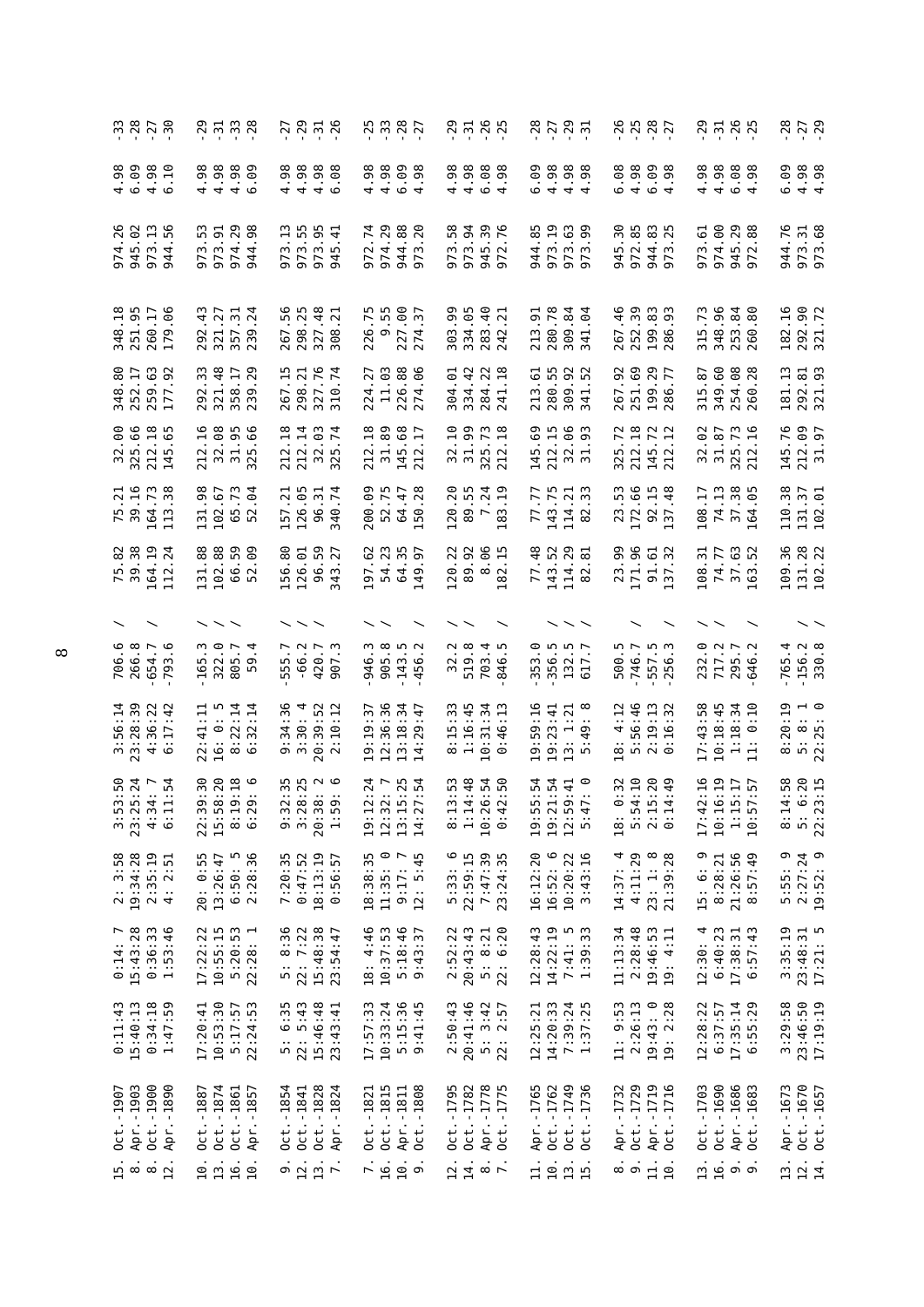| ៊ុ                    | 85779                                                                                                       | 77770                                                       | 7794                                                                |                                                                            | $^{0}_{7}$ $^{4}_{7}$ $^{0}_{7}$ $^{0}_{9}$                                            | 7794                                                                     | 28527                                                                |                                                                                                         | $-25$<br>$-27$                  |
|-----------------------|-------------------------------------------------------------------------------------------------------------|-------------------------------------------------------------|---------------------------------------------------------------------|----------------------------------------------------------------------------|----------------------------------------------------------------------------------------|--------------------------------------------------------------------------|----------------------------------------------------------------------|---------------------------------------------------------------------------------------------------------|---------------------------------|
| 4.98                  | 4.98<br>6.09<br>4.98<br>98                                                                                  | 4.98<br>4.98<br><b>eo</b> .<br>6.07                         | 4.98<br>4.98<br>$4.98$<br>6.98                                      | 4.98<br>6.09<br>$4.98$<br>$4.98$                                           | 6.08<br>4.98<br>$4.98$<br>6.99                                                         | 4.98                                                                     | 4.98<br>6.09<br>$4.98$<br>$4.98$                                     | 4.98<br>6.08<br>4.98<br><b>99</b>                                                                       | $4.98$<br>$4.98$                |
| .03<br>974            | 945.22<br>972.92<br>$\overline{35}$<br>.72<br>973.<br>973                                                   | 945.73<br>972.46<br>974.09<br>20<br>945                     | 973.36<br>51<br>973.77<br>945.63<br>972.                            | 945.13<br>52<br>972.97<br>973.36<br>972.                                   | 973.76<br>945.60<br>55<br>.06<br>972.<br>945                                           | ၉<br>973.42<br>973.79<br>945.51<br>973                                   | 945.00<br>50<br>64<br>$\frac{4}{3}$<br>972.<br>973.                  | 945.48<br>972.62<br>944.95<br>973.81<br>တ                                                               | 973.05<br>973.47                |
| .27<br>358            | 241.30<br><b>.</b><br>60<br>268.24<br>298.72<br>328.                                                        | 314.80<br>228.80<br>228.62<br>10.81                         | 304.55<br>334.58<br>285.83<br>274.96                                | 243.22<br>216.03<br>281.37<br>34<br>310                                    | 341.76<br>269.53<br>253.23<br>201.96                                                   | 349.79<br>255.68<br>287.46<br>316.21                                     | 261.46<br>185.43<br>$\frac{37}{24}$<br>293.<br>322.                  | 268.76<br>152.79<br>242.87<br>359.37                                                                    | 299.15<br>328.55                |
| 359.17                | 267.85<br>68<br>.29<br>241.37<br>298.<br>328                                                                | 226.70<br>319.70<br>12.41<br>$-53$<br>228                   | 304.58<br>96<br>274.66<br>334<br>286                                | 215.76<br>.22<br>281.15<br>310.42<br>242                                   | 342.26<br>$\ddot{\circ}$ $\ddot{\sigma}$ $\ddot{\sigma}$<br>270<br>252                 | 316.36<br>$\ddot{.}30$<br>350.45<br>255.95<br>287                        | 260.95<br>184.52<br>293.28<br>322.46                                 | 242.96<br>268.37<br>0.32                                                                                | 299.12<br>328.85                |
| .79<br>$\overline{5}$ | 212.14<br>$\cdot$ .75<br>65<br>51<br>212<br>325                                                             | 31.72<br>325.80<br>212.17<br>77<br>145                      | 212.11<br>32.00<br>84<br>80<br>$\frac{31}{325}$ .                   | 212.16<br>$_{\rm 68}$<br>81<br>95<br>145.<br>212.1                         | 325.82<br>212.13<br>31.77                                                              | 31.89<br>31.68<br>212.03<br>$\mathfrak{g}$<br>325                        | $\Xi$<br>51<br>98<br>ದ<br>$145.1$<br>$211.1$<br>212                  | 212.06<br>31.60<br>325.87<br>5<br>145                                                                   | 211.92<br>31.74                 |
| .42<br>64             | $\cdot$ 12<br>156.44<br>.42<br>53<br>125<br>50<br>95                                                        | .90<br>197.65<br>51.02<br>63.02<br>92<br>331                | 149.56<br>119.43<br>88.72                                           | 75.86<br>143.00<br>113.47<br>182.09                                        | 81.27<br>21.61<br>.72<br>26<br>171.<br>90                                              | 136.76<br>72.92<br>35.74<br>107.41                                       | 25<br>107.31<br>$\frac{5}{2}$<br>130<br>163<br>101                   | 62.88<br>48.79<br>55.75                                                                                 | 124.73<br>94.63                 |
| $\cdot$ 32<br>65      | 50.20<br>156.04<br>125.38<br>.82<br>95                                                                      | 336.79<br>195.54<br>52.62<br>- 93<br>62                     | 119.45<br>89.10<br>5.77<br>149.26                                   | 75.60<br>181.10<br>142.78<br>56<br>113                                     | 22.11<br>171.04<br>.75<br>81.77<br>89                                                  | 107.56<br>73.58<br>136.61<br>8<br>36                                     | 106.40<br>162.74<br>130.60<br>101.39                                 | 48.88<br>155.36<br>.16<br>63.82<br>139                                                                  | 124.70<br>94.93                 |
|                       |                                                                                                             |                                                             |                                                                     |                                                                            |                                                                                        |                                                                          |                                                                      |                                                                                                         |                                 |
| 816                   | 545.4<br>$-56.8$<br>92.0<br>ņ<br>430                                                                        | 936.6<br>934.3<br>914.7<br>118.5                            | 43.6<br>529.5<br>446.2                                              | $-345.7$<br>322.1<br>837.4<br>142                                          | 629.2<br>528.2<br>736.7<br><u>ی</u><br>530                                             | 246.0<br>242.2<br>728.7<br>322.9                                         | $-733.8$<br>$-146.4$<br>341.6<br>636.7                               | 115.9<br>828.1<br>536.7<br>944.3                                                                        | $-47.2$<br>441.5<br>441         |
| 14:42:49              | $8:19:38$<br>16: 0:38<br>ၜ<br>$9:55:$<br>3 : 3 :                                                            | $18:57:20$<br>$15:14:28$<br>$3:40:46$<br>1:49:8             | 20:57:26<br>14:42:13<br>7:38:20<br>12:21:52                         | 21:49:53<br>$1:52:0$<br>$19:26:12$<br>7:13:47                              | 12:12:13<br>19:53:45<br>:16:36<br>$12:23:1$<br>4:16:36                                 | 8:20<br>$16:42:48$<br>3:10:55<br>6:43:53<br>$\ddot{\circ}$               | 17:27:49<br>10:15:45<br>$11:31:48$<br>$4:48:6$                       | 21: 7:56<br>$10:15:48$<br>$22:27:9$<br>$15:40$                                                          | 16:19:22<br>9:26:33             |
| :48<br>G<br>14:3      | 8<br>8<br>8<br>9<br>9<br>9<br>9<br>9<br>9<br>1<br>1<br>9<br>9<br>1<br>15<br>15<br>15<br>15<br>$\frac{1}{9}$ | $3:19:55$<br>$1:42:56$<br>$18:52:32$<br>$15:11:19$          | 5:34<br>0:34<br>$6:22$<br>$6:59$<br>20:5<br>14:4<br>7 : 3<br>12 : 1 | 0004<br>0001<br>0001<br>$\frac{13}{13}$<br>7:1<br>21:40<br>$1:5$<br>$19:2$ | 0<br>0 0 0 0<br>0 0 0 0<br>0 0 0 0 0<br>$12:10:$<br>$19:50:$<br>12:1<br>$12:20$<br>4:1 | :10<br>7:37<br>81:09<br>2:37<br>$\sim$<br>6:4<br>16:40<br>$\ddot{\circ}$ | 5:37<br>$10:10:47$<br>11:30: 7<br>4:46:20<br>17:2                    | $4.48$<br>$4.49$<br>$4.49$<br>$4.5$<br>$4.5$<br>$4.5$<br>$4.5$<br>10:1<br>22:2<br>$\blacksquare$<br>21: | $7:43$<br>$4:41$<br>16:1<br>9:2 |
| 13:13:16              | 0:37:16<br>4:16:57<br>13:45:22<br>7:12:47                                                                   | $2:54:26$<br>1: 2:25<br>17:59:29<br>11:12:23                | 18:32:28<br>11:59:46<br>$5:21:48$<br>$9:45:42$                      | 23:19:38<br>5:49:34<br>18: 0:11<br>16:45:23                                | 10: 7:54<br>16:31:25<br>10:35:46<br>0:53:52                                            | 4: 6:18<br>23:21:58<br>21:30:51<br>14:54:27                              | 7:40:15<br>8:50:50<br>2:15:50<br>15:24:1                             | 19:41:26<br>6:14:3<br>20:10:51<br>14:35:39                                                              | $13:36:49$<br>7: 1:34           |
| 11:46:44              | $0:17:19$<br>$1:32:8$<br>$\circ$<br>22:13:19<br>11:32:<br>4:32:                                             | 2:28:56<br>0:21:53<br>17: 6:27<br>7:13:22                   | 16: 9:23<br>$3:7:15$<br>7:14:22<br>9:19:1                           | 4:28:38<br>$14:13:44$<br>$20:49:5$<br>$14:6:16$                            | $8: 5:45$<br>13:12:45<br>8:51:5<br>21:34:53                                            | 18:55:8<br>13: 8:36<br>19:36:14<br>1:30:27                               | 6:11:36<br>5: 9:42<br>23:45:22<br>13:22:27                           | m<br>$2:15:22$<br>17:56:35<br>18:18:<br>$\blacksquare$                                                  | $10:55:58$<br>$4:38:28$         |
| 11:43:42              | $0:14:10$<br>11:30: 8<br>22:11:28<br>4:30:27                                                                | $17: 1:39$<br>7:10:13<br>$2:8:5$<br>$0:15:41$               | 9:17:22<br>$3:5:17$<br>7: 9:30<br>16: 7:31                          | 14:10:25<br>20:47:19<br>14: 4:36<br>4:25:21                                | $8:3:36$<br>13: 9: 0<br>8:48:32<br>21:31:6                                             | $1:28:45$<br>$18:53:25$<br>19:32:56<br>13: 6: 7                          | 4:43<br>9:56<br>23:43:36<br>13:20:15<br>$\ddot{5}$<br>$\ddot{\circ}$ | 18:14:56<br>2:12:14<br>17:54:35<br>14: 6:37                                                             | 10:54:18<br>4:36:37             |
| $0ct. -1644$          | Apr.-1640<br>$0ct. -1624$<br>Oct. - 1637<br>$0ct. -1611$                                                    | $0ct. -1604$<br>Oct. -1598<br>Apr. -1594<br>Apr.-1607       | Oct. -1578<br>Oct. - 1565<br>$0ct. -1591$<br>Apr. -1561             | Apr. -1548<br>Oct. -1545<br>Oct. -1532<br>$0ct. -1558$                     | Apr. -1515<br>$0ct. -1519$<br>Oct. - 1512<br>Apr. -1502                                | Oct. - 1486<br>0ct.-1499<br>Oct.-1473<br>Apr.-1469                       | Oct.-1466<br>Apr. - 1456<br>Oct. - 1453<br>0ct.-1440                 | $0$ ct. $-1420$<br>Oct. - 1427<br>Apr. - 1423<br>Apr.-1410                                              | 0ct.-1394<br>$0ct. -1407$       |
| 16.                   | 10.<br>10.<br>12.<br>$\overline{15}$ .                                                                      | $\dot{\infty}$ $\dot{\infty}$<br>17.<br>$\frac{1}{11}$<br>Ε | 19.1<br>16.                                                         | $\begin{array}{cc} \Xi & \Xi \\ \Xi & \Xi \end{array}.$<br>$\dot{\circ}$   | ດ $\dot{\circ}$<br>16.<br>13                                                           | $\frac{14}{17}$ .<br>10.<br>12.                                          | 13.<br>10.<br>$\frac{13}{15}.$                                       | $\overline{11}$ .<br>10.<br>17.<br>14.<br>Ε                                                             | ក<br>16.                        |

 $\circ$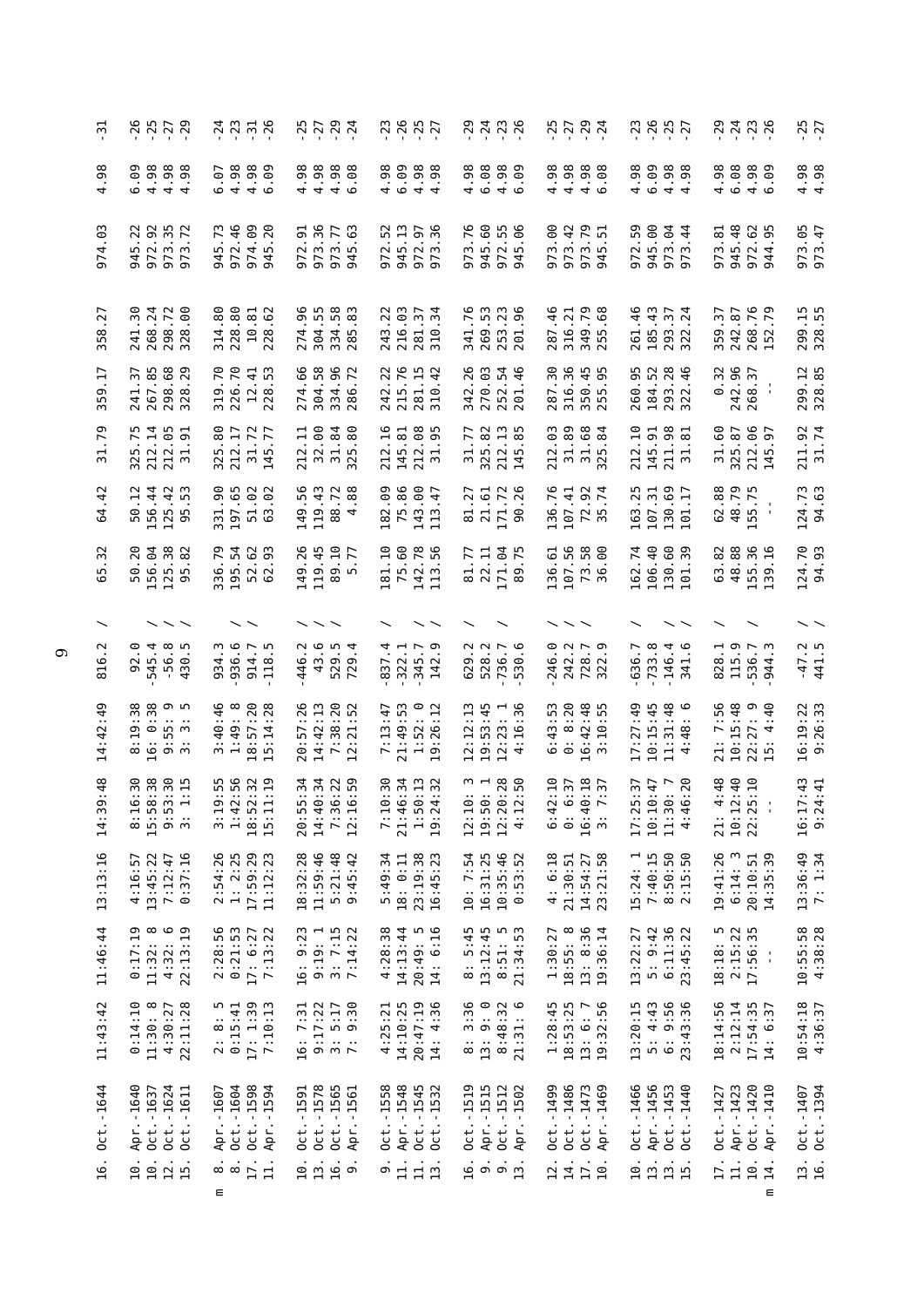| $-23$                                          | 77.77                                                                                                                    | 7237                                                                    | 55778                                                                                                                  | $\frac{1}{2}$ $\frac{1}{2}$ $\frac{1}{2}$ $\frac{1}{2}$ $\frac{1}{2}$ $\frac{1}{2}$                   | 7.777                                                                                                                                                                                                                                                                                                                                                                                             | 7777                                                                        | $77.79$<br>$7.79$                                                                                      | 7723                                                              | $-25$                    |
|------------------------------------------------|--------------------------------------------------------------------------------------------------------------------------|-------------------------------------------------------------------------|------------------------------------------------------------------------------------------------------------------------|-------------------------------------------------------------------------------------------------------|---------------------------------------------------------------------------------------------------------------------------------------------------------------------------------------------------------------------------------------------------------------------------------------------------------------------------------------------------------------------------------------------------|-----------------------------------------------------------------------------|--------------------------------------------------------------------------------------------------------|-------------------------------------------------------------------|--------------------------|
| $4.98$<br>$4.98$                               | 6.08<br>88<br>0.98<br>0.98<br>$98$ .<br>.98                                                                              | $6.07$<br>4.98<br>$6.99$<br>$4.98$                                      | 88888<br>4464                                                                                                          | 6.09<br>4.98<br>$4.98$<br>$4.98$                                                                      | 6.08                                                                                                                                                                                                                                                                                                                                                                                              | $4.98$<br>$4.98$<br>$6.98$<br>$4.98$                                        | 6.09<br>88<br>0988<br>098                                                                              | .98<br>6.08<br>98<br>98<br>4<br>44                                | .98<br>4                 |
| $\frac{1}{6}$ $\frac{1}{4}$<br>972<br>973      | 972.72<br>973.12<br>973.47<br>$\frac{1}{4}$<br>945                                                                       | $-4.73$<br>54<br>972.27<br>945<br>m<br>972<br>54                        | $\frac{8}{10}$<br>86<br>30<br>ιń<br>945.<br>972.<br>973.<br>ω<br>5                                                     | 34<br>.78<br>$\begin{array}{c} 28 \\ 20 \end{array}$<br>972.<br>m <sub>m</sub><br>5<br>94<br>57<br>57 | 300000<br>82<br>972.<br>945<br>945.<br>972.                                                                                                                                                                                                                                                                                                                                                       | $\overline{21}$<br>60<br>73<br>40<br>973.<br>973<br>945<br>972              | 24<br>82<br>$-34$<br>972.<br>973.<br>w<br>971<br>$\mathbf{a}$                                          | 973.60<br>$40$<br>86<br>945.71<br>972.<br>972.                    | .27<br>973               |
| 230.51<br>12.64                                | 275.52<br>304.97<br>230.79<br>$\frac{14}{ }$<br>335                                                                      | 80<br>289.11<br>$\overline{31}$<br>$\overline{8}$<br>244.<br>218<br>281 | .80<br>$-42$<br>271.60<br>310<br>342                                                                                   | 287.95<br>316.72<br>350.65<br>204.54                                                                  | 80<br>$-49$<br>262.14<br>187.<br>257<br>293                                                                                                                                                                                                                                                                                                                                                       | 322.83<br>.46<br>244.81<br>269.36<br>$\dot{\circ}$                          | .88<br>299.71<br>329.10<br>231.88<br>161                                                               | 232.49<br>276.07<br>305.48<br>14.87                               | 335.85                   |
| 228.64<br>14.45                                | 275.23<br>305.01<br>335.53<br>230.72                                                                                     | 290.11<br>243.36<br>217.84                                              | 89<br>94<br>$14^{29}$<br>310.42<br>272.                                                                                | 204.08<br>88<br>33<br>287.81<br>316.<br>351.                                                          | 257.78<br>261.65<br>186.96<br>293.73                                                                                                                                                                                                                                                                                                                                                              | 323.06<br>1.45<br>244.92<br>268.99                                          | 299.69<br>329.41<br>230.17<br>158.97                                                                   | 232.45<br>275.79<br>305.52<br>17.01                               | 336.26                   |
| $\frac{2}{1}$ 50<br>212.                       | $\frac{38}{10}$<br>95<br>65<br>$145$<br>$212$<br>$31.6$<br>$31.6$                                                        | 325.92<br>212.09<br>145.97<br>211.96                                    | 56<br>.78<br>5 g<br>$\frac{1}{3}$ $\frac{1}{3}$ $\frac{1}{2}$ $\frac{1}{2}$ $\frac{1}{2}$ $\frac{1}{2}$                | .03<br>211.90<br>31.70<br>31.46<br>146                                                                | 325.99<br>211.99<br>146.10<br>211.83                                                                                                                                                                                                                                                                                                                                                              | .62<br>35<br>ತೆ ತೆ<br>326.0<br>31.7                                         | $\overline{5}$<br>211.76<br>31.52<br>212.02<br>146                                                     | 31.24<br>146.10<br><b>67</b><br>$\frac{211}{31}$                  | $-42$<br>$\overline{31}$ |
| 195.60<br>48.55                                | 148.80<br>118.71<br>87.77<br>61.11                                                                                       | 1.73<br>74.10<br>.26<br>180.81<br>142                                   | 80.18<br>112.68<br>19.76<br>170                                                                                        | 87.98<br>135.99<br>53<br>106.<br>$\overline{7}$                                                       | 34.20<br>162.34<br>105.25<br>129.93                                                                                                                                                                                                                                                                                                                                                               | 100.18<br>61.25<br>$\frac{6}{2}$<br>47                                      | $-40$<br>93.63<br>193.88<br>123.81<br>133                                                              | 45.47<br>59.76<br>147.96<br>117.82<br>$\ddot{t}$                  | 86.58                    |
| .36<br>193.<br>50.                             | .64<br>148<br>118<br>5<br>88                                                                                             | .73<br>73.86<br>.87<br>-95<br>$\sim$<br>179<br>142                      | .70<br>20.30<br>170.13<br>77<br>$\rm ^{80}$<br>112                                                                     | .52<br>135.84<br>106.69<br>72.27<br>106<br>72<br>2                                                    | 49<br>161.85<br>.85<br>34<br>104<br>129                                                                                                                                                                                                                                                                                                                                                           | $-1$<br>.25<br>.51<br>100<br>62<br>47                                       | $^{49}$<br>.79<br>.17<br>123<br>93<br>130<br>192                                                       | 67<br>$\frac{61}{71}$<br>59<br>$\frac{147}{117}$<br>47            | 86.98                    |
| $\widehat{\phantom{a}}$                        |                                                                                                                          |                                                                         |                                                                                                                        |                                                                                                       |                                                                                                                                                                                                                                                                                                                                                                                                   |                                                                             |                                                                                                        |                                                                   |                          |
| $927.3$<br>$926.3$                             | $-436.1$<br>53.3<br>Ë.<br>-85<br>540                                                                                     | 826.8<br>292.5<br>762.2                                                 | 4.<br>640.4<br>554.8<br>727.3<br>153                                                                                   | 235.5<br>253.6<br>740.7<br>497                                                                        | $-626.3$<br>$-710.4$<br>$-136.3$<br>348.8                                                                                                                                                                                                                                                                                                                                                         | 354.1<br>839.8<br>145.0<br>526.1                                            | $-34.6$<br>5.9<br>453.1<br>918.9<br>5                                                                  | $-60.0$<br>938.9<br>$425.3$<br>$65.1$                             | 553.3                    |
| $8:19:47$<br>$1:18:29$                         | 0:14<br>$3:23:29$<br>$21:5:18$<br>Ē<br>n m<br>17:<br>14:                                                                 | $23:41:58$<br>$8:16:32$<br>$13:58:35$<br>$13:41:40$<br>$\sim$           | $1:50:1$<br>$(8:37:41)$<br>21:43: 8<br>18:51:36                                                                        | $\begin{array}{c} 6:7:1\\ 13:7:12\\ 6:32:30\\ 23:8:16 \end{array}$                                    | 4:54<br>3:53:52<br>12:20:17:57:<br>n,                                                                                                                                                                                                                                                                                                                                                             | 11:15: 3<br>3:30:27<br>$12: 5:36$<br>4:52:24                                | 17:33:49<br>$22:45:13$<br>15:54: 5<br>14:46:25                                                         | 7:38:58<br>18:58:55<br>$\frac{17}{4}$<br>$9:47$<br>3:32           | $\circ$<br>20:30         |
| $\frac{1}{1}$ $\frac{1}{8}$<br>$8:14$<br>$1:3$ | $\frac{3}{2}$ $\frac{3}{2}$ $\frac{3}{4}$<br>16 : 57<br>3 : 21 :<br>21 :<br>14 :<br>14 :<br>16:5<br>21:<br>$\frac{1}{4}$ | $\ddot{3}$<br>:21<br>$\frac{4}{4}$<br>13:53:38:13<br>$23:38$<br>$8:14$  | $\ddot{3}$ <sup>0</sup><br>$\frac{18}{11}$ in<br>$\overline{21}$<br>$1:48$<br>$18:35$<br>$21:39$<br>$18:49$<br>$18:49$ | $2.50$<br>$2.50$<br>$3.50$<br>: 20<br>$61.38$<br>$61.38$<br>$61.38$<br>$73.5$<br>$\ddot{13}$ :<br>23: | $\frac{34}{3}$<br>$282$<br>$-27$<br>$-27$<br>$\frac{1}{2}$<br>$\frac{1}{2}$<br>$\frac{1}{2}$<br>$\frac{1}{2}$<br>$\frac{1}{2}$<br>$\frac{1}{2}$<br>$\frac{1}{2}$<br>$\frac{1}{2}$<br>$\frac{1}{2}$<br>$\frac{1}{2}$<br>$\frac{1}{2}$<br>$\frac{1}{2}$<br>$\frac{1}{2}$<br>$\frac{1}{2}$<br>$\frac{1}{2}$<br>$\frac{1}{2}$<br>$\frac{1}{2}$<br>$\frac{1}{2}$<br>$\frac{1}{2}$<br>$\frac{1}{2}$<br> | $\Xi \Xi$<br>$\frac{27}{25}$<br>11:13:27<br>$\sim$ $\circ$<br>4:5<br>$12$ : | $\frac{34}{4}$ $\frac{13}{8}$<br>$\begin{array}{c} 17:21\\ 22:43\\ 25:52\\ 14:1\\ 14:41\\ \end{array}$ | :48<br>:43<br>$\frac{26}{24}$<br>$78.32$<br>18:54<br>9:30<br>3:30 | .59<br>20:27             |
| $7:28:15$<br>$0:26:4$                          | 0:57:34<br>18:22:50<br>12:57:31<br>11:47:47                                                                              | 19:49:56<br>11:33:6<br>12:14:34<br>5:43:28                              | 23: 9:23<br>16:34:55<br>18:25:43<br>17: 2:31                                                                           | 2:38:58<br>10:29:4<br>3:55:27<br>21:22:11                                                             | 1:18:43<br>21:48:33<br>$9:37:39$<br>15:15:47                                                                                                                                                                                                                                                                                                                                                      | 8: 5:12<br>2:34:52<br>8:43:30<br>2: 7: 7                                    | 16:27:45<br>20: 2:30<br>$13:30:2$<br>$13:50:53$                                                        | 14:56: 0<br>6:53:15<br>7:20:24<br>0:49:38                         | 18:15:59                 |
| $6:42:16$<br>$23:39:0$                         | $22:33:33$<br>15:42:5<br>8:57:52<br>9:34:21                                                                              | 9:12:50<br>10:50:40<br>$16: 1: 6$<br>$3:12:12$                          | 14:34:20<br>$15:12:5$<br>$15:15:58$<br>20:30:27                                                                        | 23:14:34<br>7:52:41<br>ை<br>19:38:39<br>1:20:                                                         | 21:35:48<br>19:45:26<br>6:59:58<br>12:36:12                                                                                                                                                                                                                                                                                                                                                       | 6:13:46<br>0:47:4<br>$4:7:52$<br>$0:19:22$                                  | 15:34:24<br>17:21:28<br>11: 7:53<br>13: 0:29                                                           | 6:13:46<br>10:56:7<br>$4:55:25$<br>$22:8:55$                      | 16: 4: 1                 |
| 6:36:43<br>23:33:39                            | 8:54:44<br>22:31:42<br>15:40:26<br>9:32:22                                                                               | 9:7:36<br>10:47:30<br>15:57:49<br>3:10:26                               | o<br>$15: 8:15$<br>$15:13:28$<br>20:28:47<br>14:32:                                                                    | 7:50:59<br>1:18:26<br>23:10:53<br>19:36:7                                                             | 19:43:16<br>6:55:14<br>12:34:32<br>21:32:27                                                                                                                                                                                                                                                                                                                                                       | $6:11:59$<br>$0:43:48$<br>$4: 4:43$<br>$0:17:23$                            | 15:21:40<br>17:19:48<br>$11: 6: 1$<br>$12:55:22$                                                       | 10:53: 0<br>6:7:31<br>$4:53:34$<br>22: 7:15                       | 16:2:1                   |
| 0ct.-1387<br>Oct. -1381                        | $0ct. -1374$<br>Oct. - 1361<br>$0ct. -1348$<br>Apr. -1377                                                                | Apr.-1331<br>Oct.-1328<br>Apr.-1344<br>$0ct. -1341$                     | Apr. -1298<br>Oct. -1295<br>Oct. - 1315<br>Oct. - 1302                                                                 | 0ct.-1282<br>0ct.-1269<br>Apr. - 1285<br>0ct.-1256                                                    | Oct. - 1249<br>Apr. - 1239<br>0ct.-1236<br>Apr. - 1252                                                                                                                                                                                                                                                                                                                                            | $0ct. -1210$<br>Apr. -1206<br>0ct. - 1223<br>$-1203$<br>0ct.                | Oct. -1190<br>Apr.-1193<br>Oct. - 1177<br>$-1170$<br>Oct.                                              | Apr.-1160<br>$0ct. -1164$<br>$-1144$<br>0ct.-1157<br>Oct.         | 0ct.-1131                |
| $\frac{1}{9}$ .                                | 14.<br>12.<br><u>َ مِ</u><br>$\overline{2}$                                                                              | 12.<br>$rac{10}{10}$<br>$\overline{12}$                                 | 10.<br>$\frac{14}{17}$ .<br>$\overline{10}$                                                                            | 13.<br>16.<br>14.<br>$\overline{1}$                                                                   | $\overline{11}$ .<br>14.<br>$\overline{11}$ .<br>$\mathbf{1}$                                                                                                                                                                                                                                                                                                                                     | 19.<br>12.1<br>16.                                                          | 15.<br>$\frac{4}{1}$<br>17.<br>$\overline{10}$                                                         | 12.<br>19.<br>$\frac{1}{15}.$                                     | 17.                      |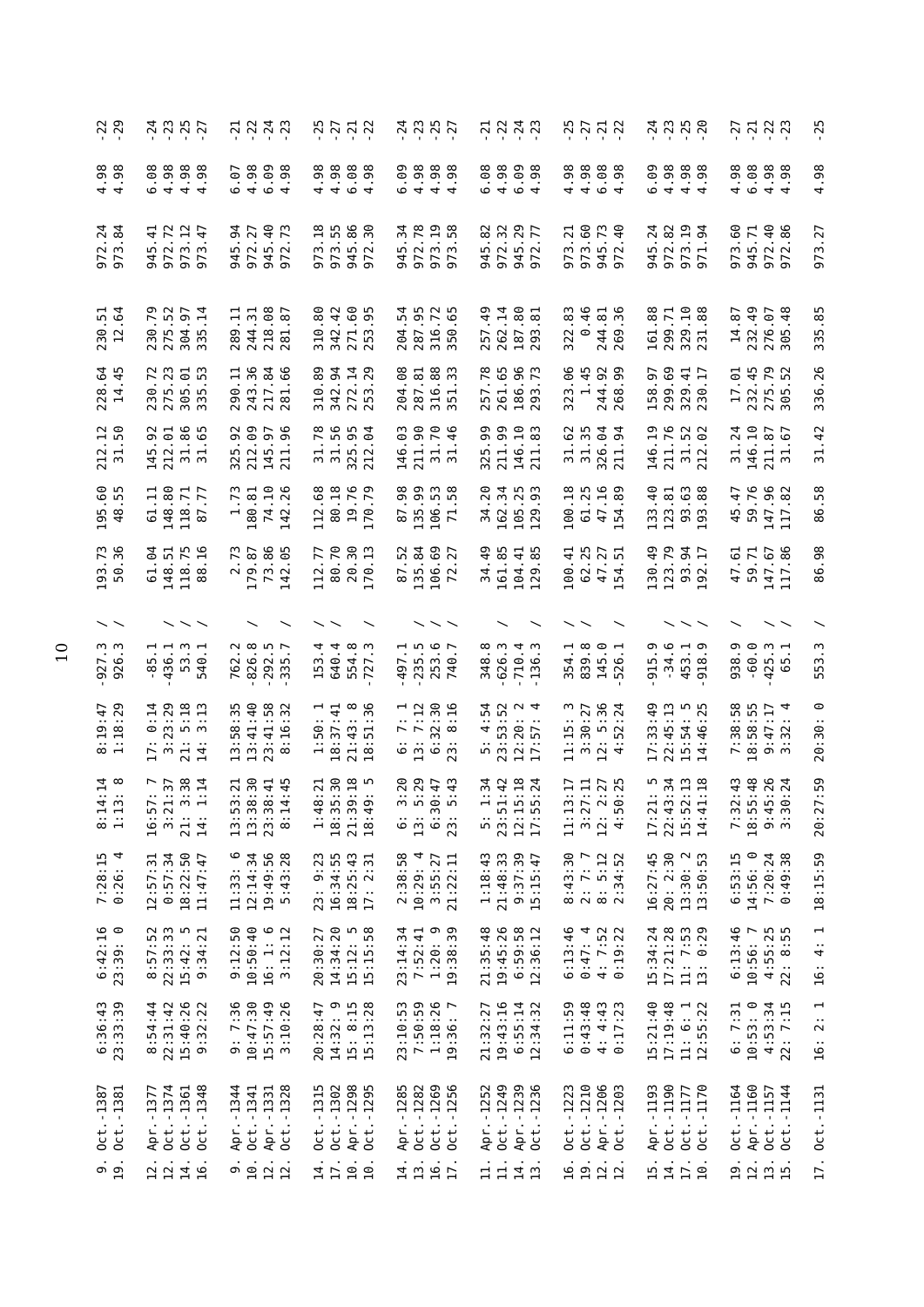| 7.77                                                       | 77779                                                                                   | 83333                                                                                                  | 79907                                                       |                                                                           |                                                                                                          | 역 12 미<br>구 구 구 <u>구</u>                                       | 77779                                                                     | <u>ㅋ</u> ㅋ ? ? ?<br>구 ? ? ? ?                              |
|------------------------------------------------------------|-----------------------------------------------------------------------------------------|--------------------------------------------------------------------------------------------------------|-------------------------------------------------------------|---------------------------------------------------------------------------|----------------------------------------------------------------------------------------------------------|----------------------------------------------------------------|---------------------------------------------------------------------------|------------------------------------------------------------|
| 98<br><u>ره</u> .<br><b>040</b>                            | 88<br>446<br>56<br>.98<br>4                                                             | $4.98$<br>$6.98$<br>$4.98$<br>$4.98$                                                                   | .98<br>6.08<br>8. S<br>$4\circ$                             | 4.98<br>4.98<br>98<br>98<br>$4\circ$                                      | $4.98$<br>6.99<br>$4.98$<br>$4.98$                                                                       | .98<br>4.98<br>8 se<br>$\circ$ 4                               | 4.98<br>4.98<br>$-98$<br>$\circ$ 4                                        | 4.98<br>$4.98$<br>$4.98$<br>6.08                           |
| 972.01<br>945.63<br>$-18$<br>946                           | $\overline{4}$<br>972.87<br>27<br>$-16$<br>973.<br>946.<br>972                          | 972.06<br>945.58<br>50<br>92<br>972.1                                                                  | 89<br>30<br>7.6<br>946.<br>972.<br>945.!<br>973             | 96<br>57<br>33<br>C9<br>972.9<br>973.<br>946.<br>972.                     | 972.58<br>973.02<br>945.52<br>972.11                                                                     | 973.39<br>971.67<br>016<br>945.<br>972.                        | 972.60<br>973.00<br>49<br>946.<br>971.                                    | 92<br>972.17<br>972.62<br>973.04<br>945                    |
| 291.61<br>245.07<br>62<br>220                              | 30<br>.28<br>140<br>311.<br>343<br>282<br>273                                           | 206.38<br>$\overline{\mathcal{E}}$ .<br>254.77<br>288<br>317                                           | 351.38<br>.62<br>78.95<br>259<br>262<br>190                 | 294.38<br>323.30<br>.42<br>.77<br>$\overline{a}$<br>246                   | 167.53<br>300.20<br>329.69<br>270.00                                                                     | 234.27<br>276.58<br>233.52<br>17.47                            | .95<br>63<br>336.47<br>294.<br>246.<br>305                                | .88<br>.69<br>$\frac{7}{8}$<br>282.<br>221.<br>311<br>343  |
| 292.71<br>244.15<br>219.81                                 | 282.10<br>311.38<br>343.67<br>274.48                                                    | 205.95<br>288.23<br>317.32<br>254.13                                                                   | 352.09<br>259.94<br>262.30<br>190.19                        | 323.54<br>2.48<br>246.90<br>294.31                                        | 300.19<br>269.63<br>165.51<br>ē.<br>330                                                                  | 20.20<br>$24$ 30<br>231.97<br>234.<br>276.                     | 306.00<br>336.89<br>295.85<br>245.31                                      | .68<br>311.82<br>344.37<br>.50<br>221<br>282               |
| 326.08<br>211.97<br>146.17                                 | $58$<br>80<br>$\overline{5}$<br>$\overline{\mathbf{r}}$<br>$\frac{1}{2}$<br>211.<br>326 | 25<br>211.72<br>31.48<br>51<br>146<br>211                                                              | 326.18<br>$\overline{5}$<br>ಹೆ ಸ<br>211.<br>$\overline{31}$ | 211.63<br>96<br>25<br>57<br>$\frac{1}{31}$ .<br>326                       | $\frac{4}{4}$<br>77<br>54<br>26<br>$211.$<br>$31.$<br>146<br>211                                         | 88<br>93<br><b>33</b><br>30.<br>211<br>146<br>211              | $\ddot{4}$<br>31.14<br>27<br>ದ<br>326.<br>211.<br>51                      | 50<br>33<br>5<br>$-41$<br>211.<br>$\frac{31}{31}$ .<br>146 |
| 359.45<br>179.79<br>72.53                                  | ္က<br>111.78<br>78.94<br>17.77<br>141.                                                  | 169.69<br>86.55<br>135.21<br>$\mathfrak{g}$<br>105                                                     | .29<br>70.29<br>32.43<br>38<br>$\frac{8}{4}$<br>161.<br>102 | 128.96<br>65<br>59<br>99.21<br>59.45                                      | 153.90<br>127.36<br>89<br>51<br>122.<br>92                                                               | 191.79<br>41.67<br>$41$ 07<br>$58\,$<br>147                    | 85.39<br>356.70<br>116.87<br>$\Xi$<br>356.<br>178.                        | 110.84<br>77.65<br>71.32<br>140.51                         |
| $-54$<br>178.87<br>$\cdot$ 32<br>$\circ$<br>$\overline{z}$ | 141.29<br>111.88<br>$\div 25$<br>79<br>$\frac{8}{18}$                                   | 86.12<br>- 95<br>$-97$<br>$\ddot{\mathrm{g}}$<br>135.<br>169<br>105                                    | $32.75$<br>$160.90$<br>$101.73$<br>ိ<br>11<br>160<br>101    | 128.88<br>99.45<br>60.71<br>45.73                                         | $\ddot{5}$<br>125.34<br>122.88<br>$\infty$<br>53<br>92                                                   | 40<br>190.25<br>38.79<br>$\overline{4}$<br>$58$<br>146         | .92<br>$\frac{9}{2}$ $\frac{4}{4}$<br>116<br>85<br>357<br>177             | 71.13<br>$95$<br>$20$<br>140.31<br>110.<br>78.             |
| $\overline{\phantom{a}}$                                   |                                                                                         |                                                                                                        |                                                             |                                                                           |                                                                                                          |                                                                |                                                                           |                                                            |
| 785 1<br>818 4<br>264 9                                    | 164.9<br>652.6<br>326.1<br>583                                                          | 474.2<br>225.5<br>716.2<br>264                                                                         | 378.6<br>751.6<br>$-615.7$<br>$677.6$                       | 365.4<br>850.4<br>123.2<br>173                                            | 887.9<br>$-22.6$<br>514.3<br>465                                                                         | ∞.<br>ņ<br>্ ন ়<br>্<br>951<br>$-34$<br>414<br>907            | 77.2<br>565.7<br>810.9<br>806.1                                           | 176.4<br>664.8<br>313.4<br>242.1                           |
| $15:51:6$<br>$20:7:33$<br>$1:38:10$                        | 8:15:33<br>1: 2:19<br>$\overline{a}$<br>14:40:37<br>$\ddot{3}$<br>$\sim$                | 19:32:48<br>12:59:33<br>9:20<br>:59:33<br>:16:<br>$\ddotsc$<br>$\sim$ $\sim$                           | 5:29:30<br>6:52:37<br>$6:19:10$<br>$14:14:24$               | 0:23:50<br>17:40:4<br>$9:51:53$<br>$13:58:42$                             | $\infty$<br>9:45:50<br>$\infty$<br>$\overline{17}$<br>$\ddot{a}$<br>11:18:<br>$\frac{18}{15}$<br>$5^{0}$ | 21:15:23<br>13:55:26<br>20:54:39<br>16:15:21                   | 17:39:40<br>2:34:27<br>$9:58:8$<br>$2:53:21$                              | $14:42:28$<br>7:25: 7<br>3:39:36<br>8:43<br>$\frac{1}{2}$  |
| 15:34<br>4:28<br>34:56<br>15:4!<br>$\frac{3}{2}$<br>20:    | $\begin{array}{r} 44:38:51 \\ 8:13:52 \\ 1:0 \\ 1:0 \\ \end{array}$                     | $\frac{3}{2}$ $\frac{3}{4}$<br>ိ ၈<br>$\begin{array}{c} 1:13 \\ 8:31 \\ 19:31 \\ 12:57 \\ \end{array}$ | 5:26:54<br>6:49:14<br>6:17: 1<br>14: 9:56<br>$\ddot{4}$ :   | $\begin{array}{c} 0:22:10 \\ 17:38:17 \\ 9:48:29 \\ 13:55:32 \end{array}$ | 11:16:10<br>19:36:44<br>5:11:28<br>22:16:24                                                              | $\ddot{3}$<br>39<br>39<br>:42<br>21:10:10:17<br>20:51<br>16:13 | $9:56:28$<br>$2:51:19$<br>$17:33:42$<br>$2:31:27$                         | 21: 6:58<br>14:40:47<br>7:22:51<br>:23<br>6<br>3:3         |
| 13:33:54<br>18:38:17<br>21:44:15                           | 12: 6:53<br>5:35:8<br>20:21:3<br>23: 1:17                                               | 16:54:10<br>23:24:50<br>4:38: 1<br>10:22:55                                                            | $3:45:32$<br>$3:9:51$<br>$4:12:19$<br>$11:23:10$            | 21:42:9<br>8:31:36<br>9:59:50<br>15: 9:11                                 | 2:30:14<br>19:55:18<br>$8:59:17$<br>$18:18:2$                                                            | 13:17:39<br>$16:51:43$<br>$13:47:31$<br>m<br>20:15:            | $7:15:45$<br>0:40:44<br>15:32:38<br>LO.<br>$\sim$<br>$\sim$<br>$\ddot{a}$ | 23:44:20<br>18:34: 9<br>$12: 2:18$<br>5:25:54              |
| $17:12:8$<br>$17:53:29$<br>11:22:13                        | 9:34:57<br>2:56:26<br>17:13:10<br>21: 2:31                                              | 21:36:11<br>1:10:16<br>$14:17:18$<br>7:48: 2                                                           | 2: 4:10<br>23:30:25<br>2: 7:40<br>8:36:23                   | 19: 2:12<br>$12:40:8$<br>7:14:43<br>6: 4: 3                               | 16:59:20<br>23:49: 3<br>17:34:14<br>6:42:27                                                              | 19:19:24<br>12:47:44<br>12:51:49<br>11:21:35                   | $4:35:5$<br>$22:30:10$<br>$13:31:33$<br>$23:32:44$                        | $16: 1:23$<br>9:23:52<br>3:28:58<br>19:52:13               |
| 17:50:14<br>11:16:40<br>17:9:2                             | $9:33:11$<br>$2:54:45$<br>$21:0:17$<br>17:9:14                                          | $21:33:43$<br>$1:6:39$<br>14:15:35<br>7:46:18                                                          | 2: 1:34<br>23:27: 2<br>$2: 5:31$<br>$8:31:54$               | 7:11:19<br>6: 0:54<br>19: 0:31<br>12:38:21                                | 6:40:29<br>16:50:14<br>23:47:24<br>17:32:21                                                              | 19:14:43<br>12:48:42<br>11:19:44<br>12:39:51                   | $4:33:25$<br>$22:28:8$<br>$13:25:34$<br>$23:29:44$                        | 19:49: 0<br>15:59:38<br>$9:22:11$<br>$3:26:42$             |
| Oct. - 1124<br>Apr.-1114<br>Apr. -1127                     | 0ct.-1098<br>Oct. - 1085<br>$0ct. -1111$<br>Apr.-1081                                   | Oct.-1078<br>Apr. - 1068<br>Oct.-1065<br>Oct.-1052                                                     | Oct. - 1039<br>Apr.-1035<br>Oct.-1032<br>Apr.-1022          | Oct.-1019<br>Oct.-1006<br>$-993$<br>$-989$                                | $-986$<br>$-976$<br>$-973$<br>$-960$                                                                     | $-953$<br>$-947$<br>$-943$<br>$-940$                           | $-910$<br>$-907$<br>$-914$<br>$-927$                                      | $-894$<br>$-881$<br>$-868$<br>$-897$                       |
|                                                            |                                                                                         |                                                                                                        |                                                             | Oct.<br>Apr.                                                              | Apr.<br>Oct.<br>$0$ ct.<br>Oct.                                                                          | $0$ ct.<br>Oct.<br>Apr.<br>Oct.                                | Oct.<br>Oct.<br>Apr.<br>Oct.                                              | $0$ ct.<br>Apr.<br>$0$ ct.<br>Oct.                         |
| $\frac{10}{10}$ .<br>$\overline{13}$                       | $\overline{18}$ .<br>16.<br>$\overline{11}$ .<br>$\overline{13}$                        | 14.<br>$\frac{4}{1}$<br>16.<br>$\Xi$                                                                   | $\frac{19}{12}$ .<br>12.15                                  | 17.<br>20.<br>14.<br>$\mathbf{1}^3$                                       | <br>អូម<br>16.<br>$\overline{17}$                                                                        | 20.<br>$\frac{13}{13}$ .<br>$\overline{11}$ .                  | 19.<br>11.1<br>16.                                                        | 14.<br>17.19<br>14.                                        |
|                                                            |                                                                                         |                                                                                                        |                                                             |                                                                           |                                                                                                          |                                                                |                                                                           |                                                            |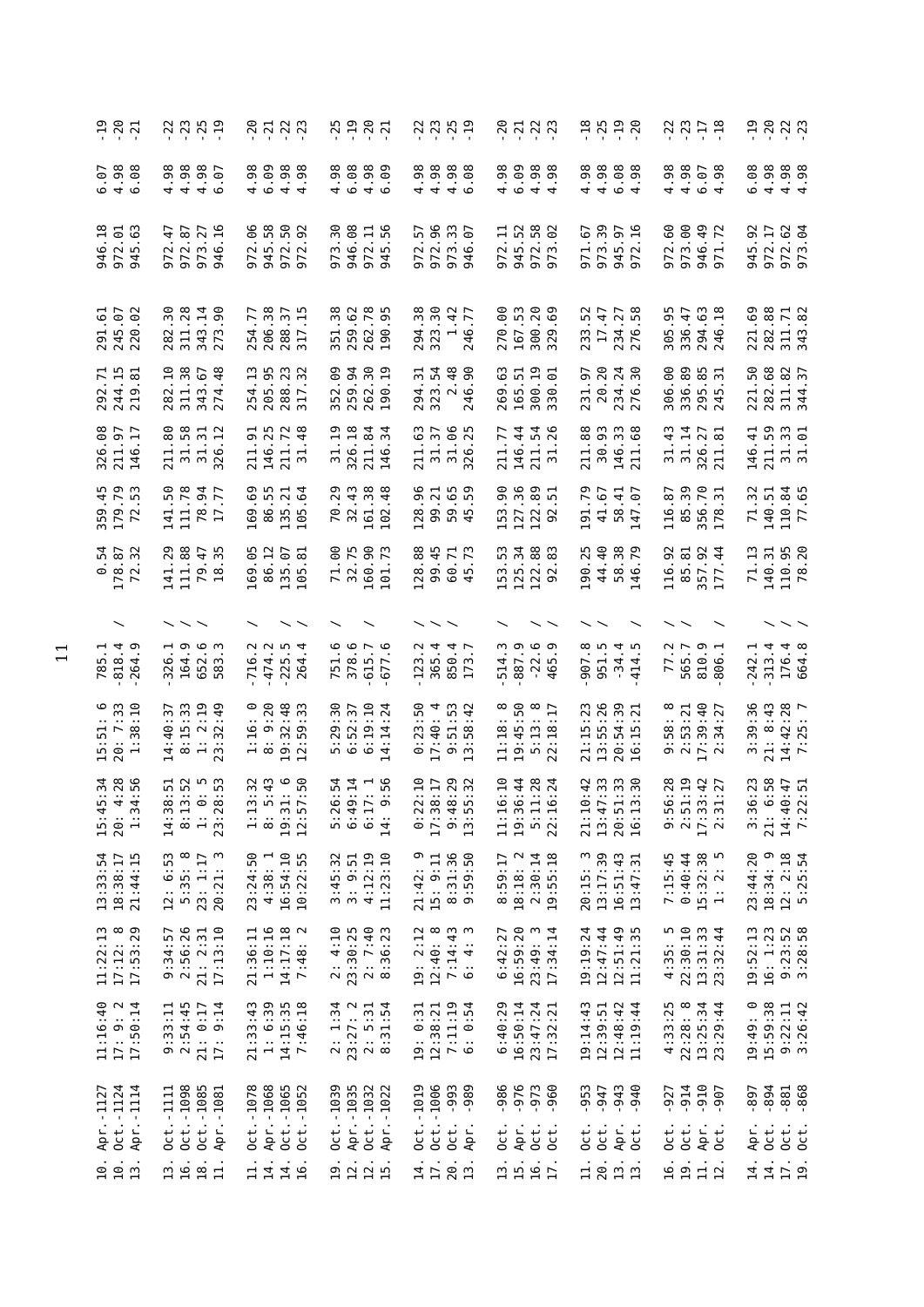| - 그 역 위<br>- 그 그 이                                                                           | $7777$<br>$777$                                                                                                                          |                                                                                                                          | 7<br>그 그 그 이                                                          | 79977                                                                                                                                                                                                             | 77777                                                             | 9789<br>1779                                                                                                                                                                                                                                                                                                                               | 7.597                                                                                             |                                                                                 |
|----------------------------------------------------------------------------------------------|------------------------------------------------------------------------------------------------------------------------------------------|--------------------------------------------------------------------------------------------------------------------------|-----------------------------------------------------------------------|-------------------------------------------------------------------------------------------------------------------------------------------------------------------------------------------------------------------|-------------------------------------------------------------------|--------------------------------------------------------------------------------------------------------------------------------------------------------------------------------------------------------------------------------------------------------------------------------------------------------------------------------------------|---------------------------------------------------------------------------------------------------|---------------------------------------------------------------------------------|
| $6.98$<br>$6.98$<br>$6.98$<br>.98<br>↤                                                       | $4.98$<br>$4.98$<br>$6.07$<br>4.98                                                                                                       | စီ ခံ ခံ<br>ဗီ<br>6.09<br>444                                                                                            | 4.98<br>0.98<br>$\ddot{\theta}$ .<br>6<br>$\circ$ 4                   | 4.98<br>88<br>08<br>09<br>09<br>09<br>09                                                                                                                                                                          | 4.98<br>4.98<br>96<br>$4\circ$                                    | 6.08<br>4.98<br>$4.98$<br>$4.98$                                                                                                                                                                                                                                                                                                           | 4.98<br>6.07<br>86<br>86<br>40                                                                    | 4.98<br>88<br>446<br>446                                                        |
| ⊙ທ<br>945.87<br>946.40<br>971.75<br>$\sim$<br>972                                            | 973.04<br>38<br>$\overline{8}$<br>ڣ<br>946.<br>972                                                                                       | m<br>972.69<br>973.11<br>.82<br>972.2<br>945                                                                             | 946.30<br>971.88<br>.75<br>$\cdot$ 32<br>945.<br>972.                 | .42<br>$\overline{z}$<br>973.12<br>946.27<br>972<br>971                                                                                                                                                           | 971.90<br>972.36<br>$_{\rm 8}$<br>Ě.<br>972.<br>946.              | 971.44<br>946.21<br>971.95<br>972.39                                                                                                                                                                                                                                                                                                       | 972.81<br>946.73<br>971.49<br>946.17                                                              | 972.42<br>85<br>63<br>971.95<br>972.85<br>946.63                                |
| 275.95<br>255.48<br>208.64                                                                   | .18<br>58<br>$\overline{.71}$<br>$\overline{3}$<br>261.<br>352<br>317<br>263                                                             | 294.80<br>323.77<br>193.27                                                                                               | 270.49<br>172.33<br>300.52<br>248.61                                  | 20.73<br>330.16<br>235.17                                                                                                                                                                                         | 306.33<br>$-16$<br>940<br>336.<br>277                             | 223.91<br>283.37<br>312.24<br>247.15                                                                                                                                                                                                                                                                                                       | 344.50<br>278.23<br>$14$<br>$73$<br>256.<br>210.                                                  | 318.13<br>353.22<br>263.49<br>57<br>289                                         |
| 276.56<br>254.86<br>208.79<br>288.79                                                         | .88<br>.92<br>$rac{3}{8}$<br>352<br>317<br>261<br>262                                                                                    | 294.73<br>324.02<br>80.<br>-57<br>192<br>$\overline{a}$                                                                  | 248.77<br>270.14<br>170.73<br>.52<br>300                              | 330.49<br>233.77<br>25.07<br>236.19                                                                                                                                                                               | 276.89<br>306.39<br>337.37<br>299.18                              | .18<br>$\overline{36}$<br>$\ddot{3}$<br>246<br>223<br>283<br>312                                                                                                                                                                                                                                                                           | 345.07<br>278.89<br>$-54$<br>255.<br>210.                                                         | 354.00<br>263.86<br>289.25<br>318.31                                            |
| 326.34<br>211.73<br>5.9<br>146<br>211                                                        | 31.21<br>30.88<br>326.41<br>211.65                                                                                                       | 211.39<br>31.09<br>30.73<br>5<br>146                                                                                     | 55<br>29<br>50<br>72<br>211.<br>326<br>146<br>211                     | 30.96<br>211.69<br>58<br>38<br>30.<br>146                                                                                                                                                                         | $31.16$<br>$30.82$<br>$326.51$<br>$-45$<br>211                    | 211.60<br>69<br>$\frac{1}{2}$<br>ප<br>146.<br>211.                                                                                                                                                                                                                                                                                         | 59<br>67<br>5<br>ඝ<br>326.<br>30.<br>211.                                                         | 30.90<br>52<br>326.69<br>$\overline{c}$<br>30.<br>211                           |
| 16.12<br>168.61<br>84.77<br>134.21<br>134                                                    | $\frac{54}{4}$<br>96<br>$-42$<br>$\mathfrak{S}$<br>104<br>89<br>160                                                                      | .66<br>128.05<br>98.16<br>57.47<br>100                                                                                   | .22<br>$\overline{z}$<br>$\mathfrak{g}$<br>152.97<br>44<br>122<br>122 | 36.10<br>.42<br>189.62<br>99<br>50<br>56                                                                                                                                                                          | 115.93<br>146.01<br>26<br>84<br>53                                | 69.64<br>139.50<br>109.70<br>176.89<br>139.<br>109                                                                                                                                                                                                                                                                                         | 76.28<br>14.30<br>48<br>$\overline{24}$<br>167.<br>83                                             | 103.49<br>67.03<br>29.51<br>$\frac{21}{2}$<br>133                               |
| 16.73<br>167.99<br>84.37<br>.67<br>134                                                       | .25<br>$-95$<br>$\overline{z}$<br><u>'s</u><br>104<br>69<br>$\overline{5}$<br>59                                                         | 99.95<br>127.99<br>.60<br>98.41<br>$\frac{8}{2}$                                                                         | 44.38<br>$\frac{1}{2}$ $\frac{1}{2}$<br>152.61<br>121<br>122          | 91.75<br>188.22<br>40.44<br>90<br>56                                                                                                                                                                              | 115.99<br>145.74<br>.69<br>84<br>55                               | 69.47<br>139.31<br>176.05<br>.82<br>109                                                                                                                                                                                                                                                                                                    | 14.96<br>76.85<br>166.88<br>.88<br>82                                                             | 67.81<br>29.88<br>133.09<br>103.67                                              |
|                                                                                              |                                                                                                                                          |                                                                                                                          |                                                                       |                                                                                                                                                                                                                   |                                                                   |                                                                                                                                                                                                                                                                                                                                            |                                                                                                   |                                                                                 |
| 607.1<br>705.6<br>$445.2$<br>$212.7$                                                         | 4.<br>404.9<br>$\infty$<br>4.<br>277<br>763<br>605                                                                                       | $\frac{112.0}{377.2}$<br>377.2<br>864.7<br>653.5                                                                         | 503.9<br>199.7<br>858.4<br>$-12$                                      | 895.6<br>477.2<br>963.7<br>٩                                                                                                                                                                                      | 88.4<br>576.7<br>835.7<br>401.7                                   | $-210.9$<br>$-301.2$<br>794.4<br>m<br>190                                                                                                                                                                                                                                                                                                  | 677.3<br>633.0<br>$-694.9$<br>$-418.8$                                                            | 289.8<br>778.0<br>429.4<br>200.5                                                |
| $2:15$<br>$0:17$<br>$1:28:38$<br>7:43: 1<br>$\begin{array}{c} 1.6 \\ 0.7 \\ 0.7 \end{array}$ | $19:23:33$<br>$11:53:13$<br>$8:45:42$<br>$2:45:14$                                                                                       | 6:49:38<br>0:3:19<br>52<br>16:18:<br>$-5:13:$                                                                            | $15:52:35$<br>$17:45:47$<br>21:52:11:36:                              | 20:12:39<br>22:48:25<br>$4:40:39$<br>$3:45:55$                                                                                                                                                                    | 22:41:32<br>16:21:57<br>$\mathsf{L}$<br>27<br>$9:17:$<br>$9:29:7$ | $5:27:34$<br>3:34:55<br>21: 5:41<br>4:31<br>்                                                                                                                                                                                                                                                                                              | $\begin{array}{c} 13:49:23 \\ 3:18: \\ 14:10:16 \\ 12:28 \end{array}$                             | 1:48:28<br>18:17:36<br>10:41:46<br>8:25:12                                      |
| $1:24:36$<br>7:40:35<br>9:58:43<br>1:58:35                                                   | $\begin{array}{c} 4 & 0 & 0 \\ 4 & 0 & 1 \\ 0 & 0 & 0 \end{array}$<br>$\begin{array}{c} 19:21: \\ 11:50: \\ 8:42: \\ 22:43: \end{array}$ | $\begin{array}{c} 1 \\ 1 \\ 2 \\ 3 \\ 4 \end{array}$<br>$\begin{array}{c} 16:13\\ 6:47\\ 0:1\\ 0:10\\ 16:10 \end{array}$ | 15:49:25<br>17:43:50<br>21:44:43<br>21:34:25                          | $\frac{1}{4}$ $\frac{1}{8}$ $\frac{1}{8}$ $\frac{1}{9}$ $\frac{1}{9}$<br>$4 - 8$<br>$30$<br>$4 - 8$<br>$4 - 8$<br>$5 - 4$<br>$6 - 4$<br>$7 - 8$<br>$6 - 4$<br>$7 - 8$<br>$8 - 2$<br>$2 - 8$<br>$20:4!$<br>$22:4!$ | $22:39:42$<br>16:20:17<br>9:15:2<br>9:22:54                       | 2235<br>2355<br>$\frac{1}{9}$ $\frac{3}{1}$ $\frac{3}{1}$ $\frac{3}{1}$ $\frac{3}{1}$ $\frac{3}{1}$ $\frac{3}{1}$ $\frac{4}{1}$ $\frac{5}{1}$ $\frac{6}{1}$ $\frac{7}{1}$ $\frac{3}{1}$ $\frac{7}{1}$ $\frac{4}{1}$ $\frac{3}{1}$ $\frac{5}{1}$ $\frac{7}{1}$ $\frac{3}{1}$ $\frac{7}{1}$ $\frac{1}{1}$ $\frac{3}{1}$ $\frac{3}{1}$<br>21: | 100 m o m o<br>100 m o m o<br>$\begin{array}{c} 13:47\\ 3:14\\ 14:7\\ 14:7\\ 11:59\\ \end{array}$ | $: 50$<br>$: 18$<br>$\frac{6}{3}$<br>:44<br>$8:23$<br>1:46:<br>18:14:<br>10:38: |
| 22:21:58<br>5:49:55<br>$\circ$ 4<br>6:27:<br>23:21:                                          | $16:47:28$<br>$10:11:38$<br>5: 6:16<br>10:36:56                                                                                          | 13:20:54<br>21:33:10<br>4: 7:37<br>14:57:57                                                                              | 11:55:24<br>15:25:47<br>$20: 6:51$<br>8:53: 3                         | $2:18:38$<br>$2:40:41$<br>19:44:52<br>18:45:39                                                                                                                                                                    | 13:39:38<br>20:12:38<br>$7:5:43$<br>17:33:18                      | $1:30:40$<br>$0:59:34$<br>$18:25:52$<br>7:29:19                                                                                                                                                                                                                                                                                            | $11:52:6$<br>$0:17:20$<br>$12:15:17$<br>8:24: 8                                                   | 5:45:26<br>23:12:54<br>16:39:7<br>5:41<br>$\overline{z}$                        |
| 19:19:15<br>3:59:18<br>$2:55:25$<br>$20:43:35$                                               | $14:13:9$<br>$8:32:45$<br>$1:30:11$<br>$8:30:49$<br>14:13                                                                                | 10:28:4<br>1:27:20<br>13:45:38<br>19: 4:51                                                                               | 18:28:59<br>8:1:17<br>13:7:47<br>6:11:44                              | $1:39:45$<br>$19:29:25$<br>$14:45:55$<br>23:58:34                                                                                                                                                                 | 17:45:36<br>10:59:2<br>4:56:26<br>15:43:40                        | 5:57: 3<br>21:36:52<br>22:26: 2<br>15:47:47                                                                                                                                                                                                                                                                                                | 9:57: 8<br>21:20:36<br>$10:22:43$<br>$4:49:13$                                                    | $3:7:25$<br>$20:39:7$<br>15: 3:24<br>3:32:59                                    |
| 19:15:14<br>3:56:52<br>2:51:53<br>20:41:53                                                   | 8:30:5<br>$1:26:46$<br>8:28:41<br>14:11:25                                                                                               | $1:25:39$<br>$19:3:3$<br>$13:42:2$<br>10:23:45<br>13:42:<br>19:3:                                                        | 7:58: 7<br>13:550<br>$18:21:33$<br>$6:10:5$                           | 1:35:26<br>14:42:49<br>23:56:40<br>19:17:4                                                                                                                                                                        | $4:54:23$<br>15:37: 7<br>17:43:46<br>10:57:22                     | σ<br>$22:24:16$<br>15:46: 6<br>21:33:41<br>5:54:                                                                                                                                                                                                                                                                                           | 0:54:49<br>21:16:27<br>$10:20:20$<br>4:45:45                                                      | 3:5:43<br>20:37:22<br>15: 0:39<br>3:29:31                                       |
| $-861$<br>$-848$<br>$-864$<br>$-851$                                                         | $-818$<br>$-815$<br>$-835$<br>$-822$                                                                                                     | $-789$<br>$-776$<br>$-805$<br>$-802$                                                                                     | $-772$<br>$-769$<br>$-759$<br>$-756$                                  | $-736$<br>$-730$<br>$-726$<br>$-743$                                                                                                                                                                              | $-710$<br>$-723$<br>-697<br>$-693$                                | $-690-$<br>$-680$<br>$-677$<br>$-664$                                                                                                                                                                                                                                                                                                      | $-644$<br>$-651$<br>$-647$<br>$-634$                                                              | $-618$<br>$-605$<br>$-601$<br>$-631$                                            |
| Oct.<br>Apr.<br>Apr.<br>$0$ ct.                                                              | Oct.<br>Apr.<br>Oct.<br>0ct.                                                                                                             | Apr.<br>Oct.<br>Oct.<br>Oct.                                                                                             | Apr.<br>Oct.<br>Apr.<br>Oct.                                          | $0$ ct.<br>$0$ ct.<br>Oct.<br>Apr.                                                                                                                                                                                | $0$ ct.<br>$0$ ct.<br>Oct.<br>Apr.                                | Oct.<br>Apr.<br>Oct.<br>$0$ ct.                                                                                                                                                                                                                                                                                                            | Oct.<br>Apr.<br>Oct.<br>Apr.                                                                      | Oct.<br>Apr.<br>Oct.<br>Oct.                                                    |
| $\begin{array}{ccc} \Xi & \Xi & \Xi \\ \Xi & \Xi & \Xi \end{array}$<br>14.                   | 20.<br>$\frac{13}{13}.$<br>$\overline{17}$                                                                                               | 20                                                                                                                       | 14.<br>16.<br>$\overline{13}$ .<br>16                                 | 19.<br>12.<br>21.<br>14.<br>$\cup$                                                                                                                                                                                | 17.<br>20.<br>12.<br>14.                                          | 13.<br>15.16.1                                                                                                                                                                                                                                                                                                                             | 20.<br>13.<br>$\frac{13}{16}.$                                                                    | 18.<br>16.<br>$\frac{21}{14}$ .                                                 |
|                                                                                              |                                                                                                                                          |                                                                                                                          |                                                                       |                                                                                                                                                                                                                   |                                                                   |                                                                                                                                                                                                                                                                                                                                            |                                                                                                   |                                                                                 |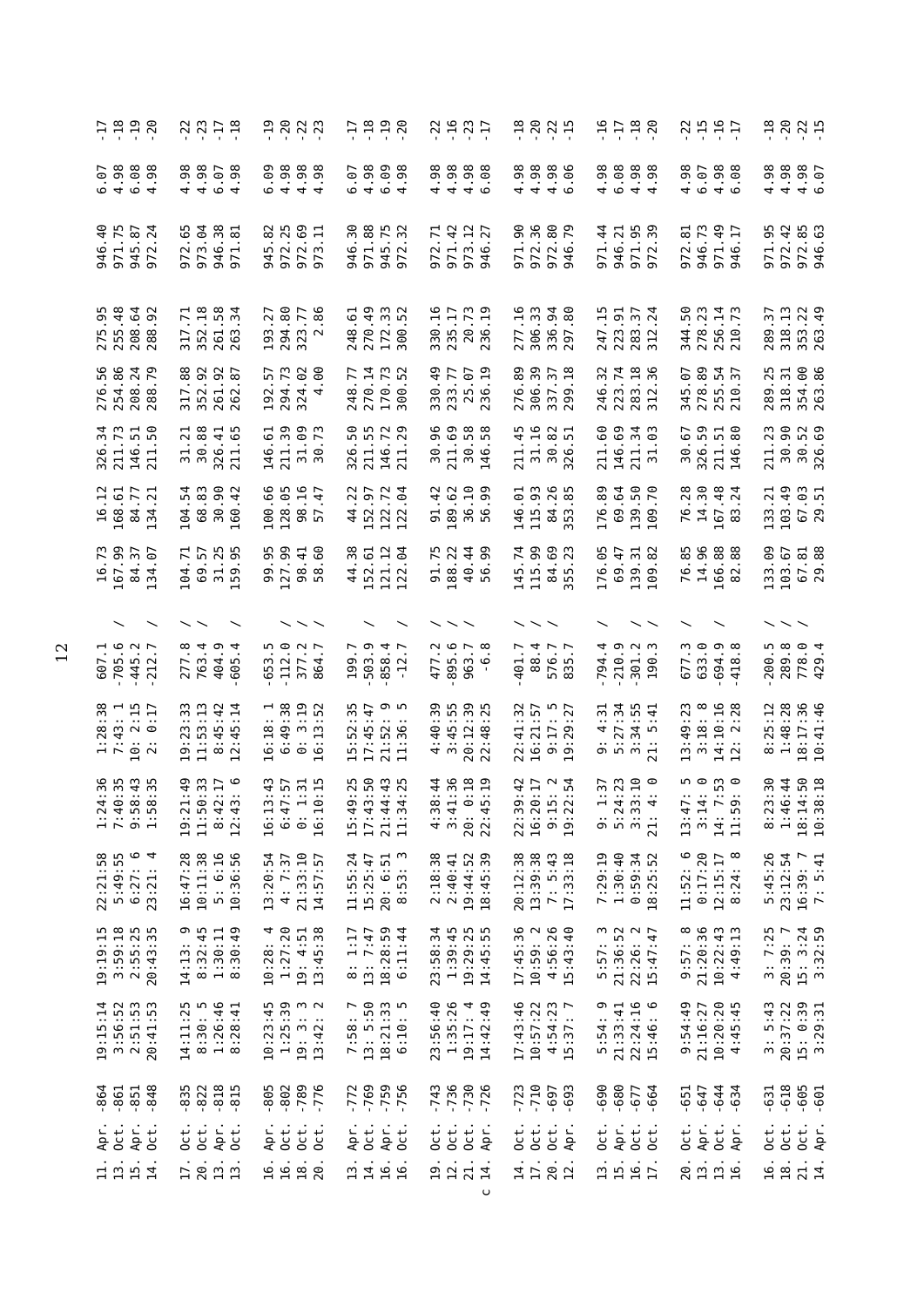|                                      |              | 9789<br>7799                                                        |                |                 | 7.597    |                                              |        |                                             |                                      | 70047                   |                |                       |                     |                       | $1990$<br>$790$                             |            |      | 7777                                 |                     |                                            |                   |                         |        | 7077                                              |                     |                      | 11989<br>11198                                                |                                    |          |         |                       | 7777                                               |                  |              | 12<br>12<br>12             |
|--------------------------------------|--------------|---------------------------------------------------------------------|----------------|-----------------|----------|----------------------------------------------|--------|---------------------------------------------|--------------------------------------|-------------------------|----------------|-----------------------|---------------------|-----------------------|---------------------------------------------|------------|------|--------------------------------------|---------------------|--------------------------------------------|-------------------|-------------------------|--------|---------------------------------------------------|---------------------|----------------------|---------------------------------------------------------------|------------------------------------|----------|---------|-----------------------|----------------------------------------------------|------------------|--------------|----------------------------|
| 88<br>088<br>098                     |              | .98                                                                 | 4.97           | 6.07            |          | $4.98$<br>6.09                               |        | 4.98                                        | 4.98                                 | $4.98$<br>$4.97$        |                | 6.07                  |                     |                       | 88<br>0.98<br>0.98                          | 6.06       |      | 88<br>0.88<br>0.98                   |                     |                                            |                   |                         |        |                                                   | 6.08                |                      | 88<br>444<br>444                                              | 44                                 | 6.07     |         |                       | 88<br>0.88<br>0.98                                 | 4.98             |              | 4.98<br>4.97               |
| 971.54<br>946.08                     | 972.01       | $\overline{4}$<br>972                                               | .84<br>972     | 946.59          | 971.55   | 62<br>946                                    |        | .03<br>972                                  | 972.49                               | 971.13<br>972.88        |                | 51<br>946.            | 971.62              | 972.08                | .48<br>972                                  | 947.06     |      | 971.20                               | 49<br>946           | 68<br>971                                  | $\ddot{5}$<br>972 | 972.54                  | 946    | 9. 23<br>971                                      | <u>ਰ</u><br>946     | 971.75               |                                                               | 972.18<br>972.57                   | 946.98   | 971.25  | 946.                  | $\frac{38}{74}$<br>971                             | .21<br>972       |              | 970.77<br>972.64           |
| 263.99<br>195.92                     |              | 295.14<br>324.23                                                    | 4.17           | 250.43          |          | 271.04<br>175.94                             | 300.97 |                                             | 330.65                               | .32<br>236.             | 27             | i.<br>238             | 277.54              |                       | 306.76<br>337.63                            | 301.92     |      | 247.86                               | 225.87              | .73<br>283                                 | .58<br>312        | 345.18                  |        | 79<br>280.<br>256.                                | $\mathbf{r}$<br>213 | .72<br>289           |                                                               | $49$ $8$<br>354<br>354             | 265.64   | 264.57  | 198                   | $-49$<br>295                                       | 324.70           |              | $-5.37$                    |
| 263.54<br>195.27<br>295.49<br>324.49 |              |                                                                     |                | 5.40<br>250.61  | 270.69   | 174.56                                       |        | 300.97                                      | 330.99<br>235.01                     |                         |                |                       | 238.18              |                       | 306.82<br>338.08                            |            |      | 303.56<br>247.06<br>225.72<br>283.55 |                     |                                            |                   | 312.70<br>345.77        |        | 281.50<br>256.27                                  | 212.79              | 289.60               | 68                                                            | .84<br>318.<br>354.                | 266.04   |         |                       | 264.13<br>197.89<br>295.54                         | 324.97           |              | 6.70                       |
| 211.41<br>146.93                     |              | 211.11<br>30.76                                                     |                | 30.36<br>326.78 |          | 211.29<br>147.06                             |        | 30.70<br>30.61                              |                                      | 211.46<br>30.19         |                |                       | 326.90<br>211.18    |                       | $\frac{4}{5}$<br>$-30.4$                    | .79<br>326 |      | 96<br>2117<br>147<br>211             | $\overline{6}$      | 65                                         |                   | 30.69<br>30.29          |        | 82<br>24<br>326.8                                 | 147.14              | 92<br>210.           |                                                               | 54<br>12<br>នី និ                  |          |         |                       | 327.00<br>211.12<br>147.28<br>210.78               | 30.38            |              | 211.30                     |
| $-58$<br>159.<br>98.                 |              | 127.13<br>97.02                                                     |                | 55.32<br>42.96  | 151.89   | 56<br>119                                    |        | 120.98                                      | 90.22                                | 187.91                  |                | 55.61                 |                     | 145.07<br>114.85      | 82<br>82                                    | 350.03     |      | 175.66                               | 68.30               | 138                                        | 108.68            | 74.80                   | 12.    | 28<br>166                                         | 50<br>81            | 23<br>132.           | 102                                                           | 40<br>65                           | 27.96    | 158.11  | 96.                   | 67<br>01<br>126                                    | 95.79            |              | 53.18                      |
| $\frac{6}{3}$<br>158<br>97           | 127.07       | .28<br>57                                                           | $-54$<br>56    | 43.14           |          | 151.55<br>118.18                             |        | 120.98<br>90.56                             |                                      | 60<br>186               | .26<br>33      | .62<br>55             | នុ<br>144           |                       | $\frac{5}{2}$<br>$\frac{14}{8}$             | -67<br>51  |      | 174.85<br>68.16                      | $16$<br>$36$        | 38                                         | 108.81            | .39<br>75               | 52     | 99<br>63<br>165                                   | ŗ.<br>ದ             | Ę<br>132             | 102                                                           | 59 71<br>99                        | 28.36    | 157.67  |                       | 96.07                                              | 96.06            |              | 54.50                      |
|                                      |              |                                                                     |                |                 |          |                                              |        |                                             |                                      |                         |                |                       |                     |                       |                                             |            |      |                                      |                     |                                            |                   |                         |        |                                                   |                     |                      |                                                               |                                    |          |         |                       |                                                    |                  |              |                            |
| $-593.2$<br>$-624.9$                 | .101.3       | ە.<br>389                                                           |                | 877.5<br>224.6  | 491.9    | 833                                          |        | $-0.1$                                      | 489.6                                | 885.6<br>976.5          |                | 20.9                  | 391.4               |                       | 101.1<br>590.9                              | 864.7      |      | 784.6                                | 184.4               | 290                                        | 201               | n. –<br>690             |        | 660.7                                             | 388.1               | 189.4                |                                                               | 301.4<br>790.1                     | 456.6    |         | 581.2                 | $-88-$                                             | 402.7            |              | 976.2<br>889.2             |
|                                      |              | $\begin{array}{c} 19:12:18\\ 18:15:28\\ 13:13:3\\ 6:28 \end{array}$ | :37:45<br>22   | 17:48:42        | $\sim$   | $9:43$<br>$2:33$<br>$\circ$ $\circ$          |        | 료<br>$\circ$<br>$\cdot$ .<br>$\frac{8}{10}$ | 7:21<br>$\frac{1}{2}$                | $10:13:56$<br>$2:19:21$ |                | $\frac{39}{2}$<br>:42 | o n                 |                       | $5: 5: 2$<br>$22:46:19$<br>$15:42: 3$       | 21: 6:49   |      | $15:28:26$<br>7:26: 1<br>9:57:42     |                     | 57:42                                      |                   | $3:31:35$<br>$20:13:42$ |        | $5:8:13$<br>$20:35:8$                             |                     | 13:55:40<br>14:48:58 |                                                               | $: 13: 1$<br>$: 39:48$<br>$\infty$ | 12:33:19 |         |                       | $1:36:37$<br>$20:14:27$<br>$19:38:41$              | :53:55<br>51     |              | 4:56:21                    |
|                                      |              | 19:10:12<br>18:11:20<br>13:11:23<br>6:26:15                         |                |                 |          | $22:33:55$<br>17:45:31<br>0:7:47<br>23:55:58 |        |                                             | $17:58:31$<br>$11:5:26$<br>$10:9:51$ |                         | $\blacksquare$ |                       |                     |                       | $0:39:34$<br>5:3:13<br>22:44:39<br>15:39:58 |            |      |                                      |                     | 20:59:18<br>15:25:36<br>7:22:52<br>9:55:58 |                   |                         |        | $3:29:53$<br>$20:11:21$<br>$5:3:56$<br>$20:32:47$ | 1.16                | 01                   | $\begin{array}{c} 13:52\\ 14:47\\ 8:11:5\\ 8:36: \end{array}$ | 158                                |          |         |                       | $12:29:48$<br>$1:34:32$<br>$20:10:27$<br>$19:37:0$ | $\circ$<br>12:52 | $\mathbf{r}$ | 4:52:16                    |
| $17: 2:21$<br>$15:11:56$             | 10:30:44     | 3:58:42                                                             | 21:26:3        | 13:53:17        | 21:48:27 | $\sim$<br>22:5:                              |        | $15:17:3$<br>8:46:27                        |                                      | $9:5:2$<br>$2:10:39$    |                |                       | 20:40:18<br>2:35:16 | 20: 4: 6              | 13:32:24                                    | 19:25:17   |      | 13:50:57                             | $3:28:1$<br>7:21:41 |                                            |                   | $0:52:2$<br>18:18:27    |        | െ പ<br>$2:14:$<br>$18:38:$                        | 10:13:59            |                      | 12: 8:42<br>5:37:58<br>23: 4: 0                               |                                    | 9:1:     |         | 0 4 0 U<br>23:25:17:5 | 16:56:                                             | 10:25:27         |              | 10:39:39<br>3:48:47        |
| $14:54:32$<br>$12:12:30$             |              | $7:50:8$<br>$1:31:12$                                               | 20:18:11       | 10: 0:56        | 19:29:10 | rU<br>20:14:                                 |        | 12:35:37                                    | 6:27:30                              | 8: 0:12                 | $\frac{1}{2}$  | 16:40:56              | 0: 7:22             | 17:23:36              | 11:24:52                                    | 17:51:14   |      | 12:16:20                             |                     | $23:33:6$<br>4:47:28                       |                   | 22:14:15<br>16:25:35    |        | 23:24:19<br>16:43:24                              | 6:35:37             |                      | $9:30:12$<br>3: 4:42<br>21:31: 4                              |                                    |          |         |                       | 5:32:25<br>21:15:39<br>13:59:45<br>14:15: 7        | 7:58:51          |              | 2:45:18                    |
| 14:52:26                             | 12: 8:21     | 7:48:28<br>1:29:24                                                  | 20:14:21       | 9:57:45         | 19:27:14 | 20: 7:29                                     |        |                                             | $12:33:57$<br>6:25:35<br>7:56: 8     |                         | 2: 1:57        | 16:37:50              |                     | $0: 5:32$<br>17:21:56 | 11:22:47                                    | 17:43:42   |      | 12:13:29<br>23:29:56                 |                     | :45:43<br>4                                | 22:12:33          | 16:23:14                |        | $\sim$ $\omega$<br>$23:20:$<br>16:41:             | 6:32:13             |                      | $9:28:30$<br>3: 2:58<br>21:28:13                              |                                    | 5:28:54  |         |                       | 21:13:34<br>13:55:45<br>14:13:27                   | 7:57:2           | ×            | 2:41:13                    |
| $-598$<br>$-588$                     |              | $-585$<br>$-572$                                                    |                |                 |          |                                              |        | $-539$<br>$-526$                            |                                      | $-519$<br>$-513$        |                |                       | $-500$<br>$-506$    |                       | $-493$<br>$-480$                            | $-476$     |      | $-473$                               | $-463$              | $-460$                                     | $-447$            | $-434$                  | $-430$ | $-427$                                            | $-417$              | $-414$               | $-401$                                                        | $-388$                             | $-384$   | $-381$  |                       | 371<br>368                                         |                  |              | $-355$<br>$-342$<br>$-342$ |
| $0$ ct.                              | Apr.<br>Oct. | Oct.                                                                | $0$ ct.        | Apr.            | Oct.     | Apr.                                         |        | $0$ ct.                                     | Oct.                                 | Oct.                    | 0ct.           | Apr.                  | Oct.                | Oct.                  | Oct.                                        |            | Apr. | Oct.                                 | Apr.                | Oct.                                       | Oct.              | Oct.                    | Apr.   | Oct.                                              | Apr.                | Oct.                 |                                                               | $0ct$ .                            | Apr.     | $0$ ct. | Apr.                  | Oct.                                               | $0c$ .           | $0$ ct.      | Oct.                       |
| $\frac{4}{16}$ D.                    |              | $\overline{a}$                                                      | $\overline{z}$ | 14.             | 14.      | 17.                                          |        | 17.<br>$\cup$                               | 20.                                  | 13.                     | 23<br>ε        |                       | 15.                 |                       | 18.20                                       | 12.        |      | 14.                                  | <b>16.</b>          | $\overline{16}$                            |                   | $\frac{19}{21}$ .       | 14.    | $\overline{1}$                                    |                     | $\frac{17}{17}$ .    |                                                               | 20.2                               | 14.      |         | 15.<br>17.            | $\overline{1}$                                     | 20.              | 13.<br>Ξ     | 23.                        |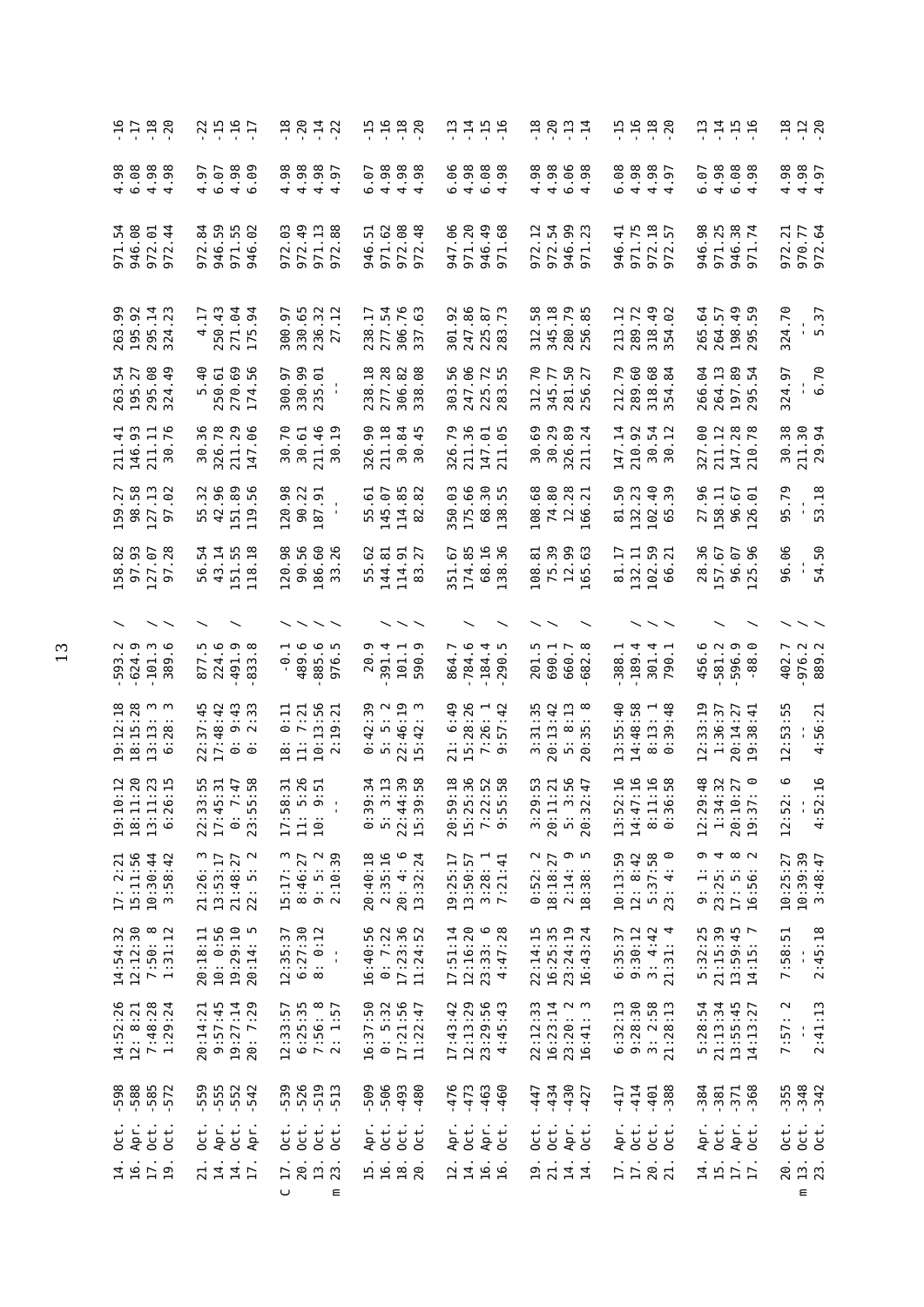| مبر<br>-                           |                                                                                                         | 7777                                                                                               | 유부부음                                                                                          | 7,9,9,7                                              | 7777                                                                | 유 <u>그 그 그</u><br>그 그 그 그                               | 7,999                                                                   | <b>금음음</b> 을                                                                 | $-16$<br>$-10$                  |
|------------------------------------|---------------------------------------------------------------------------------------------------------|----------------------------------------------------------------------------------------------------|-----------------------------------------------------------------------------------------------|------------------------------------------------------|---------------------------------------------------------------------|---------------------------------------------------------|-------------------------------------------------------------------------|------------------------------------------------------------------------------|---------------------------------|
| $-6$ .                             | 4.98<br>6.08<br>$4.98$<br>$4.98$                                                                        |                                                                                                    | 4.98<br>6.06<br>$4.98$<br>$6.07$                                                              | $4.98$<br>$4.95$<br>$6.96$<br>4.98                   | $4.98$<br>6.98<br>$4.98$<br>$4.98$                                  |                                                         | 4.98<br>98<br>4<br>4<br>4<br>4<br>4                                     | 88<br>08<br>09<br>09<br>09<br>6.07                                           | $4.98$<br>$4.98$                |
| .88<br>946                         | 971.31<br>946.35<br>971.79<br>$\overline{21}$<br>972                                                    | $\overline{8}$<br>971.35<br>971.80<br>85<br>946.<br>970.                                           | 972.26<br>947.35<br>87<br>$\overline{7}$<br>970.<br>946.                                      | 971.86<br>971.40<br>972.26<br>947.32                 | 94<br>946.71<br>50<br>52<br>970.<br>971.<br>971.                    | 32<br>947.22<br>971.02<br>946.66<br>972                 | 971.90<br>971.49<br>38<br>970.<br>972.                                  | 971.05<br>946.62<br>971.53<br>947.20                                         | 971.97<br>970.54                |
| $-43$<br>252                       | 179.98<br>$^{49}$<br>$\ddot{3}$<br>.24<br>271<br>301<br>331                                             | 240.09<br>277.96<br>307.17<br>49<br>237                                                            | .59<br>.16<br>.42<br>$\overline{93}$<br>305<br>248.<br>227<br>338                             | .18<br>.94<br>9. X<br>$348.$<br>$383.$<br>284        | 257.46<br>214.99<br>290.10<br>318.94                                | 90.<br>.79<br>$\frac{3}{2}$<br>354<br>267<br>265<br>201 | 325.10<br>219.61<br>7.01<br>295.93                                      | 271.97<br>$\frac{34}{71}$<br>Ņ<br>254<br>183<br>301                          | 331.62<br>238.62                |
| 252.64                             | 271.16<br>$\overline{\phantom{0}}^{\circ}_{\hspace{-.1em}s\hspace{-.1em}o}$<br>40<br>178.<br>301<br>331 | 236.27<br>240.13<br>277.71<br>307.24                                                               | 338.63<br>307.36<br>247.82<br>227.81                                                          | 313.07<br>346.51<br>284.02<br>284.01                 | 214.69<br>289.99<br>319.14<br>256.90                                | 355.76<br>268.23<br>264.61<br>200.56                    | 295.89<br>325.38<br>213.48<br>8.48<br>$-48$                             | 254.94<br>271.64<br>182.29<br>301.73                                         | 331.99<br>237.48                |
| Ę<br>327                           | .99<br>$\ddot{4}$<br>.63<br>$\overline{2}$<br>210<br>147<br>30<br>30                                    | .24<br>85<br>$\overline{5}$<br>$\ddot{t}$<br>210<br>30<br>211<br>327                               | 86<br>.64<br>327.11<br>38<br>30<br>211<br>147                                                 | $\frac{1}{2}$ 86<br>-71<br>23<br>210.<br>38.<br>327. | 93<br>$-52$<br>56<br>$\vec{a}$<br>210<br>147<br>210<br>30           | 327.35<br>210.79<br>147.68<br><u>ره</u> .<br>29         | 210.40<br>8<br>$\ddot{4}$<br>211<br>29                                  | .48<br>$\ddot{q}$ $\ddot{q}$<br>23<br>$7147$<br>$30.$<br>327                 | 29.78                           |
| .59<br>$\overline{41}$             | 150.82<br>116.06<br>86<br>$\overline{83}$<br>119<br>88                                                  | 54.35<br>$\odot$<br>$\frac{10}{1}$<br>70<br>144.<br>113.<br>186                                    | 346.86<br>81.45<br>$\frac{1}{2}$<br>54<br>174.<br>99                                          | 107.55<br>73.20<br>10.44<br>44<br>137.41             | 164.96<br>80.36<br>$\overline{14}$<br>131.                          | $58$ .<br>26.47<br>156.97<br>80<br>63<br>$\overline{9}$ | 94.55<br>124.91<br>$\ddot{t}$<br>57<br>208.<br>S0                       | 113.39<br>118.74<br>40.03<br>149.64                                          | 87.57<br>184.25                 |
| .80<br>$\overline{4}$              | 150.49<br>114.88<br>.19<br>.87<br>119<br>89                                                             | .39<br>$\frac{17}{7}$<br>$\frac{8}{3}$<br>$184$<br>54<br>$\begin{array}{c} 143 \\ 113 \end{array}$ | 348.80<br>81.92<br>$\ddot{5}$ $\ddot{8}$<br>173<br>66                                         | 8 2 2 3<br>137.24<br>107<br>73<br>11                 | 164.40<br>80.05<br>131.02<br>101.34                                 | 156.55<br>64.44<br>26.91<br>.24<br>$\mathfrak{A}$       | 3 9 4<br>94.82<br>124.87<br>202                                         | 40.26<br>149.32<br>112.34<br>118.75                                          | $87.93$<br>183.11               |
|                                    |                                                                                                         |                                                                                                    |                                                                                               |                                                      |                                                                     |                                                         |                                                                         |                                                                              |                                 |
| 251                                | ڢ<br>ာ.<br>Ņ.<br>ာ.<br>480<br>802<br>$\mathbf{r}_1$<br>503                                              | 379.6<br>114.2<br>874.7<br>47.1                                                                    | 773.8<br>ņ<br><u>ი</u><br>603<br>885                                                          | ڢ<br>ာ ဖ ာ<br><b>213</b><br>703<br>277<br>685        | 4.<br>671.3<br>$177.0$<br>315.1<br>365.                             | 482.8<br>570.2<br>803.0                                 | 415.3<br>964.5<br>903.2<br>$-75.$                                       | 468.2<br>ە.<br>282.0<br>.775.7<br>$\sim$                                     | 515.7<br>-863.2                 |
| 19:44:3                            | 6:34:53<br>2:1:49<br>0:27:24<br>17:31:7                                                                 | $\begin{array}{c} 16:38:12\\ 2:38:3\\ 11:29:51\\ 5:13:45 \end{array}$                              | 5:50<br>$23: 0: 1$<br>$21:52:49$<br>$9:22: 6$<br>23 : 23                                      | 16:24: 6<br>9:55:47<br>2:35:47<br>7: 1:25            | 5:56:49<br>0:11<br>$21:15:$<br>$14:37:$<br>$\ddot{ }$               | $14:28:5$<br>8: 2:39<br>8:10:30<br>0:49<br>$\ddot{z}$   | $17:26:16$<br>$11:16:1$<br>4:34<br>9:15:55<br>2                         | 0:20<br>21:31:23<br>$6:37$<br>51:28<br>$13$ :<br>$\frac{4}{9}$ $\frac{6}{9}$ | 23:53:23<br>23: 6:35            |
| 1:20<br>19:4                       | $0.0000$<br>$0.0000$<br>$0.0000$<br>$6:5$<br>$1:5$<br>$0:2$<br>17 : 2                                   | 16:34:20<br>2:34:57<br>2:34:57<br>11:28: 4<br>5:12: 4                                              | $\begin{array}{rl} 22: & 3:43 \\ 22:51:22 \\ 21:50: & 3 \\ 21:50: & 3 \\ 9:18:58 \end{array}$ | 16:22:22<br>9:54:4<br>2:33:23<br>6:56:58<br>16:2     | 2:57:52<br>15:53:28<br>21:13:22<br>14:35:18<br>15:5<br>21:1<br>14:3 | $6:57:52$<br>14:24:31<br>8: 0:35<br>8:37<br>22: 6:37    | $\begin{array}{c} 2:2:54 \\ 19:14:5 \\ 17:9:10 \\ 11:11:33 \end{array}$ | $0.000140$<br>$0.00140$<br>$0.00140$<br>21:2<br>12:5<br>4.6                  | il:25<br>2:55<br>23:5<br>$23$ : |
| 15:51:13                           | $4:12:25$<br>$23:51:3$<br>$21:44:9$<br>$15:11:33$                                                       | $8:59:8$<br>$2:31:40$<br>15:25:29<br>22:36:17                                                      | 20:12:55<br>5:23: 9<br>19:57:45<br>21:30:57                                                   | 7:16:35<br>$0:42:48$<br>$4:13:56$<br>56<br>13:47:19  | 12:12:56<br>1:1:13<br>18:34:17<br>2:41<br>$\ddot{2}$ :              | $\sim$ $\circ$<br>5:49:40<br>18:55:42<br>11:0:<br>5:28: | 23:21:38<br>16:48:21<br>$17: 1:41$<br>$10:13:52$                        | $1:45:42$<br>4: 8:10<br>17:40:41<br>10:36:37                                 | 21:34:56<br>21:50: 7            |
| $\overline{\phantom{a}}$<br>12: 1: | 19: 2:38<br>1:51:55<br>21:46: 8<br>12:53:57                                                             | 18:37:30<br>6:30:16<br>23:51:19<br>14:16:39                                                        | $18:35:48$<br>$1:27:15$<br>17:51:48<br>20:10:31                                               | $4:39:9$<br>$22:52:15$<br>$1:30:50$<br>11:12:19      | 23: 4:35<br>8:32:19<br>15:55:16<br>9:30: 6                          | 3:58:13<br>7:35:24<br>3:38:47<br>3:38:43                | 20:40:26<br>14:22:38<br>$16:54:13$<br>9:16:12                           | $\circ$<br>$23:30:8$<br>$1:26:34$<br>8:14:51<br>13:53:                       | 19:18:29<br>20:37:19            |
| 11:57:49                           | $21:50:0$<br>$21:40:16$<br>19: 0:58<br>12:52: 1                                                         | 18:34:25<br>23:49:38<br>6:28:27<br>14:12:47                                                        | 17:49:42<br>20: 1:52<br>$18:33:1$<br>$1:24:7$                                                 | 11:10:34<br>1:26:23<br>4:37:27<br>22:49:51           | 8:28:58<br>23: 2:16<br>15:53:34<br>9:28:21                          | 3:55:16<br>7:31:50<br>3:36:43<br>15:40:51               | 14:20:48<br>$16:37:6$<br>9:11:44<br>20:38:45                            | 13:49:53<br>23:24:44<br>1:24:54<br>8:12:57                                   | 19:16:32<br>20:33:39            |
| $-338$                             | $-335$<br>$-325$<br>$-309$<br>$-322$                                                                    | $-302$<br>$-292$<br>$-289$<br>$-276$                                                               | $799000$<br>$79900$<br>$-246$                                                                 | $-230$<br>$-217$<br>$-213$<br>$-243$                 | $-210$<br>$-200$<br>$-197$<br>$-184$                                | $-164$<br>$-154$<br>$-171$<br>$-167$                    | $-138$<br>$-151$<br>$-131$<br>$-125$                                    | $-118$<br>$-108$<br>$-105$<br>$-121$                                         | $-92$<br>$-85$                  |
| Apr.                               | Apr.<br>Oct.<br>$0$ ct.<br>$0$ ct.                                                                      | Oct.<br>Apr.<br>$0$ ct.<br>Oct.                                                                    | Apr.<br>Oct.<br>$0$ ct.<br>Apr.                                                               | Oct.<br>$0$ ct.<br>Oct.<br>Apr.                      | Apr.<br>$0$ ct.<br>Oct.<br>Oct.                                     | Apr.<br>Oct.<br>Oct.<br>Apr.                            | Oct.<br>$0$ ct.<br>Oct.<br>Oct.                                         | $0$ ct.<br>Apr.<br>Apr.<br>Oct.                                              | $0$ ct.<br>Oct.                 |
| 15.                                | $\frac{16}{18}$ .<br>18.<br>21.                                                                         | $\frac{4}{15}$ in $\frac{1}{10}$<br>$\overline{19}$                                                | $\frac{21}{13}$ .<br>14.<br>$\overline{17}$                                                   | 17.<br>28.<br>23.<br>15.                             | 16.<br>17.<br>18.<br>20                                             | 23.<br>15.16<br>$\overline{18}$ .                       | 21.<br>$\overline{18}$ .<br>$\frac{14}{24}$ .<br>Ε                      | 17.<br>16.<br>19.<br>20                                                      | 21.<br>15.                      |
|                                    |                                                                                                         |                                                                                                    |                                                                                               |                                                      |                                                                     |                                                         |                                                                         |                                                                              |                                 |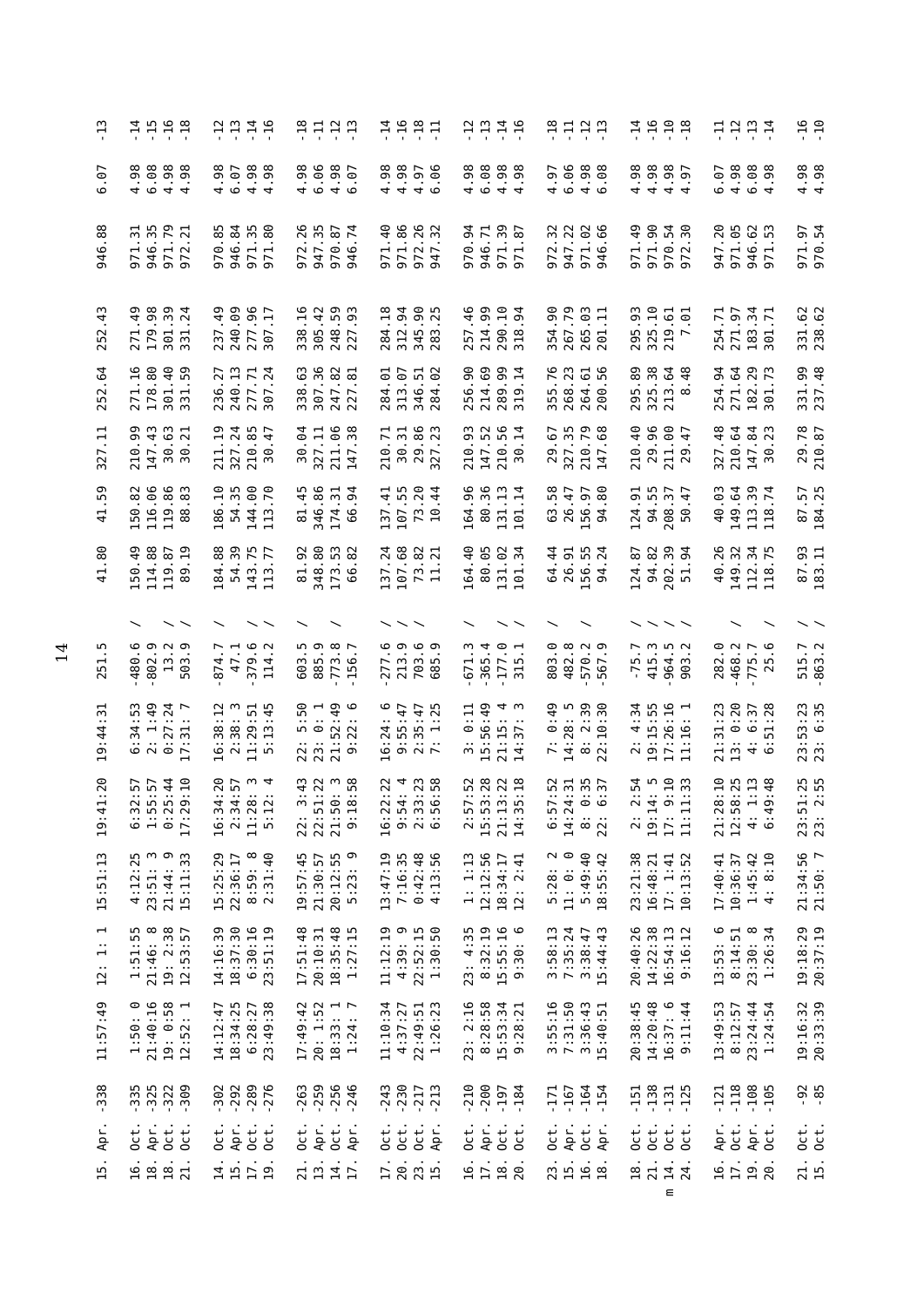| 그 그                                | 주 먹 위 구<br>구 구 무 구                                                                      | <b>규유주</b><br>구구구                                                                                            | 9977                                                                    | $-14$<br>$-9.1$                                            | 구 그 그 후<br>구 구 구 우                                            | 59977                                                                                   | 77°                                                                              | 7777                                                   | ŗ                 |
|------------------------------------|-----------------------------------------------------------------------------------------|--------------------------------------------------------------------------------------------------------------|-------------------------------------------------------------------------|------------------------------------------------------------|---------------------------------------------------------------|-----------------------------------------------------------------------------------------|----------------------------------------------------------------------------------|--------------------------------------------------------|-------------------|
| $6.07$<br>4.98                     | 4.98<br>6.05<br>4.97<br>.98                                                             | 4.98<br>4.98<br>6.07<br>$-6$<br>$\overline{4}$                                                               | 4.98<br>96.<br>$6.07$<br>$4.98$<br>6                                    | 4.98<br>4.97<br>6.98                                       | 6.08<br>4.98<br>86<br>96<br>44                                | 6.06<br>$4.98$<br>$6.98$<br>4.97                                                        | 4.98<br>4.97<br>$4.98$<br>6.96                                                   | 4.98<br>6.08<br>$4.98$<br>$4.97$                       | 6.05              |
| 947.13<br>971.08                   | 58<br>.00<br>.69<br>.60<br>947.<br>972.<br>971<br>970                                   | Ę<br>971.08<br>$\mathfrak{g}$<br>57<br>947<br>971<br>972                                                     | ח ה<br>01 <sub>16</sub><br>Ū٦<br>ق<br>947.<br>970.<br>947<br>971        | .03<br>ഥ ത<br>.60<br>rų.<br>Ō<br>947.<br>972<br>971<br>970 | .96<br>971.18<br>LO.<br>.20<br>ؘڣ<br>971.<br>946.<br>⊙<br>5   | .09<br>947.47<br>$\frac{1}{2}$ 87<br>972<br>970                                         | 69<br>$\overline{2}$<br>$\overline{3}$<br>$\ddot{4}$<br>971<br>970<br>971<br>947 | 970.79<br>946.83<br>$\frac{24}{72}$<br>971.<br>971.    | <b>eo.</b><br>948 |
| 242.24<br>278.44                   | 307.49<br>338.69<br>310.63<br>249.52                                                    | 229.78<br>57<br>34<br>63<br>313.<br>284.<br>346                                                              | 99<br>217.24<br>$\overline{6}$<br>$\overline{49}$<br>258.<br>285.<br>90 | m<br>355.95<br>270.06<br>265.58<br>m<br>319.               | 203.35<br>296.29<br>325.56<br>222.84                          | 80<br>272.34<br>256.47<br>$\ddot{\circ}$                                                | 302.04<br>332.10<br>239.81<br>244.10                                             | 278.80<br>307.76<br>339.25                             | 317.24            |
| 242.30<br>278.20                   | 307.57<br>339.17<br>313.27<br>248.78                                                    | 284.40<br>313.48<br>229.68                                                                                   | 286.43<br>257.54<br>216.95<br>290.39                                    | 319.56<br>356.86<br>$\frac{1}{2}$<br>270.<br>265.          | 202.83<br>296.25<br>325.85<br>219.71                          | 256.72<br>272.02<br>185.70<br>10.47                                                     | 332.48<br>238.74<br>244.18<br>302.07                                             | 307.84<br>339.75<br>278.57                             | 322.39            |
| $62$<br>$49$<br>327.<br>210.       | 30.06<br>29.58<br>327.47<br>.72<br>210                                                  | 147.78<br>210.33<br>29.88                                                                                    | 60<br>57<br>24<br>210.<br>327<br>147<br>210                             | 29.18<br>327.74<br>210.42<br>.69<br>29                     | 148.11<br>209.98<br>29.50<br>210.66                           | 327.89<br>.25<br>$\overline{6}$ .<br>210.<br>148.<br>28                                 | $\mathfrak{F}$<br>80<br>50<br>65<br>29.<br>210.<br>29                            | 210.08<br>148.48<br>$\overline{5}$<br>29               | <b>S</b> .<br>327 |
| 52.95<br>142.78                    | $112.55$<br>80.00<br>341.68<br>67<br>112.<br>172                                        | 65.89<br>136.25<br>$50\,$<br>106.28<br>$\overline{7}$                                                        | 163.60<br>78.93<br>8.77<br>.92<br>129                                   | 61.49<br>99.82<br>0.66<br>24.<br>55                        | $\frac{6}{4}$<br>93.15<br>.60<br>123.71<br>93<br>201          | $\frac{46}{ }$<br>148.48<br>39.07<br>88<br>47<br>110                                    | 117.53<br>182.26<br>51.93<br>86.11                                               | 141.58<br>$\ddot{4}$<br>111.37<br>$\overline{78}$      | 333.35            |
| $-54$<br>53<br>142                 | .63<br>.48<br>$\cdot$ <sup>31</sup><br>.92<br>344.<br>80<br>112                         | 65.78<br>136.08<br>106.42<br>.14<br>72                                                                       | 163.06<br>78.65<br><b>SO</b> .<br>.82<br>Θ<br>129                       | 100.03<br>62.40<br>25.43<br>.25<br>55                      | 92.88<br>$\cdot$ 44<br>123.67<br>-47<br>93<br>$\overline{98}$ | $\overline{14}$<br>39.32<br>148.16<br>$-94$<br>9<br>109                                 | 50<br>117.55<br>$181.19$<br>52.01<br>86                                          | 141.35<br>111.46<br>$-92$<br>78                        | 338.51            |
| $\overline{\phantom{0}}$           |                                                                                         |                                                                                                              |                                                                         |                                                            |                                                               |                                                                                         |                                                                                  |                                                        |                   |
| 76.4<br>366.2                      | 616.5<br>912.8<br>760.2<br>126.7                                                        | 264.8<br>227.6<br>133.0                                                                                      | 658.8<br>$-337.3$<br>ڢ<br>708                                           | 328.9<br>817.4<br>509.6<br>557                             | $-62.5$<br>429.4<br>953.2<br>543                              | $-456.6$<br>$-747.4$<br>917.2<br>303.5                                                  | 38.6<br>529.4<br>$.850.4$<br>100.1                                               | 353.8<br>958.2<br>138.7<br>$\ddot{\phantom{0}}$<br>630 | <u>م</u> .<br>937 |
| $4:30:17$<br>17:57: 5              | 11:35:35<br>4:27:27<br>0:38:37<br>4:21:45                                               | 11:20:44<br>22:49:52<br>$16:19:21$<br>$8:59:16$                                                              | 8:57:10<br>9:27:55<br>17:53:39<br>3:40: 7                               | 21: 1:10<br>13:24:27<br>57<br>31<br>16:19:<br>14:27:       | 0:13:46<br>$1:40:58$<br>0: 0:43<br>8:27:37                    | 17:37:47<br>23:32:56<br>$19:25:16$<br>$6:10:39$                                         | 3:13:44<br>6:16:57<br>35:26<br>30:26<br>$\ddot{\phantom{0}}$<br>n o              | : 19:59<br>17:59:26<br>10:52: 0<br>0:52<br>⊙           | 2:13:32           |
| $\frac{12}{17}$<br>$4:27$<br>17:55 | $\frac{55}{2}$<br>: 18<br>$\frac{2}{11}$ 4<br>$11:33:$<br>$4:25:$<br>$0:27:$<br>$4:19:$ | $\frac{30}{10}$<br>$\frac{37}{8}$<br>$\begin{array}{c} 11:17\\ 22:48\\ 16:17 \end{array}$<br>$\circ$<br>8:56 | : 39<br>: 39<br>17:50:21<br>3:38:25<br>8:52<br>9:25                     | 7.38<br>: 24<br>20:59:<br>13:21:<br>16:16:<br>14:25:       | $0: 9:59$<br>$8:25:56$<br>$1:39:6$<br>$23:51:36$              | 1<br>4 4 7 9<br>4 4 7 9<br>$\begin{array}{c} 17:32\\ 23:23\\ 29:23\\ 6:5\\ \end{array}$ | $\frac{38}{11}$ $\frac{21}{11}$<br>13:12:<br>6:14:<br>5:31:<br>6:27:             | 65 : 49<br>류<br>0:18<br>17:57<br>10:49<br>$\mathbf{r}$ | 1:51:50           |
| $0:29:23$<br>15:25:20              | 8:53:39<br>2:21: 2<br>23:28:54<br>2:38:54                                               | 20:12:20<br>$13:40:35$<br>7: 8:43<br>7:21:13                                                                 | 6:16: 3<br>7:26:56<br>$14:7:16$<br>0:58:49                              | $11:55:15$<br>$12:56:18$<br>18:27:30<br>12:12:54           | 20:54:48<br>5:44:24<br>$23:14:25$<br>$23:26:0$                | $17: 0:24$<br>$3:40:16$<br>16:41:40<br>19:44:22                                         | 10:30:22<br>$3:59:53$<br>$4:14:34$<br>$2:30:28$                                  | 10:31:29<br>$15:17:40$<br>8:47:26<br>21:47:17          | 1:29:11           |
| 20:31:27<br>12:55:25               | 0:16:48<br>22:30:35<br>0:58:46<br>6:13:27                                               | $3:24:43$<br>17:36:36<br>11: 3:35<br>5:20:39                                                                 | $3:39:29$<br>$5:28:15$<br>$10:24:6$<br>$22:19:17$                       | 15:55:38<br>$10:29:8$<br>9:36:12<br>10: 0:22               | 17:39:34<br>$3: 2:55$<br>$20:49:46$<br>0:24<br>23:            | 15:50:34<br>15:58:55<br>$14:37:29$<br>$1:14:53$                                         | $1:44:50$<br>$2:57:37$<br>$22:33:28$<br>7:48:44                                  | 19:16:25<br>$12:37:38$<br>$6:45:5$<br>$\blacksquare$   | 1: 6:32           |
| 20:28:22<br>12:53:37               | $0:14:39$<br>$22:19:11$<br>6:11:46<br>$\ddot{\cdot}$<br>0:56:                           | $3:21:37$<br>17:34:52<br>$11: 1:53$<br>$5:18:12$                                                             | $3:34:53$<br>$5:25:58$<br>$10:20:48$<br>$22:17:35$                      | 15:53:52<br>10:26:4<br>$9:32:34$<br>$9:58:19$              | 17:35:48<br>$3: 1:15$<br>$20:47:55$<br>$22:51:17$             | 15:45:34<br>15:55:41<br>$14:35:35$<br>1: 9:51                                           | 7:47:4<br>$1:42:51$<br>$2:54:7$<br>$2:30:23$                                     | 19:14:38<br>:42:54<br>12:35:57<br>$\circ$              | 0:44:50           |
| $-75$                              | $-46$<br>59<br>$-42$<br>$-39$                                                           | $-29$<br>$-26$<br>$-13$<br>$\circ$                                                                           | $\frac{20}{20}$<br>4 L                                                  | 33<br>46<br>50<br>53                                       | 63<br>88.99                                                   | 282<br>109                                                                              | 125<br>132<br>142<br>112                                                         | 145<br>155<br>158<br>171                               | 175               |
| Apr.<br>Oct.                       | $0$ ct.<br>$0$ ct.<br>Apr.<br>$0$ ct.                                                   | Apr.<br>$0$ ct.<br>$0$ ct.<br>$0$ ct.                                                                        | Apr.<br>Oct.<br>Apr.<br>Oct.                                            | Apr.<br>$0$ ct.<br>Oct.<br>$0$ ct.                         | Apr.<br>Oct.<br>Oct.<br>i<br>OCT.                             | Apr.<br>$0$ ct.<br>$0$ ct.<br>Apr.                                                      | Oct.<br>$0$ ct.<br>Oct.<br>Apr.                                                  | Apr.<br>Oct.<br>$0$ ct.<br>0 <sub>c</sub>              | Apr.              |
| $\frac{17}{17}$ .                  | 14.<br>20.<br>23.<br>16.                                                                | 21.<br>$\frac{18}{18}$ .<br>23                                                                               | 15.<br>18.19                                                            | 16.1<br>24.<br>21.                                         | 19.<br>20.<br>22.<br>$\overline{1}$                           | 16.<br>$\overline{18}$ .<br>24.<br>20                                                   | 20.<br>23.<br>16.18                                                              | 21.<br>18.<br>$\frac{21}{24}$ .                        | m 16.             |
|                                    |                                                                                         | $\mathcal{L}_{\mathbf{I}}$                                                                                   |                                                                         |                                                            |                                                               |                                                                                         |                                                                                  | Ε                                                      |                   |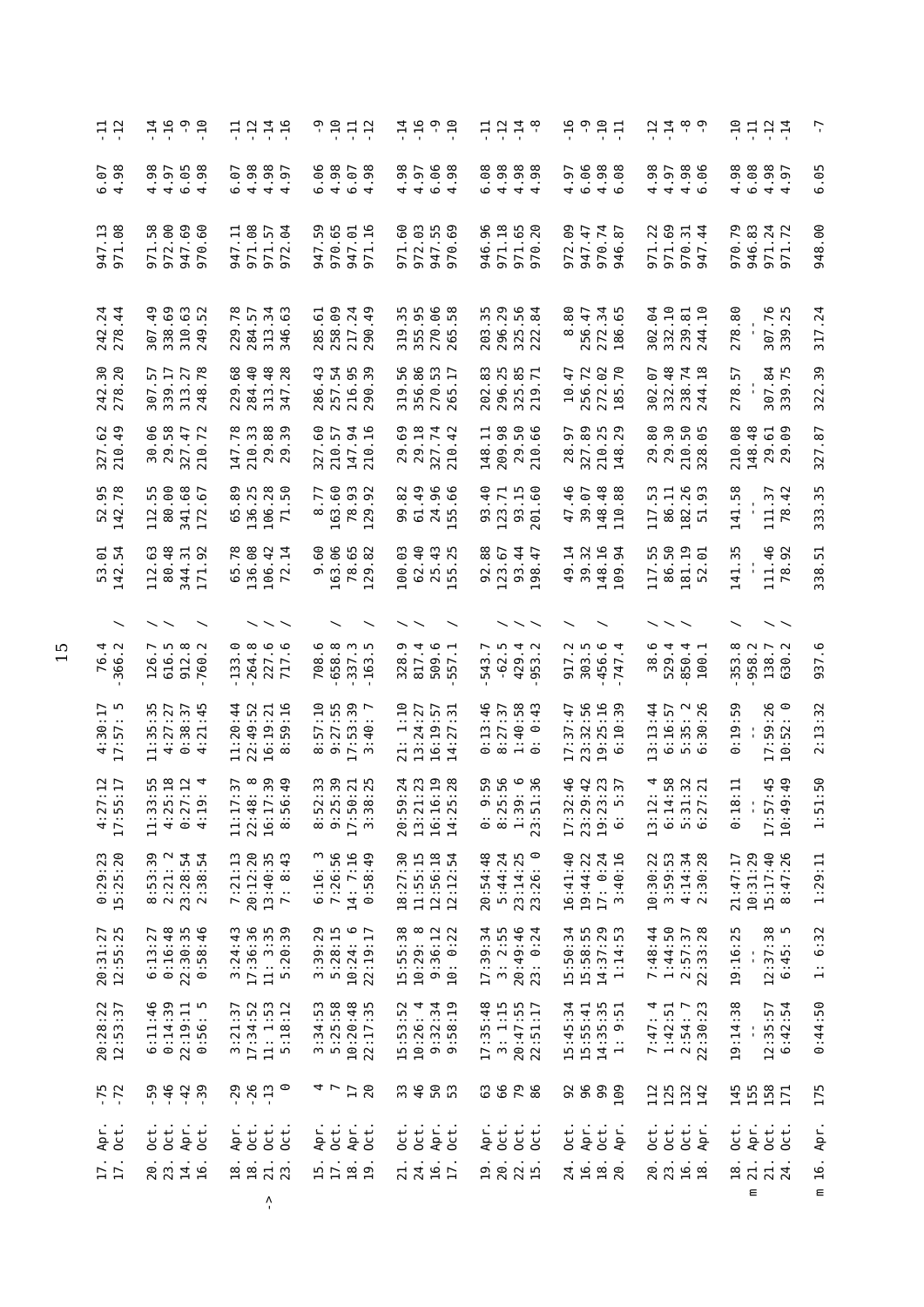| စု ၁ ရ<br>၁ ရ                                                 | 7779                                                                                                                        | 9927                                                                                         | $-7$ $-8$<br>$-9.7$                                                    | 7.947                                                                                                                    | $\overset{\circ}{\phantom{\circ}}$ $\overset{\circ}{\phantom{\circ}}$ $\overset{\circ}{\phantom{\circ}}$ $\overset{\circ}{\phantom{\circ}}$ $\overset{\circ}{\phantom{\circ}}$ | ن ن ن ن ن                                                                                                       | 77.79                                                                             | $5 - 8$<br>$-12$                                  |
|---------------------------------------------------------------|-----------------------------------------------------------------------------------------------------------------------------|----------------------------------------------------------------------------------------------|------------------------------------------------------------------------|--------------------------------------------------------------------------------------------------------------------------|--------------------------------------------------------------------------------------------------------------------------------------------------------------------------------|-----------------------------------------------------------------------------------------------------------------|-----------------------------------------------------------------------------------|---------------------------------------------------|
| $4.98$<br>$6.98$<br>$4.98$                                    | 4.98<br>$4.95$<br>$6.98$<br>$4.98$                                                                                          | 4.98<br>4.97<br>4.97<br>$-6$ .                                                               | 4.98<br>6.06<br>$6.07$<br>4.98                                         | 4.98<br>$4.97$<br>$6.06$<br>4.97                                                                                         | 4.98<br>$4.98$<br>$4.97$<br>6.07                                                                                                                                               | 4.98<br>6.06<br>$4.98$<br>$6.98$                                                                                | 4.98<br>$\begin{array}{c} 2 \overline{)} 0.98 \\ -0.98 \\ -0.98 \end{array}$      | 6.06<br>4.98<br>4.98<br>4.97                      |
| 34 p<br>34 p<br>$-547$<br>970                                 | 34<br>.75<br>940<br>971.<br>947<br>971.<br>970                                                                              | $_{\rm 38}$<br>33<br>970.87<br>83<br>971.<br>947<br>971                                      | 56<br>25<br>92<br>.85<br>970<br>947<br>947<br>970                      | $\overline{4}$<br>2 2 2 0<br>2 2 0<br>969.<br>971.<br>947.<br>971                                                        | 947.20<br>9.42<br>$\frac{4}{3}$<br>970.<br>970<br>971                                                                                                                          | 947.69<br>.95<br>$\frac{1}{2}$<br>970.<br>969<br>947                                                            | 43<br>$26$<br>$03$<br>$-61$<br>971.<br>971<br>948                                 | .68<br>970.53<br>971.50<br>947                    |
| 250.29<br>232.01<br>284.91                                    | 347.24<br>288.62<br>258.68<br>$\overline{r}$<br>288.<br>313                                                                 | 56<br>$\overline{8}$<br>319.72<br>356.99<br>290.<br>219.                                     | 271.89<br>266.03<br>5 G<br>54<br>205.<br>296                           | 90<br><b>255</b><br>225.1<br>325.<br>$\frac{11.7}{258}$ .                                                                | 28<br>35<br>51<br>272.87<br>189.<br>302.<br>332                                                                                                                                | 240.90<br>246.06<br>279.17<br>162.18                                                                            | 308.19<br>339.88<br>250.82                                                        | 234.07<br>285.25<br>314.06<br>348.11              |
| 249.58<br>231.93<br>284.75                                    | 313.86<br>$-52$<br>$\overline{16}$<br>347<br>289 .<br>258 .                                                                 | 290.78<br>319.95<br>357.96<br>219.31                                                         | .63<br>.39<br>48<br>61<br>265 -<br>286 -<br>296 -<br>272               | .29<br>223.32<br>13.01<br>258.77<br>326.                                                                                 | 302.38<br>333.01<br>$-41$<br>57<br>272<br>188                                                                                                                                  | 246.16<br>278.95<br>158.51<br>239.90                                                                            | 308.29<br>340.40<br>250.14                                                        | 285.10<br>234.00<br>314.22                        |
| 210.34<br>148.22<br>209.90                                    | 29.41<br>28.87<br>328.02<br>210.17                                                                                          | 29.20<br>148.40<br>209.71                                                                    | 210.00<br>148.59<br>209.52<br>$\overline{a}$<br>328                    | 28.99<br>210.26<br>28.34<br>328.34                                                                                       | 209.81<br>148.79<br>$\frac{27}{17}$<br>29.78                                                                                                                                   | ඉ<br>52<br><b>G</b> 9<br>$710.48$<br>$780.48$<br>$740.48$                                                       | 29.11<br>54<br>51<br>5.<br>$\frac{1}{28}$<br>$\frac{28}{209}$                     | 148.70<br>209.43<br>28.89<br>28.31                |
| $171.10$<br>$64.51$<br>$135.05$                               | 104.96<br>$69.83$<br>$6.51$<br>.19<br>162                                                                                   | 77.50<br>128.65<br>98.46<br>59.33                                                            | 154.36<br>.70<br>57<br>23<br>$\frac{51}{2}$                            | 91.69<br>197.21<br>43.82<br>37.92                                                                                        | °.<br>116.25<br>84.53<br>109.17<br>147                                                                                                                                         | 180.29<br>50.89<br>304<br>140.<br>139                                                                           | 109.93<br>76.69<br>169.69                                                         | 133.75<br>103.57<br>67.80<br>63.41                |
| 170.39<br>64.43<br>.89<br>$\mathfrak{F}$                      | 70.49<br>7.42<br>.66<br>105.11<br>161                                                                                       | .24<br>128.55<br>98.68<br>30<br>77<br>ෂ                                                      | 153.96<br>24.46<br>$\frac{2}{3}$<br>51<br>22                           | 91.99<br>194.89<br>$\overline{19}$<br>$\overline{8}$<br>45.<br>38                                                        | 146.76<br>108.29<br>116.29<br>84.93                                                                                                                                            | 179.28<br>50.98<br>$\frac{8}{8}$<br>140<br>135                                                                  | 110.03<br>169.00<br>77.21                                                         | 133.60<br>$\frac{35}{5}$<br>103.73<br>68.51<br>යි |
|                                                               | $\widehat{\phantom{a}}$                                                                                                     |                                                                                              |                                                                        |                                                                                                                          |                                                                                                                                                                                |                                                                                                                 |                                                                                   |                                                   |
| $-747.5$<br>$-103.5$<br>$-252.2$                              | 241.5<br>730.3<br>737.1<br>646                                                                                              | $342.6$<br>831.6<br>308.3                                                                    | 544.8<br>514.4<br>o.<br>.<br>د<br>529<br>$-48$                         | 940.0<br>932.3<br>328.3<br>443.6                                                                                         | $.441.7$<br>725.1<br>52.0<br>544                                                                                                                                               | $.340.6$<br>928.1<br>837.3<br>124.7                                                                             | 154.5<br>645.1<br>961.1<br>736.7                                                  | 238.6<br>255.7<br>746.1<br>$-77.6$                |
| $10:47:56$<br>$13:15:5$<br>$5:12:52$                          | 15:22:19<br>35<br>$\frac{8}{5}$<br>$0:44:3$<br>5:51:5<br>22:44                                                              | $3:26:30$<br>$19:46:1$<br>3:33<br>19:49:25<br>$\frac{1}{2}$                                  | $18:23:15$<br>$20:52:35$<br>$2:11:58$<br>$14:53:13$                    | $8:5:5$<br>$6:32:45$<br>$23:54:52$<br>1:32:34                                                                            | $1:49:44$<br>8:17:10<br>19:40:10<br>: 28<br>$\ddot{ }$ :42<br>12                                                                                                               | 8:29:26<br>12: 0:14<br>$6:44:47$<br>$3:17:1$                                                                    | $0:25:49$<br>17:15:19<br>Ü.<br>:10<br>$\overline{1}$                              | $5: 9:11$<br>$21:44: 0$<br>15:13:44<br>11:37:12   |
| $\circ$ $\circ$<br>$\frac{8}{18}$<br>$33.1$<br>$1.1$<br>$1.1$ | :16<br>$\frac{8}{3}$<br>$\frac{4}{4}$ $\frac{3}{4}$<br>$\sim$ $\sim$ $\sim$ $\sim$<br>$22:4$<br>15:19<br>$10:36$<br>$15:46$ | 1.52<br>$\frac{43}{48}$<br>$\begin{array}{c} 19:46: \\ 19:14: \\ 3:24: \\ 19:42 \end{array}$ | $-4:19:3,$<br>20:50:33<br>21:8 : 2<br>51:                              | $\begin{array}{c} 7.7600 \\ 7.7600 \\ 7.7900 \end{array}$<br>$\begin{array}{c} 8:3\\ 6:25\\ 2:3:48\\ 1:29\\ \end{array}$ | $\frac{1}{1}$ . 51<br>$\frac{30}{28}$<br>7<br>$8:12:$<br>$19:38:$<br>$12:40:$<br>$\frac{4}{3}$ : 1                                                                             | $\frac{1}{2}$<br>$\frac{6}{12}$<br>$\frac{1}{2}$ .<br>$11.56$ :<br>$8:26$ :<br>$6:43$ :<br>$6:43$ :<br>$1:56$ : | $\frac{16}{1}$<br>$0:24$<br>17:13<br>$\infty$<br>$\blacksquare$<br>$\overline{L}$ | 15:10:39<br>11:35:28<br>5: 7:27<br>21:41:24       |
| $9: 2:26$<br>$9:15: 2$<br>$2:34:38$                           | 20: 5:42<br>$13:34:5$<br>8:12:0<br>13:48:57                                                                                 | $16: 0:44$<br>7:21:45<br>$0:53:34$<br>18:20:32                                               | 18:36:26<br>$\infty$<br>$22:48:20$<br>$12:9:45$<br>15:3:               | 5:39:38<br>5:49:6<br>21:46:33<br>$5:49:6$<br>23: 6:11                                                                    | 10:26:56<br>5:40:2<br>16:56:47<br>23:23:27                                                                                                                                     | 10:35:58<br>4:30:36<br>4:11:7<br>12:21:47                                                                       | 21:44:19<br>15:12:51<br>3:32:48<br>15:23:9                                        | 11:13:25<br>8:58:14<br>2:31:24<br>19:58:46        |
| 7:19:35<br>5:17:57<br>23:58:11                                | 17:29:10<br>$5:44:13$<br>11:48:13<br>11:48:23                                                                               | 4:41:43<br>22:22:28<br>16:58:16<br>12:15:12                                                  | 16:22:22<br>$19:28:18$<br>$9:28:0$<br>11:46:37                         | $3:16:6$<br>$5:12:19$<br>$22:23:22$<br>$18:3:42$                                                                         | 20:59: 7<br>3: 7:39<br>14:15: 8<br>8:13:27                                                                                                                                     | 9:15:3<br>0:34:44<br>1:39:17<br>11:42:14                                                                        | $19: 4:35$<br>$13:12:37$<br>m<br>13:38<br>$\mathbf{L}$                            | $7:16:5$<br>$6:21:4$<br>23:55:24<br>18:16:9       |
| 7:16:57<br>5:14:52<br>23:56:28                                | 5:39:21<br>11:45:58<br>11:45:52<br>17:27:27                                                                                 | 12:11:56<br>4:40:1<br>$22:20:41$<br>$16:55:3$                                                | 11:42:56<br>16:20:21<br>19:24:38<br>9:26:20                            | : 14:14<br>$5: 5:28$<br>$22:17:29$<br>$18: 0:27$<br>$\sim$                                                               | 20:57:14<br>14:13:28<br>3:2:52<br>8:11:27<br>$\infty$                                                                                                                          | 9:11:43<br>0:31:39<br>1:37:30<br>11:26:32                                                                       | 19: 2:53<br>13:10:24<br>5:30<br>$\mathbf{I}$<br>$\tilde{\omega}$<br>$\mathbf{1}$  | 23:53:40<br>18:13:33<br>$7:13:1$<br>$6:19:21$     |
| <b>178</b><br>188<br>191                                      | 221<br>224<br>204<br>217                                                                                                    | 250<br>234<br>237<br>263                                                                     | 270<br>280<br>283<br>267                                               | 303<br>309<br>296<br>313                                                                                                 | 316<br>328<br>342                                                                                                                                                              | 349<br>359<br>362<br>372                                                                                        | 375<br>388<br>395<br>395                                                          | 405<br>408<br>421<br>434                          |
| Apr.<br>$0$ ct.<br>Oct.                                       | $0$ ct.<br>$0$ ct.<br>Apr.<br>Oct.                                                                                          | Oct.<br>Oct.<br>Apr.<br>oct.                                                                 | Apr.<br>$0$ ct.<br>Apr.<br>i<br>Oct                                    | Oct.<br>$0$ ct.<br>Oct.<br>Apr.                                                                                          | $0$ ct.<br>Apr.<br>Oct.<br>0 <sub>c</sub>                                                                                                                                      | Oct.<br>$0$ ct.<br>Apr.<br>Apr.                                                                                 | $0$ ct.<br>$0$ ct.<br>Apr.<br>Oct.                                                | Apr.<br>$0$ ct.<br>Oct.<br>Oct.                   |
| $\frac{17}{18}$ .<br>20.                                      | 16.<br>17.<br>21.<br>24.                                                                                                    | 23.25<br>$\frac{9}{20}$                                                                      | $\frac{8}{10}$<br>$\overline{5}$<br>$\overline{17}$<br>$\overline{21}$ | 23.<br>25.                                                                                                               | 21.<br>$\frac{21}{24}$ .<br>$\frac{8}{1}$                                                                                                                                      | 20.<br>$\overline{17}$<br>$\overline{a}$                                                                        | 24.<br>16.18<br>22<br>Ε                                                           | 20.<br>23.<br>25.<br>$\overline{9}$               |
|                                                               |                                                                                                                             |                                                                                              |                                                                        |                                                                                                                          |                                                                                                                                                                                |                                                                                                                 |                                                                                   |                                                   |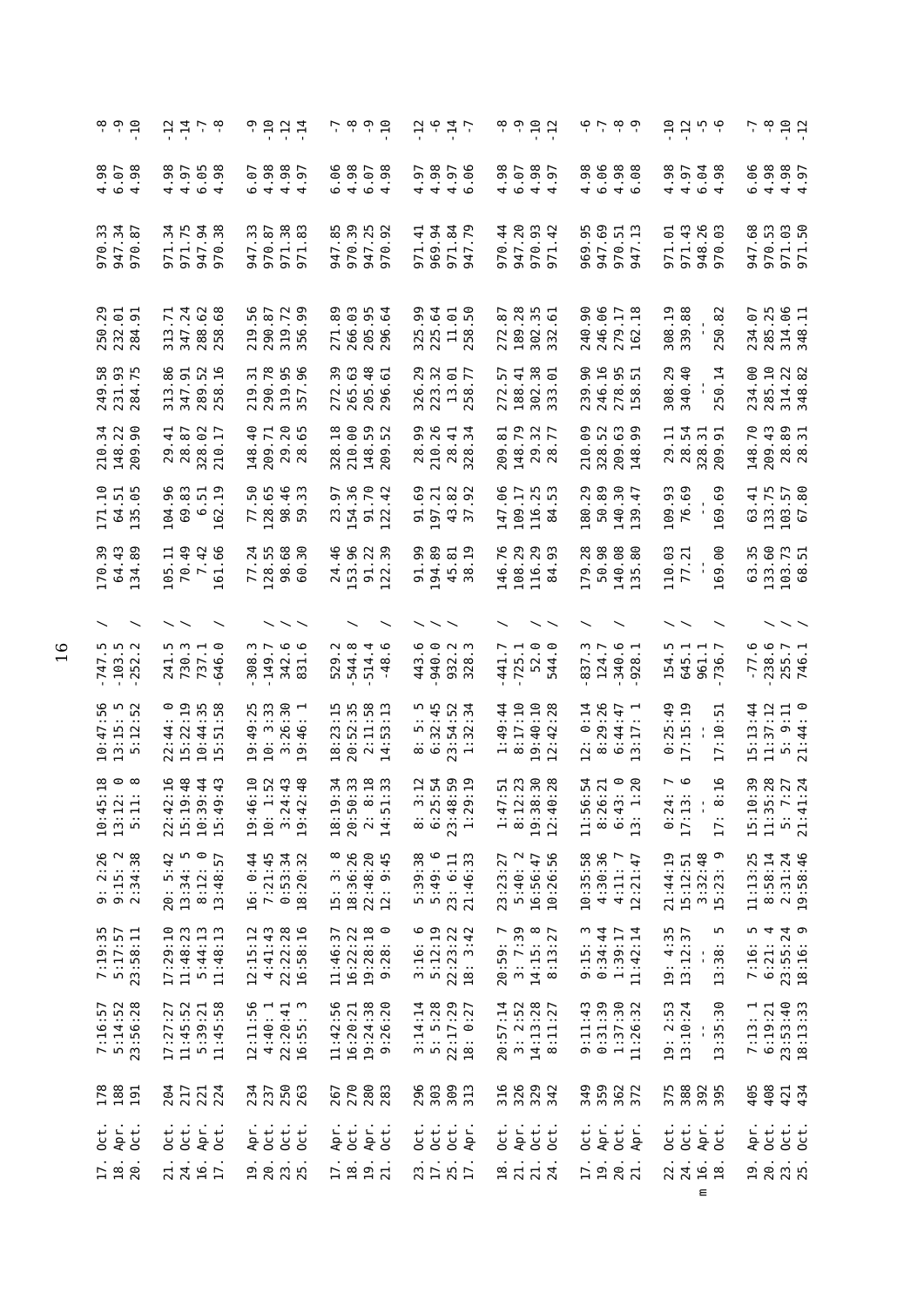| ه ن ه ن                                                          |                                           | $-12$                                        | م ب                      |           |               | $\frac{1}{2}$ , $\frac{1}{2}$ , $\frac{1}{2}$ |                                                    |      |                        |                     |                | 7.5997                                                                                            |                                    | $\overset{\circ}{\phantom{a}}$ $\overset{\circ}{\phantom{a}}$ $\overset{\circ}{\phantom{a}}$ $\overset{\circ}{\phantom{a}}$ $\overset{\circ}{\phantom{a}}$ |                         |      | ب ہے۔                                                                           |             | $-8 -$                                                 |                 |            | 4 10 10 10                                  |                       |                             |                                   |                   | $\ddot{a}$ $\ddot{a}$ $\ddot{a}$ $\ddot{a}$ $\ddot{b}$ |     | ှိ ကို           |                                      | $-10$                                     |            |
|------------------------------------------------------------------|-------------------------------------------|----------------------------------------------|--------------------------|-----------|---------------|-----------------------------------------------|----------------------------------------------------|------|------------------------|---------------------|----------------|---------------------------------------------------------------------------------------------------|------------------------------------|------------------------------------------------------------------------------------------------------------------------------------------------------------|-------------------------|------|---------------------------------------------------------------------------------|-------------|--------------------------------------------------------|-----------------|------------|---------------------------------------------|-----------------------|-----------------------------|-----------------------------------|-------------------|--------------------------------------------------------|-----|------------------|--------------------------------------|-------------------------------------------|------------|
| $6.98$<br>$4.98$<br>$6.07$<br>$4.98$                             | .98                                       | 4.97                                         | 6.98                     |           | 6.07          | 4.98                                          | $4.97$<br>$4.98$                                   |      | $4.97$<br>$6.05$       |                     |                | $4.98$<br>6.97                                                                                    | 4.98                               | $\begin{array}{c} 6 \\ 4 \\ 3 \\ 6 \\ 6 \end{array}$                                                                                                       |                         |      | 4.98                                                                            | 6.07        | $4.98$<br>$4.97$                                       |                 | 4.98       | 6.06                                        | $4.98$<br>$4.98$      |                             | 4.97                              | 6.04              | $4.98$<br>6.96                                         |     | 4.98             | 4.97                                 | $4.97$<br>6.05                            |            |
| 208<br>947.58<br>970.62<br>970.<br>948                           | 67<br>971                                 | 50<br>971.                                   | $\frac{17}{16}$<br>948   | 970       | ഗ<br>m<br>947 | 970.65<br>971.12<br>969.61                    |                                                    |      | 56<br>971.             | $-10$<br>948        | $\overline{5}$ | 49<br>970<br>947                                                                                  | 970.72<br>971.17                   |                                                                                                                                                            | 969.69<br>948.07        |      | .22<br>970                                                                      | 947.47      | $\frac{7}{2}$<br>970.                                  | 971             | .72<br>969 | 947.96                                      | 276<br>970.           | ⊙<br>5                      | .21<br>971.                       | $\ddot{5}$<br>948 | 79.7<br>969.<br>947.                                   |     | .29<br>970       | 970.78                               | 971.24<br>948.46                          |            |
| 291.05<br>259.18<br>221.63                                       |                                           | 320.07<br>358.15<br>274.47<br>266.60         |                          |           | 20<br>208.    | 296.97<br>326.33<br>227.93                    |                                                    | 227. | 58<br>$\Xi$            | 260.65              | $\frac{1}{6}$  | 273.1<br>192.1                                                                                    | 302.75<br>333.18                   |                                                                                                                                                            | 241.79<br>248.18        |      | 56<br>279                                                                       | .46<br>168. | 56<br>52<br>308.                                       | 340             | 251.65     | 235.92<br>285.59<br>314.39                  |                       |                             | 98<br>348.                        | 96<br>293.        | 82<br>61<br>259.                                       |     |                  | 291.54<br>320.45<br>359.46<br>276.51 |                                           |            |
| 292.02<br>258.68<br>221.40                                       | 320.30                                    | 359.19                                       | 60.71<br>275.<br>266.    |           | 207.76        | 296.95<br>326.64<br>226.02                    |                                                    |      | 16.13                  | 260.94              |                | 273.02<br>191.90<br>.90                                                                           | .79<br>302.                        | .60<br>333.                                                                                                                                                | 240.84<br>248.30        |      | $\frac{35}{5}$<br>279.                                                          | 166.16      | .66<br>308.<br>341.                                    | $-6$            | 250.99     | 235.87<br>285.45<br>314.56                  |                       |                             |                                   |                   | 349.72<br>295.03<br>259.33<br>253.40                   |     | 291.46           | 320.69                               | 0.59<br>0.59                              |            |
| 328.48<br>209.73<br>148.90<br>209.22                             |                                           | 28.67<br>28.07                               | 65<br>328.               |           | 149.10        | $\overline{6}$<br>209.4                       | $\overline{4}$                                     | 83   | 82<br>27.              | 328.84              |                | 33<br>209.<br>149.                                                                                | 28.79<br>28.20<br>209.64<br>329.02 |                                                                                                                                                            |                         |      | Ξ<br>209.                                                                       | 54<br>149.  | 57<br>28<br>27                                         |                 | 209.44     | $149.23$<br>$208.31$<br>$28.33$             |                       |                             | $\mathbf{r}$<br>$\overline{27}$ . | 328.97            | $\frac{4}{4}$<br>209.                                  |     |                  | 208.69<br>28.09<br>27.45<br>329.17   |                                           |            |
| $\begin{array}{r} 4.94 \\ 160.78 \\ 76.40 \\ 127.43 \end{array}$ | 64<br>57                                  | 56.94                                        | <u>និង</u><br>22.        | 52        | $-45$<br>90   | 121.08                                        | 90.24                                              |      | 39.51                  | 36.73               |                | 145.65<br>106.73                                                                                  | 114.80                             | 82.80                                                                                                                                                      | 178.44<br>49.75         |      | 138.90                                                                          | 132.92      |                                                        | 108.47<br>74.85 | 167.89     | 5871<br>62.                                 | 132<br>102            |                             |                                   | 65.69<br>2.92     | 159.15<br>75.48                                        |     | 125.92           | 95.50                                | 54.30<br>21.26                            |            |
| 5.91<br>160.27<br>76.17<br>127.34                                | .27<br>127<br>57                          | 57.99                                        | 22.83                    | -47<br>52 | 90.01         | 121.06                                        | 90.55<br>91.72                                     |      | 42.06                  | 37.02               |                | 145.36<br>105.94                                                                                  | .84<br>14                          | .22<br>83                                                                                                                                                  | 177.49<br>49.87         |      | 138.69                                                                          | 130.62      | 58<br>39<br>108.<br>75.                                |                 | .23<br>167 | $62.54$<br>$132.24$<br>$102.28$             |                       |                             | 66.43                             | 3.98              | 158.66<br>75.27                                        |     | 125.84           | 95.74                                | 55.43                                     |            |
|                                                                  |                                           | $\overline{\phantom{a}}$                     |                          |           |               |                                               | $\smallsmile\smallsmile$                           |      |                        |                     |                |                                                                                                   |                                    | $\smallsmile$ $\smallsmile$                                                                                                                                |                         |      |                                                                                 |             | $\widehat{\phantom{a}}$                                |                 |            |                                             |                       |                             |                                   |                   |                                                        |     |                  |                                      |                                           |            |
| 757.6<br>633.7<br>$-283.6$<br>$-137.4$                           |                                           | 356.5<br>846.3<br>858.9<br>558.9             |                          |           | 490.2         | $-34.4$                                       | 456.9<br>926.3                                     |      | 946.6<br>354.2         |                     |                | $427.6$<br>693.4                                                                                  | 67.7                               | 560.0                                                                                                                                                      | 825.1                   | 151  | 326.2                                                                           | 902.1       | 169.7<br>660.6                                         |                 | 721.8      | $-55.6$                                     | $224.4$<br>$270.2$    |                             | 761.8                             | 781.7             | 618.8                                                  |     | 121.0            | 371.5                                | 862.2<br>578.7                            |            |
| $12:45:20$<br>$22:16:23$<br>21:49:47                             | $\frac{10}{10}$<br>:42<br>49<br>29<br>16: | 5:39<br>$\frac{3}{2}$                        | $20:13:40$<br>$3:18:10$  |           | 4:14:10       | 21:18:29                                      | 14:28:26<br>13: 2:33                               |      |                        | $6:11:5$<br>3:28:17 |                | $8:16:59$<br>$0:13:49$                                                                            | $\ddot{.}34$<br>Ю<br>$\ddot{a}$    | 4:20                                                                                                                                                       | $18:27:12$<br>$10:25:7$ |      | $\begin{array}{ll} 13:11: & 5 \\ 15:37: & 1 \\ 6:50:13 \\ 23:37:55 \end{array}$ |             |                                                        |                 | 23:38:18   | 17:15:58                                    | 4:17<br>18:           | :16<br>32<br>$\frac{1}{11}$ | 4: 6:34<br>14:37:28               |                   | 4:43:51<br>23:54:13                                    |     | 54<br>22:        | 16:13:13                             | $8:29:13$<br>$22:17:23$                   |            |
| 1.1.1.1<br>$\circ$ 4 $\circ$ $\circ$                             |                                           | $\frac{23}{16}$<br><b>NO 6</b><br>$9:4$<br>2 | $\frac{1}{2}$ 54<br>20:1 |           | $\frac{5}{3}$ | $\frac{48}{3}$ $\frac{1}{2}$ $\frac{1}{2}$    |                                                    |      |                        |                     |                | $\frac{4}{3}$ $\frac{1}{3}$ $\frac{1}{6}$ $\frac{1}{6}$ $\frac{1}{6}$ $\frac{1}{6}$ $\frac{1}{6}$ |                                    | $1000 - 1$                                                                                                                                                 |                         |      | $\frac{18}{10}$<br>13:9:36:15:26                                                |             | 55<br>55<br>55<br>59<br>$\infty$ in<br>$6:4$<br>$23:3$ |                 |            | 23:35:47<br>17:12:54<br>18:2:34<br>11:30:32 |                       |                             |                                   |                   | n<br><br>4:32:41:41:41:41:41:51.                       |     | $\frac{22}{125}$ |                                      | $\begin{array}{c} .80 \\ .33 \end{array}$ |            |
| 10:19:27<br>20:11:29<br>17:59:24<br>13:47:28                     |                                           | $7:17:1$<br>0:44:22                          | $16:58:55$<br>$1: 0:16$  |           | 0:47:1        | 18:34:47                                      | $\begin{array}{cc} 12:4:3 \\ 12:11:22 \end{array}$ |      | $5:31:1$<br>$23:45:8$  |                     |                | 5:49:25<br>7:27:54                                                                                | 23:22:13                           | 16:50:34                                                                                                                                                   | 16:59:34<br>6:27:39     |      | 10:36:24                                                                        | 14:18:38    | $4: 9: 2$<br>21:37:42                                  |                 | 21:47:43   | 13:15:40                                    | $15:24:38$<br>8:55: 3 |                             | $2:24:30$<br>$12:20:1$            |                   | $2:36:45$<br>$20:2:29$                                 |     | 20:11:19         | 13:41:59                             | $7:12:41$<br>19: 6:47                     |            |
| 7:58:35<br>18:8:50<br>14:12: 9<br>11: 6:59                       |                                           | 4:46:43<br>23:26:28                          | $13:47:52$<br>$22:44:26$ |           | 21:23:23      | 15:52:49                                      | $9:41:36$<br>11:25:53                              |      | $4:58:22$<br>$20:5:12$ |                     |                | $3:23:46$<br>$4:46:27$                                                                            | 20:40:37                           | 14:38:51                                                                                                                                                   | $15:35:9$<br>$2:33:11$  |      | 8:3:34                                                                          | 13:10:21    | 1:29:36<br>19:39:47                                    |                 | 19:59:41   | $9:18:20$<br>$12:46:45$<br>$6:19:37$        |                       |                             |                                   |                   | $0:45:8$<br>10: 7:53<br>0:31:53<br>0:31:53             |     | 17:30:21         | 11:12:35                             | 5:59:46<br>15:59:56                       |            |
| $8:56$<br>$5:18$<br>7:53:32<br>18:6:37<br>$\frac{1}{4}$          | 4:44:55<br>$\ddot{a}$                     | $23:23: 5$<br>$13:44: 6$<br>$22:42:26$       |                          |           | 21:19:47      | 15:51: 9                                      | $9:39:43$<br>11:20:11                              |      |                        | 4:50:57<br>20: 1:55 |                | $3:21:54$<br>$4:41:56$                                                                            | 20:38:56<br>14:36:49               |                                                                                                                                                            | 15:31:57<br>2:30:5      |      | 8:1:47                                                                          | 13: 0:15    | 1:27:54<br>19:37:31                                    |                 | 19:57:10   | $9:15:16$<br>12:45: 2<br>6:17:53            |                       |                             | 0:42:27                           | 10: 2:32          | $0:29:42$<br>16:10:39                                  |     | 17:28:40         | 11:10:47                             | 5:56:10<br>15:56:6                        |            |
| 438<br>441<br>451                                                | 454                                       | 467<br>480                                   | 484                      | 487       | 497           | 500                                           | 513                                                | 520  | 526                    | 530                 |                | 533<br>543                                                                                        | 546                                | 559                                                                                                                                                        | 566<br>576              |      | 579                                                                             | 589         | 592<br>605                                             |                 | 612        | 622                                         | 625                   | 638                         | 651<br>655                        |                   | 658                                                    | 668 | 671              | 684                                  | 697                                       | <b>701</b> |
| Oct.<br>Apr.<br>Apr.                                             | Oct.<br>$0ct$ .                           | $0$ ct.                                      | Apr.                     | $0$ ct.   | Apr.          | $0$ ct.                                       | Oct.                                               | Oct. | $0$ ct.                | Apr.                |                | Oct.<br>Apr.                                                                                      | $0$ ct.                            | $0$ ct.                                                                                                                                                    | $0$ ct.                 | Apr. | Oct.                                                                            | Apr.        | $0$ ct.                                                |                 | Oct.       | Apr.                                        | Oct.                  | $0$ ct.                     | $0$ ct.                           | Apr.              | Oct.<br>Apr.                                           |     | $0$ ct.          | $0$ ct.                              | Oct.                                      | Apr.       |
| $\frac{17}{18}$ .<br>20.                                         |                                           | $\frac{24}{26}$ .                            | 17.20                    |           | 21.           | 74.7                                          |                                                    |      | 27.<br>18.             |                     | 20.            | 22                                                                                                |                                    | 25.181                                                                                                                                                     |                         |      | 21.<br>22.                                                                      |             | 23.                                                    |                 | 18.        | 20.                                         | 21.<br>24.            |                             | 27.                               | 18.               | 20.20                                                  |     | 22.              | 24.                                  | 27.                                       |            |
|                                                                  |                                           |                                              |                          |           |               |                                               |                                                    |      |                        |                     |                |                                                                                                   |                                    |                                                                                                                                                            |                         |      |                                                                                 |             |                                                        |                 |            |                                             |                       |                             |                                   |                   |                                                        |     |                  |                                      |                                           |            |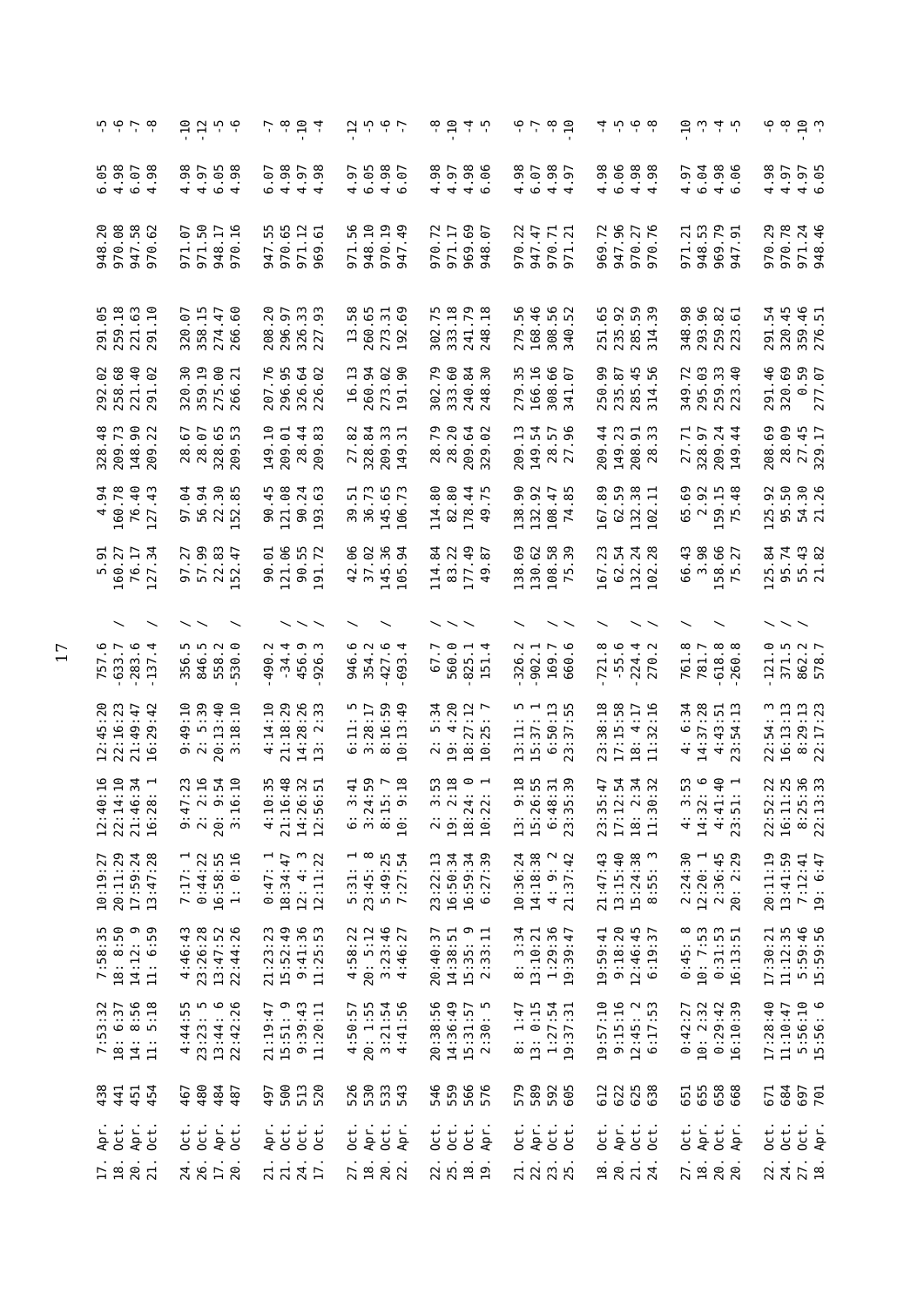| $4.98$<br>6.96<br>4.98<br>4.98<br>4.98<br>4.98<br>4.98<br>6.06<br>6.04<br>4.98<br>4.98<br>4.97<br>4.97<br>6.05<br>.98<br>$4.97$<br>$4.98$<br>6.05<br>$6.07$<br>4.98<br>6.98<br>4.98<br>4.97<br>$6.98$<br>$4.98$<br>4.98<br>6.98<br>4.97<br>.97<br>6.07<br>4.97<br>$4.97$<br>$4.97$<br>$\overline{a}$<br>969.82<br>947.83<br>970.35<br>$\frac{38}{3}$<br>971.26<br>$\frac{6}{3}$<br>970.38<br>33<br>96<br>969.46<br>948.32<br>970.48<br>948.78<br>969.55<br>948.19<br>970.05<br>970.54<br>.83<br>2<br>85<br>$-40$<br>947.72<br>970.47<br>970.90<br>98<br>970.97<br>$rac{6}{4}$<br>970.03<br>53<br>98<br>969.01<br>971.04<br>51<br>$\dot{\mathbf{r}}$<br>969.<br>970.<br>970.<br>948.<br>970.<br>948<br>948<br>969<br>947<br>969<br>948<br>970<br>969<br>969<br>969<br>327.36<br>210.49<br>297.28<br>326.92<br>262.73<br>303.04<br>333.66<br>279.93<br>173.40<br>252.44<br>314.76<br>349.75<br>39<br>291.84<br>267.44<br>$69$ .<br>231.49<br>.74<br>17.71<br>.60<br>195.18<br>.92<br>250.12<br>.78<br>238.04<br>.00<br>$-5$<br>225.78<br>320.94<br>1.02<br>278.74<br>341.12<br>$\blacksquare$<br>212.<br>229.<br>286<br>296<br>273<br>308<br>260<br>$\blacksquare$<br>267<br>242<br>22.40<br>303.09<br>279.73<br>291.78<br>321.20<br>2.27<br>279.33<br>267.08<br>212.30<br>230.03<br>266.68<br>210.07<br>297.27<br>327.25<br>228.08<br>263.05<br>.33<br>194.44<br>334.09<br>242.02<br>250.26<br>171.62<br>.89<br>314.95<br>350.54<br>50<br>60<br>327.71<br>341.69<br>251.81<br>238.01<br>285.87<br>297.77<br>259.92<br>$\frac{1}{4}$<br>212.<br>225.<br>273<br>308<br>209.03<br>149.66<br>27.18<br>96<br>27.73<br>208.48<br>150.25<br>207.86<br>50<br>35<br>149.89<br>28.23<br>50<br>50<br>$\Xi$<br>27.33<br>208.93<br>149.79<br>70<br>62<br>208.11<br>78<br>329.72<br>27.21<br>208.82<br>208.47<br>27.84<br>$\overline{1}$<br>57<br>98<br>35<br>51<br>$47$<br>81<br>150.<br>150.<br>27.7<br>26.<br>209.<br>329.<br>329.<br>27.<br>209<br>208.<br>329<br>208<br>208<br>31.96<br>35.68<br>151.38<br>89.24<br>190.61<br>30<br>33<br>36<br>99<br>26<br>89<br>137.44<br>128.63<br>166.04<br>100.52<br>63.59<br>1.26<br>74.44<br>187.61<br>119.65<br>$\frac{4}{4}$<br>83<br>49<br>124.45<br>93.74<br>51.30<br>20.11<br>149.87<br>88.21<br>118.13<br>86.71<br>ΘJ<br>72.97<br>61.57<br>$\frac{1}{4}$<br>105.<br>113.<br>48.<br>$\frac{81}{176}$ .<br>144<br>130<br>88<br>157<br>107<br>151.01<br>88.83<br>36.65<br>20.70<br>87.05<br>119.64<br>96.<br>36.00<br>.02<br>.60<br>$\frac{5}{9}$<br>.93<br>137.24<br>126.85<br>.18<br>53.<br>.42<br>61.54<br>100.70<br>$-25$<br>124.38<br>94.00<br>$\frac{149.51}{87.82}$<br>18.13<br>186.15<br>.77<br>$-41$<br>64.37<br>$\frac{4}{10}$<br>55.<br>$\frac{1}{4}$<br>104<br>165<br>$\overline{7}$<br>188<br>113<br>144<br>52<br>$\sim$<br>88<br>\$<br>$\frac{81}{15}$<br>57<br>52<br>107<br>465.4<br>962.9<br>$-19.7$<br>913.3<br>82.4<br>574.9<br>809.8<br>706.6<br>776.5<br>388.9<br>879.0<br>502.2<br>490.4<br>898.7<br>979.3<br>r.<br>378.2<br>414.9<br>671.4<br>311.4<br>876.3<br>675.7<br>$-29.7$<br>286.2<br>801.7<br>235.2<br>106.1<br>600.8<br>516.1<br>174.2<br>442.1<br>208<br>474<br>183<br>$\overline{4}$<br>$3:18:38$<br>$2:1:48$<br>$3:42:22$<br>$70:52:6$<br>12:27:36<br>$19:35:37$<br>$17:51:49$<br>$13:13:19$<br>6:23<br>0:27:46<br>17:56:46<br>$8:22:25$<br>10: 7:10<br>$19:33:17$<br>$12:25:52$<br>.40:49<br>12:24:32<br>1:24<br>9:15:44<br>10:30:27<br>$1:55:3$<br>$5:18:45$<br>$22:39:3$<br>14:48:47<br>$9:44:52$<br>$6:16:1$<br>5:25:57<br>8:28:27<br>$1:29:7$<br>$0:55:47$<br>$16:40:31$<br>$11:9:55$<br>0:17:7<br>8:17<br>$\blacksquare$<br>20:52<br>16:<br>ۊ<br>$\overline{1}$<br>6<br>$\begin{array}{c} 19:28:15\\ 12:12:29\\ 5:22:38\\ 14:38:58 \end{array}$<br>$50\,$<br>$\frac{6}{11}$ $\frac{4}{11}$ $\frac{1}{11}$<br>9:42:53<br>6:12:30<br>5:40:41<br>3:40:41<br>20:50:11<br>.46<br>$1:51:54$<br>$5:17:3$<br>$22:37:14$<br>$14:44:52$<br>$3:16:42$<br>$1:57:17$<br>$\frac{6}{3}$<br>$\frac{1}{4}$ 37<br>$\frac{1}{4}$ $\frac{1}{1}$ $\frac{4}{9}$<br>$0:13:12$<br>16: 6:19<br>8:18:58<br>10: 5:29<br>$12:20:11$<br>8:26:46<br>8:27:3<br>1:27:3<br>124:33:5<br>$17:43$<br>$13:11$<br>59<br>500212<br>50000<br>5000<br>17:55:<br>10:27:<br>16:34:11:7<br>19:11<br>$\begin{smallmatrix}8.16\1.9\end{smallmatrix}$<br>$\mathbf{I}$<br>16:<br>$\sim$ $\sim$ $\sim$ $\sim$<br>8:51:30<br>$7:25:23$<br>$2:45:33$<br>0:58:28<br>18:35:50<br>$11:59:2$<br>$1:45:42$<br>$12:12:6$<br>16:16:26<br>10:32:26<br>15:20:14<br>$14:30:38$<br>9: 0:43<br>21:11:12<br>$13:47:14$<br>$4:49:6$<br>$7:23:5$<br>$0:58:11$<br>$18:24:24$<br>18:29:14<br>8:31:34<br>4: 3:30<br>15:15:34<br>22: 1:59<br>2:35:34<br>0:57:12<br>16:59:57<br>4:12:57<br>21:47:21<br>20: 8:57<br>13:37:51<br>4:49:7:23<br>9:33:5<br>23:17:<br>23:24:<br>$22:16:18$<br>16: 8:19<br>11:45:36<br>$6:45:59$<br>$3:3:37$<br>$21:7:4$<br>$21:55:36$<br>11:18:20<br>18: 9: 6<br>$11:28:14$<br>$1:19:10$<br>22:37:44<br>23:59:6<br>5: 7:56<br>23:18:32<br>17:43:25<br>$22: 8:41$<br>9:45:18<br>$4:38:30$<br>14:26:7<br>$14:49:7$<br>7:53:18<br>2:22:1<br>19: 8:43<br>$12:45:30$<br>7:15:21<br>$12:26:22$<br>$6:53:42$<br>$23:54:10$<br>17:40:42<br>12:30:50<br>4:40:46<br>2:7:57<br>18:11:57<br>$\frac{1}{4}$<br>22:<br>$\begin{array}{c} 6:41:38 \\ 3:1:56 \\ 21:5:9 \\ 21:52:32 \end{array}$<br>$5:5:57$<br>$23:15:0$<br>$22:14:37$<br>$16:6:24$<br>:23<br>11:32:13<br>$22: 5:22$<br>9:43:26<br>4:35:24<br>14:41: 2<br>7:51:36<br>: 5:38<br>$2:19:34$<br>11:15:17<br>19: 7: 0<br>$12:43:45$<br>7:12:35<br>12:20:43<br>12:51:33<br>8:48<br>23:52:29<br>17:38:53<br>12:26:55<br>18: 5:12<br>11:26:16<br>$1:15:43$<br>$4:39:5$<br>22:35:48<br>23:54:35<br>14:24:21<br>17:38:<br>$\frac{1}{4}$<br>$\frac{8}{10}$<br>$\sim$<br>743<br>763<br>776<br>793<br>796<br>806<br>855<br>868<br>875<br>888<br>954<br>960<br>704<br>714<br>717<br>730<br>747<br>750<br>760<br>783<br>809<br>885<br>901<br>914<br>918<br>921<br>931<br>934<br>947<br>737<br>$0$ ct.<br>$0$ ct.<br>Apr.<br>Apr.<br>Apr.<br>Apr.<br>Apr.<br>Oct.<br>Apr.<br>Oct.<br>Oct.<br>$0$ ct.<br>Oct.<br>Apr.<br>$0$ ct.<br>Oct.<br>Apr.<br>Oct.<br>Apr.<br>Oct.<br>Oct.<br>Oct.<br>Oct.<br>Oct.<br>Oct.<br>Oct.<br>0ct.<br>Oct.<br>Apr.<br>oct.<br>Oct.<br>Oct.<br>t.<br>Oct<br>Oct.<br>0 <sub>c</sub><br>20<br>223.15<br>20.<br>27.<br>$\frac{20}{28}$ .<br>$\frac{18}{28}$ .<br>20.<br>21.<br>25.<br>27.<br>21.<br>23.<br>20.<br>21.<br>23.<br>24.<br>$18.$<br>19.<br>22.<br>27.<br>1<br>2<br>2<br>2<br>2<br>2<br>2<br>25.19<br>22<br>$\overline{21}$<br>$\overline{24}$<br>$\epsilon$<br>Ε<br>ں | ن ن ن ن<br>4 س ن ن |  |  | 79.77 |  | ې به بې ب |  |  | $\ddot{\omega}$ $\dot{\omega}$ $\dot{\omega}$ $\dot{\omega}$ |  | $\ddot{\omega}$ $\dot{\omega}$ $\dot{\omega}$ $\dot{\omega}$ |  | $\phi$ $\phi$ $\phi$ $\gamma$ |  | $\omega \neq \phi$ $\omega$ |  | ュぃぃュ |  | စု စ စု |
|----------------------------------------------------------------------------------------------------------------------------------------------------------------------------------------------------------------------------------------------------------------------------------------------------------------------------------------------------------------------------------------------------------------------------------------------------------------------------------------------------------------------------------------------------------------------------------------------------------------------------------------------------------------------------------------------------------------------------------------------------------------------------------------------------------------------------------------------------------------------------------------------------------------------------------------------------------------------------------------------------------------------------------------------------------------------------------------------------------------------------------------------------------------------------------------------------------------------------------------------------------------------------------------------------------------------------------------------------------------------------------------------------------------------------------------------------------------------------------------------------------------------------------------------------------------------------------------------------------------------------------------------------------------------------------------------------------------------------------------------------------------------------------------------------------------------------------------------------------------------------------------------------------------------------------------------------------------------------------------------------------------------------------------------------------------------------------------------------------------------------------------------------------------------------------------------------------------------------------------------------------------------------------------------------------------------------------------------------------------------------------------------------------------------------------------------------------------------------------------------------------------------------------------------------------------------------------------------------------------------------------------------------------------------------------------------------------------------------------------------------------------------------------------------------------------------------------------------------------------------------------------------------------------------------------------------------------------------------------------------------------------------------------------------------------------------------------------------------------------------------------------------------------------------------------------------------------------------------------------------------------------------------------------------------------------------------------------------------------------------------------------------------------------------------------------------------------------------------------------------------------------------------------------------------------------------------------------------------------------------------------------------------------------------------------------------------------------------------------------------------------------------------------------------------------------------------------------------------------------------------------------------------------------------------------------------------------------------------------------------------------------------------------------------------------------------------------------------------------------------------------------------------------------------------------------------------------------------------------------------------------------------------------------------------------------------------------------------------------------------------------------------------------------------------------------------------------------------------------------------------------------------------------------------------------------------------------------------------------------------------------------------------------------------------------------------------------------------------------------------------------------------------------------------------------------------------------------------------------------------------------------------------------------------------------------------------------------------------------------------------------------------------------------------------------------------------------------------------------------------------------------------------------------------------------------------------------------------------------------------------------------------------------------------------------------------------------------------------------------------------------------------------------------------------------------------------------------------------------------------------------------------------------------------------------------------------------------------------------------------------------------------------------------------------------------------------------------------------------------------------------------------------------------------------------------------------------------------------------------------------------------------------------------------------------------------------------------------------------------------------------------------------------------------------------------------------------------------------------------------------------------------------------------------------------------------------------------------------------------------------------------------------------------------------------------------------------------------------------------------------------------------------------------------------------------------------------------------------------------------------------------------------------------------------------------------|--------------------|--|--|-------|--|-----------|--|--|--------------------------------------------------------------|--|--------------------------------------------------------------|--|-------------------------------|--|-----------------------------|--|------|--|---------|
| .04                                                                                                                                                                                                                                                                                                                                                                                                                                                                                                                                                                                                                                                                                                                                                                                                                                                                                                                                                                                                                                                                                                                                                                                                                                                                                                                                                                                                                                                                                                                                                                                                                                                                                                                                                                                                                                                                                                                                                                                                                                                                                                                                                                                                                                                                                                                                                                                                                                                                                                                                                                                                                                                                                                                                                                                                                                                                                                                                                                                                                                                                                                                                                                                                                                                                                                                                                                                                                                                                                                                                                                                                                                                                                                                                                                                                                                                                                                                                                                                                                                                                                                                                                                                                                                                                                                                                                                                                                                                                                                                                                                                                                                                                                                                                                                                                                                                                                                                                                                                                                                                                                                                                                                                                                                                                                                                                                                                                                                                                                                                                                                                                                                                                                                                                                                                                                                                                                                                                                                                                                                                                                                                                                                                                                                                                                                                                                                                                                                                                                                                                                                  |                    |  |  |       |  |           |  |  |                                                              |  |                                                              |  |                               |  |                             |  |      |  |         |
|                                                                                                                                                                                                                                                                                                                                                                                                                                                                                                                                                                                                                                                                                                                                                                                                                                                                                                                                                                                                                                                                                                                                                                                                                                                                                                                                                                                                                                                                                                                                                                                                                                                                                                                                                                                                                                                                                                                                                                                                                                                                                                                                                                                                                                                                                                                                                                                                                                                                                                                                                                                                                                                                                                                                                                                                                                                                                                                                                                                                                                                                                                                                                                                                                                                                                                                                                                                                                                                                                                                                                                                                                                                                                                                                                                                                                                                                                                                                                                                                                                                                                                                                                                                                                                                                                                                                                                                                                                                                                                                                                                                                                                                                                                                                                                                                                                                                                                                                                                                                                                                                                                                                                                                                                                                                                                                                                                                                                                                                                                                                                                                                                                                                                                                                                                                                                                                                                                                                                                                                                                                                                                                                                                                                                                                                                                                                                                                                                                                                                                                                                                      |                    |  |  |       |  |           |  |  |                                                              |  |                                                              |  |                               |  |                             |  |      |  |         |
|                                                                                                                                                                                                                                                                                                                                                                                                                                                                                                                                                                                                                                                                                                                                                                                                                                                                                                                                                                                                                                                                                                                                                                                                                                                                                                                                                                                                                                                                                                                                                                                                                                                                                                                                                                                                                                                                                                                                                                                                                                                                                                                                                                                                                                                                                                                                                                                                                                                                                                                                                                                                                                                                                                                                                                                                                                                                                                                                                                                                                                                                                                                                                                                                                                                                                                                                                                                                                                                                                                                                                                                                                                                                                                                                                                                                                                                                                                                                                                                                                                                                                                                                                                                                                                                                                                                                                                                                                                                                                                                                                                                                                                                                                                                                                                                                                                                                                                                                                                                                                                                                                                                                                                                                                                                                                                                                                                                                                                                                                                                                                                                                                                                                                                                                                                                                                                                                                                                                                                                                                                                                                                                                                                                                                                                                                                                                                                                                                                                                                                                                                                      |                    |  |  |       |  |           |  |  |                                                              |  |                                                              |  |                               |  |                             |  |      |  |         |
|                                                                                                                                                                                                                                                                                                                                                                                                                                                                                                                                                                                                                                                                                                                                                                                                                                                                                                                                                                                                                                                                                                                                                                                                                                                                                                                                                                                                                                                                                                                                                                                                                                                                                                                                                                                                                                                                                                                                                                                                                                                                                                                                                                                                                                                                                                                                                                                                                                                                                                                                                                                                                                                                                                                                                                                                                                                                                                                                                                                                                                                                                                                                                                                                                                                                                                                                                                                                                                                                                                                                                                                                                                                                                                                                                                                                                                                                                                                                                                                                                                                                                                                                                                                                                                                                                                                                                                                                                                                                                                                                                                                                                                                                                                                                                                                                                                                                                                                                                                                                                                                                                                                                                                                                                                                                                                                                                                                                                                                                                                                                                                                                                                                                                                                                                                                                                                                                                                                                                                                                                                                                                                                                                                                                                                                                                                                                                                                                                                                                                                                                                                      |                    |  |  |       |  |           |  |  |                                                              |  |                                                              |  |                               |  |                             |  |      |  |         |
|                                                                                                                                                                                                                                                                                                                                                                                                                                                                                                                                                                                                                                                                                                                                                                                                                                                                                                                                                                                                                                                                                                                                                                                                                                                                                                                                                                                                                                                                                                                                                                                                                                                                                                                                                                                                                                                                                                                                                                                                                                                                                                                                                                                                                                                                                                                                                                                                                                                                                                                                                                                                                                                                                                                                                                                                                                                                                                                                                                                                                                                                                                                                                                                                                                                                                                                                                                                                                                                                                                                                                                                                                                                                                                                                                                                                                                                                                                                                                                                                                                                                                                                                                                                                                                                                                                                                                                                                                                                                                                                                                                                                                                                                                                                                                                                                                                                                                                                                                                                                                                                                                                                                                                                                                                                                                                                                                                                                                                                                                                                                                                                                                                                                                                                                                                                                                                                                                                                                                                                                                                                                                                                                                                                                                                                                                                                                                                                                                                                                                                                                                                      |                    |  |  |       |  |           |  |  |                                                              |  |                                                              |  |                               |  |                             |  |      |  |         |
|                                                                                                                                                                                                                                                                                                                                                                                                                                                                                                                                                                                                                                                                                                                                                                                                                                                                                                                                                                                                                                                                                                                                                                                                                                                                                                                                                                                                                                                                                                                                                                                                                                                                                                                                                                                                                                                                                                                                                                                                                                                                                                                                                                                                                                                                                                                                                                                                                                                                                                                                                                                                                                                                                                                                                                                                                                                                                                                                                                                                                                                                                                                                                                                                                                                                                                                                                                                                                                                                                                                                                                                                                                                                                                                                                                                                                                                                                                                                                                                                                                                                                                                                                                                                                                                                                                                                                                                                                                                                                                                                                                                                                                                                                                                                                                                                                                                                                                                                                                                                                                                                                                                                                                                                                                                                                                                                                                                                                                                                                                                                                                                                                                                                                                                                                                                                                                                                                                                                                                                                                                                                                                                                                                                                                                                                                                                                                                                                                                                                                                                                                                      |                    |  |  |       |  |           |  |  |                                                              |  |                                                              |  |                               |  |                             |  |      |  |         |
|                                                                                                                                                                                                                                                                                                                                                                                                                                                                                                                                                                                                                                                                                                                                                                                                                                                                                                                                                                                                                                                                                                                                                                                                                                                                                                                                                                                                                                                                                                                                                                                                                                                                                                                                                                                                                                                                                                                                                                                                                                                                                                                                                                                                                                                                                                                                                                                                                                                                                                                                                                                                                                                                                                                                                                                                                                                                                                                                                                                                                                                                                                                                                                                                                                                                                                                                                                                                                                                                                                                                                                                                                                                                                                                                                                                                                                                                                                                                                                                                                                                                                                                                                                                                                                                                                                                                                                                                                                                                                                                                                                                                                                                                                                                                                                                                                                                                                                                                                                                                                                                                                                                                                                                                                                                                                                                                                                                                                                                                                                                                                                                                                                                                                                                                                                                                                                                                                                                                                                                                                                                                                                                                                                                                                                                                                                                                                                                                                                                                                                                                                                      |                    |  |  |       |  |           |  |  |                                                              |  |                                                              |  |                               |  |                             |  |      |  |         |
|                                                                                                                                                                                                                                                                                                                                                                                                                                                                                                                                                                                                                                                                                                                                                                                                                                                                                                                                                                                                                                                                                                                                                                                                                                                                                                                                                                                                                                                                                                                                                                                                                                                                                                                                                                                                                                                                                                                                                                                                                                                                                                                                                                                                                                                                                                                                                                                                                                                                                                                                                                                                                                                                                                                                                                                                                                                                                                                                                                                                                                                                                                                                                                                                                                                                                                                                                                                                                                                                                                                                                                                                                                                                                                                                                                                                                                                                                                                                                                                                                                                                                                                                                                                                                                                                                                                                                                                                                                                                                                                                                                                                                                                                                                                                                                                                                                                                                                                                                                                                                                                                                                                                                                                                                                                                                                                                                                                                                                                                                                                                                                                                                                                                                                                                                                                                                                                                                                                                                                                                                                                                                                                                                                                                                                                                                                                                                                                                                                                                                                                                                                      |                    |  |  |       |  |           |  |  |                                                              |  |                                                              |  |                               |  |                             |  |      |  |         |
|                                                                                                                                                                                                                                                                                                                                                                                                                                                                                                                                                                                                                                                                                                                                                                                                                                                                                                                                                                                                                                                                                                                                                                                                                                                                                                                                                                                                                                                                                                                                                                                                                                                                                                                                                                                                                                                                                                                                                                                                                                                                                                                                                                                                                                                                                                                                                                                                                                                                                                                                                                                                                                                                                                                                                                                                                                                                                                                                                                                                                                                                                                                                                                                                                                                                                                                                                                                                                                                                                                                                                                                                                                                                                                                                                                                                                                                                                                                                                                                                                                                                                                                                                                                                                                                                                                                                                                                                                                                                                                                                                                                                                                                                                                                                                                                                                                                                                                                                                                                                                                                                                                                                                                                                                                                                                                                                                                                                                                                                                                                                                                                                                                                                                                                                                                                                                                                                                                                                                                                                                                                                                                                                                                                                                                                                                                                                                                                                                                                                                                                                                                      |                    |  |  |       |  |           |  |  |                                                              |  |                                                              |  |                               |  |                             |  |      |  |         |
|                                                                                                                                                                                                                                                                                                                                                                                                                                                                                                                                                                                                                                                                                                                                                                                                                                                                                                                                                                                                                                                                                                                                                                                                                                                                                                                                                                                                                                                                                                                                                                                                                                                                                                                                                                                                                                                                                                                                                                                                                                                                                                                                                                                                                                                                                                                                                                                                                                                                                                                                                                                                                                                                                                                                                                                                                                                                                                                                                                                                                                                                                                                                                                                                                                                                                                                                                                                                                                                                                                                                                                                                                                                                                                                                                                                                                                                                                                                                                                                                                                                                                                                                                                                                                                                                                                                                                                                                                                                                                                                                                                                                                                                                                                                                                                                                                                                                                                                                                                                                                                                                                                                                                                                                                                                                                                                                                                                                                                                                                                                                                                                                                                                                                                                                                                                                                                                                                                                                                                                                                                                                                                                                                                                                                                                                                                                                                                                                                                                                                                                                                                      |                    |  |  |       |  |           |  |  |                                                              |  |                                                              |  |                               |  |                             |  |      |  |         |
|                                                                                                                                                                                                                                                                                                                                                                                                                                                                                                                                                                                                                                                                                                                                                                                                                                                                                                                                                                                                                                                                                                                                                                                                                                                                                                                                                                                                                                                                                                                                                                                                                                                                                                                                                                                                                                                                                                                                                                                                                                                                                                                                                                                                                                                                                                                                                                                                                                                                                                                                                                                                                                                                                                                                                                                                                                                                                                                                                                                                                                                                                                                                                                                                                                                                                                                                                                                                                                                                                                                                                                                                                                                                                                                                                                                                                                                                                                                                                                                                                                                                                                                                                                                                                                                                                                                                                                                                                                                                                                                                                                                                                                                                                                                                                                                                                                                                                                                                                                                                                                                                                                                                                                                                                                                                                                                                                                                                                                                                                                                                                                                                                                                                                                                                                                                                                                                                                                                                                                                                                                                                                                                                                                                                                                                                                                                                                                                                                                                                                                                                                                      |                    |  |  |       |  |           |  |  |                                                              |  |                                                              |  |                               |  |                             |  |      |  |         |
|                                                                                                                                                                                                                                                                                                                                                                                                                                                                                                                                                                                                                                                                                                                                                                                                                                                                                                                                                                                                                                                                                                                                                                                                                                                                                                                                                                                                                                                                                                                                                                                                                                                                                                                                                                                                                                                                                                                                                                                                                                                                                                                                                                                                                                                                                                                                                                                                                                                                                                                                                                                                                                                                                                                                                                                                                                                                                                                                                                                                                                                                                                                                                                                                                                                                                                                                                                                                                                                                                                                                                                                                                                                                                                                                                                                                                                                                                                                                                                                                                                                                                                                                                                                                                                                                                                                                                                                                                                                                                                                                                                                                                                                                                                                                                                                                                                                                                                                                                                                                                                                                                                                                                                                                                                                                                                                                                                                                                                                                                                                                                                                                                                                                                                                                                                                                                                                                                                                                                                                                                                                                                                                                                                                                                                                                                                                                                                                                                                                                                                                                                                      |                    |  |  |       |  |           |  |  |                                                              |  |                                                              |  |                               |  |                             |  |      |  |         |
|                                                                                                                                                                                                                                                                                                                                                                                                                                                                                                                                                                                                                                                                                                                                                                                                                                                                                                                                                                                                                                                                                                                                                                                                                                                                                                                                                                                                                                                                                                                                                                                                                                                                                                                                                                                                                                                                                                                                                                                                                                                                                                                                                                                                                                                                                                                                                                                                                                                                                                                                                                                                                                                                                                                                                                                                                                                                                                                                                                                                                                                                                                                                                                                                                                                                                                                                                                                                                                                                                                                                                                                                                                                                                                                                                                                                                                                                                                                                                                                                                                                                                                                                                                                                                                                                                                                                                                                                                                                                                                                                                                                                                                                                                                                                                                                                                                                                                                                                                                                                                                                                                                                                                                                                                                                                                                                                                                                                                                                                                                                                                                                                                                                                                                                                                                                                                                                                                                                                                                                                                                                                                                                                                                                                                                                                                                                                                                                                                                                                                                                                                                      |                    |  |  |       |  |           |  |  |                                                              |  |                                                              |  |                               |  |                             |  |      |  |         |
|                                                                                                                                                                                                                                                                                                                                                                                                                                                                                                                                                                                                                                                                                                                                                                                                                                                                                                                                                                                                                                                                                                                                                                                                                                                                                                                                                                                                                                                                                                                                                                                                                                                                                                                                                                                                                                                                                                                                                                                                                                                                                                                                                                                                                                                                                                                                                                                                                                                                                                                                                                                                                                                                                                                                                                                                                                                                                                                                                                                                                                                                                                                                                                                                                                                                                                                                                                                                                                                                                                                                                                                                                                                                                                                                                                                                                                                                                                                                                                                                                                                                                                                                                                                                                                                                                                                                                                                                                                                                                                                                                                                                                                                                                                                                                                                                                                                                                                                                                                                                                                                                                                                                                                                                                                                                                                                                                                                                                                                                                                                                                                                                                                                                                                                                                                                                                                                                                                                                                                                                                                                                                                                                                                                                                                                                                                                                                                                                                                                                                                                                                                      |                    |  |  |       |  |           |  |  |                                                              |  |                                                              |  |                               |  |                             |  |      |  |         |
|                                                                                                                                                                                                                                                                                                                                                                                                                                                                                                                                                                                                                                                                                                                                                                                                                                                                                                                                                                                                                                                                                                                                                                                                                                                                                                                                                                                                                                                                                                                                                                                                                                                                                                                                                                                                                                                                                                                                                                                                                                                                                                                                                                                                                                                                                                                                                                                                                                                                                                                                                                                                                                                                                                                                                                                                                                                                                                                                                                                                                                                                                                                                                                                                                                                                                                                                                                                                                                                                                                                                                                                                                                                                                                                                                                                                                                                                                                                                                                                                                                                                                                                                                                                                                                                                                                                                                                                                                                                                                                                                                                                                                                                                                                                                                                                                                                                                                                                                                                                                                                                                                                                                                                                                                                                                                                                                                                                                                                                                                                                                                                                                                                                                                                                                                                                                                                                                                                                                                                                                                                                                                                                                                                                                                                                                                                                                                                                                                                                                                                                                                                      |                    |  |  |       |  |           |  |  |                                                              |  |                                                              |  |                               |  |                             |  |      |  |         |
|                                                                                                                                                                                                                                                                                                                                                                                                                                                                                                                                                                                                                                                                                                                                                                                                                                                                                                                                                                                                                                                                                                                                                                                                                                                                                                                                                                                                                                                                                                                                                                                                                                                                                                                                                                                                                                                                                                                                                                                                                                                                                                                                                                                                                                                                                                                                                                                                                                                                                                                                                                                                                                                                                                                                                                                                                                                                                                                                                                                                                                                                                                                                                                                                                                                                                                                                                                                                                                                                                                                                                                                                                                                                                                                                                                                                                                                                                                                                                                                                                                                                                                                                                                                                                                                                                                                                                                                                                                                                                                                                                                                                                                                                                                                                                                                                                                                                                                                                                                                                                                                                                                                                                                                                                                                                                                                                                                                                                                                                                                                                                                                                                                                                                                                                                                                                                                                                                                                                                                                                                                                                                                                                                                                                                                                                                                                                                                                                                                                                                                                                                                      |                    |  |  |       |  |           |  |  |                                                              |  |                                                              |  |                               |  |                             |  |      |  |         |
|                                                                                                                                                                                                                                                                                                                                                                                                                                                                                                                                                                                                                                                                                                                                                                                                                                                                                                                                                                                                                                                                                                                                                                                                                                                                                                                                                                                                                                                                                                                                                                                                                                                                                                                                                                                                                                                                                                                                                                                                                                                                                                                                                                                                                                                                                                                                                                                                                                                                                                                                                                                                                                                                                                                                                                                                                                                                                                                                                                                                                                                                                                                                                                                                                                                                                                                                                                                                                                                                                                                                                                                                                                                                                                                                                                                                                                                                                                                                                                                                                                                                                                                                                                                                                                                                                                                                                                                                                                                                                                                                                                                                                                                                                                                                                                                                                                                                                                                                                                                                                                                                                                                                                                                                                                                                                                                                                                                                                                                                                                                                                                                                                                                                                                                                                                                                                                                                                                                                                                                                                                                                                                                                                                                                                                                                                                                                                                                                                                                                                                                                                                      |                    |  |  |       |  |           |  |  |                                                              |  |                                                              |  |                               |  |                             |  |      |  |         |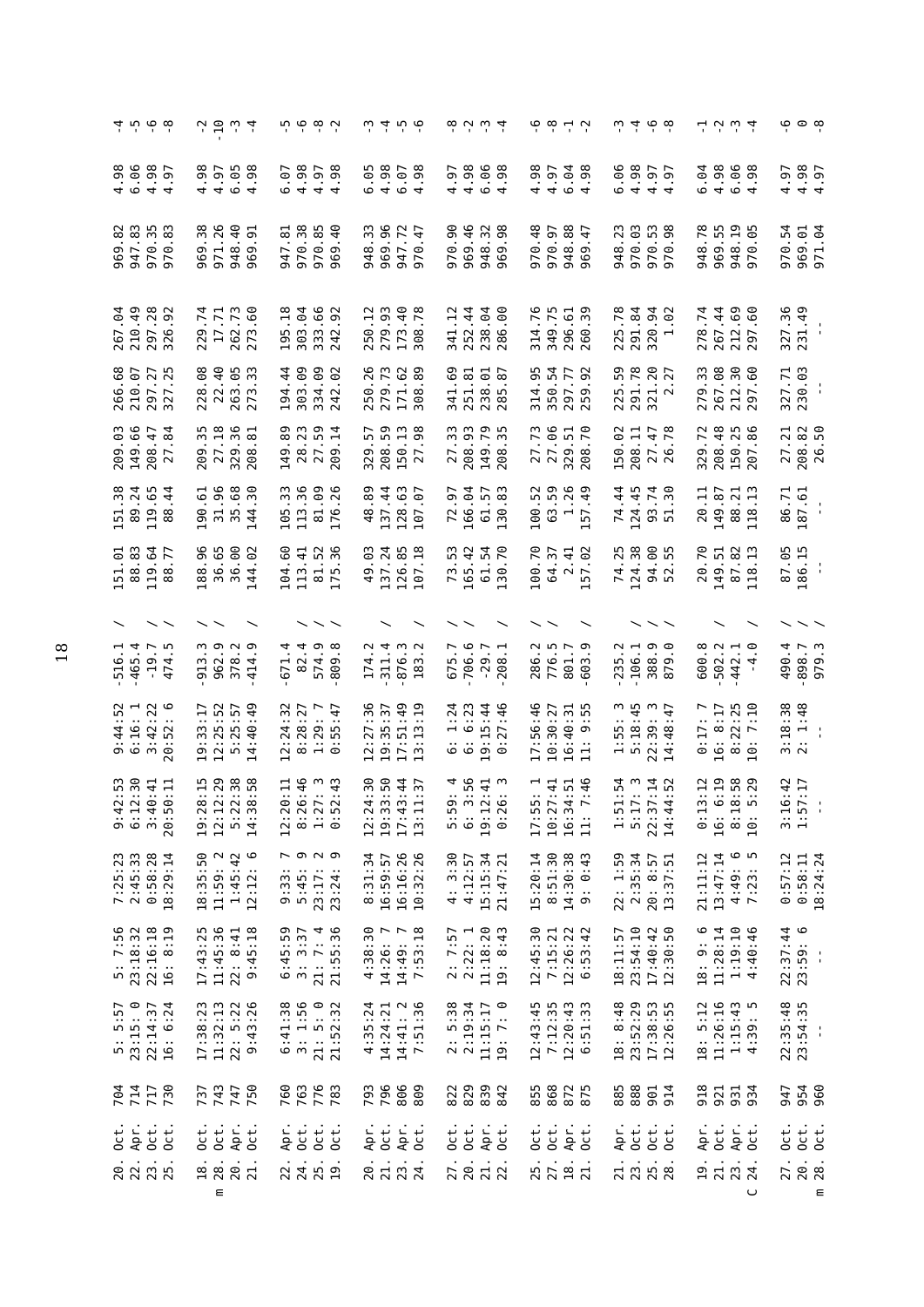|                                               | $\dot{\sim}$ $\dot{\sim}$ $\dot{\sim}$ 4 $\dot{\sim}$                 | $\circ$ 4 5 $\circ$                                                                      | さんっこ                                                                                                              | $-1$ $-1$ $-1$                                                               | $\circ$ 4 $\circ$ 4                                                                               | $\ddot{\circ}$ $\ddot{\circ}$ $\ddot{\circ}$                                                                              | 0.404                                                                               | $\circ$ 4 $\circ$ 4                                                                           | $\sim$ $\,$              |
|-----------------------------------------------|-----------------------------------------------------------------------|------------------------------------------------------------------------------------------|-------------------------------------------------------------------------------------------------------------------|------------------------------------------------------------------------------|---------------------------------------------------------------------------------------------------|---------------------------------------------------------------------------------------------------------------------------|-------------------------------------------------------------------------------------|-----------------------------------------------------------------------------------------------|--------------------------|
| ഥ<br>ි<br>ဖ                                   | ∞<br>6.06<br>4.98<br>$-97$<br>$rac{5}{4}$<br>$\overline{a}$           | 4.98<br>6.05<br>$4.98$<br>6.97                                                           | .98<br>4.97<br>$4.98$<br>$6.05$<br>4                                                                              | 4.98<br>4.97<br>4.97<br>ි.<br>$\circ$                                        | $4.98$<br>$6.98$<br>$4.98$<br>$4.97$                                                              | 6.04<br>$4.98$<br>6.96<br>4.97                                                                                            | 4.98<br>$4.98$<br>6.94<br>4.97                                                      | 4.98<br>6.96<br>4.98<br>.97<br>$\overline{a}$                                                 | $4.98$<br>6.94           |
| $\overline{5}$<br>948                         | 58<br>970.59<br>948.07<br>970.11<br>- 696                             | 969.62<br>948.03<br>969.10<br>948.67                                                     | 970.64<br>969.16<br>970.12<br>57<br>948                                                                           | 970.19<br>970.64<br>949.16<br>969.69                                         | 948.54<br>969.23<br>969.75<br>970.24                                                              | 970.70<br>949.11<br>969.24<br>948.46                                                                                      | 80<br>970.32<br>968.74<br>949.07<br>969.                                            | 969.29<br>948.44<br>969.81<br>970.32                                                          | 968.78<br>948.97         |
| ن<br>ب<br>264                                 | .83<br>$\frac{5}{2}$<br>$\overline{.0}$ .<br>197<br>303<br>274<br>334 | 251.98<br>$\cdot$ .30<br>80<br>$\overline{2}$<br>280<br>243<br>177                       | $-19$<br>341.79<br>.01<br>99<br>253.<br>309<br>39                                                                 | 350.79<br>.26<br>315.07<br>300.03<br>286                                     | 228.00<br>$\frac{8}{3}$<br>80<br>$\overline{\sim}$<br>292.<br>260.<br>321                         | 50<br>281.02<br>267.91<br>27<br>$\overline{\mathbf{a}}$<br>215                                                            | 327.66<br>.56<br>5.<br>233.<br>266<br>297                                           | 200.55<br>303.67<br>$\overline{5}$ .<br>$\overline{73}$<br>274<br>334                         | 244.70<br>253.96         |
| .88<br>264                                    | 197.14<br>$\overline{3}$ .<br>$-41$<br>$-51$<br>303.<br>273<br>334    | 252.14<br>.95<br>280.11<br>$\overline{5}$<br>242<br>LO <sub>1</sub><br>$\tilde{\Gamma}$  | 342.38<br>$\overline{5}$<br>$-41$<br>98<br>252.<br>239.<br>309                                                    | .63<br>33<br>286.14<br>315.27<br>351<br>301                                  | $-43$<br>227.83<br>.03<br>.50<br>292.<br>260<br>321                                               | 281.65<br>92<br>3.77<br>57<br>267.<br>214                                                                                 | 297.92<br>328.02<br>231.71<br>267.12                                                | 274.24<br>.74<br>199.91<br>$\overline{21}$<br>303.<br>335                                     | 243.90<br>254.13         |
| .93<br>329                                    | $\overline{24}$<br>50<br>$\mathfrak{g}$<br>61<br>27.1<br>150.<br>208. | $\overline{a}$<br>$\circledcirc$<br>60<br>75<br>330.<br>208.<br>208.<br>.<br>50.         | 99<br>55<br>57<br>39<br>26.<br>27.<br>208.<br>150                                                                 | 75<br>27.09<br>99<br>57<br>207.<br>30.<br>26.                                | Ξ<br>150.63<br>$\overline{4}$<br>ದ<br>208.<br>207.                                                | $88\,$<br>89<br>$\overline{5}$<br>89<br>330.<br>207.4<br>26.                                                              | 53<br>22<br>25<br>ᄓᅺ<br>27.<br>26.<br>208.<br>330.                                  | 96<br>207.63<br>$\overline{\mathfrak{r}}$<br>$\overline{c}$<br>151.<br>26.26                  | 330.78<br>208.01         |
| .99<br>34                                     | 142.68<br>103.86<br>$82$<br>26<br>111.<br>$\overline{0}$<br>L         | 48.18<br>135.89<br>125.79<br>174.24                                                      | 105.39<br>70.93<br>164.33<br>.80<br>60                                                                            | 129.36<br>98.90<br>61.12<br>358.85                                           | 155.83<br>73.43<br>122.96<br>92.12                                                                | 48.39<br>148.19<br>18.97<br>LO,<br>$\infty$<br>86                                                                         | 116.54<br>85.04<br>184.80<br>33.96                                                  | 141.02<br>$102.38$<br>110.18<br>77.28                                                         | 172.13<br>47.43          |
| $\cdot$ 33<br>55                              | 103.18<br>142.41<br>111.88<br>$\overline{z}$<br>79                    | 48.33<br>135.70<br>$-40$<br>27<br>124.7<br>173                                           | 71.53<br>163.73<br>.80<br>$\overline{5}$ .<br>105<br>8                                                            | 99.10<br>$61.95$<br>$0.14$<br>129.24                                         | 155.38<br>122.90<br>73.27<br>39<br>92                                                             | 19.60<br>147.85<br>49.78<br>50<br>86                                                                                      | 116.55<br>85.40<br>183.49<br>34.32                                                  | 140.76<br>101.74<br>110.25<br>77.75                                                           | 171.33<br>47.60          |
|                                               |                                                                       |                                                                                          |                                                                                                                   |                                                                              |                                                                                                   |                                                                                                                           |                                                                                     |                                                                                               | $\overline{\phantom{0}}$ |
| 397                                           | 98.0<br>$-647.1$<br><u>ی</u><br>398.7<br>590.                         | 295.9<br>.795.8<br>195.1<br>854.1                                                        | $-7.3$<br>200.5<br>691.7                                                                                          | 301.6<br>793.7<br>826.7<br>193.7                                             | 209.3<br>589.5<br>$\dot{4}$ $\dot{5}$<br>$-91$<br>$403$                                           | 486.4<br>893.5<br>622.7<br>413                                                                                            | 504.6<br>884.1<br>12.1<br>421                                                       | 114.4<br>382.4<br>621.5<br>$\overline{4}$<br>607                                              | $-780.7$<br>217.2        |
| ⊙<br>55<br>$\ddot{ }$                         | 21: 5: 5<br>14:30: 1<br>14:54:38<br>52:49<br>$\overline{ }$           | 7:21:40<br>14:32:34<br>1:59:53<br>$\sim$<br>$\overline{a}$<br>20                         | $19:39:1$<br>$12:24:22$<br>12:30:4<br>21:30<br>$\overline{2}$                                                     | 0:22:3<br>$16:49:52$<br>$18:33:1$<br>53:11<br>:-<br>ف                        | 11:43:19<br>$\ddot{30}$<br>$17:33:21$<br>$3:54.77$<br>$\sim$<br>ഥ                                 | 21: 7:17<br>2:19:39<br>22:33:51<br>10:20:31                                                                               | 32:59<br>39:12<br>$: 29:50$<br>$: 33:13$<br>16:<br>$\frac{1}{2}$ $\frac{1}{2}$<br>ാ | 16:33:45<br>$19:9$<br>$14:31$<br>:32:11<br>21:19:<br>$\cdot$ .<br>w<br>$\overline{1}$         | $13:47:14$<br>$16:37:44$ |
| $\ddot{=}$<br>$\overline{\phantom{0}}$<br>7:3 | s<br>14074<br>14074<br>7:5<br>14:2<br>14:5<br>21:                     | $28770$<br>$37.50$<br>$3.50$<br>$3.50$<br>$3.50$<br>$1:50$<br>$19:50$<br>$7:28$<br>14:28 | $\frac{30}{10}$<br>$\circ$<br>$7.78$<br>$7.78$<br>$7.78$<br>$7.78$<br>$12:2$<br>$21:18$<br>19 : 3<br>12 : 2<br>12 | $6:58$<br>$6:53$<br>$0:17$<br>$0:17$<br>$16:46$<br>$18:26$<br>6 : 2<br>6 : 2 | $1:14$<br>$1:14$<br>0:40<br>$\frac{1}{2}$ $\frac{1}{2}$ $\frac{1}{3}$ $\frac{1}{4}$<br>$\ddot{5}$ | $\begin{array}{c} 1 & 0 & 0 \\ 0 & 0 & 0 \\ 0 & 0 & 0 \\ 0 & 0 & 0 \end{array}$<br>1<br>2<br>2<br>2<br>2<br>2<br>2<br>21: | 7:15<br>1:18<br>$: 42$<br>$: 50$<br>ഗത<br>$19.78$<br>$19.78$<br>$19.78$             | $9:13$<br>7 : 28<br>7 : 22<br>0:21<br>$\frac{3}{3}$ $\frac{3}{2}$ $\frac{1}{3}$ $\frac{1}{4}$ | $13:44:23$<br>$16:34:37$ |
| 3:57:16                                       | 18:34:59<br>11:32:59<br>5:42:37<br>12:11:27                           | 5:46:32<br>10:37:58<br>23:23:13<br>18:19:34                                              | 17:21:39<br>16:58:35<br>4<br>10:34:11<br>10:29:                                                                   | $4:12:7$<br>21:46:12<br>15:14:48<br>16:33:30                                 | 15:22: 9<br>0: 0: 0<br>8:59:45<br>2:33:23<br>15:22:                                               | 20: 1:39<br>23:18:35<br>$20:11:7$<br>$6:43:55$                                                                            | 7:20:36<br>5:58:46<br>4<br>13:48:47<br>7:19:                                        | $\infty$<br>1: 0:45<br>13:31:14<br>12: 6:26<br>18:36:                                         | $12: 8:33$<br>$12:44:49$ |
| 0:22:45                                       | $8:40:5$<br>9:30:2<br>3:34:34<br>16: 6:47                             | $4:14:24$<br>$6:46:22$<br>20:48:23<br>16:39:10                                           | თ<br>14:19:55<br>8:40:45<br>13:24:44<br>8:36:                                                                     | 1:32:49<br>19:12:10<br>13:42:39<br>$\overline{4}$<br>14:40:                  | $13:13:6$<br>$20:8:56$<br>$6:17:57$<br>ၜ<br>0: 6:                                                 | 19: 0:18<br>17:50:24<br>20:21:27<br>3:10:37                                                                               | 11: 6:19<br>$6:15:32$<br>$2:27:35$<br>5: 0:57                                       | 10:32:41<br>15:54:53<br>10: 0:33<br>22:31:12                                                  | $10:32:45$<br>8:54:52    |
| 0:19:25                                       | 8:35:53<br>3:32:28<br>16: 4:57<br>9:28:21                             | 6:43:16<br>20:46:37<br>16:32:5<br>4:11:27<br>16:32:                                      | 14:18:12<br>8:33:47<br>8:38:21<br>13:21:41                                                                        | 13:39:46<br>14:33:56<br>19:10:25<br>1:31:7                                   | 20: 5:49<br>6:16:16<br>13:10:59<br>0:4:18                                                         | 18:56: 3<br>20:17:26<br>3:7:14<br>17:48:27                                                                                | 4:59:0<br>11: 4:39<br>6:11:24<br>2:24:12                                            | 10:28:38<br>22:29:22<br>15:53:11<br>9:58:24                                                   | 10:29:54<br>8:51:46      |
| 964                                           | 980<br>977<br>993<br>967                                              | 1010<br>1013<br>1023<br>1000                                                             | 1039<br>1046<br>1026<br>1056                                                                                      | 1059<br>1072<br>1085<br>1089                                                 | 1102<br>1105<br>1118<br>1092                                                                      | 1131<br>1135<br>1138<br>1148                                                                                              | 1164<br>1171<br>1151<br>1181                                                        | 1184<br>1194<br>1210<br>1197                                                                  | 1217<br>1227             |
| Apr.                                          | Apr.<br>Oct.<br>$0$ ct.<br>Oct.                                       | Apr.<br>$0$ ct.<br>Oct.<br>Apr.                                                          | Oct.<br>Oct.<br>Oct.<br>Apr.                                                                                      | Oct.<br>Oct.<br>$0$ ct.<br>Apr.                                              | Apr.<br>Oct.<br>Oct.<br>Oct.                                                                      | Apr.<br>Oct.<br>Oct.<br>Apr.                                                                                              | 0ct.<br>$0$ ct.<br>Oct.<br>Apr.                                                     | Apr.<br>$0$ ct.<br>$0$ ct.<br>0ct.                                                            | $0$ ct.<br>Apr.          |
| 20.                                           | 22.<br>24.<br>27.                                                     | 20.<br>21.<br>22.<br>24.                                                                 | 25.<br>28.<br>21.<br>21.<br>$\mathsf{C}$                                                                          | $\frac{4}{25}$ $\frac{8}{25}$ $\frac{9}{25}$                                 | 21.<br>23.<br>24.<br>27.                                                                          | 29.<br>20.<br>22.<br>23.                                                                                                  | 25.<br>27.<br>21.<br>21.                                                            | 24.<br>25.28<br>23.                                                                           | $\frac{21}{22}$ .        |
|                                               |                                                                       |                                                                                          |                                                                                                                   |                                                                              |                                                                                                   |                                                                                                                           |                                                                                     |                                                                                               |                          |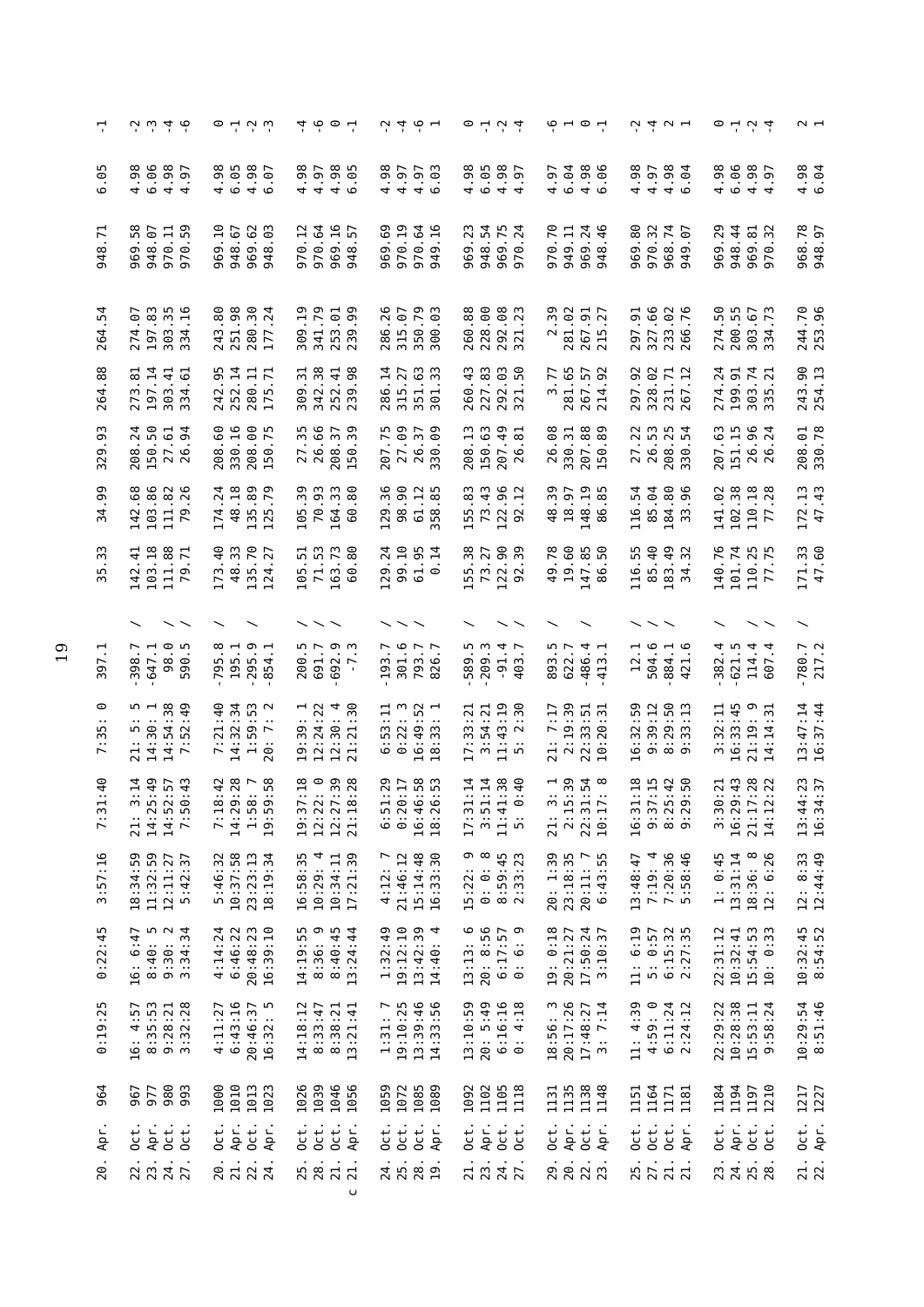| $\circ$ +                            | 0.404                                                                      | $\circ$ $\circ$ $\circ$ $\circ$                                                                     | $\sim$ $ \sim$ $\sim$                               | 4400                                                        | $\mathbf{u} \circ \mathbf{v} \cdot \mathbf{q}$                               | m N H O                                                | $\dot{u}$ 4 $\omega$ $\omega$                                                                  | $ \circ$ $\circ$ $\circ$                                                | m                     |
|--------------------------------------|----------------------------------------------------------------------------|-----------------------------------------------------------------------------------------------------|-----------------------------------------------------|-------------------------------------------------------------|------------------------------------------------------------------------------|--------------------------------------------------------|------------------------------------------------------------------------------------------------|-------------------------------------------------------------------------|-----------------------|
| $4.98$<br>6.96                       | 4.98<br>$4.98$<br>$6.05$<br>4.97                                           | 4.98<br>4.98<br>4.97<br>4.03<br>6.03<br>.93                                                         | 6.05<br>4.97<br>4.97<br>57                          | 4.98<br>4.97<br>$6.03$<br>4.98                              | 6.05<br>4.98<br>$4.97$<br>$4.98$<br>.98                                      | 6.04<br>4.98<br>$6.96$<br>4.98                         | 4.98<br>$6.04$<br>4.98<br>4.97                                                                 | 6.06<br>4.98<br>$4.97$<br>$4.98$                                        | 6.04                  |
| 969.34<br>948.36                     | 969.88<br>968.84<br>970.34<br>$\sigma$<br>948.                             | 969.89<br>970.38<br>949.48<br>969.41<br>29<br>968.                                                  | 969.44<br>82<br>96<br>948.<br>969                   | 970.42<br>949.43<br>968.98<br>968.41                        | 969.96<br>948.79<br>969.47<br>ਦ੍<br>968                                      | 949.36<br>969.03<br>948.70<br>969.57                   | $\sqrt{3}$<br>$_{\rm 68}$<br>970.03<br>51<br>949.<br>969.<br>968.                              | 969.59<br>948.68<br>970.09<br>968.53                                    | 949.24                |
| 280.63<br>181.44                     | .46<br>342.58<br>253.67<br>금<br>309<br>242                                 | 286.53<br>315.40<br>.79<br>.68<br>.28<br>351.<br>261<br>302                                         | 292.35<br>230.07<br>56<br>321                       | 4.36<br>268.29<br>283.61                                    | 298.09<br>217.35<br>328.12<br>$-45$<br>234                                   | 268.96<br>.74<br>$\frac{35}{8}$<br>274.<br>203<br>303  | .23<br>51<br>256.41<br>.90<br>245.<br>335<br>280                                               | .18<br>309.73<br>26<br>343.<br>185<br>254                               | 244.13                |
| 280.45<br>180.14                     | .60<br>$\overline{10}$<br>$\ddot{5}$<br>.21<br>343.<br>253.<br>309<br>242  | $-42$<br>352.68<br>.09<br>260.85<br>315.61<br>286.<br>304                                           | $\frac{1}{8}$<br>229.92<br>292.<br>321.             | 284.29<br>5.96<br>267.97                                    | $50\,$<br>.25<br>217.02<br>298.11<br>328.                                    | 269.35<br>274.50<br>202.76<br>303.95                   | 335.73<br>244.75<br>256.61<br>280.73                                                           | 184.03<br>309.88<br><b>92</b><br>67<br>343.<br>253.                     | 244.16                |
| 207.37<br>151.42                     | 26.68<br>34<br>ස<br>$\overline{7}$<br>207.<br>25.<br>$\overline{31}$       | 26.40<br>207.11<br>64.70<br>51<br>25.<br>207                                                        | 29<br>83<br>$\Xi$<br>151.<br>206.<br>26             | <b>225</b><br>225<br>န္တ<br>207.9<br>$25$ .<br>330.<br>207. | 56<br>55<br>$\overline{8}$<br>$\mathfrak{g}$<br>$\frac{1}{2}$<br>25.7<br>26. | 331.19<br>98<br><b>83</b> 26<br>206.<br>151.<br>26.    | 39<br>50<br>$\frac{4}{4}$<br>70<br>207.<br>331.<br>25.<br>206                                  | $\Xi$<br>22<br>57<br>25.5<br>152                                        | 331.70                |
| 134.29<br>122.70                     | 68.68<br>162.43<br>103.77<br>59.94                                         | 97.19<br>127.79<br>58.61<br>357.32<br>154.17                                                        | 72.65<br>121.36<br>$\overline{5}$<br>90             | 17.59<br>146.53<br>44.71                                    | 86.10<br>115.00<br>83.12<br>182.04                                           | 139.46<br>33.03<br>100.91<br>108.58                    | 46.28<br>75.28<br>170.02<br>132                                                                | 102.06<br>120.20<br>66.47<br>160.57                                     | 59.25                 |
| 134.11<br>121.39                     | 103.90<br>161.86<br>95<br>69.31<br>59.                                     | 127.68<br>.39<br>္ဘ<br>58.73<br>153.74<br>59.<br>57                                                 | 65<br>72.51<br>121.31<br>இ                          | 18.27<br>146.20<br>46.31                                    | 85.76<br>83.50<br>80.84<br>115.01                                            | 100.32<br>108.66<br>33.41<br>139.21                    | 169.26<br>75.78<br>S0<br>46.47<br>32.                                                          | 119.05<br>$67.13$<br>$160.02$<br>102.21                                 | 59.28                 |
|                                      |                                                                            |                                                                                                     | m                                                   |                                                             |                                                                              | ိ.                                                     |                                                                                                |                                                                         |                       |
| $-280.2$<br>$-826.5$                 | ن<br>677.4<br>Ċ<br>216<br>709<br>$\overline{17}$                           | <u>୍</u><br>ù.<br>$\ddot{\phantom{0}}$<br>ن.<br>$\overline{4}$<br>819.<br>843.<br>575<br>I78<br>318 | $-186.4$<br>$-75.6$<br>419                          | ာ.<br>647.3<br>471.2<br><b>.</b><br>910<br>973              | 26.7<br>$521.6$<br>868.8<br>392.1                                            | 368.2<br><u>م</u> .<br>444.8<br>594<br>129             | 623.5<br>765.7<br>246.2<br>264.8                                                               | 725.6<br>232.4<br>800.3                                                 | 39.8                  |
| 8:26:56<br>22:14:45                  | $2: 3:20$<br>18:46: 2<br>18:56: 5<br>18:20:19                              | $23:12:22$<br>$20:38:6$<br>13:17:17<br>6:44:42                                                      | 23:59: 8<br>6: 0: 5<br>18: 7:13<br>11:23:42         | $3:26:4$<br>$4:16:25$<br>$4:59:40$                          | 12:27:54<br>$22:54:56$<br>16: 1:42<br>14:57:24                               | 11:34:59<br>: 41:20<br>9:56:3<br>$18:38:47$<br>3:41:20 | 20:15:0<br>20:37:32<br>$: 31:32$<br>$: 48:54$<br>$\frac{48}{5}$<br>$\frac{1}{9}$ $\frac{1}{4}$ | $0:25:6$<br>$8:25:16$<br>$1: 9:21$<br>$1:22: 0$<br>$\frac{1}{\sqrt{2}}$ | 1:26:23               |
| $\frac{11}{12}$<br>$8:25:$<br>22: 8: | $\begin{array}{c} 2: 1:37 \\ 18:43:35 \\ 18:53:44 \\ 23:17:17 \end{array}$ | 5:34<br>2:55<br>1:33<br>23: 9:21<br>20:31<br>6:42<br>13:1                                           | 23:57: 3<br>5:56:59<br>18: 5:31<br>11:21:51         | $3:21:13$<br>$4:12:18$<br>$4:57:44$<br>$\frac{1}{2}$        | 12:24:34<br>22:53:15<br>15:59:43<br>14:53:34                                 | 11:31:35<br>9:54:13<br>18:34:52<br>3:39:39             | 20:35:22<br>20:12:14<br>20:28:25<br>18:28:25                                                   | $0:19:25$<br>8:23:33<br>1: 6:50<br>1:19:41                              | 3:21<br>$\frac{1}{2}$ |
| 5:49:19<br>20:14:23                  | 23:23:21<br>16:53:43<br>19:20:57<br>16:57:31                               | $10:35:34$<br>4: 9:39<br>21:41:17<br>18:46:11                                                       | 21:46: 2<br>2: 5: 4<br>15:23:16<br>15:23:16         | 8:53:49<br>2:27:35<br>1:21: 8<br>2:35:22                    | 20:10:38<br>8:49:13<br>$13:43:14$<br>$13:42:49$                              | 8: 3:54<br>7:23:28<br>15:30:58<br>0:58:30              | 18:31:36<br>18:32:55<br>$14:40:52$<br>$12:10:22$                                               | 22:14: 5<br>5:45:47<br>5:19:58<br>23:20:57                              | 21:27:38              |
| $3:13:31$<br>$18:20:14$              | 20:45: 8<br>15: 3:53<br>15: 1:21<br>15:24:30                               | 7:55:37<br>1:36:26<br>$20:13:15$<br>$17: 0:46$                                                      | $19:35: 5$<br>$22:13: 1$<br>$12:41: 6$<br>$6:29:37$ | $1:33:56$<br>$22:29:53$<br>$0:13:3$<br>$\mathbf{I}$         | $17:28:5$<br>$11:26:48$<br>$12:32:4$<br>5:13:46                              | $4:36:6$<br>$4:52:47$<br>12:26:59<br>22:17:26          | 16:27:52<br>16:53:38<br>$10:53:12$<br>$9:33:39$                                                | $20: 8:44$<br>3:8:6<br>3:33:8<br>21:33:15                               | 17:31:47              |
| $3:11:46$<br>$18:14:0$               | 20:43:25<br>15: 1:26<br>$14:59:0$<br>$15:21:28$                            | 7:53:55<br>1:34:40<br>20:10:14<br>19:32:59<br>16:54:14                                              | 22: 9:55<br>$12:39:25$<br>$6:27:46$                 | 1:29:6<br>$22:25:46$<br>0:11:7<br>ı,                        | 5:10:25<br>17:26:25<br>11:24:49<br>12:28:14                                  | $4:32:42$<br>$4:50:58$<br>$12:23:45$<br>$22:15:45$     | 16:25:42<br>16:50:52<br>10:50:4<br>9:31:55                                                     | 20:3:3<br>21:30:37<br>21:19:56<br>3: 6:22                               | 17:28:45              |
| 1240<br>1230                         | 1256<br>1243<br>1263<br>1273                                               | 1276<br>1289<br>1302<br>1306                                                                        | 1309<br>1319<br>1322<br>1335                        | 1348<br>1342<br>1352<br>1355                                | 1365<br>1368<br>1388<br>1381                                                 | 1398<br>1414<br>1401<br>1411                           | 1434<br>1444<br>1427<br>1447                                                                   | 1460<br>1473<br>1480<br>1457                                            | 1490                  |
| Apr.<br>$0$ ct.                      | Oct.<br>Oct.<br>Oct.<br>Apr.                                               | $0$ ct.<br>Oct.<br>Oct.<br>Apr.<br>oct.                                                             | Apr.<br>Oct.<br>Oct.                                | Oct.<br>Apr.<br>Oct.<br>$0$ ct.                             | Apr.<br>$0$ ct.<br>Oct.<br>Oct.                                              | $0$ ct.<br>Apr.<br>Apr.<br>Oct.                        | 0ct.<br>$0$ ct.<br>Apr.<br>$0$ ct.                                                             | Oct.<br>Apr.<br>$\frac{1}{2}$                                           | Apr.                  |
| 24.                                  | 22.<br>28.<br>26.                                                          | 29.<br>24.<br>27.<br>20.                                                                            | 22.<br>24.<br>25.28                                 | 21.<br>30.<br>21.<br>24.<br>Ε                               | 28.<br>24.<br>25.<br><b>Z1</b>                                               | 25.<br>27.<br>22.<br>24.                               | 29.<br>22.<br>22.                                                                              | 25.<br>27.<br>29.<br>22.                                                | 23.                   |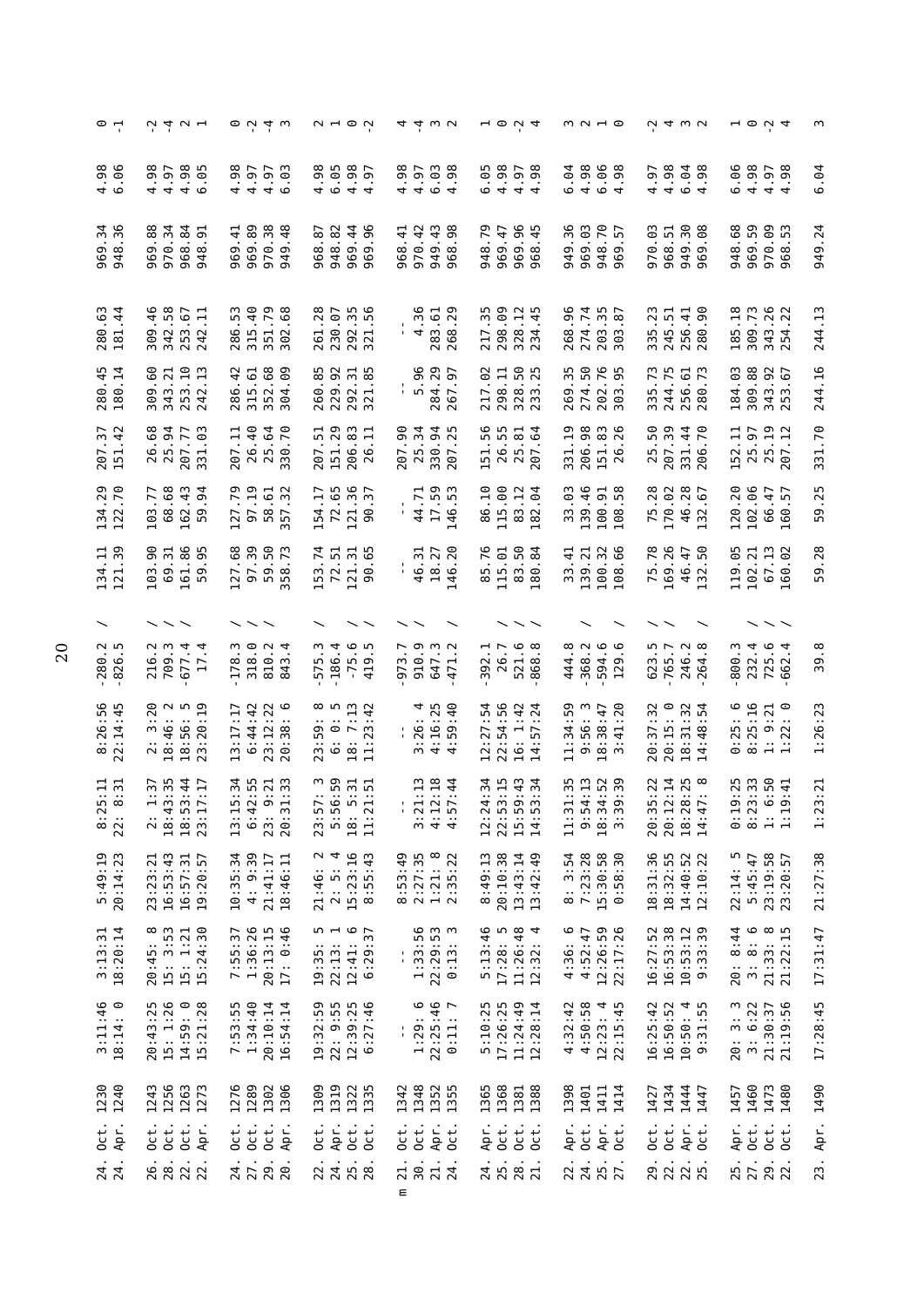| $\sim$ $\circ$ $\sim$                                     | 10 4 W V                                                                                                                                                                                                                                                                                                                                 | $\circ\circ\circ$ w                                           | ⊄ ო                                                                       | $\overline{\phantom{a}}$ $\overline{\phantom{a}}$      | <b>654w</b>                                           | <b>NOON</b>                                                                                                 |                                                                      | 6 5 4 7                                                                                    | $\circ$ $\sim$ $\circ$ $\circ$                         |
|-----------------------------------------------------------|------------------------------------------------------------------------------------------------------------------------------------------------------------------------------------------------------------------------------------------------------------------------------------------------------------------------------------------|---------------------------------------------------------------|---------------------------------------------------------------------------|--------------------------------------------------------|-------------------------------------------------------|-------------------------------------------------------------------------------------------------------------|----------------------------------------------------------------------|--------------------------------------------------------------------------------------------|--------------------------------------------------------|
| $4.90$<br>$4.97$<br>$4.97$                                | 4.98<br>6.05<br>98<br>6.02<br>$\dot{4}$                                                                                                                                                                                                                                                                                                  | 4.98<br>4.97<br>4.03<br>6.03                                  | $4.98$<br>$6.95$                                                          | $4.98$<br>$4.97$                                       | $4.98$<br>6.03<br>$4.98$<br>6.95                      | 4.98<br>4.97<br>$4.98$<br>$6.98$                                                                            | 4.98<br>6.05<br>4.98<br>97<br>$\overline{4}$                         | 4.98<br>6.04<br>4.98<br>4.97                                                               | 6.02<br>$4.98$<br>6.94<br>4.97                         |
| 969.10<br>969.64<br>970.13                                | 949.20<br>969.13<br>949.81<br>968.62                                                                                                                                                                                                                                                                                                     | 969.64<br>968.08<br>970.14<br>m<br>Ē.<br>Ō<br>$\overline{5}$  | 949.08<br>968.64                                                          | 969.70<br>969.70<br>Ē.<br>969                          | 968.70<br>949.05<br>ഥ<br>949.67<br>968.1<br>ڥ         | m<br>969.73<br>968.20<br>949.61<br>969.23                                                                   | 968.75<br>948.96<br>969.28<br>969.77                                 | 968.29<br>.83<br>949.57<br>ن.<br>968.<br>969                                               | 950.18<br>968.30<br>949.48<br>969.80                   |
| 286.79<br>315.75<br>352.82<br>286                         | 261.78<br>.63<br>$-43$<br>232.11<br>306<br>292                                                                                                                                                                                                                                                                                           | 217.14<br>321.93<br>.78<br>$\ddot{8}$<br>$\dot{\circ}$<br>285 | .65<br>.64<br>268<br>219                                                  | $-35$<br>$-51$<br>298<br>328                           | 271.25<br>$\frac{6}{4}$<br>275.01<br>67<br>235<br>205 | $\frac{2}{1}$<br>304.14<br>335.82<br>246.<br>258.                                                           | 188.59<br>309.97<br>281.06<br>96<br>343                              | 246.33<br>.08<br>254.74<br>96<br>287.<br>315                                               | 310.42<br>262.25<br>.91<br>$\dot{A}$<br>353.<br>234    |
| 286.69<br>315.96<br>.78<br>53<br>ന                        | -95<br>261.36<br>231.98<br>292.60<br>308                                                                                                                                                                                                                                                                                                 | 322.23<br>212.78<br>.72<br>$-54$<br>$\infty$<br>286           | 219.34<br>32<br>268                                                       | 298.38<br>329.00                                       | 271.66<br>274.78<br>.28<br>32<br>234<br>205           | .23<br>336.34<br>58<br>38<br>304.<br>245.<br>258.                                                           | 310.13<br>280.90<br>187.55<br>.65<br>344                             | 246.38<br>287.00<br>.21<br>$-18$<br>254<br>316                                             | .94<br>312.34<br>261.85<br>$\cdot$ 30<br>354.<br>234   |
| 206.42<br>25.67<br>24.87                                  | 206.85<br>98<br>$\mathbf{u}$<br>35<br>151.<br>206.<br>331                                                                                                                                                                                                                                                                                | 96<br>207.26<br>55<br>61<br>24.<br>25<br>331                  | 57<br>26<br>206.<br>152.                                                  | 84<br>65<br>25<br>25                                   | 28<br>ဓ္တ<br>67<br>55<br>331.<br>206.<br>206.<br>152  | 24.73<br>υ<br>206.72<br>25<br>332                                                                           | 90<br>152.85<br>$\overline{2}$<br>$-40$<br>205.<br>25.7              | 206.44<br>332.42<br>69<br>န္တ<br>$205.$<br>$24.$                                           | 206.15<br>332.04<br>$\overline{7}$<br>67<br>24.<br>152 |
| 95.38<br>$\frac{15}{1}$<br>97<br>126.<br>LO<br>m          | .9.66<br>354.66<br>152.34<br>71.98<br>흡                                                                                                                                                                                                                                                                                                  | 88.49<br>201.74<br>40.38<br>16.68                             | 144.82<br>85.19                                                           | 113.28<br>81.09                                        | 32.08<br>137.79<br>99.79<br>179.71                    | 106.83<br><b>94</b><br>91<br>73.11<br>167.9                                                                 | 131.08<br>118.15<br>100.31<br>64.15                                  | 158.66<br>58.46<br>124.38<br>62<br>S<br>σ                                                  | 53.19<br>351.75<br>150.44<br>71.11                     |
| L26.05<br>95.59<br>m<br>$\overline{a}$<br>126<br>56       | 356.28<br>51.92<br>71.85<br>119.62                                                                                                                                                                                                                                                                                                       | 86.79<br>197.38<br>42.32<br>17.39                             | 84.88<br>144.50                                                           | 81.49<br>113.31                                        | 178.59<br>32.49<br>137.56<br>99.24                    | 06.92<br>73.63<br>167.21<br>$\overline{12}$<br>46                                                           | 30.92<br>100.46<br>117.11<br>LO,<br>$\overline{5}$<br>$\mathfrak{A}$ | L58.13<br>30<br>58.51<br>$\infty$<br>124.<br>$\overline{9}$                                | 54.23<br>150.04<br>153.67<br>71.01                     |
| $\smallsmile\smallsmile$                                  |                                                                                                                                                                                                                                                                                                                                          |                                                               |                                                                           |                                                        |                                                       |                                                                                                             |                                                                      |                                                                                            |                                                        |
| $-162.4$<br>335.1<br>826.6                                | 559.1<br>164.4<br>$\infty$<br>866.7<br>58                                                                                                                                                                                                                                                                                                | 958.6<br>928.6<br>666.2<br>436.4                              | ن<br>ب<br>455.7<br>367                                                    | ن ن<br>ت<br>43<br>539                                  | 352.9<br>855.9<br>4.<br>ာ.<br>571<br>468              | 4.<br>750.7<br>641.1<br>146<br>263                                                                          | 775.4<br>250.4<br>248.7<br>742.1                                     | 64.5<br>145.2<br><u>ِ</u><br>647.1<br>350                                                  | $-542.4$<br>$-138.6$<br>888.8<br>843.0                 |
| u w<br>5<br>: 40:<br>- 11<br>$\infty$<br>ന<br>m<br>$\sim$ | 6:24:13<br>: 6:53<br>:30:36<br>22:32:22<br>$\infty$                                                                                                                                                                                                                                                                                      | $: 44: 3$<br>$: 23: 23$<br>$17:48:37$<br>$15:43:27$<br>თ დ    | 4<br>$\overline{ }$<br>11:22:54:54                                        | :43<br>:26:53<br>5:18<br>22                            | $16:17:27$<br>$20:45:29$<br>21:23:26<br>13:38:9       | 2:38:20<br>20:43:52<br>$10: 4:31$<br>3: 1:11                                                                | $2:36:37$<br>14:49:58<br>7:29:25<br>21:11:51                         | 4:40<br>7:45:14<br>3:29:50<br>m<br>$\ddot{\phantom{a}}$<br>$\frac{32}{2}$<br>$\frac{1}{2}$ | 0:29:13<br>11:52:17<br>$12:47:17$<br>$10:9:12$         |
| $\frac{8}{11}$ 53<br>$19:39$<br>$13:29$<br>$5:29$         | $\frac{1}{2}$ $\frac{1}{2}$ $\frac{1}{2}$ $\frac{1}{2}$ $\frac{1}{2}$ $\frac{1}{2}$ $\frac{1}{2}$ $\frac{1}{2}$ $\frac{1}{2}$ $\frac{1}{2}$ $\frac{1}{2}$ $\frac{1}{2}$ $\frac{1}{2}$ $\frac{1}{2}$ $\frac{1}{2}$ $\frac{1}{2}$ $\frac{1}{2}$ $\frac{1}{2}$ $\frac{1}{2}$ $\frac{1}{2}$ $\frac{1}{2}$ $\frac{1}{2}$<br>22 : 25<br>6 : 27 | $17:46:44$<br>15:30:48<br>9:38:17<br>9:19:10                  | $\frac{13}{2}$<br>$\frac{1}{2}$<br>$\circ$ $\dashv$<br>14:3<br>11:20<br>ţ | $\frac{2}{5}$<br>$\ddot{\phantom{1}}$<br>5:17<br>22:24 | 42<br>21:19:48<br>13:34:42<br>16:15:39<br>20:41:41    | $\frac{1}{4}$<br>57<br>$5:39$<br>0:44<br>$\begin{array}{r} 10:2:58\\ 2:58:3\\ 2:35\\ 2:3\\ 2\\ \end{array}$ | 21:10: 7<br>2:31:21<br>14:48:14<br>7:26:49                           | 7:42:57<br>3:26:48<br>2: 2:58<br>19:30:15<br>19:30                                         | 11:48:54<br>0:20:46<br>12:45:14<br>12:45:14            |
| $16:58:30$<br>$10:33:53$<br>$4:6:15$                      | 21:46:20<br>20:52:10<br>4:11:17<br>4: 9: 2                                                                                                                                                                                                                                                                                               | 15:21:54<br>15:15:2<br>$\infty$<br>3:32:51<br>8:54:           | $8:56:16$<br>$10:54:0$                                                    | $2:34:22$<br>$20:10:15$                                | 20: 4:39<br>10:10:39<br>$13:43:42$<br>$17:33:24$      | $0:53:3$<br>16:54:49<br>7:21:57<br>0:57:41                                                                  | 18:32:31<br>ო თ<br>0:16:37<br>12:11:<br>5:43:                        | 5:41:43<br>23:31:53<br>23:21:42<br>16:58:45                                                | $10:30:2$<br>$23:1:47$<br>$10:30:2$<br>$6:13:1$        |
| 14:17:56<br>$8: 1:35$<br>2:42:38                          | 1:55:58<br>3:48<br>0:18:38<br>19:19:17<br>19:                                                                                                                                                                                                                                                                                            | $12:57:6$<br>$14:59:16$<br>8:10:0<br>0:46:28                  | 6:32:24<br>7:16:16                                                        | $23:51:47$<br>$17:55:41$                               | 11:11:50<br>18:49:32<br>6:46:31<br>m<br>14:25:        | $4:41:9$<br>$22:56:26$<br>$23:10:28$<br>$13:8:47$                                                           | 15:54:59<br>$22: 1:51$<br>9:33:55<br>3:59:30                         | 19:36:50<br>3:40:30<br>14:27:19<br>20:40:31                                                | 9:11:10<br>$8:14:53$<br>$2:19:45$<br>21:42:47          |
| 14:16:13<br>7:59:48<br>2:39:27                            | 1:53:54<br>0:15:34<br>19:11:57<br>19:2:7                                                                                                                                                                                                                                                                                                 | 12:55:14<br>14:46:37<br>8: 4:13<br>0:42:15                    | 6:30:29<br>7:12:58                                                        | 23:50:6<br>17:53:40                                    | 6:43:3<br>18:45:54<br>$11:10:1$<br>$14:21:15$         | 22:54:13<br>4:39:27<br>23: 7:47<br>13: 5:39                                                                 | 15:53:14<br>21:56:35<br>56:54<br>9:32:11<br>$\ddot{ }$               | 3:38:14<br>19:33:49<br>20:38:48<br>14:25:32                                                | $9:7:48$<br>21:34:19<br>8:12:51<br>2:16:42             |
| 1506<br>1519<br>1493                                      | 1526<br>1536<br>1523<br>1539                                                                                                                                                                                                                                                                                                             | 1552<br>1559<br>1565<br>1569                                  | 1572<br>1582<br>$cal.$ )                                                  | 1585<br>1598                                           | 1605<br>1615<br>1618<br>1628                          | 1644<br>1631<br>1651<br>1661                                                                                | 1664<br>1674<br>1690<br>1677                                         | 1710<br>1707<br>1723<br>1697                                                               | 1736<br>1740<br>1743<br>1753                           |
| $0$ ct.<br>Oct.<br>Oct.                                   | Oct.<br>Apr.<br>Apr.<br>Oct.                                                                                                                                                                                                                                                                                                             | Oct.<br>Oct.<br>Oct.<br>Apr.                                  | 24. Oct.<br>25. Apr.<br>(Greg.                                            | Nov.<br>Nov.                                           | Nov.<br>Nov.<br>Nay<br>Nay                            | Nov.<br>Nov.<br>Nov.<br>May                                                                                 | Nov.<br>Nov.<br>Nov.<br>Nay                                          | Nov.<br>Nov.<br>Nov.<br>$\n  Map\n$                                                        | Nov.<br>$Y$ eM<br>Nov.<br>$Y$ ay                       |
| 25.<br>28.<br>31.                                         | 24.<br>26.<br>24.<br>21.                                                                                                                                                                                                                                                                                                                 | 28.<br>22.<br>31.<br>22                                       |                                                                           | .<br>ق<br>$\dot{\infty}$                               | 1.4.1                                                 | $\frac{1}{2}$                                                                                               | 4779                                                                 | .<br>ຕໍ່ຕໍ່ຜ່ <del>ດັ</del>                                                                |                                                        |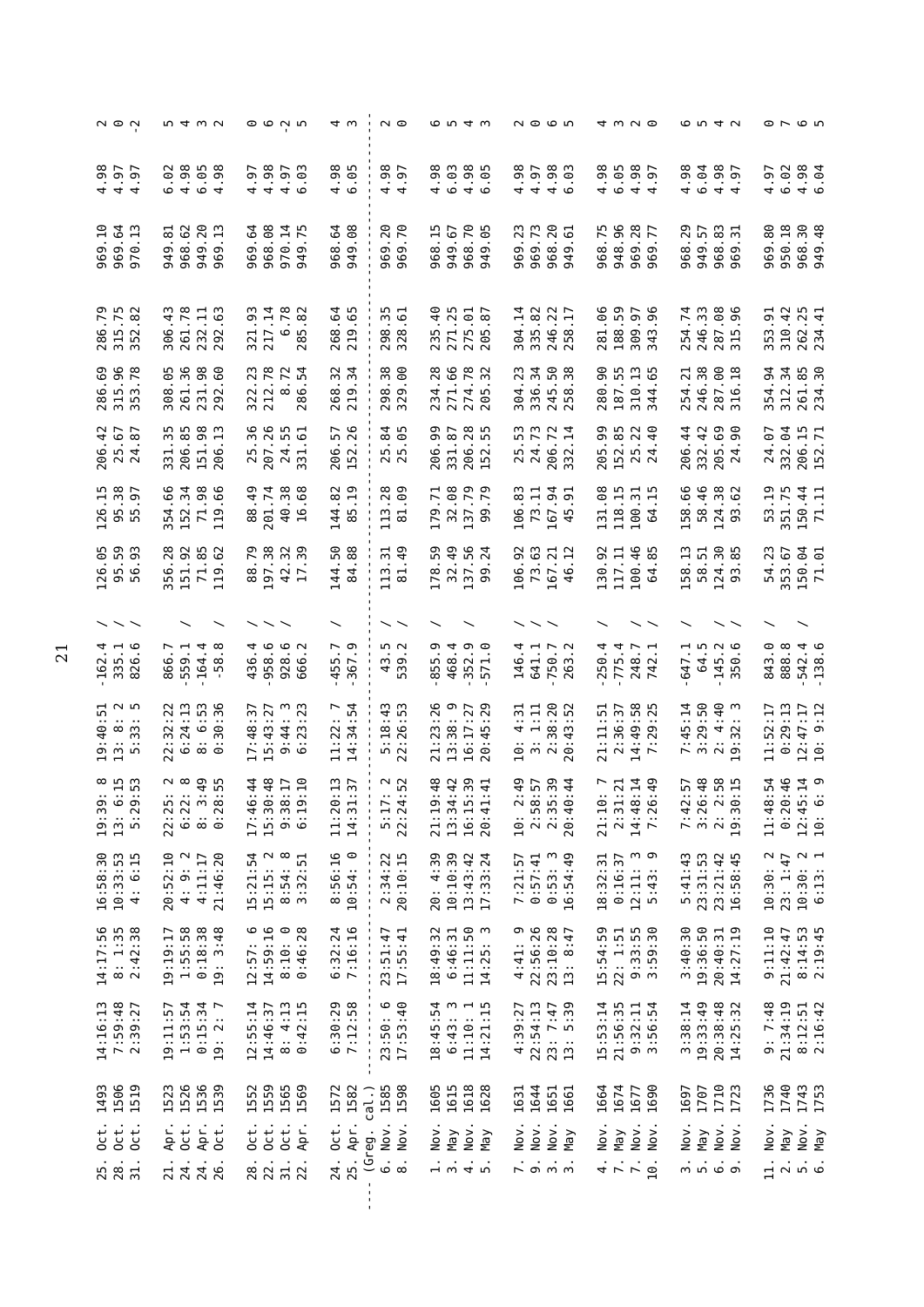|                                                                                                   |                  | <b>⊄ ∧ ∞ ⊙</b>                 |                       |            | <b>7654</b>                                                                         |                          |                               |                      | $\sim$ $\sim$ $\sim$ $\sim$                        |                                                           |                       |              |                     | $m \nightharpoonup N$ $\infty$                                              |                 |                             | r o v 4                             |                      |                          |                          |         |                                          |                                                                                                                |                         |                                   | n 4 U Q                                                     |                                |                         |                                  | ∞ ⊢ © ⊄                    |                                                 | ΘŢ         |          | പ മ                                  |
|---------------------------------------------------------------------------------------------------|------------------|--------------------------------|-----------------------|------------|-------------------------------------------------------------------------------------|--------------------------|-------------------------------|----------------------|----------------------------------------------------|-----------------------------------------------------------|-----------------------|--------------|---------------------|-----------------------------------------------------------------------------|-----------------|-----------------------------|-------------------------------------|----------------------|--------------------------|--------------------------|---------|------------------------------------------|----------------------------------------------------------------------------------------------------------------|-------------------------|-----------------------------------|-------------------------------------------------------------|--------------------------------|-------------------------|----------------------------------|----------------------------|-------------------------------------------------|------------|----------|--------------------------------------|
| 4.98                                                                                              | $4.97$<br>$4.98$ | $6^{\circ}$<br>$\overline{a}$  | 6.02                  | 4.98       | 6.04                                                                                | .98                      | $4.97$<br>$4.98$              |                      | $6.03$<br>4.98                                     |                                                           | 6.05                  | 4.98         |                     | $4.97$<br>$4.98$<br>$-98$                                                   | 6.03            |                             | 4.98                                | 6.05                 | .6<br>$\overline{a}$     | 4.97                     | 4.98    | $6.03$<br>4.98                           | 98                                                                                                             | .<br>ه                  | 4.97                              |                                                             | $4.97$<br>$6.97$               | 4.98                    | 6.04                             |                            | 4.98<br>4.97                                    | 4.99       |          | 4.97<br>6.02                         |
| 968.88<br>969.40                                                                                  |                  | 967.77<br>969.86               | 950.10                | 968.36     | 949.46                                                                              | 90<br>968                | 969.42                        | 967.82               | $\frac{2}{3}$<br>950.                              | 968                                                       | 36<br>949.            | $93$<br>968. | 969.46              | 89<br>967                                                                   | 949.95          |                             | 968.46                              |                      | 949.31<br>968.96         | 969.47                   | 967.92  | 86<br>48<br>949.                         | 968                                                                                                            | $\overline{21}$<br>949. | 969.0                             | <b>9246</b><br>696                                          | 950                            | 968.02                  |                                  | 949.81<br>968.55<br>969.05 |                                                 | 967.49     |          | 969.57<br>950.40                     |
| 84<br>292.                                                                                        | 322.32<br>220.59 | $\frac{6}{4}$<br>σ             | 288.44                | 268.95     | 222.23                                                                              | .62<br>298               | 5<br>329                      | 236.71               | စ္ပ<br>273.                                        | 30<br>275                                                 | $\overline{4}$<br>208 |              | 304.35<br>336.35    | 51<br>246                                                                   | 260.41          |                             | 281.43                              | 191.59<br>310.25     | $\sim$                   | 344.67                   | 255.27  | 248                                      | 29<br>67                                                                                                       |                         | თ<br>316.2                        | 355.37                                                      | m<br>314.                      | 52<br>262.              | 236.66                           | 293.01                     | 61<br>322                                       | 223.50     |          | 14.03<br>290.86                      |
| .63<br>$\ddot{\mathbf{8}}$<br>292.<br>322.                                                        | 217.97           | 54<br>$\overline{11}$          | 289.21                | 268.65     | 221.95                                                                              | 298.66                   | 329.43                        | 235.69               | 52                                                 | .88<br>273.5                                              | 207.89                | 304.45       | $^{\rm 9}$<br>336.  | 22<br>246                                                                   | 260.64          |                             | 281.28                              | .63<br>190.          | $-42$<br>310.            | $-41$<br>345.            | 254.76  |                                          | $36$<br>$71$<br>248                                                                                            |                         | ω<br>ъ<br>316.                    | 51<br>356.                                                  | 316.67                         | 262.13                  | 57<br>236.                       | 8<br>293.<br>322.          | 54                                              | 221.52     | 19.56    | .67<br>291                           |
| 39<br>58<br>205.                                                                                  | $58$             | 73<br>$206$<br>$23 -$          | 51<br>332.            | 85<br>205. | 8<br>153.<br>25.                                                                    | ΘJ                       | 25<br>24.                     | 30<br>206.           | 59<br>332.                                         | Ъ,<br>205                                                 | 31<br>153             | 75           | 51<br>24.           | ದ<br>206                                                                    | 88<br>332.      |                             | $\overline{24}$<br>205.             | යි<br>153.<br>24.    | $\ddot{a}$               | 57<br>23.                | 205.71  | H                                        | 92<br>333.<br>204.                                                                                             | 55<br>153               | 69<br>24.                         | 22                                                          | $\overline{7}$<br>23.<br>332   | 205.40                  | $\ddot{4}$                       | 60<br>$\frac{153}{204}$ .  | 76                                              | 86<br>205. |          | 22.87<br>333.06                      |
| 117.95<br>86.53<br>117                                                                            | 195.20           | 52<br>LO<br>S                  | $-42$<br>15           | 143.05     | 84.06                                                                               | $-49$<br>$\overline{11}$ | 79.07                         | 176.91               | 31.66<br>136.02                                    |                                                           | 98.73                 |              |                     | 105.05<br>70.93<br>165.79                                                   | 45.12           |                             | 129.19                              | 116.62               | 43<br>98                 | 61.73                    | 156.65  |                                          | 57.99<br>122.63                                                                                                | ı.                      | 91.66                             | 49.93                                                       | 348.87                         | 148.67                  |                                  |                            | $70.37$<br>116.21<br>84.58                      | 190.20     |          | 26.17<br>14.44                       |
| 117.92<br>86.84                                                                                   |                  | 192.58<br>38.05                | .18<br>91             | 142.75     | 83.78                                                                               | $-52$<br>$\Xi$           | 79.48<br>175.88               |                      | 32.10                                              | .80<br>$\ddot{3}$                                         | .21<br>88             | 105.15       | 71.48               | 글<br>65                                                                     |                 | 45.35<br>129.05             |                                     | 115.67               | .60<br>98                | 62.47                    | 156.14  | 58.05<br>122.55                          | π,<br>22                                                                                                       |                         | 91.90                             | 51.07                                                       | 351.20                         | 148.29                  | 70.29                            | 116.19                     | .90<br>$\approx$                                | 188.23     |          | 31.70<br>15.25                       |
|                                                                                                   |                  | ヘヘヘヘ                           |                       |            |                                                                                     |                          |                               |                      |                                                    |                                                           |                       |              |                     |                                                                             |                 |                             |                                     |                      |                          |                          |         |                                          |                                                                                                                |                         |                                   |                                                             |                                |                         |                                  |                            |                                                 |            |          |                                      |
| $-42.6$<br>454.0                                                                                  | 943.8            | ە.<br>944                      | 689.0                 | 439.9      | 339.5                                                                               | ၜ<br>60                  | 556.1                         | 838.8                |                                                    | 484.7<br>336.4                                            | 547.2                 | 163.0        | 657.9               | $\overline{\phantom{0}}$<br>m<br>52                                         | <u>ო</u><br>287 |                             | 231.8                               | 753.6                | $\ddot{\sim}$<br>266     | 758.6<br>630.7           |         | 84.6                                     | $\overline{a}$<br>128                                                                                          | ĩ.<br>955               | 368.5                             | 861.8                                                       | <u>ن</u><br>907                | 527.9                   | 114.1                            | $-26.4$<br>470.5           |                                                 | 926.7      |          | 963.9<br>708.3                       |
| $0:55:19$<br>$0:11:51$                                                                            |                  | 22:16:29<br>15:56:55           | :25:51<br>$\infty$    | 17:46:21   | 16:33:52                                                                            | :42:57<br>$\mathbf{I}$   | 4:48:16<br>3:48:43            |                      | თ<br>15:50:2:42:4                                  | .46                                                       | 52:52<br>22           | 16:29:56     | :20:38              | 39<br>$\sim$<br>ത ത                                                         | 22:46:39        |                             | $3:37:31$<br>$4:48:46$              |                      | $\overline{57}$<br>21:12 | 13:49:48<br>14: 9:25     |         | 38:26<br>$\mathsf{m} \, \mathsf{\omega}$ | 29:28                                                                                                          | I.                      | 53:45<br>$\overline{\phantom{0}}$ | : 10:50<br>$\infty$                                         | $\overline{5}$<br>29<br>$\sim$ |                         |                                  |                            | 19:12:27<br>12:13:22<br>13:17:49<br>13:152      | 4:47:49    |          | $22:7:7$<br>10:32:37                 |
| 38<br>57<br>ကြံ့ စက္တာ<br>ကို စက္တာ<br>$rac{1}{6}$<br>$rac{1}{6}$                                 |                  | $46$<br>31<br>$22:49$<br>15:49 | $3.34$<br>$17.4$      |            | $1.37$<br>$1.28$<br>$1.58$<br>$1.5$<br>$1.5$<br>$1.5$<br>$1.5$<br>$16:36$<br>$11:4$ |                          | $\frac{4}{4}$ : $\frac{4}{4}$ |                      | $0.0000$<br>$0.0000$<br>$0.0000$<br>$15:4$<br>22:4 |                                                           | 22:4                  |              |                     | $2.72$<br>$3.72$<br>$3.72$<br>$3.7$<br>$3.7$<br>$16:36$<br>$9:16$<br>$9:16$ |                 |                             | $23.34.1$<br>$23.34.1$<br>$24.34.1$ |                      | $\overline{12}$          | 13:4                     | $14$ :  |                                          | 773346<br>773346<br>77346<br>$\frac{1}{2}$<br>$\frac{1}{2}$<br>$\frac{1}{2}$<br>$\frac{1}{2}$<br>$\frac{1}{2}$ | 0                       | 1:5                               | $7:36$<br>$7:36$<br>18:                                     | 2:1                            |                         | $\frac{1}{12}$<br>$\frac{1}{12}$ | 13:2                       |                                                 |            |          | $4:41:53$<br>$21:51:19$<br>$10:28:9$ |
| 4:10:45<br>21:46:33                                                                               |                  | 21:36:22<br>15:16:25           | $5:41:18$<br>15:18:58 |            | 12:50:32<br>8:58:36                                                                 |                          | $2:33:28$<br>$2:24:47$        |                      | 12:25:23                                           | 20: 7:49                                                  | 19:36:49              |              | 13:47:39<br>7:19:35 | 7:14:10                                                                     | 18:59:52        |                             | 0:57:13                             | 2:21:37              | 18:34:42                 | $12: 6:51$<br>$12: 3:23$ |         |                                          | $1:41:22$<br>5:45:57                                                                                           | 8:59:41                 | 23:21:31                          | 16:54:17                                                    | 1:14:46                        | 16:53:27                | 8:16:50                          | 10:32:58                   | 57<br>4:7:                                      | 3:57:31    | 21:41:57 | 7:53:28                              |
| $1:27:55$<br>$19:23:11$                                                                           | 21: 3:57         | 14:43:20                       |                       |            | $3: 1: 2$<br>12:53:33<br>9:10:19<br>6:16: 1                                         |                          |                               | $0:20:45$<br>1: 4:17 | 9: 4: 0                                            | 17:34:44                                                  | 16:24:23              | 11: 7:10     |                     | 5:20:51<br>5:28:19                                                          | 15:16: 6        |                             | 22:18:44                            | 23:59:24<br>15:58:16 |                          | 10:26:38                 | 9:59:37 | 21:47:10                                 | 3: 4:12                                                                                                        | ţ.                      | 20:51:11                          | 15:41:23                                                    | 0: 9:54                        | $14:36:32$<br>$4:23:13$ |                                  | 7:49:54                    | ⊙<br>1:46:                                      | 3:13:10    | 21:32:36 | 5:18:44                              |
| 1:26:14<br>19:21:17                                                                               | 20:56:14         | 14:35:56                       | 2:56:41<br>12:51:39   |            | 9:7:4                                                                               | 6:14:20                  | $0:18:43$<br>1: $0:52$        |                      |                                                    | $9: 0:31$<br>17:32:56                                     | 16:20:41              | 11: 5:28     |                     | 5:18:34<br>5:25:43                                                          | 15:12:57        |                             | 22:16:59                            | 23:54:24             | 15:56:31                 | 10:23:56                 | 9:57:23 | 21:44: 9                                 | 3: 2:30                                                                                                        | l.                      | 20:49:22                          | 15:37:44                                                    | 23:59:53                       | 14:34:31                | 4:20:11                          | 7:48:13                    | m<br>1:44:                                      | 3:7:14     |          | 21:16:48<br>5:14:15                  |
| 1756<br>1769                                                                                      | 1776             | 1782                           | 1786                  | 1789       | 1799                                                                                | 1802                     | 1815<br>1822                  |                      | 1832                                               | 1835                                                      | 1845                  | 1848         | 1861                | 1868                                                                        | 1878            |                             | 1881                                | 1891                 | 1894                     | 1907                     | 1914    | 1924                                     | 1927                                                                                                           | 1937                    | 1940                              | 1953<br>1957                                                |                                | 1960                    | 1970                             | 1973                       | 1986                                            | 1993       |          | 1999<br>2003                         |
| Nov.                                                                                              | Nov.<br>Nov.     | Nov.                           | Мау                   | Nov.       | $Y$ lay                                                                             | Nov.                     | Nov.                          | Nov.                 | $Y$ FM                                             | Nov.                                                      | $\gamma$ eM           | Nov.         | Nov.                | Nov.                                                                        | $Y$ FM          |                             | Nov.                                | Nay                  | Nov.                     | Nov.                     | Nov.    | $\gamma$ eM                              | Nov.                                                                                                           | $Y$ e                   | Nov.                              | Nov.                                                        | $\n  Map\n$                    | Nov.                    | $Y$ lay                          | Nov.                       | Nov.                                            | Nov.       | Nov.     | Ma <sub>V</sub>                      |
| $\begin{array}{c}\n\cdot & \cdot & \cdot \\ \cdot & \circ & \circ & \cdot \\ \hline\n\end{array}$ |                  |                                |                       |            | $\frac{1}{4}$ in $\frac{1}{2}$ in $\frac{1}{2}$                                     |                          |                               |                      |                                                    | $\begin{array}{ccc}\n2 & 5 & 5 \\ 1 & 5 & 5\n\end{array}$ |                       |              |                     | $\frac{1}{\infty}$ $\frac{1}{\infty}$ $\frac{1}{\infty}$                    |                 | $\frac{1}{6}$ $\frac{1}{6}$ |                                     | 10.                  | 10.                      |                          |         |                                          | $\frac{1}{4}$ $\sim$ $\frac{3}{4}$                                                                             | Ε                       |                                   | $\frac{1}{11}$ $\frac{1}{11}$ $\frac{1}{10}$ $\frac{1}{10}$ |                                |                         |                                  |                            | $\frac{1}{2}$ or $\frac{1}{2}$ or $\frac{1}{2}$ | .<br>ف     | Ε        | 15.                                  |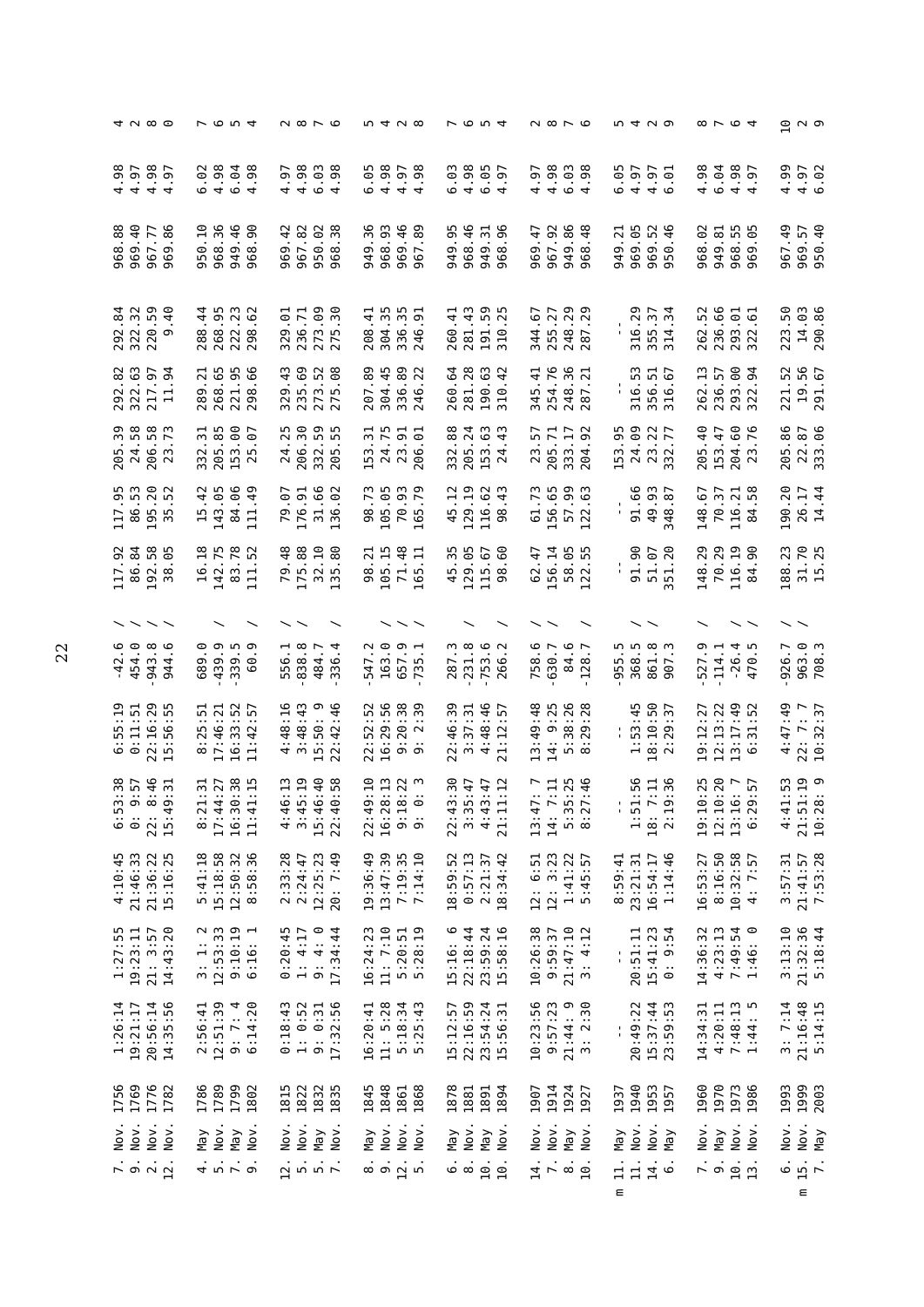| ∞                     | <b>てゅ4日</b>                                                                    | $\circ$ $\circ$ $\sim$ $\circ$                                         | ⊲ ဌ ၈ ∞                                                                            | r e 4 a                                                                     | 0 ∞ 7 ∞                                                                                           | 母 11 10 0                                         | ∞ ७ ¤ ¤                                                                                                               | ဌာစစ                                                                                       | $\frac{2}{11}$                           |
|-----------------------|--------------------------------------------------------------------------------|------------------------------------------------------------------------|------------------------------------------------------------------------------------|-----------------------------------------------------------------------------|---------------------------------------------------------------------------------------------------|---------------------------------------------------|-----------------------------------------------------------------------------------------------------------------------|--------------------------------------------------------------------------------------------|------------------------------------------|
| .98<br>$\overline{a}$ | 6.04<br>4.98<br>4.97<br>98<br>$\overline{a}$                                   | 4.98<br>6.02<br>6.04<br>4.98                                           | 4.98<br>$6.02$<br>4.98<br>4.97<br>.98                                              | 6.05<br>4.98<br>4.98                                                        | 6.03<br>4.98<br>$6.05$<br>4.97<br>$-97$                                                           | $4.98$<br>6.03<br>4.97<br>6.01                    | 4.98<br>$4.99$<br>$6.01$<br>4.97                                                                                      | 4.98<br>6.03<br>4.98<br>$-97$<br>$\overline{a}$                                            | $4.99$<br>$6.99$                         |
| m<br>୕ୄ<br>968        | 949.72<br>968.62<br>969.13<br>$\overline{5}$<br>967                            | 950.35<br>968.13<br>949.69<br>968.66                                   | $\overline{3}0$<br>967.57<br>$^{15}$<br>969.17<br>950.<br>968                      | 968.72<br>969.23<br>967.64<br>949.61                                        | 950.22<br>$60\,$<br>968.21<br>$\overline{73}$<br>949.<br>968                                      | 950.80<br>969.25<br>967.67<br>950.11              | 968.78<br>967.15<br>950.72<br>m<br>968.2                                                                              | 968.29<br>968.81<br>967.75<br>950.07                                                       | 967.24<br>950.68                         |
| .30<br>269            | 36<br>$\overline{71}$<br>34<br>82<br>224<br>298<br>329<br>237                  | .73<br>211.14<br>.60<br>275<br>275<br>304                              | .60<br>59<br>.83<br>67<br>262<br>247<br>336<br>281                                 | 345.76<br>-15<br>310.47<br>.74<br>195<br>255                                | 287.43<br>$-92$<br>$\ddot{a}$<br>167<br>250<br>316                                                | 318.58<br>262.98<br>50<br>56<br>356<br>238        | 322.98<br>$\overline{21}$<br>52<br>45<br>4<br>225<br>293<br>293                                                       | 269.56<br>226.59<br>299.02<br>329.91                                                       | $67$<br>$79$<br>238.<br>277.             |
| 269.01                | 224.10<br>298.76<br>329.77<br>-87<br>236.                                      | 20<br>275.42<br>67<br>$\overline{5}$<br>210.<br>276.<br>304            | 246.95<br>337.40<br>262.84<br>53<br>281                                            | 194.28<br>310.65<br>55<br>.26<br>346.<br>255                                | 287.36<br>26<br>88<br>57<br>250.<br>164<br>316                                                    | 321.60<br>262.62<br>358.25<br>49<br>238           | 20<br>32<br>86<br>$\overline{31}$<br>323.<br>223.<br>294.<br>293                                                      | $_{\rm 68}$<br>269.29<br>226.35<br>36<br>299.<br>330.                                      | 237.72<br>278.28                         |
| .09<br>205            | 153.78<br>56<br>24.27<br>41<br>23.<br>205                                      | 34<br>204.77<br>$\Xi$<br>3<br>154.<br>23.<br>333                       | 23.06<br>205.25<br>333.65<br>45<br>204                                             | 23.60<br>22.70<br>154.43<br>34<br>204.                                      | 333.95<br>204.12<br>77<br>25<br>154.<br>23.                                                       | S<br>62<br>34<br>28<br>333.<br>204.<br>154.<br>22 | 89<br>203.79<br>$\overline{10}$<br>83<br>22.<br>205.<br>333.                                                          | 204.29<br>154.60<br>$\ddot{4}$<br>53<br>23<br>22                                           | 204.79<br>334.14                         |
| LT.<br>141            | 109.79<br>77.05<br>174.25<br>83.47                                             | 30.49<br>134.12<br>97.54<br>103.16<br>103                              | 163.56<br>44.46<br>127.36<br>72<br>68.                                             | 114.58<br>96.54<br>85<br>62<br>$-58.$                                       | 57.34<br>120.87<br>145.27<br>.62<br>89                                                            | 46.43<br>146.62<br>70.07<br>345.47                | 114.36<br>186.35<br>13.35<br>82.47                                                                                    | 139.30<br>82.84<br>.70<br>$\overline{74}$                                                  | 171.85<br>30.00                          |
| 140.88                | .21<br>109.84<br>.48<br>30<br>83<br>$\overline{7}$<br>173                      | 30.96<br>97.06<br>133.92<br>.28<br>103                                 | 162.90<br>.29<br>$\overline{5}$<br>.22<br>$\frac{4}{4}$<br>69<br>27                | 96.72<br>59.64<br>54.14<br>113.71                                           | 120.80<br>57.42<br>.62<br>.87<br>141.<br>89                                                       | 47.70<br>348.49<br>146.25<br>99<br>69             | 184.69<br>14.21<br>114.35<br>82.81                                                                                    | 82.60<br>139.02<br>107.84<br>.16<br>75                                                     | 170.96<br>30.48                          |
|                       |                                                                                |                                                                        |                                                                                    |                                                                             |                                                                                                   |                                                   |                                                                                                                       |                                                                                            |                                          |
| σ<br>$-422$           | 75.9<br>ഗ<br>572.3<br>318.                                                     | 511.8<br>520.5<br>180.7                                                | 718.5<br>309.8<br>$\frac{3}{4}$<br>67.                                             | 283.3<br>778.9<br>614.4<br>.724.7                                           | 930.6<br>108.1<br>112.7<br>386.9                                                                  | 509.8<br>880.4<br>924.4<br>6.0<br>ခု              | 488.6<br>$911.0$<br>$728.5$<br>$-1$<br>$\mathbf{I}$                                                                   | 95.4<br>406.5<br>296.2<br><u>م</u> .<br>591                                                | 807.5<br>529.7                           |
| $\circ$<br>0:11:      | 5:16<br>8:22<br>39<br>:43:22<br>$\circ$<br>$\frac{18}{18}$ :<br>$\frac{1}{10}$ | 17:45:58<br>5:7:42<br>$0:59:4$<br>22:50:13<br>22                       | $\infty$ $\sim$<br>ാ പ<br>$15:42:$<br>$15:29:$<br>$\frac{3}{1}$<br>$\circ$ $\circ$ | 55:18<br>$3:34:24$<br>$20:11:17$<br>35:36<br>:-<br>ف<br>20:                 | 7:43:47<br>14:50:52<br>$\ddot{\cdot}$<br>11:57:47<br>$\frac{16}{1}$<br>$\infty$                   | 4:32:40<br>$1:36:7$<br>$14:27:5$<br>0:31:41       | $\begin{array}{c} 12:56:15 \\ 11:18:17 \\ 12:37:29 \end{array}$<br>39:56<br>$\begin{array}{c} 1.1 \\ 2.1 \end{array}$ | 6:33:54<br>$20:54:14$<br>$0:27:24$<br>$17:32:13$                                           | $11 : 4$<br>0:32<br>$16:41:$<br>$20:0:3$ |
| $\ddot{1}$<br>$\circ$ | e we we<br>e we we<br>18:4<br>10:1<br>18:<br>$\ddot{z}$                        | 26.55<br>$\frac{27}{30}$<br><br>$0:5:4$<br>22:48<br>17:4<br>$\ddot{5}$ | $9:48$<br>$6:34$<br>$9:59$<br>$9:17$<br>15 : 20<br>0:4<br>9:5                      | 0 7 8 9<br>0 8 9 9 4<br>0 9 9 9 4<br>5 : 5<br>5 : 5<br>5 : 5<br>20:3<br>20: | :46<br>$0.40$<br>$0.21$<br>$0.21$<br>$0.41$<br>$0.41$<br>14:49<br>11:4<br>7:4<br>$\overline{8}:1$ | $7944$<br>$7957$<br>$7974$<br>$7974$              | $24915$<br>$315$<br>$315$<br>$315$<br>19:52<br>$11:3$<br>$12:3$                                                       | $v \, 4 \, 7 \, 10$<br>$\sim$ $\overline{ }$<br>ഗ⊙<br>8<br>8<br>8<br>8<br>8<br>7<br>8<br>7 | 16:37:58<br>19:56:57                     |
| ၜ<br>21:42            | 8:55:22<br>14:58:33<br>15:20:57<br>4<br>8:48:                                  | $21:38:53$<br>$20:8:20$<br>14:25:43<br>2:31:31                         | 21: 8:40<br>13:43:36<br>13:37:22<br>7:19:52                                        | $4:19:33$<br>$0:56:51$<br>$18:32:40$<br>$\overline{ }$<br>18:27:            | $3:47:48$<br>12: 6:50<br>11: 3:26<br>ഥ<br>$\ddot{5}$<br>5:4                                       | 23:21:26<br>3:31:41<br>$23:15:2$<br>$10:30:32$    | 16:54:52<br>10:33:56<br>10:20:18<br>: 4:17<br>10                                                                      | $21:43:13$<br>$15:21:35$<br>4: 3:29<br>17:7:57                                             | 15: 8:33<br>16:43:33                     |
| 19:15:10              | 12:38:24<br>6:44:30<br>11:16:49<br>7:22:44                                     | $18:22:13$<br>$17:28:15$<br>11: 8:54<br>23:57:12                       | 11:47:26<br>11:48:12<br>17:27:12<br>4:40:32                                        | 22:21:8<br>16:56:54<br>16:20:53<br>1:48:26                                  | $23:54:41$<br>9:24:35<br>$10:24:30$<br>$3:15:56$                                                  | 20:56: 2<br>6:36:52<br>$22:15:11$<br>$2:43:27$    | $14:11:35$<br>8:13:38<br>$9:27:23$<br>7:35:39                                                                         | $1:35:0$<br>$13:24:43$<br>$19:0:48$<br>$13:13:7$                                           | 13:39:10<br>13:30:3                      |
| 19:13:17              | 7:19:30<br>11:13:36<br>12:36:43<br>6:42:26                                     | 23:55:24<br>18:18:36<br>11: 5:22<br>17:26:32                           | 11:45:39<br>9<br>17:24:2<br>4:38:48<br>11:45:                                      | 1:43:45<br>22:19:23<br>$16:54:5$<br>$16:18:41$                              | 23:51:40<br>9:22:53<br>4 0<br>10: 9:<br>3:14                                                      | $22:11:11$<br>$2:30:42$<br>$20:54:2$<br>$6:33:51$ | 8:11:41<br>$9:22:18$<br>7:31: 2<br>14: 9:54                                                                           | $\begin{array}{r} 1:33:8\\ 13:21:34\\ 18:59:7\\ 13:11:0 \end{array}$                       | $13:36:4$<br>$13:26:27$                  |
| 2006                  | 2019<br>2016<br>2032<br>2039                                                   | 2049<br>2052<br>2062<br>2065                                           | 2078<br>2085<br>2095<br>2098                                                       | 2124<br>2108<br>2111<br>2131                                                | 2144<br>2154<br>2141<br>2157                                                                      | 2174<br>2170<br>2177<br>2187                      | 2203<br>2190<br>2210<br>2220                                                                                          | 2223<br>2233<br>2236<br>2249                                                               | 2256<br>2266                             |
| Nov.                  | Nov.<br>Nov.<br>Nov.<br>$Y$ la                                                 | Nov.<br>Nay<br>$\sum_{i=1}^{n}$<br>$\frac{N}{N}$                       | Nov.<br>Nov.<br>$Y$ ay<br>Nov                                                      | Nov.<br>Nov.<br>Y<br>Nov                                                    | Nov.<br>$Y \in N$<br>Y<br>Nov                                                                     | Nay<br>$\geq$<br>Nov<br>May                       | Nov.<br>Nov.<br>Nov.<br>Y                                                                                             | Nov.<br>Nov.<br>$Y$ FM<br>Nov                                                              | Nov.<br>May                              |
| $\infty$              | $\frac{13}{7}$ .<br>$\frac{9}{11}$                                             | $\overline{D}$ , $\overline{D}$<br>$\overline{10}$<br>$\mathbf{1}$     | $\frac{14}{7}$ .<br>$\frac{1}{2}$                                                  | 12.<br>$\frac{14}{15}$ .                                                    | $\overline{a}$ .<br>$\frac{13}{14}$ .<br>$\Xi$                                                    | $\ddot{a}$ $\ddot{a}$ $\dot{b}$ $\ddot{c}$        | 16.<br>12.<br>ာ တ<br>$\mathsf{\cup}$                                                                                  | 12.<br>$\begin{array}{c}\n 2.1 \\  \hline\n 1.9\n \end{array}$                             | $\frac{1}{10}$ .                         |
|                       |                                                                                |                                                                        |                                                                                    |                                                                             |                                                                                                   |                                                   |                                                                                                                       |                                                                                            |                                          |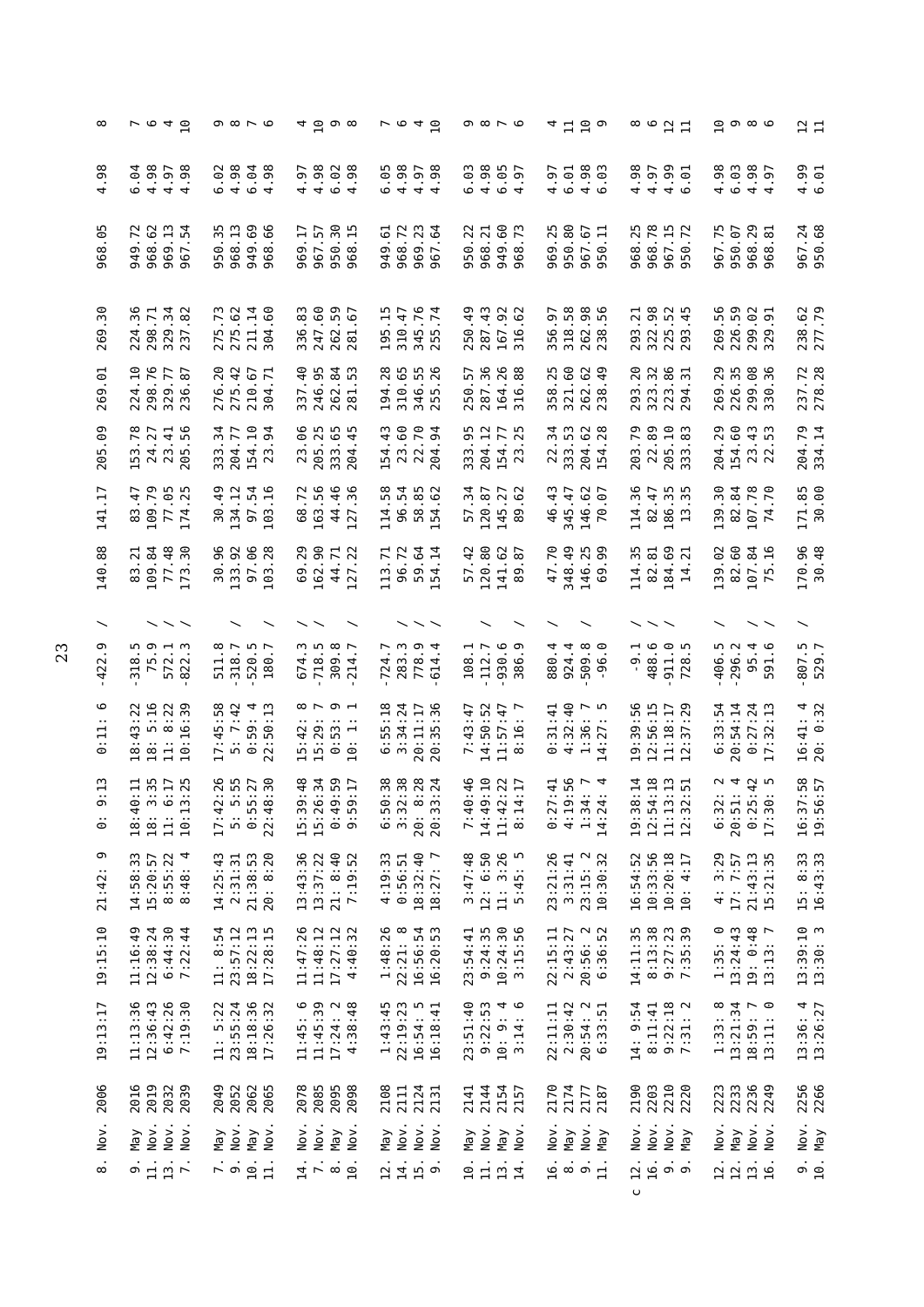|                                                                  | 8<br>6<br>9<br>2<br>1<br>2<br>4<br>9<br>2<br>2<br>1                                        | ဌာစစ                                                                                 | 2720                                                                                                           |                                                                                                                 | $\Xi \stackrel{\circ}{\Box}$ $\stackrel{\circ}{\Box}$                                                                                    | 2212                                                                 | ∞¤¤¤                                                                      | $\Xi$ ឌ ៓ $\Xi$                                                                           | $\mathbf{u}$          |
|------------------------------------------------------------------|--------------------------------------------------------------------------------------------|--------------------------------------------------------------------------------------|----------------------------------------------------------------------------------------------------------------|-----------------------------------------------------------------------------------------------------------------|------------------------------------------------------------------------------------------------------------------------------------------|----------------------------------------------------------------------|---------------------------------------------------------------------------|-------------------------------------------------------------------------------------------|-----------------------|
| $4.98$<br>6.94                                                   | ∞<br>4.97<br>4.98<br>.02<br>$rac{5}{4}$<br>$\circ$                                         | 4.98<br>6.04<br>4.98<br>$-97$<br>$\overline{a}$                                      | $4.98$<br>6.92<br>$4.98$<br>6.94<br>$\ddot{9}$                                                                 | 4.97<br>6.98<br>4.97                                                                                            | 6.03<br>4.98<br>$4.97$<br>$4.99$<br>.99                                                                                                  | 4.98<br>$6.03$<br>$4.98$<br>6.01                                     | 4.99<br>4.97<br>$6.98$<br>$4.98$                                          | w<br>4.98<br>$4.97$<br>$4.98$<br>ق.<br>ق                                                  | 5.<br>6               |
| 967.80<br>949.98                                                 | m<br>967.31<br>950.58<br>$\overline{8}$<br>m<br>968.<br>968.<br>950.                       | 949.96<br>99<br>967.89<br>968.<br>968                                                | 34<br>52<br>967.92<br>949.86<br>967.<br>950.                                                                   | 968.48<br>968.97<br>951.15<br>967.41                                                                            | $49$ 88<br>္ပြ<br>967.97<br>968.<br>950.<br>966                                                                                          | 951.09<br>967.43<br>950.42<br>968.00                                 | 54<br>966.91<br>950.97<br>967.51<br>968.                                  | m<br>968.05<br>968.55<br>966.95<br>950.3                                                  | 950.92                |
| $\frac{3}{48}$<br>275.<br>213.                                   | .78<br>$\ddot{6}$<br>23<br>.76<br>304<br>248<br>337<br>264                                 | $\overline{10}$<br>.76<br>$\overline{z}$<br>63<br>198<br>281<br>310<br>346           | .69<br>$\overline{24}$<br>.60<br>$\overline{21}$<br>252<br>287<br>256<br>174                                   | .88<br>.63<br>$\frac{1}{25}$<br>m<br>358<br>324<br>316<br>263                                                   | $\overline{52}$<br>47<br>-87<br>.27<br>293<br>240<br>323<br>227                                                                          | 269.88<br>76<br>.74<br>$\overline{27}$<br>295<br>228<br>299          | $\frac{8}{4}$<br>239.61<br>279.95<br>276.08<br>330                        | 305.02<br>.89<br>38<br>œ<br>215<br>338.<br>248.                                           | .61<br>266            |
| 275.61<br>213.03                                                 | 304.90<br>.60<br>338.24<br>63<br>247<br>265                                                | .64<br>310.91<br>347.48<br>197.31<br>281                                             | 252.70<br>$\overline{78}$<br>.88<br>287.<br>255                                                                | 0.08<br>317.15<br>331.44<br>.00<br>263                                                                          | 293.53<br>$\overline{8}$<br>82<br>240.81<br>323.<br>225.                                                                                 | 296.65<br>269.63<br>54<br>34<br>228.                                 | 330.95<br>238.78<br>280.46<br>275.90                                      | 215.46<br>305.16<br>339.02<br>248.26                                                      | 266.90                |
| <b>96</b><br>203.4                                               | 89<br>22.17<br>$\frac{6}{5}$<br>45<br>204.<br>23.<br>334                                   | 29<br>27<br>52<br>8<br>22.3<br>203.<br>155.                                          | IJ<br>77<br>27<br>62<br>204.<br>203.<br>155.<br>334.                                                           | 36<br>33<br>42<br>8<br>22.<br>21.<br>334.<br>203                                                                | 99<br>155.11<br>51<br>51<br>22.<br>204.                                                                                                  | 3<br>45<br>45<br>203.<br>$155$<br>$22$<br>334.                       | 29<br>5<br>57<br>는<br>$\overline{21}$ .<br>203.<br>334.<br>203.           | $\overline{a}$<br>155.79<br>740<br>22.<br>$\frac{21}{203}$                                | 335.29                |
| 132.30<br>96.84                                                  | 66.10<br>101.27<br>161.32<br>.87<br>$\overline{4}$                                         | 125.60<br>113.24<br>94.54<br>$\overline{11}$<br>56                                   | 118.90<br>139.36<br>152.48<br>56.85                                                                            | $\frac{8}{3}$ .<br>42.76<br>337.22<br>144.59<br>67                                                              | 69.40<br>112.30<br>80.15<br>182.79                                                                                                       | .64<br>137.28<br>82.35<br>105.77<br>$\overline{12}$                  | 72.29<br>169.17<br>29.48<br>130.30                                        | 99.22<br>63.46<br>L59.01<br>96.12                                                         | 69.<br>43             |
| 132.11<br>96.39                                                  | 101.39<br>66.70<br>160.70<br>$\cdot$ 14<br>$\overline{4}$                                  | 94.73<br>-47<br>112.44<br>96<br>56.<br>125                                           | L52.02<br>56.95<br>118.84<br>137.03                                                                            | 343.86<br>85.<br>44.21<br>.24<br>52<br>144                                                                      | 69.34<br>112.31<br>80.52<br>$\frac{1}{2}$<br>$\overline{8}$                                                                              | 55.<br>137.02<br>82.13<br>.84<br>IJ<br>105                           | 168.33<br>29.99<br>130.12<br>72.77                                        | 95.70<br>99.36<br>64.11<br>58.42                                                          | $-98$<br>43           |
|                                                                  |                                                                                            |                                                                                      |                                                                                                                |                                                                                                                 |                                                                                                                                          |                                                                      |                                                                           |                                                                                           |                       |
| ن<br>ت<br>$-302$ .                                               | 197.9<br>694.6<br>701.9<br>331                                                             | 301.3<br>199.3<br>m<br>4<br>796<br>701                                               | 129.5<br>$-93.9$<br>906.1<br>596.7<br>906                                                                      | 898.0<br>943.9<br>492.3<br>404.5                                                                                | $\begin{array}{c} 10.9 \\ 508.8 \\ 894.8 \end{array}$<br>$-71.4$                                                                         | 744.6<br>388.3<br>$275.3$<br>114.4                                   | 789.6<br>611.2<br>548.1<br>284.1                                          | 216.8<br>713.9<br>684.4<br>477.5                                                          | Σ.<br>347.            |
| $11:29:1$<br>$3:11:21$                                           | 5:12<br>:13:55<br>$21:52:47$<br>3: 0:30<br>22:<br>S                                        | 57:50<br>16:21:53<br>32:22<br>: 7:57<br>00N                                          | ڡ<br>$\infty$<br>$: 14: 6$<br>$: 22:26$<br>$\begin{array}{c} 2:58\\ 9:54\\ 2:14\\ 21:14\\ 14:22\\ \end{array}$ | 14:40:34<br>6:47:51<br>$6:25:7$<br>7:59:41<br>59:41                                                             | :32:14<br>$\begin{array}{c}\n5 \\ \vdots \\ \vdots \\ \end{array}$<br>:44<br>$\frac{6}{1}$<br>$\begin{array}{c} 2 \\ 2 \\ 1 \end{array}$ | 14:52:51<br>12:57:32<br>39<br>: 6:11<br>$\sim$<br>۱<br>$\frac{2}{3}$ | m<br>: 5:26<br>$: 12: 0$<br>$: 53:18$<br>55<br>55<br>23<br>23<br>22<br>17 | :21:26<br>38 : 4<br>26 : 5<br>16 : 24<br>11:38:<br>: 26:<br>5<br>44                       | 5:17:36               |
| $\frac{25}{11}$<br>$\overline{C}$<br>$\frac{1}{3}$ $\frac{2}{3}$ | $7.148$<br>$7.148$<br>$7.128$<br>$7.128$<br>$7.128$<br>$\frac{1}{5}$<br>21:5<br>2:5<br>22: | 0 0 1 1<br>0 2 1 1<br>0 1 0 0<br>0 1 0 0<br>$9:5$<br>$2:2$<br>16:2<br>$\ddot{\circ}$ | <b>58228</b><br>5 5 5 5 5<br>5 5 6 7<br>2<br>2011<br>2012                                                      | :43<br>$3:23$<br>7:52<br>7:43<br>52 43<br>$\infty$<br>$\frac{1}{4}$ $\frac{4}{9}$ $\frac{1}{10}$ $\frac{1}{10}$ | $0.0170$<br>$0.0170$<br>$0.000$<br>$0.000$<br>16:2<br>$\frac{1}{17}$<br>$\frac{1}{3}$<br>$\ddot{\sim}$                                   | 0440<br><br>∞ n m ⊣<br>14 : 48<br>12 : 5:<br>23:5                    | 2.2021<br>2.2021<br>2.2021<br>23:57<br>$22:8$<br>17:57<br>23:             | $\frac{1}{2}$<br>:20<br>35<br>59<br>$\omega$ m m<br>L<br>$5:36:12$<br>$1:36:21$<br>$4:12$ | 4:25<br>$\frac{1}{5}$ |
| 8:51:44<br>23:48:14                                              | 20: 9:58<br>$19:57:55$<br>$23:18:23$<br>2:32:27                                            | $7:21:6$<br>0:57:47<br>13:39:59<br>6:25:56                                           | $0:47:6$<br>5:59:19<br>18:29:33<br>13: 6:24                                                                    | 12:10:43<br>5:44:16<br>5:46: 7<br>5:36:41                                                                       | 12:35:38<br>23:19:55<br>16:58:40<br>16:39:13                                                                                             | 12:24:41<br>10:25:35<br>$19:18:45$<br>4: 9:39<br>$\ddot{4}$          | 21:28:30<br>$18:58:31$<br>$15:14:53$<br>21:46:57                          | თ<br>$2:34:13$<br>$2:18:24$<br>1:55:27<br>8:57:                                           | 1:37:27               |
| 6:16:19<br>20:28:33                                              | 18: 5:34<br>19:39:20<br>18:17:11<br>23:52:47                                               | 3:48:20<br>4:46:13<br>10:59:55<br>23:26:11                                           | $2: 7:21$<br>15:46:48<br>12: 0:27<br>22:38:20                                                                  | 4:45:10<br>$5:34:22$<br>$3:15:43$<br>9:42:47                                                                    | 8:41:54<br>20:36:29<br>14:40:19<br>15:38:49                                                                                              | 7:55:33<br>$15:34:19$<br>$1:27:25$<br>10:1:13                        | 19:54:33<br>m<br>15:48:34<br>12:38:18<br>19:41:                           | $6:18:2$<br>$0:44:53$<br>$0:22:51$<br>22:32:49                                            | 22: 0:20              |
| $6:14:32$<br>$20:25:1$                                           | $18:36:9$<br>$19:36:$<br>4<br>18:14:47<br>23:51:                                           | 3:43:52<br>10:58:11<br>4:44:27<br>23:23:14                                           | 22:36:10<br>2: 4:20<br>15:45: 6<br>11:50:21                                                                    | 9:40:55<br>4:40:42<br>$5:7:6$<br>3:13:45                                                                        | 8:38:54<br>14:38:20<br>15:34:18<br>20:34:47                                                                                              | 9:56:27<br>7:53:42<br>$15:31:11$<br>$1:25:43$                        | 19:38:53<br>19:51:35<br>15:44:56<br>12:36:32                              | 6:16:18<br>$0:42:24$<br>$0:20:27$<br>22:29:21                                             | 21:57: 8              |
| 2279<br>2269                                                     | 2295<br>2302<br>2282<br>2312                                                               | 2315<br>2325<br>2328<br>2341                                                         | 2358<br>2348<br>2361<br>2371                                                                                   | 2374<br>2394<br>2387<br>2391                                                                                    | 2404<br>2420<br>2407<br>2427                                                                                                             | 2440<br>2450<br>2453<br>2437                                         | 2473<br>2466<br>2483<br>2486                                              | 2496<br>2499<br>2512<br>2519                                                              | 2529                  |
| Nov.<br>$Y$ la                                                   | Nov.<br>Nov.<br>Nov.<br>May                                                                | Nov.<br>Nov.<br>Nov.<br>$\n  Map\n$                                                  | Nov.<br>Nov.<br>$Y$ FM<br>Nay                                                                                  | Nov.<br>Nov.<br>Nay<br>Nov                                                                                      | Nov.<br>Nov.<br>Nov.<br>$Y$ lay                                                                                                          | Nov.<br>Y<br>Nov<br>YeM                                              | Nov.<br>Nov.<br>$Y$ FM<br>Nov                                             | Nov.<br>Nov.<br>Nov.<br>Y                                                                 | <b>May</b>            |
| 12.1                                                             | $\frac{1}{11}$<br>15.                                                                      | 16.<br>14.<br>$\overline{19}$                                                        | 14.<br>$\frac{12}{13}$ .                                                                                       | $\frac{1}{1} \cdot \frac{1}{2}$<br>20.<br>17.<br>Ε                                                              | $17.$<br>$\Xi$<br>$\overline{1}$<br>$\mathbf{1}$                                                                                         | 14.<br>$\Xi$<br>$\mathbf{1}$<br>16                                   | 11.<br>14.<br>$\frac{18}{1}$                                              | 17.<br>20.<br>15<br>$\overline{1}$                                                        | 14.                   |
|                                                                  |                                                                                            |                                                                                      |                                                                                                                |                                                                                                                 |                                                                                                                                          |                                                                      |                                                                           |                                                                                           |                       |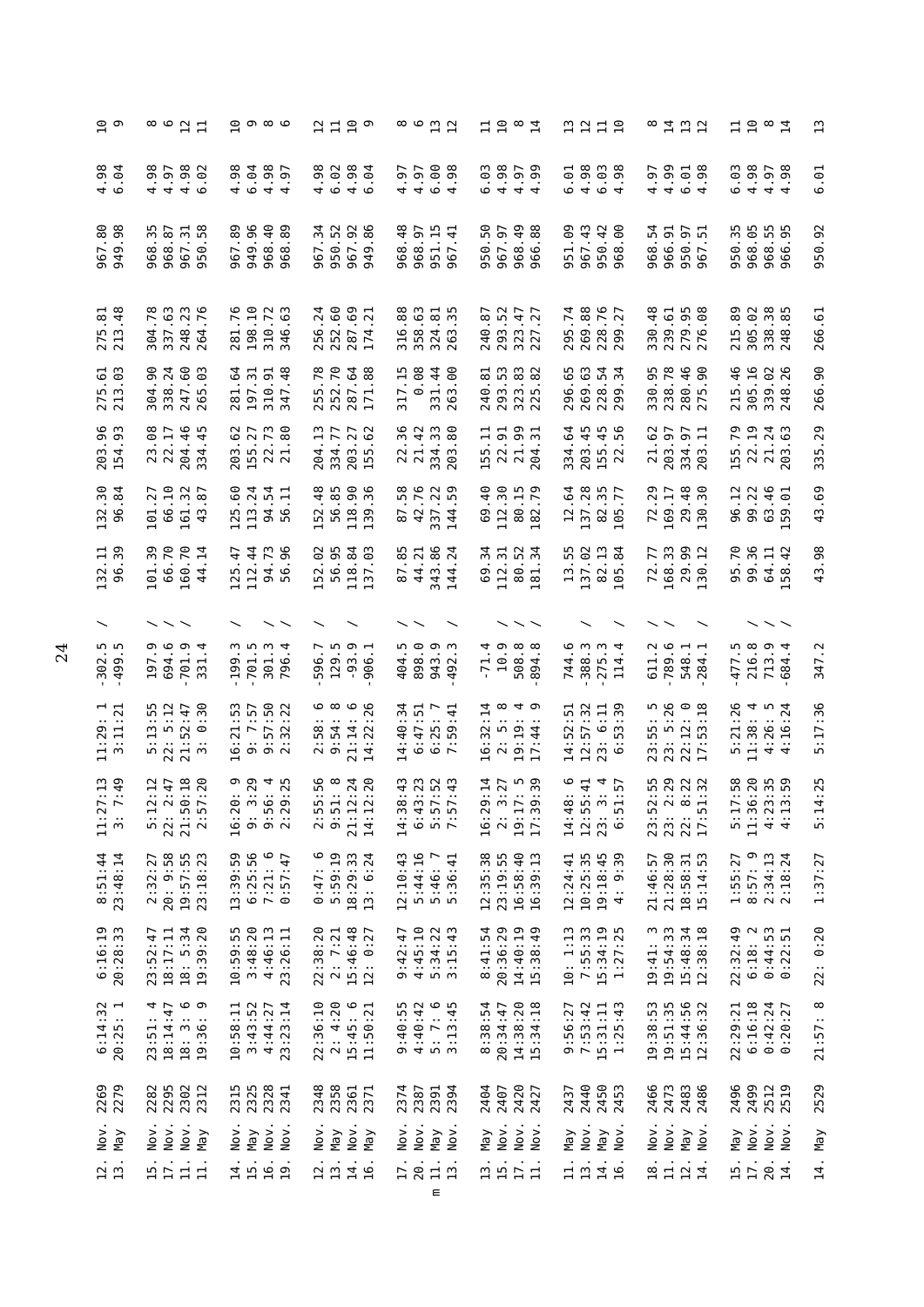| 219                                                      | 8 7 7 7<br>8 7 7 9                                                                                                  | 19°5                                                                                           | 1328                                                                         | <b>10113</b>                                                                       | $\frac{2}{10}$<br>16<br>15                                         | はいひの                                                            | <b>1913</b>                                                              | 2255                                                         |
|----------------------------------------------------------|---------------------------------------------------------------------------------------------------------------------|------------------------------------------------------------------------------------------------|------------------------------------------------------------------------------|------------------------------------------------------------------------------------|--------------------------------------------------------------------|-----------------------------------------------------------------|--------------------------------------------------------------------------|--------------------------------------------------------------|
| $4.98$<br>$4.98$<br>.98                                  | 4.98<br>6.02<br>.98<br>4.97<br>$\overline{ }$                                                                       | .64<br>.00<br>4.97<br>4.97<br>$\circ$                                                          | 4.98<br>6.02<br>$4.98$<br>$4.97$                                             | 6.00<br>4.99<br>4.98<br>$-62$                                                      | 4.99<br>4.98<br>4.97<br>.eo                                        | 4.98<br>6.03<br>$4.98$<br>$4.97$                                | 4.99<br>$4.98$<br>6.83<br>6.01                                           | 4.98<br>$4.98$<br>$6.98$<br>4.97                             |
| $52 \over 24$<br>$\Xi$<br>950.<br>968<br>967             | 967.05<br>5<br>950.87<br>$\overline{.}$<br>968<br>967                                                               | 64<br>-21<br>968.11<br>49<br>950.<br>968.<br>951                                               | .79<br>$\overline{5}$<br>።<br>67<br>950.<br>967.<br>967<br>968               | $-40$<br>55<br>$\overline{73}$<br>$\overline{17}$<br>966.<br>951<br>967<br>950     | 60<br>.73<br>.24<br>36<br>968.<br>966.<br>967<br>951               | 66<br>76<br>967.18<br>$\overline{3}1$<br>950.<br>967.<br>968    | 951.28<br>$75$<br>$64$<br>5<br>966.<br>967.<br>950                       | 967.78<br>.73<br>968.32<br>966.<br>951                       |
| 282.07<br>200.78<br>$-67$<br>311.02                      | 256.64<br>347.68<br>254.64<br>287.91                                                                                | 178.58<br>317.26<br>0.99<br>$\mathbf{I}$                                                       | 293.68<br>263.69<br>242.91<br>323.79                                         | 228.99<br>298.69<br>270.24<br>231.12                                               | 330.99<br>299.43<br>240.67<br>61<br>282                            | 218.38<br>57<br>305.32<br>339.07<br>276.                        | 268.75<br>282.33<br>203.53<br>249.47                                     | 349.04<br>257.14<br>311.34<br>256.55                         |
| 281.96<br>200.03<br>.23<br>311                           | 256.20<br>254.76<br>287.86<br>348.60                                                                                | 176.69<br>317.55<br>2.73                                                                       | 293.70<br>263.36<br>$\frac{18}{18}$<br>242.87<br>324                         | .00<br>227.72<br>.92<br><b>67</b><br>270.<br>299.<br>230.                          | 331.49<br>239.89<br>282.54<br>299.51                               | 276.20<br>217.98<br>47<br>75<br>305.<br>339.                    | 248.91<br>269.06<br>282.24                                               | 311.56<br>350.05<br>256.72                                   |
| 202.75<br>156.15<br>.82<br>$\overline{21}$               | .86<br>.29<br>$\ddot{6}$<br>39<br>20<br>203<br>335.<br>202.                                                         | $\overline{5}$ .<br>21.44<br>20.47<br>5<br>156<br>335                                          | 93<br>155.97<br><u>ය</u> ළ<br>$\frac{22}{1}$<br>202                          | 203.46<br>49<br>58<br>32<br>335<br>202<br>156                                      | 20.68<br>21.65<br>203.12<br>82<br>335                              | 156.68<br>ಸ<br>22<br>29<br>202<br>$71$<br>$20$                  | 202.76<br>$\div$ 21<br>65<br>336.<br>201<br>157                          | 20.88<br>19.89<br>202.40<br>336.51                           |
| 123.54<br>112.26<br>$-42$<br>92                          | .12<br>150.37<br>50<br>$\overline{5}$<br>56.<br>53<br>116                                                           | 38.20<br>136.32<br>85.34                                                                       | 69.08<br>110.34<br>.95<br>142.51<br>77                                       | $\frac{15}{1}$<br>.73<br>179.21<br>11.31<br>35<br>$\overline{8}$                   | .78<br>69.86<br>166.34<br>$\overline{10}$<br>103<br>29             | 128.22<br>95.38<br><b>82</b><br>$\frac{5}{6}$                   | 43.28<br>156.62<br>45<br>$121$<br>$111$                                  | 148.09<br>$-21$<br>49.72<br><br>56<br>90                     |
| $\ddot{4}$<br>.62<br>111.51<br>123<br>92                 | 149.93<br>.86<br>54.03<br>56.61<br>116                                                                              | 134.43<br>85.63<br>39.95                                                                       | 142.18<br>69.04<br>110.36<br>$\cdot$ 33<br>$\overline{78}$                   | 177.94<br>12.29<br>53<br>134.91<br>ದ                                               | 70.36<br>103.86<br>165.56<br>54<br>29                              | 128.05<br>94.99<br>.50<br>57<br>61                              | 156.06<br>43.58<br>35<br>$\overline{5}$<br>121<br>110                    | 90.43<br>50.73<br>56.48<br>147.67                            |
|                                                          |                                                                                                                     |                                                                                                |                                                                              |                                                                                    |                                                                    |                                                                 |                                                                          |                                                              |
| $-179.6$<br>$-680.9$<br>$\overline{\phantom{a}}$<br>320. | 579.8<br>Ë.<br>$\ddot{\sim}$<br><u>ب</u><br>149.<br>815<br>m<br>Ķ                                                   | 918.0<br>886.3<br>424.4<br>961                                                                 | 28.9<br>526.7<br>4.<br>$-51.9$<br>474.<br>526                                | 876.6<br>766.4<br>368.8<br>251                                                     | 770.0<br>4.<br>630.1<br>$\infty$<br>132<br>564                     | 236.9<br>732.5<br>264.7<br>454.3                                | 666.0<br>159.9<br>367.0<br>659                                           | 560.6<br>166.0<br>340.6<br>835.8                             |
| $22:47:2$<br>11:22:51<br>16:21:26                        | 8:50:36<br>9:22:23<br>4:0<br>3:39:35<br>12:                                                                         | 16:47:35<br>2:54<br>1:51<br>$21:$<br>$13:$                                                     | $\infty$<br>4:23:52<br>18:46:52<br>:40:15<br>: 29:<br>$\infty$ $\rightarrow$ | 0:12:29<br>16:57:41<br>$19:23:17$<br>$1:12:56$                                     | 5:33:26<br>0:26:1<br>3:14:58<br>6:14:44                            | $0:18:38$<br>7:33:40<br>0:10<br>10:45:29<br>$\ddot{\circ}$      | 10:43:29<br>$7:28:4$<br>5:12:0<br>13:37:58                               | $15:47:10$<br>$14:22:12$<br>$22:43:3$<br>15:10:5             |
| 15:33<br>8:33<br>9:39<br>22:4<br>111<br>16:1             | 7:29<br>0:15<br>0:59<br>7:53<br>$\frac{4}{3}$ $\frac{5}{3}$ $\frac{1}{3}$ $\frac{1}{3}$ $\frac{3}{3}$ $\frac{1}{3}$ | $9.14$<br>$-1.58$<br>$-1.58$<br>$-1.58$<br>$-1.58$<br>16:39<br>20:59<br>12:5<br>$\blacksquare$ | 155<br>1573<br>1973<br>14:2<br>18:4<br>$8:3$<br>$1:3$                        | 8:26<br>$2:36$<br>$3:36$<br>$9:50$<br>16:5<br>19:2<br>$\ddot{\circ}$<br>$\ddot{=}$ | 3:15<br>2:31<br>$0:37$<br>$2:21$<br>11182<br>11182<br>110          | 0:16<br>6:52<br>8:25<br>2:55<br>$0:10$<br>7:50<br>17:50<br>10:4 | 10:41: 8<br>7:24:52<br>5:10:17<br>5:10:17<br>13:33:48                    | 1:15<br>6:45<br>$-9:11$<br>22:4<br>$15:4!$<br>$14:19$<br>15: |
| 20: 4:19<br>8:35:46<br>13:45:40                          | 7:20:40<br>7: 9: 3<br>8:10:23<br>0:54:35                                                                            | $15:18:8$<br>$18:33:27$<br>$12: 8: 7$<br>8: 2:34                                               | 14:50:28<br>11:58:59<br>5:43:49<br>23:21:39                                  | 23: 0:41<br>14:36:40<br>16:49:46<br>21:24:18                                       | $4: 9:10$<br>3:51:56<br>21:15:51<br>10:31:11<br>21:15:             | 4: 4:54<br>15:19:54<br>8:57:3<br>21:39:4                        | $\begin{array}{r} 8:42:20 \\ 3:50:21 \\ 2:28:31 \\ 10:45:52 \end{array}$ | 13:45:45<br>$13:31:20$<br>$10:29:47$<br>20: 8:21             |
| 17:23:24<br>5:52:56<br>11:11:45                          | 5:53:52<br>4:57:55<br>4:19:37<br>22:11:23                                                                           | $13:57:2$<br>$16:6:59$<br>11:18:36<br>$\blacksquare$                                           | 9:36: 7<br>10:56:54<br>$3: 0:16$<br>21: 5: 6                                 | $12:20:34$<br>$14:18:10$<br>$17:38:38$<br>21:52:57                                 | $2: 5:52$<br>$2:13:17$<br>$18: 9:15$<br>7:49:12<br>18.             | $0:39:25$<br>12:41:28<br>7:11:13<br>19: 1:21                    | $0:15:41$<br>23:46:50<br>7:57:52<br>6:43:35                              | 11:17:40<br>12:24:45<br>6:40:14<br>17:35:31                  |
| $17:21:41$<br>5:48:38<br>11: 9:58                        | 4:55:48<br>4:16:37<br>5:50:45<br>22: 9:41                                                                           | 16: 5: 6<br>11:13:20<br>13:48:41<br>$\blacksquare$                                             | 10:53:55<br>9:34:10<br>$2:58:34$<br>$21:3:5$                                 | 12:15:36<br>14:16:20<br>17:35:32<br>21:48:53                                       | 7:47:29<br>$2: 3:39$<br>$2:10:27$<br>$18: 5:34$<br>$\frac{18}{18}$ | 0:36:0<br>18:59:35<br>$12:39:44$<br>7: 8:39                     | 6:41:14<br>0:12:28<br>23:45:7<br>7:53:42                                 | 12:21:26<br>17:33:43<br>$11:15:35$<br>6:37:14                |
| 2532<br>2542<br>2545                                     | 2558<br>2565<br>2575<br>2578                                                                                        | 2588<br>2591<br>2604<br>2608                                                                   | 2621<br>2624<br>2637<br>2611                                                 | 2654<br>2657<br>2667<br>2644                                                       | 2670<br>2683<br>2690<br>2700                                       | 2703<br>2713<br>2716<br>2729                                    | 2736<br>27449<br>2755<br>2755                                            | 2762<br>2775<br>2782<br>2792                                 |
| Nov.<br>Nov.<br>$\sqrt{e}N$                              | Nov.<br>Nov.<br>$Y$ lay<br>Nov.                                                                                     | Nov.<br>Nov.<br>$Y$ e<br>M<br>Ye <sub>M</sub>                                                  | Nov.<br>Nov.<br>Nov.<br>$Y$ ay                                               | Nov.<br>Nov.<br>$Y$ ay<br>$Y$ ay                                                   | Nov.<br>Nov.<br>Nov.<br>Nay                                        | Nov.<br>Nov.<br>Nov.<br>Nay                                     | Nov.<br>Nov.<br>YeM<br>Nay                                               | Nov.<br>Nov.<br>Nov.<br>Y                                    |
| 15.<br>18.                                               | 21.<br>14.1                                                                                                         | 22.<br>$\frac{17}{19}$ .<br>ε                                                                  | 16.<br>18.20<br>16.                                                          | 13.<br>14.<br>16.<br>17.                                                           | .<br>225.                                                          | 19.<br>20.<br>23.<br>18.                                        | 16.<br>17.<br>$\frac{19}{20}$ .                                          | 24.<br>$\frac{17}{17}$ .<br>21.                              |
|                                                          |                                                                                                                     |                                                                                                |                                                                              |                                                                                    |                                                                    |                                                                 |                                                                          |                                                              |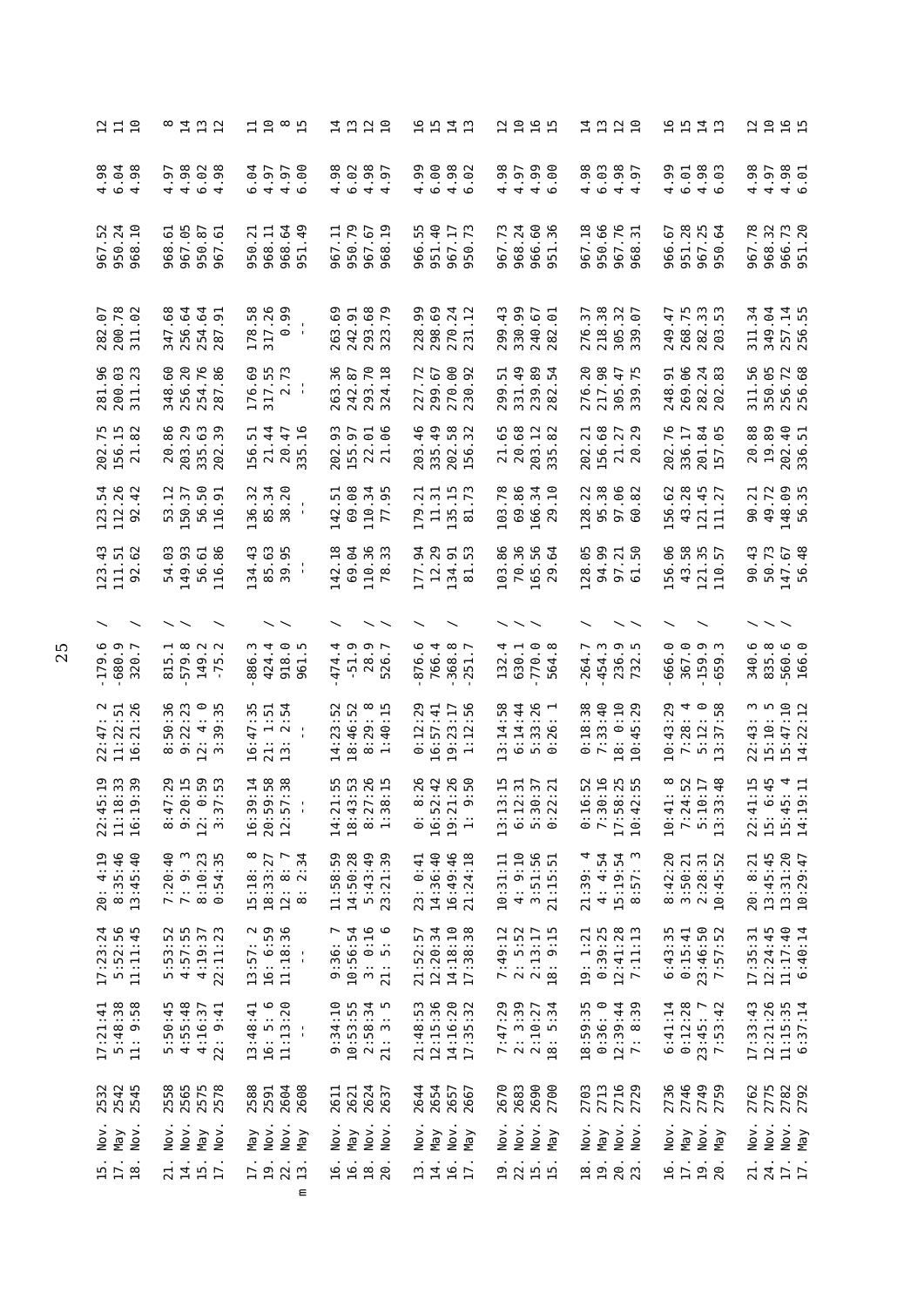| はいひけ                                                                                       | <b>2252</b>                                                                  | $2799$                                                              | にはいけ                                                                                       | 2954<br>2954                                                      | $2799$                                                                               | <b>1111</b>                                                                                                 | <b>2957</b>                                                   | 2212                                                                                                                                                                                                                                                                                                                                                  |
|--------------------------------------------------------------------------------------------|------------------------------------------------------------------------------|---------------------------------------------------------------------|--------------------------------------------------------------------------------------------|-------------------------------------------------------------------|--------------------------------------------------------------------------------------|-------------------------------------------------------------------------------------------------------------|---------------------------------------------------------------|-------------------------------------------------------------------------------------------------------------------------------------------------------------------------------------------------------------------------------------------------------------------------------------------------------------------------------------------------------|
|                                                                                            | $4.97$<br>$4.98$<br>$6.01$<br>4.98                                           | 909899<br>ခ်္ခံ ခဲ<br>.97<br>4                                      | $6.02$<br>$4.98$<br>$4.97$<br>$4.99$                                                       |                                                                   | 4.99<br>98<br>4.97<br>$\circ$ 4                                                      | 6.02                                                                                                        | 4.98<br>6.00<br>$6.03$<br>4.97                                | 4.99<br>$4.98$<br>$6.98$<br>4.97                                                                                                                                                                                                                                                                                                                      |
| 967.<br>950.<br>967.<br>966                                                                | 36<br>966.77<br>$7\frac{1}{2}$<br>951<br>968<br>967                          | .89<br>966.27<br>951.74<br>966.81<br>967                            | 64<br>967.38<br><b>94</b><br>33<br>951.<br>967<br>966                                      | 92<br>$\rm ^{\circ}$<br>65<br>46<br>951.<br>966.<br>951<br>967    | $38$<br>56<br>$\frac{1}{96}$<br>966.<br>951.<br>966.<br>967                          | 90<br>54<br>96<br>$\overline{4}$<br>967.<br>968.<br>950.<br>966                                             | 53<br>967.02<br>88<br>57<br>951.<br>950.<br>967.              | 88<br>968.09<br>966.45<br>951.47<br>965.                                                                                                                                                                                                                                                                                                              |
| 288.12<br>183.61<br>317.58<br>209.45                                                       | 264.03<br>245.06<br>293.87<br>.10<br>4                                       | 230.56<br>300.78<br>.24<br>324                                      | $\frac{12}{61}$<br>$-58$<br>299<br>331<br>233<br>241                                       | $\frac{8}{5}$<br>$\ddot{ }$<br>$-51$<br>276.<br>220<br>284<br>305 | 250.09<br>92<br>3 PO<br>270.5<br>339                                                 | 311.56<br>$\frac{8}{4}$<br>$\frac{4}{9}$<br>206<br>350<br>257                                               | 288.30<br>$46$<br>$93$<br>5<br>െ<br>187.<br>258<br>517        | .62<br>$\frac{15}{1}$<br>264.37<br>246.99<br>215<br>$\infty$                                                                                                                                                                                                                                                                                          |
| 288.08<br>181.44<br>317.89<br>$\blacksquare$<br>$\blacksquare$                             | 263.71<br>245.04<br>293.90<br>$\overline{4}$<br>.<br>ف                       | 324.65<br>229.42<br>301.81<br>270.22                                | 299.70<br>93<br>332.12<br>232.                                                             | 284.98<br>220.29<br>276.42                                        | 55<br>.65<br>26<br>$\overline{4}$<br>249.<br>340<br>271.                             | 82<br>$\rm ^{8}$<br>$\frac{2}{10}$<br>311.<br>351.<br>205.                                                  | 288.28<br>259.12<br>186.12<br>318.26                          | 246.98<br>29<br>264.07<br>13.01<br>212                                                                                                                                                                                                                                                                                                                |
| 201.47<br>157.42<br>20.49                                                                  | $48$<br>19.48<br>156.87<br>21.09                                             | $50\,$<br>$\overline{.10}$<br>57<br>67<br>202.<br>336.<br>20<br>201 | 157.23<br>78.23<br>19.<br>202.                                                             | 29<br><b>60 H</b><br>51<br>$201.1$<br>$157.1$<br>336              | 201.86<br>337.07<br>200.91<br>29<br>$\overline{5}$                                   | 157.98<br>$\begin{array}{c} 19.91 \\ 18.88 \\ 201.49 \end{array}$                                           | 337.43<br>52<br><b>ន</b> ភ<br>200.<br>158.<br>19.             | .80<br>202.05<br>$t$ .<br>201.11<br>157.80<br>$\overline{a}$                                                                                                                                                                                                                                                                                          |
| $\circ$<br>114.85<br>133.41<br>83.1<br>$\blacksquare$<br>$\blacksquare$                    | 32.54<br>140.36<br>68.71<br>108.28                                           | 175.76<br>55<br>$10.93$<br>$13.11$<br>$-5.7$                        | 81.53<br>101.70<br>28<br>$67.7$<br>163.                                                    | 28.44<br>126.15<br>94.91<br>94.95                                 | 57.94<br>154.16<br>42.87<br>119.39<br>119                                            | 88.03<br>46.25<br>145.86<br>110.14<br>145                                                                   | 55.73<br>112.75<br>130.61<br>80.76                            | 23.93<br>138.14<br>68.61<br>191.81                                                                                                                                                                                                                                                                                                                    |
| 114.82<br>131.83<br>83.41<br>$\frac{4}{4}$<br>196                                          | 140.05<br>68<br>.87<br>34<br>$\rm ^{68}$<br>108                              | $62$<br>$96$<br>.95<br>.88<br>174<br>75<br>$\Xi$<br>132             | .79<br>$\frac{8}{2}$<br>.35<br>2<br>101<br>67<br>163                                       | 125.99<br>54<br>ីឲ<br>94.<br>29<br>56                             | 153.63<br>$20^{15}$<br>.67<br>58<br>$\begin{array}{c} 43 \\ 119 \end{array}$         | 109.48<br>88.26<br>47.36<br>.46<br>145                                                                      | .88<br>112.73<br>.89<br>129<br>55<br>$\overline{8}$           | 28.31<br>137.84<br>.60<br>188.95<br>89                                                                                                                                                                                                                                                                                                                |
| $\widehat{\phantom{a}}$                                                                    |                                                                              |                                                                     |                                                                                            |                                                                   |                                                                                      |                                                                                                             |                                                               |                                                                                                                                                                                                                                                                                                                                                       |
| 862.9<br>443.6<br>964.9<br>$-56.1$                                                         | 5<br>55<br>55<br>55<br>55<br>55<br>55<br>55<br>55<br>55<br>55<br>5           | 778.6<br>546.6<br>857.7                                             | 234.2<br>151.3<br>650.0                                                                    | 246.1<br>434.3<br>255.7<br>5.3<br>58                              | 386.9<br>141.4<br>752.4<br>646.7                                                     | 359.5<br>855.5<br>542.5<br>634.7                                                                            | $-36.8$<br>190.9<br>836.4<br>463.5<br>$\sim$                  | 958.8<br>436.5<br>945.6                                                                                                                                                                                                                                                                                                                               |
| $2:8$<br>9:28<br>$3:23:52$<br>$0:50:30$<br>$\begin{array}{c} 1.61 \\ 1.91 \end{array}$     | 19:18:49<br>20:48:26<br>58:45<br>49:27<br>$\ddot{49}$<br>20:7                | 1:28<br>6:41:40<br>$19:17:22$<br>$1:45:36$<br>$\infty$              | $\begin{array}{c} 3:32:23 \\ 19:36:27 \\ 12:36:51 \\ 11:59:3 \end{array}$<br>36:51<br>59:3 | 2:37:16<br>6:40:29<br>$9:48:41$<br>$0:21:55$                      | 6:52<br>$9:41:27$<br>$11:32:28$<br>7:7<br>$\frac{1}{2}$                              | 15:52:6<br>5:53<br>5:29:53<br>21:29:53<br>22:10:35                                                          | 30:12<br>16:23:13<br>$\sim$ $\circ$<br>21:24:<br>9:46:<br>16: | 7:31: 1<br>1:27:19<br>3:10:15<br>3:16:56                                                                                                                                                                                                                                                                                                              |
| <u></u><br><br>$O$ $N$ $H$ $I$<br>$\ddot{\cdot}$<br>$\blacksquare$<br>19:<br>10:<br>$\sim$ | :30<br>$\frac{1}{4}$ in<br>w<br>$19:11:$<br>$20:46:$<br>$20:55:$<br>$14:47:$ | $3.588$<br>$3.588$<br>$O \cap N$                                    | $$<br>$3440$<br>9440<br>$12:36$<br>$11:56$<br>ה מֵ<br>מֵ<br>פֵ                             | $$<br>$0.400$<br>m ∞ in ⊙<br>22333<br>23333                       | :26<br>$\ddot{34}$<br>$\frac{13}{145}$<br>44 80 9<br>$9:3$<br>11:3<br>$\frac{1}{17}$ | $\frac{6}{4}$<br>$\frac{17}{13}$<br>$\infty$ m $\infty$ $\infty$<br>$21:26$<br>$22:8$<br>$\frac{43}{5}$ : 4 | 16:27:11<br>16:21:31<br>21:17:50<br>9:44: 4                   | <br>$\sim$ 4 $\infty$ $\sim$<br>$7.1$ $\frac{3}{1}$ $\frac{3}{1}$ $\frac{3}{1}$ $\frac{3}{1}$ $\frac{3}{1}$ $\frac{3}{1}$ $\frac{3}{1}$ $\frac{3}{1}$ $\frac{3}{1}$ $\frac{3}{1}$ $\frac{3}{1}$ $\frac{3}{1}$ $\frac{3}{1}$ $\frac{3}{1}$ $\frac{3}{1}$ $\frac{3}{1}$ $\frac{3}{1}$ $\frac{3}{1}$ $\frac{3}{1}$ $\frac{3}{1}$ $\frac{3}{1}$ $\frac{3$ |
| 0:56:57<br>0:31:36<br>17:26:52<br>7:16:37                                                  | $18:35:13$<br>$18:21:40$<br>$17: 2:39$<br>$12: 4: 5$                         | $5:44:59$<br>$5:23:25$<br>$17:0:40$<br>23:10:42                     | $23:43:6$<br>$16:52:58$<br>$10:34:8$<br>$10:13:40$                                         | 23:31:17<br>3:59:53<br>$6:17:44$<br>21:42:20                      | 15:22:37<br>15: 2:35<br>6: 6:17<br>6:48:19                                           | $12:54:45$<br>$2:31:53$<br>20:11:23<br>19:52:29                                                             | 12:39:28<br>13:37:29<br>19:28:51<br>7:20:44                   | 0:59:11<br>$0:41:37$<br>19:21:16<br>6:53:7                                                                                                                                                                                                                                                                                                            |
| $4:33:2$<br>15:51:24<br>22:32:0<br>$\blacksquare$<br>$\blacksquare$                        | 15:56:54<br>$13: 9:22$<br>$9:20:29$<br>17:58:27                              | $3:30:35$<br>4:8:54<br>20:37:43<br>14:49:1                          | 19:56:45<br>14:11:17<br>$8:33:44$<br>$8:31:3$                                              | 20:28:56<br>1:21:7<br>$2:50:1$<br>19: 4:35                        | 13: 0:39<br>13:40:49<br>$2:34:14$<br>6: 5:57                                         | 0: 0: 9<br>18:56:30<br>10:1:20<br>17:36:30                                                                  | 8:51:37<br>10:53:33<br>17:39:50<br>4:57:27                    | $22:14:57$<br>$15:28:23$<br>6:23:43<br>0:43:41                                                                                                                                                                                                                                                                                                        |
| 4:31:20<br>15:44:15<br>$22:30:6$<br>$0:12:42$                                              | 17:51:36<br>15:54:58<br>$13: 6:24$<br>9:18:47                                | $4: 5:11$<br>$14:43:55$<br>$20:35:54$<br>3:28:33                    | 19:53:40<br>14: 9:34<br>8:31:27<br>8:28:19                                                 | 1:19:22<br>2:46:40<br>20:25:12<br>19: 2:49                        | $\begin{array}{c} 13:38:8\\ 12:58:21\\ 2:31:0 \end{array}$<br>$2:31:0$<br>$6:4:14$   | 9:57:19<br>23:58:20<br>18:52:55<br>17:34:26                                                                 | 8:48:36<br>10:51:51<br>$17:33:33$<br>4:55:32                  | $22:13:3$<br>15:25:25<br>6:15:14<br>$\boldsymbol{\omega}$<br>0:31:                                                                                                                                                                                                                                                                                    |
| 2795<br>2805<br>2808<br>2815                                                               | 2821<br>2828<br>2838<br>2841                                                 | 2854<br>2871<br>2874<br>2861                                        | 2900<br>2884<br>2887<br>2907                                                               | 2920<br>2938<br>2933<br>2917                                      | 2946<br>2953<br>2963<br>2966                                                         | 2976<br>2979<br>2998<br>2998                                                                                | 3009<br>3012<br>3025                                          | 3032<br>30345<br>3055<br>3053                                                                                                                                                                                                                                                                                                                         |
| Nov.<br>Nov.<br>Nov.<br>Y                                                                  | Nov.<br>Nov.<br>Nov.<br>$Y$ el                                               | Nov.<br>Nov.<br>Nov.<br>Nay                                         | Nov.<br>Nov.<br>Nov.<br>May                                                                | Nov.<br>Nov.<br>Nay<br>Y                                          | Nov.<br>Nov.<br>Nov.<br>$Y$ la                                                       | Nov.<br>Nov.<br>Nov.<br>Y                                                                                   | Nov.<br>Nov.<br>$Y$ el<br>$Y$ e                               | Nov.<br>Nov.<br>Nov.<br>$Y$ lay                                                                                                                                                                                                                                                                                                                       |
| $\frac{20}{20}$ .<br>22.<br><b>16.</b><br>ε                                                | 24.<br>$\frac{18}{20}$ .                                                     | 23.<br>16.<br>16.<br>18.                                            | 21.<br>$\frac{24}{18}$ .<br>$\overline{a}$                                                 | I7.<br>20.<br>21.<br>22.                                          | 25.18<br>19.1                                                                        | 21.<br>24.<br>25.                                                                                           | 20.<br>22.<br>23.<br>25.                                      | 28.<br>21.<br>$\overline{18}$ .                                                                                                                                                                                                                                                                                                                       |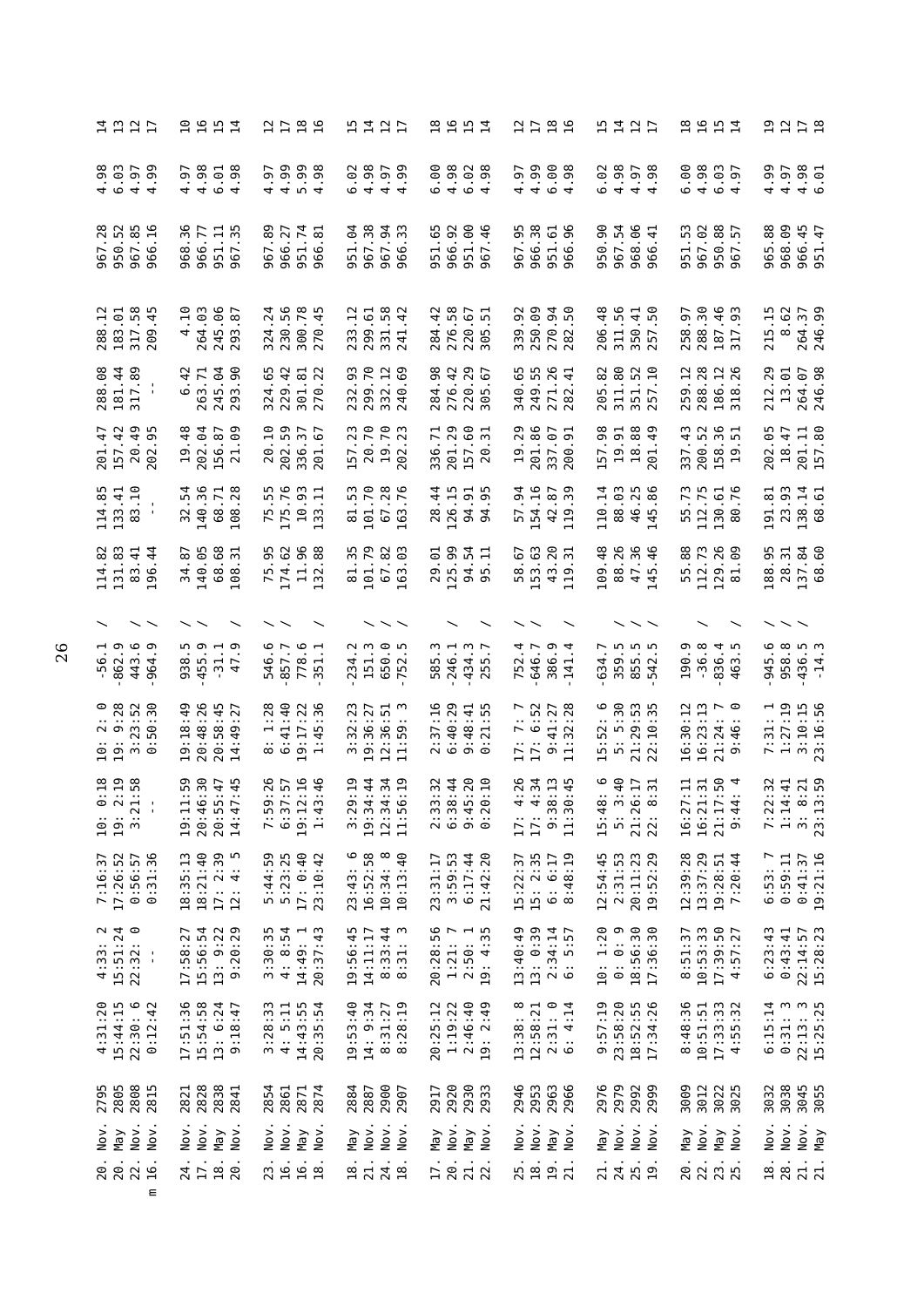| <b>21222</b>                                 |      |                               |                                           |          |                     | <b>Dation</b>                                                                    |                      |           | <b>2878</b><br>287                                     |                   |                            |                       | <b>2122</b>                                      |                              |                            |                             |                        | けいいは                   |                                                                                              |                        |                      | <b>2878</b><br>287   |                                   |                       |                    | <b>2798</b>                          |                            |                |          | <b>1922</b>  |                                                                            |          | <b>287</b> |                                 |
|----------------------------------------------|------|-------------------------------|-------------------------------------------|----------|---------------------|----------------------------------------------------------------------------------|----------------------|-----------|--------------------------------------------------------|-------------------|----------------------------|-----------------------|--------------------------------------------------|------------------------------|----------------------------|-----------------------------|------------------------|------------------------|----------------------------------------------------------------------------------------------|------------------------|----------------------|----------------------|-----------------------------------|-----------------------|--------------------|--------------------------------------|----------------------------|----------------|----------|--------------|----------------------------------------------------------------------------|----------|------------|---------------------------------|
| $4.98$<br>$4.97$                             |      |                               | $4.99$<br>5.99                            | 4.98     | 6.01                | 4.98<br>4.97                                                                     | <b>.e.</b>           |           | $4.99$<br>5.99                                         |                   | $4.98$<br>6.92             | 4.98                  |                                                  |                              | $6.98$<br>$4.99$<br>$5.99$ | 4.98                        | 6.02                   |                        | $4.98$<br>$4.97$                                                                             | 4.99                   | 6.00                 |                      | $4.98$<br>$6.02$                  | 4.98                  | 4.99               | $4.98$<br>$6.98$                     |                            | 4.98           | 4.97     | 4.99<br>5.98 |                                                                            | 4.98     |            | $6.01$<br>4.98                  |
| $rac{3}{6}$<br>967<br>967                    |      | 51<br>965.                    | $\ddot{9}$<br>52<br>თ                     | m<br>966 | 951.40              | $\overline{10}$<br>967                                                           | 5<br>967             | 90<br>965 | 952.00                                                 | 57<br>966.        | 30<br>$\overline{5}$       | $\frac{15}{1}$<br>967 | 967.70                                           | 66<br>966.                   | န္တ<br>$\overline{5}$<br>ത | 64<br>966                   | 951.26                 | $\overline{19}$<br>967 | $\overline{5}$<br>967                                                                        | $\frac{1}{4}$<br>966   | 951.85               | 966                  | $\frac{69}{17}$<br>$\overline{5}$ | .25<br>967            | 57<br>965          | 20                                   | <u>. ස</u><br>966.<br>951. | 966.79         | 967.30   | 965.64       | $-45$<br>$\overline{52}$                                                   | 966.23   |            | 951.74<br>966.81                |
| 294.02<br>324.77                             |      | 2<br>231.                     | 54<br>303                                 | 270.68   | 235.38              | 299.90<br>332.23                                                                 |                      | 242.07    | 286.54                                                 | 276.79            | 222.97                     | 305.77                | 340.93                                           | 250.42                       |                            | 282.62                      | 209.19                 | 311.86                 | .09<br>352                                                                                   | 257.90                 | 260.81               | 288.41               | 89<br>190                         | $\overline{2}$<br>318 | $\cdot$ 32<br>218. | $\ddot{\circ}$<br>264.               | .46<br>249                 | -27<br>294.    |          | 325.18       | 66<br>306                                                                  | 270.97   |            | 237.71<br>300.08                |
| 294.06<br>325.20                             |      | 230.77                        | .64<br>304                                |          | 270.46              | 300.00<br>332.79                                                                 |                      | 241.38    | 287.13                                                 | 276.65            | .62<br>222                 | .95<br>305            |                                                  |                              | 341.72<br>249.91<br>273.46 | 282.54                      | 208.58                 |                        | 312.11<br>353.34                                                                             | 257.52                 | 260.97               | 40                   | 67<br>288.<br>189                 | 318.55                | 216.28             | .32<br>264<br>249                    | $-46$                      | 294.33         | 325.63   |              | 231.80<br>307.85                                                           |          |            | 270.77<br>237.56<br>300.20      |
| $20.12$<br>$19.10$                           |      |                               | 201.68<br>337.28                          |          | 200.72<br>158.17    | $19.72$<br>$18.69$                                                               |                      | ೫<br>201. | 337.63                                                 | 33                | 55<br>200.<br>158.         | 32<br>$\overline{5}$  | 27<br>$\frac{8}{18}$                             | 92<br>200.                   | 8<br>338                   | 34<br>199.                  | 34<br>58.              | 51                     | 85<br>$\frac{18}{17}$ .                                                                      | SS.<br>200.            | 57<br>338.           |                      | 53<br>199.<br>159.                | 50<br>$\frac{18}{1}$  | 201.12             | $\mathbf{z}$                         | 75<br>$\frac{1}{200}$      | 19.13          | 18.08    | 200.74       | $\overline{2}$<br>338                                                      | 199.74   |            | 159.13<br>18.72                 |
| 106.19<br>73.01                              |      | 172.58                        | 5<br>ၜ                                    | 130.97   | 81.13               | 99.44                                                                            | 59<br>$\mathfrak{p}$ | 161.23    | 28.14                                                  | 124.01            | 49<br>94                   | .69<br>92             | 54.83                                            | 151.94                       | 54<br>$\overline{4}$       | 117.33                      | 109.30                 |                        | 85.71<br>42.36                                                                               | 54<br>143.             | 55.78                | 67<br>110.           | 99<br>128                         | 78.45                 | 185.96             | 135.96                               | ය<br>89                    | 103.93         | 70.53    | 169.67       | 57<br>$\infty$                                                             | 128.71   |            | 80.71<br>97.23                  |
| $\cdot$ 23<br>106<br>73.                     | .44  | 171.54                        | $-5$<br>$\Xi$                             | .30.76   | 80.97               | 99.55<br>65.15                                                                   |                      | 160.54    | 28.73                                                  | 123.87            | <u>ي</u><br>$\overline{a}$ | $\ddot{8}$<br>92      | .62<br>55                                        | .51.43                       | 88<br>$\overline{4}$       | $-25$<br>117                | 108.68                 | 85.96                  | .62<br>$\frac{1}{4}$                                                                         | 143.16                 | 55.94                |                      | .66<br>06.<br>110<br>127          | .79<br>78             | 183.92             | 135.68                               | .64<br>89                  | 103.98         | 70.98    | 168          | .71<br>თ                                                                   | 128.51   |            | 80.56<br>97.35                  |
| $\overline{\phantom{a}}$                     |      |                               |                                           |          |                     |                                                                                  |                      |           |                                                        |                   |                            |                       |                                                  |                              |                            |                             |                        |                        | $\widehat{\phantom{a}}$                                                                      |                        |                      |                      |                                   |                       |                    |                                      |                            |                |          |              |                                                                            |          |            |                                 |
| 66.7<br>567.6                                |      | 839.5<br>796.5                |                                           | 332.3    | 212.9               | 172.4                                                                            | 670                  | E<br>735  | 601.2                                                  | 226.8             | 414                        | 276.0                 | 773.6                                            | 630.3                        | <u>ო</u><br>405            | 123.0                       | 612.6                  | 379.7                  | 876                                                                                          | 523.2                  | 205.4                |                      | $-18.3$<br>815.9                  | 482                   | 927.1              | 418.1                                | $\overline{10}$            | <u>ო</u><br>87 | 587.0    | 822.7        | 816                                                                        | 311.9    |            | $.190.6$<br>$192.3$             |
| 21:12:43<br>14:24:52                         |      | 13: 6:20                      | $\infty$<br>$\ddot{3}$<br>$\overline{21}$ |          |                     | $8:7:19$<br>5:45: 1<br>2: 0:48                                                   | :58:32<br>$\infty$   | 18:20:25  | 4:55:6                                                 | $1:53$<br>$5:11$  | 13:12                      | ္က<br>:45:<br>6       | 23:26:37                                         | $23:28:11$<br>$11:57:15$     |                            | 17:55:40                    | 5:45<br>$\ddot{\circ}$ |                        | $11:27:6$<br>$3:45:12$                                                                       |                        | $4:32:4$<br>18:49:57 |                      | $22:46:34$<br>$23:47:1$           | 16: 7:16              | 0:2<br>$14$ :      | $9:33:7$<br>1:24:29                  |                            | თ<br>3:36:     | 20:43:34 |              | 19:29:32<br>23:39:57                                                       | 14:30:55 |            | $7:57:49$<br>8:22:38            |
| 21:11: 1<br>14:22:47<br>13: 2:52<br>21:25:48 |      |                               |                                           |          |                     | $\begin{array}{r} 8:5:30 \\ 5:41:59 \\ 1:59:4 \\ 1:59:4 \\ 18:56:12 \end{array}$ |                      |           | 18:17:46<br>4:51:19<br>4:51:19<br>13: 0: 8<br>12: 1:53 |                   |                            | $\sim$                |                                                  | $\frac{9}{45}$ $\frac{1}{1}$ |                            | $\overline{5}$<br>w<br>17:5 |                        |                        | $\frac{2}{1}$ 52<br>$\frac{1}{2}$ 52<br>$\begin{array}{c} 18:1 \\ 11:25 \\ 3:41 \end{array}$ | $4:30:2$<br>$18:46:56$ |                      |                      | $\frac{2}{1}$ 52<br>22:44::       | $\frac{1}{2}$         |                    | $\frac{53}{11} \frac{2}{11}$         |                            |                |          |              | $\begin{array}{c} 3:34:27 \\ 20:41:26 \\ 19:26:15 \\ 23:34:17 \end{array}$ |          |            | $14:29:7$<br>7:54:49<br>8:20:54 |
| 18:27:22<br>12:10:45                         |      |                               | 11:42:28<br>19:20:59                      |          | 5:31: 3<br>1:54:59  |                                                                                  | 23:17:46<br>16:58:56 | 16:31:23  | 1:52:34                                                | 10:20:16          | 8:32:13                    | 4:7:4                 | 21:46:36                                         | 21:21:19                     | 8:24:42                    | 15:10:53                    | 15: 4: 4               |                        | 8:54:45<br>2:33:34                                                                           | 2:11:38                | 15: 0:30             | 20: 0:34<br>21:43:15 |                                   | 13:43:40              |                    | $13:10:33$<br>$7:2:45$<br>$21:29:21$ |                            | 0:50:54        | 18:31:46 | 18: 0:50     | 21:37:36                                                                   | 11:53:14 |            | $4:7:7$<br>5:40:4               |
| $15:43:47$<br>9:58:47                        |      | $\frac{5}{10}$ $\frac{8}{10}$ | $10:22:$<br>$17:16:$                      |          | 2:56:41<br>22: 7:50 | $20:36:32$<br>15: 1:43                                                           |                      |           | $14:45:3$<br>$22:53:44$                                | 7:40:30           | 5: 2:27                    |                       | $1:30:9$<br>$20:9:25$<br>$19:16:46$<br>$4:55:16$ |                              |                            | 12:27:54                    | 12: 6:10               |                        | $6:24:19$<br>$1:25:55$                                                                       | 23:53:19<br>11:13:55   |                      |                      | $17:16:22$<br>$19:45:15$          | 11:22:4               | 12:27:14           |                                      | $4:34:21$<br>17:37: 0      | 22: 7:26       |          |              | $16:22:9$<br>$16:35:26$<br>$19:40:53$                                      | 9:17:27  |            | $0:19:16$<br>2:59:19            |
| $15:42:5$<br>9:56:42<br>$10:18:37$           |      |                               | 17:10:47                                  | 2:54:52  | 22: 4:47            | 20:34:48                                                                         | 14:59:22             | 14:42:24  | 22:49:57                                               | 7:38:45<br>4:59:9 | 59                         | :23<br>1:28           | 20: 6:36                                         | 19:14:30                     | $\overline{a}$<br>4:52     | 12:26:11                    | 12: 2:16               | 6:22:28                | 1:21:57                                                                                      |                        | 23:51:17<br>11:10:54 |                      | 17:14:40<br>19:39:27              | 11:20:7               |                    | $12:21: 4$<br>$4:32:28$<br>$17:34:3$ |                            | 22: 5:44       |          |              | 16:20: 1<br>16:32: 9<br>19:35:13                                           |          |            | 9:15:39<br>0:16:15<br>2:57:35   |
| 3058<br>3071<br>3078<br>3088                 |      |                               |                                           | 3091     | 3101                | 3104<br>3117                                                                     |                      | 3124      | 3134                                                   | 3137              | 3147                       | 3150                  |                                                  |                              | 3163<br>3170<br>3180       | 3183                        |                        |                        | 3193<br>3196<br>3209                                                                         |                        | 3216<br>3226         | 3229<br>3239         |                                   | 3242                  |                    | 3249<br>3262<br>3272                 |                            |                |          |              | 3275<br>3285<br>3285<br>3385                                               | 3308     |            | 3318                            |
| Nov.                                         | Nov. | Nov.                          | $Y$ la                                    | Nov.     | Yey                 | Nov.                                                                             | Nov.                 | Nov.      | Nay                                                    | Nov.              | $Y$ FM                     | Nov.                  | Nov.                                             | Nov.                         | Nay                        | Nov.                        | $Y$ el                 | Nov.                   | Nov.                                                                                         | Nov.                   | $Y$ la               | Nov.                 | Nay                               | Nov.                  | Nov.               | Nov.                                 | Nay                        | Nov.           | Nov.     | Nov.         | $\n  Na\n$                                                                 | Nov.     | $Y$ la     | Nov.                            |
| 28.<br>28.<br>29.                            |      |                               | 18.                                       |          | 22.<br>23.          | 24.<br>27.                                                                       |                      |           | 20.                                                    | 23.               |                            |                       | 28.1.72                                          |                              |                            |                             | 24.<br>24.             |                        | 26.<br>29.                                                                                   |                        | 22.                  |                      | 24.                               | 27.                   | 20.                | 23.                                  |                            | 26.            | 27.      | 21.<br>21.   |                                                                            | 24.      |            | 25.<br>27.                      |
|                                              |      |                               | $\overline{12}$                           |          |                     |                                                                                  |                      |           |                                                        |                   |                            |                       |                                                  |                              |                            |                             |                        |                        |                                                                                              |                        |                      |                      |                                   |                       |                    |                                      | C                          |                |          |              |                                                                            |          |            |                                 |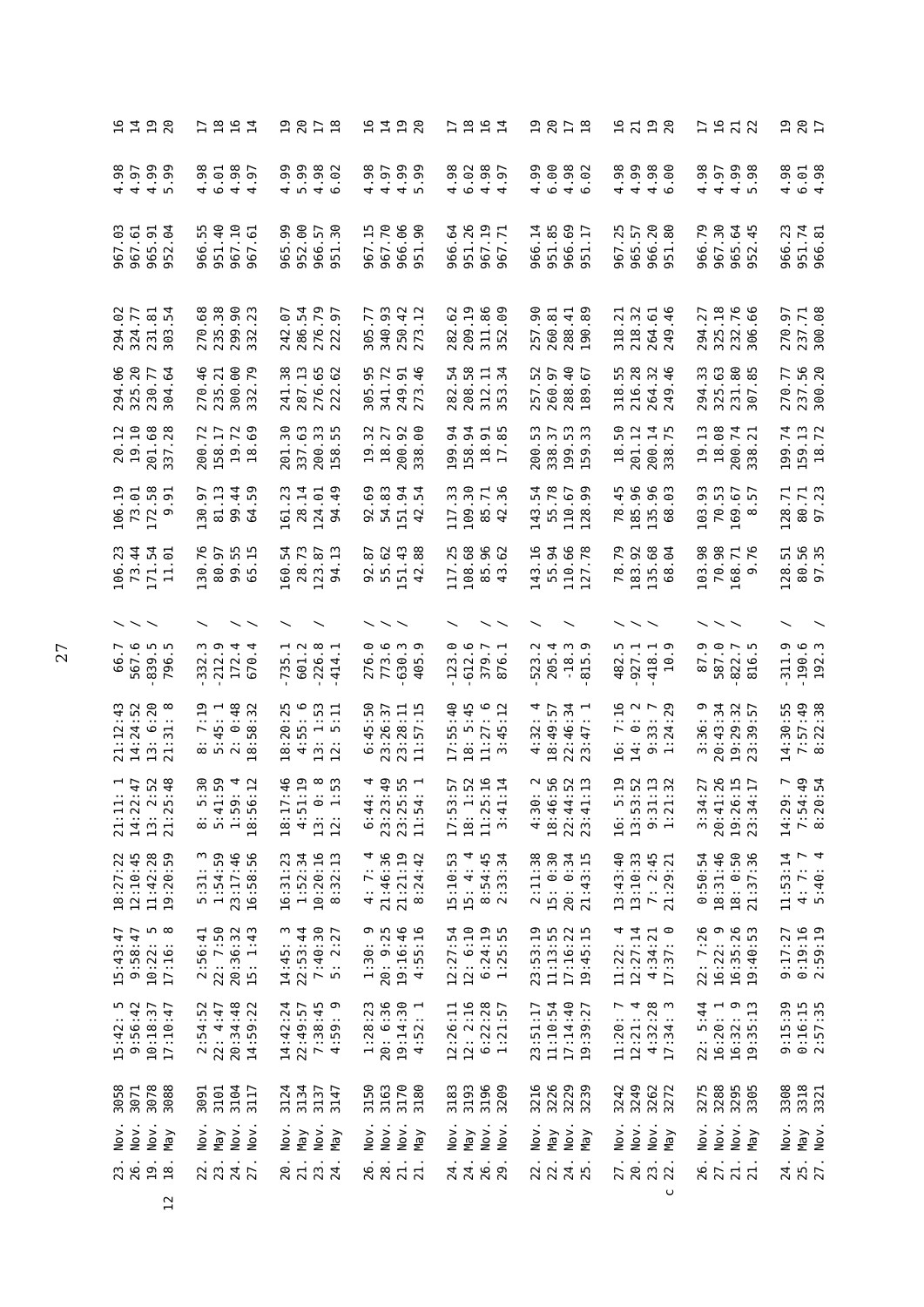| $\mathfrak{a}$         | $\overline{a}$<br>21<br>22<br>20                                                      | <b>1922</b>                                                                                                                                                                                                                                                                                                                                                                                                                                                                                                                                                                              | 20<br>$\overline{5}$<br>$\frac{17}{16}$                                 | $\frac{9}{20}$<br>21<br>22                                                                                        | 17 <sub>23</sub><br>71                                               | ロロスは                                                           | $\overline{2}1$<br>22<br>19                                |                                                                         | 2<br>17                 |
|------------------------|---------------------------------------------------------------------------------------|------------------------------------------------------------------------------------------------------------------------------------------------------------------------------------------------------------------------------------------------------------------------------------------------------------------------------------------------------------------------------------------------------------------------------------------------------------------------------------------------------------------------------------------------------------------------------------------|-------------------------------------------------------------------------|-------------------------------------------------------------------------------------------------------------------|----------------------------------------------------------------------|----------------------------------------------------------------|------------------------------------------------------------|-------------------------------------------------------------------------|-------------------------|
| $-97$<br>4             | 5.98<br>4.99<br>4.98<br>$\ddot{\circ}$                                                | 4.99<br><b>99</b><br>4.98<br>4.97                                                                                                                                                                                                                                                                                                                                                                                                                                                                                                                                                        | 4.98<br>4.98<br>6.01<br>$-6$                                            | 4.99<br>5.99<br>4.98<br>.92                                                                                       | 4.99<br>4.98<br>$4.98$<br>6.98                                       | 4.98<br>4.99<br>5.97<br>4.97                                   | 6.00<br>4.98<br>$4.98$<br>$4.97$                           | 5.98<br>4.99<br>4.98<br>90.                                             | 4.98<br>4.97            |
| $\cdot$ 57<br>967      | 952.34<br>.68<br>28<br>.68<br>966.<br>965<br>951                                      | 967.38<br>86.<br>75<br>965.<br>966<br>952                                                                                                                                                                                                                                                                                                                                                                                                                                                                                                                                                | 951.59<br>32<br>$_{88}$<br>$-43$<br>966.<br>966<br>967                  | 952.18<br>.79<br>966.40<br>m<br>LO<br>965<br>951                                                                  | 965.29<br>93<br>67<br>Ч.<br>966.<br>965<br>952                       | 966.99<br>965.33<br>$\ddot{=}$<br>r.<br>966.<br>952            | 952.05<br>$50\,$<br>56<br>.62<br>965.<br>966.<br>967       | 952.69<br>965.98<br>965.41<br>$\overline{9}$<br>951                     | 966.55<br>967.11        |
| .90<br>332             | ڡ<br>288.76<br>276.95<br>225.58<br>242.7                                              | 98<br>306.00<br>251.02<br>275.01<br>341.9                                                                                                                                                                                                                                                                                                                                                                                                                                                                                                                                                | 282.85<br>211.50<br>312.09<br>.88<br>354                                | 288.62<br>194.21<br>258.23<br>263.03                                                                              | 318.68<br>220.34<br>264.82<br>$-40$<br>251.                          | 233.88<br>309.27<br>294.39<br>325.67                           | 271.08<br>239.99<br>300.16<br>.58<br>333.                  | 291.19<br>277.17<br>277.74<br>243.51                                    | 306.16<br>342.96        |
| .50<br>333             | 242.10<br>276.82<br>225.25<br>289.37                                                  | 342.83<br>250.54<br>36<br>306.19<br>275                                                                                                                                                                                                                                                                                                                                                                                                                                                                                                                                                  | 282.79<br>210.92<br>36<br>$\overline{5}$<br>312.<br>355                 | 288.63<br>$-10$<br>263.21<br>257.87<br>193                                                                        | 218.66<br>56<br>319.04<br>$-42$<br>264.<br>251                       | 294.46<br>326.15<br>232.99<br>55<br>310                        | 239.86<br>270.89<br>300.29<br>334.22                       | 291.84<br>277.06<br>.90<br>$\overline{4}$<br>242.<br>227                | 306.37<br>343.87        |
| .66<br>LI              | 338.58<br>$\frac{35}{5}$<br>34<br>52<br>199<br>200<br>159                             | 18.30<br>17.23<br>199.95<br>96<br>338                                                                                                                                                                                                                                                                                                                                                                                                                                                                                                                                                    | 159.93<br>.88<br>34<br>80<br>17.16<br>198                               | 199.55<br>339.34<br>18.45<br>33<br>160                                                                            | 200.16<br>17.46<br>$-15$<br>.73<br>199<br>339                        | 17.03<br>199.76<br>$\frac{8}{10}$<br>Ę<br>$\frac{8}{1}$<br>339 | .74<br>160.12<br>.68<br>60<br>198<br>$17$<br>$16$          | 199.36<br>339.56<br>32<br>S<br>198<br>160                               | 17.26<br>16.16          |
| $\overline{3}$ .<br>5  | 59.<br>27.79<br>86<br>.80<br>$\overline{21}$ .<br>158<br>93                           | 51.63<br>149.36<br>$-1$<br>56<br>90<br>$\overline{4}$                                                                                                                                                                                                                                                                                                                                                                                                                                                                                                                                    | 108.93<br>115.08<br>65<br>83.41<br>38                                   | 141.23<br>55.47<br>108.42<br>$-56$<br>127                                                                         | 181.66<br>75.87<br>133.74<br>68.04<br>.64                            | 166.53<br>101.75<br>67.91<br>80                                | 126.59<br>80.38<br>G7<br>57<br>958.                        | 27.28<br>119.59<br>155.81<br>.62<br>93                                  | 88.15<br>48.45          |
| 11<br>1<br>62          | 28.40<br>157.94<br>121.73<br>$-47$<br>93                                              | 52.48<br>148.88<br>90.60<br>92<br>42                                                                                                                                                                                                                                                                                                                                                                                                                                                                                                                                                     | 108.35<br>115.02<br>83.67<br>52<br>39                                   | 55.65<br>108.42<br>-45<br>140.87<br>126                                                                           | 76.23<br>179.97<br>133.47<br>°.<br>$8^{\circ}$                       | 68.39<br>165.64<br>89<br>101.82<br>G                           | 126.40<br>80.25<br>.62<br>95.21<br>59                      | 155.20<br>27.92<br>119.47<br>$\frac{1}{2}$<br>93                        | 88.35<br>49.37          |
|                        |                                                                                       |                                                                                                                                                                                                                                                                                                                                                                                                                                                                                                                                                                                          |                                                                         |                                                                                                                   |                                                                      |                                                                |                                                            |                                                                         |                         |
| ာ.<br>690              | 617.8<br>.716.4<br>207.7<br>389                                                       | 296.2<br>794.4<br>609.5<br>଼<br>420                                                                                                                                                                                                                                                                                                                                                                                                                                                                                                                                                      | 399.2<br>102.2<br>595.7<br>897                                          | 2.5<br>504.1<br>226.0<br>795.3                                                                                    | $-910.6$<br>504.4<br>$-399.3$<br><u>ි</u><br>27                      | 4.<br>ာ.<br>803.1<br>830<br>107<br>607                         | $-293.9$<br>169.4<br>210.7<br>711.1                        | 695.9<br>636.4<br>187.0<br>$\infty$<br>371                              | 315.5<br>813.6          |
| 1:16:41                | $0:44:18$<br>7:12: 5<br>19:26:50<br>14:16:45                                          | $13: 5:53$<br>$5:44: 6$<br>$5:52:55$<br>$14:18:33$                                                                                                                                                                                                                                                                                                                                                                                                                                                                                                                                       | 20:28:15<br>17:47:49<br>10: 1:35<br>0:18:21                             | 3:56<br>8:19<br>10:56:23<br>9:47<br>21:<br>$\frac{1}{2}$                                                          | 22:26:44<br>$15:55:24$<br>3:4                                        | $9:55:41$<br>3:35<br>$1:55:1$<br>$1:58:8$                      | 20:52:30<br>10:14:44<br>14:41:24<br>7:35:57                | $9:28:31$<br>$1:46:26$<br>9:53<br>16:37:29<br>$\ddot{z}$                | $19:25:51$<br>$12:3:25$ |
| 4:16<br>$\frac{1}{11}$ | $\frac{5}{10}$<br>$\frac{1:45}{8:15}$<br>LO.<br>$\sim$<br>$0:4$<br>7:<br>19:2<br>14:1 | : 42<br>4 4 © 10<br>$\begin{array}{c} 1 \text{ and } \\ \text{and } \\ \text{and } \\ \text{and } \\ \text{and } \\ \text{and } \\ \text{and } \\ \text{and } \\ \text{and } \\ \text{and } \\ \text{and } \\ \text{and } \\ \text{and } \\ \text{and } \\ \text{and } \\ \text{and } \\ \text{and } \\ \text{and } \\ \text{and } \\ \text{and } \\ \text{and } \\ \text{and } \\ \text{and } \\ \text{and } \\ \text{and } \\ \text{and } \\ \text{and } \\ \text{and } \\ \text{and } \\ \text{and } \\ \text{and } \\ \text{and } \\ \text{and } \\ \text{and } \\ \text{and } \\ \$ | 6:38<br>4:27<br>15:57<br>17:5<br>0:20:2<br>17:4<br>9:5                  | $0:37$<br>$0:37$<br>$4:22$<br>4:22<br>10:5<br>$\begin{array}{c}\n\vdots \\ \hline\n\vdots \\ \hline\n\end{array}$ | $4:45$<br>$2:27$<br>$-3:34$<br>$22:2$<br>$20:2$<br>$15 : 4.$<br>3:4. | $0.131$<br>$0.131$<br>$0.131$<br>$0.21$                        | 1:45<br>$9:39$<br>$3:27$<br>0:42<br>$20:5$<br>10:1<br>14:3 | 7: 7:24<br>9:24:36<br>1:44:42<br>1.44:42<br>16:34:17                    | $19:24:4$<br>$12:0:17$  |
| 23:20:25               | 22:51:34<br>4:13:18<br>16:44:17<br>10:41:27<br>22:51:                                 | $4: 8:51$<br>3:42:57<br>10:48: 8<br>$\circ$<br>10:28:<br>10:48:                                                                                                                                                                                                                                                                                                                                                                                                                                                                                                                          | $\mathsf{S}^{\mathsf{S}}$<br>17:23:32<br>15:16:45<br>8:57:54<br>21:32:1 | 8:33:46<br>17:16:11<br>$2:22:6$<br>$23:58:14$                                                                     | 20: 5:12<br>19:29:49<br>$13:23:22$<br>$23:52:8$                      | 0:54:23<br>7:10:34<br>$0:21:4$<br>$0:1:52$                     | 6:23:34<br>11:59:19<br>5:43:11<br>57<br>18:13:             | $6:34:3$<br>23: 2:58<br>5:13:17<br>0:47<br>$\ddotsc$<br>$\overline{13}$ | 16:48:54<br>10:32:56    |
| 21:26:35               | 14: 3:34<br>7: 9:16<br>$21: 1:26$<br>$1:18:15$                                        | 7:52: 0<br>2:36:36<br>$1:35:15$<br>7:20:50                                                                                                                                                                                                                                                                                                                                                                                                                                                                                                                                               | 18:49:23<br>14:22:32<br>$12:47:38$<br>7:58:43                           | $\begin{array}{c} 6:13:13\\ 13:31:17\\ 23:37:41\\ 21:52:3 \end{array}$                                            | $10:53:18$<br>$20:0:23$<br>$17:45:42$<br>$18:37:12$                  | 4:27:16<br>22:47:24<br>22:50:16<br>22:11:30                    | 15:36:38<br>2:35:15<br>9:19:4<br>3:52:56                   | 3:19:13<br>3:43:23<br>20:21:19<br>9:27: 9                               | $14:13:50$<br>9: 5:37   |
| 21:24:11               | $20:58:52$<br>1:14:25<br>14: 1:49<br>6:1<br>$\ddot{z}$                                | 7:50:13<br>2:33:38<br>1:33: 3<br>7:17:34                                                                                                                                                                                                                                                                                                                                                                                                                                                                                                                                                 | 18:47:40<br>14:18:43<br>$12:45:47$<br>7:54:12                           | $6:11:13$<br>$13:28:16$<br>23:35:59<br>21:46:39                                                                   | $17:43:43$<br>$18:32:1$<br>$10:51:25$<br>$19:57:27$                  | 22:45:14<br>$22:47:10$<br>$22:5:33$<br>4:25:33                 | 15:34:51<br>2:32:15<br>9:17:19<br>3:50:26                  | $3:16:44$<br>$3:39:28$<br>20:19:35<br>9:23:57                           | $14:12:2$<br>9:2:29     |
| 3334                   | 3351<br>3341<br>3354<br>3364                                                          | 3367<br>3380<br>3387<br>3397                                                                                                                                                                                                                                                                                                                                                                                                                                                                                                                                                             | 3419<br>3413<br>3426<br>3400                                            | 5<br>2 4 4 4 5<br>3 4 4 5<br>3 7 4 6<br>3 7 4 7 8                                                                 | 3459<br>3466<br>3479<br>3489                                         | 3492<br>3502<br>3522<br>3522                                   | 35<br>3538<br>3555<br>3555                                 | 3558<br>3568<br>3571<br>3581                                            | 3584<br>3597            |
| 29. Nov.               | Nov.<br>Nov.<br>$Y$ lay<br>May                                                        | Nov.<br>Nov.<br>Nov.<br>Y                                                                                                                                                                                                                                                                                                                                                                                                                                                                                                                                                                | Nov.<br>Nov.<br>Dec.<br>YeN                                             | Nov.<br>Nov.<br>$Y$ la<br>YeN                                                                                     | Nov.<br>Nov.<br>Nov.<br>$Y$ FM                                       | Dec.<br>Nov.<br>Nov.<br>May                                    | Nov.<br>Nov.<br>ن<br>ق<br>$Y$ ay                           | Nov.<br>Nov.<br>Мау<br>$Y$ ay                                           | 30. Nov.<br>3. Dec.     |
|                        | 22.<br>23.<br>25.<br>25.                                                              | 28.<br>30.<br>24.<br>23                                                                                                                                                                                                                                                                                                                                                                                                                                                                                                                                                                  | 26.<br>27.<br>29.2                                                      | 25.<br>27.<br>25<br>$\cup$                                                                                        | 30.<br>23.<br>26.<br>25.                                             | 28.<br>25.                                                     | 28.<br>27.<br>30.7                                         | 25.28<br>26.<br>28                                                      |                         |
|                        |                                                                                       |                                                                                                                                                                                                                                                                                                                                                                                                                                                                                                                                                                                          |                                                                         |                                                                                                                   |                                                                      |                                                                |                                                            |                                                                         |                         |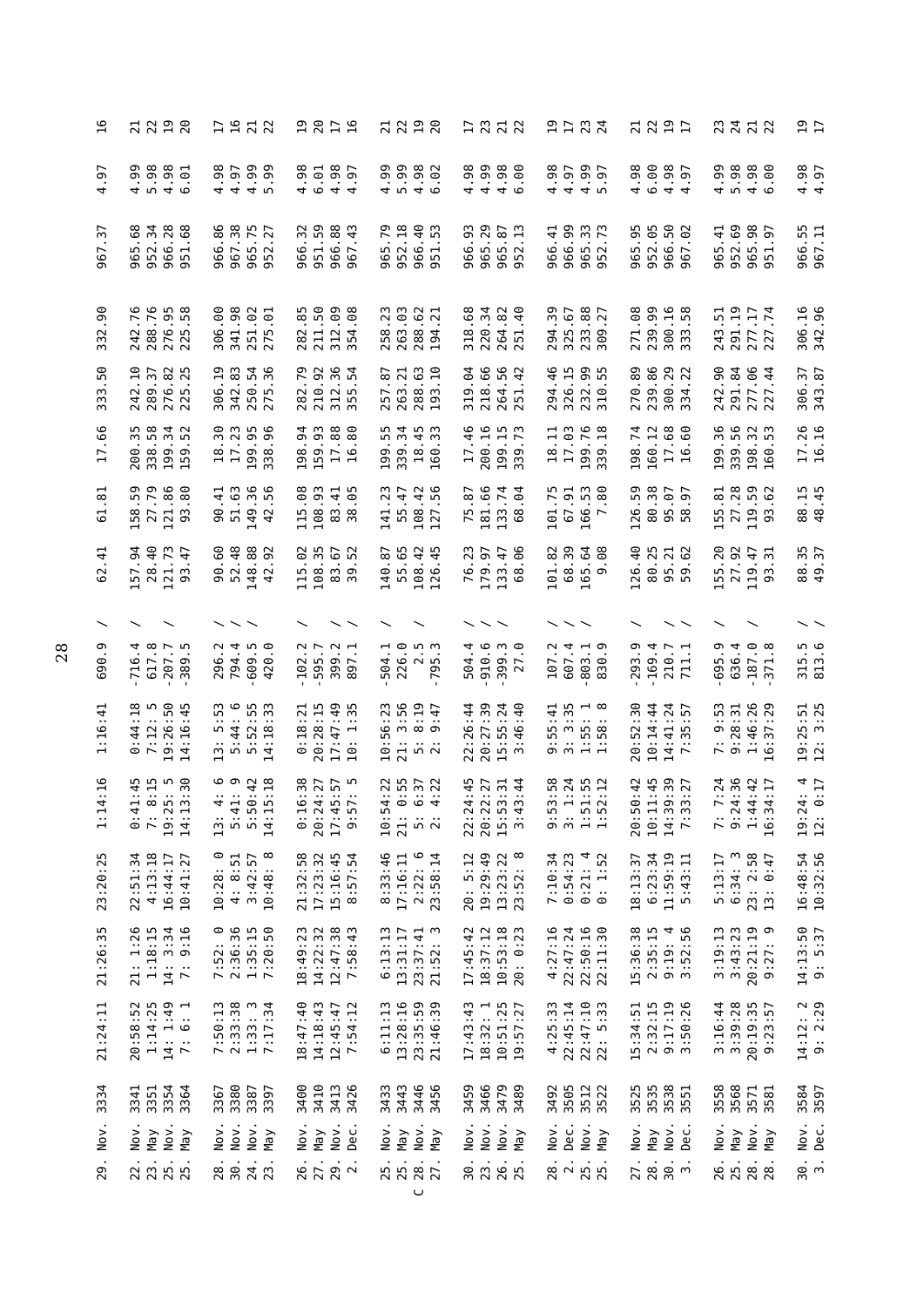| 23<br>24                                                     | <b>2237</b>                                                                       | 25<br>25<br>25<br>24<br>2322                                                                                                                                                                   |                                                                                                | 5<br>2<br>2<br>2<br>2<br>2<br>2<br>2<br>2<br>2<br>2<br>2122                                                                 |                                                                                                           | 25<br>22192                                                                    |
|--------------------------------------------------------------|-----------------------------------------------------------------------------------|------------------------------------------------------------------------------------------------------------------------------------------------------------------------------------------------|------------------------------------------------------------------------------------------------|-----------------------------------------------------------------------------------------------------------------------------|-----------------------------------------------------------------------------------------------------------|--------------------------------------------------------------------------------|
| $4.99$<br>5.98                                               | 4.98<br>4.97<br>4.97<br>6.01<br>$-6$                                              | 00001<br>00001<br>0000<br>$4.98$<br>$4.99$                                                                                                                                                     | $4.99$<br>5.99<br>∞<br>4.99<br>5.97<br>4.97<br>$rac{5}{4}$                                     | 4.98<br>5.98<br>4.99<br>4.97                                                                                                | 4.98<br>$4.99$<br>5.98<br>4.97                                                                            | 4.98<br>6.00<br>4.99<br>4.98<br>4.97                                           |
| $\frac{4}{9}$ $\frac{6}{9}$<br>965<br>952                    | 966.05<br>951.94<br>966.61<br>967.13                                              | 88<br>86<br>50<br>57<br>m<br>964.93<br>966.6<br>952.<br>965.<br>966.<br>951                                                                                                                    | n w<br>966.14<br>966.69<br>965.02<br>953.08<br>965.5<br>952.45                                 | 58<br>952.37<br>966.17<br>966.74<br>952.99<br>66<br>32<br>965.07<br>965.<br>952.<br>965.                                    | ٥<br>965.16<br>952.95<br>w<br>$\ddot{\sim}$<br>966.7<br>966.                                              | 965.20<br>w<br>952.24<br>966.29<br>966.83<br>965.7                             |
| 251.49<br>277.40                                             | 50<br>58<br>39<br>$-0.1$<br>214<br>312<br>283<br>56                               | $-10$<br>္ဂ<br>$\overline{8}$<br>82<br>.05<br>$\ddot{5}$<br>265<br>222<br>288<br>58<br>319<br>$\overline{9}$                                                                                   | .08<br>.22<br>83<br>99<br>54<br>5<br>265<br>326<br>234<br>ြိ<br>294<br>$\Xi$                   | .02<br>$-41$<br>ී.<br>$-43$<br>.28<br>51<br>m<br>300<br>271<br>242<br>244<br>293<br>277<br>230<br>$\mathcal{L}$             | 251.79<br>279.55<br>$\frac{6}{4}$<br>.43<br>306<br>344                                                    | 258.85<br>.12<br>217.01<br>$\frac{2}{3}$<br>283<br>312<br>59                   |
| 251.04<br>277.78                                             | 312.79<br>282.96<br>214.04<br>$-16$<br>358                                        | 258.15<br>265.29<br>$-43$<br>221.09<br>288.82<br>196.82<br>319                                                                                                                                 | .57<br>.59<br>326.72<br>$rac{6}{36}$<br>294<br>264<br>253<br>234<br>313                        | 294.10<br>271.16<br>90.<br>55<br>8<br>$-41$<br>277.17<br>229.95<br>300.<br>335.<br>241<br>243                               | 306.68<br>345.45<br>251.35<br>279.94                                                                      | 283.08<br>216.50<br>258.52<br>313.03                                           |
| 55<br>198.<br>339.                                           | 93<br>83<br>51<br>72<br>197.<br>160.<br>16.7                                      | $\overline{a}$<br>54<br>33<br>$\frac{8}{3}$<br>30<br>$\mathcal{L}$<br>$\frac{17}{161}$ .<br>199.<br>340.<br><b>16.</b><br>198.                                                                 | 90<br>96<br>$\Xi$<br>75<br>73<br>17.<br>$\frac{1}{12}$<br>-<br>340.<br>340<br>198.<br>340.     | 56<br>70<br>ය<br>34<br>284<br>$\overline{1}$<br>52<br>197.<br>$161.$<br>198.<br>340.<br>$16$ .<br>197<br>161                | $\overline{5}$<br>93<br>CO<br>55<br>16.<br>$15.1$<br>$197.1$<br>$340.1$                                   | 197.50<br>96<br>85<br><b>75</b><br>62<br>196.<br>161.<br>15.14.                |
| $86$<br>$10$<br>146.<br>42.                                  | 112.85<br>107.82<br>80.86<br>.29<br>$\epsilon$<br>m                               | 73.36<br>177.23<br>138.93<br>55.38<br>106.14<br>125.86                                                                                                                                         | .89<br>99.52<br>65.19<br>131.42<br>163.51<br>6.97<br>67                                        | 124.25<br>86.38<br>92.70<br>56.04<br>153.27<br>117.39<br>93.14<br>27.01                                                     | 44.70<br>85.70<br>144.50<br>41.95                                                                         | 136.48<br>107.42<br>.47<br>110.62<br>78.                                       |
| 146.41<br>42.48                                              | .80<br>107.28<br>81.15<br>35.05<br>112                                            | 138.59<br>55.57<br>106.15<br>124.86<br>.74<br>175.81<br>73                                                                                                                                     | 99.60<br>65.70<br>162.68<br>8.34<br>131.17<br>92<br>67                                         | 124.08<br>80.26<br>52.69<br>27.68<br>117.29<br>92.85<br>56.72<br>$-85$<br>92                                                | 85.92<br>45.71<br>144.06<br>42.35                                                                         | 136.16<br>110.59<br>106.91<br>78.78<br>29.60                                   |
| $\checkmark$                                                 |                                                                                   |                                                                                                                                                                                                | $\widehat{\phantom{a}}$                                                                        |                                                                                                                             |                                                                                                           |                                                                                |
| -589.7<br>441.3                                              | $-82.1$<br>568.4<br>421.7<br>917.4                                                | 23.3<br>890.4<br>379.2<br>485.3<br>4<br>770.6<br>524.9<br>243.                                                                                                                                 | 126.8<br>628.5<br>783.8<br>845.2<br>⊙<br>6<br>4                                                | 152.8<br>652.0<br>167.9<br>349.1<br>272.9<br>$-1.5$<br>677.7<br><b>232</b><br>731                                           | 836.3<br>337.2<br>571.6<br>4<br>$\infty$<br>$\ddot{4}$                                                    | $-62.4$<br>549.6<br>441.3<br>938.8<br>$-464.6$                                 |
| $: 16:40$<br>$: 31:18$<br>29                                 | 22:40:36<br>38:55<br>: 8:35<br>:41<br>$\ddot{5}$<br>$\mathbf 0$<br>் பு           | 17:17:29<br>23:25:36<br>$11:28:50$<br>$4:27:35$<br>48:39<br>:55:45<br>$\frac{1}{27}$<br>4020                                                                                                   | $: 15:58$<br>$: 5:3$<br>: 24: 4<br>: 19: 11<br>: 19: 51<br>$\overline{17}$ :<br>$\overline{a}$ | 12:36:35<br>21: 2:56<br>13:56: 6<br>11:50:2<br>: 12:27<br>13:30:27<br>$: 7:22$<br>$: 52:21$<br>$\sim$<br>$\frac{\infty}{1}$ | :47:54<br>: 19:13<br>$: 35 : 37$<br>$: 52 : 29$<br>$\overline{\phantom{0}}$<br>$\infty$<br>$\frac{8}{18}$ | 23:38:10<br>12:59:39<br>1: 2:14<br>$6:29:50$<br>$22:26:11$                     |
| $4:29$<br>8:1<br>$12 : 78$<br>$16 : 28$                      | $37:12$<br>$36:55$<br>$6:42$<br>$6:21$<br>$6:3$<br>22:3<br>16:1<br>$\ddot{\circ}$ | $\frac{331}{34}$ , $\frac{331}{7}$ , $\frac{331}{7}$ , $\frac{331}{7}$<br>$6.142$<br>$6.142$<br>$6.142$<br>17 : 12<br>23 : 22<br>$11:2$<br>4:22<br>$47.7$<br>$77.7$<br>$77.7$<br>$6$<br>$77.7$ | $5:22$<br>$1:50$<br>$6:13$<br>$3:36$<br>$10004$<br>$10004$                                     | $0.013$<br>$0.013$<br>$0.013$<br>$0.013$<br>$\frac{3}{2}:\frac{1}{2}$<br>21:55<br>$13:36$<br>$11:46$<br>$\frac{3}{8}$ : 4   | 0<br>0 1 2 3 1<br>0 1 2 9 1<br>0 1 2 9 1<br>1:4<br>18:1<br>$18:3$<br>$18:4$                               | 6:13<br>$-56$<br>$8.150$<br>$7.55$<br>$9.56$<br>L<br>23:36                     |
| $3:53$<br>3:58<br>$\begin{array}{c} 0.1 \\ 0.01 \end{array}$ | 19:31: 8<br>21:39:10<br>15:21: 2<br>⊙<br>3:53:                                    | $8:42:28$<br>2: 7:37<br>2:29: 9<br>1:49:14<br>19:42:15<br>2:11:16<br>14:52:48<br>19:39:27                                                                                                      | $6:40:26$<br>$2:29:59$<br>7:17:42<br>13:32:11                                                  | 8:45:15<br>18:21:31<br>$\circ$<br>11:30:35<br>8:59:22<br>$5:23:5$<br>15:13:53<br>0:32:17<br>12: 7:                          | 23:12: 5<br>16:54:56<br>$16:20:22$<br>$15:27:51$                                                          | 21:11:18<br>10:13:18<br>$21:49:52$<br>$4:1:55$<br>$21:43:28$                   |
| 7:53:20<br>9:39:48                                           | $1: 8:55$<br>$16:25:15$<br>19:11:42<br>14:31:44                                   | 12:30:10<br>5:57:55<br>23:52:37<br>0:11:44<br>0:47:14<br>15:56:11                                                                                                                              | 17:10:29<br>22:20:15<br>$5: 4:41$<br>$0:46:21$<br>10:49:7<br>5:13:37                           | 21:54: 0<br>4:56:45<br>10:20:43<br>$9:33:12$<br>$6:12:35$<br>15:41:57<br>$2:40:37$<br>11:38:27<br>21:54:                    | 15:34: 3<br>14: 7:19<br>12: 6:23<br>20:38:11                                                              | 18:46:29<br>7:28:45<br>18:40:59<br>1:35:59<br>21: 7:52                         |
| 7:51:10<br>9:36:31                                           | 1:7:12<br>16:21:34<br>19: 9:49<br>14:26:23                                        | 12:28:10<br>15:53: 9<br>5:56:12<br>23:47:35<br>$0: 9:43$<br>$0:42:45$                                                                                                                          | 22:17:19<br>10:47:23<br>$5:11:23$<br>$5:1:44$<br>$0:40:5$<br>17: 8:37<br>0:40:                 | 21:52:13<br>4:53:46<br>6: 8:36<br>$15:40:12$<br>$10:18:7$<br>$2:38:53$<br>11:35:17<br>9:30:47                               | 15:30:40<br>20:36:22<br>$14: 5:11$<br>$12: 3: 4$                                                          | $\sim$<br>18:37:23<br>18:44:31<br>$\overline{a}$<br>21: 0:45<br>1:34:<br>7:27: |
| 3604<br>3614                                                 | 3630<br>3643<br>3617<br>3627                                                      | 3660<br>3676<br>3683<br>3650<br>3663<br>3673                                                                                                                                                   | 3729<br>3696<br>3706<br>3709<br>3722<br>3739                                                   | 3775<br>3785<br>3742<br>3752<br>3755<br>3768<br>3788<br>3798                                                                | 3814<br>3801<br>3821<br>3831                                                                              | 3834<br>3844<br>3847<br>3860<br>3867                                           |
| Nov.<br>$Y$ lay                                              | Nov.<br>Dec.<br>Dec.<br>$\gamma$ eM                                               | Nov.<br>Nov.<br>Nov.<br>Dec.<br>M <sub>B</sub><br>$\n  Na\n$                                                                                                                                   | Nov.<br>Dec.<br>Dec.<br>Nov.<br>Nay<br>$\n  Map\n$                                             | Nov.<br>Nov.<br>Dec.<br>Dec.<br>Nov.<br>Y<br>$\n  Map\n$<br>$Y$ FM                                                          | Dec.<br>Dec.<br>Nov.<br>Nay                                                                               | 30. Nov.<br>Dec.<br>Dec.<br>Dec.<br>$Y$ lay                                    |
| 26.<br>26.                                                   | $\frac{1}{4}$<br>29.<br>29.                                                       | 30.<br>$\frac{2}{6}$ .<br>27.<br>26.<br>30.                                                                                                                                                    | 27.<br>27.<br>$\frac{1}{4}$<br>29.                                                             | 29.<br>$\overline{Q}$ $\overline{q}$<br>27.<br>30.<br>30.<br>28.<br>30.                                                     | ີ່ 6<br>29.<br>29.                                                                                        | 31.<br>$\sim$                                                                  |
|                                                              |                                                                                   |                                                                                                                                                                                                |                                                                                                | $\mathbf{v}^{\prime}_{\mathbf{u}}$                                                                                          |                                                                                                           |                                                                                |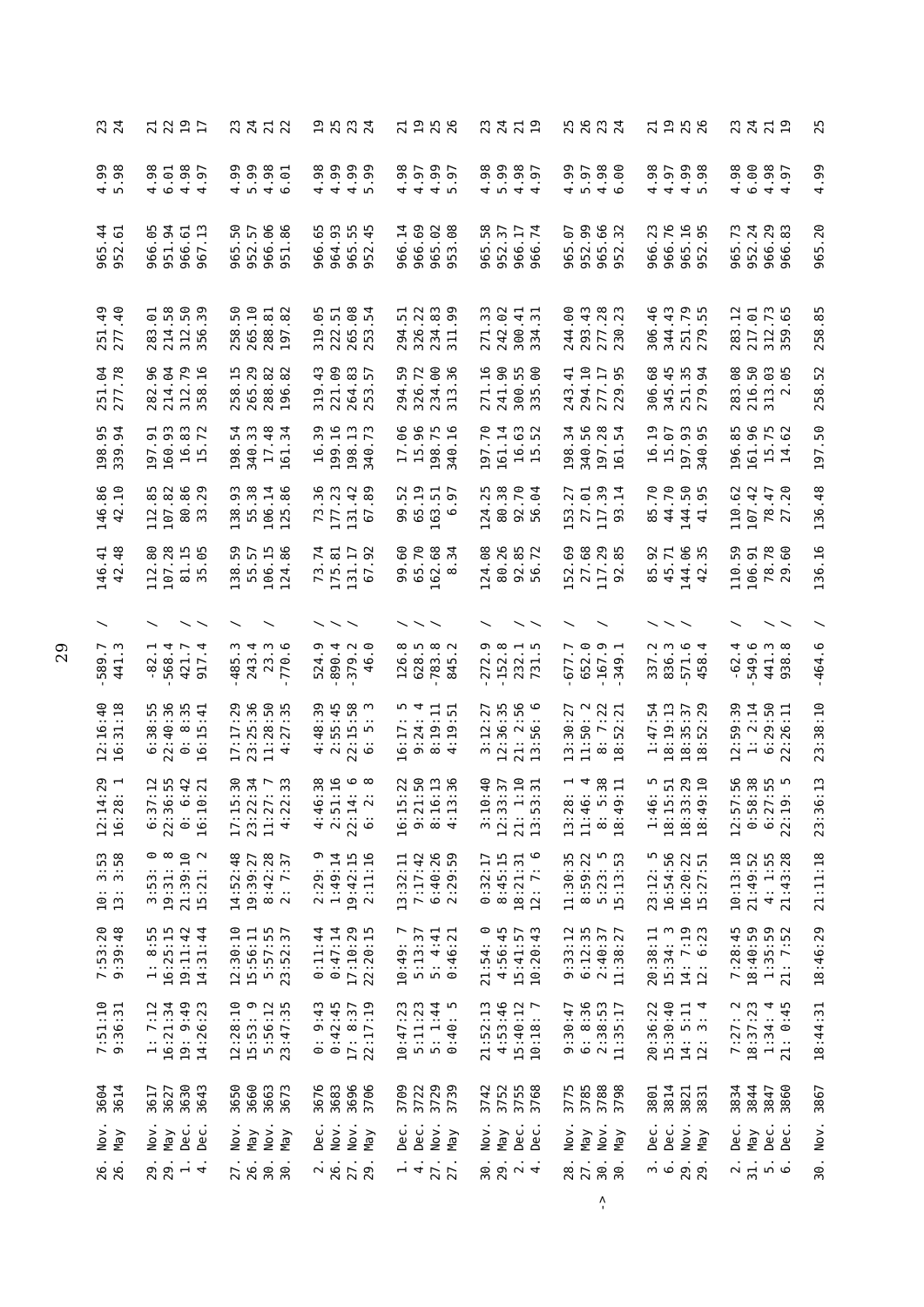| 26<br>23<br>24<br>$\sim$                                                                                                                     | 275<br>275                                                                     |                                                                           | 8<br>2<br>2<br>2<br>2<br>2<br>2<br>2<br>3                     | 2785<br>2785                                                     | 28117<br>2312                                               | 8<br>8<br>8<br>8<br>8<br>8<br>8<br>$\sim$                 |                                                                                   | <u> ന ര ന ത</u><br>$\sim$<br>$\sim$ $\sim$                                        |
|----------------------------------------------------------------------------------------------------------------------------------------------|--------------------------------------------------------------------------------|---------------------------------------------------------------------------|---------------------------------------------------------------|------------------------------------------------------------------|-------------------------------------------------------------|-----------------------------------------------------------|-----------------------------------------------------------------------------------|-----------------------------------------------------------------------------------|
| .00                                                                                                                                          | .99<br>.99<br>$98$ .<br>.98<br>440<br>4                                        | $4.98$<br>$4.99$<br>$4.98$<br>$6.98$<br>99                                | .99<br>98<br>0.98<br>.96<br>4 IV 4<br>m.                      | 99<br>998<br>4 10 4<br>96<br>0.98<br>$-6$<br>4                   | 99.<br>r.                                                   | $\overline{6}$ .<br>n.                                    | .99<br><b>00.</b><br>10.<br>4.97<br>4<br>4 <sub>W</sub>                           | 4.98<br>6.00<br>$4.98$<br>$4.99$                                                  |
| $\mathfrak{g}$<br>$\frac{8}{2}$ $\frac{8}{2}$<br>965.<br>952<br>52<br>ᡡ                                                                      | .25<br>80.<br>57<br>م<br>965.<br>964<br>966<br>52<br>თ                         | $\overline{8}$<br>952.10<br>966.42<br>$68$<br>965<br>964                  | 51<br>90<br>$\overline{4}$<br>952.75<br>965.<br>953           | 964.78<br>۱<br>$\overline{4}$<br>m<br>ო<br>953.<br>966<br>965    | 966.49<br>67<br>965.93<br>80<br>952<br>964                  | $-43$<br>8<br>m<br>$\sim$<br>952.<br>953<br>965<br>966    | .89<br>20<br>51<br>5<br>966<br>964<br>964<br>$\overline{5}3$                      | 952.50<br>966.03<br>$\overline{4}$<br>36<br>965<br>964                            |
| 267.36<br>288.90<br>$\overline{17}$<br>201.                                                                                                  | 319.40<br>224.27<br>39<br>5.79<br>265.<br>$\bar{5}$                            | 294.75<br>170.50<br>326.80<br>$\frac{8}{2}$<br>235.                       | 52<br>54<br>57<br>67<br>314.<br>271.<br>244.<br>300           | 335.38<br>244.56<br>295.68<br>277.44                             | 232.39<br>306.75<br>345.97<br>252.18                        | 29<br>32<br>52<br>96<br>281.<br>283.<br>219.<br>313       | 205.94<br>$\frac{5.41}{259.16}$                                                   | 289.10<br>203.83<br>319.94<br>225.68                                              |
| 267.57<br>288.93<br>200.26                                                                                                                   | 319.80<br>223.03<br>265.15<br>255.84                                           | 294.84<br>327.34<br>$-5$<br>234                                           | 316.44<br>271.36<br>244.27<br>.83<br>300                      | 296.38<br>336.12<br>244.01<br>بي<br>277                          | $\ddot{5}$<br>306.99<br>347.11<br>251.77<br>232<br>251      | 283.29<br>282.03<br>64<br>$\overline{38}$<br>219.<br>313. | m<br>258.85<br>199.3                                                              | 289.14<br>320.37<br>224.57<br>202.97                                              |
| $\frac{35}{42}$<br>57<br>16.<br>162<br>341                                                                                                   | 197.08<br>341.75<br>198.14<br>ಸ<br>$\overline{1}$                              | 15.98<br>162.80<br>$\overline{z}$<br>14.87<br>$\overline{6}$              | -65<br>$\overline{5}$<br>.18<br>54<br>196<br>162<br>15<br>341 | 197.30<br>41<br>57<br>ನ<br>14<br>341<br>196                      | $\frac{15}{13}.\frac{10}{96}$<br>13.96<br>.<br>59<br>162    | 8<br>.78<br>8<br>65<br>195<br>163<br>14<br>341            | $\overline{4}$<br>197.52<br>39<br>5<br>13.<br>196.<br>342                         | 163.43<br><b>eo</b><br>$\cdot$ <sup>34</sup><br>14.21<br>197.09<br>$\overline{1}$ |
| 55.13<br>103.91<br>124.49                                                                                                                    | 173.25<br>.82<br>129.00<br>.68<br>70<br>67                                     | 62.39<br>.54<br>$\frac{12}{1}$<br>$\frac{1}{4}$<br>160<br>57              | .26<br>121.94<br>80.06<br>5.91<br>90                          | 150.59<br>52.71<br>.88<br>26.77<br>115                           | -95<br>83.21<br>40.82<br>98<br>93<br>141                    | 41.93<br>108.26<br>$-6$ .<br>$\sigma$<br>106<br>75        | 134.03<br>195.71<br>m<br>$\ddot{u}$<br>LO<br>LO <sub>1</sub>                      | 123.90<br>101.53<br>68.64<br>169                                                  |
| 55.34<br>103.94<br>$-58$<br>123                                                                                                              | .22<br>128.76<br>.73<br>5.<br>172<br>$\overline{7}$<br>67                      | 62.93<br>$\ddot{5}$<br>.77<br>155.11<br>59<br>57                          | 121.78<br>79.96<br>$-42$<br>7.41<br>இ                         | 53.45<br>50.04<br>27.47<br>.98<br>114                            | 92.78<br>83.45<br>41.95<br>$-56$<br>141                     | 42.34<br>108.24<br>$^{49}$<br>.25<br>106<br>76            | 89.09<br>21.60<br>.72<br>LO <sub>1</sub><br>$\mathfrak{Z}$<br>m<br>m              | 123.03<br>68.47<br>-57<br>101<br>168                                              |
| ヽ                                                                                                                                            |                                                                                | $\widehat{\phantom{a}}$                                                   |                                                               |                                                                  |                                                             |                                                           |                                                                                   |                                                                                   |
| $42.8$<br>747.2<br>ڢ<br>263<br>747                                                                                                           | $870.4$<br>357.9<br>଼<br>545<br>99                                             | $\frac{8}{1}$<br>949.5<br>649.7<br>148<br>764                             | 252.5<br>131.0<br>860<br>254                                  | ن ن<br>754<br>657<br>667<br>147                                  | 359.0<br>858.0<br>$\infty$<br>331                           | $-40.8$<br>529.6<br>ە<br>Γ.<br>473.<br>462                | ∾.<br>961.8<br>444.0<br>958<br>277                                                | 64.6<br>730.4<br>଼<br>567.7<br>851                                                |
| $1:41:5$<br>$17:50:28$<br>$6:46:51$<br>:46:51                                                                                                | $9:21:44$<br>$4:38:22$<br>$8:22:22$<br>11: 7:28                                | 22:38:36<br>11:27:26<br>$-16$<br>15:42:31<br>$\ddot{=}$<br>$\overline{1}$ | $6:39:53$<br>$9:35:33$<br>14:50:55<br>3:25:27                 | $19:51:48$<br>$14:10:48$<br>$14:29:25$<br>20:12:33               | 8: 8:38<br>0:35:36<br>0:57:53<br>21:17                      | 9:21:46<br>$3:22:58$<br>$12:48:15$<br>21:15:33            | 9:58: 3<br>4:30: 7<br>4: 30: 1<br>4: 8:13<br>$1:31$<br>8:13                       | $17:26:2$<br>$15:45:25$<br>0:11:16<br>9:15:22                                     |
| $\begin{array}{c}\n 0 \\  \hline\n 0 \\  \hline\n 1 \\  \hline\n 0 \\  \hline\n 1 \\  \hline\n 0\n \end{array}$<br>$1:38$<br>17:48:<br>6:42: | :43<br>:25<br>$4:36:31$<br>8:19:27<br>$11: 5:$<br>9:17:<br>4:36:<br>$\ddot{a}$ | 6:53<br>15:40:13<br>:26<br>$\infty$<br>22:30<br>$\blacksquare$<br>14:3    | $6:33:12$<br>9:33:46<br>14:47:58<br>14:47:58                  | 20: 9:50<br>19:49:26<br>14: 6:46<br>14:27:40                     | 21:13:55<br>8:6:48<br>8:31:55<br>0:55:47<br>21:1            | $21:12:13$<br>$19:20:3$<br>$3:19:27$<br>$12:46:19$        | 39<br>$\frac{34}{11}$<br>חו ה<br>∞<br>$\frac{5}{9}$<br>$\mathbf{I}$<br>5:5        | $0: 9:32$<br>$9:10:48$<br>$17:23:56$<br>$15:41:44$                                |
| 4:19:40<br>21:56:50<br>15: 4: 2                                                                                                              | 8: 7:44<br>8:50:6<br>4:29:26<br>2: 2:57                                        | 13:39:12<br>12:57:59<br>19:54: 4<br>10:55:57                              | 0:44:50<br>$4:57:17$<br>$6:54:12$<br>10:59:21                 | 11:24:0<br>11:44:20<br>18:28:13<br>17:48:32                      | 17:37:29<br>5:34:6<br>23:17:54<br>22:40: 0                  | 17:53:28<br>$0:7:41$<br>10:22:6<br>16:35:1                | $4: 6:49$<br>$3:32:35$<br>9:33:24<br>0:25:28                                      | 6:43:28<br>21:24:49<br>15:11:15<br>14:24:54                                       |
| $18:15:28$<br>$12:19:23$<br>1:57:11                                                                                                          | 6:57:46<br>$23:29:29$<br>$0:39:15$<br>6:34:51                                  | 17:11:20<br>11:38:14<br>11:17:34                                          | 4:14:44<br>7:10:35<br>22: 6: 4<br>3:21:21                     | 16:46:39<br>$15:47:42$<br>8:41: 9<br>9: 1: 6                     | $14: 0:55$<br>3: 1:29<br>22: 3:54<br>20:24:17               | 20:55:49<br>7:57:57<br>14:34:35<br>13:50:4                | $\frac{8}{11}$<br>$1: 5:40$<br>$20:45:35$<br>9:28                                 | $12:58:38$<br>$13:8:6$<br>18:40:12<br>4:16: 5                                     |
| 18:12:26<br>12:17:41<br>1:52:25                                                                                                              | 6:32:48<br>$6:53:45$<br>$23:27:38$<br>0:36:20                                  | 10:24:28<br>11:14:45<br>17: 9:37<br>11:35:57                              | 3:14:39<br>7: 7:38<br>22: 4:18<br>4:12:57                     | $15:45:20$<br>8:37:6<br>8:59:22<br>16:43:56                      | 2:59:39<br>22: 0:13<br>13:57:47<br>20:22:11                 | 14:31:15<br>13:48:21<br>20:52:17<br>7:56:1                | 9: 8:44<br>3:43:32<br>3:43:43<br>20:42:33                                         | 4:11:30<br>18:38:29<br>$12:56:32$<br>$13:4:25$                                    |
| 3880<br>3890<br>3877                                                                                                                         | 3900<br>3913<br>3893                                                           | 3936<br>3939<br>3946                                                      | 3956<br>3959<br>3969<br>3972                                  | 385<br>3902<br>3905<br>4905                                      | 4015<br>4018<br>4031<br>4038                                | 4048<br>4051<br>4061<br>4064                              | 4077<br>4084<br>4094<br>4071                                                      | 4110<br>4097<br>4107<br>4117                                                      |
| June<br>Dec.<br>May                                                                                                                          | June<br>Nov.<br>Dec.<br>Dec.                                                   | June<br>Dec.<br>Dec.<br>Nov.                                              | June<br>Dec.<br>Dec.<br>$Y$ ay                                | Dec.<br>Nov.<br>Dec.<br>$Y$ ay                                   | June<br>Dec.<br>Dec.<br>Dec.                                | Dec.<br>June<br>Dec.<br>$Y$ la                            | June<br>Nov.<br>Dec.<br>Dec.                                                      | June<br>Dec.<br>Dec.<br>Dec.                                                      |
| 29.72                                                                                                                                        | $\frac{1}{2}$ $\frac{1}{2}$ $\frac{1}{2}$ $\frac{1}{2}$                        | $4 \times 7$<br>30.<br>Ε                                                  | 29.111                                                        | $\begin{array}{c}\n 30 \\  75\n \end{array}$<br>$\overline{r}$ . | $\ddot{\circ}$ $\ddot{\circ}$ $\ddot{\circ}$ $\ddot{\circ}$ | $4 \dot{m}$ $6$<br>30.                                    | 30.<br>$\overline{0}$ $\overline{1}$ $\overline{1}$<br>$\mathsf{m}$<br>$\epsilon$ | $\frac{1}{4}$ in $\frac{1}{80}$ in                                                |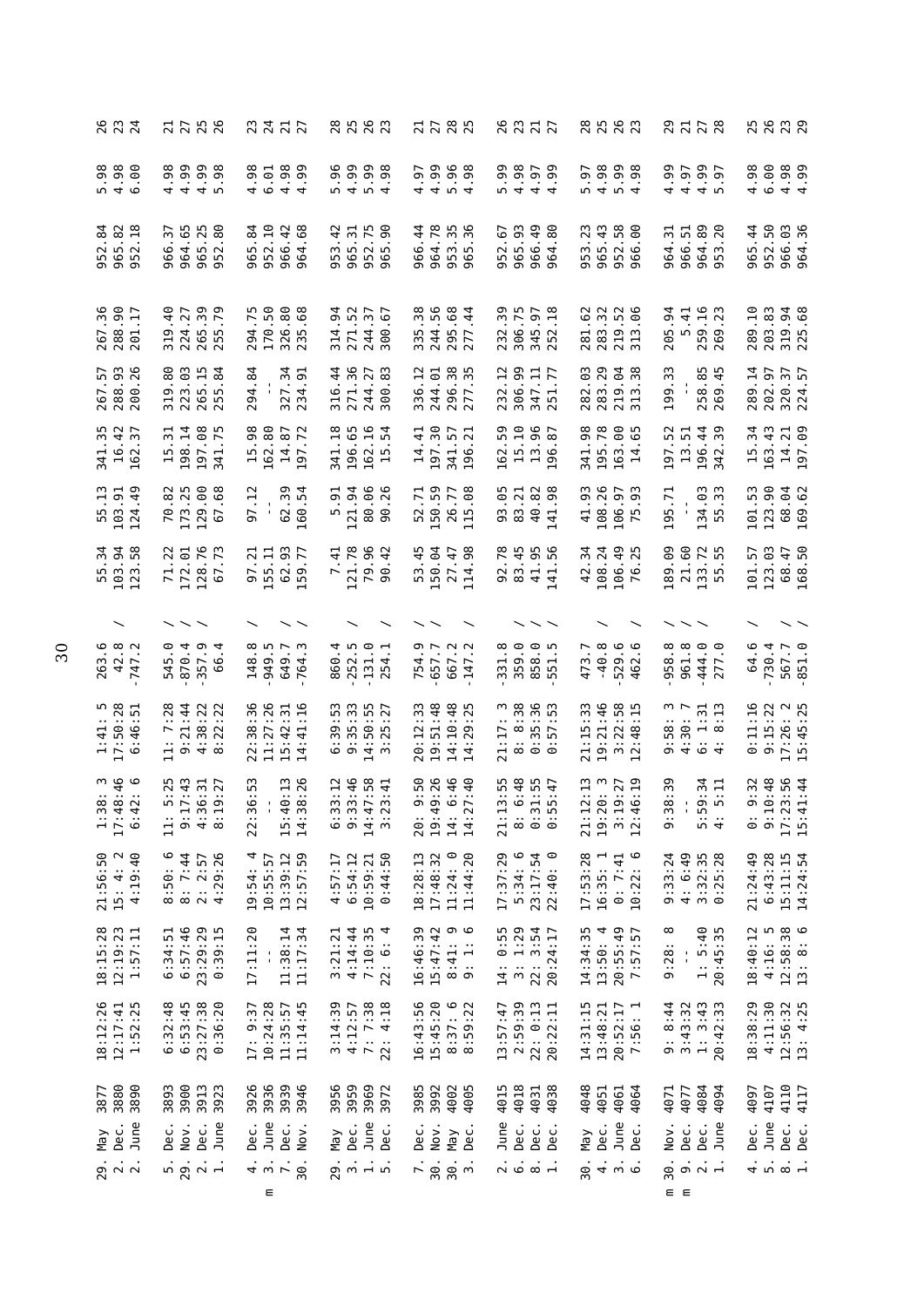|                                                                                | 23<br>29<br>$rac{6}{27}$                                     | 8<br>8<br>8<br>8<br>8<br>8<br>8                                                              | 8785<br>8785                                                                      |                                                                    | 8<br>8<br>8<br>8<br>8<br>8<br>8                                                               | 8785<br>8785                                                         |                                                             | 8<br>8 5 7 8<br>8                                  |
|--------------------------------------------------------------------------------|--------------------------------------------------------------|----------------------------------------------------------------------------------------------|-----------------------------------------------------------------------------------|--------------------------------------------------------------------|-----------------------------------------------------------------------------------------------|----------------------------------------------------------------------|-------------------------------------------------------------|----------------------------------------------------|
|                                                                                |                                                              | 88558<br>53559<br>5444                                                                       | 86<br>0.98                                                                        |                                                                    | .99<br>$3000$<br>$4000$<br>$400$<br>$\frac{6}{6}$<br>w                                        | $98$ .<br>99<br>98<br>5.97<br>404                                    | 4.99<br>99.<br>90.6<br>4<br>$n \sim$                        | <u>ී</u><br>4.98<br>4.99<br>5.95<br>6              |
| 965.56<br>964.97<br>953.12<br>47<br>952                                        | 964.44<br>76<br>-6.<br>$\mathfrak{g}$<br>953.<br>965.<br>966 | 965.60<br>966.15<br>-6.<br>ਦ੍<br>953<br>964                                                  | .68<br>965.08<br><b>88</b><br>952.<br>965.<br>953                                 | w<br>.65<br>20<br>$\frac{1}{2}$<br>m<br>953.<br>965.<br>966<br>964 | 54<br>.68<br>57<br>LO<br>965.<br>963.<br>964.<br>952                                          | 965.18<br>89<br>m<br>$\overline{ }$<br>952.1<br>965.<br>953          | 964.03<br>964.65<br>47<br>$\overline{2}1$<br>953<br>965     | 965.78<br>964.09<br>954.07<br>.78<br>952           |
| 84<br><b>S</b> 2<br>56<br>257.<br>294 .<br>177 .<br>265                        | 327.52<br>236.55<br>318.28<br>271                            | 300.88<br>33<br>13<br>246.47<br>336.<br>245.                                                 | 298.10<br>277.68<br>$\overline{\phantom{0}}$<br>.94<br>234.1<br>307               | 252.70<br>53<br>347.89<br>in.<br>283.<br>283                       | 54<br>$\overline{12}$<br>54<br>221.<br>313.<br>211.<br>259                                    | 289.33<br>271.24<br>59<br>206.61<br>320.                             | 227.00<br>265.85<br>.72<br>259.<br>295.                     | 183.06<br>57<br>320.64<br>237.31<br>328            |
| 265.34<br>257.90<br>295.03<br>$-49$<br>174                                     | $\overline{.10}$<br>235.83<br>319.95<br>271.58<br>328        | 246.39<br>301.05<br>337.13<br>.61<br>244                                                     | 298.84<br>277.60<br>62.9<br>234<br>307                                            | .20<br>283.95<br>283.52<br>$\ddot{3}$<br>349.<br>252.              | 221.48<br>313.89<br>.64<br>$-18$<br>208.<br>259.                                              | 289.38<br>205.80<br>.65<br>271.47<br>321                             | 225.99<br>265.65<br>259.79<br>295.31                        | 180.68<br>328.99<br>236.63<br>322.43               |
| 196.01<br>342.80<br>89<br>86<br>14.<br>163                                     | 196.66<br>75<br>$\frac{5}{2}$<br>342.<br>195.<br>$\Xi$       | $\frac{4}{3}$<br>30<br>22<br>23<br>14.7<br>163.<br>196                                       | 195.12<br>64<br>99<br>5<br>342.<br>163<br>13                                      | 195.79<br>343.03<br>84<br>67<br>12.<br>194                         | 54<br>45<br>67<br>164.<br>13.<br>196.<br>195.                                                 | 23<br>50<br>$\frac{4}{3}$<br>88<br>14.<br>164.<br>13.<br>343         | 86<br>9<br>194.91<br>78<br>196.<br>343<br>13                | 58<br>26<br>12.62<br>34<br>195.<br>343.<br>164.    |
| 126.67<br>67.71<br>94.75<br>L53.24<br>153                                      | 157.49<br>46<br>56<br>$-40$<br>50<br>4<br>119                | $-65$<br>87.83<br>.85<br>49.47<br>80<br>147                                                  | $\overline{.}$<br>.69<br>112.64<br>66<br>26<br>92<br>80                           | 139.28<br>83<br>-47<br>42.11<br>36<br>105                          | .66<br>.19<br>27<br>73.<br>106<br>184<br>$\overline{131}$                                     | 99.08<br>.42<br>123.21<br>65.11<br>55                                | 166.05<br>54<br>25<br>124.17<br>67<br>92                    | 56.26<br>154.53<br>4.09<br>149.19                  |
| $126.44$<br>67.77<br>94.86<br>$-5$<br>149<br>126                               | 59.98<br>56.78<br>$\overline{4}$<br>$\circ$<br>Ō,            | 79.96<br>88.01<br>50.27<br>$\ddot{ }$<br>147                                                 | 27.13<br>.95<br>112.57<br>92.41<br>80                                             | 138.89<br>37.78<br>42.53<br>.82<br>105                             | .53<br>.20<br>.79<br>106<br>$\overline{7}3$<br>$\begin{array}{c} 181 \\ 131 \end{array}$      | 55.65<br>99.13<br>122.40<br>57<br>65                                 | 165.05<br>123.97<br>$\overline{0}$ .<br>57<br>89<br>92      | 53.86<br>146.82<br>56.87<br>.88<br>LO <sub>1</sub> |
|                                                                                |                                                              |                                                                                              |                                                                                   |                                                                    | $\smallsmile\smallsmile$                                                                      |                                                                      |                                                             |                                                    |
| 169.9<br>83.2<br><u>୍</u><br>930.3<br>338                                      | 672.3<br>877.1<br>231.4                                      | 275.4<br>776.2<br>$\infty$<br>113.6<br>636.                                                  | 124.9<br>683.9<br>r.<br>309.<br>380.                                              | 528.9<br>486.3<br>ە.<br>880.7<br>$-18$                             | 486.1<br>937.3<br>510.7<br>422                                                                | 711.9<br>4<br>87.1<br><u>ی</u><br>292<br>591                         | $830.6$<br>315.9<br>96.9<br>192                             | 695.8<br>723.0<br>886.0<br>911.3                   |
| 11: $0:38$<br>10:45: 0<br>4:59: 2<br>$\frac{2}{35}$<br>14:12                   | $1:30$<br>5:29<br>$8:54:12$<br>$5:56:7$<br>21:<br>22         | $9:43:54$<br>$2:31:24$<br>$2:16:12$<br>17:16:39                                              | 16:33:28<br>20:50:25<br>$23:34:59$<br>$14:27:1$                                   | $6:51:9$<br>7:22:30<br>23:44:9<br>$\ddot{5}$<br>1:42               | 9: 8:46<br>$16:34:49$<br>$12:23:2$<br>5:48:7                                                  | 6:31:53<br>თ<br>11:40:12<br>23:48: 7<br>6:35:<br>3:48                | 22:11:41<br>17:20:11<br>13:14:19                            | 16:50:30<br>4:22:13<br>$3:28:14$<br>11:28: 7       |
| ن.<br><br>$\frac{18}{146}$<br>$10:58$<br>$10:42$<br>$4:57$<br>$\infty$<br>13:5 | $\frac{1}{4}$ 46<br>$\frac{154}{20}$                         | $\ddot{5}$<br>$\frac{33}{23}$<br>$\begin{array}{c} 17:13\\ 9:42\\ 2:28\\ 2:13\\ \end{array}$ | $\frac{1}{11}$ $\frac{1}{21}$ $\frac{1}{20}$<br>$16:29:21$<br>$20:48:41$<br>23:31 | $6:47:1$<br>7:20:26<br>$23:40:49$<br>1:40:29                       | $\frac{1}{4}$<br>.48<br>$\frac{21}{7}$<br>$5:44$<br>9:6<br>$16:27$<br>$12:21$<br>$\ddot{9}$ : | $\frac{10}{1}$<br>1.57<br>$6:32:$<br>$6:30:$<br>$11:35:$<br>$23:45:$ | :16<br>$\frac{14}{10}$<br>$\ddot{5}$<br>$22:8:$<br>$17:18:$ | 16:40:26<br>4:19:46<br>3:25:37<br>11:20:24         |
| $8:23:43$<br>$6:52:58$<br>$2:14:54$<br>$13:16:3$                               | 19:17:39<br>20: 1:16<br>7:20:19<br>13:13:37                  | $7: 4: 8$<br>$0:51:40$<br>13:25:6<br>0:9:34                                                  | $13:51:1$<br>$18:4:35$<br>$19:54:2$<br>$11:53:50$                                 | 5:41:15<br>5: 1:50<br>20:24:19<br>22:55: 7                         | $2:30:18$<br>$16:44:43$<br>$15:52:8$<br>$9:52:5$                                              | 2:54: 7<br>3:45:33<br>9: 3:26<br>21:36:15                            | $9:22:59$<br>$8:35:26$<br>20:44:58<br>14:41:41              | 15:37:43<br>2:26:18<br>1:36:10<br>9:59:18          |
| $5:48:43$<br>3:3:40<br>23:32:36<br>12:33:19                                    | 17:32:35<br>18: 3:52<br>$5:53:41$<br>$10:33:1$               | 9:36:20<br>$4:26:15$<br>$23:14:50$<br>$22:5:18$                                              | 11:12:37<br>15:20:36<br>16:16:1<br>9:22:36                                        | $4:35:30$<br>$2:43:18$<br>$17: 7:41$<br>$20: 9:52$                 | $14:22:42$<br>15:16:55<br>7:23:8<br>23:15:50                                                  | 23:15:56<br>$1: 1: 2$<br>6:31: 0<br>19:26:36                         | 5:34:33<br>5:53:41<br>$19:21:42$<br>$12:5:7$                | 0:32:53<br>14:35: 0<br>23:46:47<br>8:38:10         |
| 5:46:53<br>3:0:45<br>23:30:52<br>23:19:29                                      | 17:29:52<br>5:46:23<br>10:31:14<br>18: 1:30                  | 9:33:24<br>$4:24:28$<br>$23:11:59$<br>$\frac{1}{2}$<br>22:3                                  | 16:12:56<br>9:20:45<br>11: 8:29<br>15:18:52                                       | $4:31:22$<br>$2:41:14$<br>$17: 4:20$<br>$20: 8: 9$                 | 23:12:22<br>14:20:44<br>15: 9:27<br>7:21:13                                                   | 23:12:54<br>0:59:18<br>$6:26:35$<br>19:24:27                         | 12: 3:18<br>5:31:39<br>5:51:56<br>19:18:17                  | 14:24:56<br>0:30:26<br>$23:44:10$<br>8:30:27       |
| 4140<br>4143<br>4153<br>4130                                                   | 4156<br>4163<br>4173<br>4176                                 | 4189<br>4186<br>4202<br>4209                                                                 | 42335<br>4219<br>4222                                                             | 4255<br>4265<br>4248<br>4268                                       | 4288<br>4301<br>4278<br>4281                                                                  | 4314<br>4324<br>4327<br>4311                                         | 4334<br>4347<br>4360<br>4357                                | 4370<br>4373<br>4380<br>4390                       |
| June<br>Dec.<br>June<br>Dec.                                                   | Dec.<br>Dec.<br>Dec.<br>Ye <sub>M</sub>                      | June<br>Dec.<br>Dec.<br>Dec.                                                                 | June<br>Dec.<br>June<br>Dec.                                                      | Dec.<br>June<br>Dec.<br>Dec.                                       | June<br>Dec.<br>ci<br>Deci<br>De                                                              | June<br>Dec.<br>June<br>Dec.                                         | Dec.<br>Dec.<br>June<br>Dec.                                | June<br>June<br>Dec.<br>Dec.                       |
| 4.7.5.                                                                         | 31.<br>$\frac{3}{2}$<br>4                                    | $\frac{1}{2}$ $\frac{1}{2}$ $\frac{1}{4}$                                                    | $\frac{1}{2}$<br>$\frac{1}{9}$ o                                                  | $\frac{1}{4}$ in $\alpha$ is .                                     | $\ddot{\circ} \ddot{\circ} \ddot{\circ}$                                                      | $5 - 71$                                                             | $4 - 100$                                                   | $\frac{1}{2}$ is in $\frac{1}{2}$                  |
|                                                                                |                                                              |                                                                                              |                                                                                   |                                                                    |                                                                                               |                                                                      |                                                             |                                                    |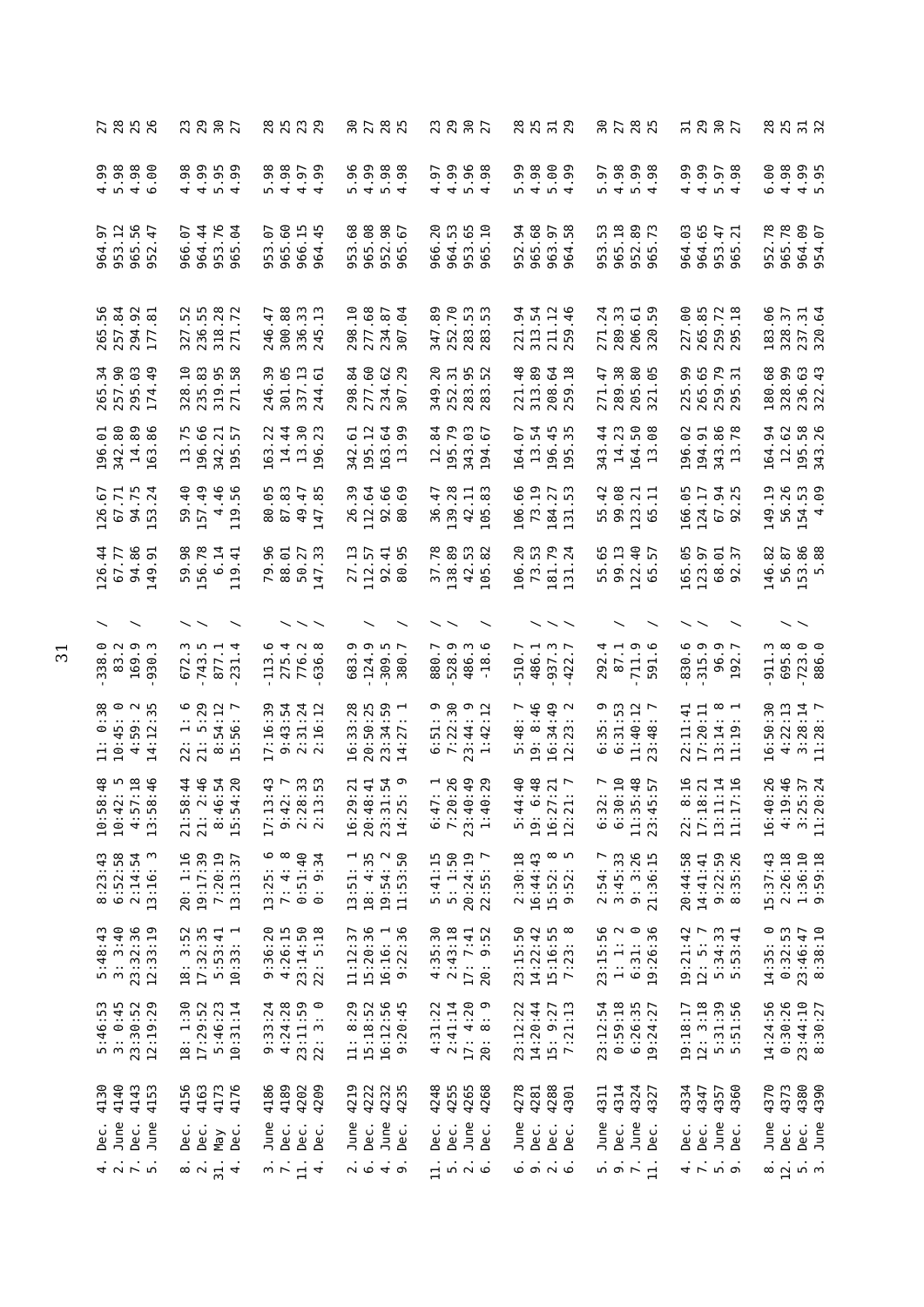|                                                                   |                                                                        | 25<br>25<br>25<br>22                                           |                                                                                      |                                                                                          | $\frac{27}{33}$<br>$\frac{1}{2}$ $\frac{1}{2}$                                                                     |                                                                     | 31<br>312<br>32                                                                                                                                                                                                                                                                                                                              | 2<br>3<br>2<br>3<br>3<br>4                       |
|-------------------------------------------------------------------|------------------------------------------------------------------------|----------------------------------------------------------------|--------------------------------------------------------------------------------------|------------------------------------------------------------------------------------------|--------------------------------------------------------------------------------------------------------------------|---------------------------------------------------------------------|----------------------------------------------------------------------------------------------------------------------------------------------------------------------------------------------------------------------------------------------------------------------------------------------------------------------------------------------|--------------------------------------------------|
| 57                                                                | .98                                                                    | $4.99$<br>5.95<br>4.98<br>4.97                                 | $4.98$<br>5.98<br>$4.98$<br>5.90                                                     | $5.38$<br>$4.39$<br>$5.39$<br>4.99                                                       | 5.00<br>4.98<br>$4.99$<br>5.96                                                                                     | 5.99<br>4.98<br>$4.98$<br>$4.99$                                    | 4.99<br>5.97<br>5.94<br>.98                                                                                                                                                                                                                                                                                                                  | 4.98<br>4.994                                    |
| 69<br>37<br>27<br>$\frac{4}{3}$<br>964<br>953<br>965.<br>LO<br>96 | 20<br>62<br>76<br>32<br>964.<br>954.<br>964<br>953                     | 51<br>$\overline{24}$<br>92<br>5<br>965.<br>964.<br>965<br>953 | 953.25<br>85<br>965.41<br>963.67<br>$67$<br>964.                                     | 90<br>88<br>δg<br>$\overline{17}$<br>953.<br>964.<br>964.<br>953                         | 965.46<br>963.71<br>80<br>51<br>964.<br>953.                                                                       | 94<br>953.13<br>51<br>ದ<br>965.<br>963.<br>964.                     | 964.38<br>954.43<br>$\overline{74}$<br>95<br>953.<br>964                                                                                                                                                                                                                                                                                     | S<br>963.83<br>954.32<br>965.                    |
| 301.19<br>337.56<br>271.89<br>248.54                              | 300.04<br>277.88<br>$\overline{.71}$<br>245<br>236                     | .09<br>307.36<br>350.21<br>.74<br>253.<br>285.                 | 314.02<br>214.17<br>283.71<br>224.41                                                 | 289.60<br>259.80<br>273.40<br>69.<br>209                                                 | 321.16<br>228.35<br>266.09<br>$\overline{9}$<br>261                                                                | $\frac{8}{4}$<br>188.44<br>329.23<br>295                            | 272.24<br>250.38<br>301.48<br>323.47                                                                                                                                                                                                                                                                                                         | 246.28<br>302.18<br>338.97                       |
| 301.38<br>271.76<br>248.47<br>338.44                              | 300.80<br>277.82<br>236.55<br>245.22                                   | .72<br>$-18$<br>.63<br>.77<br>351<br>252<br>286<br>307         | .72<br>.98<br>$\overline{39}$<br>33<br>223<br>314.<br>283<br>212                     | 259.53<br>273.64<br>67<br>94<br>289<br>208                                               | 321.65<br>$\ddot{4}$<br><b>9.</b><br>9.<br>9.<br>227.<br>265<br>262                                                | 295.62<br>60<br>329.89<br>237.46<br>$-46$<br>186.                   | $\ddot{1}$<br>$\ddot{3}$<br>$\frac{44}{1}$<br>.69<br>272.<br>250<br>325<br>301                                                                                                                                                                                                                                                               | 339.93<br>245.81<br>302.96                       |
| 194.47<br>164.29<br>$\mathfrak{Z}$<br>$\overline{16}$<br>13.      | $\overline{1}$<br>67<br>9<br>343.43.43.4<br>195                        | 11.70<br>194.70<br>.09<br>5<br>$\overline{1}$<br>344           | مبر<br>م<br>$12.41$<br>$.95.37$<br>m<br>5<br>$\Xi$<br>165                            | 25<br>58<br>51<br>급<br>344<br>194<br>$\Xi$<br>165                                        | 11.95<br>194.93<br>.80<br><b>93</b><br>193<br>344                                                                  | 12.65<br>11.49<br>166.02                                            | $\ddot{3}$<br>.35<br>$\overline{5}$<br>57<br>344<br>193<br>165.<br>12                                                                                                                                                                                                                                                                        | 194.03<br>11.02<br>344.75                        |
| 117.18<br>85.27<br>45.89                                          | 26.56<br>145.07<br>88<br>110.21<br>92                                  | 31.63<br>136.68<br><b>90.</b><br>Ę<br>78<br>42                 | 106.32<br>70.43<br>$-1$<br>$\overline{4}$<br>103<br>178                              | 55.38<br>54<br>.23<br>128.97<br>96.<br>122                                               | .25<br>162.42<br>121.70<br>67.88<br>62                                                                             | 89.69<br>145.43<br>$53.58$<br>$.51.51$                              | .23<br>80.42<br>.70<br>114.57<br>m<br>82                                                                                                                                                                                                                                                                                                     | 142.26<br>42.11<br>26.54                         |
| 117.05<br>80.03<br>85.46<br>.76<br>46                             | 27.32<br>110.15<br>144.58<br>.64<br>92                                 | 78.38<br>33.20<br>.45<br>136.31<br>$\overline{4}$              | 105.88<br>70.80<br>103.41<br>57<br>176                                               | 55.63<br>128.70<br>$-47$<br>96.61<br>121                                                 | 161.50<br>62.74<br>$\frac{5}{9}$<br>121.1                                                                          | 143.60<br>53.74<br>150.88<br>89.82                                  | 114.45<br>80.36<br>5.20<br>5.<br>82                                                                                                                                                                                                                                                                                                          | 43.08<br>141.79<br>27.33                         |
| $\overline{\phantom{a}}$                                          |                                                                        |                                                                |                                                                                      |                                                                                          |                                                                                                                    |                                                                     |                                                                                                                                                                                                                                                                                                                                              |                                                  |
| $-97.014$<br>298.4<br>799.4                                       | 102.8<br>Ŋ.<br>694<br>615<br>296                                       | ņ<br>507.5<br>502.9<br>903<br>402                              | 491.0<br>509.3<br>4.<br><u>ო</u><br>m<br>916                                         | ņ<br>309.8<br>$\ddot{\circ}$ and<br>10.<br>400<br>689                                    | ್.<br>$\ddot{\cdot}$<br><u></u><br>614.<br>808<br>294<br>115                                                       | Ċ<br>$\infty$<br>718.8<br>Ч.<br>886<br>216<br>701                   | 185.9<br>$-84.4$<br>321.1<br>897                                                                                                                                                                                                                                                                                                             | 822.8<br>592.7<br>706.7                          |
| $22:16:8$<br>$19:42:37$<br>16: 5: 4<br>66:36:3<br>$\infty$        | $\begin{array}{c} 8:37:50 \\ 19:5:29 \\ 3:10:22 \\ 2:4:58 \end{array}$ | 20:48:46<br>13: 4:36<br>9:46<br>13:41:57<br>2: 9:46            | $\begin{array}{cc}\n8: & 2:57 \\ 8: & 9:53 \\ 1:30: & 1 \\ 2:3: & 5:18\n\end{array}$ | :43:<br>8:57:20<br>$12:53:10$<br>$14:4:23$<br>$\frac{8}{1}$                              | $23:42:9$<br>15:37:50<br>6:44<br>4:35:1<br><br>ف                                                                   | $10:38:19$<br>9:50: 4<br>17:41:47<br>19:19:37                       | 4:38:56<br>22:12:19<br>22:26:22<br>13:56:34                                                                                                                                                                                                                                                                                                  | 14:58:28<br>21:35:36<br>4:27<br>$\overline{1}$   |
| $49.47$<br>$49.47$<br>$49.47$<br>22:1<br>19:3<br>8:4<br>16:       | $5.188$<br>$5.188$<br>$5.185$<br>$5.185$                               | 6 0 0 0<br>0 1 0 1 0<br>0 1 0 1 0<br>20:4<br>12:5<br>13:3      | $1:14$<br>$6:30$<br>9:38                                                             | $11.12$<br>$11.18$<br>$11.10$<br>$0.10$<br>$0.10$<br>18:4<br>$3:5$<br>32<br>$\ddot{4}$ : | $4 - 3 - 5$<br>$-3 - 3 - 5$<br>$-3 - 5$<br>$-3 - 5$<br>$-3 - 5$<br>$-3 - 5$<br>$-3 - 5$<br>6.3<br>$23:3$<br>$15:3$ | $10:2$<br>$1:38$<br>5:45<br>7:32<br>17:4<br>19:1<br>$10:3$<br>$9:4$ | $\frac{3}{2}$<br>$\frac{1}{2}$<br>$\frac{1}{2}$<br>$\frac{1}{2}$<br>$\frac{1}{2}$<br>$\frac{1}{2}$<br>$\frac{1}{2}$<br>$\frac{1}{2}$<br>$\frac{1}{2}$<br><br>$\frac{1}{2}$<br><br><br><br><br><br><br><br><br><br><br><br><br><br><br><br><br><br><br><br><br><br><br><br><br><br><br><br><br><br><br><br><br><br>13:4<br>4:3<br>22:2<br>22: | 1:11<br>56:16<br>51:22<br>14:5<br>21:3<br>$15$ : |
| 19:32:35<br>15:51:12<br>13:26:20<br>7:14:33                       | 6:27:53<br>16:25:59<br>0:23:53<br>22:23:29                             | 18:17: 6<br>12: 3:49<br>11:18:45<br>22:52:50                   | 5:15:38<br>4:49:36<br>$23: 8:12$<br>$22:10:54$                                       | တ<br>$5:18:15$<br>10: 7: 2<br>11:22: 2<br>$10:7:$<br>$11:22:$<br>16:10:                  | $3:57:47$<br>$3:2:5$<br>$21:2:12$<br>$11:47:46$                                                                    | 8:46:29<br>7:53:47<br>14:58:52<br>17:50:34                          | $1:54:18$<br>$18:21:11$<br>12:34:31<br>19:48:46                                                                                                                                                                                                                                                                                              | 13:36:14<br>12:45:16<br>18:59:39                 |
| 10:49:30<br>5:43:20<br>16:50:55<br>12: 2:31                       | $4:20:15$<br>$13:50:33$<br>21:39:14<br>18:44:53                        | 15:47:25<br>11: 7:51<br>$8:57:41$<br>19:39:8                   | $2:30:8$<br>$1:32:35$<br>21:22:10<br>20:48:27                                        | $1:42:2$<br>7:22:44<br>8:43:50<br>13:39:11                                               | $1:51:6$<br>$1:32:23$<br>$18:24:10$<br>$8:0:26$                                                                    | 16:29:30<br>12:17:49<br>$6:57:15$<br>$6: 0: 5$                      | 11:20:49<br>23:11:32<br>$14:32:47$<br>17:13: 4                                                                                                                                                                                                                                                                                               | 12:11:19<br>10:34:20<br>16:27:50                 |
| 16:49: 9<br>11:59:36<br>$10:47:42$<br>5:40:18                     | $4:18:0$<br>$13:46:22$<br>21:37:30<br>18:41:49                         | 11: 3: 2<br>8:55:39<br>19:35:45<br>15:45:32                    | $2:28:25$<br>$1:29:12$<br>20:46:26<br>21:16:30                                       | $1:38:59$<br>7:21: 1<br>8:39:37<br>13:37:17                                              | 1:48:54<br>1:29:11<br>$18:22:22$<br>7:57:31                                                                        | 12:16: 3<br>16:21:31<br>$6:54:42$<br>$5:57:33$                      | $14:29:53$<br>$17:11:15$<br>11:12:27<br>23: 9:47                                                                                                                                                                                                                                                                                             | 12:8:4<br>$10:32:8$<br>$16:23:36$                |
| 4393<br>4403<br>4406<br>4419                                      | 4436<br>4449<br>4449<br>4426                                           | 4452<br>4465<br>4472<br>4482                                   | $4444$<br>$444$<br>$440$<br>$440$<br>$440$                                           | 4518<br>4528<br>4531<br>4541                                                             | 4544<br>4551<br>4564<br>4574                                                                                       | 4590<br>4587<br>4577<br>4597                                        | 4610<br>4620<br>4623<br>4607                                                                                                                                                                                                                                                                                                                 | 4636<br>4643<br>4653                             |
| June<br>Dec.<br>Dec.<br>Dec.                                      | June<br>June<br>Dec.<br>Dec.                                           | June<br>Dec.<br>Dec.<br>Dec.                                   | June<br>Dec.<br>Dec.<br>Dec.                                                         | June<br>June<br>Dec.<br>Dec.                                                             | Dec.<br>Dec.<br>Dec.<br>June                                                                                       | June<br>Dec.<br>Dec.<br>Dec.                                        | June<br>June<br>Dec.<br>Dec.                                                                                                                                                                                                                                                                                                                 | Dec.<br>June<br>Dec.                             |
| ن<br>ة<br>10.<br>$\frac{3}{1}$                                    | $\ddot{\circ}$ m $\ddot{\circ}$ $\ddot{\circ}$                         | 10.1<br>$\frac{1}{6}$ $\frac{1}{4}$                            | 11.5.<br>െ ∞                                                                         | $\circ$ $\circ$ $\frac{1}{1}$<br>்                                                       | $\frac{13}{7}$ .<br>$\ddot{\circ}$ $\ddot{\sim}$                                                                   | 10.<br>$\frac{1}{7}$ .<br>$\overline{11}$ .                         | $\circ$ $\frac{1}{2}$ $\circ$ $\frac{1}{2}$                                                                                                                                                                                                                                                                                                  | 15.<br>் க                                       |
|                                                                   |                                                                        |                                                                | ں                                                                                    |                                                                                          |                                                                                                                    |                                                                     |                                                                                                                                                                                                                                                                                                                                              |                                                  |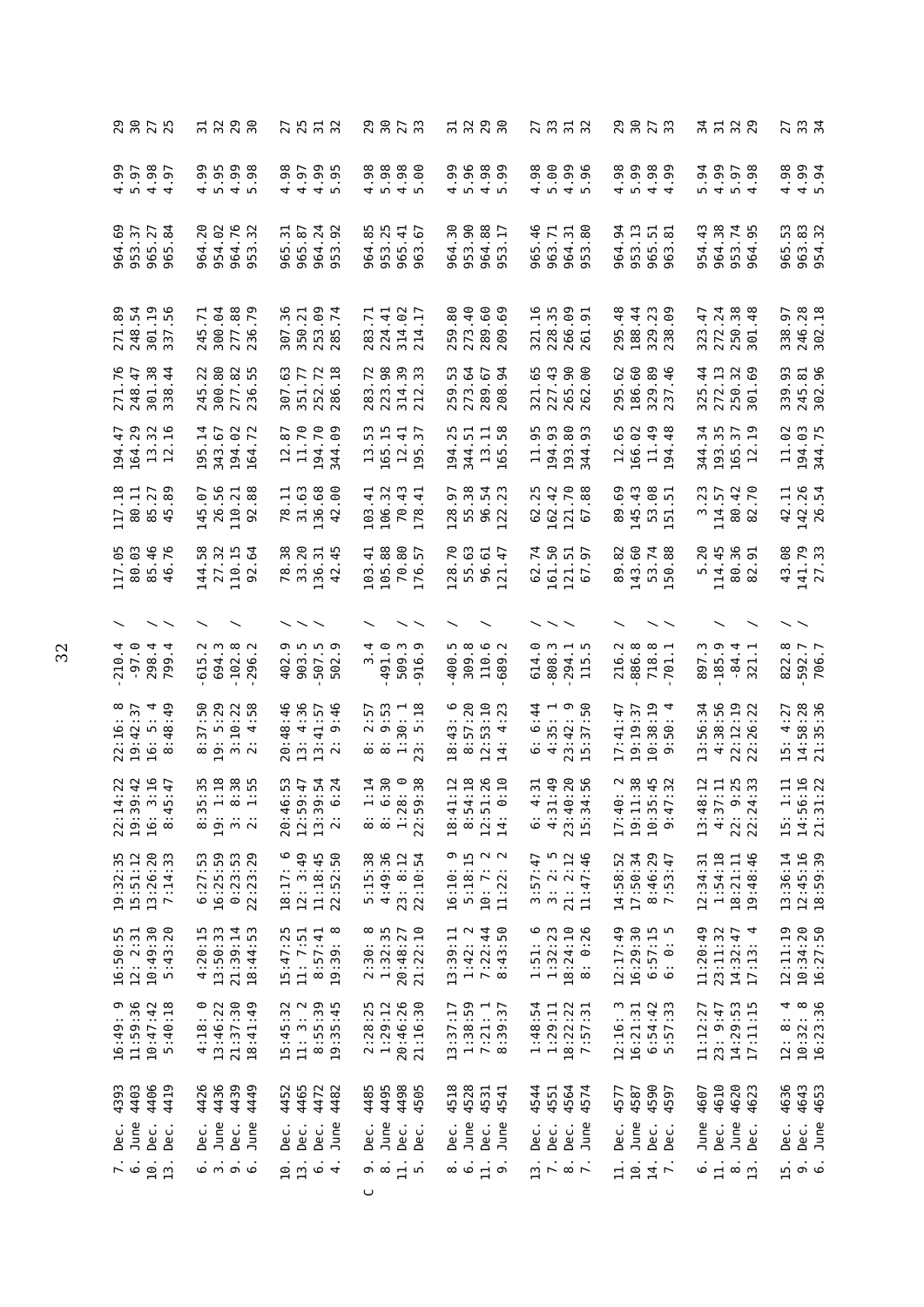| ಸ                               | 32<br>29<br>$\frac{27}{33}$                                                        | 21<br>2129                                                              | 35<br>33<br>$\frac{5}{2}$ $\frac{1}{2}$                                              |                                                                          | 31<br>31<br>32<br>29                                                     |                                                                         |                                                                                                  |                                                                                                                 | 35<br>36                |
|---------------------------------|------------------------------------------------------------------------------------|-------------------------------------------------------------------------|--------------------------------------------------------------------------------------|--------------------------------------------------------------------------|--------------------------------------------------------------------------|-------------------------------------------------------------------------|--------------------------------------------------------------------------------------------------|-----------------------------------------------------------------------------------------------------------------|-------------------------|
| 99.<br>4                        | 4.98<br>99.<br>$-97$<br>5<br>$\frac{1}{2}$<br>4                                    | 4.99<br>5.95<br>5.97<br>.98<br>$\overline{4}$                           | 4.99<br>5.00<br>$5.95$<br>4.98<br>.98                                                | 5.99<br>5.98<br>4.98<br>99                                               | 4.98<br>5.96<br>.98<br>98<br>$\omega$ 4                                  | 5.00<br>5.93<br>$4.99$<br>5.96<br>96.                                   | 4.98<br>4.98<br>$4.99$<br>5.94<br>.94                                                            | 4.99<br>5.96<br>4.98<br>98<br>$\overline{4}$                                                                    | $4.99$<br>5.94          |
| Ļ<br>4.<br>964                  | 965.05<br>64<br>57<br>$-92$<br>965.<br>953<br>963                                  | 50<br>28<br>57<br>67<br>953.<br>964.<br>954<br>965                      | 98<br>$\frac{8}{5}$<br>50<br>$\overline{1}$<br>954.<br>963.<br>963<br>964            | 965.14<br>963.46<br>ၵိ<br>.07<br>953.<br>964.                            | 964.63<br>43<br>$\ddot{5}$<br>20<br>954.<br>953<br>965                   | 954.76<br>.48<br>964.11<br>.64<br>963<br>954                            | 965.26<br>.72<br>56<br>.70<br>964<br>963<br>954                                                  | 964.16<br>954.02<br>964.73<br>$\overline{3}$<br>965                                                             | 963.60<br>954.59        |
| $-10$<br>278                    | 307.80<br>239.08<br>353.42<br>253.39                                               | 287.80<br>283.95<br>226.62<br>314.48                                    | 275.35<br>260.07<br>$\overline{5}$<br>216.7<br>289                                   | 321.79<br>229.48<br>212.42<br>266                                        | 191.89<br>263.79<br>295.71<br>.10<br>330                                 | 326.99<br>238.89<br>272.44<br>252.77                                    | 246.70<br>301.83<br>340.74<br>.60<br>304                                                         | 278.30<br>241.26<br>308.25<br>358.23<br>358                                                                     | 253.81<br>289.57        |
| -95<br>278                      | 238.86<br>308.09<br>$-47$<br>253.04<br>355.                                        | 283.96<br>.26<br>226.21<br>5<br>288.<br>314                             | .24<br>60<br>.79<br>259.81<br>275.<br>215<br>289                                     | .64<br>322.31<br>.25<br>r.<br>228<br>266<br>211                          | 295.86<br>263.89<br>-27<br>330.81<br>190                                 | .34<br>$\ddot{3}$<br>.27<br>$\overline{z}$<br>272.<br>329<br>238<br>252 | 302.05<br>341.83<br>.26<br>.42<br>246<br>305                                                     | 241.05<br>308.56<br>$\ddot{\mathrm{g}}$<br>278.27<br>$\blacksquare$                                             | 253.49<br>290.04        |
| .89<br>192                      | 11.73<br>56<br>.80<br>59<br>$\frac{1}{2}$<br>165<br>93                             | $-43$<br>166.24<br>ŗ.<br>27<br>$\overline{L}$<br>345<br>$\overline{11}$ | 193.13<br>60<br>98<br>27<br>345.<br>194                                              | 193.82<br>192.67<br>10.81<br>166.67                                      | $\frac{1}{2}$<br>346.03<br>11.51<br>Ę<br>167.<br>$\overline{10}$         | 192.22<br>166.46<br>345.41<br>ιś.<br>193                                | 11.05<br>9.87<br>192.91<br>345.84                                                                | 191.76<br>166.89<br>10.59<br>-40<br>ာ                                                                           | 192.46<br>346.27        |
| .73<br>107                      | .74<br>34.13<br>75.37<br>25.64<br>92                                               | 106.26<br><br>100.91<br>-67<br>42<br>67                                 | 126.45<br>.29<br>59<br>55.<br>173<br>54                                              | 59.30<br>159.00<br>119.09<br>121.64                                      | 143.96<br>L.<br>87.17<br>$\overline{8}$ .<br>89<br>49                    | 1.56<br>112.09<br>$\frac{43}{5}$<br>$\overline{19}$<br>148<br>80        | 80.05<br>37.91<br>56<br>139.<br>26                                                               | 105.25<br>92.73<br>59.<br>ဓ္တ<br>72                                                                             | 131.43<br>42.49         |
| .68<br>107                      | 75.66<br>92.52<br>27.69<br>133.78                                                  | 100.92<br>42.54<br>105.85<br>°.<br>68                                   | 126.20<br>171.80<br>55.85<br>.24<br>$\mathfrak{A}$                                   | 158.16<br>120.93<br>59.82<br>92<br>118                                   | 87.33<br>50.58<br>68.27<br>142.34                                        | 147.84<br>3.84<br>111.99<br>$\overline{1}$<br>80                        | 80.28<br>39.00<br>139.13<br>$-97$<br>27                                                          | 92.53<br>72.92<br>57<br>105.21<br>20.                                                                           | 42.96<br>131.10         |
|                                 |                                                                                    |                                                                         |                                                                                      |                                                                          |                                                                          |                                                                         |                                                                                                  |                                                                                                                 |                         |
| न.<br>$-80$                     | 427.0<br><u>م</u><br><u>ා</u><br>Γ.<br>927<br>486<br>277                           | 26.4<br>475.0<br>଼<br>517.1<br>532                                      | 378.9<br>$323.3$<br>$131.3$<br>∾ฺ<br>894                                             | 636.8<br>786.6<br>270.4<br>670.1                                         | 238.5<br>871.3<br>741.0<br><b>.</b><br>128                               | $678.1$<br>911.3<br>163.7<br>$\overline{\phantom{a}}$<br>$-62$          | 847.8<br>571.7<br>344<br>722                                                                     | $-57.6$<br>450.9<br>259.7<br>951                                                                                | $-463.7$<br>526.8       |
| $\ddot{1}$<br>9:32              | 19:14:49<br>$4:28:38$<br>3:8:30<br>3:21<br>20:                                     | 10:39:53<br>4:36:49<br>14:23:32<br>7:47:14                              | 4:39<br>$5:31:0$<br>$1:4:39$<br>11:27:51<br>19:13                                    | 16:32:35<br>10:58:30<br>12:22:52<br>4<br>$\ddot{\phantom{0}}$<br>$\circ$ | 23:59:18<br>21:57:18<br>16:55:4<br>18: 8:22                              | 10:59:35<br>16:13:20<br>16:19:11<br>$\ddot{u}$<br>$\frac{3}{4}$<br>⊙    | 21:19:20<br>4:44:14<br>$21:21:46$<br>$0:2:20$                                                    | 57:6<br>26:16<br>:29<br>5:51:47<br>$\overline{21}$<br>$\frac{1}{6}$ $\frac{1}{6}$ $\frac{1}{6}$                 | $2:24:23$<br>7:13: 1    |
| $\overline{\phantom{0}}$<br>9:3 | 5:37<br>6:35<br>8:40<br>1:20<br>$\frac{1}{4}$ : $\frac{1}{2}$<br>$\ddot{5}$<br>20: | $3:25$<br>$1:49$<br>$6:33$<br>$5:11$<br>$4:3$<br>$14:2$<br>10:3<br>7:4  | $0.618$<br>2:46<br>$4:49$<br>$1:20$<br>$\frac{5}{1}$ : $\frac{2}{1}$<br>11:2<br>19:1 | 8:30<br>20:35<br>5:29<br>2:13<br>16:2<br>12:2<br>10:5<br>$\ddot{\circ}$  | 5:28<br>5:31<br>$0.24$<br>$24$<br>23:5<br>$71.5$<br>$16.5$<br>$\ddot{a}$ | 0<br>0 0 1 0 0<br>0 0 1 0 0<br>0 0 1 0 0<br>16:1<br>10:5<br>0:3<br>16:  | $\vec{a}$ is $\vec{a}$ is $\vec{a}$ is $\vec{a}$ is $\vec{a}$<br>4:4<br>21:1<br>21 : 5<br>23 : 5 | $0, 4, 4, 1$<br>$0, 4, 4, 1$<br>$0, 4, 4, 1$<br>15:5<br>$\frac{5}{6}$ $\frac{5}{6}$ $\frac{1}{6}$ $\frac{1}{6}$ | $2:24$<br>9:37<br>2:2   |
| 6:45:43                         | 0:46:14<br>0:38:37<br>18:25:54<br>17:37:50                                         | 7:17:48<br>$1:22:29$<br>$11:36:4$<br>5:27:45                            | 7:50:28<br>16:27:11<br>4:26:25<br>22:29:51                                           | 13:45:56<br>n o<br>$9:20:0$<br>3:22:37<br>10:17:                         | 7:30<br>20:19:42<br>14:19:17<br>21:17: 7<br>$\frac{15}{15}$              | 20:43:36<br>15: 6:34<br>8:14:1<br>14:12:51                              | 2:7:56<br>19: 5:39<br>19:58:21<br>21:30:46                                                       | $3:14:2$<br>6:58:19<br>6:49:17<br>13: 4:13                                                                      | 23:56:26<br>4: 0:41     |
| 0:29<br>$\ddot{4}$              | 22:10:44<br>15:14:24<br>21: 6:41<br>17:43: 7                                       | 22:11:25<br>8:50:25<br>3:58:56<br>3:10:22                               | $4:15:58$<br>$13:43:8$<br>$3:26:32$<br>19:57: 2                                      | 8:13:39<br>7:44:34<br>0:43:7<br>11: 3:17                                 | 10:32:56<br>18:36:48<br>18:49:14<br>13:22:39                             | 12:14:53<br>14: 3:28<br>5:30:20<br>16:55:22                             | 23:33:34<br>16:51:45<br>19:3:28<br>18:40:57                                                      | 10:18:30<br>23:33:48<br>$4:32:23$<br>$0:27:33$                                                                  | $21:30:33$<br>$0:51:38$ |
| 3:58:45                         | 22: 8:49<br>17:36:59<br>3:40<br>15:12:23<br>21:                                    | $3:55:36$<br>$3:8:19$<br>$22: 8: 1$<br>$8:48:41$                        | 19:55:10<br>3:21:50<br>4:12:56<br>13:41:24                                           | 10:59:12<br>8:11:22<br>7:41:33<br>7:41:19                                | $\sim$ $\sim$<br>$18:42:4$<br>$13:19:59$<br>18:35:<br>10:30:             | 12:12:26<br>13:53:56<br>5:28:35<br>16:52:29                             | 18:37:23<br>16:49:36<br>18:59:7<br>23:31:44                                                      | 10:16:46<br>23:30:48<br>4:30:26<br>$\overline{4}$<br>0:17:                                                      | $21:28:34$<br>$0:48:13$ |
| 4656                            | 4666<br>4669<br>4682<br>4689                                                       | 4699<br>4702<br>4713                                                    | 4735<br>4745<br>4748<br>4722                                                         | 4758<br>4761<br>4768<br>4781                                             | 4794<br>4791<br>4804<br>4807                                             | 4824<br>4814<br>4827<br>4837                                            | 4853<br>4860<br>4870<br>4840                                                                     | 4883<br>4886<br>4873<br>4899                                                                                    | Dec. 4906<br>June 4916  |
| Dec.                            | June<br>Dec.<br>Dec.<br>Dec.                                                       | June<br>June<br>Dec.<br>Dec.                                            | June<br>Dec.<br>Dec.<br>Dec.                                                         | June<br>Dec.<br>Dec.<br>Dec.                                             | June<br>June<br>Dec.<br>Dec.                                             | June<br>Dec.<br>June<br>Dec.                                            | June<br>Dec.<br>Dec.<br>Dec.                                                                     | June<br>Dec.<br>Dec.<br>Dec.                                                                                    |                         |
| $\overline{a}$ .                | 10.<br>14.<br>16.<br>G                                                             | $\frac{8}{13}$ .<br>$\overline{11}$ .<br>16.                            | $\frac{9}{11}$ .<br>9.13.                                                            | 16.<br>$\frac{9}{12}$ .<br>12.                                           | 14.<br>12.<br>$\overline{10}$ .<br>$\overline{17}$                       | $\overline{r}$ .<br>13.<br>10.<br>$\overline{10}$                       | 15.<br>17.<br>$\frac{10}{8}$ .                                                                   | 12.<br>16.<br>13.<br>$\overline{19}$                                                                            | $\overline{2}$ .<br>10. |
|                                 |                                                                                    |                                                                         |                                                                                      |                                                                          |                                                                          |                                                                         |                                                                                                  |                                                                                                                 |                         |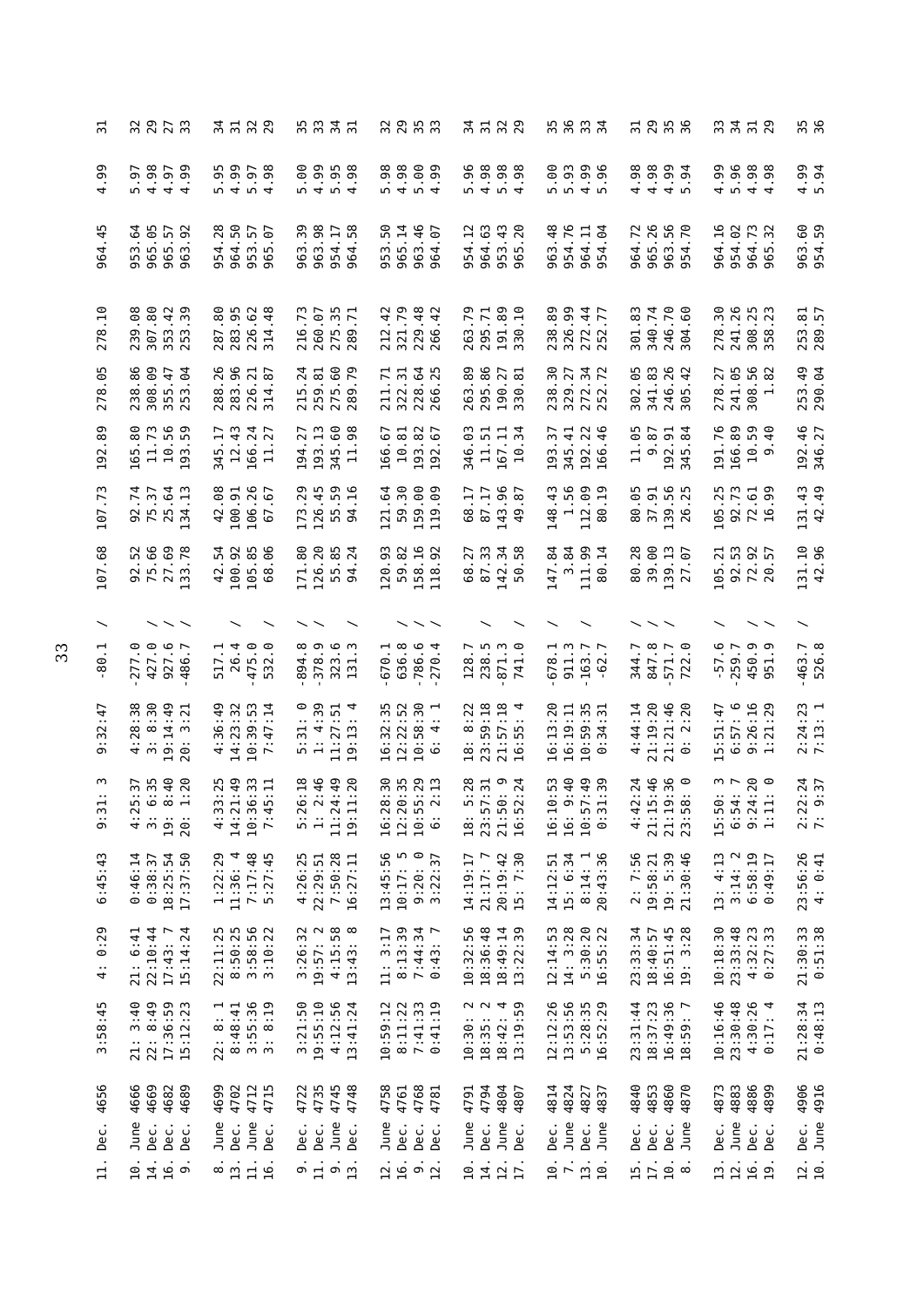| 32<br>34                                         | $\frac{1}{2}$ $\frac{1}{2}$ $\frac{1}{2}$ $\frac{1}{2}$ $\frac{1}{6}$                                            | 3315<br>335                                                  |                                                                                                                                                                                                                                                                                                                                                                                                                                                                                                                                                                                             | 3585<br>3585                                                 | 8<br>8<br>8<br>8<br>8<br>8<br>9<br>8<br>9                                                   | 85683                                                          |                                                                                          | 8<br>8<br>8<br>8<br>8<br>8<br>8<br>8<br>9<br>8<br>9<br>8<br>9<br>9<br>9<br>9<br>9<br>9<br>1       | 38                      |
|--------------------------------------------------|------------------------------------------------------------------------------------------------------------------|--------------------------------------------------------------|---------------------------------------------------------------------------------------------------------------------------------------------------------------------------------------------------------------------------------------------------------------------------------------------------------------------------------------------------------------------------------------------------------------------------------------------------------------------------------------------------------------------------------------------------------------------------------------------|--------------------------------------------------------------|---------------------------------------------------------------------------------------------|----------------------------------------------------------------|------------------------------------------------------------------------------------------|---------------------------------------------------------------------------------------------------|-------------------------|
| 99<br>19<br>4 ™                                  | $30033$<br>$4040$<br>94                                                                                          | 4.99<br>5.97<br>$4.98$<br>5.00                               |                                                                                                                                                                                                                                                                                                                                                                                                                                                                                                                                                                                             | .98<br>$0.900$<br>$0.900$<br>$0.900$<br>4                    | 5. 8. 8. 8.<br>5. 9. 8. 8.<br>5. 9. 9. 9.                                                   |                                                                | $3999$<br>$-199$<br>$-199$                                                               | 5.96<br>$3889$<br>$404$                                                                           | 5.94                    |
| $\frac{21}{93}$<br>964<br>953                    | 80<br>$66\,$<br>963.68<br>53<br>963.<br>964.<br>954                                                              | 964.26<br>84<br>$rac{2}{14}$<br>953.<br>964<br>963           | $\overline{4}$<br>964.33<br>953.78<br>$\overline{z}$<br>954<br>963                                                                                                                                                                                                                                                                                                                                                                                                                                                                                                                          | 964.89<br>963.23<br>955.07<br>963.82                         | 954.40<br>92<br>$\overline{5}$<br>26<br>964.<br>964.<br>963                                 | 954.99<br>88<br>29<br>963.<br>954.<br>964.                     | 34<br>96<br>72<br>93<br>963.<br>954.<br>963.<br>962                                      | 964.49<br>954.25<br>962.78<br>963.36                                                              | 954.87                  |
| 284.10<br>229.06                                 | $\mathfrak{g}$<br>.63<br>260.39<br>.22<br>218<br>315<br>277                                                      | 290.05<br>.65<br>$\frac{55}{36}$<br>214<br>322<br>230        | 295.99<br>.61<br>53<br>82<br>266<br>265<br>195                                                                                                                                                                                                                                                                                                                                                                                                                                                                                                                                              | 239.40<br>330.42<br>272.56<br>331.44<br>۱<br>272             | 302.18<br>254.69<br>.62<br>.20<br>342<br>247                                                | 306.60<br>278.50<br>$45$<br>$-60$<br>243<br>308                | 254.20<br>96<br>291.89<br>$\frac{44}{1}$<br>199<br>284                                   | .28<br>.89<br>.67<br>231<br>315<br>220<br>260                                                     | 279.30                  |
| 284.13<br>228.66                                 | -46<br>217.35<br>49<br>277.<br>5<br>믔                                                                            | 323.10<br>229.58<br>290.15<br>213.97                         | 266.46<br>296.16<br>265.92<br>$-41$<br>194                                                                                                                                                                                                                                                                                                                                                                                                                                                                                                                                                  | .22<br>238.85<br>333.12<br>272.47<br>332                     | 254.65<br>302.43<br>343.87<br>246.79                                                        | 278.48<br>.26<br>307.45<br>.94<br>243.<br>308.                 | 253.89<br>292.38<br>284.48                                                               | 230.91<br>316.11<br>219.07<br>260.47                                                              | 279.58                  |
| 11.29<br>167.33                                  | 51<br>193.15<br>192.00<br>346.69<br>$\overline{5}$                                                               | 99<br>83<br>.70<br>$10.83$<br>$167.77$<br>$-9.6$             | 55<br>$\overline{\mathbf{r}}$<br>57<br>ನ<br>191.<br>347.<br>10.168                                                                                                                                                                                                                                                                                                                                                                                                                                                                                                                          | $\overline{5}$<br>192.24<br>8<br>51<br>ெ<br>346.<br>191.     | 56<br>$\mathbb S$<br>$9.90$<br>8.72<br>191.78<br>167.                                       | 346.93<br>99<br>190.62<br>$\overline{4}$<br>$\frac{36}{167}$ . | 32<br>86<br>15<br>47<br>192.<br>$\frac{191}{347}$ .                                      | 168.43<br>38<br>5<br>$\frac{8}{190}$                                                              | 347.79                  |
| 98.46<br>105.99                                  | 64.79<br>168.95<br>123.85<br>90<br>55                                                                            | 121.58<br>91.52<br>56.21<br>155.81                           | 68.33<br>84.58<br>142.02<br>116.63                                                                                                                                                                                                                                                                                                                                                                                                                                                                                                                                                          | m<br>145.63<br>359.89<br>109.69<br>69<br>46.1                | 80.46<br>77.38<br>33.57<br>136.77                                                           | 26.42<br>102.76<br>92.72<br>69.94                              | m<br>42.34<br>95.82<br>128.7                                                             | 105.96<br>61.83<br>164.97<br>121.25                                                               | 56.00                   |
| 98.49<br>105.60                                  | .67<br>123.61<br>$\overline{1}$<br>$\overline{c}$ .<br>9G<br>65<br>167                                           | 120.90<br>.03<br>91.61<br>56.77<br>155                       | 68.43<br>84.75<br>.60<br>116.47<br>140                                                                                                                                                                                                                                                                                                                                                                                                                                                                                                                                                      | 46.93<br>145.08<br>59<br>$\frac{1}{2}$<br>109                | 77.63<br>80.42<br>34.82<br>136.36                                                           | 102.74<br>27.27<br>92.54<br>70.27                              | 128.44<br>$42.83$<br>95.86<br>185.59                                                     | 50<br>62.28<br>$\frac{6}{3}$<br>105<br>163<br>121                                                 | 56.28                   |
|                                                  |                                                                                                                  |                                                              |                                                                                                                                                                                                                                                                                                                                                                                                                                                                                                                                                                                             |                                                              |                                                                                             |                                                                |                                                                                          | $\smallsmile\smallsmile$                                                                          |                         |
| ن<br>ت<br>455.                                   | 555.7<br>873.7<br>875.9<br>335.9                                                                                 | 156.2<br>656.7<br>660.5                                      | 144.1<br>261.8<br>850.7<br>248.7                                                                                                                                                                                                                                                                                                                                                                                                                                                                                                                                                            | 657.9<br>767.3<br>923.3                                      | 368.2<br>871.2<br>549.0<br>$-49.0$                                                          | $732.1$<br>$-35.0$<br>$242.1$<br>$473.1$                       | 440.8<br>544.0<br>$\ddot{\phantom{1}}$<br>960.7<br>$\mathsf{c}$<br>$\overline{ }$        | 579.9<br>852.9<br>333.2<br>439.0                                                                  | r.<br>351               |
| 20:42:36<br>13:7:43                              | $\frac{\circ}{\cdot \cdot}$<br>$11:57:25$<br>$7:25:5$<br>$14:2:16$<br>$\circ$<br>$\overline{1}$                  | 1:30:53<br>19: 5:59<br>::41:57<br>:20:17<br>$\frac{18}{11}$  | $6:18:13$<br>$0:29:24$<br>$12:22:6$<br>$20:39:2$                                                                                                                                                                                                                                                                                                                                                                                                                                                                                                                                            | $18:47:30$<br>$17:16:28$<br>12:59<br>22:33:22<br>23:         | 2:48<br>:42<br>: 34:43<br>: 40:15<br>$\overline{ }$<br>$\frac{1}{2}$<br>$\frac{1}{11}$<br>w | $2:38:27$<br>$22:9:35$<br>$9:25:55$<br>15:45:41                | $\frac{6}{27}$<br>: 28:38<br>: 44: 1<br>$9:41:7$<br>3: 1:2<br>$\infty$<br>$\overline{C}$ | ഥ<br>20:24:22<br>$\frac{96}{10}$<br>36:5<br>20:<br>$\frac{4}{3}$<br>15:<br>$\frac{3}{13}$ :       | 31:53<br><br>16         |
| $\frac{52}{126}$<br>$\circ$ 4<br>$20:4$<br>$13:$ | $\ddot{u}$ $\ddot{u}$ $\ddot{u}$ $\ddot{u}$ $\ddot{u}$<br>mmmm<br>$11.58$<br>$7.25$<br>$13.58$<br>$\overline{1}$ | 8<br>8 9 8 9 7<br>8 9 8 9 7<br>13 : 30 : 11<br>1:2<br>$19$ : | $\begin{smallmatrix} 2 & 0 \\ 1 & 0 \end{smallmatrix}$<br>$\begin{array}{c} 0 & \text{if} \ \text{if} \ \text{if} \ \text{if} \ \text{if} \ \text{if} \ \text{if} \ \text{if} \ \text{if} \ \text{if} \ \text{if} \ \text{if} \ \text{if} \ \text{if} \ \text{if} \ \text{if} \ \text{if} \ \text{if} \ \text{if} \ \text{if} \ \text{if} \ \text{if} \ \text{if} \ \text{if} \ \text{if} \ \text{if} \ \text{if} \ \text{if} \ \text{if} \ \text{if} \ \text{if} \ \text{if} \ \text{if} \ \text{if} \ \text{if} \$<br>$\circ \circ \circ \circ$<br>$28.38$<br>$28.38$<br>$6.38$<br>$6.38$ | $13:36$<br>$17:14$<br>23:3<br>22:3                           | $40.98$<br>$0.048$<br>$0.048$<br>$0.068$<br>$31.36$<br>$11.36$<br>$33.38$                   | 34: 3<br>7:51<br>$2:57$<br>$3:43$<br>9:3:4<br>2:3<br>22:       | $7.79$<br>$7.79$<br>$4.79$<br>$4.79$<br>$4.79$<br>3.5000<br>$\mathbf{L}_{\mathrm{c}}$    | $\ddot{5}$<br>$\frac{23}{145}$<br>$\ddot{=}$<br><b>m N G H</b><br>$15 : 22$<br>$20 : 22$<br>18:14 | .50<br>$\infty$<br>16:2 |
| $17:55:3$<br>9:43:31<br>17:55:                   | ڡ<br>10:44:33<br>10:26:32<br>4:48:27<br>11:49:                                                                   | 22:45:26<br>16:16:35<br>16:39:43<br>15:36:54                 | $9:39:26$<br>16:51:5<br>$3:36:53$<br>$22:41:43$                                                                                                                                                                                                                                                                                                                                                                                                                                                                                                                                             | $20:29:23$<br>17:44: 2<br>14:30: 6<br>21:30:57               | 23:17:10<br>8:27:54<br>$2:21:27$<br>$1:21:9$                                                | $0:10:2$<br>$19:21:36$<br>$5:42:17$<br>$13:19:38$              | 6:13:46<br>6:31:54<br>0:13:58<br>: 8:17<br>$\overline{1}$                                | $\infty$<br>18:10:21<br>$17: 0: 4$<br>$11: 5:15$<br>$\frac{1}{2}$<br>$\overline{1}$               | 12:58: 7                |
| $15: 9:20$<br>$6:22:28$                          | $9:34:23$<br>$9:35:53$<br>$2:13:48$<br>$6:53:40$                                                                 | 13:31:5<br>14:39:54<br>13:56:26<br>20: 1:49                  | 6:58:40<br>$13: 5:51$<br>$0:57:28$<br>$21: 0:25$                                                                                                                                                                                                                                                                                                                                                                                                                                                                                                                                            | 16:51:39<br>19:51:46<br>18:27:51<br>11:45:36                 | 19:29:19<br>5:54:58<br>1:12:10<br>23: 4:14                                                  | 16:35:28<br>$2: 1:27$<br>$10:55:38$<br>21:45:57                | $3:45:33$<br>$3:26:6$<br>$21:28:19$<br>ţ.                                                | 15:58:33<br>$15:43:47$<br>8:28:51<br>8:48:27                                                      | 9:27:15                 |
| $15:7:37$<br>$6:19:11$                           | $9:32:17$<br>$9:31:43$<br>$2:11:56$<br>$6:50:37$                                                                 | 20: 0: 5<br>13:27: 5<br>14:37:33<br>13:53:33                 | $6:56:52$<br>13: 2:58<br>$0:55:40$<br>$20:54:1$<br>20:54:                                                                                                                                                                                                                                                                                                                                                                                                                                                                                                                                   | 57<br>18:25:28<br>$16:40:33$<br>$11:43:51$<br>19:48:         | 5:53:6<br>$1: 8:12$<br>23: 2: 7<br>19:26:27                                                 | 21:41:32<br>16:33:45<br>1:58:29<br>10:53:40                    | 3:43:36<br>$3:22:39$<br>$21:26:35$<br>11:47:57                                           | 8:45:13<br>15:56:24<br>$\overline{a}$<br>15:40:<br>:27:<br>$\infty$                               | 9:24:12                 |
| 4919<br>4929<br>June<br>Dec.                     | 4939<br>4952<br>4962<br>4932<br>June<br>Dec.<br>Dec.<br>Dec.                                                     | 4978<br>4965<br>4975<br>4985<br>June<br>Dec.<br>Dec.<br>Dec. | 5008<br>4998<br>5011<br>5021<br>June<br>June<br>Dec.<br>Dec.                                                                                                                                                                                                                                                                                                                                                                                                                                                                                                                                | 5024<br>5041<br>5044<br>5031<br>June<br>Dec.<br>Dec.<br>Dec. | 5054<br>5070<br>5057<br>5077<br>June<br>Dec.<br>Dec.<br>Dec.                                | 5090<br>5100<br>5087<br>5103<br>June<br>June<br>Dec.<br>Dec.   | 5110<br>5123<br>5133<br>5136<br>Dec.<br>June<br>Dec.<br>Dec.                             | 5146<br>5149<br>5156<br>5169<br>June<br>Dec.<br>Dec.<br>Dec.                                      | 5179<br>June            |
| 15.                                              | $\overline{a}$<br>$\Xi$<br>$\frac{1}{11}$<br>$\overline{L}$                                                      | 18.<br>15.<br>$\mathbf{1}$                                   | 12.<br>$\frac{18}{15}$ .<br>$\vec{a}$                                                                                                                                                                                                                                                                                                                                                                                                                                                                                                                                                       | $\frac{19}{13}$ .<br>19.15                                   | $\frac{8}{18}$<br>21.<br>13.<br>$\overline{14}$ .                                           | <b>16.</b><br>15.<br>12.<br>20                                 | 16.<br>13.<br>$\frac{13}{18}$ .<br>Ε                                                     | 20.<br>16.<br>$\frac{13}{16}$ .                                                                   | $\frac{4}{1}$           |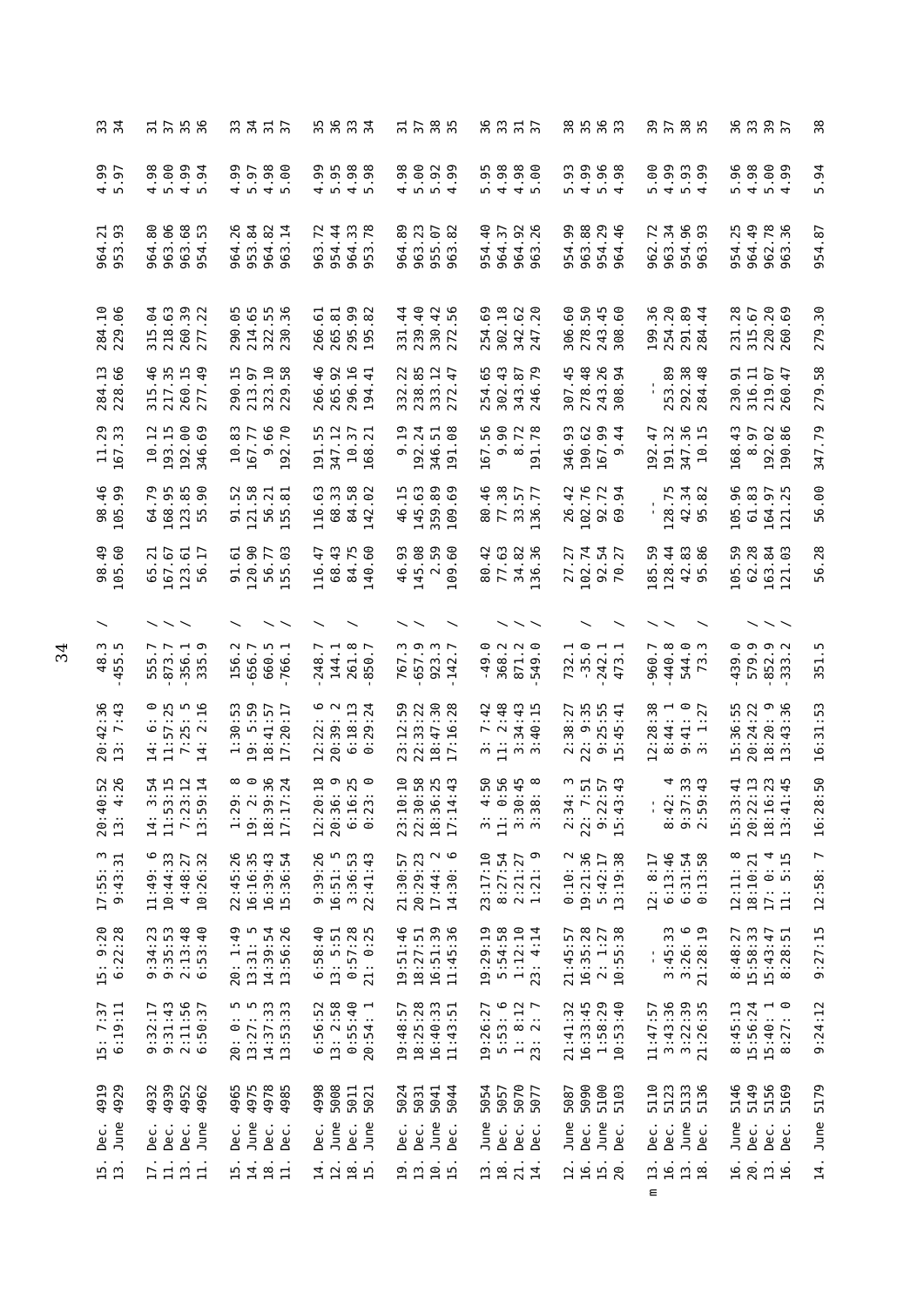| 55<br>55<br>35<br>m                          |                                                                                  | 93<br>939<br>94                                                          |                                                                                    | 8<br>8<br>8<br>8<br>8<br>8<br>8<br>8<br>8                    |                                                                                                            | 37<br>38<br>37 <sup>1</sup>                                      | 8<br>8<br>8<br>8<br>8<br>8<br>8<br>8                                                                         |                                                                                               |
|----------------------------------------------|----------------------------------------------------------------------------------|--------------------------------------------------------------------------|------------------------------------------------------------------------------------|--------------------------------------------------------------|------------------------------------------------------------------------------------------------------------|------------------------------------------------------------------|--------------------------------------------------------------------------------------------------------------|-----------------------------------------------------------------------------------------------|
| $4.99$<br>$4.98$<br>$4.38$<br>.98            | 4.99<br>ම.<br>5.94<br>.98<br>w<br>$\overline{a}$                                 | 4.98<br><b>eo.</b><br>$-92$<br>$-6$ .<br>r.<br><u>ഗ ഗ</u>                | 5.94<br>4.99<br>$4.98$<br>$4.98$                                                   | 5.00<br>$3.95$<br>$-4.95$<br>$-5.95$<br>99<br>195            | 5.00<br>5.92<br>4.98<br>$-92$                                                                              | 5.95<br>4.99<br>$4.98$<br>5.00                                   | 5.93<br>4.99<br>96<br>96<br>4 <sub>10</sub>                                                                  | 5.00<br>$4.99$<br>5.93<br>4.98                                                                |
| 963.98<br>954.20<br>56<br>964                | $-45$<br>83<br>$\frac{4}{3}$<br>5<br>954.<br>963<br>962<br>964                   | 964.58<br>$\frac{14}{1}$<br>$\overline{8}$ .<br>39<br>962.<br>954<br>955 | .70<br>$\frac{8}{4}$<br>$\rm ^{68}$<br>$\mathfrak{g}$<br>954.<br>964<br>963<br>964 | 35<br>5<br>54<br>$\ddot{6}$<br>955.<br>963.<br>962.<br>954   | $-46$<br>ල<br>Ę<br>25<br>962<br>963<br>964<br>955                                                          | 5<br>$\overline{5}$<br>50<br>57<br>954<br>963<br>964<br>962      | 20<br>69<br>$\approx$<br>51<br>955<br>963<br>963<br>954                                                      | .24<br>962.53<br>$\begin{array}{c} 1.5 \\ -1.5 \end{array}$<br>963.<br>955.<br>964            |
| 290.32<br>217.75<br>323.52                   | 267.80<br>231.30<br>266.81<br>$\overline{33}$<br>296.                            | 199.29<br>332.68<br>240.06<br>24<br>333                                  | 86<br>256.66<br>90<br>54<br>272.<br>302.<br>344                                    | 308.80<br>278.79<br>245.42<br>247.61                         | 205.09<br>254.49<br>309.20<br>80<br>293                                                                    | 29<br>71<br>284.63<br>233.64<br>316.<br>221.                     | 260.96<br>281.39<br>290.54<br>$-16$<br>220                                                                   | m<br>267.13<br>324.32<br>232.2                                                                |
| 290.43<br>217.12<br>$\cdot$ 12<br>324        | 267.92<br>52<br>58<br>266.67<br>230.<br>296                                      | 333.53<br>54<br>198.01<br>36<br>239.<br>336.                             | 272.78<br>256.63<br>302.81<br>346.37                                               | 309.68<br>278.78<br>247.22<br>.24<br>245                     | 254.20<br>202.39<br>309.55<br>δg<br>294                                                                    | 233.29<br>316.76<br>220.70<br>284.69                             | 260.76<br>281.68<br>290.67<br>.55<br>219                                                                     | 231.58<br>267.00<br>270.05<br>324.96                                                          |
| $9.69$<br>168.86<br>50<br>$\infty$           | 56<br>੩<br>23<br>22<br>191.<br>190.<br>348.<br>ၜ                                 | S4<br>191.10<br>51<br>5<br>$\dot{\infty}$<br>169<br>347                  | 168.66<br>189.93<br>8.75<br>7.57                                                   | .48<br>190.64<br>348.04<br>$-10$<br>189.<br>169.             | 8.29<br>191.34<br>190.18<br>$\ddot{t}$<br>348                                                              | $53\,$<br>ၜ<br>88<br>8<br>.<br>စ<br>169.<br>$\ddot{\sim}$<br>190 | 189.72<br>89<br>24<br>57<br>348.<br>$\infty$<br>169                                                          | 7.36<br>189.25<br>349.33<br>190.42                                                            |
| 88.94<br>120.61<br>8<br>8<br>52              | 55<br>114.12<br>53<br>92<br>152.<br>68.<br>$\overline{8}$                        | 42.54<br>142.66<br>.86<br>140.62<br>358                                  | 107.08<br>80.69<br>74.70<br>28.76                                                  | 134.06<br>26.39<br>100.15<br>.95<br>92                       | 180.30<br>126.16<br>67.02<br>ය<br>42                                                                       | 51<br>105.77<br>96<br>93.<br>$58\,$<br>$\overline{6}$            | $-40$<br>. 67<br>56.11<br>86.41<br>18 <sub>1</sub><br>120                                                    | 149.26<br>111.50<br>68.60<br>49.75                                                            |
| 119.98<br>. 06<br>.49<br>89<br>S             | 113.98<br>68.65<br>51.82<br>Ę<br>82                                              | 43.39<br>139.34<br>142.14<br>1.98                                        | .24<br>107.01<br>80.67<br>74.97<br>30                                              | 100.15<br>.78<br>133.67<br>27.27<br>92                       | 177.59<br>67.38<br>$\overline{3}$ .<br>$\overline{1}$<br>125<br>$\frac{3}{4}$                              | 105.42<br>59.36<br>160.05<br>93.37<br>160                        | 56.40<br>86.54<br>.79<br>118.47<br>119                                                                       | 148.59<br>50.40<br>111.37<br>68.74                                                            |
|                                              |                                                                                  |                                                                          |                                                                                    |                                                              |                                                                                                            |                                                                  |                                                                                                              |                                                                                               |
| 179.6<br>632.0<br>$\ddot{\sim}$<br>686       | 226.6<br>.743.9<br>158.9<br>୍<br>286                                             | 635.0<br>832.0<br>791.1<br>931.2                                         | ņ<br>ڢ<br>391.6<br>ာ.<br>$-34$<br>118<br>894                                       | 527.0<br>$-10.6$<br>744.2<br>228                             | ņ<br>419.0<br>$\ddot{\sim}$<br>939.7<br>498<br>555                                                         | 95.9<br>420.2<br>603.4<br><u>م</u> .<br>830                      | 310.6<br>366.9<br>202.3<br>$\overline{\phantom{0}}$<br>615                                                   | 720.6<br>$.202.5$<br>$175.7$<br>708.8                                                         |
| 7:51:33<br>21:28:43<br>1: 0: 3               | $23:10:31$<br>$12:38:18$<br>23:40:17<br>18:40:41                                 | $3:37$<br>5:28:39<br>4:52:4<br>21:24:34                                  | 5:39:12<br>17:22:44<br>23:35:51<br>$\overline{4}$<br>ၜ                             | $9:59:9$<br>5:11:47<br>5:11:47<br>4:30:14<br>11:59:50        | 2:56<br>$\begin{array}{c} 1:17 \\ 2:3 \\ 17:35 \end{array}$<br>CT:<br>2<br>2<br>2<br>2<br>2<br>2<br>2<br>2 | $2:40:56$<br>$0:41:6$<br>9:21:21<br>8: 5:41                      | 2:50<br>1:58<br>9:3<br>$\ddot{5}$<br>$\overline{4}$<br>$\frac{1}{2}$<br>19:<br>$\frac{1}{4}$ $\circ$         | :13:28<br>1:25<br>$1: 0:39$<br>$1:40:10$<br>$\ddot{\phantom{1}}$<br>$\circ$<br>$\overline{ }$ |
| 19:48<br>14:52<br>17:36<br>7:4<br>21:2       | $\frac{8}{2}$ 7.38<br>7.38<br>7.99<br>7:31<br>23:3<br>18:3<br>12:3<br>$\ddot{2}$ | r n o 4<br>4 3 4 5<br>4 9 4 5<br>$0.04$<br>$0.04$<br>21:1                | 23:34:6<br>5:36:21<br>$0:51$<br>$0:25$<br>5:3<br>17:20<br>9:4                      | 57:4<br>7:17<br>28:30<br>6:53<br>11:5                        | 22: 0:55<br>18:53: 6<br>15: 0: 5<br>12:14: 7<br>15:                                                        | 2:30<br>9:37<br>18:44<br>1:<br>18<br>19<br>$2:3$<br>0:3          | 8<br>8 1 1 1 1<br>8 1 1 1 8<br>8 1 1 8 9<br>18:5<br>$\begin{array}{c}\n\vdots \\ \infty\n\end{array}$<br>20: | 0.845<br>0.845.94<br>0.845.94<br>1<br>11001<br>11001                                          |
| 5: 6:36<br>18:34:18<br>23: 1:59              | 15:56:50<br>19:23:44<br>9:58: 0<br>21:51:57                                      | 1: 7:50<br>3:52:5<br>2:44:21<br>20:27:52                                 | 1:49:8<br>14:49:23<br>8:40:44<br>20:48:42                                          | $2:47:7$<br>$1:41:56$<br>7:37:18<br>55<br>8:15:3             | 18:20:53<br>19:39:15<br>$12:29:41$<br>9:10:49                                                              | 6:33:58<br>14:38:10<br>$0:29:54$<br>$23:14:3$                    | 15:30:16<br>11:24:40<br>$\sim$<br>17:22:52<br>21: 7:                                                         | 5:19:20<br>$4: 8:15$<br>$22:15:37$<br>$21:54:43$                                              |
| $2:23:30$<br>15:43:38<br>21: 6:24            | 20: 6:26<br>13:14:52<br>15:39:39<br>7:19:37                                      | 23:17:54<br>2:18:32<br>$0:39:1$<br>19:43:49                              | 18: 3:24<br>22: 1:44<br>$12:18:1$<br>7:41: 5                                       | 5:17:37<br>0:26:53<br>22:55:28<br>4:34:46                    | 17:17:39<br>17:48:40<br>9:59:22<br>6:7:24                                                                  | $22:21:9$<br>$21:50:31$<br>11:13:41<br>3:48:27                   | 14:44:51<br>12: 1:27<br>8:42:9<br>18:13:19                                                                   | $3:27:47$<br>$2:17:46$<br>$19:32:28$<br>$18:11:57$                                            |
| 21: 3:58<br>2:21:44<br>15:39:47              | 15:36:46<br>7:17:49<br>13:13: 5<br>20: 3:41                                      | 23:12: 0<br>2:15:33<br>$0:36:42$<br>19:31:10                             | 12:16: 7<br>7:36:29<br>18: 1:39<br>21:58:53                                        | 5:15:32<br>0:22:23<br>22:53:44<br>4:31:50                    | $9:57:26$<br>$6:3:56$<br>17:15:38<br>17:40:30                                                              | 11:10:30<br>3:46:43<br>$22:18:57$<br>$21:47:3$                   | 14:43:1<br>11:58:23<br>8:40:23<br>18: 9:34                                                                   | $3:25:15$<br>$2:15:8$<br>$19:30:41$<br>$18:9:4$                                               |
| 5182<br>5192<br>5195<br>June<br>Dec.<br>Dec. | 5215<br>5225<br>5228<br>5202<br>June<br>Dec.<br>Dec.<br>Dec.                     | 5248<br>5238<br>5241<br>June<br>Dec.<br>June<br>Dec.                     | 5271<br>5274<br>5287<br>5261<br>June<br>Dec.<br>Dec.<br>Dec.                       | 5294<br>5304<br>5307<br>5317<br>June<br>June<br>Dec.<br>Dec. | 5340<br>5320<br>5327<br>5350<br>Dec.<br>June<br>Dec.<br>Dec.                                               | 5353<br>5366<br>5373<br>5373<br>June<br>Dec.<br>Dec.<br>Dec.     | 5386<br>5396<br>5399<br>5409<br>June<br>June<br>Dec.<br>Dec.                                                 | 5419<br>5432<br>5442<br>5412<br>June<br>Dec.<br>Dec.<br>Dec.                                  |
| <b>16.</b><br>21.<br>19.                     | 17.<br>14.<br>14.<br>$\overline{19}$ .                                           | 18.<br>22.<br>15.                                                        | 16.<br>20.<br>23.<br>$\overline{17}$                                               | 14.<br>20.<br>16.<br>$\overline{1}$                          | $\frac{1}{15}$ .<br>$\overline{1}$                                                                         | 18.<br>23.<br>20                                                 | 15.<br>21.<br>18.<br>$\overline{19}$                                                                         | $\overline{18}$ .<br>19.1<br>24.                                                              |
|                                              |                                                                                  |                                                                          |                                                                                    |                                                              |                                                                                                            |                                                                  |                                                                                                              |                                                                                               |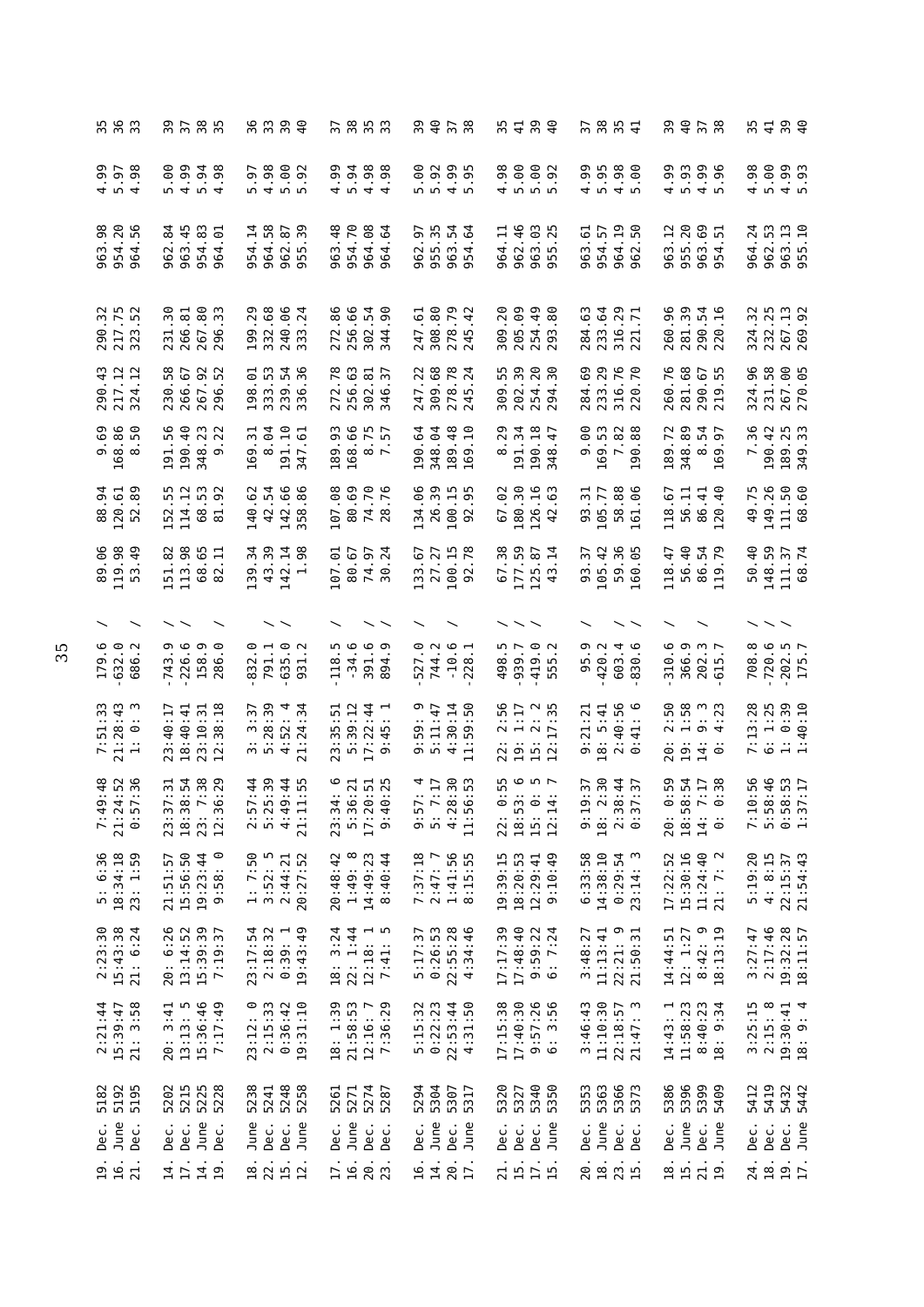| $\frac{2}{3}$<br>$\frac{5}{4}$                                                                                | 4.9<br>$rac{6}{3}$                                           | 54295                                                                                      | $rac{6}{3}$<br>$\begin{array}{c} 4 \\ 4 \end{array}$                  | 429<br>40                                                                           | $\frac{2}{3}$<br>$\frac{1}{4}$                                                          | 40<br>3741                                                                       |                                                                                                                                 | 4 4 4 4<br>3 4 4 5                                                     |
|---------------------------------------------------------------------------------------------------------------|--------------------------------------------------------------|--------------------------------------------------------------------------------------------|-----------------------------------------------------------------------|-------------------------------------------------------------------------------------|-----------------------------------------------------------------------------------------|----------------------------------------------------------------------------------|---------------------------------------------------------------------------------------------------------------------------------|------------------------------------------------------------------------|
| .00                                                                                                           | 4.99<br>$5.94$<br>$4.98$<br>$\ddot{5}$<br>in.                | 8 8 5 5 8<br>4 0 0 4                                                                       | $38888$<br>$39888$                                                    |                                                                                     | 5.00<br>$0.30$<br>$-4.30$                                                               |                                                                                  | .93<br>$30.95$<br>$4.98$<br>$4.98$<br>m.                                                                                        | $5.90$<br>$5.90$<br>$4.99$<br>5.93                                     |
| $\frac{75}{42}$<br>m<br>$\mathbb{G}^0$<br>Ē.<br>964.33<br>963.<br>954<br>962                                  | .78<br>963.20<br>$-78$<br>955<br>963<br>5<br>56              | 36<br>65<br>67<br>$\overline{24}$<br>962.<br>955.<br>964<br>963                            | 954.99<br>963.85<br>$\frac{10}{7}$<br>962<br>962                      | 58<br>$\frac{5}{8}$<br>32<br>954.<br>963.<br>۱<br>m<br>$\bar{5}$<br>.<br>و          | $\frac{18}{1}$<br>962.75<br>$\overline{4}$<br>36<br>955.<br>963.<br>962                 | 96<br>53<br>27<br>67<br>963.<br>954<br>962<br>962                                | $-45$<br>$76$<br>$97$<br>$\cdot$ 41<br>963.<br>955.<br>954.<br>963.                                                             | 956.06<br>962.92<br>955.35<br>33<br>962                                |
| 66<br>203.01<br>333.91<br>240.66<br>296                                                                       | 280<br>58<br>273.17<br>258<br>337<br>303                     | 248.08<br>88<br>82<br>347.98<br>310.1<br>279                                               | 309.70<br>52<br>89<br>57<br>208<br>247<br>254                         | 235.75<br>317.03<br>82<br>67<br>295.<br>284                                         | 261.23<br>$\frac{13}{2}$<br>$\overline{z}$<br>$\frac{8}{4}$<br>283<br>223<br>290        | 325.36<br><b>58</b><br>222.65<br>232.<br>267                                     | 296.99<br>$\frac{2}{7}$<br>271.73<br>205<br>335                                                                                 | 273.33<br>$-5$<br>27<br>241.<br>342.<br>260                            |
| 296.86<br>201.86<br>334.84<br>$\overline{17}$<br>240                                                          | $_{\rm 80}$<br>29<br>342.10<br>273.11<br>258.<br>303.        | .86<br>.72<br>.79<br>ය<br>349<br>247<br>311<br>279                                         | 310.08<br>$\ddot{4}$<br>62<br>206.<br>254.<br>247                     | 34<br>$\overline{94}$<br>$\frac{4}{1}$ $\frac{1}{2}$<br>296.<br>284<br>235.<br>317. | $\overline{6}$<br>$\overline{21}$<br>52<br>261<br>283<br>290<br>222                     | .08<br>66<br>34<br>27<br>222.<br>326.<br>282.<br>267.                            | 7,79<br>.87<br>271<br>204<br>336<br>297                                                                                         | 273.28<br>260.78<br>240.81                                             |
| 89<br>96<br>170.41<br>$\ddot{\circ}$<br>189.                                                                  | 188.78<br>169.76<br>7.60<br>$\cdot$ .71<br>348               | 6.42<br>189.49<br>349.14<br>8.30                                                           | 170.20<br>7.14<br>20<br>ස<br>190.0                                    | 85<br>63<br>57<br>67<br>349.7<br>$\circ$ $\circ$<br>$\overline{17}$                 | 189.74<br><b>e</b> #<br>188.57<br>$-50.1$<br>m                                          | 27<br>$\Xi$<br>21<br>171.07<br>$\ddot{\circ}$<br>189.<br>188.                    | 350.43<br>93<br>57<br>$\ddot{\circ}$<br>171.5                                                                                   | 187.64<br>2<br>82<br>188.<br>349.                                      |
| 79.29<br>138.96<br>38.94<br>139                                                                               | 104.46<br>355.32<br>80.72                                    | 98<br>50<br>131.27<br>61<br>26.<br>22<br>57                                                | 92.99<br>64.20<br>173.78<br>.44<br>123                                | .80<br>105.86<br>90.77<br>ದ<br>42<br>55                                             | 157.26<br>116.09<br>$49$<br>88<br>56<br>83                                              | 46.36<br>146.21<br>54<br>120.07<br>108                                           | 69.00<br>76.64<br>138.28<br>34.70                                                                                               | 101.99<br>80.95<br>136.81                                              |
| 79.49<br>137.81<br>39.87<br>.26<br>139                                                                        | .85<br>104.40<br>80.71<br>72.20<br>359                       | 24.86<br>27.41<br>130.91<br>$\ddot{6}$<br>57                                               | $\ddot{8}$<br>64.58<br>LT.<br>171.87<br>92<br>123                     | 43.33<br>90.84<br>105.53<br>32<br>56                                                | 56.34<br>8 g<br>115.91<br>.<br>56<br>83                                                 | 119.49<br>47.06<br>145.58<br>.83<br>108                                          | .14<br>76.86<br>137.21<br>35.75<br>69                                                                                           | 136.35<br>357.04<br>101.95<br>80.95                                    |
| $\widehat{\phantom{a}}$                                                                                       |                                                              |                                                                                            |                                                                       |                                                                                     |                                                                                         |                                                                                  |                                                                                                                                 |                                                                        |
| 309.4<br>813.4<br>612.4                                                                                       | 943.5<br>- 93.9<br>$-16.9$<br>$\circ$<br>$\overline{4}$      | $7503.7$<br>$754.6$<br>$12.8$<br>919.7                                                     | $918.0$<br>$395.1$<br>211.1<br>522.1                                  | 567.9<br>119.1<br>405.2<br>627                                                      | 807.3<br>287.7<br>378.1<br>226.1                                                        | 733.4<br>699.0<br>597.7<br>$\sigma$<br>$\overline{1}$                            | 333.1<br>187.4<br>4.<br>793.4                                                                                                   | 588.9<br>954.3<br>$-71.9$<br>$-2.4$                                    |
| 18:55:6<br>5:35:45<br>$\frac{4}{1}$ $\frac{5}{1}$<br>11:40:<br>11:13:                                         | 5:57:4<br>8:10:24<br>23:38:13<br>ഥ<br>$\ddot{\cdot}$<br>3:48 | $16:19:24$<br>7:51: 4<br>10:48:49<br>53:7<br>$\ddot{0}$                                    | 4:19:13<br>$1:29:25$<br>$21:22:21$<br>14:31:16                        | 56<br>15:37:10<br>20:42:46<br>8:56:2<br>$\frac{11}{51}$<br>14:                      | 4:28<br>21:42:20<br>20:24:30<br>2:21:17<br>20:24<br>$\ddot{\sim}$                       | 2:37:3<br>13:28:57<br>$12:22:1$<br>7:18:14<br>$\overline{18}$                    | 4:19:24<br>1:10:45<br>8:14:35<br>17:54:24                                                                                       | 2:17:10<br>12:11:35<br>10:46:38<br>:12<br>17:32                        |
| 1.20<br>$\frac{52}{12}$<br>$m \circ \circ -1$<br>$\begin{array}{c} 18.5 \\ 5.3 \end{array}$<br>$\frac{1}{11}$ | :19<br>: 18<br>$\frac{34}{18}$                               | 15:47:24<br>$\frac{1}{2}$ 30<br>$\overline{a}$<br>16:17<br>7:46:<br>10:47:<br>16:1<br>10:4 | $14:28:21$<br>$4:17:10$<br>$\frac{2}{3}$ $\frac{2}{5}$<br>1:23:20:20: | $\frac{26}{25}$<br>$\frac{38}{11}$                                                  | $\frac{14}{1}$<br>$\overline{5}$<br>$\frac{16}{143}$<br>$7:13$<br>$2:19:23$<br>$20:22:$ | : 23<br>$\ddot{5}$<br>$\frac{28}{128}$<br>$2:33$<br>$13:26$<br>$12:19$<br>$7:16$ | $\frac{3}{2}$ $\frac{1}{2}$<br>$\frac{26}{154}$<br>$4:16$ :<br>$1:8$ :<br>$8:9$ :<br>$9:30$ :<br>$17:50$ :<br>$\frac{1}{4}$ : 1 | $12: 9:50$<br>$10:43:48$<br>$\frac{50}{2}$<br>17:29:<br>$\blacksquare$ |
| $16:15:55$<br>$3:31:13$<br>$\frac{6}{10}$                                                                     | 23: 4:24<br>3: 9:12<br>$4:20:50$<br>$21:6:38$<br>21:<br>23:  | 15: 0:19<br>13:54:48<br>5:29:49<br>8:0:17                                                  | 10:46:59<br>1:57:53<br>$0:35:54$<br>18:47:51                          | $12:50: 1$<br>$17:14: 4$<br>6:48:20<br>11:47:49                                     | 5:30:52<br>23:39:48<br>18:12:18<br>17:40:50                                             | 23:36:37<br>10:24:37<br>32: 9<br>11:39:27<br>$\frac{1}{4}$                       | $0:35:5$<br>$22:32:49$<br>$6: 4:38$<br>16:30:45                                                                                 | 15:17:33<br>$9:23:9$<br>$6:57:39$<br>1:48:37                           |
| 13:38:40<br>1:32:4<br>8:41:23<br>6:53:14                                                                      | 22:38:30<br>$0:23:12$<br>$0:33:55$<br>$18:37:3$              | 14:13:13<br>$3:13:36$<br>$5:13:36$<br>11:32:21                                             | 23:38:41<br>23:48:17<br>16:15:22<br>7:5:27                            | 8:47:4<br>10: 4:43<br>$13:48:23$<br>4:42:59                                         | 4: $0:32$<br>$21: 0:15$<br>$14:45:10$<br>$14:59:3$                                      | $9:52:38$<br>8:29:50<br>1:47:57<br>20:39:44                                      | 19:56:49<br>3:59:48<br>15:10:37<br>20:53:27                                                                                     | 13: 5:12<br>6:36:35<br>3:11:19                                         |
| 1:26:39<br>8:38:11<br>6:50:58<br>13:36:51                                                                     | 0:21:28<br>22:20:23<br>$4\,$ $\infty$<br>18:35:<br>0:31:     | 14: 7:30<br>$3:8:29$<br>$5:11:52$<br>11:30:17                                              | 7: 2:32<br>23:36:38<br>23:42:24<br>16:13:27                           | :43:34<br>10: 2:59<br>13:45:14<br>4:40:43<br>$\infty$                               | 3:57:18<br>20:58:26<br>$\circ$<br>14:57:16<br>14:42:                                    | 4<br>9:49:59<br>8:27:17<br>1:46:11<br>20:36:                                     | 20:50:35<br>19:54:58<br>$3:54:38$<br>15: 7: 7                                                                                   | 6:34:51<br>3:8:29<br>13: 2:59<br>1:20:5                                |
| 5445<br>5455<br>5458<br>5465<br>June<br>Dec.<br>Dec.<br>Dec.                                                  | 5475<br>5478<br>5488<br>5491<br>June<br>June<br>Dec.<br>Dec. | 5521<br>5504<br>5511<br>5524<br>June<br>Dec.<br>Dec.<br>Dec.                               | 5534<br>5544<br>5537<br>5557<br>June<br>Dec.<br>Dec.<br>Dec.          | 5570<br>5580<br>5583<br>5567<br>June<br>June<br>Dec.<br>Dec.                        | 5603<br>5590<br>5613<br>5616<br>Dec.<br>June<br>Dec.<br>Dec.                            | 5626<br>5629<br>5636<br>5649<br>June<br>Dec.<br>Dec.<br>Dec.                     | 5659<br>5662<br>5672<br>5675<br>June<br>Dec.<br>June<br>Dec.                                                                    | 5682<br>5692<br>5695<br>5705<br>June<br>June<br>Dec.<br>Dec.           |
| 22.<br>$\frac{25}{18}$ .                                                                                      | 15.<br>$\frac{18}{23}$ .<br>Ε                                | 20.<br>17.<br>26.<br>22.                                                                   | 20.<br>25.<br>18.<br>20                                               | $\frac{18}{23}$ .<br>$\frac{20}{26}$ .                                              | 21.<br>$\frac{18}{23}$ .<br>$\overline{5}$                                              | 21.<br>26.<br>19.2                                                               | 24.<br>20.<br>22.                                                                                                               | 20.<br>17.<br>23.<br>Ε<br>$\cup$                                       |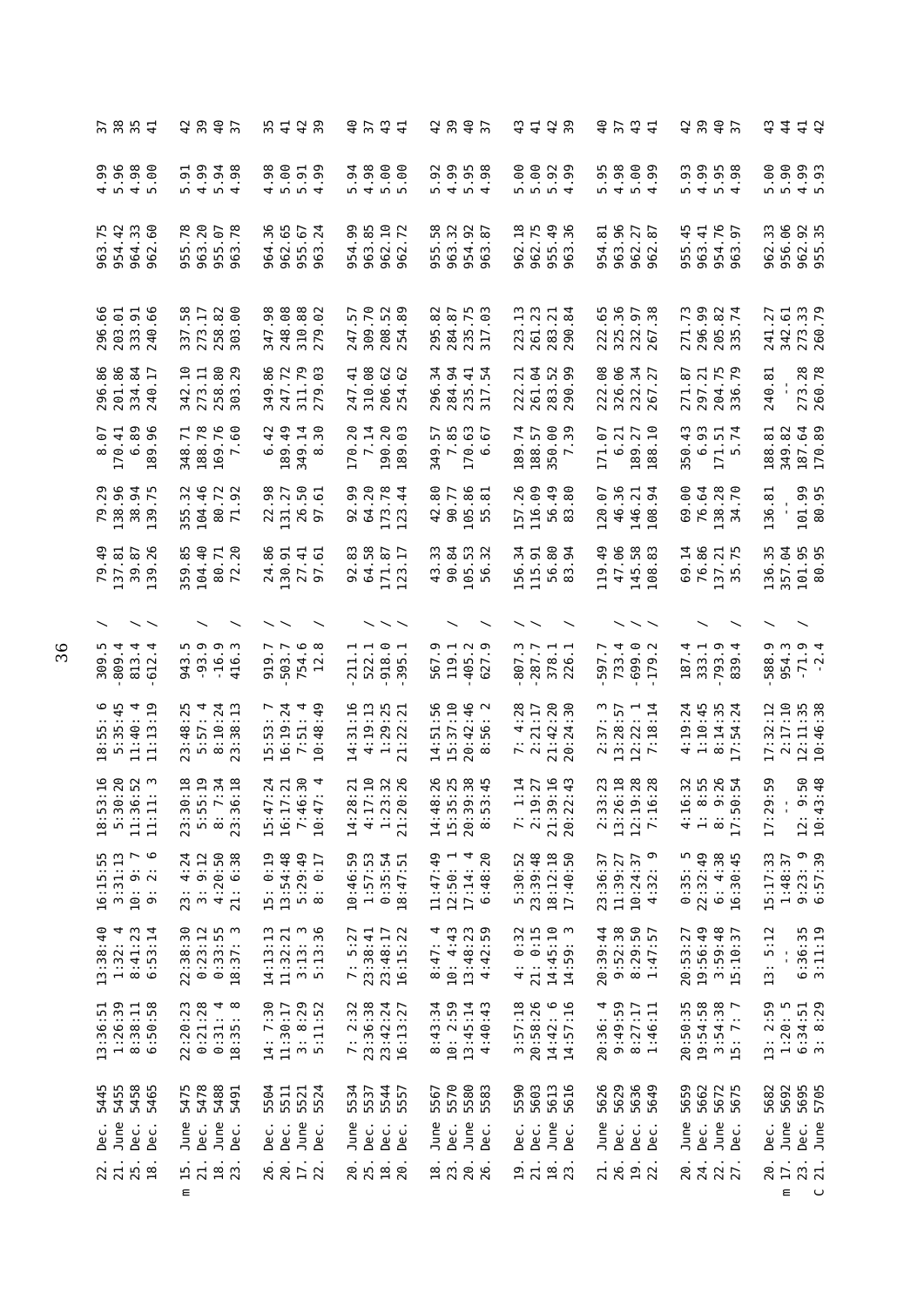| 37<br>37                                                         | $\begin{array}{c} 4 \\ 4 \end{array}$ | 4434<br>4434                                                        | 44<br>$\frac{1}{4}$                                                                                                                                                                                                                                                                                                                                                                    | 85454<br>8554                                                                           | 44<br>44<br>44                                                                                                     | $\frac{4}{4}$<br>43                                                   | 9<br>9 4 4 4<br>9 4 4 9                                     | 4 4 9 4<br>4 4 9 4                                                      | 46<br>$\begin{array}{c} 4 \\ 4 \end{array}$                       |
|------------------------------------------------------------------|---------------------------------------|---------------------------------------------------------------------|----------------------------------------------------------------------------------------------------------------------------------------------------------------------------------------------------------------------------------------------------------------------------------------------------------------------------------------------------------------------------------------|-----------------------------------------------------------------------------------------|--------------------------------------------------------------------------------------------------------------------|-----------------------------------------------------------------------|-------------------------------------------------------------|-------------------------------------------------------------------------|-------------------------------------------------------------------|
|                                                                  | .90                                   | 5.93<br>4.99<br>$4.98$<br>5.01                                      | 5.00<br>4.99<br>5.91<br>$-94$                                                                                                                                                                                                                                                                                                                                                          | 4.98<br>$5.90$<br>$5.91$<br>5.01                                                        | 4.99<br>$3.88$<br>$-4.0$                                                                                           | 5.00<br>5.92<br>$4.99$<br>5.95                                        | 5.00<br>4.98<br>$\frac{6}{3}$ . 39<br><b>99</b>             | 4.99<br>5.92<br>4.98<br><b>eo.</b>                                      | $4.99$<br>5.93<br>5.90                                            |
| 963.52<br>964.06                                                 | $38$<br>98<br>962.<br>LO<br>ā,        | 90<br>32<br>57<br>82<br>963.<br>955.<br>963.<br>961                 | 955.93<br>$\frac{1}{4}$<br>92<br>23<br>962.<br>963.<br>ഥ<br>55                                                                                                                                                                                                                                                                                                                         | 63<br>89<br>SO.<br>88<br>963.<br>961.<br>962.<br>LO<br>ā,                               | 955.19<br>963.63<br>95<br>67<br>963.<br>961                                                                        | 54<br>955.75<br>963.15<br>955.12<br>962.                              | 962.02<br>963.71<br>57<br>5<br>956.<br>962                  | 955.70<br>963.19<br>963.74<br>89<br>962                                 | 30<br>962.67<br>955.60<br>956.                                    |
| 303.43<br>352.46                                                 | $\frac{51}{40}$<br>248.<br>313        | .28<br>249.75<br>310.33<br>211.48<br>279                            | ო ო<br>285.19<br>$\overline{17}$<br>297.73<br>ÿ<br>255<br>238                                                                                                                                                                                                                                                                                                                          | 224.28<br>261.56<br>284.98<br>317.95                                                    | 224.95<br>326.68<br>291.30<br>.78<br>233                                                                           | 273.60<br>297.49<br>267.68<br>69<br>208                               | 337.94<br>241.69<br>273.66                                  | 262.68<br>304.05<br>248.97                                              | 315.02<br>279.55<br>251.67                                        |
| 303.73<br>355.42                                                 | 248.17<br>.36<br>314                  | $\ddot{3}$<br>60<br>74<br>99<br>249.<br>279<br>310<br>209           | .26<br>28<br>254.98<br>86<br>298.<br>285<br>237                                                                                                                                                                                                                                                                                                                                        | $\mathsf{S}^{\mathsf{c}}$<br>50<br>$\overline{4}$<br>30<br>261<br>318<br>223<br>285     | 224.40<br>.44<br>46<br>$-19$<br>291.<br>327<br>233                                                                 | 58<br>.75<br>.72<br>273<br>267<br>297<br>207                          | 339.15<br>241.25<br>273.63                                  | 262.68<br>304.37<br>248.65                                              | 315.99<br>279.59<br>251.53                                        |
| 6.46<br>5.28                                                     | 188.35<br>350.25                      | 171.30<br>7.18<br>5.99<br>-95<br>189                                | 187.88<br>350.68<br>$\overline{5}$<br>F.<br>$\circ$<br>171                                                                                                                                                                                                                                                                                                                             | 188.59<br>187.42<br>$\ddot{5}$<br>F<br>m<br>51                                          | .24<br>$\ddot{c}$<br>172.17<br>$-6$<br>9<br>$\mathsf{L}\cap$<br>188                                                | 186.96<br>5.78<br>151.54                                              | 150.93<br>우.<br>187.67<br>4.61<br>86                        | $\ddot{3}$<br>ب<br>د<br>.20<br>151.97<br>$n \sim$<br>187<br>w           | 351.36<br>6.03<br>172.40                                          |
| 69.19<br>15.15                                                   | 128.53<br>د.<br>-<br>26               | 93.00<br>.64<br>61.25<br>56<br>168                                  | 43.09<br>120.79<br>88.14<br>$-5$<br>105                                                                                                                                                                                                                                                                                                                                                | 52.56<br>153.74<br>113.45<br>92<br>56                                                   | 81.03<br>119.94<br>42.70<br>-67<br>143                                                                             | 106.33<br>69.32<br>51<br>73                                           | 30.06<br>34.08<br>99.3                                      | 81.25<br>125.76<br>66.27                                                | 26.72<br>92.47<br>93.27                                           |
| 69.49<br>18.10                                                   | 128.18<br><b>eo</b> .<br>27           | 92.85<br>61.66<br>166.62<br>95.07                                   | 43.63<br>88.23<br>105.29<br>120.54                                                                                                                                                                                                                                                                                                                                                     | 152.90<br>113.28<br>23<br>53.11<br>57                                                   | 43.46<br>81.19<br>119.39<br>.48<br>142                                                                             | 106.23<br>74.08<br>69.47<br>$\overline{51}$<br>136                    | 31.28<br>133.65<br>99.33                                    | 81.26<br>66.59<br>125.44                                                | 27.70<br>$92.51$<br>$93.13$                                       |
| $\smallsmile\smallsmile$                                         |                                       |                                                                     |                                                                                                                                                                                                                                                                                                                                                                                        |                                                                                         |                                                                                                                    |                                                                       |                                                             |                                                                         |                                                                   |
| 439.9<br>944.9                                                   | 480.7<br>4.<br>769                    | 547.0<br>ņ<br>193.5<br>r.<br>893<br>36                              | 371.9<br>578.9<br>143.7<br>385.1                                                                                                                                                                                                                                                                                                                                                       | $-785.0$<br>263.6<br>ە.<br>.<br>653<br>388                                              | 582.0<br><u>ب</u><br>759.5<br>252                                                                                  | 358.8<br>155.1<br>200.1                                               | 567.6<br>œ.<br>963.6<br><u>ო</u><br>865<br>$-46$            | 466.0<br>10.9<br><u>ო</u><br>971.1<br>456                               | 60.3<br>$-180.0$<br>774.7                                         |
| 5:54:56<br>22: 0: 6                                              | 22:37:52<br>10:22:44                  | $\ddot{4}$<br>10:35:48<br>7:58:20<br>3:21<br>w<br>17 :<br>17 :      | 54:39<br>3:39:27<br>17:33:27<br>21:54:<br>23:12:                                                                                                                                                                                                                                                                                                                                       | $13:25:1$<br>$8:38:26$<br>$0:22:21$<br>15:13:43                                         | $2:44:8$<br>5:13:36<br>19:45:23<br>::39:25<br>$\frac{8}{10}$                                                       | 13:34:22<br>6:58:53<br>30:7<br>50:29<br>$\overline{C}$                | $0:8:5$<br>23:48:31<br>ë<br>.29<br>$\frac{8}{10}$           | $13:22:30$<br>$12:12:42$<br>.54<br>4                                    | 13:11:15<br>23:22:28<br>19:42:47                                  |
| $0.711$<br>$0.711$<br>$0.711$<br>$0.08$<br>5.5.3<br>23.3<br>23.7 | 10:1                                  | $100000$<br>$100000$<br>$100000$<br>$10:3$<br>7:5:<br>$17$ :<br>17: | $\frac{3}{2}$<br>$\frac{3}{2}$<br>$\frac{3}{2}$<br>$\frac{3}{2}$<br>$\frac{3}{2}$<br>$\frac{3}{2}$<br>$\frac{3}{2}$<br>$\frac{3}{2}$<br>$\frac{3}{2}$<br>$\frac{3}{2}$<br>$\frac{3}{2}$<br>$\frac{3}{2}$<br>$\frac{3}{2}$<br>$\frac{3}{2}$<br>$\frac{3}{2}$<br>$\frac{3}{2}$<br>$\frac{3}{2}$<br>$\frac{3}{2}$<br>$\frac{3}{2}$<br>$\frac{3}{2}$<br><br>$3:2$<br>$17:2$<br>21:5<br>23: | $1:21$<br>$1:58$<br>$0:37$<br>$9:17$<br>$1, 0, 0, 0,$<br>$1, 0, 0, 0,$<br>$0, 0, 0, 0,$ | 16176<br>1917<br>1917<br>$\frac{4}{2}$<br>$\frac{1}{2}$<br>$\frac{1}{2}$<br>$\frac{1}{2}$<br>$\frac{1}{2}$<br>18:3 | $2:35$<br>$6:1$<br>$18:14$<br>$-5:36$<br>13:3<br>$6:5$<br>7:2<br>10:4 | $4:21$<br>$16:21$<br>7:42<br>23:4<br>18:2<br>$\ddot{\circ}$ | $0.43$<br>$0.43$<br>$\sim$<br>13 : 1<br>12 : 1<br>$\blacksquare$<br>4:5 | $0:43$<br>$9:55$<br>6:31<br>$23:3$<br>$19:3$<br>$\overline{13}$ : |
| $3:25:11$<br>$21:23:0$                                           | 20:10:41<br>8: 6:21                   | $8:17:9$<br>$6:53:17$<br>$14:15:3$<br>$13:18:47$                    | 1: 2:59<br>14:31:44<br>19: 7:51<br>19:41:47                                                                                                                                                                                                                                                                                                                                            | 11:45:38<br>5:55:28<br>20:53:57<br>9:51<br>$\frac{13}{2}$                               | 18: 1:16<br>0: 1:24<br>2:10:41<br>16:37:43                                                                         | $10:47:17$<br>3:15:48<br>4:53:40<br>4:53:35:                          | 21:30:54<br>22:52:54<br>$4:35:11$<br>$15:40:30$             | $9:34:9$<br>$9:45:9$<br>$3:42:34$<br>$3:34:21$                          | $10:56:52$<br>$20:33:47$<br>$15:58:11$                            |
| 20:54:39<br>0:57:27                                              | 17:45:36<br>5:54:35                   | 11:28:15<br>$9:36:56$<br>$6:0:42$<br>$5:53:2$                       | 22:28:31<br>11:33:26<br>16:22:55<br>16:14:24                                                                                                                                                                                                                                                                                                                                           | 9:20<br>11: 8:25<br>$3:14:26$<br>17:28:28<br>$10$ :                                     | 21:20:35<br>$23:11:15$<br>$16:20:0$<br>$14:38:32$                                                                  | 8: 2: 7<br>23:35:24<br>$2:19:11$<br>$6:24:27$                         | 21:41:40<br>19:15:32<br>12:53:26                            | 5:48:26<br>7:19:41<br>23:56:44<br>$\blacksquare$                        | 8:47:8<br>17:46:57<br>12:16:16                                    |
| 20:45:54<br>0:55:31                                              | 17:43:35<br>5:49:53                   | 11:26:30<br>$9:34:2$<br>5:58:36<br>5:48:15                          | 22:26:38<br>11:29:55<br>16:21:10<br>16:11:18                                                                                                                                                                                                                                                                                                                                           | 10: 6:18<br>11: 6: 4<br>$3:12:37$<br>17:25:24                                           | $23:7:39$<br>16:17:12<br>14:36: 4<br>21:18:47                                                                      | $2:17:19$<br>$6:19:33$<br>8: 0:21<br>23:32:32                         | 21:37:44<br>19:13:22<br>12:51:41                            | 5:45:37<br>7:17:42<br>23:54:44<br>$\blacksquare$                        | 8:42:23<br>17:45:12<br>12:13:24                                   |
| 5708<br>Dec.<br>Dec.                                             | 5721<br>5728<br>5738<br>June<br>Dec.  | 5741<br>5751<br>5754<br>5761<br>June<br>Dec.<br>Dec.<br>Dec.        | 5784<br>5774<br>5787<br>5797<br>June<br>June<br>Dec.<br>Dec.                                                                                                                                                                                                                                                                                                                           | 5807<br>5820<br>5830<br>5800<br>June<br>Dec.<br>Dec.<br>Dec.                            | 5833<br>5845<br>5855<br>5855<br>June<br>Dec.<br>Dec.<br>Dec.                                                       | 5876<br>5866<br>5879<br>5889<br>June<br>Dec.<br>Dec.<br>June          | 589<br>889<br>589<br>595<br>June<br>Dec.<br>Dec.<br>Dec.    | June<br>Dec.<br>Jan.<br>Dec.                                            | 5955<br>5958<br>5968<br>Dec.<br>June<br>June                      |
| 26.<br>28.                                                       | 21.<br>19.                            | 27.<br>20.<br>22.<br>24.                                            | 19.<br>25.<br>23.<br>22.                                                                                                                                                                                                                                                                                                                                                               | 22.<br>24.<br>21.<br>28                                                                 | 27.<br>25.<br>29.<br>22.                                                                                           | 25.<br>22.<br>28.<br>25.                                              | 23.<br>21.<br>29.<br>26<br>Ε                                | 29.<br>24.<br>$\frac{1}{25}$ .<br>$\cup$<br>Ε                           | 27.<br>22.                                                        |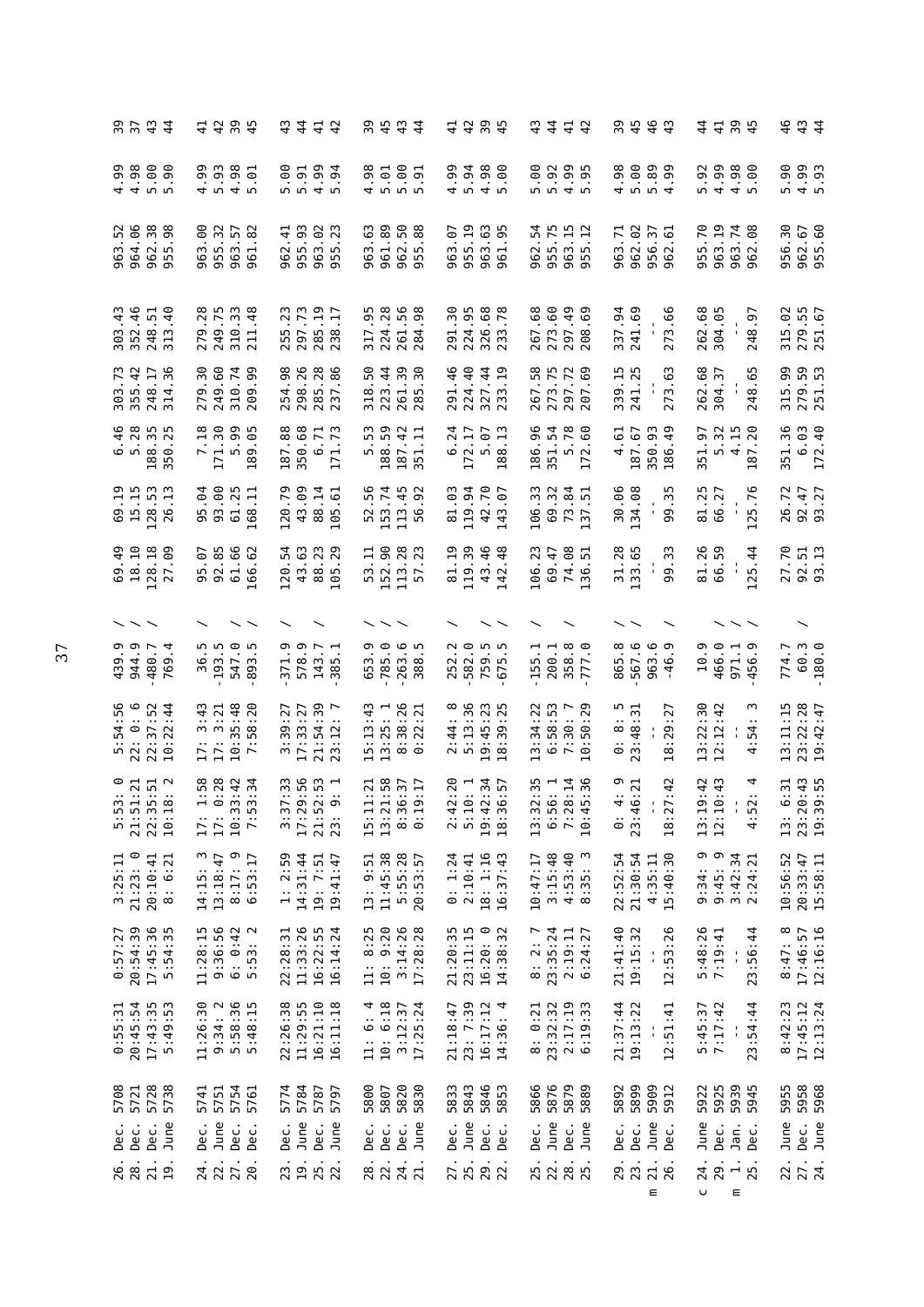| $\frac{1}{4}$ | 45<br>49                                                                         | $\overline{4}$<br>$\frac{45}{4}$<br>4 4<br>4                                                                                                                                                                                                                             | 4 q<br>4 q<br>$4\frac{4}{1}$                                                          | 494<br>47                                                                           | 4 4<br>4<br>$47$ $48$                                                  | 4 4 4 4<br>4 4 4 4                                                | 48<br>$\frac{4}{4}$<br>47                                                                                                                                                                                                                                                            | 4 4 4 4<br>4 4 4 4                                           | 45                           |
|---------------|----------------------------------------------------------------------------------|--------------------------------------------------------------------------------------------------------------------------------------------------------------------------------------------------------------------------------------------------------------------------|---------------------------------------------------------------------------------------|-------------------------------------------------------------------------------------|------------------------------------------------------------------------|-------------------------------------------------------------------|--------------------------------------------------------------------------------------------------------------------------------------------------------------------------------------------------------------------------------------------------------------------------------------|--------------------------------------------------------------|------------------------------|
| .99<br>4      | 1<br>0<br>0<br>0 0 0 1<br>0<br>.01<br>.99                                        | $5.93$<br>4.98<br>$5.01$<br>$5.00$                                                                                                                                                                                                                                       | 4.99<br>$5.93$<br>4.98<br>$-5$<br>.98<br>n,                                           | $\frac{1}{6}$ $\frac{6}{6}$ $\frac{5}{6}$ $\frac{5}{6}$ $\frac{3}{6}$ $\frac{3}{6}$ | 5.94<br>4.98<br>5.88                                                   | 8585<br>6585                                                      | $0.800$<br>$-4.400$<br>5.94                                                                                                                                                                                                                                                          | 5.92<br>4.99<br>$5.01$<br>$5.00$                             | $5.89$<br>4.99               |
| Ņ<br>963      | $\overline{18}$<br>56<br>25<br>.76<br>962<br>956<br>961<br>962                   | 56<br>50.<br>961.62<br>962.21<br>963.<br>955                                                                                                                                                                                                                             | $\overline{16}$<br>82<br>48<br>$\overline{4}$<br>962.<br>955.<br>956<br>963           | 962.28<br>956.13<br>86<br>.65<br><b>S61</b><br>962                                  | 955.44<br>963.42<br>72<br>961<br>956                                   | 30<br>.64<br>.90<br>$\overline{17}$<br>956.<br>962.<br>962<br>961 | 36<br>961.80<br>63<br>39<br>955.<br>956.<br>962.                                                                                                                                                                                                                                     | 962.93<br>961.28<br>.97<br>84<br>955.<br>961                 | 956.55<br>962.42             |
| .06<br>311    | 60<br>65<br>57<br>285.64<br>255.<br>213.<br>299.                                 | 239.96<br>318.86<br>225.43<br>239.                                                                                                                                                                                                                                       | 287.00<br>291.70<br>227.32<br>328.16                                                  | 268.05<br>275.60<br>0.06<br>53<br>234.<br>298                                       | 211.64<br>340.53<br>242.45                                             | 304.67<br>274.03<br>264.41<br>194                                 | 249.48<br>65<br>05<br>27<br>317.<br>182<br>280                                                                                                                                                                                                                                       | 32<br><b>219</b><br>311.<br>215.<br>253.<br>256              | 301.25<br>286.05             |
| .50<br>31.    | .29<br>20<br>.75<br>$\overline{\epsilon}$<br>255.<br>300.<br>212<br>285          | 239.66<br>319.45<br>224.65<br>.84<br>261.                                                                                                                                                                                                                                | $_{88}$<br>33<br>80<br>80<br>291.<br>287<br>329                                       | 275.76<br>233.98<br>267.97<br>32<br>298.                                            | 341.98<br>242.04<br>210.71<br>$\mathbf{u}$                             | 264.43<br>305.02<br>274.02                                        | 249.18<br>318.08<br>280.10<br>$\mathbf{I}$                                                                                                                                                                                                                                           | 253.19<br>312.42<br>214.18<br>88<br>$\sqrt{ }$<br>25         | 301.81<br>286.17             |
| .86<br>4      | 186.74<br>151.78<br>5.57<br>187.91<br>m                                          | 4.40<br>172.83<br>187.44<br>28<br>186                                                                                                                                                                                                                                    | $\begin{array}{r} .21 \\ 5.11 \\ 173.26 \\ 3.6 \end{array}$<br>$\overline{2}$<br>352. | 8<br>$185.81$<br>$352.63$<br>$4.65$<br>186.                                         | 173.68<br>3.49<br>186.52<br>$\ddot{9}$<br>52                           | 185.35<br>353.06<br>4.19<br>.23<br>187                            | 186.06<br>46<br>174.11<br>89<br>52.3                                                                                                                                                                                                                                                 | 173.49<br>3.73<br><b>.60</b><br>186.77<br>185                | 352.88<br>4.44               |
| .22<br>58     | 163.53<br>118.10<br>36<br>38<br>43.<br>85                                        | 105.99<br>49.35<br>150.23<br>.71<br>110                                                                                                                                                                                                                                  | 57.08<br>78.33<br>.88<br>119.71<br>$\frac{8}{3}$                                      | 139.99<br>103.66<br>51<br>$\overline{9}$<br>69.<br>70.                              | 136.66<br>131.00<br>24.99                                              | 81.70<br>63.36<br>96.69                                           | 122.94<br>26.84                                                                                                                                                                                                                                                                      | 93.79<br>55.05<br>159.35<br>32<br>115                        | 43.95<br>82.70               |
| .66<br>58     | 162.25<br>92<br>$-49$<br>$\overline{3}$<br>117<br>$\boldsymbol{\vartheta}$<br>59 | 149.46<br>105.69<br>49.94<br>55<br>110                                                                                                                                                                                                                                   | 119.19<br>57.41<br>78.51<br>.72<br>39                                                 | $\frac{4}{4}$<br>103.58<br>23<br>67<br>69<br>39<br>$\mathbf{z}$                     | 130.59<br>135.72<br>26.44                                              | 96.68<br>81.71<br>.69<br>63.71<br>179                             | -95<br>122.64<br>$\frac{85}{14}$<br>165<br>27<br>89                                                                                                                                                                                                                                  | 93.66<br>55.52<br>22<br>급<br>58.<br>115                      | 44.51<br>82.82               |
|               |                                                                                  |                                                                                                                                                                                                                                                                          |                                                                                       |                                                                                     |                                                                        |                                                                   |                                                                                                                                                                                                                                                                                      |                                                              |                              |
| 4.<br>572     | 871.1<br>348.0<br>590.0<br>0.2<br>Ē                                              | 761.6<br>374.4<br>678.7<br>$\infty$<br>237                                                                                                                                                                                                                               | 564.9<br>277.2<br><u>ი</u><br>402.7<br>785                                            | 129.8<br>214.9<br>652.0<br><u>ن</u><br>385                                          | 891.9<br>$-541.0$<br>966.6<br>758.4                                    | $-21.4$<br>491.6<br>21.7<br>957                                   | 432.0<br>951.6<br>784.4<br>$\infty$<br>67                                                                                                                                                                                                                                            | 599.3<br>170.8<br>848.7<br>322                               | 596.9<br>195.6               |
| .59<br>16:52  | 14:18:53<br>9:56:57<br>20:12:25<br>4:14                                          | 21:28:22<br>19:43:45<br>$\overline{.}57$<br>54:21<br>56<br>$\frac{14}{1}$<br>Ĥ                                                                                                                                                                                           | $3: 0: 3$<br>$9: 1:59$<br>$7:50:10$<br>$1:58: 8$                                      | $0:58:47$<br>$0:55:0$<br>9:33:59<br>3:46:46                                         | 3:30:10<br>: 29<br>6:16:7<br>$\infty$<br>$\circ$                       | 16: 7: 6<br>$18:29:20$<br>$14:46:2$<br>0:49:10<br>14:46           | 11:14: 8<br>15:53:50<br>5:41:27<br>18: 5:20                                                                                                                                                                                                                                          | 23: 7:50<br>22:27:49<br>$20:40:24$<br>$16:16:6$              | 23: 1:24<br>10:30:22         |
| .49<br>16:50  | $-53$<br>Ë.<br>$\ddot{a}$<br>$14:14$<br>9:55:<br>20:<br>$\sim$<br>4:1            | 1.56<br>$\frac{52}{10}$ $\frac{8}{10}$<br>$1:51:35:35:19:40:55:140:55:140:55:140:55:140:55:140:55:140:55:140:55:140:55:140:55:140:55:140:55:140:55:140:55:140:55:140:55:140:55:140:55:140:55:140:55:140:55:140:55:140:55:140:55:140:55:140:55:140:55:140:55:140:55:140:$ | 0:59<br>0:10<br>$7:46:40$<br>$1:55:8$<br>$7.5$<br>$9.5$                               | $0:56:23$<br>19:53:14<br>9:31:7<br>13:44:52                                         | $13:25:31$<br>$6:11:33$<br>$6:6:21$<br>$\blacksquare$                  | :25<br>$16: 4:18$<br>$18:27:19$<br>0:47<br>$\mathbf{I}$           | :10<br>$\frac{6}{11}$<br>$11:12:139:51:39:51:39:51:39:51:39:51:39:51:39:51:39:51:39:51:39:51:39:51:39:51:39:51:39:51:39:51:39:51:39:51:39:51:39:51:39:51:39:51:39:51:39:51:39:51:39:51:39:51:39:51:39:51:39:51:39:51:39:51:39:51:39:51:39:51:39:51:39:$<br>$\mathbf{I}_{\mathbf{r}}$ | 22:24:58<br>23: 5:37<br>20:36:38<br>16:14:14                 | 22:57:51<br>10:28:34         |
| 14:37:18      | $13: 4:57$<br>7:18:34<br>17:13:12<br>1:27:47                                     | 19:28:29<br>17:58:46<br>22:23:29<br>12:12:32                                                                                                                                                                                                                             | 23:33:44<br>6:20:16<br>$4:44:42$<br>$0:19:59$                                         | $\begin{array}{cc} 22:53: & 1 \\ 17: & 7: & 2 \\ 5:52:17 \\ 11:12: & 2 \end{array}$ | 11: 9: 7<br>5:10:43<br>3:47:24<br>7:28:15                              | 21:59:49<br>12:19:26<br>$16: 4: 9$<br>$14:23:36$                  | 17:32:45<br>8:41:56<br>$13:42:51$<br>$2:52:53$                                                                                                                                                                                                                                       | 18:43:26<br>20:55:34<br>19:18:43<br>13:35:49                 | 20:3:54<br>7:44:42           |
| 12:23:51      | 11:55:14<br>14:17:23<br>22:43:24<br>4:42:11                                      | $18:55:32$<br>$17:31:4$<br>$16:16:43$<br>9:30: 3                                                                                                                                                                                                                         | 3:40:28<br>1:42:36<br>22:44:52<br>20:10:21                                            | 20:49:43<br>$2:13:16$<br>$8:39:18$<br>39:18<br>14:20:57                             | $8:52:39$<br>$4:9:53$<br>$1:28:32$<br>$\blacksquare$<br>$\blacksquare$ | 19:12:21<br>8:34:22<br>m<br>13:41:<br>$\blacksquare$              | 6:11:49<br>$11:36:38$<br>$0:6:12$<br>$\frac{1}{1}$                                                                                                                                                                                                                                   | 15: 1:42<br>18:45:35<br>18: 0:48<br>10:57:31                 | 17: 9:49<br>5: 0:57          |
| 12:21:42      | 11:51: 3<br>4:40:18<br>14:13:50<br>22:41:38<br>11:51:                            | 17:28:38<br>16:13:50<br>18:52:28<br>: 28:14<br>σ                                                                                                                                                                                                                         | 20: 7:16<br>3:38:39<br>$1:39:5$<br>$22:41:53$                                         | 20:47:19<br>2:10:24<br>37:24<br>14:19:11<br>$\infty$                                | $4:47:59$<br>$4:5:19$<br>1:26:24<br>$\blacksquare$<br>$\blacksquare$   | 19:10:36<br>8:31:34<br>$13:39:2$<br>$14:1:11$                     | $11:31:48$<br>0: 4:27<br>$17: 0: 9$<br>$6: 9:51$                                                                                                                                                                                                                                     | $18:43:22$<br>$17:57:2$<br>$10:55:39$<br>14:58:51            | $17: 6:16$<br>$4:59:10$      |
| 5971<br>Dec.  | 5978<br>5991<br>6001<br>6004<br>June<br>Dec.<br>Dec.<br>Dec.                     | 6024<br>6014<br>6017<br>6037<br>June<br>Dec.<br>Dec.<br>Dec.                                                                                                                                                                                                             | 6050<br>6060<br>6064<br>6047<br>June<br>Dec.<br>June<br>Jan.                          | 6070<br>6083<br>6093<br>6096<br>June<br>Dec.<br>Dec.<br>Dec.                        | 6106<br>6110<br>6116<br>6126<br>June<br>Jan.<br>June<br>Dec.           | 6129<br>6139<br>6142<br>6149<br>June<br>Dec.<br>Dec.<br>Dec.      | 6152<br>6162<br>6172<br>6175<br>June<br>Dec.<br>June<br>Dec.                                                                                                                                                                                                                         | 6185<br>6188<br>6195<br>6208<br>June<br>Dec.<br>Dec.<br>Dec. | 6218<br>6221<br>June<br>Dec. |
| 30.           | 23.<br>26.<br>22.<br>28                                                          | 25.<br>30.<br>23.<br>26.                                                                                                                                                                                                                                                 | 29.<br>26.<br>$\vec{r}$<br>23                                                         | 27.<br>24.<br>24.<br>29.                                                            | 28.<br>26.<br>23<br>Ε                                                  | 31.<br>26.<br>28.<br>24.<br>Ε                                     | 27.<br>28.<br>$\frac{23}{30}$ .<br>Ε                                                                                                                                                                                                                                                 | 31.<br>26.<br>25.<br>28                                      | 25.<br>31.                   |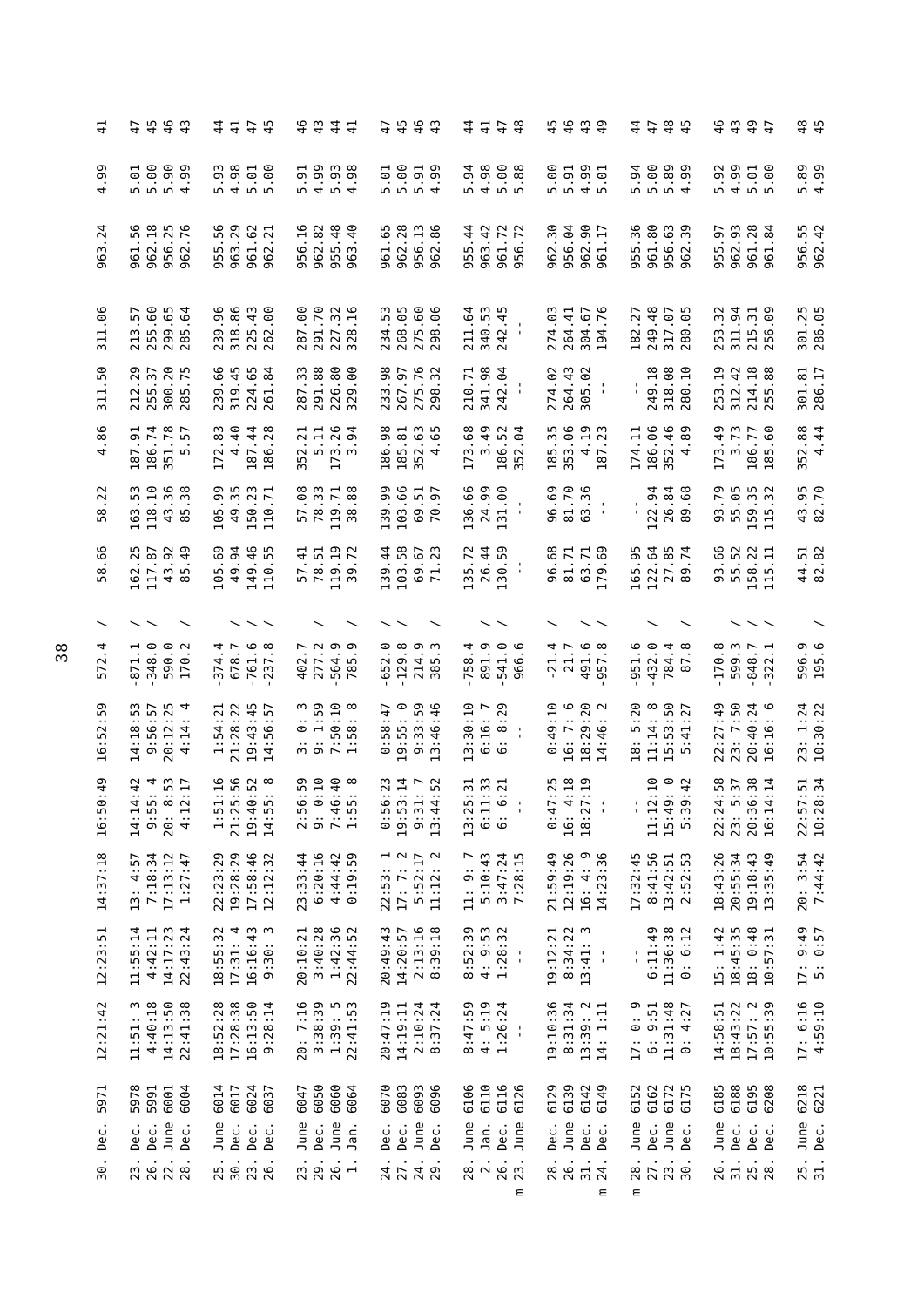| 49                                                                              | <b>97859</b><br>9785                                                                                    | <b>44444</b>                                                                                                        | 8<br>8<br>4<br>4<br>4<br>4<br>4<br>4                                                          | <b>9785</b><br>9785                                                                                                                                | <b>6991</b><br>6991                                                                 | 47<br>450                                                                                        | <b>9 1 1 8<br/>9 1 1 9 8</b>                                                                | 4 5 <del>9 1</del><br>4 5 9 1                                                                      | $\ddot{t}$              |
|---------------------------------------------------------------------------------|---------------------------------------------------------------------------------------------------------|---------------------------------------------------------------------------------------------------------------------|-----------------------------------------------------------------------------------------------|----------------------------------------------------------------------------------------------------------------------------------------------------|-------------------------------------------------------------------------------------|--------------------------------------------------------------------------------------------------|---------------------------------------------------------------------------------------------|----------------------------------------------------------------------------------------------------|-------------------------|
| $5.92$<br>4.99                                                                  | $\frac{1}{6}$ $\frac{6}{6}$ $\frac{6}{6}$ $\frac{6}{6}$ $\frac{6}{6}$ $\frac{6}{6}$ $\frac{6}{6}$<br>99 | $5.93$<br>4.98<br>$5.01$<br>$5.00$                                                                                  | $0.000000$<br>$0.404$                                                                         | $5.99$<br>$5.99$<br>$-6.$                                                                                                                          | $\frac{1}{6}$ $\frac{3}{6}$ $\frac{8}{6}$ $\frac{8}{6}$ $\frac{8}{6}$ $\frac{8}{6}$ | 80.<br>$4.99$<br>5.01<br>$5.91$<br>5.91                                                          |                                                                                             | 4.99<br>$\frac{1}{5}$ .89                                                                          | .99<br>4                |
| $85$<br>$-82$<br>955<br>963                                                     | 961.93<br>956.49<br>50<br>34<br>961.<br>962                                                             | .64<br>955.81<br>$\frac{4}{9}$<br>963.<br>961<br>961                                                                | 30<br>57<br>72.3<br>962.<br>955.<br>956<br>ë                                                  | 46<br>35<br>63<br>962.07<br>956.<br>962.<br>961                                                                                                    | 66<br><b>SO</b> 8<br>92<br>960.<br>961.<br>956.<br>955.                             | 26<br>962.09<br>P 86<br>956.<br>962.<br>960                                                      | $_{\rm 80}$<br>962.16<br>956.24<br>56<br>956.<br>961                                        | 962.72<br>961.03<br>961.60<br>956.78                                                               | 962.20                  |
| 242.05<br>320.04                                                                | .29<br>53<br>73<br>226<br>262<br>288<br>292                                                             | 329.82<br>$-40$<br>$44$<br>$46$<br>229<br>235<br>268                                                                | 14 <sub>52</sub><br>$\overline{\epsilon}$<br>.78<br>214<br>277<br>298<br>343                  | 30<br><b>eo.</b><br>274.47<br>45<br>243<br>266<br>305                                                                                              | 200.80<br>187.84<br>250.02<br>318.96                                                | 280.48<br>-47<br>$85$ 38<br>255<br>312<br>217                                                    | $-10$<br>51<br>$-47$<br>$-5$<br>303.<br>286<br>256<br>244                                   | 227.71<br>262.80<br>290.15<br>$\frac{40}{5}$<br>321                                                | .70<br>292              |
| 241.76<br>320.68                                                                | 5.82<br>262.16<br>38<br>289.07<br>292<br>$\bar{2}$                                                      | 228.90<br>330.75<br>234.93<br>$-40$<br>268                                                                          | 298.80<br>42.65<br>$\overline{31}$<br>277<br>m <sub>1</sub><br>$\frac{1}{2}$ $\frac{1}{2}$    | $\overline{.71}$<br>$\frac{48}{5}$<br>32<br>.83<br>274.<br>242.<br>266.<br>305.                                                                    | 184.10<br>$\overline{74}$<br>198.31<br>.00<br>249.<br>320.                          | 280.55<br>255.36<br>$\frac{35}{19}$<br>313.<br>216.                                              | .68<br>$61$<br>$78$<br>51<br>303.<br>256.<br>286.<br>243.                                   | $\frac{10}{1}$<br>227.05<br><b>89</b><br>322.<br>262<br>290                                        | 292.91                  |
| 173.91<br>3.28                                                                  | ೫<br>185.14<br>353.30<br>3.98<br>186.                                                                   | 174.34<br>83<br>89<br>84<br>185.1<br>$\overline{\mathbf{c}}$                                                        | 72<br>53<br><b>P</b> 88<br>$\frac{3}{2}$ $\frac{3}{2}$ $\frac{4}{2}$ $\frac{3}{2}$<br>E.<br>m | 50<br>4.22<br>$\overline{4}$<br>67<br>54.<br>$\overline{0}$<br>$\frac{8}{1}$<br>$\sim$                                                             | 186.09<br>175.18<br>184.92<br>353.55                                                | 56<br>77<br><b>G</b> C<br>$\frac{3}{174}$ $\frac{2}{185}$                                        | $\mathfrak{Z}$<br>98<br>$\ddot{4}$<br>5<br>184.<br>$353.5$<br>$174.$                        | $\mathbf{S}$<br>185.17<br>88<br>$\overline{\mathbf{z}}$<br>184.<br>354.                            | 2.87                    |
| $-88$<br>106<br>45                                                              | 146.79<br>108.13<br>57.54<br>75.59                                                                      | 34.90<br>136.75<br>100.97<br>119.77                                                                                 | 70.14<br>68.26<br>136.10<br>큰<br>19                                                           | 128.06<br>93.98<br>81.97                                                                                                                           | 166.26<br>173.86<br>$120.11$<br>$27.11$                                             | 86.99<br>န္တ<br>93.77<br>.06<br>$\frac{51}{55}$ .                                                | 44.26<br>80.03<br>112.63<br>106                                                             | 42.25<br>143.28<br>105.35<br>58.28                                                                 | 72.83                   |
| 105.78<br>46.52                                                                 | 146.08<br>107.99<br>57.88<br>75.78                                                                      | 35.84<br>136.24<br>119.27<br>100.91                                                                                 | 54<br>$\overline{5}$<br>135.22<br>20.98<br>$98$<br>70.<br>68.                                 | 127.68<br>93.98<br>99.70<br>$\Xi$<br>ම                                                                                                             | 162.52<br>.34<br>171.37<br>119<br>28                                                | 87.06<br>93.65<br>52.40<br>.07<br>$\overline{5}$                                                 | $\frac{44}{1}$<br>44.84<br>80.17<br>51<br>$\overline{11}$<br>105                            | 142.63<br>42.95<br>105.23                                                                          | 73.05                   |
| $\overline{\phantom{0}}$                                                        |                                                                                                         |                                                                                                                     |                                                                                               |                                                                                                                                                    |                                                                                     |                                                                                                  |                                                                                             |                                                                                                    |                         |
| 765.6                                                                           | $737.5$<br>$214.3$<br>412.4<br>303.0                                                                    | 5.8<br>551.4<br>812.1<br>104.0<br>62                                                                                | 222.3<br>409.5<br>742.0<br>917.6                                                              | $\overline{0}$ $\overline{0}$ $\overline{0}$ $\overline{0}$ $\overline{0}$<br>$\overline{0}$ $\overline{0}$ $\overline{0}$<br>5.8<br>m<br>12<br>51 | 934.2<br>938.3<br>406.4<br>792.3                                                    | 113.9<br>153.0<br>$15.9$<br>$2.9$<br>ີ $\overline{\phantom{a}}$<br>$\overline{5}$ $\overline{8}$ | 220.9<br>297.4<br>607.0                                                                     | 733.2<br>$-711.4$<br>$-187.1$<br>$417.7$                                                           | 328.8                   |
| $4:34:57$<br>3:42:11                                                            | 21:15:29<br>5:45:29<br>15:16:53<br>3:58<br>$\sim$                                                       | 7:19:40<br>2:11:16<br>10:32:12<br>: 9:57<br>$\infty$                                                                | : 29<br>20: 1:26<br>$16:12:11$<br>$12:24:34$<br>23<br>57                                      | : 5:43<br>: 48:10<br>$\frac{1}{4}$<br>$\ddot{3}$<br>28<br>$\ddot{4}$<br>$\frac{2}{7}$<br>$\frac{8}{18}$                                            | $21: 1:47$<br>$17:32:44$<br>:26<br>21:23:4<br>$\div$<br>$\frac{8}{18}$              | 1: 4:58<br>11:56:52<br>$\frac{9}{20}$<br>$-3.23$<br>in m                                         | $\circ$<br>$\frac{2}{3}$<br>$\frac{3}{2}$<br>33:21<br>1:48:<br>16:46:<br>7:14:3<br>22:      | $9:57:24$<br>8:25:20<br>8:30:47<br>8:37:16                                                         | 21:32:56                |
| $\begin{smallmatrix} 1.58 \ 1.38 \end{smallmatrix}$<br>⊣ ത<br>$\frac{1}{4}$ : 3 | $\ddot{z}$<br>$rac{6}{4}$ $rac{1}{2}$ $rac{1}{2}$<br>10N<br>21:1<br>$5:1$<br>$15:1$<br>$\sim$           | $\frac{46}{4}$<br>$\frac{20}{20}$<br>$\infty$ $\sim$ $\sim$ $\infty$<br>7:1<br>10:2<br>$\ddot{\circ}$<br>$\ddot{2}$ | $\begin{array}{c} 12:20:37\\ 19:59:30\\ 16:7:42\\ 12:18:52 \end{array}$                       | 35<br><b>22</b><br>28<br>$\overline{5}$                                                                                                            | <br><b>5667</b><br>20:4<br>$\frac{17:3}{18:3}$<br>21:1                              | <u>ဖ</u> ထ<br>$\frac{1}{1}$ .59<br><b>500 N</b><br>5:36<br>11:5<br>$\ddot{a}$                    | $\frac{1}{2}$<br>.26<br>$\frac{14}{130}$<br>$-44$<br>$\frac{4}{1}$<br>22:3<br>$16:4$<br>7:1 | $\ddot{4}$<br>$\frac{3}{4}$ $\frac{6}{4}$<br>$\degree$ $\frac{1}{11}$<br>4 7 9 4<br>a 2233<br>2333 | LN<br>21:31             |
| $1:3:9$<br>$1:46:57$                                                            | 0:13:38<br>18:29:49<br>$2:20:49$<br>$12:36:21$                                                          | 7:24:55<br>6:38:23<br>5: 9:39<br>23:22:30                                                                           | 42:49<br>17:28:23<br>$13:46:35$<br>$11:31:0$<br>11:31:<br>$\infty$                            | 10:4:29<br>$4:16:5$<br>$15:1:13$<br>$22:21:3$                                                                                                      | 20:11:35<br>20:39:32<br>$14:58:8$<br>$16:34:23$                                     | 21:20:29<br>9:8:32<br>$3:14:25$<br>$1:33:48$                                                     | 19:51:22<br>22:52:53<br>$14: 1: 7$<br>$3:41:55$                                             | 8:7:24<br>6:29:38<br>$0:43:53$<br>5:13:45                                                          | 18:53:45                |
| 21:34:13<br>23:54:19                                                            | 15:46: 6<br>22:26:6<br>$\boldsymbol{\omega}$<br>9:57:46<br>22:59:                                       | $4:20:57$<br>$5:10:4$<br>$3: 2: 3$<br>$20:35:37$                                                                    | 10:43: 9<br>$5: 4:48$<br>14:57:22<br>11:25:24                                                 | 1:28:20<br>7:42:29<br>11:16:52<br>20: 0:44                                                                                                         | 20: 3:38<br>19:36:30<br>12:25:37<br>14:31:12                                        | $6:22:5$<br>17:38:38<br>1: 8: 4<br>0: 7:39                                                       | 20: 1:13<br>17:11:20<br>11:18: 6<br>0:12:11                                                 | $4:36:38$<br>21:58:53<br>1:53: 8<br>6:20:7                                                         | 16:16:31                |
| 21:31:11<br>23:51:46                                                            | 22:23:21<br>15:44:18<br>22:55:58<br>9:55:56                                                             | $4:17:29$<br>5: 6:51<br>2:59:43<br>20:33:52                                                                         | 11:20:55<br>10:37:27<br>14:55:27<br>5:1:57                                                    | 7:40:24<br>$1:26:35$<br>$11:14:5$<br>$19:58:40$                                                                                                    | $\circ$<br>$19:21:22$<br>$12:23:40$<br>14:26:17<br>19:56:                           | $6:20:20$<br>17:35:48<br>$1: 5:46$<br>0: 4:12<br>$\ddot{\circ}$                                  | 19:57:38<br>17:9:29<br>$11:16:19$<br>$0:9:11$                                               | 6:17:26<br>$\circ$<br>س ص<br>4:34:<br>$21:57:$<br>$1:50:$                                          | 16:14:40                |
| 6231<br>6235<br>Jan.<br>June                                                    | 6241<br>6254<br>6264<br>6268<br>June<br>Dec.<br>Jan.<br>Dec.                                            | 6300<br>6277<br>6281<br>6287<br>Jan.<br>June<br>Dec.<br>Dec.                                                        | 6314<br>6310<br>6323<br>6327<br>July<br>June<br>Jan.<br>Jan.                                  | 6356<br>6333<br>6360<br>6347<br>June<br>Jan.<br>Dec.<br>Jan.                                                                                       | 6366<br>6369<br>6379<br>6389<br>Dec.<br>July<br>June<br>Dec.                        | 6406<br>6393<br>6402<br>6412<br>June<br>Jan.<br>Jan.<br>Dec.                                     | 6435<br>6435<br>6439<br>6448<br>June<br>Jan.<br>Dec.<br>June                                | 6458<br>6452<br>6472<br>6481<br>Jan.<br>Dec.<br>June<br>Jan.                                       | 6485<br>Jan.            |
| 29.7                                                                            | 27.<br>26.<br>29.<br>$\ddot{ }$                                                                         | 28.<br>29.<br>.86                                                                                                   | $\frac{28}{2}$ $\frac{1}{2}$ $\frac{1}{2}$ $\frac{1}{2}$                                      | $\overline{a}$<br>28.<br>29.<br>U                                                                                                                  | 27.<br>$\ddot{ }$<br>30.<br>26.                                                     | 29.<br>$\frac{4}{28}$ .<br>$\dot{+}$                                                             | 27.<br>30.<br>$\ddot{\sim}$<br>30.                                                          | $-5.29$<br>$\frac{1}{28}$ .                                                                        | $\overline{\mathbf{c}}$ |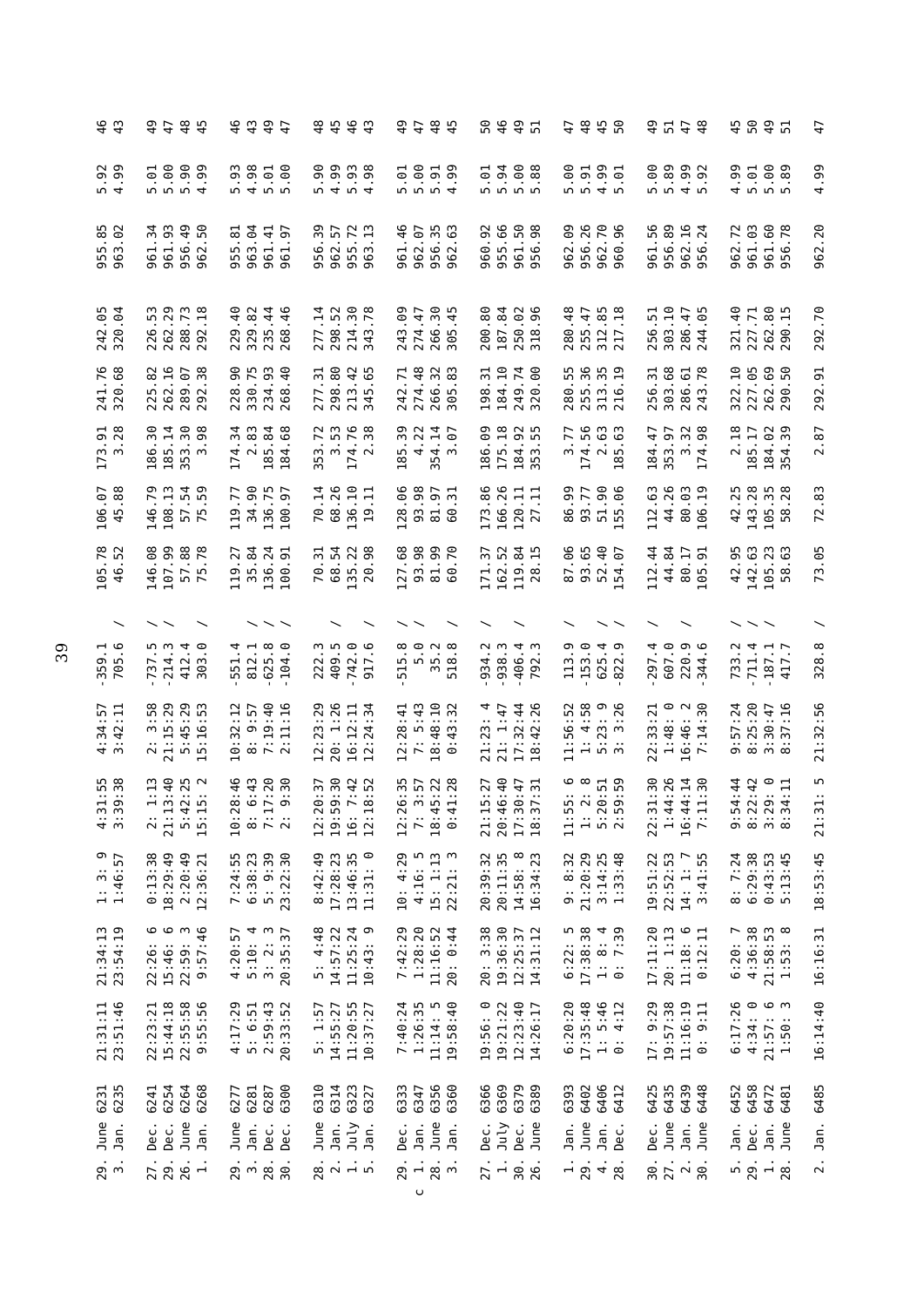| 5.99<br>4.991<br>5.91<br><b>99</b> .<br>5.00<br>4.99<br>5.00<br><u>୍ଚ</u><br>.89<br>.98<br>5.90<br>90.<br>4.99<br>5.02<br>0.56<br>5.90<br>.99<br>$5.88$<br>$5.60$<br>$\frac{6}{10}$<br>$\frac{8}{3}$<br>4.99<br>.92<br>5.01<br>$\ddot{8}$<br>្ទុ<br>်<br>၁<br>$\ddot{5}$<br>$\frac{5}{10}$<br>5.01<br>$\sigma$ m<br>n,<br>n <sub>n</sub><br>ഗ ഗ<br>r.<br>$\overline{a}$<br>LO <sub>1</sub><br>$\frac{12}{78}$<br>960.63<br>962.48<br>961.39<br>.08<br>956.73<br>962.26<br>.06<br>961.18<br>961.73<br>32<br>98<br>LO,<br>.23<br>.60<br>$-40$<br>961.29<br>957.18<br>88<br>956.49<br>$\overline{14}$<br>961.95<br>.46<br>SO,<br>960.83<br>961.69<br>.82<br>$\overline{6}$<br>.84<br>-71<br>957.07<br>.<br>99<br>962.78<br>S<br>$\dot{\mathsf{c}}$<br>L<br>955.<br>561.<br>960.<br>956.<br>956<br>960<br>956<br>956<br>962<br>956<br>962<br>957<br>957<br>962<br>962<br>961<br>961<br>961<br>961<br>961<br>231.52<br>331.80<br>236.17<br>278.90<br>243.58<br>274.85<br>$-16$<br>293.40<br>269.30<br>280.56<br>$\ddot{\phantom{0}}$<br>268.84<br>299.31<br>.42<br><b>eo.</b><br>204.63<br>193.22<br>.48<br>280.82<br>257.27<br>313.89<br>218.83<br>257.00<br>304.82<br>0.3<br>322.72<br>63<br>.68<br>236.84<br>300.04<br>349.01<br>320.91<br>245.97<br>$\dot{\sim}$<br>S<br>228.<br>263.<br>2334.<br>216.<br>268<br>306.<br>292<br>250<br>287<br>231.03<br>332.85<br>235.69<br>279.08<br>.58<br>352.15<br>243.22<br>321.99<br>91.16<br>256.83<br>323.48<br>268.79<br>299.61<br>274.87<br>$\ddot{\theta}$<br>306.63<br>69.22<br>$-94$<br>$-18$<br>245.71<br>$6\overline{1}$<br>$\ddot{5}$<br>$\overline{2}$<br>236.39<br>202.87<br>$\overline{4}$<br>305.41<br>5.<br>$\overline{5}$<br>269.27<br>190.<br>280.<br>292.<br>293<br>250<br>228<br>263<br>233<br>215<br>268<br>257<br>314<br>217<br>335<br>287<br>175.40<br>1.73<br>184.95<br>23<br>183.36<br>1.09<br>354.80<br>42<br>.82<br>.29<br>184.26<br>1.98<br>.63<br>S<br>.<br>.<br>.<br>- 05<br>65<br>-45<br>$-45$<br>183.60<br>$\overline{z}$<br>3.11<br>$\overline{21}$<br>354.63<br>22<br>176.04<br>-65<br>182.47<br>5<br><u>رع</u> .<br>51<br>1.77<br>ದ<br>$\overline{\phantom{0}}$<br>184.<br>184.<br>176<br>$\vec{\mathsf{N}}$<br>355<br>355<br>184<br>183<br>175<br>$\frac{2}{175}$<br>176<br>⊙<br>m<br>$\overline{\phantom{0}}$<br>182<br>$\overline{5}$<br>$\frac{8}{1}$<br>.73<br>125.30<br>167.04<br>$-10$<br>151.06<br>44.69<br>77.26<br>119.77<br>30.61<br>.34<br>70.53<br>°.<br>.42<br>91.36<br>$-40$<br>57.33<br>40<br>.28<br>.43<br>63<br>109.88<br>26<br>57<br>$\frac{6}{4}$<br>119.68<br>95.65<br>70.30<br>62.30<br>65.23<br>38.71<br>5<br>.69<br>.74<br>130.81<br>69.91<br>140<br>$\frac{8}{4}$<br>106<br>136<br>$\Xi$<br>27<br>58<br>133<br>98<br>161<br>82<br>25<br>$\frac{8}{4}$<br>102<br>117<br>119.28<br>31.67<br>.26<br>70.70<br>91.38<br>165.28<br>28.35<br>.99<br>45.28<br>139.46<br>102.59<br>58.75<br>130.36<br>$71.18$<br>62.63<br>. <sup>29</sup><br>65.54<br>$-94$<br>$\cdot$ 44<br>.73<br>159.23<br>117.14<br>L.<br>109.71<br>$-42$<br>106.11<br>39.47<br>70.14<br>119.22<br>.98<br>95.62<br>5.<br>84.51<br>Ľ.<br>93<br>57<br>50<br>133<br>98<br>135<br>$\Xi$<br>124<br>$\overline{a}$<br>26<br>82<br>77<br>838.9<br>$-920.0$<br>$-382.0$<br>138.0<br>271.3<br>357.2<br>ာ.<br>$-78.7$<br>233.6<br>$-492.4$<br>30.2<br>544.9<br>909.2<br>8.008<br>140.9<br>ن<br>س<br><u>ო</u><br>r.<br>ာ.<br>758.8<br>4.<br>$\overline{\phantom{a}}$<br>్.<br>521.6<br>Ċ.<br>577.5<br>$-52.4$<br>243.3<br>465.1<br>438.1<br>730.8<br>945.7<br>331.1<br>615<br>687<br>161<br>432<br>537<br>652<br>797<br>465<br>247<br>867<br>4<br>16:10:10<br>$13:14:45$<br>$14:24:23$<br>$13:37:9$<br>$8:26:57$<br>$5:8:19$<br>18:27: 2<br>18:43:26<br>7: 0:38<br>3:49:35<br>23:53:59<br>18:12:39<br>9:24:21<br>4:48:23<br>4:35:36<br>4:35:28<br>23: 2:28<br>9:57:48<br>11:17:38<br>$3:50:56$<br>15:57:8<br>20:31:59<br>14:44:19<br>: 18:19<br>8:57:13<br>$13:20:25$<br>$21:33:53$<br>: 48:32<br>:37:53<br>$14:41:27$<br>9:48: 3<br>$\ddot{t}$ :<br>21:30:1<br>19:52:1<br>23:46<br>$\sim$<br>$\frac{1}{1}$<br>$1.1300$<br>$1.13000$<br>$1.1301$<br>$6:58:31$<br>3:44: 3<br>23:43:35<br>23:44:51<br>4:50<br>7:20<br>$\frac{1}{6}$ : 53<br>$\div$ 53<br>5:28<br>9:21:10<br>4:46:32<br>4:32:1<br>4:32:1<br>23:0:39<br>$8:55$<br>$6:16$<br>$49.05$<br>$49.05$<br>$49.05$<br>$19:47$<br>$12:33$<br>io io io io<br>1 io io io io<br>1 io io io i<br>$6:21$<br>$2:51$<br>13:1<br>$14:2$<br>$13:3$<br>$14.70$<br>$24.70$<br>$24.70$<br>$24.70$<br>$23:4$<br>$23:4$<br>21:2<br>18:1<br>$3:3$<br>11:3<br>$-9:5$<br>$14:3$<br>9:4<br>11:1<br>3<br>3 13 13<br>3 13 14<br>19:4<br>16:<br>$10: 5:36$<br>$13: 0:23$<br>17:51:16<br>16:16:30<br>10:30:36<br>$4:40:58$<br>$2:51:48$<br>$22:47:14$<br>$21:10:2$<br>7:47:37<br>2:4:43<br>2:42:35<br>1:42:35<br>20:18:29<br>6:24:38<br>7:56:19<br>11:54:18<br>11:23:25<br>5:37:31<br>11:28:55<br>23:47:30<br>16:28:46<br>19:25:11<br>0: 4:14<br>9:33:9<br>14:25:27<br>စ –<br>$1:13:25$<br>$12:46:5$<br>$19:17:15$<br>17:34:49<br>17:47:41<br>15:24:37<br>$12:41:$<br>7: 0:<br>$6:59:43$<br>11:39:58<br>9:12:2<br>2:49:58<br>7:52:10<br>21:18:45<br>14: 4:35<br>13:51:44<br>$2:23:30$<br>1:59:32<br>21:50:53<br>21:56:53<br>12:38:29<br>20:22:33<br>7:30:50<br>2:54:16<br>12:43:36<br>$10:43:26$<br>$4:13:59$<br>4:37:56<br>22:37:53<br>$9:38:14$<br>18: 6:32<br>15:19:56<br>7:42:41<br>14: 4: 4<br>17:25:18<br>$\begin{array}{c} 6:14:7\\ 23:23:2\\ 22:53:2\\ 17:36:27 \end{array}$<br>9:6:11<br>17:24:51<br>18: 6:<br>6:56:20<br>11:36:26<br>9:46<br>$7:49:19$<br>21:16:48<br>14: 0:13<br>7:40:56<br>21:40:29<br>18:33:25<br>22:49:26<br>22:36: 0<br>$9:34:54$<br>18: 2:32<br>2:48:12<br>$2:21:23$<br>$1:54:1$<br>12:36:43<br>20:19:44<br>7:28:28<br>6:10:56<br>23:21:11<br>17:34:38<br>17:15:31<br>13:49:41<br>14: 1:17<br>17:20:17<br>12:40:47<br>10:40:54<br>4:12:12<br>4:34:51<br>2:51:17<br>6498<br>6531<br>6540<br>6544<br>6550<br>6564<br>6573<br>6583<br>6586<br>6596<br>6606<br>6619<br>6619<br>6623<br>6643<br>6652<br>6656<br>665<br>6667<br>66689<br>6698<br>6711<br>6715<br>6722<br>6735<br>6494<br>6504<br>6518<br>6527<br>6629<br>6702<br>6577<br>July<br>Jan.<br>June<br>June<br>July<br>July<br>July<br>July<br>Jan.<br>Jan.<br>June<br>Jan.<br>July<br>Jan.<br>Jan.<br>June<br>Dec.<br>Jan.<br>Jan.<br>July<br>Jan.<br>Dec.<br>Jan.<br>July<br>Jan.<br>Dec.<br>Jan.<br>Jan.<br>Jan.<br>Dec.<br>Jan.<br>Dec.<br>Jan.<br>Jan.<br>$-1.08$<br>$\frac{1}{2}$ $\frac{1}{2}$ $\frac{1}{2}$ $\frac{1}{2}$ $\frac{1}{2}$<br>$-30.4$<br>29.4 m.7<br>30.5<br>$\frac{1}{n}$ $\frac{1}{n}$ $\frac{1}{n}$ $\frac{1}{n}$<br>2523<br>$-51.5$<br>$\frac{1}{2}$ $\frac{1}{2}$ .<br>$-5.50$<br>30. | 8<br>8<br>4<br>5<br>5<br>9 | QÞ<br>748 | 450<br>97 | 47<br>48 | <b>59545</b> | 52<br>ნ შ<br>4 შ | 52<br>5<br>47 | <b>59545</b><br>5954 |                                             |
|---------------------------------------------------------------------------------------------------------------------------------------------------------------------------------------------------------------------------------------------------------------------------------------------------------------------------------------------------------------------------------------------------------------------------------------------------------------------------------------------------------------------------------------------------------------------------------------------------------------------------------------------------------------------------------------------------------------------------------------------------------------------------------------------------------------------------------------------------------------------------------------------------------------------------------------------------------------------------------------------------------------------------------------------------------------------------------------------------------------------------------------------------------------------------------------------------------------------------------------------------------------------------------------------------------------------------------------------------------------------------------------------------------------------------------------------------------------------------------------------------------------------------------------------------------------------------------------------------------------------------------------------------------------------------------------------------------------------------------------------------------------------------------------------------------------------------------------------------------------------------------------------------------------------------------------------------------------------------------------------------------------------------------------------------------------------------------------------------------------------------------------------------------------------------------------------------------------------------------------------------------------------------------------------------------------------------------------------------------------------------------------------------------------------------------------------------------------------------------------------------------------------------------------------------------------------------------------------------------------------------------------------------------------------------------------------------------------------------------------------------------------------------------------------------------------------------------------------------------------------------------------------------------------------------------------------------------------------------------------------------------------------------------------------------------------------------------------------------------------------------------------------------------------------------------------------------------------------------------------------------------------------------------------------------------------------------------------------------------------------------------------------------------------------------------------------------------------------------------------------------------------------------------------------------------------------------------------------------------------------------------------------------------------------------------------------------------------------------------------------------------------------------------------------------------------------------------------------------------------------------------------------------------------------------------------------------------------------------------------------------------------------------------------------------------------------------------------------------------------------------------------------------------------------------------------------------------------------------------------------------------------------------------------------------------------------------------------------------------------------------------------------------------------------------------------------------------------------------------------------------------------------------------------------------------------------------------------------------------------------------------------------------------------------------------------------------------------------------------------------------------------------------------------------------------------------------------------------------------------------------------------------------------------------------------------------------------------------------------------------------------------------------------------------------------------------------------------------------------------------------------------------------------------------------------------------------------------------------------------------------------------------------------------------------------------------------------------------------------------------------------------------------------------------------------------------------------------------------------------------------------------------------------------------------------------------------------------------------------------------------------------------------------------------------------------------------------------------------------------------------------------------------------------------------------------------------------------------------------------------------------------------------------------------------------------------------------------------------------------------------------------------------------------------------------------------------------------------------------------------------------------------------------------------------------------------------------------------------------------------------------------------------------------------------------------------------------------------------------------------------------------------------------------------------------------------------------------------------------------------------------------------------------------------------------------------------------------------------------------------------------------------------------------------------------|----------------------------|-----------|-----------|----------|--------------|------------------|---------------|----------------------|---------------------------------------------|
|                                                                                                                                                                                                                                                                                                                                                                                                                                                                                                                                                                                                                                                                                                                                                                                                                                                                                                                                                                                                                                                                                                                                                                                                                                                                                                                                                                                                                                                                                                                                                                                                                                                                                                                                                                                                                                                                                                                                                                                                                                                                                                                                                                                                                                                                                                                                                                                                                                                                                                                                                                                                                                                                                                                                                                                                                                                                                                                                                                                                                                                                                                                                                                                                                                                                                                                                                                                                                                                                                                                                                                                                                                                                                                                                                                                                                                                                                                                                                                                                                                                                                                                                                                                                                                                                                                                                                                                                                                                                                                                                                                                                                                                                                                                                                                                                                                                                                                                                                                                                                                                                                                                                                                                                                                                                                                                                                                                                                                                                                                                                                                                                                                                                                                                                                                                                                                                                                                                                                                                                                                                                                                                                                                                                                                                                                                                                                                                                                                                                                                                                                                                                                                                                                 |                            |           |           |          |              |                  |               |                      | 5.89<br>4.99                                |
|                                                                                                                                                                                                                                                                                                                                                                                                                                                                                                                                                                                                                                                                                                                                                                                                                                                                                                                                                                                                                                                                                                                                                                                                                                                                                                                                                                                                                                                                                                                                                                                                                                                                                                                                                                                                                                                                                                                                                                                                                                                                                                                                                                                                                                                                                                                                                                                                                                                                                                                                                                                                                                                                                                                                                                                                                                                                                                                                                                                                                                                                                                                                                                                                                                                                                                                                                                                                                                                                                                                                                                                                                                                                                                                                                                                                                                                                                                                                                                                                                                                                                                                                                                                                                                                                                                                                                                                                                                                                                                                                                                                                                                                                                                                                                                                                                                                                                                                                                                                                                                                                                                                                                                                                                                                                                                                                                                                                                                                                                                                                                                                                                                                                                                                                                                                                                                                                                                                                                                                                                                                                                                                                                                                                                                                                                                                                                                                                                                                                                                                                                                                                                                                                                 |                            |           |           |          |              |                  |               |                      |                                             |
|                                                                                                                                                                                                                                                                                                                                                                                                                                                                                                                                                                                                                                                                                                                                                                                                                                                                                                                                                                                                                                                                                                                                                                                                                                                                                                                                                                                                                                                                                                                                                                                                                                                                                                                                                                                                                                                                                                                                                                                                                                                                                                                                                                                                                                                                                                                                                                                                                                                                                                                                                                                                                                                                                                                                                                                                                                                                                                                                                                                                                                                                                                                                                                                                                                                                                                                                                                                                                                                                                                                                                                                                                                                                                                                                                                                                                                                                                                                                                                                                                                                                                                                                                                                                                                                                                                                                                                                                                                                                                                                                                                                                                                                                                                                                                                                                                                                                                                                                                                                                                                                                                                                                                                                                                                                                                                                                                                                                                                                                                                                                                                                                                                                                                                                                                                                                                                                                                                                                                                                                                                                                                                                                                                                                                                                                                                                                                                                                                                                                                                                                                                                                                                                                                 |                            |           |           |          |              |                  |               |                      |                                             |
|                                                                                                                                                                                                                                                                                                                                                                                                                                                                                                                                                                                                                                                                                                                                                                                                                                                                                                                                                                                                                                                                                                                                                                                                                                                                                                                                                                                                                                                                                                                                                                                                                                                                                                                                                                                                                                                                                                                                                                                                                                                                                                                                                                                                                                                                                                                                                                                                                                                                                                                                                                                                                                                                                                                                                                                                                                                                                                                                                                                                                                                                                                                                                                                                                                                                                                                                                                                                                                                                                                                                                                                                                                                                                                                                                                                                                                                                                                                                                                                                                                                                                                                                                                                                                                                                                                                                                                                                                                                                                                                                                                                                                                                                                                                                                                                                                                                                                                                                                                                                                                                                                                                                                                                                                                                                                                                                                                                                                                                                                                                                                                                                                                                                                                                                                                                                                                                                                                                                                                                                                                                                                                                                                                                                                                                                                                                                                                                                                                                                                                                                                                                                                                                                                 |                            |           |           |          |              |                  |               |                      | 280.74<br>300.37                            |
|                                                                                                                                                                                                                                                                                                                                                                                                                                                                                                                                                                                                                                                                                                                                                                                                                                                                                                                                                                                                                                                                                                                                                                                                                                                                                                                                                                                                                                                                                                                                                                                                                                                                                                                                                                                                                                                                                                                                                                                                                                                                                                                                                                                                                                                                                                                                                                                                                                                                                                                                                                                                                                                                                                                                                                                                                                                                                                                                                                                                                                                                                                                                                                                                                                                                                                                                                                                                                                                                                                                                                                                                                                                                                                                                                                                                                                                                                                                                                                                                                                                                                                                                                                                                                                                                                                                                                                                                                                                                                                                                                                                                                                                                                                                                                                                                                                                                                                                                                                                                                                                                                                                                                                                                                                                                                                                                                                                                                                                                                                                                                                                                                                                                                                                                                                                                                                                                                                                                                                                                                                                                                                                                                                                                                                                                                                                                                                                                                                                                                                                                                                                                                                                                                 |                            |           |           |          |              |                  |               |                      | 355.87                                      |
|                                                                                                                                                                                                                                                                                                                                                                                                                                                                                                                                                                                                                                                                                                                                                                                                                                                                                                                                                                                                                                                                                                                                                                                                                                                                                                                                                                                                                                                                                                                                                                                                                                                                                                                                                                                                                                                                                                                                                                                                                                                                                                                                                                                                                                                                                                                                                                                                                                                                                                                                                                                                                                                                                                                                                                                                                                                                                                                                                                                                                                                                                                                                                                                                                                                                                                                                                                                                                                                                                                                                                                                                                                                                                                                                                                                                                                                                                                                                                                                                                                                                                                                                                                                                                                                                                                                                                                                                                                                                                                                                                                                                                                                                                                                                                                                                                                                                                                                                                                                                                                                                                                                                                                                                                                                                                                                                                                                                                                                                                                                                                                                                                                                                                                                                                                                                                                                                                                                                                                                                                                                                                                                                                                                                                                                                                                                                                                                                                                                                                                                                                                                                                                                                                 |                            |           |           |          |              |                  |               |                      | .30                                         |
|                                                                                                                                                                                                                                                                                                                                                                                                                                                                                                                                                                                                                                                                                                                                                                                                                                                                                                                                                                                                                                                                                                                                                                                                                                                                                                                                                                                                                                                                                                                                                                                                                                                                                                                                                                                                                                                                                                                                                                                                                                                                                                                                                                                                                                                                                                                                                                                                                                                                                                                                                                                                                                                                                                                                                                                                                                                                                                                                                                                                                                                                                                                                                                                                                                                                                                                                                                                                                                                                                                                                                                                                                                                                                                                                                                                                                                                                                                                                                                                                                                                                                                                                                                                                                                                                                                                                                                                                                                                                                                                                                                                                                                                                                                                                                                                                                                                                                                                                                                                                                                                                                                                                                                                                                                                                                                                                                                                                                                                                                                                                                                                                                                                                                                                                                                                                                                                                                                                                                                                                                                                                                                                                                                                                                                                                                                                                                                                                                                                                                                                                                                                                                                                                                 |                            |           |           |          |              |                  |               |                      |                                             |
|                                                                                                                                                                                                                                                                                                                                                                                                                                                                                                                                                                                                                                                                                                                                                                                                                                                                                                                                                                                                                                                                                                                                                                                                                                                                                                                                                                                                                                                                                                                                                                                                                                                                                                                                                                                                                                                                                                                                                                                                                                                                                                                                                                                                                                                                                                                                                                                                                                                                                                                                                                                                                                                                                                                                                                                                                                                                                                                                                                                                                                                                                                                                                                                                                                                                                                                                                                                                                                                                                                                                                                                                                                                                                                                                                                                                                                                                                                                                                                                                                                                                                                                                                                                                                                                                                                                                                                                                                                                                                                                                                                                                                                                                                                                                                                                                                                                                                                                                                                                                                                                                                                                                                                                                                                                                                                                                                                                                                                                                                                                                                                                                                                                                                                                                                                                                                                                                                                                                                                                                                                                                                                                                                                                                                                                                                                                                                                                                                                                                                                                                                                                                                                                                                 |                            |           |           |          |              |                  |               |                      |                                             |
|                                                                                                                                                                                                                                                                                                                                                                                                                                                                                                                                                                                                                                                                                                                                                                                                                                                                                                                                                                                                                                                                                                                                                                                                                                                                                                                                                                                                                                                                                                                                                                                                                                                                                                                                                                                                                                                                                                                                                                                                                                                                                                                                                                                                                                                                                                                                                                                                                                                                                                                                                                                                                                                                                                                                                                                                                                                                                                                                                                                                                                                                                                                                                                                                                                                                                                                                                                                                                                                                                                                                                                                                                                                                                                                                                                                                                                                                                                                                                                                                                                                                                                                                                                                                                                                                                                                                                                                                                                                                                                                                                                                                                                                                                                                                                                                                                                                                                                                                                                                                                                                                                                                                                                                                                                                                                                                                                                                                                                                                                                                                                                                                                                                                                                                                                                                                                                                                                                                                                                                                                                                                                                                                                                                                                                                                                                                                                                                                                                                                                                                                                                                                                                                                                 |                            |           |           |          |              |                  |               |                      |                                             |
|                                                                                                                                                                                                                                                                                                                                                                                                                                                                                                                                                                                                                                                                                                                                                                                                                                                                                                                                                                                                                                                                                                                                                                                                                                                                                                                                                                                                                                                                                                                                                                                                                                                                                                                                                                                                                                                                                                                                                                                                                                                                                                                                                                                                                                                                                                                                                                                                                                                                                                                                                                                                                                                                                                                                                                                                                                                                                                                                                                                                                                                                                                                                                                                                                                                                                                                                                                                                                                                                                                                                                                                                                                                                                                                                                                                                                                                                                                                                                                                                                                                                                                                                                                                                                                                                                                                                                                                                                                                                                                                                                                                                                                                                                                                                                                                                                                                                                                                                                                                                                                                                                                                                                                                                                                                                                                                                                                                                                                                                                                                                                                                                                                                                                                                                                                                                                                                                                                                                                                                                                                                                                                                                                                                                                                                                                                                                                                                                                                                                                                                                                                                                                                                                                 |                            |           |           |          |              |                  |               |                      | 17:56:24<br>8:34:55                         |
|                                                                                                                                                                                                                                                                                                                                                                                                                                                                                                                                                                                                                                                                                                                                                                                                                                                                                                                                                                                                                                                                                                                                                                                                                                                                                                                                                                                                                                                                                                                                                                                                                                                                                                                                                                                                                                                                                                                                                                                                                                                                                                                                                                                                                                                                                                                                                                                                                                                                                                                                                                                                                                                                                                                                                                                                                                                                                                                                                                                                                                                                                                                                                                                                                                                                                                                                                                                                                                                                                                                                                                                                                                                                                                                                                                                                                                                                                                                                                                                                                                                                                                                                                                                                                                                                                                                                                                                                                                                                                                                                                                                                                                                                                                                                                                                                                                                                                                                                                                                                                                                                                                                                                                                                                                                                                                                                                                                                                                                                                                                                                                                                                                                                                                                                                                                                                                                                                                                                                                                                                                                                                                                                                                                                                                                                                                                                                                                                                                                                                                                                                                                                                                                                                 |                            |           |           |          |              |                  |               |                      | i3:33<br>32:55                              |
|                                                                                                                                                                                                                                                                                                                                                                                                                                                                                                                                                                                                                                                                                                                                                                                                                                                                                                                                                                                                                                                                                                                                                                                                                                                                                                                                                                                                                                                                                                                                                                                                                                                                                                                                                                                                                                                                                                                                                                                                                                                                                                                                                                                                                                                                                                                                                                                                                                                                                                                                                                                                                                                                                                                                                                                                                                                                                                                                                                                                                                                                                                                                                                                                                                                                                                                                                                                                                                                                                                                                                                                                                                                                                                                                                                                                                                                                                                                                                                                                                                                                                                                                                                                                                                                                                                                                                                                                                                                                                                                                                                                                                                                                                                                                                                                                                                                                                                                                                                                                                                                                                                                                                                                                                                                                                                                                                                                                                                                                                                                                                                                                                                                                                                                                                                                                                                                                                                                                                                                                                                                                                                                                                                                                                                                                                                                                                                                                                                                                                                                                                                                                                                                                                 |                            |           |           |          |              |                  |               |                      | $14:18:11$<br>6: 6:24                       |
|                                                                                                                                                                                                                                                                                                                                                                                                                                                                                                                                                                                                                                                                                                                                                                                                                                                                                                                                                                                                                                                                                                                                                                                                                                                                                                                                                                                                                                                                                                                                                                                                                                                                                                                                                                                                                                                                                                                                                                                                                                                                                                                                                                                                                                                                                                                                                                                                                                                                                                                                                                                                                                                                                                                                                                                                                                                                                                                                                                                                                                                                                                                                                                                                                                                                                                                                                                                                                                                                                                                                                                                                                                                                                                                                                                                                                                                                                                                                                                                                                                                                                                                                                                                                                                                                                                                                                                                                                                                                                                                                                                                                                                                                                                                                                                                                                                                                                                                                                                                                                                                                                                                                                                                                                                                                                                                                                                                                                                                                                                                                                                                                                                                                                                                                                                                                                                                                                                                                                                                                                                                                                                                                                                                                                                                                                                                                                                                                                                                                                                                                                                                                                                                                                 |                            |           |           |          |              |                  |               |                      | $10:42:38$<br>$3:39:58$                     |
|                                                                                                                                                                                                                                                                                                                                                                                                                                                                                                                                                                                                                                                                                                                                                                                                                                                                                                                                                                                                                                                                                                                                                                                                                                                                                                                                                                                                                                                                                                                                                                                                                                                                                                                                                                                                                                                                                                                                                                                                                                                                                                                                                                                                                                                                                                                                                                                                                                                                                                                                                                                                                                                                                                                                                                                                                                                                                                                                                                                                                                                                                                                                                                                                                                                                                                                                                                                                                                                                                                                                                                                                                                                                                                                                                                                                                                                                                                                                                                                                                                                                                                                                                                                                                                                                                                                                                                                                                                                                                                                                                                                                                                                                                                                                                                                                                                                                                                                                                                                                                                                                                                                                                                                                                                                                                                                                                                                                                                                                                                                                                                                                                                                                                                                                                                                                                                                                                                                                                                                                                                                                                                                                                                                                                                                                                                                                                                                                                                                                                                                                                                                                                                                                                 |                            |           |           |          |              |                  |               |                      | 15:17:43<br>9: 4:25<br>10:39:47<br>10:37:59 |
|                                                                                                                                                                                                                                                                                                                                                                                                                                                                                                                                                                                                                                                                                                                                                                                                                                                                                                                                                                                                                                                                                                                                                                                                                                                                                                                                                                                                                                                                                                                                                                                                                                                                                                                                                                                                                                                                                                                                                                                                                                                                                                                                                                                                                                                                                                                                                                                                                                                                                                                                                                                                                                                                                                                                                                                                                                                                                                                                                                                                                                                                                                                                                                                                                                                                                                                                                                                                                                                                                                                                                                                                                                                                                                                                                                                                                                                                                                                                                                                                                                                                                                                                                                                                                                                                                                                                                                                                                                                                                                                                                                                                                                                                                                                                                                                                                                                                                                                                                                                                                                                                                                                                                                                                                                                                                                                                                                                                                                                                                                                                                                                                                                                                                                                                                                                                                                                                                                                                                                                                                                                                                                                                                                                                                                                                                                                                                                                                                                                                                                                                                                                                                                                                                 |                            |           |           |          |              |                  |               |                      | 6744<br>6748<br>Jan.                        |
|                                                                                                                                                                                                                                                                                                                                                                                                                                                                                                                                                                                                                                                                                                                                                                                                                                                                                                                                                                                                                                                                                                                                                                                                                                                                                                                                                                                                                                                                                                                                                                                                                                                                                                                                                                                                                                                                                                                                                                                                                                                                                                                                                                                                                                                                                                                                                                                                                                                                                                                                                                                                                                                                                                                                                                                                                                                                                                                                                                                                                                                                                                                                                                                                                                                                                                                                                                                                                                                                                                                                                                                                                                                                                                                                                                                                                                                                                                                                                                                                                                                                                                                                                                                                                                                                                                                                                                                                                                                                                                                                                                                                                                                                                                                                                                                                                                                                                                                                                                                                                                                                                                                                                                                                                                                                                                                                                                                                                                                                                                                                                                                                                                                                                                                                                                                                                                                                                                                                                                                                                                                                                                                                                                                                                                                                                                                                                                                                                                                                                                                                                                                                                                                                                 |                            |           |           |          |              |                  |               |                      |                                             |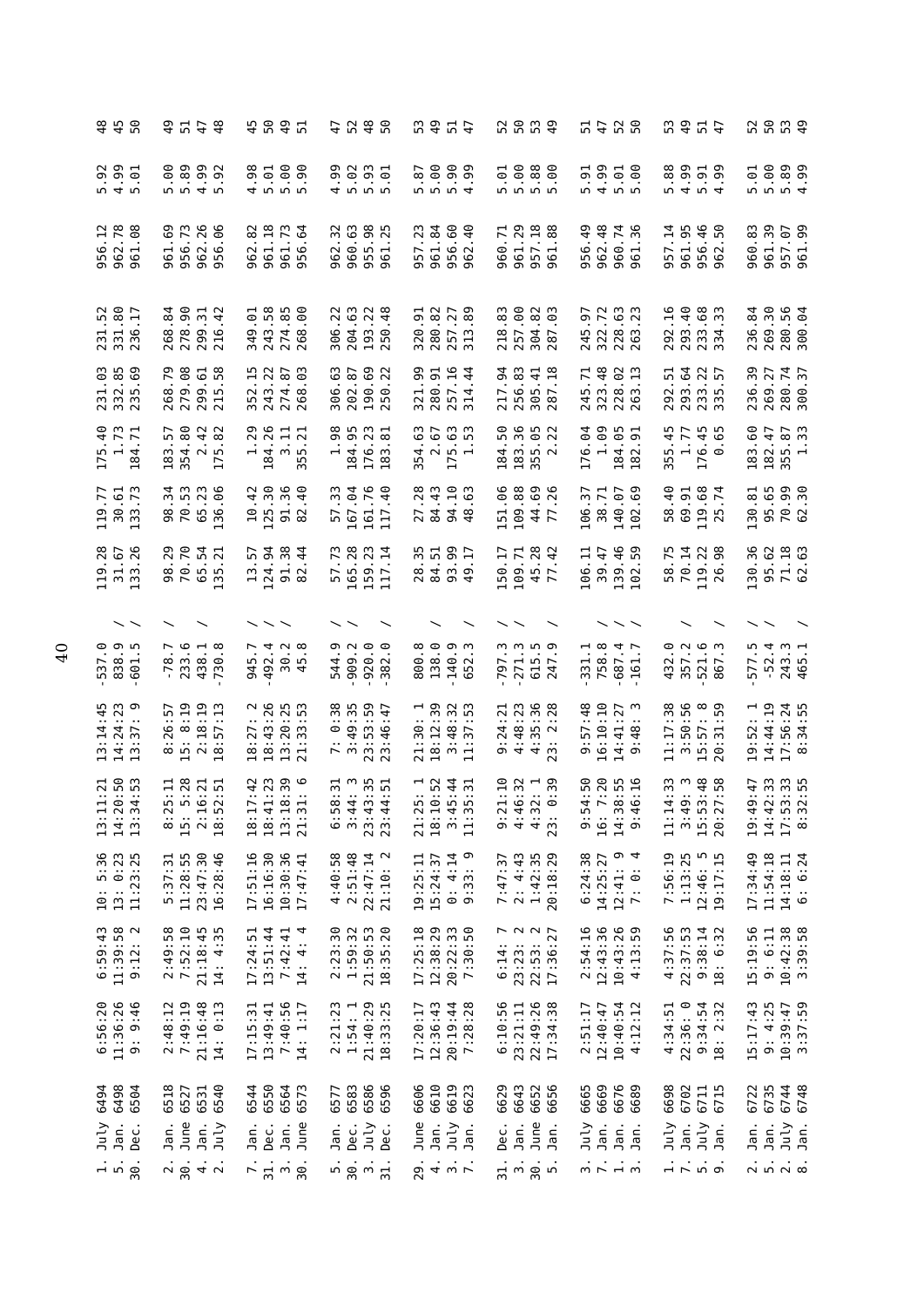|                                                                    |                            |                      |                                  |                       |                                 |                                 |                                 | -- end of run.                         | /" means ascending node)<br>$0:41.954$<br>$0:10.804$      | シ<br>$\ddot{\circ}$<br><u>.</u>                                                  | run time<br>CPU time                            | 1340<br>428356<br>31520<br>/33<br>$\overline{14}$ |                                       | Centr./grazing transits:<br>Computed constellations<br>planet. passages<br>Detected transits | Tested                                                   |
|--------------------------------------------------------------------|----------------------------|----------------------|----------------------------------|-----------------------|---------------------------------|---------------------------------|---------------------------------|----------------------------------------|-----------------------------------------------------------|----------------------------------------------------------------------------------|-------------------------------------------------|---------------------------------------------------|---------------------------------------|----------------------------------------------------------------------------------------------|----------------------------------------------------------|
| 52                                                                 | $5.00$<br>$5.00$           | 961.18<br>960.61     | 244.94<br>275.85<br>  <br>  <br> | 244.63<br>275.90      | 182.05<br><u>ਡ੍ਰ</u><br>$\circ$ | 119.48<br>.98<br>85             | 119.17<br>86.03<br>  <br>  <br> | <br>  <br>  <br>  <br>$-439.5$<br>83.5 | $0:26:29$<br>$7:18:30$<br>$1:52:25$<br>  <br>  <br>  <br> | $22:35$<br>$-6:30$<br>$-6:39$<br>∥<br>$0.75$<br>$0.75$<br>$0.75$<br>  <br>  <br> | 4:45:57<br>23: 2:39<br>  <br>  <br>  <br>  <br> | 20:14:47                                          | 2:13:32<br>20:13:1<br>  <br>  <br>!!  | 6974<br>6985<br>6998<br>Jan.<br>Jan.                                                         | ╎╿╿╿╿╿╿╿╿╿╿╿╿╿╿╿╿╿╿╿╿╿╿╿╿╿╿╿╿╿╿╿╿╿<br>$\frac{1}{2}$ .    |
| 53                                                                 | 5.91                       | 956.71               | 221.48                           | 220.72                | 177.88                          | 135.03                          | 134.28                          | $-697.5$                               |                                                           |                                                                                  | 21:50: 3                                        | 19:17:36<br>2:15:31                               | 19:13:32                              | July                                                                                         | $\ddot{\sim}$                                            |
|                                                                    | .60                        | 961.74               | 300.73                           | .08<br>301            |                                 | .46<br>59                       | 59.82                           |                                        |                                                           | 14:4                                                                             | 12:19:54                                        | 5:51<br>9:5                                       | 9:53:49                               | Jan.                                                                                         |                                                          |
| 5<br>5<br>5<br>5<br>5<br>5<br>5<br>5<br>5<br>5                     | 888<br>588                 | 957.35               | 269.79<br>282.36                 | 282.55                | 181.38<br>356.91<br>0.27        | 92.98<br>71.27                  | 71.47<br>92.97                  | $-26.0$<br>255.7                       | $20:59:25$<br>$20:42:27$<br>$14:46:4$                     | $7.59$<br>$7.59$<br>$7.59$<br>$7.59$<br>$1$<br>20:3                              | $18: 8:57$<br>17: 5:40                          | $15:20:23$<br>$13:31:31$                          | $15:18:37$<br>$13:28:40$              | 6952<br>6961<br>6965<br>July<br>Jan.                                                         | $4 - 40$                                                 |
|                                                                    | 5.01                       | 960.55<br>961.16     | 237.60                           | 269.78<br>237.18      | 182.50                          | 127.82                          | 127.40                          | 551.9                                  | 9:43<br>$\ddot{2}$ :                                      | 20:5<br>$\ddot{\sim}$                                                            | $\sim$<br>23:49:                                | 21:30:37                                          | 21:28:27                              | 6939<br>Jan.                                                                                 |                                                          |
|                                                                    |                            |                      |                                  | 235.21<br>338.56      |                                 |                                 | .14<br>$\overline{2}$           | $\mathsf{L}$<br>893                    | $18:44:6$<br>2:39:39                                      | 10:49<br>14:57<br>$\frac{4}{2}$<br>$\frac{3}{2}$<br>$\frac{3}{2}$                |                                                 |                                                   | 0:30:18                               | Jan.                                                                                         |                                                          |
| ნ<br>40                                                            | $8880$<br>$-40$            | 956.75<br>962.22     | 235.65<br>337.07                 |                       | 177.48<br>359.61                | 119.75                          | 119.31                          | 508.4                                  |                                                           |                                                                                  | 7:27:29<br>15:31:36<br>1:34:58                  | $12:22:14$<br>$0:35:0$                            | 12:18:57                              | 6932<br>July<br>Jan.                                                                         | $\frac{1}{4}$ or $\frac{1}{2}$                           |
| 55                                                                 | 5.87                       | 957.43<br>961.65     | 293.68<br>293.99                 | 294.05<br>294.24      | 0.70<br>356.51                  | .98<br>67.17<br>$\frac{8}{2}$   | 59.34<br>67.42                  | 382.8<br><u>ب</u><br>439               | 14:12:16<br>10:3:22                                       | $9:11$<br>$1:27$<br>10:<br>$\ddot{4}$                                            | 10:52:23                                        | 7:35:24<br>4:53:36                                | 7:32:19<br>4:51:42                    | 6915<br>6919<br>July                                                                         |                                                          |
|                                                                    |                            | 960.52<br>961.10     | 229.56<br>263.66                 | 58<br>263             | 182.94<br>181.82                | 100.06                          | 136.33<br>99.98                 | $-662.3$<br>$-136$                     | 20:57:52<br>16: 3:32                                      | 16:                                                                              | $18:53:6$<br>$13:14:35$                         | $16:50:52$<br>$10:27:33$                          | 10:25:46                              | 6893<br>6906<br>Jan.                                                                         |                                                          |
|                                                                    | $4.99$<br>$5.61$<br>$5.61$ | 962.12               | 324.51                           | 325.35<br>228.99      | 0.03                            | 136.89<br>34.71                 | 35.56                           | 787.4                                  | 22:19:56                                                  | $4.6$ io 14<br>$-4.44$<br>$-4.44$<br>$-4.44$<br>22:1<br>20:5                     | 20:41:48                                        | 19: 6:43                                          | 16:48:24<br>19:3:41                   | 6886<br>Jan.<br>Jan.                                                                         | .<br>.                                                   |
|                                                                    | 90.<br>rU)                 | 956.84               | 247.73                           | $\frac{48}{ }$<br>247 | 177.08                          | 106.69                          | 106.44                          | <u>ი</u><br>319                        | 12:47:32                                                  | 12:4                                                                             | $\circ$<br>9:14:                                | 5:43:14                                           | 5:40:18                               | 6882<br>July                                                                                 |                                                          |
|                                                                    | .00<br>$5.87$<br>$5.00$    | 961.60               | .59<br>287                       | 77<br>287             | .14<br>$\overline{\phantom{0}}$ | $\frac{1}{2}$<br>$\overline{7}$ | .69<br>$\overline{7}$           | 623.6<br>274.5                         | $7:25:12$<br>$5:18:10$                                    | $: 36$<br>$: 6: 20$<br>$7:2$<br>5:1                                              | 4:34:14<br>2:35:16                              | 23:54:19                                          | 23:52:29                              | 6873<br>Jan.                                                                                 |                                                          |
| <b>4 2 5 6 9</b>                                                   | 5.01                       | 957.50<br>961.02     | 257.45<br>306.49                 | 257.29<br>307.09      | 182.26<br>356.11                | 107.23<br>45.13                 | 45.73<br>107.07                 |                                        |                                                           | $\ddot{a}$                                                                       |                                                 | $5:37:21$<br>$1:46:43$                            | 5:35:31<br>1:43:7                     | 6860<br>6869<br>July<br>Jan.                                                                 | $\frac{1}{2}$                                            |
|                                                                    | 5.02                       | 960.44               | 219.99                           | 219.18                | 183.39                          | 147.60                          | 146.79                          | $-774.8$<br>$-246.2$                   | 15:39:14<br>11:5:41                                       | 16:13<br>3:51<br>15:3                                                            | 13:56:48<br>8:20:32                             | 12:17:25                                          | 12:14:24                              | 6847<br>Jan.                                                                                 |                                                          |
|                                                                    |                            | 962.10               | 258.84<br>315.05                 | 315.64                | $-47$<br>$\circ$                | .29<br>45                       | .88<br>45                       | 679.3                                  | 17:49:44                                                  |                                                                                  |                                                 |                                                   |                                       | 6840<br>Jan.                                                                                 |                                                          |
| 5<br>5<br>5<br>5<br>5<br>5<br>5<br>5<br>5<br>5<br>5<br>5<br>2<br>5 | $889$<br>$-49$<br>$-49$    | 956.87<br>51<br>961. | 281.42                           | 281.52<br>258.74      | 1.58<br>176.68                  | 81.63<br>94.62                  | 81.74<br>94.52                  | 166.0<br>132.2                         | $0:25:10$<br>$0:28:50$<br>$6:38:50$                       | $0:20:8$<br>$0:27:3$<br>$0:36:3$<br>$17:47:16$                                   | 21:41:21<br>2:54:53<br>15:49:20                 | $18:55:46$<br>$23:13:32$<br>$13:51:28$            | $18:53:59$<br>$23:10:44$<br>$13:49:0$ | 6827<br>6836<br>July<br>Jan.                                                                 | $-0.40$                                                  |
|                                                                    | .86<br>rU.                 | 57<br>957.           | 322.47                           | 323.56                | 355.71                          | 27.85                           | 28.94                           | <u>م</u> .<br>805                      |                                                           |                                                                                  | 22:22:17                                        | 20:24:22                                          | 20:19:19                              | 6823<br>July                                                                                 |                                                          |
| $\frac{1}{5}$                                                      |                            | 960.92               | -95<br>251                       | .<br>81<br>250        | 177.26<br>182.70                | .60<br>114                      | .36<br>114                      | $\infty$<br>355                        | $\frac{5}{1}$<br>2:48:                                    | $2:3$<br>6:3                                                                     | 1:31:56<br>3:25:25                              |                                                   | $0:15:46$<br>$0:46:38$                | 6803<br>6814<br>Jan.                                                                         |                                                          |
|                                                                    | $0.901$<br>$0.901$         | 960.38<br>956.36     | 196.80<br>207.28                 | 194.67                | 183.84                          | 159.86                          | 160.40<br>157.73                | <u>م</u> .<br>$-907.0$<br>885          |                                                           | 2<br>2 3 3 4<br>2 6 9 7 1<br>$10$ :                                              | 9:2:16                                          | 8:43:27<br>7:58:30<br>0:24:38<br>0:48:32          |                                       | 6801<br>July<br>Jan.                                                                         | $\frac{1}{\infty}$ $\frac{1}{\infty}$ $\frac{1}{\infty}$ |
| <del>ე</del><br>54                                                 | <b>99</b><br>4             | 962.05               | .10<br>307                       | 307.54<br>205.85      | <u>ွ</u><br>$\circ$             | 54.25<br>161.82                 | 54.69                           | 571.8                                  | 13:14:14<br>10:10:40                                      | 13:1                                                                             | 10:57:43                                        |                                                   | 8:41:16<br>7:53:53                    | 6794<br>Jan.                                                                                 |                                                          |
|                                                                    |                            | 956.98               | 275.33<br>269.72<br>269.         | .77<br>269            | ĽZ.<br>56<br>ω                  | .78<br>82                       | .82<br>82                       | $56.6$<br>$57.1$                       | 0:20:22                                                   | $\overline{0}$ :1                                                                |                                                 | $14: 0:24$<br>$16:52: 6$                          | 16:49:20                              | 6790<br>July                                                                                 |                                                          |
| <b>5283</b>                                                        | 37588                      | 961.48<br>960.87     | 244.21                           | 243.88<br>275.36      | 183.15<br>2.02                  | 122.43<br>88.68                 | 122.10<br>88.71                 |                                        | 0:58:58<br>19:38:12                                       | 0<br>5 5 5 5 6<br>5 9 9 9 9 10<br>5 9 9 9 10<br>0:5<br>19:3                      | 22:29:13<br>16:48:21<br>20:34:57                | 20: 1:37                                          | $16:33:2$<br>$19:59:35$<br>$13:58:38$ | 6768<br>6781<br>Jan.<br>Jan.                                                                 |                                                          |
|                                                                    |                            | 39<br>956.           | $-16$<br>219                     | $\cdot$<br>218        | $\frac{85}{3}$<br>176.          | $\cdot$ <sup>34</sup><br>135    | 54<br>134.                      | $-712.1$<br>$-466.8$                   | 21:39:20                                                  | 21:3                                                                             | 6:14<br>$\frac{1}{9}$                           | 16:37:13                                          |                                       | 6757<br>July                                                                                 |                                                          |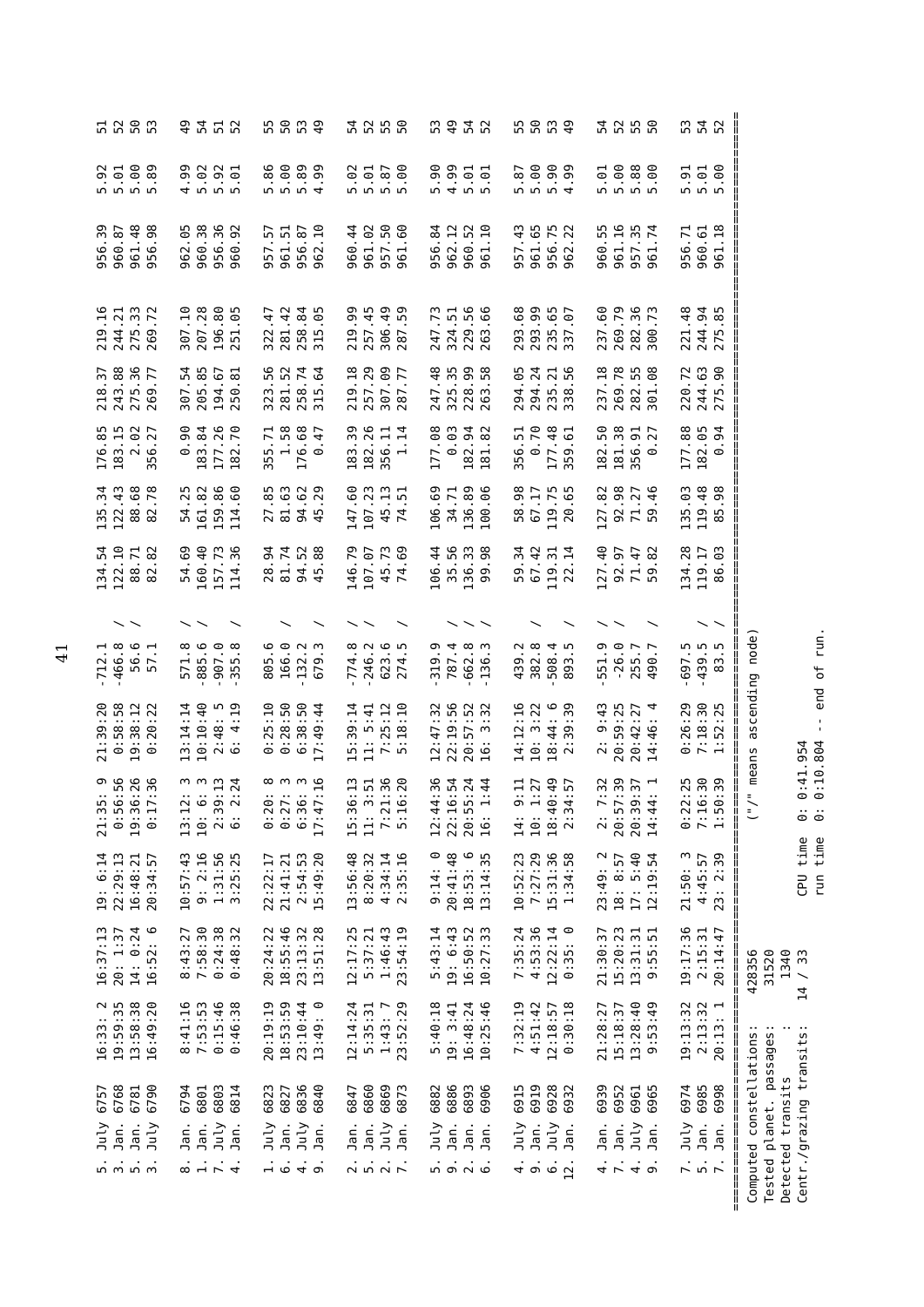## 3. Venus transits 3000 BC-AD 7000 **3. Venus transits 3000 BC–AD 7000**

version of June 2015. However, this option can be reproduced using the previous version by successively inserting the following parameters: 0, 3, 2, 1, 4, 2, 1, -3000., 7000., 1, 2. The format of the table (P5 program) corresponds to the format used in [5, pp. 46 ff.]; the serial numbers S are calculated in accordance with the corresponds to the format used in [5, pp. 46 ff.]; the serial numbers *S* are calculated in accordance with the **Option 22:** Table of the Venus transits in the period 3000 BC-AD 7000. The labeling is the same as in option **Option 22:** Table of the Venus transits in the period 3000 BC–AD 7000. The labeling is the same as in option 21. Only for the partial transit, we use v instead of m. Note: The quick start option 22 does not exist in the P4 21. Only for the partial transit, we use v instead of m. Note: The quick start option 22 does not exist in the P4 version of June 2015. However, this option can be reproduced using the previous version by successively inserting the following parameters: 0, 3, 2, 1, 4, 2, 1, -3000., 7000., 1, 2. The format of the table (P5 program) convention of the NASA Eclipse Web Site [10]. convention of the NASA Eclipse Web Site [10].

**――――――――――**

## **P5 output:**

as the communication of the communication of the communication of the communication of the communication of the communication of the communication of the communication of the communication of the communication of the commu S date of time: I is a parallear of I and I II III II I I I I S-Sun s-Sun s-Sun s-Sun s-Sun s-Sun s- S-Sun s-Sun s-Sun s-Sun s-Sun s-Sun s-Sun s-Sun s-Sun s-Sun s-Sun s-Sun s-Sun s-Sun s-Sun s-Sun s-Sun s-Sun s-Sun s-Sun s C 18. Nov.-2970 2:38:37 2:53:36 6:41:18 10:44:21 16.6 / 16.44:21 118.55 118.55 118.58 118.48 29.44 30.44 30.44 30.49 31.76 200.42 31.76 20. May -2864 16:39:54 16:55:21 20:32:35 0: 9:47 0:25:13 -295.9 79.10 80.28 151.40 222.52 223.69 942.15 29.14 1 11:44:27 12:23:10 14:27 12:23:10 13:33:27 14:43 14:43 14:43 14:43 14:43 14:43 14:43 14:43 14:43 14:4 350.77 330.96 313.15 313.15 304.47 941.97 29.11 18. Nov.-2727 1:52:40 2: 8: 3 5:55:37 9:43:11 9:43:35 -66.1 / 122.82 123.08 209.03 209.03 294.97 295.23 976.52 31.79 21. May -2621 20: 1:30 20:17:30 23:46:50 3:16: 9 3:32: 9 3:32: 9 3:32: 9 9 3:32: 9 9 42.02.02 213.12 12:30 20: 151.92 19. May -2613 14:18:40 14:5:40 16:41:34 18:37:28 19:4:5:40 19:37:28 19:45:45:45:45 19:45:45 18:37:28 19:45:45<br>29. May -2613 14:14:45:40 14:5:40 14:3:41:34 19:37:28 19:4:31:34 19:45:45:45:45 18. Nov.-2484 0:41: 7 0:43 4:40:54 8:25: 7 8:40:43 1:43 1:43 1:43 1:43 1:43 1:49:43 1:40:54 8:40:54 8:40:54 8:40:54 8:40:54 8:43 4:40:43 1:40:54 8:43 4:40:43 1:40:54 8:43 4:40:43 4:40:43 4:40:43 4:40:43 4:40:43 4:40:43 4:4 22. May -2378 23:24:38 23:41:22 3: 0:10 6:18:58 6:35:42 -456.2 90.48 92.45 152.50 212.55 214.52 942.03 29.10 1 19. May -2370 17:14:37 17:36:42 20: 2:16 22:49:54 705.6 15.37 11.36 31.36 331.99 292.64 288.63 941.91 29.07 33 19. Nov.-2241 23:51:34 0: 7:33 3:46:38 7:25:44 7:41:43 -264.3 / 133.33 134.38 208.10 281.81 282.86 976.62 31.84 2 position angles [deg] semidiameters ["] semidiameters ["]  $s-p1$ . 31.76 29.14 31.79 29.12 31.82 29.10 31.84 942.15 942.02<br>941.92 942.03<br>941.91 s-Sun 976.49 941.97 976.52 976.60 976.62 300.35 223.69<br>304.47 219.11<br>295.74 214.52<br>288.63 295.23 288.74 282.86  $\overline{a}$ 222.52<br>313.15 217.56<br>301.18 212.55<br>292.64 300.42 294.97 288.08 281.81 position angles [deg] ່ຕ 151.40<br>330.96 151.92<br>331.45 152.50<br>331.99 near. 29.44 208.10 209.03 208.58 80.28<br>348.77 86.28  $92.45$ <br> $11.36$ 134.38 123.08 129.07 118.48  $\tilde{P}$ 79.10<br>357.44 122.82 118.55 84.72 128.41 90.48<br>15.37 133.33 군  $\sigma$  $\overline{\phantom{0}}$  $\overline{\phantom{0}}$  $\overline{\phantom{0}}$ all Venus transits VSOP87C, comb. search, ecliptic of date, all Venus transits  $-264.3$  $-377.0$ <br> $788.2$  $-171.5$  $-456.2$ <br>705.6 16.6  $-295.9$ <br>869.1  $-66.1$ ["]aes Period (years) from -3000.00 to 7000.00, Jul./Greg. calendar arpderiod (years) from 1900.000 to 700.000 to 700.000, July 2011.00, July 2012.00, July 2012.00, Jul < P5-option 22 > (monitor line width minimal 148 characters)  $<$  P5-option 22  $>$  (monitor line width minimal 148 characters)  $0:25:13$ <br>15:22:26  $3:32:9$ 19: 4:19 8:40:43 7:41:43 9:58:35 6:35:42 22:49:54 10:44:21  $\geq$ (geocentric transit phases, terrestrial time TT) (geocentric transit phases, terrestrial time TT) 6:41:18 10:29: 2  $14:43:43$  $6:18:58$ <br> $22:27:49$  $0: 9:47$ 18:37:28 8:25:7  $3:16:9$ 7:25:44  $9:43:11$ III 20:32:35<br>13:33:27 23:46:50<br>16:41:34  $3: 0:10$ <br> $20: 2:16$ TRANSITS OF VENUS nearest 5:55:37 4:40:54 3:46:38 TRANSITS OF VENUS ecliptic of date,  $12:23:10$ 23:41:22<br>17:36:42  $16:55:21$ 20:17:30 14:45:40  $\sim$ 2:53:36 0:56:43  $0:7:33$  $2:8:$  $\overline{11}$ 16:39:54<br>11:44:27 23:24:38<br>17:14:37 14:18:49  $20: 1:30$ 2:38:17 1:52:40  $0:41:7$ 23:51:34  $\overline{a}$ VSOP87C, comb. search, time: 20. May -2864<br>18. May -2856 C 18. Nov. - 2970 21. May -2621<br>19. May -2613 22. May -2378<br>19. May -2370 19. Nov. -2241 18. Nov. - 2727 18. Nov. -2484  $data/e/$  $CO/D$ ║

 $\parallel$  $\mathsf{S}$ 

 $\sim$ 

 $\overline{m}$ 

 $\sim$ 

 $\overline{m}$ 

 $\sim$ 

 $\overline{m}$ 

 $\sim$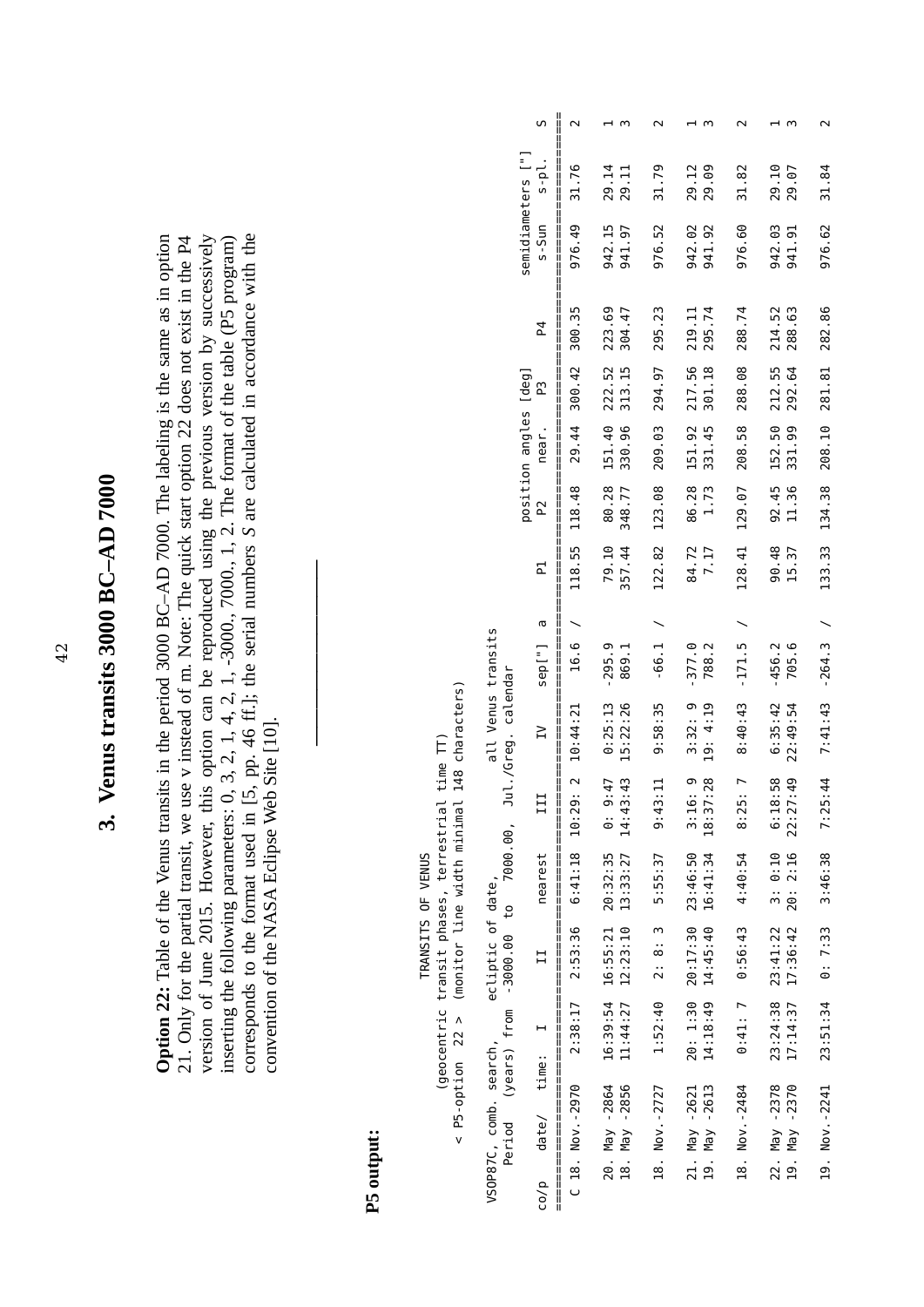| $-1$ $\omega$                      | $\sim$                                                  | ⊣ന                                                   | 4 U                                    | $-1 \, m$                                      | 4 U                                         | ⊣ന                               | 4 U                           | ⊣ന                                 | 4 U                              | ⊣ന                                                                                   | 4 U                                            | w                                                   | 4 U                                        | w                                             | 4               |
|------------------------------------|---------------------------------------------------------|------------------------------------------------------|----------------------------------------|------------------------------------------------|---------------------------------------------|----------------------------------|-------------------------------|------------------------------------|----------------------------------|--------------------------------------------------------------------------------------|------------------------------------------------|-----------------------------------------------------|--------------------------------------------|-----------------------------------------------|-----------------|
| 29.08<br>29.06                     | 86<br>$\frac{1}{2}$                                     | 29.06<br>29.04                                       | 31.86<br>31.89                         | 29.05<br>29.03                                 | 31.89<br>67<br>$\frac{1}{2}$                | 29.03<br>29.02                   | 31.89<br>92<br>31.            | 29.03<br>29.01                     | 31.90<br>92<br>31.               | 29.02<br>29.01                                                                       | 31.92<br>ന<br>31.9                             | 29.01                                               | 31.92<br>31.93                             | 29.00                                         | 31.92           |
| 941.96<br>941.89                   | 60.<br>976                                              | 941.98<br>941.93                                     | 976.56<br>976.63                       | 942.00<br>941.96                               | 976.48<br>$\overline{\phantom{0}}$<br>976.5 | 942.00<br>942.00                 | 976.50<br>⊣<br>976.5          | 942.10<br>942.11                   | $\sim$<br>976.37<br>976.3        | 942.11<br>LO <sub>1</sub><br>942.1                                                   | 976.32<br>976.27                               | ω<br>942.3                                          | 976.16<br>976.06                           | .39<br>942                                    | 976.03          |
| $-47$<br>55<br>282.5<br>209        | .80<br>275                                              | 277.38<br>204.27                                     | 9.85<br>9.95<br>268                    | 198.55<br>272.11                               | 355.63<br>261.01                            | 191.62<br>.84<br>267             | 344.12<br>253.18              | 183.74<br>262.94                   | .87<br>$\ddot{1}$<br>335<br>243  | 170.58<br>259.14                                                                     | 327.19<br>.62<br>51                            | 54.82<br>$\sim$                                     | 319.84<br>$\sim$                           | -67<br>251                                    | 312.02          |
| 207.00<br>285.68                   | 274.25                                                  | 201.19<br>279.89                                     | 266.87                                 | 194.65<br>274.08                               | 3.16<br>258.21                              | 186.36<br>$-42$<br>269           | 348.78<br>249.49              | 175.80<br>264.10                   | 339.37<br>237.87                 | თ<br>0.59.9<br>$\mathbf{r}$<br>ï<br>$\sim$                                           | 329.77<br>m<br>iņ.<br>222                      | m<br>$\omega$<br>55                                 | 321.80<br>$\blacksquare$<br>$\blacksquare$ | $\ddot{.}$<br>51                              | 313.40          |
| 56<br>153.09<br>332.               | 207.61                                                  | 153.72<br>333.17                                     | 207.08<br>57<br>26.                    | 50<br>333.80<br>154.                           | 54<br>82<br><sup>25.1</sup><br>206.         | 334.46<br>155.07                 | 205.96<br>25.22               | 155.80<br>335.15                   | 24.60<br>38<br>205.              | 54<br>335.87<br>156.                                                                 | 204.75<br>5<br>23.                             | ය<br>336                                            | 30<br>204.13<br>23.                        | 50<br>337.                                    | 22.63           |
| 99.18<br>19.45                     | 140.96                                                  | 106.25<br>26.45                                      | 147.29<br>ı<br>п.                      | 114.12<br>33.51                                | 48.47<br>154.87                             | 123.78<br>39.51                  | 61.65<br>162.44               | 135.80<br>46.20                    | 69.83<br>172.90                  | ۱<br>51.7<br>l.                                                                      | 78.16<br>186.98                                | ω<br>57.93                                          | 84.80<br>$\frac{1}{2}$                     | 63.48                                         | 91.87           |
| 96.71<br>22.58                     | $\ddot{=}$<br>39                                        | 28.96<br>103.17                                      | 42.93<br>145.21                        | 110.22<br>.48<br>35                            | 56.00<br>52.07                              | 118.52<br>41.08                  | 66.32<br>58.75                | 127.85<br>$\cdot$ 37<br>$\ddot{t}$ | 73.33<br>167.59                  | 52.60<br>142.51                                                                      | 80.75<br>.89<br>177                            | $-45$<br>58                                         | 86.77<br>$\frac{1}{2}$                     | 63.71                                         | 93.25           |
|                                    | ヽ                                                       |                                                      |                                        |                                                |                                             |                                  |                               |                                    |                                  |                                                                                      |                                                |                                                     |                                            |                                               |                 |
| ە.<br>F.<br>538<br>623             | 374.0                                                   | 617.4<br>4.<br>545                                   | 474.8<br>966.7                         | 6.96.9<br>ၜ<br>459.                            | 871.9<br>$\overline{4}$<br>585              | 780.3<br>ه.<br>.<br>384          | 760.3<br>m<br>684             | 295.9<br>858.1                     | 665.6<br>$\dot{4}$<br>796.       | 942.2<br>222.1                                                                       | 553.2                                          | 4.<br>137                                           | ن ن<br>1012<br>451                         | m<br>5                                        | 335.5           |
| $9:38:45$<br>$2:28:45$             | $\ddot{1}$<br>$\infty$<br>$\ddot{\phantom{a}}$<br>6     | 5:54:33<br>12:41:39                                  | 4:51:49<br>13: 7:38                    | :42:39<br>:40:56<br>LN.<br>ၜ<br>$\blacksquare$ | 12:55:16<br>: 14:33<br>$\infty$             | $18:40:31$<br>$13:1:41$          | 1:46:46<br>12:12:47           | 16:47:33<br>21:33:15               | $11:33:35$<br>0: 0:26            | 4<br>∼<br>$\ddot{\circ}$<br>: 12:<br>⊙<br>20                                         | $\frac{1}{2}$ 36<br>10:29:<br>$\ddot{ }$<br>22 | $\sim$<br>m<br>$\frac{46}{5}$<br>ω                  | :32<br>96<br>σ                             | 52<br>$\ddot{\phantom{0}}$<br>$\ddot{1}$<br>m | 8:16:20         |
| 20:55<br>9:14<br>$\frac{5}{2}$ : 2 | $\ddot{3}$<br>$\overline{\phantom{0}}$<br>$\frac{1}{5}$ | .39<br>2:17<br>$\circ$<br>$\overline{5}$ :3<br>12:22 | $\Xi$<br>$\overline{a}$<br>$rac{3}{4}$ | $0:55$<br>4:13<br>$9:2^{\circ}$<br>15:20       | $0:39$<br>5:16<br>2:5<br>12:20              | $4:23$<br>5:43<br>18:14<br>12:4! | $8:10$<br>5:6<br>1:2<br>11:48 | 7:27<br>2:12<br>20:57<br>16:32     | $11:12:28$<br>$23:33:37$<br>1:37 | Б<br>$\ddot{\phantom{0}}$<br>$\overline{\phantom{0}}$<br>19:57<br>$\mathbf{r}_\perp$ | $10:10:16$<br>$21:27:4$<br>$\ddotsc$<br>21:27  | 51<br>$\cdot$ .<br>$\overline{\phantom{0}}$<br>23:3 | 0<br>$\ddot{\phantom{1}}$<br>9:19          | $\ddot{c}$<br>თ<br>2:5                        | 9:51<br>7:5     |
| $6:15:27$<br>$23:21:33$            | 2:21:54                                                 | 9:33:16<br>2:32:47                                   | 11:58:19<br>1:16:52                    | 12:52:46<br>4<br>$\circ$<br><br>ق              | 10:52:43<br>23:55:54                        | 9:17:48<br>16:15:17              | 22:47:46<br>9:32:41           | 19:39: 9<br>12:55:25               | 8:30:18<br>21:30:42              | $23:7:1$<br>$16:14:42$                                                               | 7: 5: 2<br>20:17:16                            | 19:45:31                                            | 5:58:19<br>18:54:55                        | 23:10:37                                      | $\sim$<br>4:26: |
| 3: 9:58<br>20:33:50                | 22:52:16                                                | $6:44:15$<br>$23:28:54$                              | S<br>21:59:3<br>ţ.                     | $10:24:37$<br>$2:47:53$                        | 20:56:32<br>9:24:47                         | 14:16:12<br>5:49:52              | 7:17:14<br>20:10:26           | $18:20:51$<br>9:18:37              | $5:48:9$<br>19:27:47             | 12:32:19<br>t,                                                                       | 3:59:49<br>19: 7:28                            | 15:59:11                                            | 2:37:31<br>$\frac{1}{2}$                   | 19:21:56                                      | 0:52:13         |
| $2:52:8$<br>$20:14:19$             | 22:35:36                                                | 6:24:53<br>23:11: 0                                  | $10:48:59$<br>$21:41:55$               | 10:2:54<br>2:31:10                             | 8:50:10<br>20:37:14                         | 13:50: 3<br>5:33:54              | 6:52:37<br>19:48:47           | $17:45:2$<br>9: 3:17               | $5:27:1$<br>19: 0:58             | $22:7:55$<br>$12:17:20$                                                              | $3:41:4$<br>$18:26:57$                         | 15:44:28                                            | ъ<br>2:20:<br>Å                            | 19: 7:21                                      | 0:35:45         |
| $-2135$<br>$-2127$                 | $-1998$                                                 | $-1892$<br>$-1884$                                   | Nov. -1763<br>Nov. -1755               | $-1649$<br>$-1641$                             | $-1520$<br>Nov. - 1512                      | $-1406$<br>$-1398$               | Nov. - 1269<br>Nov. - 1277    | $-1163$<br>$-1155$                 | Nov.-1034<br>$-1026$             | $-920$<br>912                                                                        | $-791$<br>$-783$                               | 669                                                 | 548<br>540<br>$\blacksquare$               | 426                                           | $-305$          |
| $Y$ la<br>Nay                      | Nov.                                                    | Y<br>$Y$ e<br>M                                      |                                        | $Y \boxtimes Y$<br>$Y$ ay                      | Nov.                                        | $Y$ el<br>$Y$ lay                |                               | $Y$ EM<br>$Y$ el                   | Nov.                             | $Y$ ay<br>Nay                                                                        | Nov.<br>Nov.                                   | $Y$ e<br>M                                          | Nov.<br>Nov.                               | Nay                                           | Nov.            |
| 22.<br>19.                         | $\overline{a}$                                          | 22.<br>20.                                           | $\frac{21}{19}$ .<br>$\,>$             | 23.<br>21.                                     | 21.<br>$\overline{18}$ .                    | 21.<br>23.                       | 22.<br>$\overline{a}$         | 23.<br>21.                         | 22.<br>$\overline{19}$           | 23.<br>21.<br>>                                                                      | 22.<br>19.                                     | 22                                                  | 22.<br>19.<br>$\,$                         | 22.                                           | 23.             |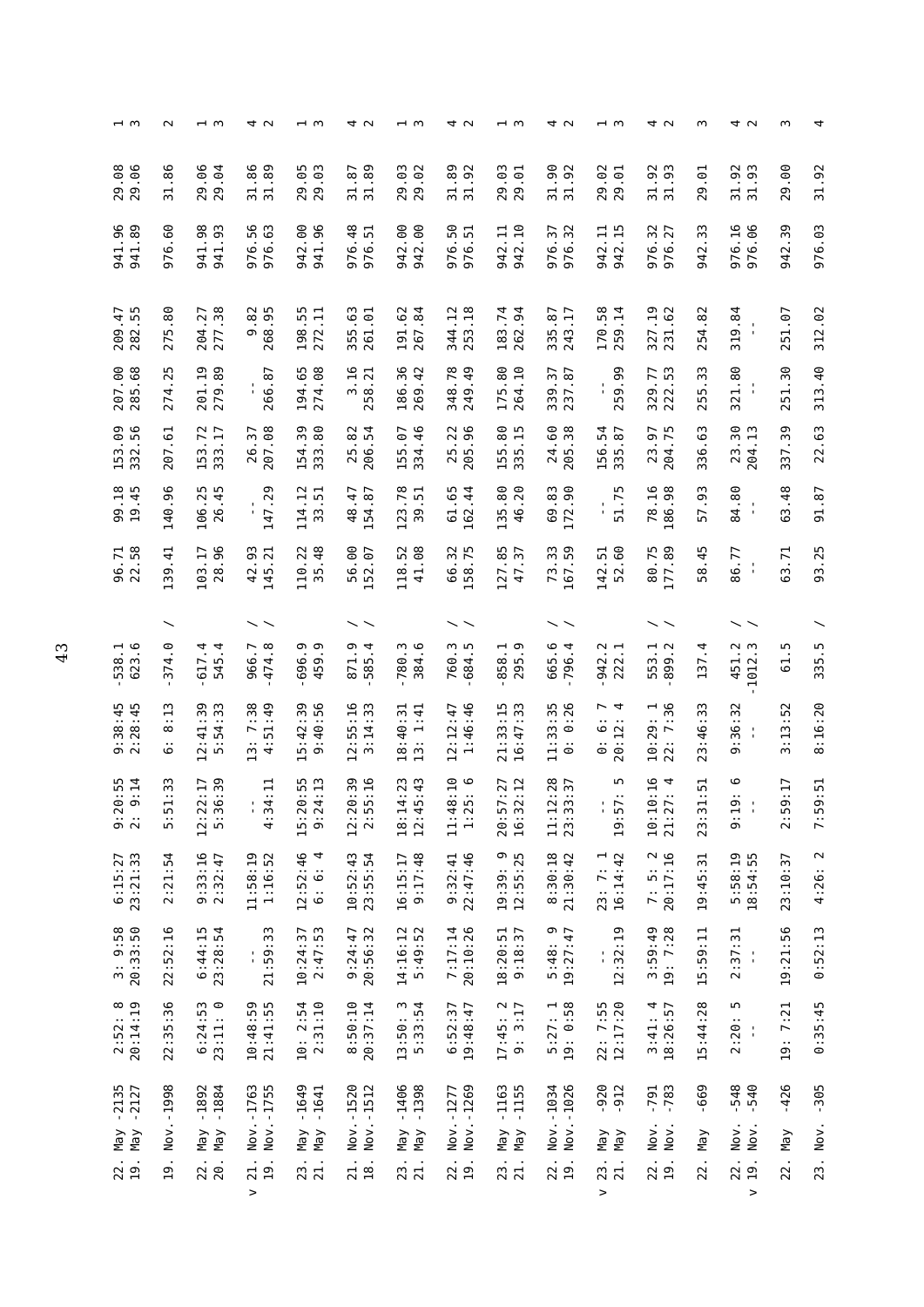| m                     | 4                     | w                                    | 4                     | w                                               | 4                      | ო ഥ                                                      | 4                                       | m in                                            | 4                                     | ო ഥ                               | 4                                    | ო ഥ                                       | 4                                  | m In                                      | <b>ب</b> م                                  | m in                                                       | 6                       |
|-----------------------|-----------------------|--------------------------------------|-----------------------|-------------------------------------------------|------------------------|----------------------------------------------------------|-----------------------------------------|-------------------------------------------------|---------------------------------------|-----------------------------------|--------------------------------------|-------------------------------------------|------------------------------------|-------------------------------------------|---------------------------------------------|------------------------------------------------------------|-------------------------|
| 29.01                 | 31.92                 | 29.01                                | 31.91                 | 29.02                                           | 31.91                  | 29.02<br>29.02                                           | 31.90                                   | 29.03<br>29.04                                  | 31.89                                 | 29.05<br>29.05                    | 31.87                                | 29.05<br>29.06                            | 31.85                              | 29.08<br>29.09                            | 31.84<br>31.83                              | 29.09<br>29.10                                             | 31.82                   |
| $\overline{6}$<br>942 | 5.86<br>57            | 942.72                               | 5.64<br>5             | 942.95                                          | 975.45                 | 943.13<br>$\overline{\phantom{0}}$<br>943.3              | 5.18<br>5                               | 943.34<br>943.55                                | 974.92                                | 943.82<br>943.61                  | 974.64                               | 944.06<br>943.81                          | 974.30                             | 944.14<br>944.41                          | 974.28<br>974.02                            | 944.38<br>944.64                                           | 973.91                  |
| $-61$<br>247          | 305.05                | .92<br>243                           | .67<br>297            | 240.59                                          | 290.95                 | 236.98<br>323.74                                         | 284.01                                  | 233.25<br>313.86                                | 276.96                                | 230.03<br>306.22                  | 270.30                               | 301.58<br>226.31                          | 35<br>262.                         | 223.18<br>296.82                          | 354.51<br>255.11                            | 219.54<br>293.26                                           | 340.27                  |
| -57<br>247            | .96<br>305            | 50<br>243                            | Ę<br>298              | .98<br>239                                      | 291.00                 | 236.08<br>$\blacksquare$<br>$\blacksquare$               | 283.63                                  | 232.03<br>322.22                                | 276.15                                | 228.50<br>.69<br>311              | 269.06                               | 305.95<br>224.41                          | 260.54                             | 220.93<br>300.34                          | 252.72<br>10.87                             | 216.85<br>296.24                                           | 346.42                  |
| .20<br>158            | 3<br>$\overline{c}$   | 159.02                               | 22<br>$\overline{21}$ | .87<br>59<br>$\overline{\phantom{0}}$           | 20.47                  | 160.74<br>339.95                                         | 199.73                                  | 161.63<br>340.83                                | 198.94                                | 54<br>341.71<br>162.              | 198.16                               | 163.46<br>342.62                          | 197.36                             | 164.40<br>343.55                          | S<br>53<br>15.<br>196.                      | 165.35<br>344.47                                           | 14.70                   |
| .84<br>68             | 97.89                 | 74.45                                | 104.32                | m<br>79.7                                       | ۱<br>109.9             | 11, 5.41<br>$\blacksquare$<br>$\blacksquare$<br>$\infty$ | w<br>ioo<br>Lo<br>ᅼ                     | 91.23<br>359.43                                 | 121.74                                | 96.58<br>11.74                    | 127.27                               | 19.28<br>102.51                           | 134.17                             | 26.76<br>107.87                           | 20.19<br>140.34                             | 113.85<br>32.69                                            | 42.97                   |
| 8.<br>68              | $\overline{8}$ .<br>8 | 74.12                                | 104.77                | $\frac{15}{1}$<br>54                            | 109.99                 | 84.51<br>356.17                                          | $-45$<br>115                            | 90.01<br>.79<br>$\overline{ }$                  | 120.93                                | 95.06<br>17.20                    | 126.02                               | 100.62<br>23.65                           | $\frac{36}{5}$<br>132              | 105.63<br>30.28                           | 137.96<br>36.55                             | 35.68<br>111.17                                            | 49.13                   |
|                       |                       |                                      |                       |                                                 |                        |                                                          |                                         |                                                 |                                       |                                   |                                      |                                           |                                    |                                           |                                             |                                                            |                         |
| ာ.<br>H               | 229.8                 | $-87.4$                              | C.<br>14              | $-157.7$                                        | <u>م</u> .<br>Φ        | 232.3<br>933.6                                           | .<br>د<br>99.                           | 307.6<br>866.6                                  | 207.9                                 | 791.8<br>373.4                    | 307.6                                | 444.9<br>733.6                            | $-424.3$                           | $\ddot{ }$ .<br>505.<br>666.              | 523.6<br>939.3                              | 570.4<br>609.3                                             | 829.9                   |
| m<br>33<br>.<br>ق     | 7:11:31               | 56:32<br>$\ddot{\phantom{1}}$<br>Ō   | : 49: 48<br>m         | w<br>$\ddotsc$<br>$\ddot{14}$<br>$\mathbf{L}^2$ | :36:32<br>4            | m<br>16:37:47<br>$\ddotsc$<br>$\infty$<br>$\ddot{\sim}$  | :22:21<br>m                             | $\frac{1}{1}$ $\frac{4}{1}$<br>19:58:<br>11: 4: | $\frac{1}{2}$<br>SQ<br>$\blacksquare$ | $: 12:35$<br>$: 9:20$<br>23<br>15 | ⊙<br>$\ddotsc$<br>$\frac{1}{2}$<br>⊙ | 2:25:46<br>18:36:21                       | $\frac{56}{ }$<br>$\ddot{1}$<br>23 | $5:27:28$<br>$22:11:49$                   | 6:48:20<br>21:55:29                         | 8:36:40<br>35:23<br>$\ddot{\phantom{0}}$<br>$\blacksquare$ | 6:25:33                 |
| 8:33<br>$\frac{1}{6}$ | 5:36<br>i.<br>6       | 1:56<br>9:4                          | 4:12<br>5:3           | 9:18<br>12:55                                   | 4<br>$\ddot{a}$<br>4:2 | 2:48<br>16:27<br>$\blacksquare$                          | 6:47<br>$\ddot{\phantom{0}}$<br>m       | 7:18<br>19:47<br>10:2                           | 3:58<br>1:4                           | 6:47<br>2:32<br>22:56<br>14:47    | 2:41<br>i<br>Si                      | 9:16<br>3:13<br>18:1<br>$\ddot{\tilde{}}$ | 6:44<br>22:50                      | $0:16$<br>$1:18$<br>$\frac{1}{2}$<br>31.5 | $9:22$<br>7:8<br>$\frac{3}{21}$<br>21<br>21 | $8:25$<br>$6:20$<br>$\frac{3}{2}$ . 1                      | 5:49<br>$\frac{5!}{5!}$ |
| 2:29:43               | 3:13:53               | 5:53:59                              | 1:46:56               | 9:13:53                                         | 0:32:26                | 12:41:30<br>m<br>6:0:                                    | $\sim$<br>$\ddot{\phantom{a}}$<br>23:19 | $\infty$<br>9:14:15<br>16: 7:                   | 0:47<br>22:                           | ₹ ⊣<br>19:28:<br>12:48:           | 20:56:13                             | 22:49:18<br>15:56:29                      | 19:32:14                           | 1:59:45<br>19:14:43                       | 5:20:49<br>18:26:47                         | 5:19:30<br>22:25:36                                        | 4: 7:22                 |
| 22:40:53              | 23:32:11              | ⊙<br>$\ddot{\circ}$<br>$\ddot{\sim}$ | 21:59:41              | 5:28:28                                         | 20:43:47               | 9: 0:12<br>$\blacksquare$<br>$\blacksquare$              | 19:31:16                                | 12:31:36<br>8: 1:13                             | 18:17:35                              | 15:59:22<br>10:53:29              | 17:19:46                             | 19:29:19<br>13:39:47                      | 16: 7:45                           | 22:49:14<br>16:38:9                       | 5: 2:16<br>15:16:26                         | 2:20:35<br>19:34:52                                        | 2:18:56                 |
| 22:26:21              | 23:16:16              | 1:51:24                              | m<br>21:44            | 5:13:44                                         | 20:28:19               | 8:45:12<br>$\overline{\phantom{0}}$<br>4:52:             | 19:15:42                                | 12:16:13<br>7:23:51                             | 1:45<br>$\frac{18}{1}$                | 15:43:33<br>10:26:42              | 3:26<br>17:                          | 19:12:50<br>13:16:39                      | 15:50:33                           | $\sim$<br>16:17:38<br>22:32:              | 4<br>3:53:17<br>14:58:                      | $2: 2:20$<br>$19:15:49$                                    | 1:49:12                 |
| 183<br>$\blacksquare$ | $-62$                 | 60                                   | 181                   | 303                                             | 424                    | 546<br>554                                               | 667                                     | 789<br>797                                      | 910                                   | 1040<br>1032                      | 1153                                 | 1275<br>1283                              | 1396                               | 1518<br>1526                              | 1639<br>$cal.$ )<br>1631                    | 1769<br>1761                                               | 1874                    |
| Nay                   | Nov                   | $Y$ e<br>M                           | Nov                   | Nay                                             | Nov                    | $Y$ eM<br>Nay                                            | Nov.                                    | Nay<br>$Y$ e $N$                                | Nov.                                  | Nay<br>Nay                        | Nov.                                 | $Y$ ay<br>$Y$ eM                          | Nov                                | Nay<br>Nay                                | 7. Dec.<br>Dec.<br>(Greg.                   | June<br>June                                               | Dec.                    |
| 23<br>$\cup$          | 23                    | 23.                                  | 23                    | 24.                                             | 23.<br>$\cup$          | 24.<br>22.<br>$\geq$                                     | $\cdot$<br>23                           | 22.<br>24.                                      | 23.                                   | 24.<br>22.                        | 23.                                  | 25.<br>23.                                | 23.                                | 23.<br>26.                                | $\ddot{ }$<br>$\frac{1}{1}$<br>$\,>\,$      | .<br>რ<br>რ                                                | $\overline{5}$          |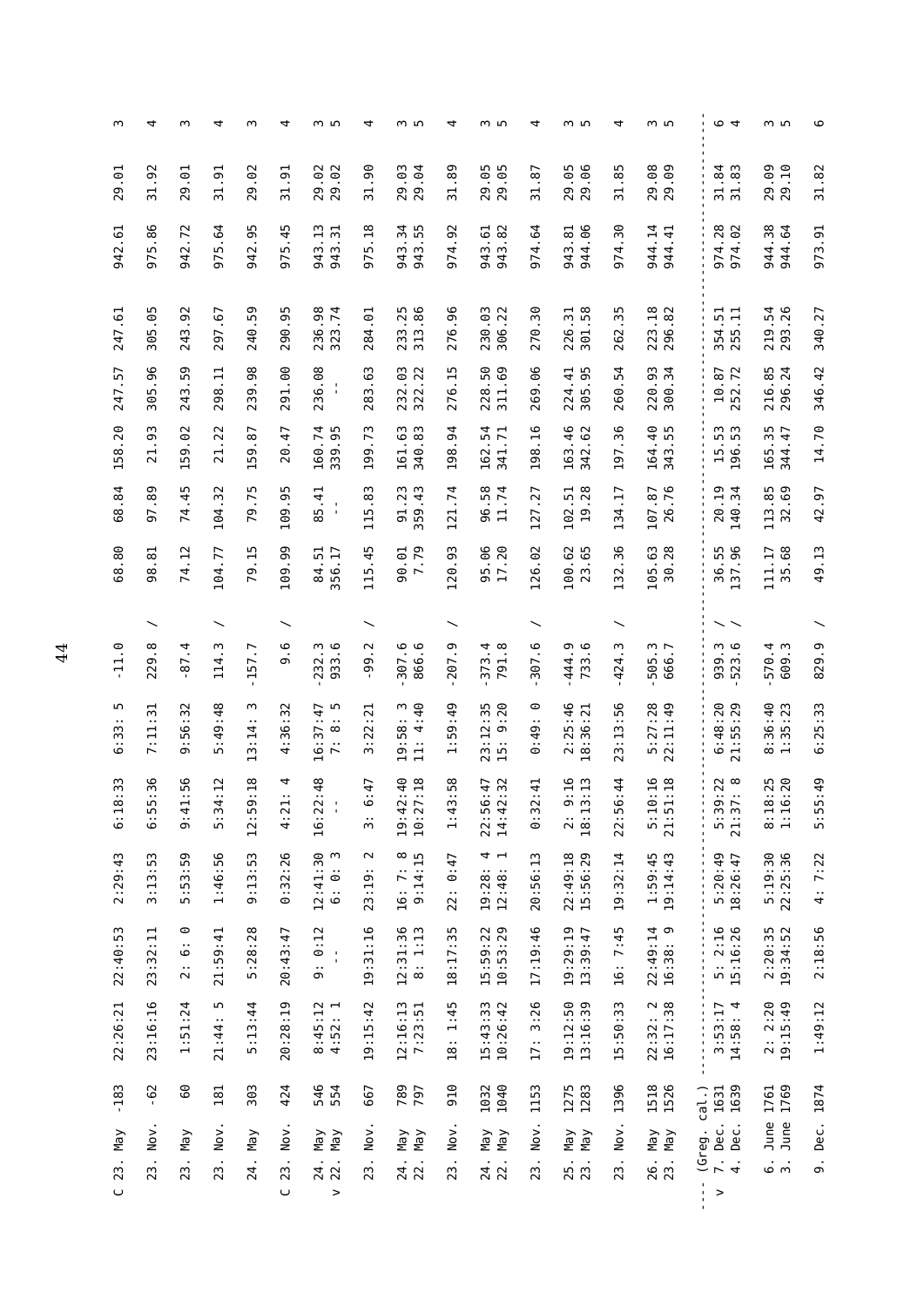| 4                        | ო ഥ                                | © 4                           | ო ഥ                                     | © 4                                  | ო ഥ                           | © 4                                | ო ഥ                                              | © 4                                        | ო ഥ                               | ڡ                                          | ო ഥ                                   | ڡ                                                     | ო ഥ                           | ڡ            | m In                               |
|--------------------------|------------------------------------|-------------------------------|-----------------------------------------|--------------------------------------|-------------------------------|------------------------------------|--------------------------------------------------|--------------------------------------------|-----------------------------------|--------------------------------------------|---------------------------------------|-------------------------------------------------------|-------------------------------|--------------|------------------------------------|
| 31.80                    | 29.11<br>29.13                     | 31.80<br>31.78                | 29.13                                   | 31.76<br>31.74                       | 29.15<br>29.18                | 31.74<br>31.72                     | 29.18<br>29.20                                   | 31.71<br>31.68                             | 29.21<br>29.23                    | 67<br>31.1                                 | 29.26<br>29.24                        | 31.64                                                 | 29.29<br>29.27                | 31.59        | 29.30                              |
| 59.<br>973               | 945.03<br>944.71                   | 973.59<br>973.3               | 945.01<br>945.29                        | 973.20<br>m<br>972.83                | 945.70<br>945.33              | 972.83<br>972.52                   | 946.02<br>945.71                                 | 972.43<br>972.03                           | 946.02<br>946.41                  | 972.00                                     | 946.79<br>946.44                      | 971.61                                                | 946.78<br>947.17              | 971.11       | 947.20<br>947.61                   |
| $\cdot$ 33<br>246        | 216.29<br>290.17                   | 329.82<br>237.70              | 212.12<br>286.75                        | 321.43<br>$-61$<br>227               | 208.79<br>284.41              | 313.03<br>214.54                   | 281.67<br>203.27                                 | 306.66<br>$\blacksquare$<br>$\blacksquare$ | 54<br>279.52<br>199.              | .92<br>298.                                | 192.68<br>277.83                      | 57<br>292                                             | 185.93<br>276.02              | 286.07       | 275.00                             |
| .88<br>243               | 213.15<br>292.73                   | 334.00<br>233.36              | 90.<br>208.32<br>288                    | 324.59<br>221.26                     | 204.30<br>286.28              | 315.38<br>199.61                   | 197.40<br>283.25                                 | 308.52<br>$\blacksquare$<br>$\blacksquare$ | 280.86<br>192.17                  | 300.24                                     | 278.98<br>179.27                      | $\ddot{6}$<br>293                                     | 276.98                        | 286.58       | 275.83                             |
| 195.72                   | 345.43<br>166.31                   | 13.84<br>194.85               | 167.28<br>346.38                        | 12.99<br>194.02                      | 168.25<br>347.34              | 12.11<br>193.14                    | 169.24<br>348.32                                 | 11.23<br>192.26                            | 349.29<br>170.21                  | 36<br>10.                                  | $\overline{21}$<br>27<br>350.<br>171. | 9.46                                                  | 172.16<br>351.24              | 8.60         | 173.15<br>352.21                   |
| $\frac{35}{5}$<br>148    | 38.13<br>119.47                    | 53.68<br>156.35               | 126.24<br>43.85                         | 61.39<br>166.77                      | 48.40<br>132.21               | 68.84<br>186.66                    | 141.09<br>53.39                                  | 73.95<br>$\mathbf{u}$<br>$\blacksquare$    | 148.25<br>57.72                   | .49<br>80                                  | 61.56<br>163.14                       | 5.02<br>$\infty$                                      | 5.51<br>t,<br>م               | 90.62        | 68.60<br>l,                        |
| 145.11                   | 116.33<br>.69<br>$\frac{1}{2}$     | 57.86<br>52.01                | 46.00<br>122.44                         | 64.54<br>160.42                      | 127.72<br>50.28               | 71.19<br>171.73                    | 135.21<br>54.97                                  | 75.81<br>$\mathbf{I}$                      | 59.06<br>140.87                   | 81.80                                      | 149.74<br>62.72                       | 85.96                                                 | 158.40<br>66.46               | 91.13        | 69.42<br>l,                        |
|                          |                                    |                               |                                         |                                      |                               |                                    |                                                  |                                            |                                   |                                            |                                       |                                                       |                               |              |                                    |
| m<br>$-637$              | 6.36.<br>554.4                     | 723.6<br>736.4                | $-691.3$<br>စ<br>491                    | 625.7<br>836.4                       | .741.1<br>442.7               | 934.8<br>517.1                     | 385.6<br>w<br>808                                | 432.1<br>1026.7                            | 850.5<br>336.3                    | 320.6                                      | 908.1<br>4<br>293                     | m<br>235                                              | 247.9<br>948.1                | 131.5        | $.989.3$<br>215.2                  |
| $\overline{ }$<br>20:15: | 4:50:30<br>11:26:51                | $\infty$<br>5:41:46<br>18:52: | $14:33:45$<br>8:17:33                   | 5:10:10<br>ෙ<br>17:16:               | 17:17:36<br>$\circ$<br>11:25: | $4:14:3$<br>15:35:27               | 14:43:40<br>20:16:49                             | $-55$<br>$\ddot{4}$<br>m                   | ာ တ<br>17:46:5<br>22:52:          | :45:23<br>$\sim$                           | $1:28:55$<br>$20:47:2$<br>20          | $\frac{38}{2}$<br>Θ<br>$\ddot{\phantom{0}}$<br>$\sim$ | 3:44:19<br>23:41:55           | m<br>1:13    | 2:24:17                            |
| 4:38<br>19:5             | 7:24<br>32:33<br>4:3<br>$\ddot{a}$ | 5:18:38<br>18:28:28           | 2:24<br>0:31<br>14:12<br>$\ddot{\circ}$ | 4:49:57<br>16:45:33<br>16:45         | $16:54:7$<br>$11:8:38$        | 5:49<br>1:59<br>$\frac{3}{14}$ : 3 | 19:48:39<br>1.43<br>$\overline{ }$<br>$14:2^{-}$ | 8:41<br>3:28<br>$\mathbf{r}$               | 22:18:32<br>17:31:23              | $\sim$<br>$\ddot{\phantom{1}}$<br>െ<br>2:2 | $2:43$<br>$1:43$<br>20:3<br>0:3       | 144<br>$\sim$<br>$\frac{1}{11}$                       | 6:48<br>23:26<br>$\mathbf{I}$ | 7:31<br>6:5  | 2: 9:18<br>I,                      |
| 5:54<br>$17$ :           | 8:20:49<br>1:30:43                 | $\infty$<br>16: 5:49<br>2:52: | 4:47:36<br>11:42:27                     | 1:58:44<br>15: 0:28                  | 14:39:42<br>7:48:35           | $0:44:29$<br>14: 6: 9              | 0:59<br>0:24<br>$\frac{1}{2}$<br>$\frac{18}{1}$  | $0: 5:13$<br>13:14:26                      | 13:58:46<br>L<br>20:53:           | 22:53:36                                   | $0: 0: 6$<br>16:55:19                 | 4<br>22:12                                            | 2:46:31<br>19:46:41           | 21:10:32     | 5:35:19<br>22:27:21                |
| 14:17:10                 | 5:34:13<br>22:28:53                | $0:25:39$<br>13:43:10         | $9:12:31$<br>$1:34:41$                  | 23: 7:30<br>13:15:24                 | 4:28:32<br>12:25:17           | $21:33:8$<br>$13:40:18$            | 16:13:18<br>LO <sub>1</sub><br>7:33:             | 20:41:44<br>$\frac{1}{1}$                  | $19:27:43$<br>$10:26:9$<br>10:26: | 19:18:10                                   | 23:28:6<br>13:18:56                   | 18:30:23                                              | 5<br>16: 6:3<br>٠<br>ı        | 17:23:32     | 18:45:25                           |
| 13:56:41                 | 5:14:47<br>22:10:56                | $0: 2:31$<br>13:19:29         | 8:51:10<br>1:17:39                      | 12:44:56<br>22:47:17                 | 12: 1:48<br>4:12:4            | 21:14:54<br>12:36:50               | $\infty$<br>$\infty$<br>7:17:<br>15:45:          | 20:24:29<br>J,                             | n w<br>10:10:3<br>18:54:          | 1:49<br>Ŀ,<br>$\overline{a}$               | 22:31:18<br>13: 3:37                  | 18:14:30                                              | 15:51:28<br>1:48:43           | 17: 7:58     | 18:30:27                           |
| 1882<br>Dec.             | 2004<br>2012<br>June<br>June       | 2125<br>2117<br>Dec.<br>Dec.  | 2247<br>2255<br>June<br>June            | 2360<br>2368<br>Dec.<br>Dec.         | 2490<br>2498<br>June<br>June  | 2603<br>2611<br>Dec.<br>Dec.       | 2733<br>2741<br>June<br>June                     | 2846<br>2854<br>Dec.<br>Dec.               | 2976<br>2984<br>June<br>June      | 3089<br>Dec.                               | 3219<br>3227<br>June<br>June          | 3332<br>Dec.                                          | 3462<br>3470<br>June<br>June  | 3575<br>Dec. | 3705<br>3713<br>June<br>June       |
| $\circ$                  | ∞ ဖ                                | $\vec{a}$<br>$\infty$         | $\overline{11}$ .<br>$\sigma$           | $\frac{3}{2}$ .<br>$\overline{10}$ . | 12.<br>10.                    | 16.<br>13.<br>>                    | 15.<br>$\mathbf{1}$                              | 17.<br>$\frac{4}{1}$<br>$\,$               | 16.<br>14.                        | $\frac{8}{10}$<br>۸                        | 20.<br>17.<br>$\mathbf{I}$            | 20.                                                   | 22.<br>19.<br>$\geq$          | 23           | 24.<br>$\overline{21}$ .<br>$\geq$ |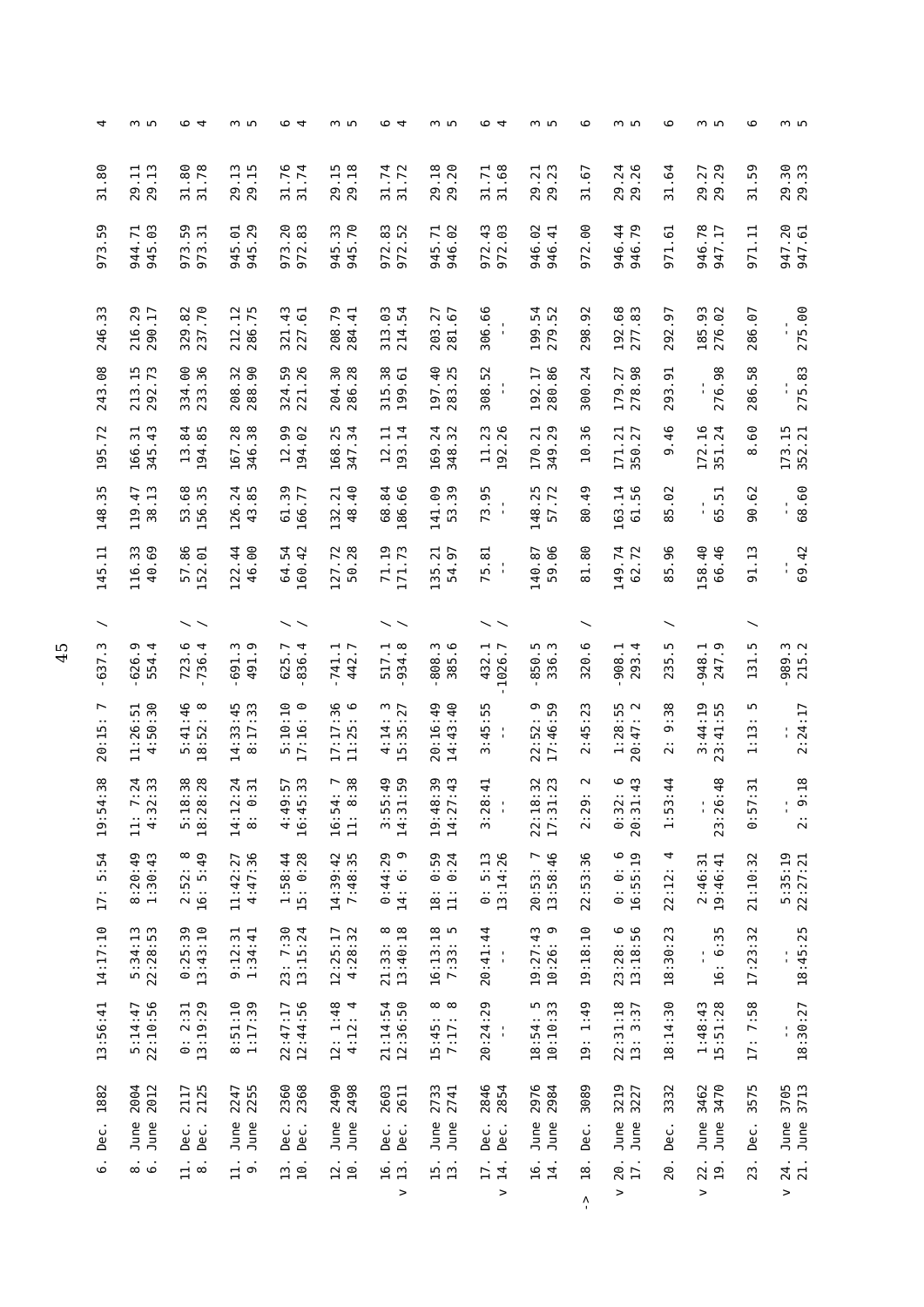| 6                     | м               | 6                     | Б                      | 6                    | ١            | 6                    | LN.                                                     | 6                       | ъ                              | ဖ                 | Б                   | ه ٦                                | LN.                                | ی ہ                                 | S                       | ی ۱                          | ъ                       | ە ~                                   | Б                      |
|-----------------------|-----------------|-----------------------|------------------------|----------------------|--------------|----------------------|---------------------------------------------------------|-------------------------|--------------------------------|-------------------|---------------------|------------------------------------|------------------------------------|-------------------------------------|-------------------------|------------------------------|-------------------------|---------------------------------------|------------------------|
| 31.56                 | 29.36           | 31.51                 | 29.40                  | 31.47                | 29.44        | 31.42                | 29.48                                                   | 31.37                   | 29.52                          | 31.33             | 29.56               | 31.32<br>31.27                     | 29.61                              | 31.27<br>31.23                      | 29.65                   | 31.22<br>31.17               | 29.70                   | 31.13<br>31.17                        | 29.74                  |
| 970.72                | 947.99          | 970.19                | 948.45                 | 969.77               | 948.87       | 969.24               | 949.30                                                  | 968.77                  | 949.79                         | 968.28            | 950.20              | 968.28<br>967.74                   | 950.73                             | 967.80<br>967.30                    | 951.14                  | 967.28<br>966.70             | 951.67                  | 966.27<br>966.77                      | 952.12                 |
| 279.97                | 273.57          | 274.19                | 272.64                 | 268.32               | 271.41       | 262.99               | 271.04                                                  | 257.49                  | 270.03                         | 251.80            | 270.44              | 351.36<br>246.52                   | 269.90                             | 240.68<br>335.69                    | 270.62                  | 327.00<br>235.38             | 270.72                  | 319.04<br>229.93                      | 271.13                 |
| 280.13                | 274.24          | 274.02                | 273.18                 | 267.82               | 271.81       | 262.18               | 271.35                                                  | 256.34                  | 270.22                         | 250.29            | 270.60              | 244.65<br>ı                        | 269.97                             | 345.94<br>238.37                    | 270.67                  | 333.52<br>232.63             | 270.73                  | 323.85<br>226.66                      | 271.12                 |
| 7.70                  | 353.18          | 186.82                | 354.14                 | 185.93               | 355.08       | 185.05               | 356.02                                                  | 184.17                  | 356.95                         | 183.30            | 357.85              | $\frac{1.51}{182.44}$              | 358.74                             | 181.59<br>0.67                      | 359.60                  | 359.86<br>180.76             | 0.46                    | 359.05<br>179.92                      | 181.28                 |
| 95.26                 | 72.12           | 99.62                 | 75.09                  | 104.04               | 78.36        | 107.91               | 80.70                                                   | 112.00                  | 83.68                          | 116.31            | 85.09               | 120.24<br>$\blacksquare$           | 87.53                              | 15.39<br>124.82                     | 88.53                   | 26.20<br>128.88              | 90.21                   | 34.26<br>133.19                       | 91.46                  |
| 95.42                 | 72.78           | 99.45                 | 75.63                  | 103.54               | 78.76        | 107.10               | 81.01                                                   | 110.86                  | 83.87                          | 114.80            | .25<br>83           | 118.37<br>11.67                    | 87.60                              | 25.65<br>122.51                     | 88.58                   | 32.72<br>126.13              | 90.22                   | 129.92<br>39.07                       | 91.44                  |
|                       |                 |                       |                        |                      |              |                      |                                                         |                         |                                |                   |                     |                                    |                                    |                                     |                         |                              |                         |                                       |                        |
| 41.1                  | 175.2           | $-44.7$               | 143.5                  | 131.3                | 106.7        | $-207.8$             | 84.4                                                    | 286.0                   | Ю<br>51                        | 365.4             | Σ.<br>$\frac{3}{4}$ | 984.0<br>435.8                     | 18.6                               | 905.8<br>512.2                      | 16.3                    | 839.1<br>577.0               | 3.2                     | 764.8<br>640.4                        | $-3.7$                 |
| 0:31:22               | :16:10<br>m     | 23:53:28              | 7:52:19                | 23:17: 7             | 10:42:57     | ∞<br>22:52:          | ⊣<br>$\infty$<br>$\ddot{\phantom{1}}$<br>$\mathbf{L}^3$ | 22:21:44                | 15:47:21                       | $\circ$<br>21:55: | 17:57:              | $4:42:42$<br>21:32:6               | 20:21:30                           | 5:26:46<br>21: 5:44                 | 22:21:53                | 5:49:18<br>20:54:31          | 35:35<br>$\ddot{\circ}$ | 20:41:23<br>6:5:11                    | 2:37:49                |
| 5:58<br>Ē.<br>$\circ$ | 1:17<br>٠.<br>Б | 23:38:4               | 7:32<br>7:3            | 1:37<br>$\sim$<br>23 | 10:28:14     | 22:36:25             | 3:19<br>12:5                                            | 5:41<br>22              | 15:32:40                       | 21:38:34          | 2:25<br>17:4        | 4:57<br>21:1<br>$\mathbf{r}_\perp$ | 6:49<br>$\ddot{\phantom{1}}$<br>20 | $4:41:54$<br>20:47:44               | 7:10<br>$\cdot$ .<br>22 | 5:18:23<br>20:35:29          | 0:52<br>0:2             | $5:40:12$<br>$20:21:1$                | LO<br>2:23:            |
| 20:27:15              | m<br>1:16:5     | m<br>19:49:           | :51:58<br>S            | 19:14:54             | 6:41:17      | 18:52:57             | 5:48<br>$\sim$<br>G                                     | 18:27:33                | 11:44:39                       | 18: 7:41          | 0<br>13:54:         | 3:59:39<br>17:52:7                 | 16:18:32                           | 17:36: 9<br>3:43:47                 | 18:18:35                | 3:36:49<br>$\circ$<br>17:35: | 20:32:31                | 3:28:20<br>17:34:16                   | 22:34:29               |
| 16:38:31              | 21:32:30        | m<br><br>စ<br><br>16: | 6:26<br>$\ddotsc$<br>⊙ | 15:28:10             | 2:54:22      | 9:28<br>$\ddot{5}$ : | : 18:19<br>LO <sub>1</sub>                              | 14:49:25                | 7:56:39                        | 14:36:47          | 5:48<br>10:         | 14:29:17<br>٠                      | 12:30:17                           | 2:45:39<br>14:24:34                 | ⊙<br>14:30:             | 1:55:16<br>14:34:41          | 16:44:11                | 1:16:28<br>14:47:30                   | 18:45:54               |
| 9<br>16:23:           | 21:17:37        | 15:44:40              | 23:51:40               | 15:12:40             | 2:39:38      | 14:53:45             | 3:37<br>$\ddotsc$<br>LN.                                | 14:33:22                | 7:41:58                        | 14:20:15          | 6<br>:51:<br>Θ      | 14:12:8<br>3:16:36                 | 12:15:36                           | 6:33<br>0:47<br>$\ddot{2}$ :<br>14: | 14:15:18                | $1:24:20$<br>$14:15:38$      | 16:29:29                | 0:51:28<br>$\infty$<br>14:27:         | 18:31:10               |
| 3818<br>Dec.          | 3956<br>June    | 4061<br>Dec.          | 4199<br>June           | 4304<br>Dec.         | 4442<br>June | 4547<br>Dec.         | 4685<br>June                                            | 4791<br>Jan.            | 4928<br>July                   | 5034<br>Jan.      | 5171<br>July        | 5269<br>5277<br>Jan.<br>Jan.       | 5414<br>July                       | 5520<br>5512<br>Jan.<br>Jan.        | 5657<br>July            | 5755<br>5763<br>Jan.<br>Jan. | 5900<br>July            | 5998<br>6006<br>Jan.<br>Jan.          | 6143<br>July           |
| 25.<br>ပ              | 24.             | 26.<br>$\cup$         | 26.                    | 29.                  | 28.          | $\frac{1}{2}$        | 30.                                                     | $\overline{\mathbf{c}}$ | $\overline{\mathbf{c}}$ .<br>O | $\dot{+}$         | $\ddot{\circ}$<br>ပ | $\dot{\circ}$ in<br>>              | $\ddot{\sim}$<br>$\cup$            | 12.<br>$\dot{\circ}$                | $\dot{\infty}$<br>ں     | 13.<br>10.                   | 급<br>$\cup$             | $\overline{15}$ .<br>$\overline{2}$ . | $\overline{13}$ .<br>C |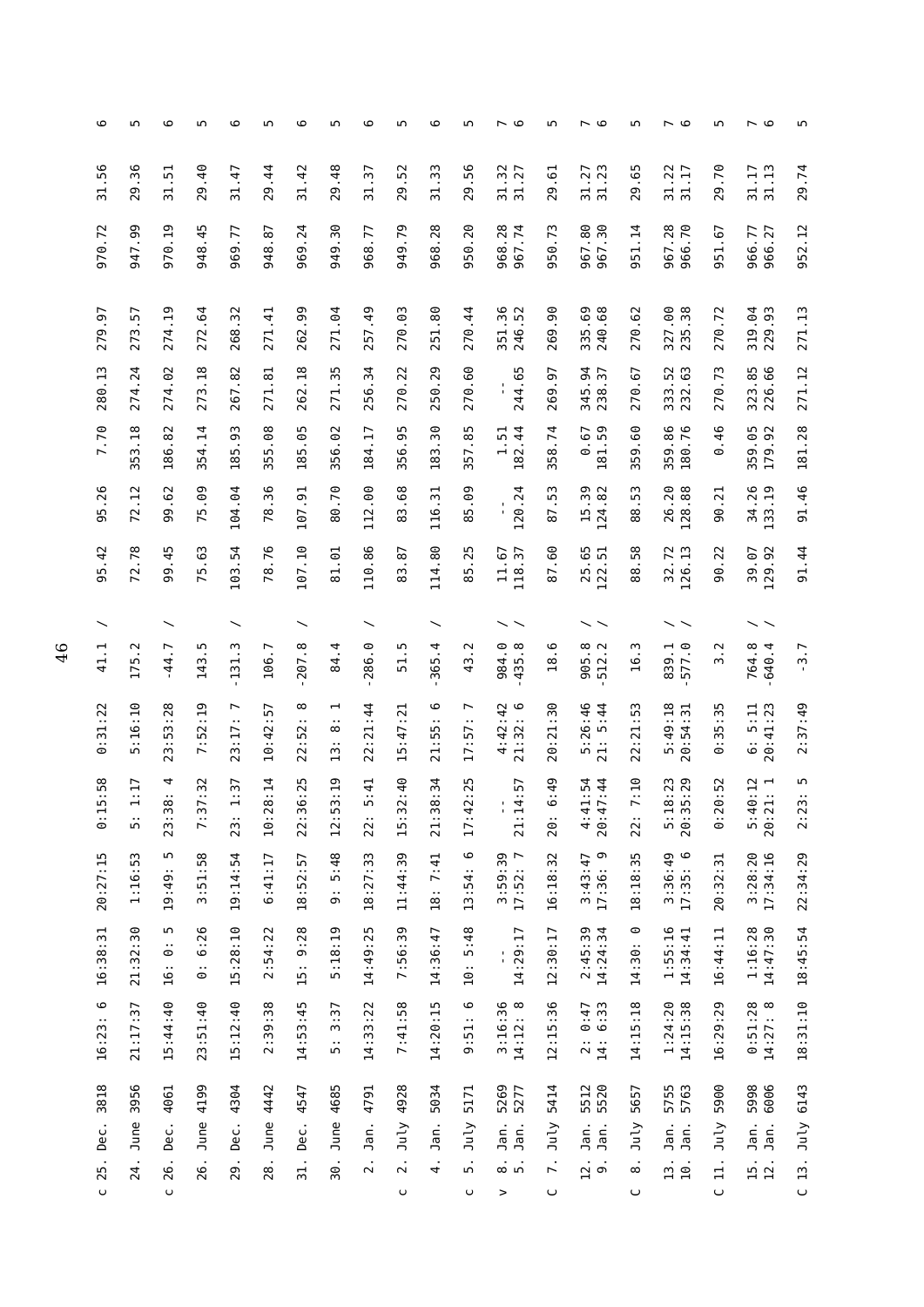| 31.06<br>29.84<br>31.02<br>30.96<br>31.02<br>965.26<br>965.73<br>953.12<br>964.66<br>965.23<br>272.63<br>214.00<br>307.75<br>219.23<br>303.32 |                                              |                            | ဖ<br>29.88<br>30.96<br>30.91<br>964.68<br>964.18<br>953.57<br>273.81<br>207.22<br>298.31 |                                                                                                      |
|-----------------------------------------------------------------------------------------------------------------------------------------------|----------------------------------------------|----------------------------|------------------------------------------------------------------------------------------|------------------------------------------------------------------------------------------------------|
| 311.07                                                                                                                                        | 272.60<br>214.64                             | 306.21<br>208.51           | 273.81<br>300.76<br>199.98                                                               | <br>  <br>                                                                                           |
| 182.13<br>179.12                                                                                                                              | 182.89<br>357.49<br>178.31                   | 356.73<br>177.54           | 3.63<br>176.78<br>356.01                                                                 |                                                                                                      |
| 92.36<br>137.42                                                                                                                               | 43.92<br>93.17<br>141.98                     | 47.25<br>146.57            | 93.46<br>51.25<br>153.58                                                                 |                                                                                                      |
| 92.34<br>133.57                                                                                                                               | 93.15<br>47.23<br>137.39                     | 50.14<br>141.08            | 93.46<br>53.70<br>146.33                                                                 | <br>  <br>  <br>  <br>                                                                               |
|                                                                                                                                               |                                              |                            |                                                                                          |                                                                                                      |
| $-697.5$<br>$-5.1$                                                                                                                            | $-752.3$<br>644.8<br>- 5 - 5                 | 594.6<br>$-800.4$          | $-857.7$<br>532.9<br>2.0                                                                 |                                                                                                      |
| 20:43:48<br>4:38:32                                                                                                                           | 20:44:6<br>6:52: 6<br>6:33:13                | 7:31:52<br>20:55:11        | 20:51:10<br>7:48:12<br>8:16: 1                                                           | $0.788 - -$ end of run.<br>("/" means ascending node)                                                |
| 4:23:47<br>21:45<br>20:2                                                                                                                      | 6:31:39<br>18:27<br>19:47<br>6:1<br>20:1     | 7:12:34<br>20:27:53        | 7:29:58<br>17:40<br>1:13<br>20:1<br>$\ddot{\circ}$                                       | 0:3.003<br><br>ම<br>║║<br>$\ddot{\circ}$<br>$\ddot{\circ}$                                           |
| 0:35:18<br>17:49:16                                                                                                                           | 3:45:53<br>2:29:57<br>18:4:6                 | 18:29:59<br>4:16: 5        | 4:21:55<br>4:12:34<br>18:47:24                                                           | CPU time<br>run time<br>  <br>  <br>  <br>                                                           |
| 15:16:46<br>20:46:51                                                                                                                          | $22:26:42$ $22:41:28$<br>15:48:25<br>1: 0: 8 | 1:19:35<br>16:32: 5        | 1:13:50<br>0:23:57<br>17:17: 9                                                           | <br>  <br>  <br>6255<br>126<br>44964<br>14 / 11                                                      |
| 20:32: 6<br>14:54:43                                                                                                                          | 0:39:40<br>15:24:6                           | 1: 0:17<br>16: 4:46        | 0: 9:10<br>0:55:37<br>16:43:38                                                           |                                                                                                      |
|                                                                                                                                               |                                              |                            |                                                                                          |                                                                                                      |
| 14. Jan. 6249                                                                                                                                 | 19. Jan. 6484<br>Jan. 6492                   | Jan. 6735<br>22. Jan. 6727 | 23. Jan. 6970<br>Jan. 6978                                                               |                                                                                                      |
| C 16. July 6386                                                                                                                               | C 18. July 6629<br>.<br>قا                   | .<br>19.                   | C 19. July 6872<br>$\frac{1}{20}$                                                        | Centr./grazing transits:<br>Tested planet. passages:<br>Computed constellations<br>Detected transits |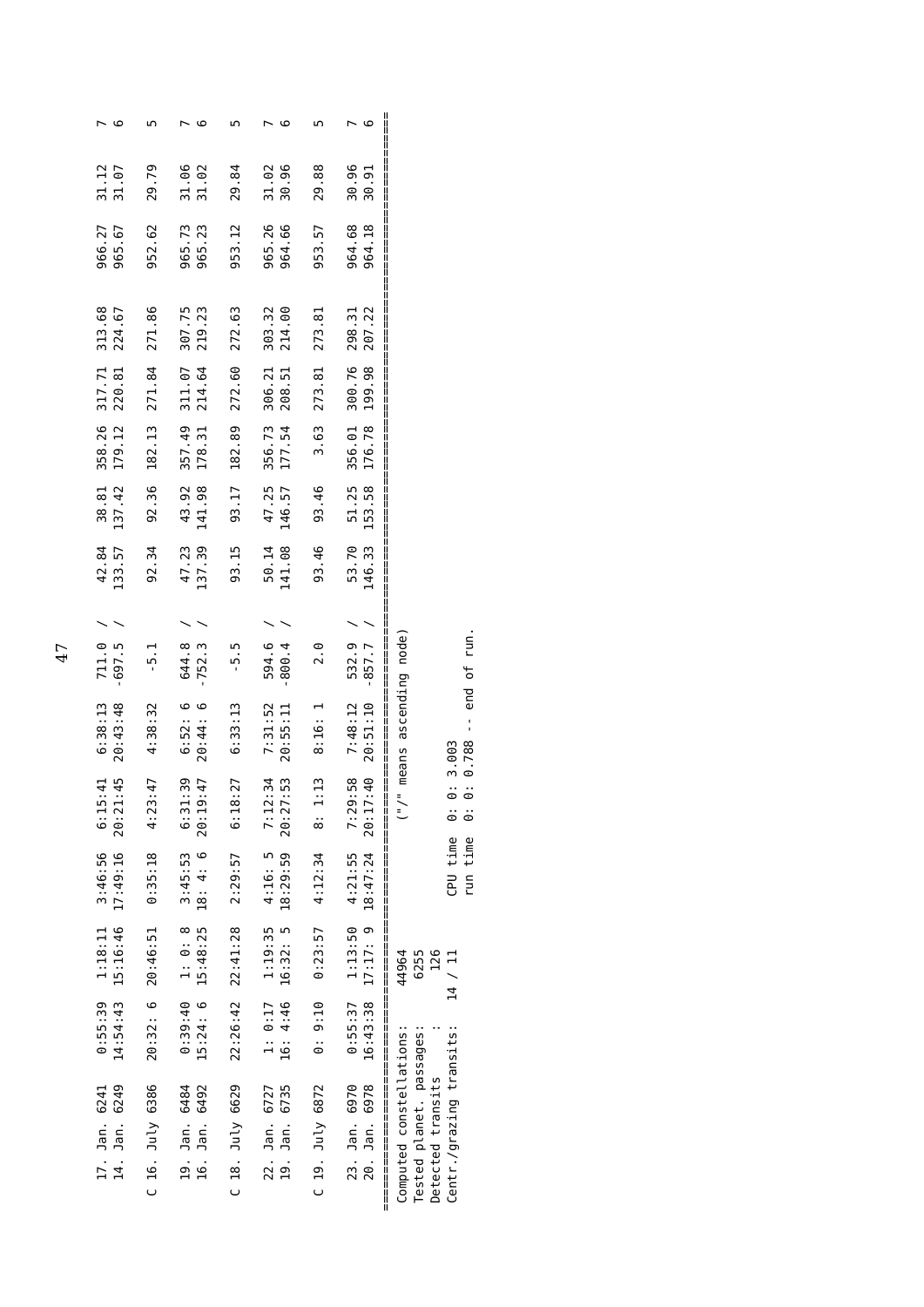#### **4. Fourfold conjunctions 13 000 BC‒AD 17 000**

**Option 14:** P5 program output for all fourfold conjunctions in which the planets Mercury, Venus, Earth, and Mars simultaneously have the same ecliptic longitudes within an angular range of 5°. Some designations in the table headings are explained. The column containing the numbers of significant constellations is marked co. Concerning these numbers, 14 special constellations are described in detail in the book *Pyramiden und Planeten* [8]. In the column tr, the characters M and V refer to a simultaneous transit of Mercury and Venus, respectively, and *k* indicates the number of the aphelion passage of Mercury. The aphelion passages are continuously numbered, where the first aphelion passage of Mercury after the beginning of the year 2000 has the number  $k = 0$ . The time period from the fourfold conjunction to the next aphelion passage of Mercury is given by d*t*. *Lm*, *L<sup>v</sup>* , *L<sup>e</sup>* , and *Lma* are the ecliptic longitudes of Mercury, Venus, Earth, and Mars. The minimum angular range of the four ecliptic longitudes during the conjunction is d*Lmin*. Further details are provided in [2].

#### **P5 output:**

 PLANETS IN A LINE (SYZYGY) (angular range of eclipt. longitudes dL minimized, JDE)  $<$  P5-option 14 >

 **――――――――――**

|        |          | VSOP87C, comb. search, ecliptic of date, |                      |                  |          |             |        | linear c. Mercury to Mars |
|--------|----------|------------------------------------------|----------------------|------------------|----------|-------------|--------|---------------------------|
| Period |          | (years) -13000.00                        | to                   | $17000.00$ (c1), |          | angular r.: | 6.00/  | 5.00 deg                  |
|        |          |                                          |                      |                  |          |             |        |                           |
| co tr  | k        | <b>JDE</b>                               | year                 | dt[days]         | $Lm-Lv$  | $Lm-Le$     | Lm-Lma | dLmin                     |
|        |          | -62144 -3015259.12387 -12967.601 -38.133 |                      |                  | 1.757    | 0.0         | 0.105  | 1.757                     |
|        |          | $-61116 - 2924752.04882 - 12719.801$     |                      | 36.451           | $-2.558$ | $-3.025$    | 0.0    | 3.025                     |
|        |          | -56018 -2476304.86414 -11491.995         |                      | 15.891           | $-1.871$ | $-3.100$    | 0.0    | 3.100                     |
|        |          | -55699 -2448270.17542 -11415.238         |                      | $-11.643$        | 2.577    | 3.490       | 0.0    | 3.490                     |
|        |          | -54830 -2371781.88140 -11205.820         |                      | 31.286           | 1.469    | 0.0         | 0.900  | 1.469                     |
|        |          | -51975 -2120688.28715 -10518.350         |                      | $-27.612$        | $-1.048$ | $-0.384$    | 0.0    | 1.048                     |
| M      |          | -50946 -2030182.60335 -10270.553         |                      | $-42.389$        | $-0.500$ | $-0.988$    | 0.0    | 0.988                     |
|        |          | -48544 -1818813.77667                    | $-9691.845$          | 24.059           | 4.074    | 0.0         | 1.955  | 4.074                     |
|        |          | -48225 -1790778.08803                    | $-9615.086$          | $-2.474$         | 3.782    | 3.234       | 0.0    | 3.782                     |
|        |          | -44501 -1463199.29860                    | $-8718.206 - 21.543$ |                  | 2.831    | $-0.189$    | 2.831  | 3.019                     |
|        |          | V -40777 -1135613.28929                  | $-7821.306 - 33.392$ |                  | $-2.288$ | $-2.121$    | 0.0    | 2.288                     |
|        |          | -39749 -1045106.26361                    | $-7573.506$          | 41.143           | $-4.656$ | $-3.657$    | 0.0    | 4.656                     |
|        | -33463   | $-492135.45751$                          | $-6059.523$          | 36.617           | $-0.732$ | $-0.497$    | 0.0    | 0.732                     |
|        | $-29579$ | $-150537.15060$                          | $-5124.259 - 38.030$ |                  | $-3.780$ | $-2.775$    | 0.0    | 3.780                     |
|        | $-28046$ | $-15654.33423$                           | $-4754.962$          | $-12.227$        | 4.108    | 3.948       | 0.0    | 4.108                     |
|        | $-27177$ | 60834.13961                              | $-4545.544$          | 30.882           | 1.499    | 0.0         | 0.676  | 1.499                     |
|        | $-24322$ | 311928.64773                             | $-3858.071 - 27.103$ |                  | 2.726    | 3.541       | 0.0    | 3.541                     |
|        | $-23293$ | 402434.40305                             | $-3610.274 - 41.808$ |                  | 3.463    | 3.984       | 0.0    | 3.984                     |
|        | $-20891$ | 613802.18908                             | $-3031.569$          | 23.600           | 4.661    | 0.0         | 3.870  | 4.661                     |
|        | $-20572$ | 641837.19908                             | $-2954.812$          | $-3.613$         | 4.509    | 2.495       | 0.0    | 4.509                     |
|        | $-19384$ | 746366.77815                             | $-2668.619$          | 18.379           | 0.226    | 4.109       | 0.0    | 4.109                     |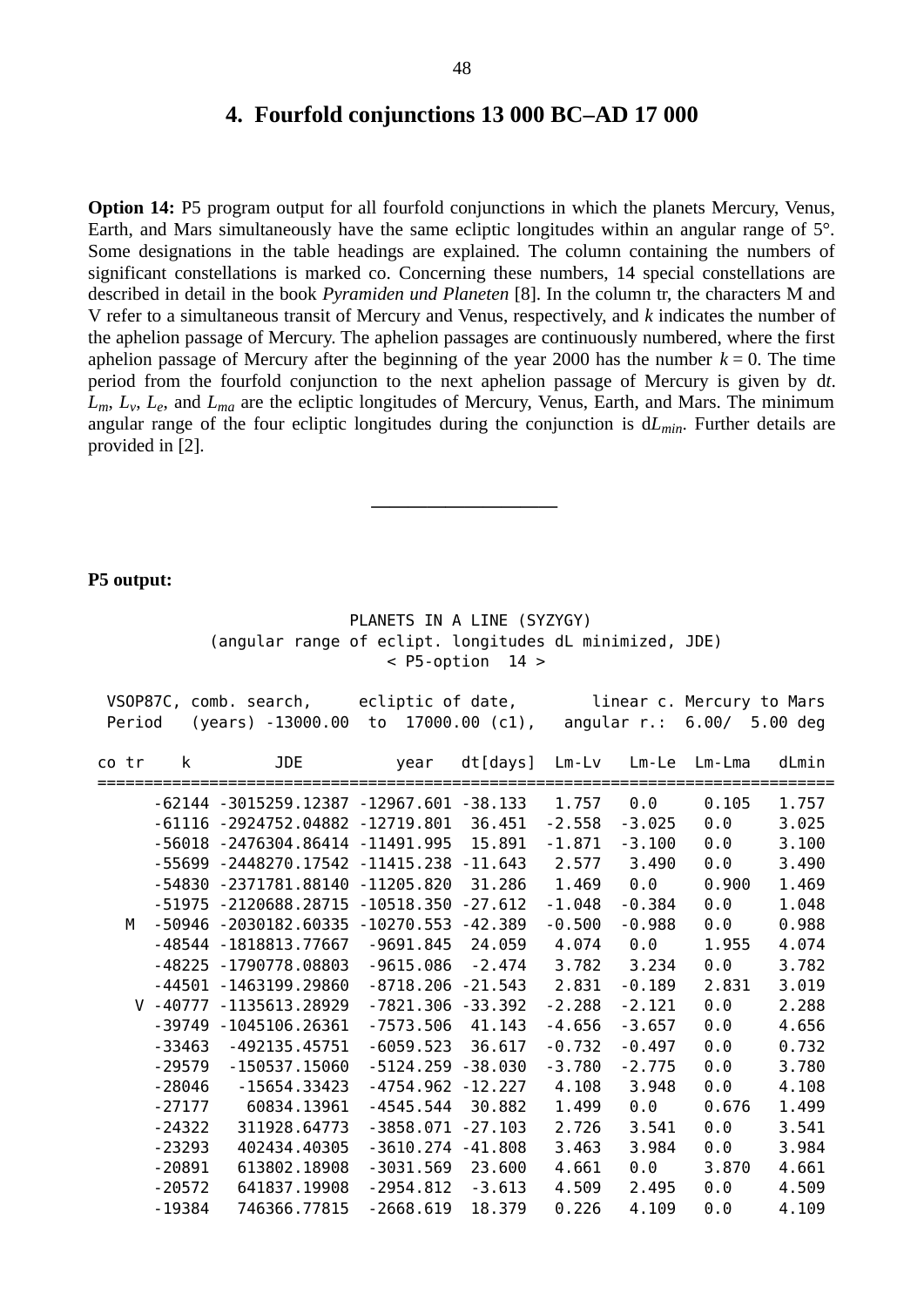|      | - 16848            | 969416.60704             | $-2057.930 -22.063$ |                 | 4.094                | 0.469               | 0.0                 | 4.094 |
|------|--------------------|--------------------------|---------------------|-----------------|----------------------|---------------------|---------------------|-------|
|      | $-13124$           | 1297003.80471            | $-1161.026 -32.723$ |                 | 2.174                | 3.048               | $\theta$ . $\theta$ | 3.048 |
| М    | $-12096$           | 1387510.46824            | $-913.228$          | 41.449          | $-2.172$             | $-0.337$            | $\theta$ . $\theta$ | 2.172 |
|      | $-5810$            | 1940480.90518            | 600.754             | 36.554          | 0.079                | 0.707               | 0.0                 | 0.707 |
|      | $-5650$            | 1954490.74930            |                     | 639.112 -28.698 | 4.457                | $\theta$ . $\theta$ | 0.403               | 4.457 |
|      | $-4621$            | 2044997.03231            |                     | 886.909 -42.875 | 4.093                | 0.0                 | 1.425               | 4.093 |
|      | $-2955$            | 2191576.37670            | 1288.230 -20.467    |                 | $-4.154$             | 0.0                 | $-0.771$            | 4.154 |
|      | $-1926$            | 2282079.86037            | 1536.020 -37.445    |                 | 0.453                | 2.400               | 0.0                 | 2.400 |
|      | 476                | 2493450.15754            | 2114.732            | 30.475          | 1.507                | $-0.232$            | 1.507               | 1.739 |
|      | 795                | 2521489.41998            | 2191.501            | 7.515           | $-3.907$             | $\theta$ . $\theta$ | $-1.484$            | 3.907 |
| 12 M | 4519               | 2849066.01327            | 3088.376 -13.750    |                 | $-3.397$             | $-2.605$            | $\theta$ . $\theta$ | 3.397 |
|      | 5548               | 2939566.30702            | 3336.157 - 33.917   |                 | 3.882                | $\theta$ . $\theta$ | 0.569               | 3.882 |
|      | 8243               | 3176650.26922            | 3985.271 -27.352    |                 | $-3.312$             | 0.0                 | $-0.379$            | 3.312 |
|      | 8269               | 3178981.57686            | 3991.654            | 16.752          | $-0.800$             | 1.467               | $-0.800$            | 2.267 |
|      | 9272               | 3267156.02956            | 4233.067 - 42.053   |                 | $-3.820$             | $-0.574$            | $\theta$ . $\theta$ | 3.820 |
|      | 15557              | 3820126.65275            | 5747.049            | 41.208          | $-2.124$             | 0.0                 | $-1.952$            | 2.124 |
|      | 15717              | 3834138.13217            | 5785.411 -22.408    |                 | $-2.064$             | $-3.418$            | $\theta$ . $\theta$ | 3.419 |
|      | 15743              | 3836472.36564            | 5791.802            | 24.622          | 4.659                | 4.389               | 0.0                 | 4.659 |
|      | 16746              | 3924642.67733            | 6033.204 -38.324    |                 | 2.520                | 0.0                 | 2.339               | 2.520 |
|      | 19441              | 4161725.56802            | 6682.315 -32.830    |                 | $-3.781$             | 0.0                 | $-0.412$            | 3.781 |
|      | 20974              | 4296612.30826            | 7051.623            | $-3.103$        | $-4.188$             | 0.0                 | $-3.368$            | 4.188 |
| М    | 21843              | 4373097.00488            | 7261.031            | 36.229          | $-0.135$             | 0.380               | $-0.135$            | 0.515 |
|      | 24698              | 4624193.65495            | 7948.510            | $-19.615$       | $-0.632$             | 4.214               | $-0.632$            | 4.846 |
|      | 26915              | 4819212.51626            | 8482.453 -28.801    |                 | $-1.437$             | $-3.049$            | 0.0                 | 3.049 |
|      | 28129              | 4926065.39990            | 8775.007            | 29.292          | $-0.821$             | $-3.563$            | $\theta$ . $\theta$ | 3.563 |
|      | 28448              | 4954105.08050            | 8851.777            | 6.750           | $-2.902$             | 0.0                 | $-1.249$            | 2.902 |
|      | 32172              | 5281682.80510            | 9748.654 -13.384    |                 | $-0.969$             | $\theta$ . $\theta$ | $-0.897$            | 0.969 |
|      | 35922              | 5611596.79305            | 10651.928           | 15.543          | $-0.971$             | 0.043               | $-0.971$            | 1.013 |
|      | 36925              | 5699772.17611            | 10893.344 -42.331   |                 | $-3.639$             | 0.0                 | $-2.630$            | 3.639 |
|      | 38113              | 5804287.97146            | 11179.498 - 34.123  |                 | $-2.641$             | $-3.546$            | $\theta$ . $\theta$ | 3.546 |
|      | 39646              | 5939173.53429            | 11548.803           | $-5.573$        | $-1.199$             | $-3.007$            | 0.0                 | 3.007 |
|      | 43210              | 6252743.27610            | 12407.327           | 41.406          | 0.134                | 2.572               | $\theta$ . $\theta$ | 2.572 |
| М    | 43370              | 6266755.55351            | 12445.692 - 21.412  |                 | 1.706                | 1.352               | 0.0                 | 1.706 |
|      | 43396              | 6269087.74498            | 12452.077           | 23.576          | 3.799                | 2.388               | 0.0                 | 3.799 |
|      | 44399              | 6357258.98958            | 12693.482 -38.437   |                 |                      | 3.641 1.774         | 0.0                 | 3.641 |
|      | 49496              | 6805712.91680            | 13921.307 35.715    |                 | $-0.904$             | $-0.924$            | 0.0                 | 0.924 |
|      | 50844              | 6924245.65229            | 14245.838 - 14.233  |                 | 3.579                | $-0.162$            | 3.579               | 3.742 |
|      | 54568              | 7251829.78723            | 15142.733 -27.956   |                 | 2.517                | 2.077               | 0.0                 | 2.517 |
|      | 56101              | 7386721.26013            | 15512.054           | 6.504           | $-1.307$             | 1.289               | $-1.307$            | 2.596 |
|      |                    |                          |                     |                 |                      |                     |                     |       |
|      |                    | Computed constellations: | 150720              |                 |                      |                     |                     |       |
|      | Number of syzygies |                          | 60                  |                 | CPU time 0: 0: 6.870 |                     |                     |       |

run time 0: 0: 1.792 -- end of run.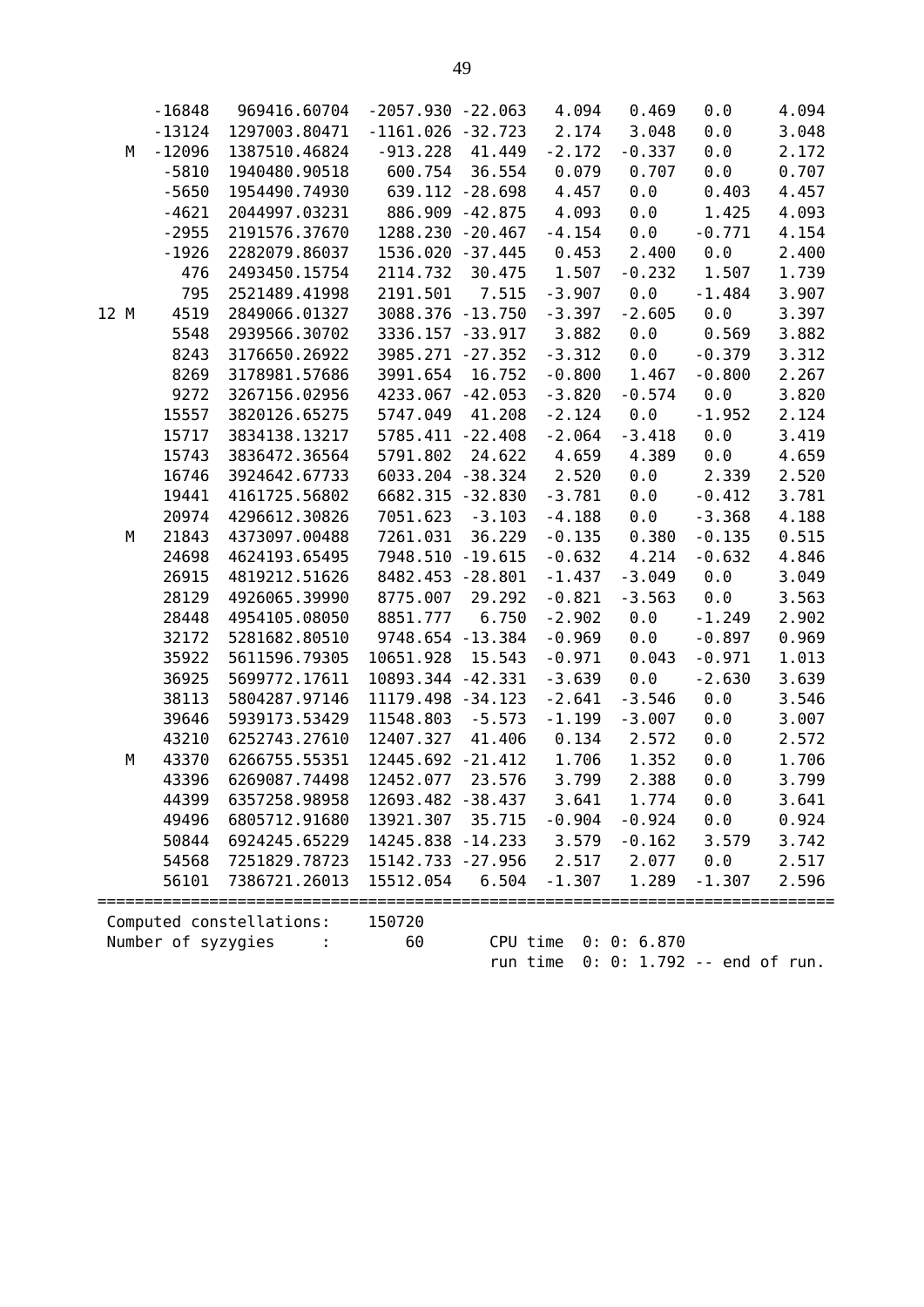#### **5. Planetary constellations in the year AD 3088 and the chamber positions in the Great Pyramid of Giza**

**Options 330‒332:** Tables of transformed planetary positions in the Great Pyramid concerning the astronomical events in the year 3088. The moment of the minimum angular range, comprising the ecliptic longitudes of the four planets Mercury, Venus, Earth, and Mars during the conjunction is labeled "date of syzygy." This point in time is not identical with the middle of the Mercury transit. Instead, both moments are separated by approximately one day. The geographical coordinates to the right in the table are correct but not of importance because the positions are separated by only a few meters and in the Great Pyramid there is no GPS signal reception. However, this is relevant only for the options 330–332. For more details see [2]. Note: In the previous program version from June 2015 (P4), the quick start option 380 must be used instead of the option 331.

In the last three subsections of the tables, the positions of the planets are accordingly transformed to locations within the Great Pyramid. The underlying positions of the chambers are as follows:

- 1. Middle of east walls of the chambers in the Great Pyramid, P5 option 330,
- 2. Spatial middle of the chambers, P5 option 331 (P4 option 380),
- 3. Middle of west walls of the chambers, P5 option 332.

The corresponding setting of the parameters is reproduced in note form in the table headings. The parameter distinguishing the three position options (east, middle, or west) is the only parameter that changes when comparing the three tables. This parameter and the most important coordinates are highlighted. Note: The coordinates of the Sun position are provided only once because they remain unchanged at the four points in time.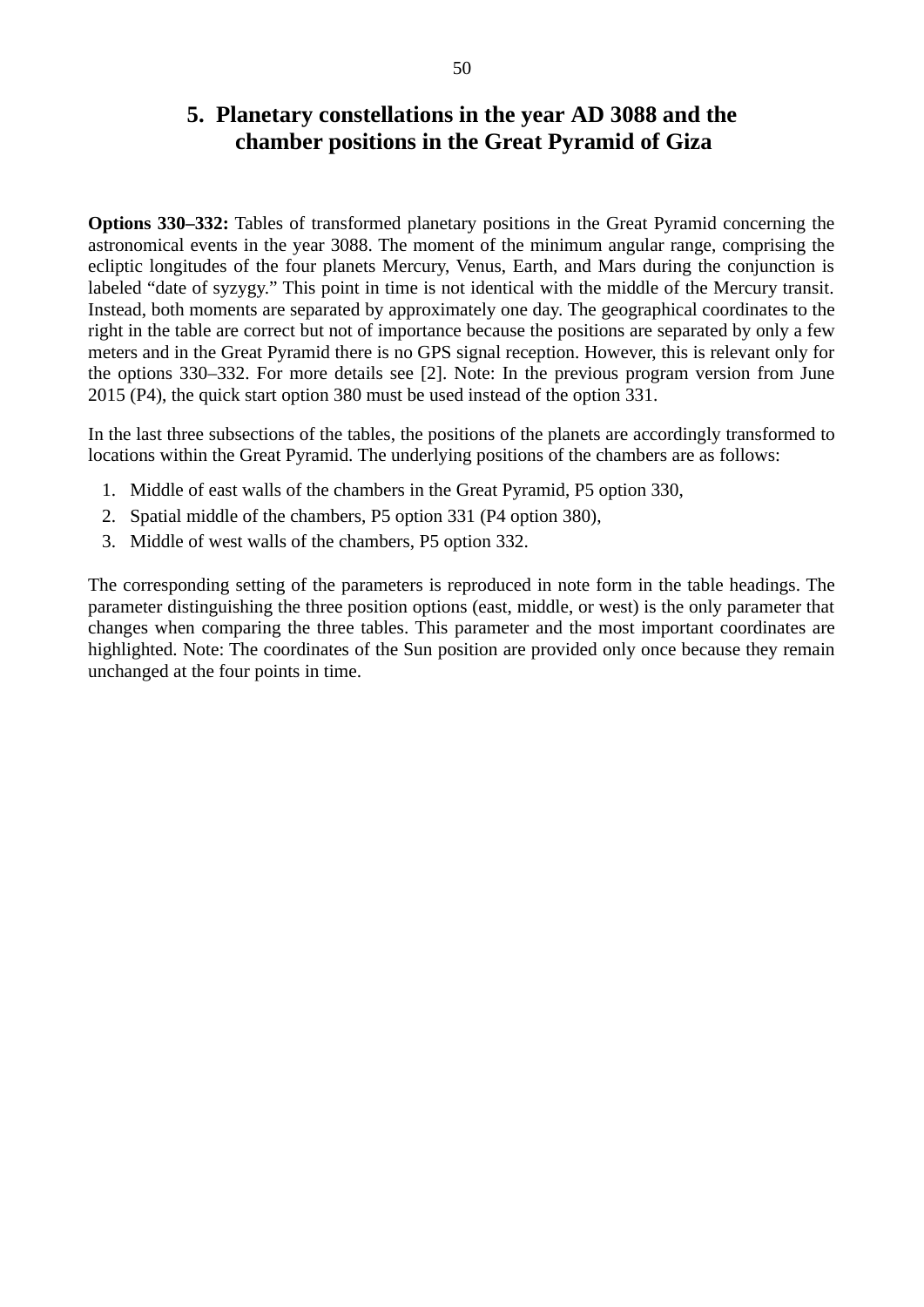#### **5.1 East walls of the chambers**

#### **P5 output:**

 PLANETS IN ALIGNMENT WITH THE CHAMBERS OF THE CHEOPS PYRAMID (more positions - coordinate system of chambers) < P5-option 330 >

VSOP87A (2005) full ver., standard J2000.0, E-V-M, "Sun" free 3D east, FITEX Ecl. N and S, constellation 12, JDE = 2849035.77863, year = 3088.29 (c2) date (Gregor.,TT) = 17. Apr. 3088, 6:41:13, Tuesday

|      | con k | vear                                                     |  | X5 M/10^9 h-Sun x-Sun y-Sun z-Sun dr P |  |  | FI%1  |
|------|-------|----------------------------------------------------------|--|----------------------------------------|--|--|-------|
| - 12 |       | 4518 3088.293 -13.84 2.320 33.68 -21.76 -17.44 2.68 0.09 |  |                                        |  |  | 0.253 |
|      |       |                                                          |  |                                        |  |  |       |

|            | Celestial positions in Giza |                                         |       |          |    |             |    |             |  |  |
|------------|-----------------------------|-----------------------------------------|-------|----------|----|-------------|----|-------------|--|--|
| body       | x[m]                        | y[m]                                    | z[m]  | dr[m]    |    | latitude N  |    | longitude E |  |  |
|            |                             | date of chambers: $JDE = 2849035.77863$ |       |          |    |             |    |             |  |  |
| <b>Sun</b> | $-21.76$                    | $-17.44$                                | 2.68  | 0.09     | 29 | 58.7406     | 31 | 8.0574      |  |  |
| Mercury    | $-5.47$                     | $-28.41$                                | 0.00  | 0.11     | 29 | 58.7494     | 31 | 8.0557      |  |  |
| Venus      | 0.06                        | 23.44                                   | 0.00  | 0.04     | 29 | 58.7524     | 31 | 8.0557      |  |  |
| Earth      | $-11.11$                    | 46.01                                   | 0.00  | 0.08     | 29 | 58.7463     | 31 | 8.0557      |  |  |
| Mars       | $-26.76$                    | 86.77                                   | 4.89  | 0.19     | 29 | 58.7379     | 31 | 8.0588      |  |  |
|            | date of syzygy:             | $JDE = 2849066.01327$                   |       |          |    |             |    |             |  |  |
| Mercury    | $-29.83$                    | 9.71                                    | 5.06  | 0.06     | 29 | 58.7362     | 31 | 8.0589      |  |  |
| Venus      | $-37.37$                    | 26.20                                   | 7.88  | 0.09     | 29 | 58.7321     | 31 | 8.0606      |  |  |
| Earth      | $-43.11$                    | 43.64                                   | 7.96  | 0.12     | 29 | 58.7290     | 31 | 8.0607      |  |  |
| Mars       | $-51.10$                    | 80.32                                   | 10.09 | 0.21     | 29 | 58.7247     | 31 | 8.0620      |  |  |
|            |                             | date of transit: $JDE = 2849067.30624$  |       |          |    |             |    |             |  |  |
| Mercury    | $-31.77$                    | 9.35                                    | 5.29  | 0.07     | 29 | 58.7352     | 31 | 8.0590      |  |  |
| Venus      | $-38.91$                    | 25.60                                   | 8.17  | 0.09     | 29 | 58.7313     | 31 | 8.0608      |  |  |
| Earth      | $-44.41$                    | 43.16                                   | 8.28  | 0.13     | 29 | 58.7283     | 31 | 8.0609      |  |  |
| Mars       | $-52.10$                    | 79.90                                   | 10.30 | 0.21     | 29 | 58.7242     | 31 | 8.0621      |  |  |
|            |                             | date of pyramids: $JDE = 2849079.76330$ |       |          |    |             |    |             |  |  |
| Mercury    | $-46.49$                    | $-0.79$                                 | 6.74  | 0.11     | 29 | 58.7272     | 31 | 8.0599      |  |  |
| Venus      | $-52.36$                    | 17.01                                   | 10.57 | 0.12     | 29 | 58.7240     | 31 | 8.0623      |  |  |
| Earth      | $-56.30$                    | 37.10                                   | 11.24 | 0.14     | 29 | 58.7219     | 31 | 8.0627      |  |  |
| Mars       | $-61.61$                    | 75.19                                   | 12.31 | 0.21     | 29 | 58.7190     | 31 | 8.0634      |  |  |
|            |                             |                                         |       | CPU time |    | 0: 0: 0.068 |    |             |  |  |

Celestial positions in Giza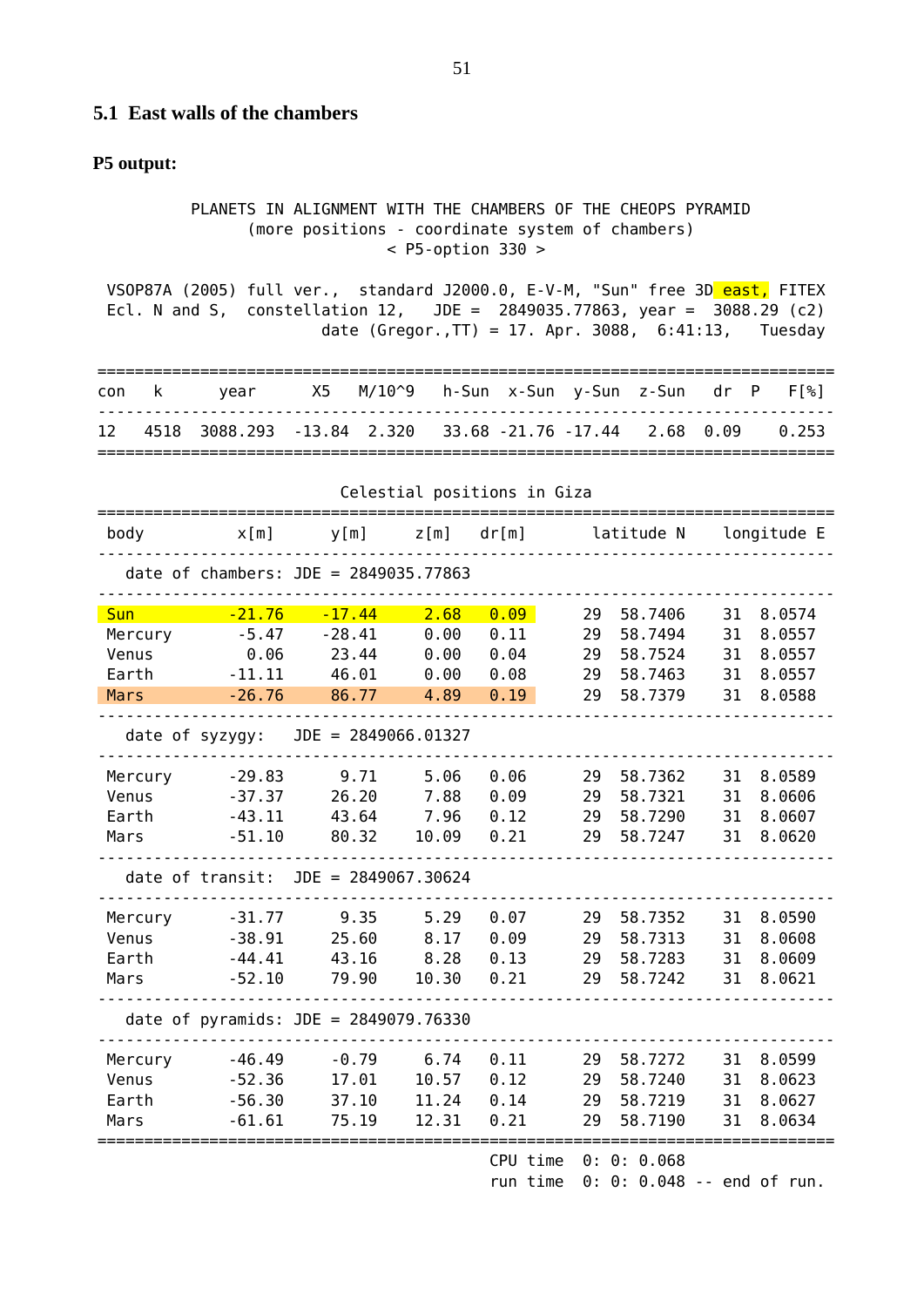#### **5.2 Spatial middle of the chambers**

#### **P5 output:**

 PLANETS IN ALIGNMENT WITH THE CHAMBERS OF THE CHEOPS PYRAMID (more positions - coordinate system of chambers) < P5-option 331 >

VSOP87A (2005) full ver., standard J2000.0, E-V-M, "Sun" free 3D mid., FITEX Ecl. N and S, constellation 12, JDE = 2849035.77863, year = 3088.29 (c2) date (Gregor.,TT) = 17. Apr. 3088, 6:41:13, Tuesday

|     | con k | vear          |  | X5 M/10^9 h-Sun x-Sun y-Sun z-Sun dr P |  |  | $FI$ % 1 |
|-----|-------|---------------|--|----------------------------------------|--|--|----------|
| -12 |       | 4518 3088.293 |  |                                        |  |  | 0.570    |
|     |       |               |  |                                        |  |  |          |

| body    | x[m]     |                                         | $y[m]$ $z[m]$ $dr[m]$ |          |    | latitude N  |    | longitude E |
|---------|----------|-----------------------------------------|-----------------------|----------|----|-------------|----|-------------|
|         |          | date of chambers: $JDE = 2849035.77863$ |                       |          |    |             |    |             |
| Sun     | $-21.78$ | $-17.38$                                | $-8.76$               | 0.20     | 29 | 58.7406     | 31 | 8.0503      |
| Mercury | $-5.38$  | $-28.43$                                | $-7.01$               | 0.24     | 29 | 58.7494     | 31 | 8.0514      |
| Venus   | $-0.20$  | 23.38                                   | $-2.95$               | 0.09     | 29 | 58.7523     | 31 | 8.0539      |
| Earth   | $-10.93$ | 46.09                                   | $-5.20$               | 0.19     | 29 | 58.7464     | 31 | 8.0525      |
| Mars    | $-27.45$ | 86.83                                   | $-3.25$               | 0.44     | 29 | 58.7375     | 31 | 8.0537      |
|         |          | date of syzygy: JDE = 2849066.01327     |                       |          |    |             |    |             |
| Mercury | $-30.26$ | 9.76                                    | $-7.60$               | 0.14     | 29 | 58.7360     | 31 | 8.0510      |
| Venus   | $-38.34$ | 26.23                                   | $-6.36$               | 0.20     | 29 | 58.7316     | 31 | 8.0518      |
| Earth   | $-43.90$ | 43.73                                   | $-7.17$               | 0.28     | 29 | 58.7286     | 31 | 8.0513      |
| Mars    | $-52.25$ | 80.42                                   | $-5.78$               | 0.46     | 29 | 58.7241     | 31 | 8.0521      |
|         |          | date of transit: $JDE = 2849067.30624$  |                       |          |    |             |    |             |
| Mercury | $-32.19$ | 9.41                                    | $-7.96$               | 0.16     | 29 | 58.7349     | 31 | 8.0508      |
| Venus   | $-39.91$ | 25.62                                   | $-6.57$               | 0.21     | 29 | 58.7308     | 31 | 8.0516      |
| Earth   | $-45.24$ | 43.26                                   | $-7.27$               | 0.28     | 29 | 58.7279     | 31 | 8.0512      |
| Mars    | $-53.28$ | 80.00                                   | $-5.89$               | 0.47     | 29 | 58.7235     | 31 | 8.0521      |
|         |          | date of pyramids: $JDE = 2849079.76330$ |                       |          |    |             |    |             |
| Mercury | $-46.68$ | $-0.62$                                 | $-11.41$              | 0.25     | 29 | 58.7271     | 31 | 8.0486      |
| Venus   | $-53.47$ | 17.08                                   | $-8.65$               | 0.27     | 29 | 58.7234     | 31 | 8.0503      |
| Earth   | $-57.48$ | 37.20                                   | $-8.24$               | 0.33     | 29 | 58.7212     | 31 | 8.0506      |
| Mars    | $-62.95$ | 75.32                                   | $-7.00$               | 0.48     | 29 | 58.7183     | 31 | 8.0514      |
|         |          |                                         |                       | CPU time |    | 0: 0: 0.072 |    |             |

Celestial positions in Giza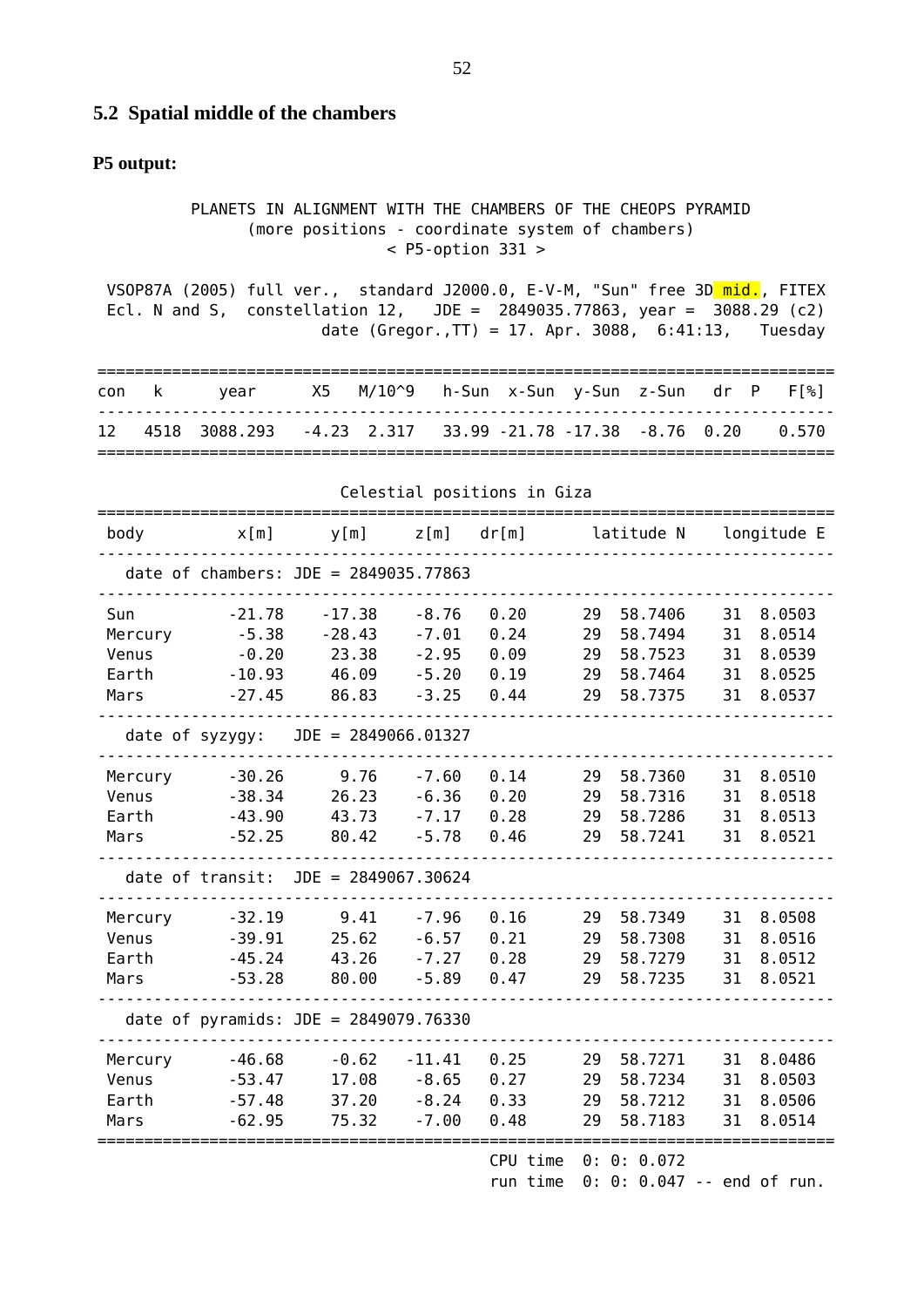#### **5.3 West walls of the chambers**

#### **P5 output:**

 PLANETS IN ALIGNMENT WITH THE CHAMBERS OF THE CHEOPS PYRAMID (more positions - coordinate system of chambers) < P5-option 332 >

VSOP87A (2005) full ver., standard J2000.0, E-V-M, "Sun" free 3D west, FITEX Ecl. N and S, constellation 12, JDE = 2849035.77863, year = 3088.29 (c2) date (Gregor.,TT) = 17. Apr. 3088, 6:41:13, Tuesday

|      | con k | vear                                                      |  | X5 M/10^9 h-Sun x-Sun y-Sun z-Sun dr P |  |  | $FI$ % 1 |
|------|-------|-----------------------------------------------------------|--|----------------------------------------|--|--|----------|
| - 12 |       | 4518 3088.293 18.54 2.307 35.54 -20.60 -17.03 -19.19 0.78 |  |                                        |  |  | 2.194    |
|      |       |                                                           |  |                                        |  |  |          |

| body                                     | x[m]                                                   | y[m]                                                                    | z[m]                                                    | dr[m]                                |                            | latitude N                                          |                            | longitude E                                    |
|------------------------------------------|--------------------------------------------------------|-------------------------------------------------------------------------|---------------------------------------------------------|--------------------------------------|----------------------------|-----------------------------------------------------|----------------------------|------------------------------------------------|
|                                          |                                                        | date of chambers: $JDE = 2849035.77863$                                 |                                                         |                                      |                            |                                                     |                            |                                                |
| Sun<br>Mercury<br>Venus<br>Earth<br>Mars | $-20.60$<br>$-5.17$<br>$-0.81$<br>$-10.53$<br>$-26.81$ | $-17.03$<br>$-28.47$<br>23.23<br>46.29<br>87.36                         | $-19.19$<br>$-13.89$<br>$-6.29$<br>$-10.13$<br>$-10.51$ | 0.78<br>0.93<br>0.37<br>0.72<br>1.68 | 29<br>29<br>29<br>29<br>29 | 58.7412<br>58.7496<br>58.7519<br>58.7467<br>58.7378 | 31<br>31<br>31<br>31<br>31 | 8.0438<br>8.0471<br>8.0518<br>8.0494<br>8.0492 |
| Mercury<br>Venus<br>Earth<br>Mars        | $-28.96$<br>$-37.02$<br>$-42.11$<br>$-50.33$           | date of syzygy: JDE = 2849066.01327<br>10.30<br>26.90<br>44.60<br>81.49 | $-18.95$<br>$-19.02$<br>$-20.40$<br>$-19.47$            | 0.56<br>0.77<br>1.08<br>1.80         | 29<br>29<br>29<br>29       | 58.7367<br>58.7323<br>58.7296<br>58.7251            | 31<br>31<br>31<br>31       | 8.0439<br>8.0439<br>8.0430<br>8.0436           |
|                                          |                                                        | date of transit: $JDE = 2849067.30624$                                  |                                                         |                                      |                            |                                                     |                            |                                                |
| Mercury<br>Venus<br>Earth<br>Mars        | $-30.75$<br>$-38.49$<br>$-43.39$<br>$-51.31$           | 10.00<br>26.33<br>44.15<br>81.09                                        | $-19.81$<br>$-19.64$<br>$-20.86$<br>$-19.86$            | 0.60<br>0.80<br>1.09<br>1.80         | 29<br>29<br>29<br>29       | 58.7357<br>58.7315<br>58.7289<br>58.7246            | 31<br>31<br>31<br>31       | 8.0434<br>8.0435<br>8.0428<br>8.0434           |
|                                          |                                                        | date of pyramids: JDE = 2849079.76330                                   |                                                         |                                      |                            |                                                     |                            |                                                |
| Mercury<br>Venus<br>Earth<br>Mars        | $-44.04$<br>$-51.21$<br>$-55.08$<br>$-60.46$           | 0.34<br>18.10<br>38.33<br>76.61                                         | $-27.24$<br>$-25.45$<br>$-25.14$<br>$-23.57$            | 0.97<br>1.06<br>1.26<br>1.86         | 29<br>29<br>29<br>29       | 58.7285<br>58.7246<br>58.7225<br>58.7196            | 31<br>31<br>31<br>31       | 8.0388<br>8.0399<br>8.0401<br>8.0411           |
|                                          |                                                        |                                                                         |                                                         | CPU time                             |                            | 0: 0: 0.072                                         |                            |                                                |

Celestial positions in Giza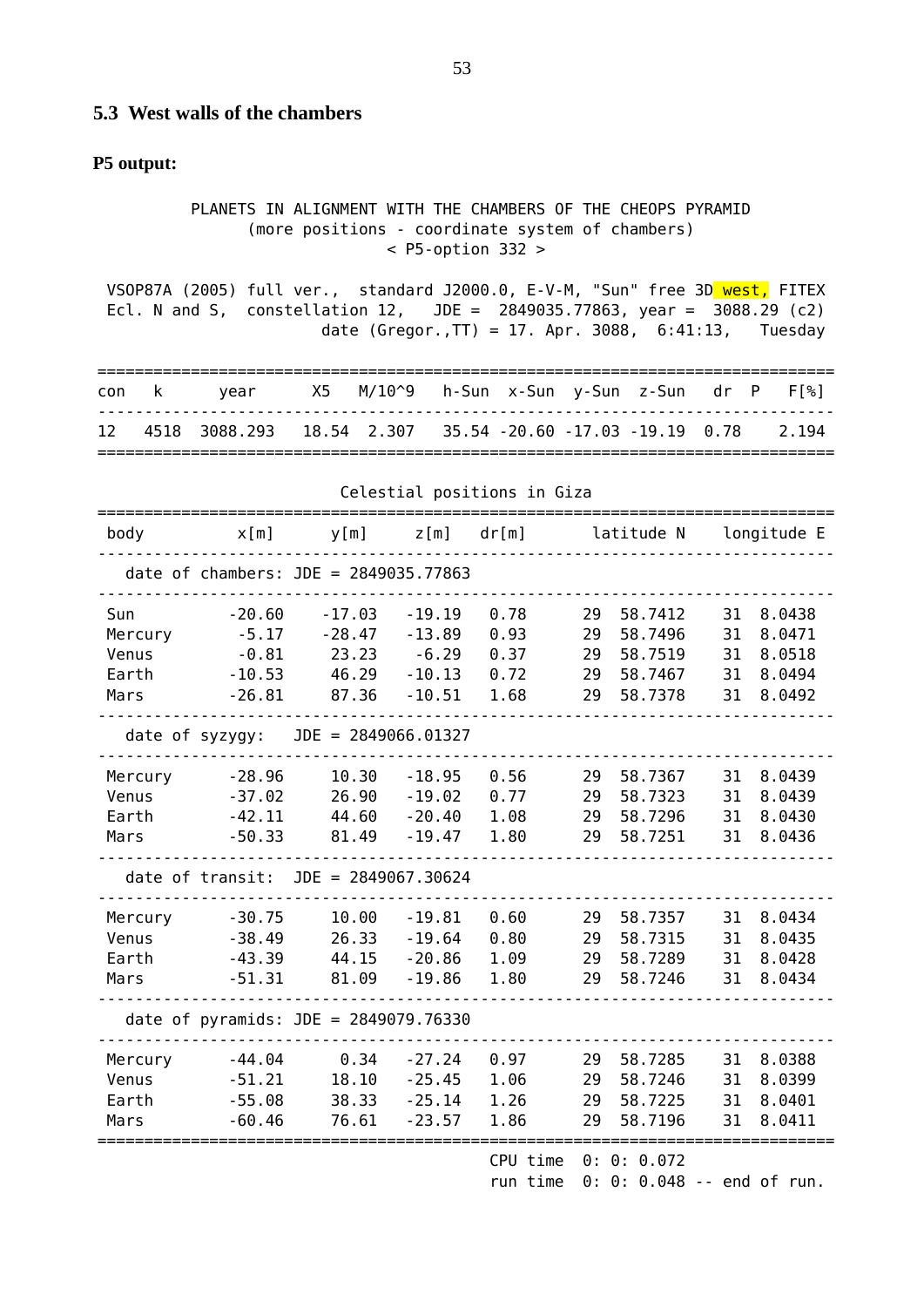#### **6. Planetary constellation in the year AD 3088 according to the pyramid positions at Giza**

**Options 333‒335:** Tables of the transformed planetary positions on the Giza plateau for the astronomical configurations in the year 3088. The program output is analogous to the options 330–332. In this case, the geographical coordinates are important. For further details see [2]. Note: In the previous program version from June 2015 (P4), the quick start option 381 must be used instead of the option 334.

In the first three subsections of the tables, the positions of the planets are accordingly transformed to locations on the pyramid plateau. The underlying relative height levels of the pyramids are as follows:

- 1. Center of the base area of the pyramids, P5 option 333,
- 2. Center of mass of the pyramids (quarter of pyramid height), P5 option 334 (P4 option 381),
- 3. Top of pyramids, P5 option 335.

In the table headings, the only changed parameter and the most important numbers are highlighted in yellow and orange.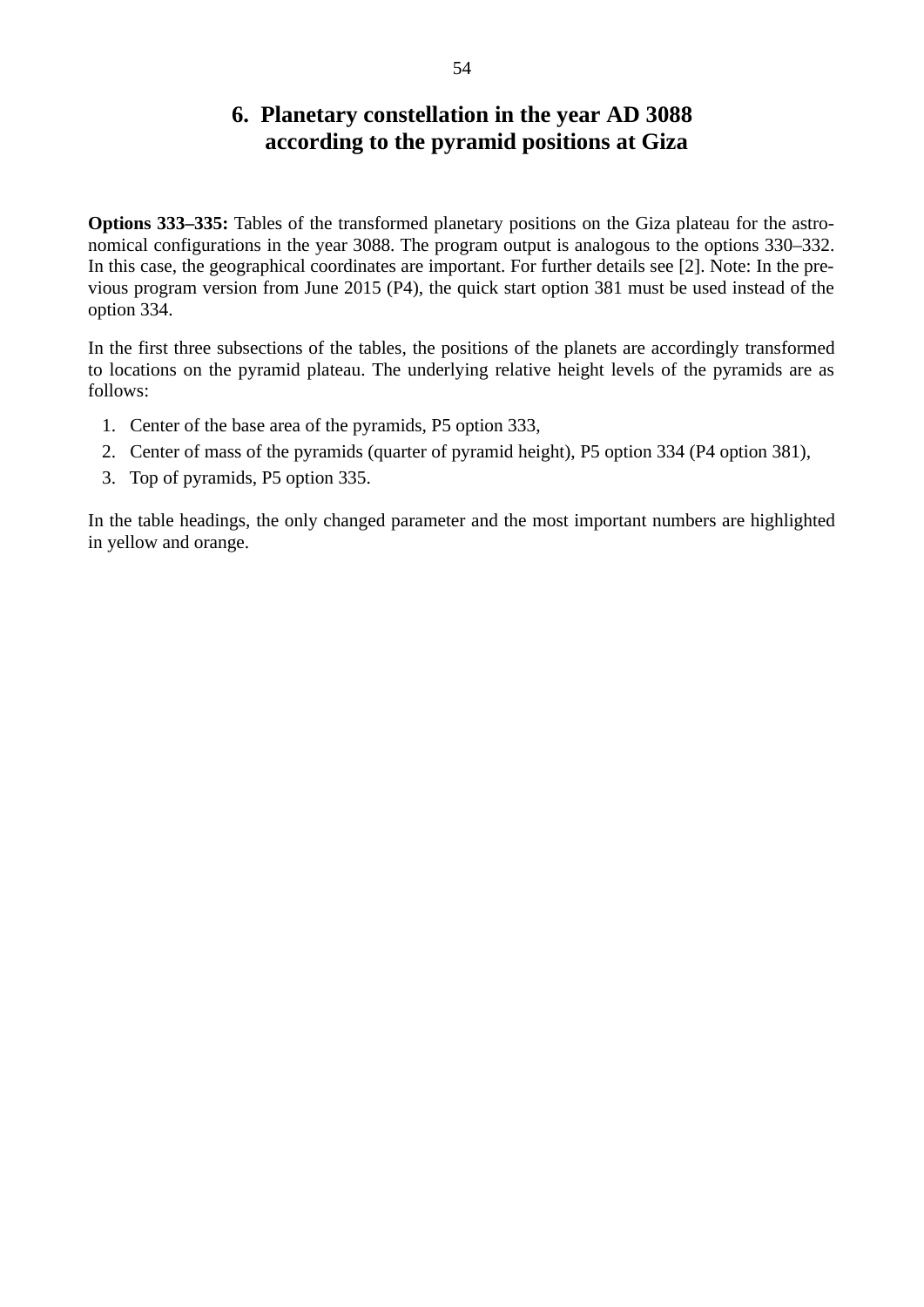#### **6.1 Base area of the pyramids**

#### **P5 output:**

 PLANETS IN ALIGNMENT WITH THE PYRAMIDS OF GIZA (more positions - coordinate system of pyramids) < P5-option 333 >

VSOP87A (2005) full ver., standard J2000.0, "Sun" free 3D base, FITEX Ecl. N and S, constellation 12, JDE = 2849079.76330, year = 3088.41 (c2) date (Gregor.,  $TT$ ) = 31. May 3088, 6:19: 9, Thursday

|      | con k | vear                                                               |  |  |  | X5    M/10^7    h-Sun    x-Sun    y-Sun     z-Sun        dr    P | $FI$ % 1 |
|------|-------|--------------------------------------------------------------------|--|--|--|------------------------------------------------------------------|----------|
| - 12 |       | . 4519 3088.413 36.22 9.765 28.48 -625.5  64.3 341.2   3.8   0.339 |  |  |  |                                                                  |          |
|      |       |                                                                    |  |  |  |                                                                  |          |

|                                   | Cetestial positions in Giza             |                                                   |                                        |                              |                      |                                          |                      |                                      |  |  |
|-----------------------------------|-----------------------------------------|---------------------------------------------------|----------------------------------------|------------------------------|----------------------|------------------------------------------|----------------------|--------------------------------------|--|--|
| body                              | x[m]                                    | y[m]                                              | Z[m]                                   | dr[m] latitude N             |                      |                                          |                      | longitude E                          |  |  |
|                                   |                                         | date of chambers: $JDE = 2849035.77863$           |                                        |                              |                      |                                          |                      |                                      |  |  |
| Sun<br>Mercury<br>Venus           | $-625.54$<br>$-1037.20$<br>$-360.30$    | 64.27<br>106.97<br>$-905.16$                      | 341.21<br>565.97<br>795.69             | 3.76<br>5.32<br>4.26         | 29<br>29<br>29       | 58.0132<br>57.7903<br>58.1567            | 31<br>31<br>31       | 7.6546<br>7.6281<br>8.2573           |  |  |
| Earth<br>Mars                     | 115.32<br>979.27                        | $-1238.08$<br>$-1814.81$                          | 651.22<br>546.52                       | 4.05<br>5.92                 | 29<br>29             | 58.4142<br>58.8818                       | 31<br>31             | 8.4643<br>8.8229                     |  |  |
|                                   | date of syzygy:                         | $JDE = 2849066.01327$                             |                                        |                              |                      |                                          |                      |                                      |  |  |
| Mercury<br>Venus<br>Earth<br>Mars | $-93.24$<br>283.65<br>613.72<br>1279.60 | $-349.43$<br>$-562.83$<br>$-842.00$<br>$-1437.29$ | 300.51<br>249.40<br>190.89<br>171.91   | 1.91<br>1.35<br>2.20<br>5.03 | 29<br>29<br>29<br>29 | 58.3013<br>58.5053<br>58.6839<br>59.0443 | 31<br>31<br>31<br>31 | 7.9118<br>8.0445<br>8.2180<br>8.5882 |  |  |
|                                   |                                         | date of transit: $JDE = 2849067.30624$            |                                        |                              |                      |                                          |                      |                                      |  |  |
| Mercury<br>Venus<br>Earth<br>Mars | $-69.39$<br>299.34<br>628.47<br>1289.75 | $-324.33$<br>$-535.62$<br>$-818.76$<br>$-1418.74$ | 268.26<br>224.54<br>171.21<br>155.96   | 1.78<br>1.21<br>2.13<br>5.00 | 29<br>29<br>29<br>29 | 58.3142<br>58.5138<br>58.6919<br>59.0498 | 31<br>31<br>31<br>31 | 7.8962<br>8.0276<br>8.2036<br>8.5766 |  |  |
|                                   |                                         | date of pyramids: $JDE = 2849079.76330$           |                                        |                              |                      |                                          |                      |                                      |  |  |
| Mercury<br>Venus<br>Earth<br>Mars | $-0.49$<br>386.37<br>738.64<br>1375.11  | $-0.57$<br>$-239.04$<br>$-574.88$<br>$-1230.83$   | $-0.06$<br>$-2.47$<br>$-12.73$<br>3.82 | 1.57<br>0.55<br>1.60<br>4.69 | 29<br>29<br>29<br>29 | 58.3515<br>58.5609<br>58.7515<br>59.0960 | 31<br>31<br>31<br>31 | 7.6949<br>7.8432<br>8.0520<br>8.4598 |  |  |
|                                   |                                         |                                                   |                                        | CPU time                     |                      | 0: 0: 0.070                              |                      |                                      |  |  |

Celestial positions in Giza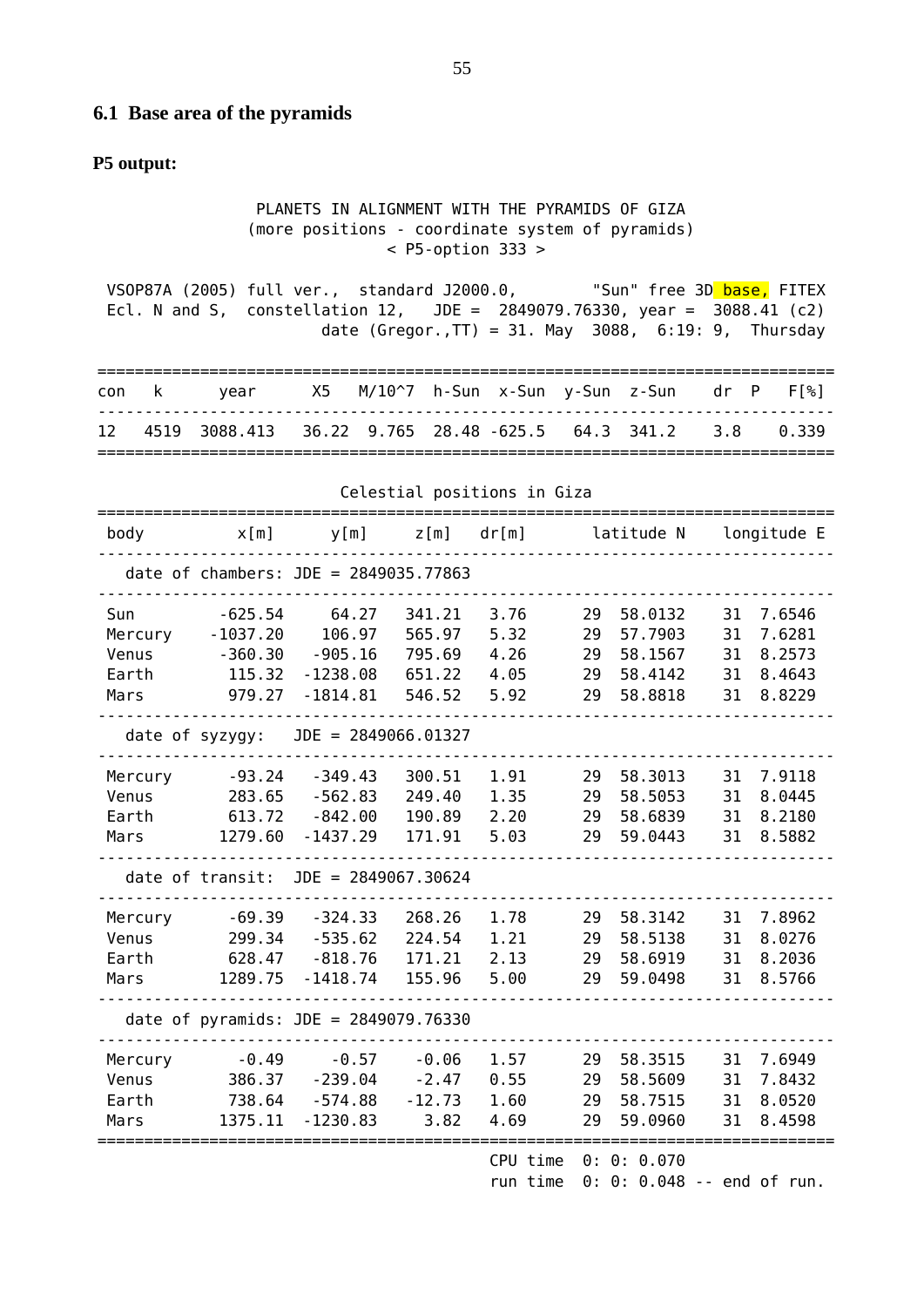#### **6.2 Center of gravity of the pyramids**

#### **P5 output:**

 PLANETS IN ALIGNMENT WITH THE PYRAMIDS OF GIZA (more positions - coordinate system of pyramids) < P5-option 334 >

VSOP87A (2005) full ver., standard J2000.0, "Sun" free 3D, C-M, FITEX Ecl. N and S, constellation 12, JDE = 2849079.76330, year = 3088.41 (c2) date (Gregor.,  $TT$ ) = 31. May 3088, 6:19: 9, Thursday

|  | con k vear                                                     |  |  |  | X5     M/10^7    h-Sun    x-Sun    y-Sun     z-Sun        dr    P     F[%] |
|--|----------------------------------------------------------------|--|--|--|----------------------------------------------------------------------------|
|  | 12 4519 3088.413 24.58 9.764 20.98 -667.5 21.3 272.4 0.8 0.069 |  |  |  |                                                                            |
|  |                                                                |  |  |  |                                                                            |

| Celestial positions in Giza |                 |                                         |         |                            |    |            |    |             |  |
|-----------------------------|-----------------|-----------------------------------------|---------|----------------------------|----|------------|----|-------------|--|
| body                        | x[m]            | y[m]                                    | z [ m ] | dr[m]                      |    | latitude N |    | longitude E |  |
|                             |                 | date of chambers: $JDE = 2849035.77863$ |         |                            |    |            |    |             |  |
| <b>Sun</b>                  | $-667.49$       | 21.30                                   | 272.36  | 0.77                       | 29 | 57.9905    | 31 | 7.6813      |  |
| Mercury                     | $-1107.01$      | 35.38                                   | 441.03  | 1.09                       | 29 | 57.7526    | 31 | 7.6726      |  |
| Venus                       | $-459.18$       | $-1006.75$                              | 613.80  | 0.87                       | 29 | 58.1032    | 31 | 8.3204      |  |
| Earth                       | 35.24           | $-1320.33$                              | 490.56  | 0.83                       | 29 | 58.3708    | 31 | 8.5154      |  |
| Mars                        | 910.94          | $-1885.15$                              | 425.24  | 1.21                       | 29 | 58.8448    | 31 | 8.8666      |  |
|                             | date of syzygy: | $JDE = 2849066.01327$                   |         |                            |    |            |    |             |  |
| Mercury                     | $-130.71$       | $-387.90$                               | 246.95  | 0.39                       | 29 | 58.2810    | 31 | 7.9357      |  |
| Venus                       | 251.70          | $-595.71$                               | 218.68  | 0.28                       | 29 | 58.4880    | 31 | 8.0649      |  |
| Earth                       | 589.42          | $-867.01$                               | 167.06  | 0.45                       | 29 | 58.6708    | 31 | 8.2336      |  |
| Mars                        | 1257.17         | $-1460.49$                              | 155.25  | 1.03                       | 29 | 59.0322    | 31 | 8.6026      |  |
|                             |                 | date of transit: $JDE = 2849067.30624$  |         |                            |    |            |    |             |  |
| Mercury                     | $-102.82$       | $-358.64$                               | 222.36  | 0.36                       | 29 | 58.2961    | 31 | 7.9175      |  |
| Venus                       | 270.45          | $-565.35$                               | 200.49  | 0.25                       | 29 | 58.4981    | 31 | 8.0461      |  |
| Earth                       | 606.56          | $-841.32$                               | 153.23  | 0.44                       | 29 | 58.6800    | 31 | 8.2176      |  |
| Mars                        | 1269.28         | $-1439.92$                              | 143.75  | 1.02                       | 29 | 59.0388    | 31 | 8.5898      |  |
|                             |                 | date of pyramids: JDE = 2849079.76330   |         |                            |    |            |    |             |  |
| Mercury                     | $-0.12$         | $-0.09$                                 | 16.24   | 0.32                       | 29 | 58.3517    | 31 | 7.6946      |  |
| Venus                       | 385.58          | $-239.89$                               | 33.43   | 0.11                       | 29 | 58.5604    | 31 | 7.8437      |  |
| Earth                       | 739.06          | $-574.51$                               | 23.93   | 0.33                       | 29 | 58.7518    | 31 | 8.0518      |  |
| Mars                        | 1373.30         | $-1232.84$                              | 34.00   | 0.96                       | 29 | 59.0951    | 31 | 8.4611      |  |
|                             |                 |                                         |         | $CDII + imA = 0.0.0$ $DC0$ |    |            |    |             |  |

Celestial positions in Giza

CPU time 0: 0: 0.068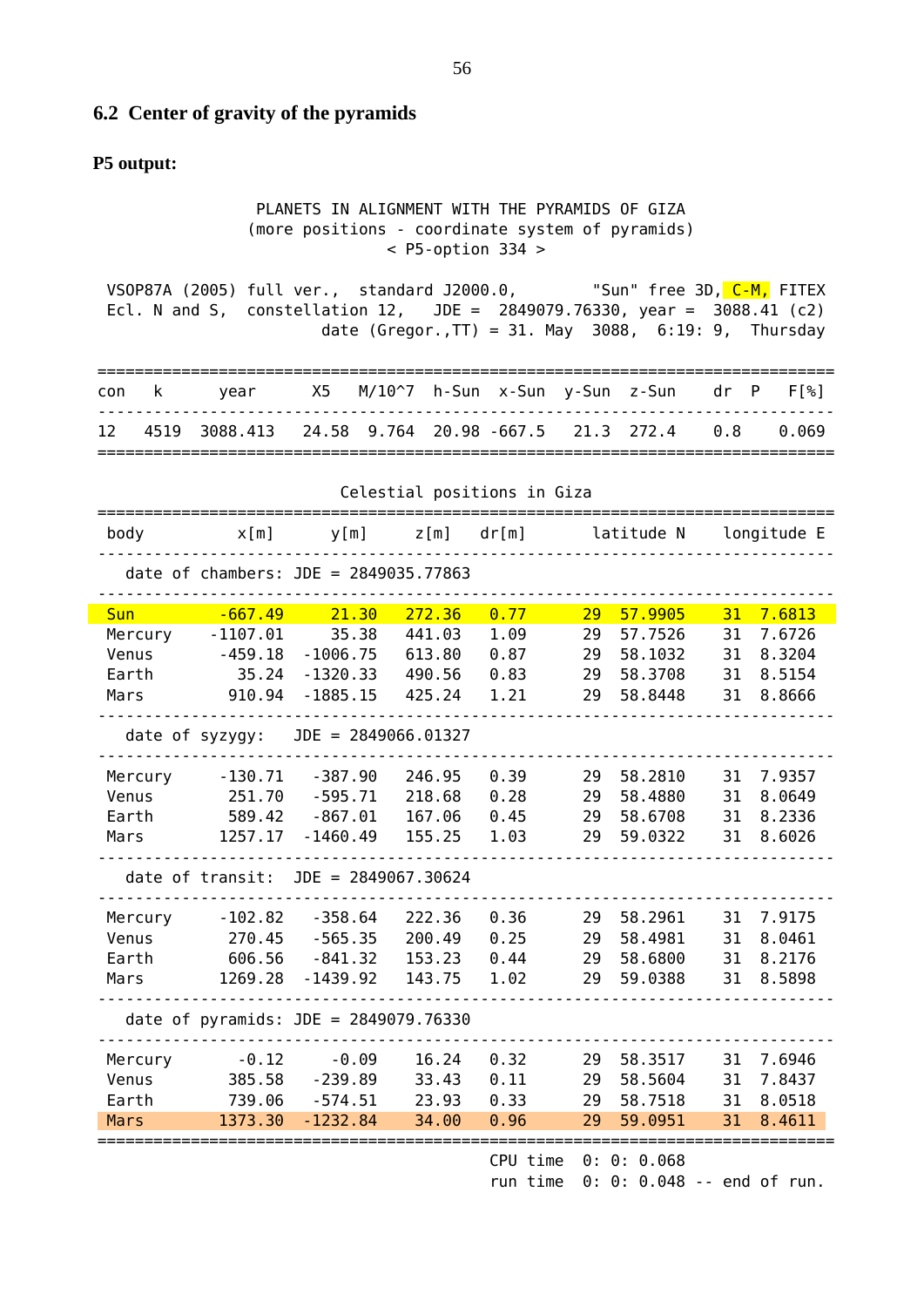#### **6.3 Top of the pyramids**

#### **P5 output:**

 PLANETS IN ALIGNMENT WITH THE PYRAMIDS OF GIZA (more positions - coordinate system of pyramids) < P5-option 335 >

VSOP87A (2005) full ver., standard J2000.0, "Sun" free 3D, top, FITEX Ecl. N and S, constellation 12, JDE = 2849079.76330, year = 3088.41 (c2) date (Gregor.,  $TT$ ) = 31. May 3088, 6:19: 9, Thursday

|      | con k | vear                                                       |  |  |  | X5 M/10^7 h-Sun x-Sun y-Sun z-Sun dr P | F <sub>[%]</sub> |
|------|-------|------------------------------------------------------------|--|--|--|----------------------------------------|------------------|
| - 12 |       | 4519 3088.413 2.27 9.729 1.82 -714.1 -34.4 87.9 24.8 2.224 |  |  |  |                                        |                  |
|      |       |                                                            |  |  |  |                                        |                  |

|         | Ceresiidi positions in oizd |                                         |        |                  |    |             |    |             |  |  |
|---------|-----------------------------|-----------------------------------------|--------|------------------|----|-------------|----|-------------|--|--|
| body    | x[m]                        | y[m]                                    | Z[m]   | dr[m] latitude N |    |             |    | longitude E |  |  |
|         |                             | date of chambers: $JDE = 2849035.77863$ |        |                  |    |             |    |             |  |  |
| Sun     | $-714.11$                   | $-34.41$                                | 87.90  | 24.80            | 29 | 57.9652     | 31 | 7.7160      |  |  |
| Mercury | $-1186.01$                  | $-58.87$                                | 100.68 | 35.04            | 29 | 57.7098     | 31 | 7.7312      |  |  |
| Venus   | $-552.52$                   | $-1128.38$                              | 141.99 | 28.09            | 29 | 58.0527     | 31 | 8.3961      |  |  |
| Earth   | $-21.77$                    | $-1405.27$                              | 94.60  | 26.72            | 29 | 58.3400     | 31 | 8.5682      |  |  |
| Mars    | 870.09                      | $-1953.16$                              | 144.98 | 39.00            | 29 | 58.8227     | 31 | 8.9089      |  |  |
|         | date of syzygy:             | $JDE = 2849066.01327$                   |        |                  |    |             |    |             |  |  |
| Mercury | $-167.63$                   | $-434.82$                               | 112.30 | 12.60            | 29 | 58.2610     | 31 | 7.9649      |  |  |
| Venus   | 219.01                      | $-637.21$                               | 146.61 | 8.87             | 29 | 58.4703     | 31 | 8.0907      |  |  |
| Earth   | 575.20                      | $-891.01$                               | 125.68 | 14.49            | 29 | 58.6631     | 31 | 8.2485      |  |  |
| Mars    | 1254.69                     | $-1475.75$                              | 147.52 | 33.18            | 29 | 59.0309     | 31 | 8.6121      |  |  |
|         |                             | date of transit: $JDE = 2849067.30624$  |        |                  |    |             |    |             |  |  |
| Mercury | $-135.38$                   | $-400.17$                               | 108.41 | 11.71            | 29 | 58.2785     | 31 | 7.9434      |  |  |
| Venus   | 240.46                      | $-603.22$                               | 145.84 | 7.99             | 29 | 58.4819     | 31 | 8.0696      |  |  |
| Earth   | 594.06                      | $-862.79$                               | 126.84 | 14.03            | 29 | 58.6733     | 31 | 8.2310      |  |  |
| Mars    | 1268.39                     | $-1452.97$                              | 147.54 | 32.96            | 29 | 59.0383     | 31 | 8.5979      |  |  |
|         |                             | date of pyramids: $JDE = 2849079.76330$ |        |                  |    |             |    |             |  |  |
| Mercury | 2.44                        | 2.74                                    | 68.50  | 10.34            | 29 | 58.3531     | 31 | 7.6929      |  |  |
| Venus   | 379.94                      | $-244.63$                               | 134.70 | 3.68             | 29 | 58.5574     | 31 | 7.8467      |  |  |
| Earth   | 742.14                      | $-572.60$                               | 136.98 | 10.58            | 29 | 58.7534     | 31 | 8.0506      |  |  |
| Mars    | 1387.45                     | $-1224.80$                              | 147.36 | 30.95            | 29 | 59.1027     | 31 | 8.4561      |  |  |
|         |                             |                                         |        | CPU time         |    | 0: 0: 0.070 |    |             |  |  |

Celestial positions in Giza